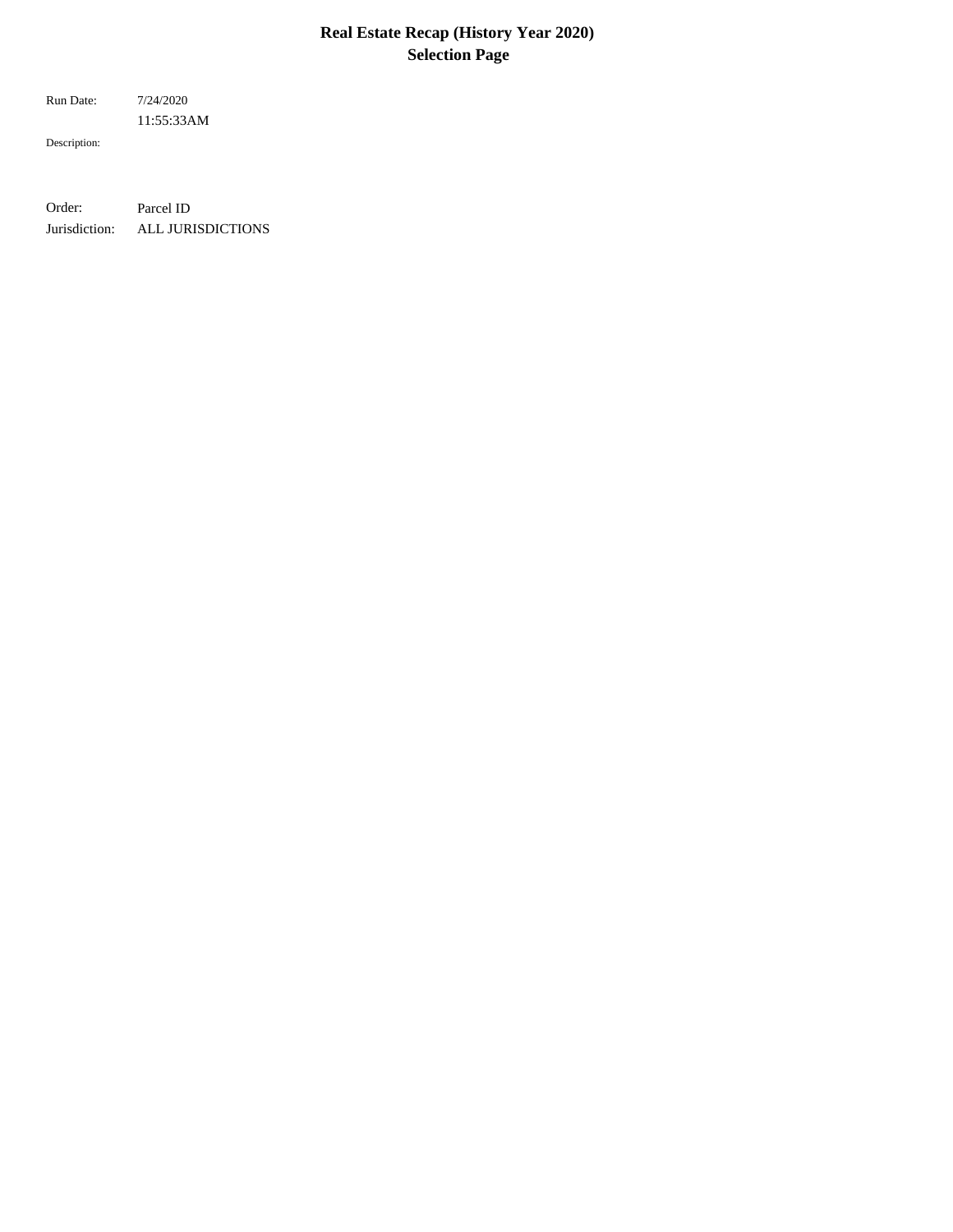| Category                                              | <b>Value</b>                | <b>Items</b>     | <b>Exempt Value</b> |                              |               |
|-------------------------------------------------------|-----------------------------|------------------|---------------------|------------------------------|---------------|
| HS Real:                                              | 4,690,080                   | 2,510            | 65,140              |                              |               |
| Non-HS Real:                                          | 15,639,580                  | 2,347            | 6,674,290           |                              |               |
| Production Market:                                    | 512,129,180                 | 3,903            | $\overline{0}$      | Total Land Mkt Value:        | 532,458,840   |
| HS Improvements:                                      | 113,691,250                 | 2,527            | 984,940             |                              |               |
| New HS Improvements:                                  | 327,660                     | 5                | $\boldsymbol{0}$    |                              |               |
| Non-HS Improvements:                                  | 71,823,970                  | 1,639            | 24,452,330          |                              |               |
| New Non-HS Improvements:                              | 784,710                     | 13               | $\boldsymbol{0}$    | Total Imps Mkt Value:        | 186,627,590   |
| HS Personal:                                          |                             | 18               |                     |                              |               |
| New Personal:                                         | 411,900                     |                  | $\boldsymbol{0}$    |                              |               |
|                                                       | 23,110                      | $\mathbf{1}$     | $\boldsymbol{0}$    |                              |               |
| Non-HS Personal:                                      | 21,265,480                  | 388              | 481,440             |                              |               |
| New Non-HS Personal:                                  | 28,050                      | $\overline{1}$   | $\overline{0}$      | <b>Total Pers Mkt Value:</b> | 21,728,540    |
| <b>Total Real Market:</b>                             | 740,814,970                 | 13,352           |                     |                              |               |
| MN Value:                                             | 49,391,450                  | 3,157            |                     |                              |               |
| MN Inv. Value - Real:                                 | 717,206,100                 | 581              |                     |                              |               |
| MN Inv. Value - Personal:                             | $\boldsymbol{0}$            | $\mathbf{0}$     |                     |                              |               |
| <b>Total Mineral Mkt:</b>                             | 766,597,550                 | 3,738            |                     | Total Mineral Mkt:           | 766,597,550   |
| Land Timber Gain:                                     | $\boldsymbol{0}$            | $\mathbf{0}$     |                     | <b>Total Market Value:</b>   | 1,507,412,520 |
| Production Market:                                    | 512,129,180                 | 3,903            |                     |                              |               |
| Land Ag 1D Value:                                     | $\overline{0}$              | $\mathbf{0}$     |                     |                              |               |
| Land Ag 1D1 Value:                                    | 42,705,920                  | 3,903            |                     |                              |               |
| Land Ag Tim Value:                                    | $\overline{0}$              | $\mathbf{0}$     |                     |                              |               |
| <b>Productivity Loss:</b>                             | 469,423,260                 | 3,903            |                     |                              |               |
|                                                       |                             |                  |                     | <b>Total Market Taxable:</b> | 1,037,989,260 |
| Less Real Exempt Property:                            | 32,658,140                  | 548              |                     |                              |               |
| Less \$500 Inc. Real Personal:                        | 4,780                       | $20\,$           |                     |                              |               |
| Other Freeport:                                       | 0                           | $\mathbf{0}$     |                     |                              |               |
| Other Allocation:                                     | $\boldsymbol{0}$            | $\boldsymbol{0}$ |                     |                              |               |
| Other Goods In Tranit:                                | $\mathbf{0}$                | $\overline{0}$   |                     |                              |               |
| Other MultiUse:                                       | $\boldsymbol{0}$            | $\boldsymbol{0}$ |                     |                              |               |
| Less Real/Pers Abatements:                            | $\theta$                    | 3                |                     |                              |               |
| Less 10% Cap Loss:                                    | 4,654,030                   | 517              |                     |                              |               |
| Less Min Exempt Property:                             | 273,510                     | 6                |                     |                              |               |
| Less \$500 Inc. Mineral Owner:                        | 102,480                     | 903              |                     |                              |               |
| Less TNRCC:                                           | 1,211,865                   | 12               |                     |                              |               |
| Less Min Abatements/VLA:                              | 466,663,720                 | 16               |                     |                              |               |
| Less Min Freeports/Int State Com:                     | $\boldsymbol{0}$            | $\mathbf{0}$     |                     |                              |               |
| Less Min Unknowns:                                    | $\boldsymbol{0}$            | $\boldsymbol{0}$ |                     |                              |               |
| Less Protest Value:                                   | $\boldsymbol{0}$            | $\mathbf{0}$     |                     |                              |               |
| <b>Total Losses:</b>                                  | 974,991,785                 |                  |                     |                              |               |
| <b>Total Appraised:</b>                               | 532,420,735                 |                  |                     | Total Appraised:             | 532,420,735   |
| <b>Reimbursable Exemptions</b>                        |                             |                  |                     |                              |               |
| Homestead H,S:                                        | $\boldsymbol{0}$            | $\boldsymbol{0}$ |                     |                              |               |
| Senior S:                                             | $\boldsymbol{0}$            | $\boldsymbol{0}$ |                     |                              |               |
| Disable B:                                            | $\mathbf{0}$                | $\boldsymbol{0}$ |                     |                              |               |
| DV 100%:                                              | $\mathbf{0}$                | 11               |                     |                              |               |
| <b>Total Reimbursable:</b>                            | $\bf{0}$                    | 11               |                     |                              |               |
| Local Discount:                                       | $\boldsymbol{0}$            | $\mathbf{0}$     |                     |                              |               |
| Disable Veteran:                                      | $\Omega$                    | $\mathbf{0}$     |                     |                              |               |
| Optional 65:                                          | $\mathbf{0}$                | $\mathbf{0}$     |                     |                              |               |
| Local Disable:                                        | $\mathbf{0}$                | $\mathbf{0}$     |                     |                              |               |
| State Homestead:                                      | $\Omega$                    | $\mathbf{0}$     |                     |                              |               |
|                                                       |                             |                  |                     |                              |               |
| <b>Total Exemptions:</b><br><b>Net Taxable Value:</b> | $\mathbf{0}$<br>532,420,735 |                  |                     | Net Taxable Value            | 532,420,735   |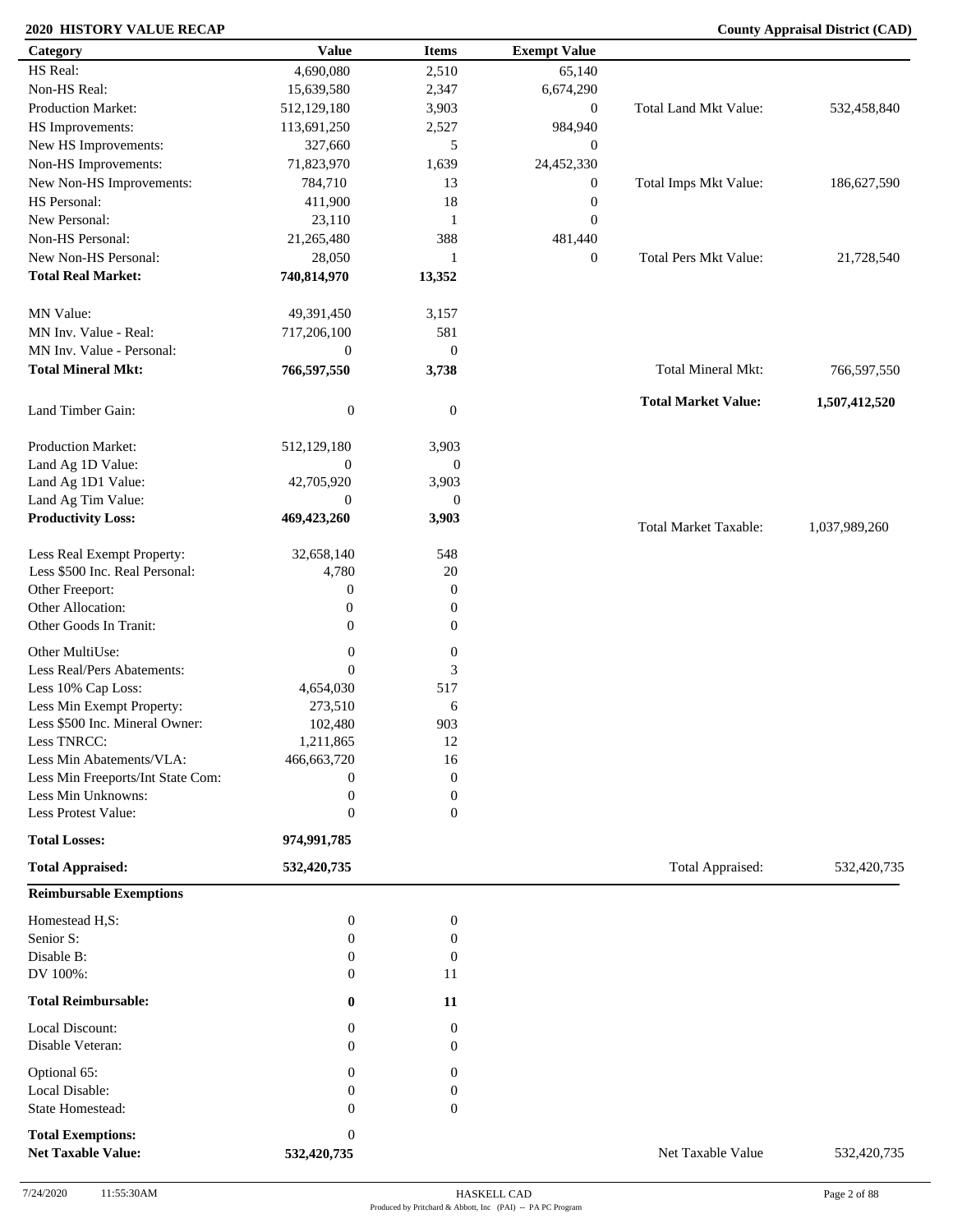Exempt Value of First Time Absolute Exemption: Exempt Value of First Time Partial Exemption:

Value Loss Due to New AGT/Timber: New Imps/New Pers Market Value:

| $\mathbf H$<br>S<br>W<br><b>DV100</b><br>$\mathbf 0$<br>D<br><b>DV</b><br>B<br>F<br>2<br>60<br>$\boldsymbol{0}$<br>2<br>11<br>587<br>753<br>36<br>$\overline{0}$ | DV - Disabled Veteran<br>$S - Over 65$<br>B - Disabled<br>$O - Over 65 (No HS)$ |
|------------------------------------------------------------------------------------------------------------------------------------------------------------------|---------------------------------------------------------------------------------|
|                                                                                                                                                                  |                                                                                 |
|                                                                                                                                                                  |                                                                                 |
| 12,983<br><b>Total Parcels:</b>                                                                                                                                  |                                                                                 |
| <b>Total Owners:</b><br>6,442                                                                                                                                    |                                                                                 |

\$359,770 \$0 \$24,300 \$1,163,530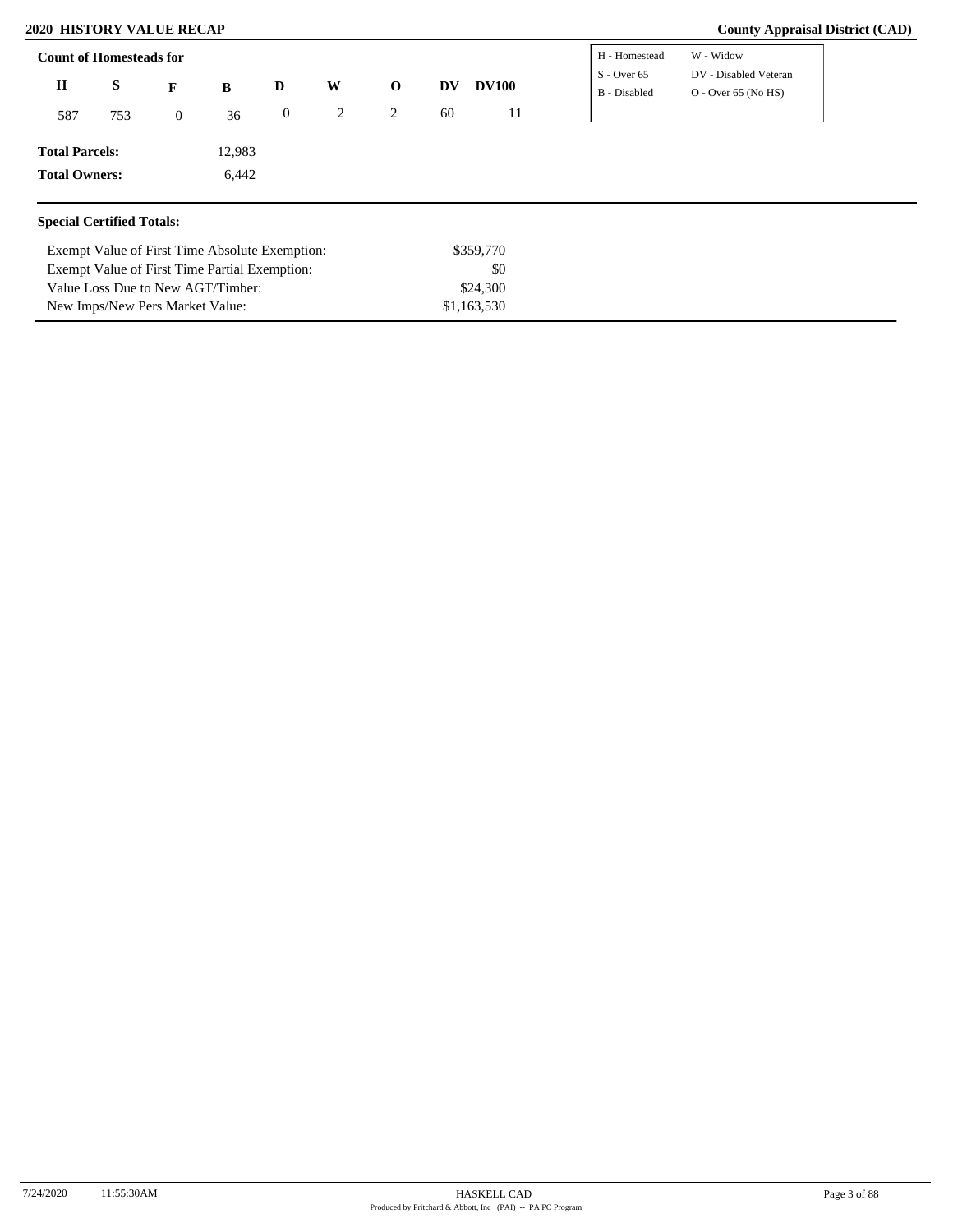|                        | <b>Combined Recap</b>            |                    |                      |                      |                                 |                                      |                                     |                                      |                                    |                                    |
|------------------------|----------------------------------|--------------------|----------------------|----------------------|---------------------------------|--------------------------------------|-------------------------------------|--------------------------------------|------------------------------------|------------------------------------|
| Cat<br>Code            | <b>Items</b>                     | Acres              | <b>Total Real</b>    | Ag/Timber            | <b>Production</b><br><b>Mkt</b> | <b>Taxable</b><br>Land               | <b>Total</b><br><b>Improvements</b> | <b>Total</b><br><b>Personal</b>      | <b>Total</b><br><b>Mkt Taxable</b> | <b>Total</b><br><b>Net Taxable</b> |
| A                      | $\overline{2}$                   | 0.433              | 800                  | $\bf{0}$             | $\bf{0}$                        | 800                                  | 1,870                               | $\bf{0}$                             | 2,670                              | 2,670                              |
| A1                     | 1,961                            | 880.882            | 3,464,960            | $\bf{0}$             | $\bf{0}$                        | 3,464,960                            | 87,732,320                          | $\bf{0}$                             | 91,197,280                         | 87,245,360                         |
| A <sub>2</sub>         | 96                               | 55.384             | 286,350              | $\bf{0}$             | $\bf{0}$                        | 286,350                              | 1,226,080                           | $\boldsymbol{0}$                     | 1,512,430                          | 1,456,210                          |
| A3                     | 121                              | 266.075            | 429,700              | $\bf{0}$             | $\bf{0}$                        | 429,700                              | 6,609,630                           | $\boldsymbol{0}$                     | 7,039,330                          | 6,962,190                          |
| A4                     | 306                              | 73.679             | 879,020              | 0                    | $\bf{0}$                        | 879,020                              | 3,379,750                           | $\boldsymbol{0}$                     | 4,258,770                          | 4,162,190                          |
| A5                     | 64                               | 20.851             | 102,390              | $\bf{0}$             | $\bf{0}$                        | 102,390                              | 971,290                             | $\boldsymbol{0}$                     | 1,073,680                          | 954,300                            |
| A6                     | $\overline{7}$                   | 0.297              | 12,000               | $\bf{0}$<br>$\bf{0}$ | $\bf{0}$<br>$\bf{0}$            | 12,000                               | 126,090                             | $\boldsymbol{0}$<br>$\boldsymbol{0}$ | 138,090                            | 124,770<br>100,907,690             |
| $A^*$                  | 2,557<br>8                       | 1,297.601<br>2.897 | 5,175,220<br>30,710  | $\bf{0}$             | $\bf{0}$                        | 5,175,220<br>30,710                  | 100,047,030<br>540,420              | $\boldsymbol{0}$                     | 105,222,250<br>571,130             | 561,260                            |
| B1<br>B <sub>2</sub>   | 6                                | 1.065              | 5,330                | $\bf{0}$             | $\bf{0}$                        | 5,330                                | 132,120                             | $\boldsymbol{0}$                     | 137,450                            | 137,450                            |
| $B*$                   | 14                               | 3.962              | 36,040               | 0                    | $\bf{0}$                        | 36,040                               | 672,540                             | $\boldsymbol{0}$                     | 708,580                            | 698,710                            |
| $\mathbf C$            | 9                                | 65.617             | 151,220              | $\bf{0}$             | $\bf{0}$                        | 151,220                              | $\bf{0}$                            | $\boldsymbol{0}$                     | 151,220                            | 151,220                            |
| C1                     | 1,172                            | 2,398.189          | 2,462,540            | $\mathbf{0}$         | $\bf{0}$                        | 2,462,540                            | 101,670                             | $\boldsymbol{0}$                     | 2,564,210                          | 2,562,580                          |
| C <sub>2</sub>         | $\overline{7}$                   | 13.524             | 37,510               | $\bf{0}$             | $\bf{0}$                        | 37,510                               | 66,860                              | $\bf{0}$                             | 104,370                            | 104,370                            |
| C <sub>3</sub>         | $\mathbf{1}$                     | 0.161              | 500                  | $\bf{0}$             | $\bf{0}$                        | 500                                  | 180                                 | $\boldsymbol{0}$                     | 680                                | 680                                |
| $C^*$                  | 1,189                            | 2,477.491          | 2,651,770            | $\bf{0}$             | $\bf{0}$                        | 2,651,770                            | 168,710                             | $\bf{0}$                             | 2,820,480                          | 2,818,850                          |
| D1                     | 3,902                            | 560,883.728        | $\bf{0}$             | 42,696,280           | 512,010,430                     | 42,696,280                           | $\boldsymbol{0}$                    | $\bf{0}$                             | 42,696,280                         | 42,696,280                         |
| D <sub>1</sub> E       | -1                               | 125.000            | $\bf{0}$             | 9,640                | 118,750                         | 9,640                                | $\bf{0}$                            | $\bf{0}$                             | 9,640                              | 9,640                              |
| D <sub>2</sub>         | 485                              | 0.000              | $\bf{0}$             | 0                    | $\boldsymbol{0}$                | $\bf{0}$                             | 8,691,020                           | $\boldsymbol{0}$                     | 8,691,020                          | 8,691,020                          |
| D <sub>2</sub> E       | 1                                | 0.000              | $\bf{0}$             | $\bf{0}$             | $\bf{0}$                        | $\bf{0}$                             | 95,120                              | $\bf{0}$                             | 95,120                             | 95,120                             |
| $D^*$                  | 4,389                            | 561,008.728        | $\bf{0}$             | 42,705,920           | 512,129,180                     | 42,705,920                           | 8,786,140                           | $\bf{0}$                             | 51,492,060                         | 51,492,060                         |
| $\mathbf E$            | 354                              | 1.000              | 1,332,160            | $\bf{0}$             | $\bf{0}$                        | 1,332,160                            | 15,238,550                          | $\bf{0}$                             | 16,570,710                         | 16,288,950                         |
| E1                     | 75                               | 285.724            | 323,730              | $\bf{0}$             | $\bf{0}$                        | 323,730                              | 3,697,240                           | $\bf{0}$                             | 4,020,970                          | 4,020,970                          |
| E2                     | $\overline{7}$                   | 3.410              | 62,850               | 0                    | $\bf{0}$                        | 62,850                               | 74,790                              | 28,050                               | 165,690                            | 165,690                            |
| E3                     | 1                                | 4.872              | 4,760                | $\bf{0}$             | $\bf{0}$                        | 4,760                                | 32,370                              | $\boldsymbol{0}$                     | 37,130                             | 37,130                             |
| $E^*$                  | 437                              | 295.006            | 1,723,500            | 0                    | $\bf{0}$                        | 1,723,500                            | 19,042,950                          | 28,050                               | 20,794,500                         | 20,512,740                         |
| F1                     | 266                              | 324.042            | 1,835,750            | $\bf{0}$             | $\bf{0}$                        | 1,835,750                            | 27,283,030                          | $\bf{0}$                             | 29,118,780                         | 29,110,280                         |
| F <sub>2</sub>         | 54                               | 1,863.453          | 1,932,650            | $\bf{0}$             | $\bf{0}$                        | 1,932,650                            | 472,212,260                         | $\bf{0}$                             | 474,144,910                        | 8,496,670                          |
| $F^*$                  | 320                              | 2,187.495          | 3,768,400            | $\bf{0}$             | $\bf{0}$                        | 3,768,400                            | 499,495,290                         | $\bf{0}$                             | 503,263,690                        | 37,606,950                         |
| G1                     | 2,258                            | 0.000              | $\bf{0}$             | $\bf{0}$             | $\bf{0}$                        | $\bf{0}$                             | 49,016,880                          | $\bf{0}$                             | 49,016,880                         | 49,016,880                         |
| $G^*$                  | 2,258                            | 0.000              | $\bf{0}$             | $\bf{0}$             | $\bf{0}$                        | $\bf{0}$                             | 49,016,880                          | $\bf{0}$                             | 49,016,880                         | 49,016,880                         |
| J1                     | 1                                | 1.000              | 1,000                | $\bf{0}$             | $\bf{0}$                        | 1,000                                | 10,090                              | $\bf{0}$                             | 11,090                             | 11,090                             |
| J2                     | 16                               | 0.172              | 1,250                | $\bf{0}$             | $\bf{0}$                        | 1,250                                | 4,010,380                           | $\bf{0}$                             | 4,011,630                          | 4,011,630                          |
| J3                     | 82                               | 130.008            | 134,760              | $\bf{0}$             | $\bf{0}$                        | 134,760                              | 156,008,980                         | $\bf{0}$                             | 156, 143, 740                      | 156, 143, 740                      |
| J4                     | 68                               | 3.398              | 18,750               | $\bf{0}$             | $\bf{0}$                        | 18,750                               | 5,032,950                           | $\bf{0}$                             | 5,051,700                          | 5,051,700                          |
| J6                     | 89                               | 83.008             | 94,580               | $\bf{0}$             | $\bf{0}$                        | 94,580                               | 64,088,550                          | $\bf{0}$                             | 64,183,130                         | 63,109,330                         |
| J6A                    | 1                                | 0.000              | $\bf{0}$             | 0                    | $\bf{0}$                        | $\bf{0}$                             | 1,000                               | $\boldsymbol{0}$                     | 1,000                              | 1,000                              |
| J7                     | 29                               | 0.000              | $\bf{0}$             | $\bf{0}$             | $\bf{0}$                        | $\bf{0}$                             | 78,850                              | $\bf{0}$                             | 78,850                             | 78,850                             |
| J8                     | 15                               | 0.000              | $\bf{0}$             | $\bf{0}$             | $\bf{0}$                        | $\bf{0}$                             | 1,326,490                           | $\bf{0}$                             | 1,326,490                          | 1,326,490                          |
| $J^*$                  | 301                              | 217.586            | 250,340              |                      |                                 | 250,340                              | 230,557,290                         | $\boldsymbol{0}$                     | 230,807,630                        | 229,733,830                        |
| L1                     | 343                              | 0.000              | $\bf{0}$             | 0                    | $\mathbf{0}$                    | $\bf{0}$                             | 0                                   | 17,797,600                           | 17,797,600                         | 17,371,255                         |
| L <sub>1</sub> T       | $\mathbf{3}$<br>$\boldsymbol{2}$ | 0.000              | $\bf{0}$<br>$\bf{0}$ | $\bf{0}$<br>0        | $\bf{0}$<br>$\bf{0}$            | $\boldsymbol{0}$<br>$\boldsymbol{0}$ | 344,040<br>$\boldsymbol{0}$         | $\boldsymbol{0}$<br>188,600          | 344,040<br>188,600                 | 344,040<br>188,600                 |
| L2                     | 32                               | 0.000<br>0.000     | $\bf{0}$             | 0                    | $\mathbf{0}$                    | $\bf{0}$                             | 809,950                             | $\bf{0}$                             | 809,950                            | 809,950                            |
| L2A<br>L2C             | 16                               | 0.000              | $\bf{0}$             | $\bf{0}$             | $\bf{0}$                        | $\bf{0}$                             | 1,562,670                           | $\bf{0}$                             | 1,562,670                          | 1,420,600                          |
| L2D                    | 38                               | 0.000              | $\bf{0}$             | $\bf{0}$             | $\bf{0}$                        | $\bf{0}$                             | 559,570                             | $\bf{0}$                             | 559,570                            | 559,570                            |
| $_{\rm L2E}$           | $\boldsymbol{2}$                 | 0.000              | $\bf{0}$             | $\bf{0}$             | $\bf{0}$                        | $\boldsymbol{0}$                     | 37,200                              | $\bf{0}$                             | 37,200                             | 37,200                             |
| L2G                    | 53                               | 0.000              | $\bf{0}$             | $\bf{0}$             | $\bf{0}$                        | $\bf{0}$                             | 5,832,060                           | $\bf{0}$                             | 5,832,060                          | 5,170,250                          |
| L <sub>2</sub> H       | 35                               | 0.000              | $\bf{0}$             | $\bf{0}$             | $\bf{0}$                        | $\bf{0}$                             | 4,832,540                           | $\bf{0}$                             | 4,832,540                          | 4,832,540                          |
| L2J                    | 25                               | 0.000              | $\bf{0}$             | $\bf{0}$             | $\bf{0}$                        | $\boldsymbol{0}$                     | 217,880                             | $\bf{0}$                             | 217,880                            | 191,830                            |
| L <sub>2</sub> K       | 30                               | 0.000              | $\bf{0}$             | $\bf{0}$             | $\bf{0}$                        | $\boldsymbol{0}$                     | 816,580                             | $\bf{0}$                             | 816,580                            | 816,580                            |
| $\mbox{L2L}$           | 9                                | 0.000              | $\bf{0}$             | $\bf{0}$             | $\bf{0}$                        | $\bf{0}$                             | 1,212,550                           | $\boldsymbol{0}$                     | 1,212,550                          | 1,212,550                          |
| L2M                    | 18                               | 0.000              | $\bf{0}$             | $\bf{0}$             | $\bf{0}$                        | $\bf{0}$                             | 568,680                             | $\bf{0}$                             | 568,680                            | 568,680                            |
| L2N                    | 1                                | 0.000              | $\bf{0}$             | $\bf{0}$             | $\bf{0}$                        | $\boldsymbol{0}$                     | 9,210                               | $\bf{0}$                             | 9,210                              | 9,210                              |
| L2O                    | 10                               | 0.000              | $\bf{0}$             | $\bf{0}$             | $\mathbf{0}$                    | $\boldsymbol{0}$                     | 14,850                              | $\bf{0}$                             | 14,850                             | 14,850                             |
| L2P                    | 9                                | 0.000              | $\bf{0}$             | $\bf{0}$             | $\bf{0}$                        | $\bf{0}$                             | 565,120                             | $\bf{0}$                             | 565,120                            | 367,960                            |
| L <sub>2</sub> Q       | 6                                | 0.000              | $\bf{0}$             | 0                    | $\boldsymbol{0}$                | $\boldsymbol{0}$                     | 1,570                               | $\bf{0}$                             | 1,570                              | 1,570                              |
| $L^*$                  | 632                              | 0.000              | $\bf{0}$             |                      | $\boldsymbol{0}$                | $\bf{0}$                             | 17,384,470                          | 17,986,200                           | 35,370,670                         | 33,917,235                         |
| M1                     | 218                              | 0.000              | $\bf{0}$             | 0                    | $\mathbf{0}$                    | $\boldsymbol{0}$                     | 2,281,690                           | 749,950                              | 3,031,640                          | 2,949,390                          |
| $M^*$                  | 218                              | 0.000              | $\bf{0}$             | 0                    | $\bf{0}$                        | $\bf{0}$                             | 2,281,690                           | 749,950                              | 3,031,640                          | 2,949,390                          |
| S                      | 5                                | 0.000              | $\bf{0}$             | 0                    | $\bf{0}$                        | $\bf{0}$                             | $\bf{0}$                            | 2,766,400                            | 2,766,400                          | 2,766,400                          |
| $S^*$                  | $\sqrt{5}$                       | 0.000              | $\bf{0}$             |                      | $\bf{0}$                        | $\boldsymbol{0}$                     | $\bf{0}$                            | 2,766,400                            | 2,766,400                          | 2,766,400                          |
| XB                     | 20                               | 0.000              | $\bf{0}$             | $\mathbf{0}$         | $\bf{0}$                        | $\boldsymbol{0}$                     | $\bf{0}$                            | 4,780                                | 4,780                              | $\bf{0}$                           |
| XC                     | 903                              | 0.000              | $\bf{0}$             | 0                    | $\bf{0}$                        | $\boldsymbol{0}$                     | 102,480                             | $\bf{0}$                             | 102,480                            | $\mathbf 0$                        |
| ${\rm XG}$             | 1                                | 1.024              | 9,000                |                      | $\bf{0}$                        | 9,000                                | 294,400                             | $\boldsymbol{0}$                     | 303,400                            |                                    |
| XG3                    | $\mathbf{1}$                     | 0.000              | $\pmb{0}$            |                      | $\bf{0}$                        | $\bf{0}$                             | $\pmb{0}$                           | $\boldsymbol{0}$                     | $\boldsymbol{0}$                   |                                    |
| $\mathbf{X}\mathbf{I}$ | $\mathbf{1}$                     | 2.351              | 3,350                | $\mathbf{0}$         | $\bf{0}$                        | 3,350                                | 11,980                              | $\boldsymbol{0}$                     | 15,330                             | $\bf{0}$                           |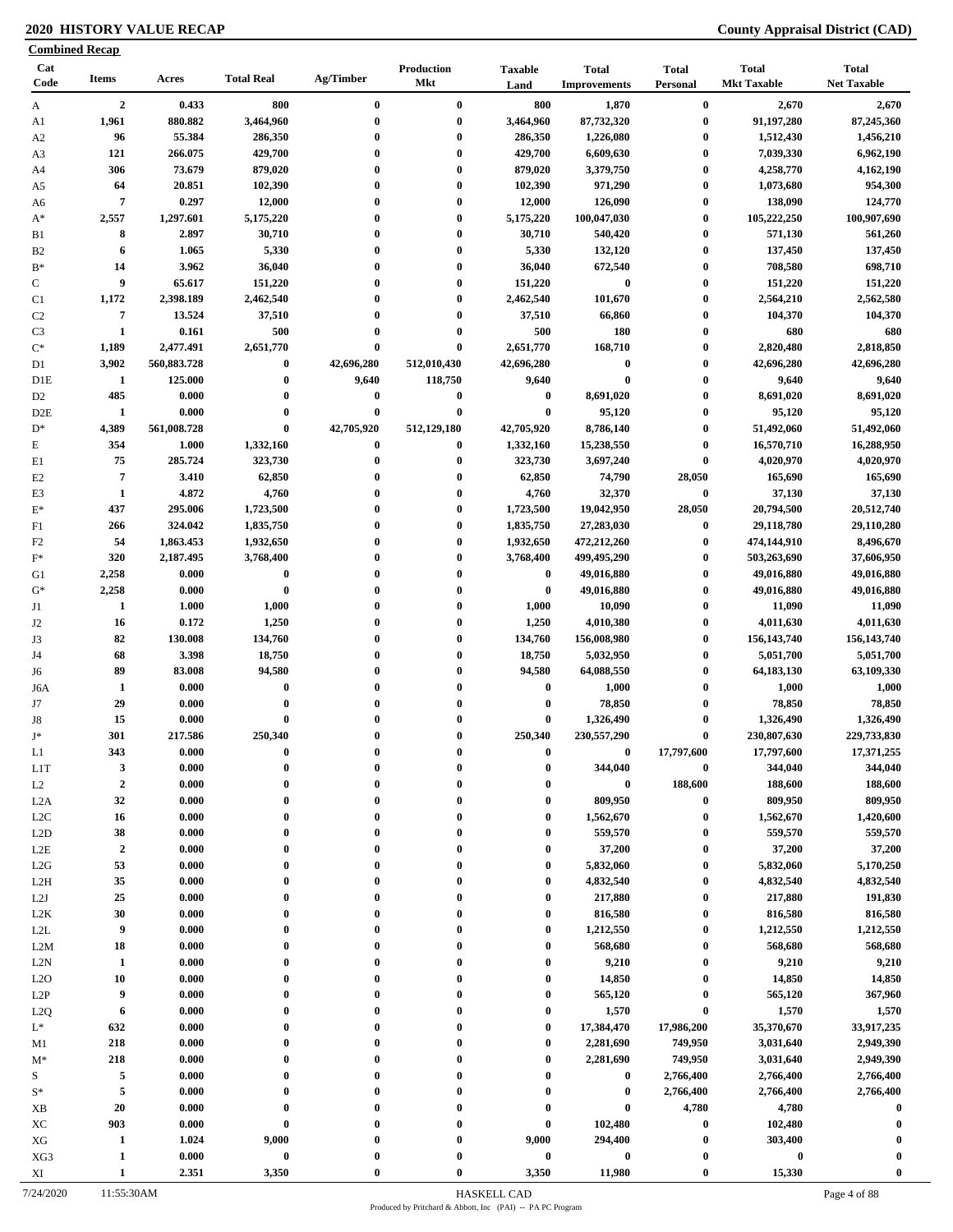| XL         |        | 7.890       | 1,190      | $\mathbf{0}$ | 0           | 1,190      |             |            | 1,190         |             |
|------------|--------|-------------|------------|--------------|-------------|------------|-------------|------------|---------------|-------------|
| XL1        | 10     | 0.000       |            | $\bf{0}$     |             |            | 0           | 193,160    | 193,160       |             |
| XN         |        | 0.000       |            | $\bf{0}$     |             |            |             |            |               |             |
| XU         |        | 1.574       | 17,650     | $\bf{0}$     | 0           | 17,650     | 241,660     | 0          | 259,310       |             |
| XV         | 517    | 10,028.428  | 6,693,200  | $\bf{0}$     | 0           | 6,693,200  | 24,848,120  | $\bf{0}$   | 31,541,320    |             |
| <b>XXV</b> |        | 0.000       |            | $\bf{0}$     |             |            | 273,510     | 0          | 273.510       |             |
| $X^*$      | 1,468  | 10,041.267  | 6,724,390  | $\bf{0}$     | 0           | 6,724,390  | 25,772,150  | 197,940    | 32,694,480    |             |
| Totals:    | 13,788 | 577,529.136 | 20,329,660 | 42,705,920   | 512,129,180 | 63,035,580 | 953,225,140 | 21,728,540 | 1,037,989,260 | 532,420,735 |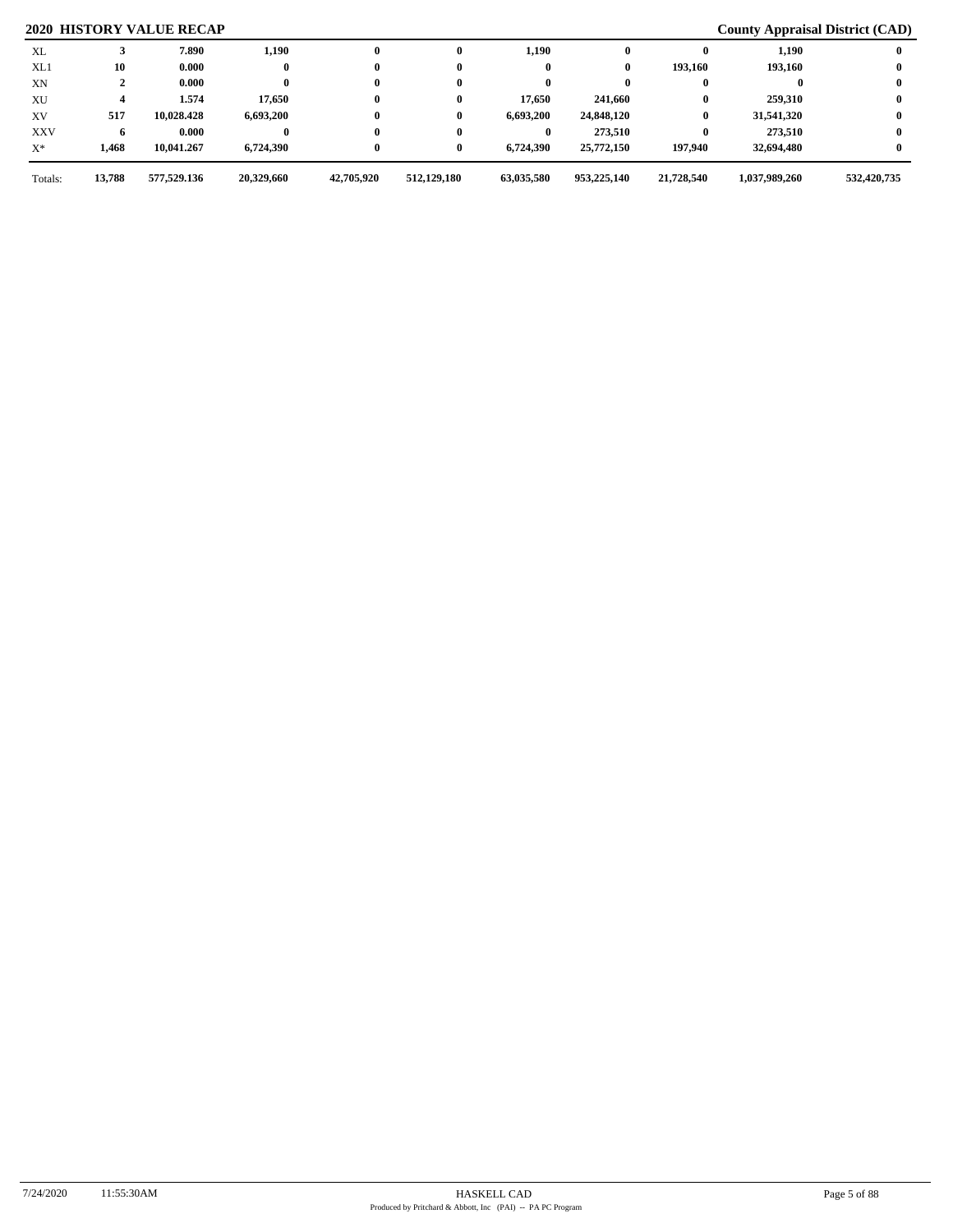# **2020 HISTORY VALUE RECAP CITY OF HASKELL (CHA)**

| Category                          | <b>Value</b>               | <b>Items</b>                       | <b>Exempt Value</b> |                              |             |
|-----------------------------------|----------------------------|------------------------------------|---------------------|------------------------------|-------------|
| HS Real:                          | 2,498,830                  | 1,262                              | 39,910              |                              |             |
| Non-HS Real:                      | 3,043,780                  | 825                                | 998,670             |                              |             |
| Production Market:                | 1,330,940                  | $100\,$                            | $\boldsymbol{0}$    | <b>Total Land Mkt Value:</b> | 6,873,550   |
| HS Improvements:                  | 66,401,080                 | 1,192                              | 742,640             |                              |             |
| New HS Improvements:              | $\mathbf{0}$               | $\mathbf{0}$                       | $\mathbf{0}$        |                              |             |
| Non-HS Improvements:              | 36,335,080                 | 414                                | 15,750,700          |                              |             |
| New Non-HS Improvements:          | 558,730                    | 1                                  | $\mathbf{0}$        | Total Imps Mkt Value:        | 103,294,890 |
| HS Personal:                      | 2,740                      | 1                                  | $\boldsymbol{0}$    |                              |             |
| New Personal:                     | $\mathbf{0}$               | $\boldsymbol{0}$                   | $\mathbf{0}$        |                              |             |
| Non-HS Personal:                  | 9,909,570                  | 206                                | 144,720             |                              |             |
| New Non-HS Personal:              | $\mathbf{0}$               | $\boldsymbol{0}$                   | $\boldsymbol{0}$    | <b>Total Pers Mkt Value:</b> | 9,912,310   |
| <b>Total Real Market:</b>         | 120,080,750                |                                    |                     |                              |             |
|                                   |                            | 4,001                              |                     |                              |             |
| MN Value:                         | $\boldsymbol{0}$           | $\mathbf{0}$                       |                     |                              |             |
| MN Inv. Value - Real:             | 7,731,420                  | 62                                 |                     |                              |             |
| MN Inv. Value - Personal:         | $\boldsymbol{0}$           | $\boldsymbol{0}$                   |                     |                              |             |
| <b>Total Mineral Mkt:</b>         | 7,731,420                  | 62                                 |                     | Total Mineral Mkt:           | 7,731,420   |
|                                   |                            |                                    |                     |                              |             |
| Land Timber Gain:                 | $\boldsymbol{0}$           | $\mathbf{0}$                       |                     | <b>Total Market Value:</b>   | 127,812,170 |
| Production Market:                | 1,330,940                  | 100                                |                     |                              |             |
| Land Ag 1D Value:                 | 0                          | $\boldsymbol{0}$                   |                     |                              |             |
| Land Ag 1D1 Value:                |                            | 100                                |                     |                              |             |
| Land Ag Tim Value:                | 60,380<br>$\overline{0}$   | $\mathbf{0}$                       |                     |                              |             |
| <b>Productivity Loss:</b>         | 1,270,560                  | 100                                |                     |                              |             |
|                                   |                            |                                    |                     | <b>Total Market Taxable:</b> | 126,541,610 |
| Less Real Exempt Property:        | 17,676,640                 | 255                                |                     |                              |             |
| Less \$500 Inc. Real Personal:    | 2,870                      | 12                                 |                     |                              |             |
| Other Freeport:                   | $\boldsymbol{0}$           | $\boldsymbol{0}$                   |                     |                              |             |
| Other Allocation:                 | $\boldsymbol{0}$           | $\boldsymbol{0}$                   |                     |                              |             |
| Other Goods In Tranit:            | $\boldsymbol{0}$           | $\boldsymbol{0}$                   |                     |                              |             |
| Other MultiUse:                   | $\boldsymbol{0}$           | $\boldsymbol{0}$                   |                     |                              |             |
| Less Real/Pers Abatements:        | $\overline{0}$             | 2                                  |                     |                              |             |
| Less 10% Cap Loss:                | 3,678,970                  | 340                                |                     |                              |             |
| Less Min Exempt Property:         | $\boldsymbol{0}$           | $\boldsymbol{0}$                   |                     |                              |             |
| Less \$500 Inc. Mineral Owner:    | 360                        | 3                                  |                     |                              |             |
| Less TNRCC:                       |                            | 1                                  |                     |                              |             |
| Less Min Abatements/VLA:          | 61,825<br>$\boldsymbol{0}$ | $\boldsymbol{0}$                   |                     |                              |             |
| Less Min Freeports/Int State Com: | 0                          | $\overline{0}$                     |                     |                              |             |
| Less Min Unknowns:                |                            |                                    |                     |                              |             |
| Less Protest Value:               | 0<br>$\boldsymbol{0}$      | $\boldsymbol{0}$<br>$\overline{0}$ |                     |                              |             |
|                                   |                            |                                    |                     |                              |             |
| <b>Total Losses:</b>              | 22,691,225                 |                                    |                     |                              |             |
| <b>Total Appraised:</b>           | 105,120,945                |                                    |                     | Total Appraised:             | 105,120,945 |
| <b>Reimbursable Exemptions</b>    |                            |                                    |                     |                              |             |
| Homestead H,S:                    | $\boldsymbol{0}$           | $\boldsymbol{0}$                   |                     |                              |             |
| Senior S:                         | $\overline{0}$             | 0                                  |                     |                              |             |
| Disable B:                        | $\boldsymbol{0}$           | $\boldsymbol{0}$                   |                     |                              |             |
| DV 100%:                          | 390,810                    | 7                                  |                     |                              |             |
| <b>Total Reimbursable:</b>        | 390,810                    | 7                                  |                     |                              |             |
| Local Discount:                   | $\boldsymbol{0}$           | $\boldsymbol{0}$                   |                     |                              |             |
| Disable Veteran:                  | 180,920                    | 16                                 |                     |                              |             |
| Optional 65:                      | $\boldsymbol{0}$           | $\boldsymbol{0}$                   |                     |                              |             |
| Local Disable:                    | 0                          | $\boldsymbol{0}$                   |                     |                              |             |
| State Homestead:                  | $\overline{0}$             | $\mathbf{0}$                       |                     |                              |             |
|                                   |                            |                                    |                     |                              |             |
| <b>Total Exemptions:</b>          | 571,730                    |                                    |                     |                              |             |
| <b>Net Taxable Value:</b>         | 104,549,215                |                                    |                     | Net Taxable Value            | 104,549,215 |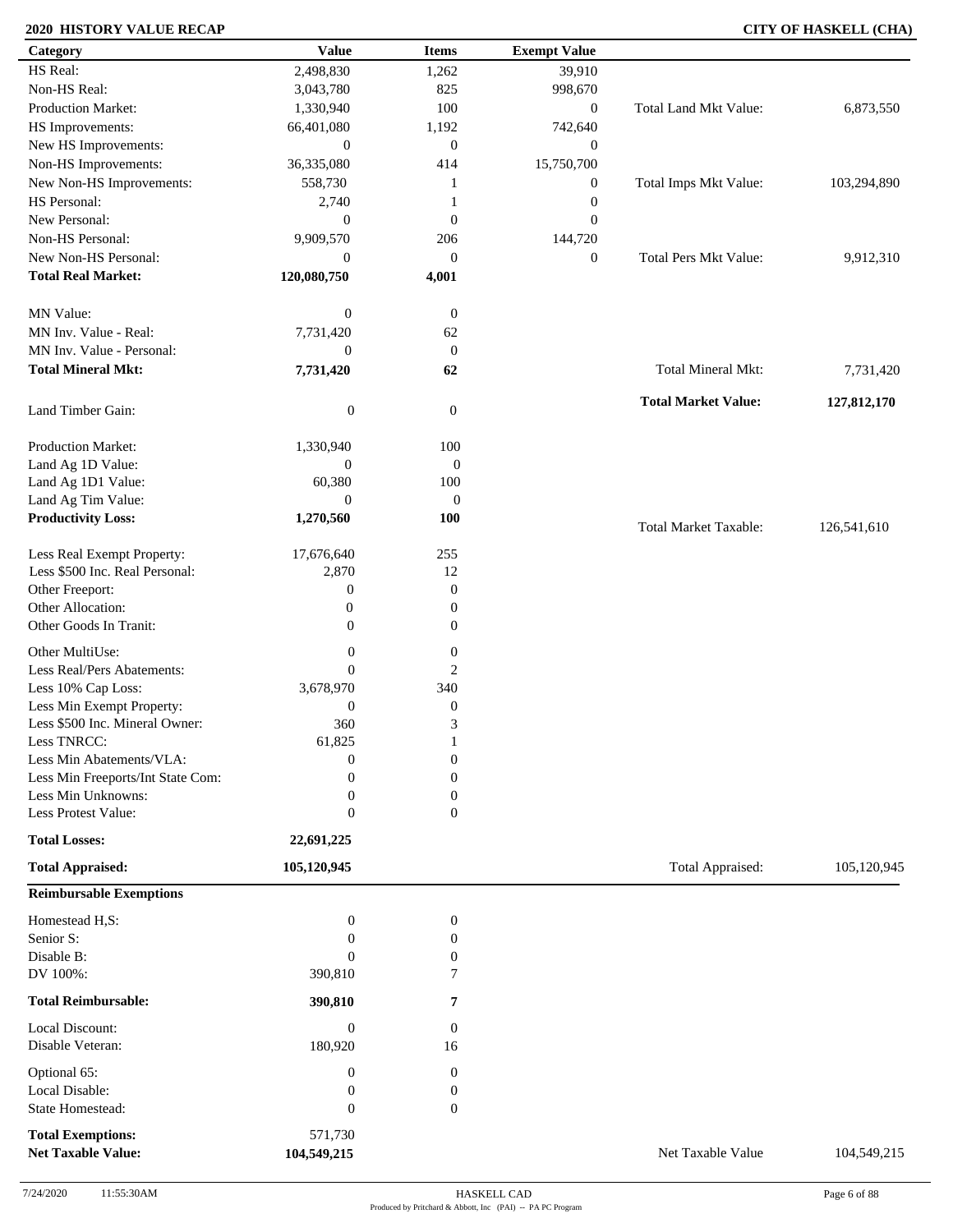### **2020 HISTORY VALUE RECAP**

Exempt Value of First Time Absolute Exemption: Exempt Value of First Time Partial Exemption:

Value Loss Due to New AGT/Timber: New Imps/New Pers Market Value:

|  |  | <b>CITY OF HASKELL (CHA)</b> |  |
|--|--|------------------------------|--|
|--|--|------------------------------|--|

|                       | <b>Count of Homesteads for</b> |                  |       |                |   |             |    |              | H - Homestead                 | W - Widow                                      |
|-----------------------|--------------------------------|------------------|-------|----------------|---|-------------|----|--------------|-------------------------------|------------------------------------------------|
| $\mathbf H$           | S                              | F                | B     | D              | W | $\mathbf 0$ | DV | <b>DV100</b> | $S -$ Over 65<br>B - Disabled | DV - Disabled Veteran<br>$O - Over 65 (No HS)$ |
| 299                   | 359                            | $\boldsymbol{0}$ | 22    | $\overline{0}$ |   |             | 18 | 7            |                               |                                                |
| <b>Total Parcels:</b> |                                |                  | 2,455 |                |   |             |    |              |                               |                                                |
| <b>Total Owners:</b>  |                                |                  | 1,519 |                |   |             |    |              |                               |                                                |

\$125,610 \$22,230 \$0 \$558,730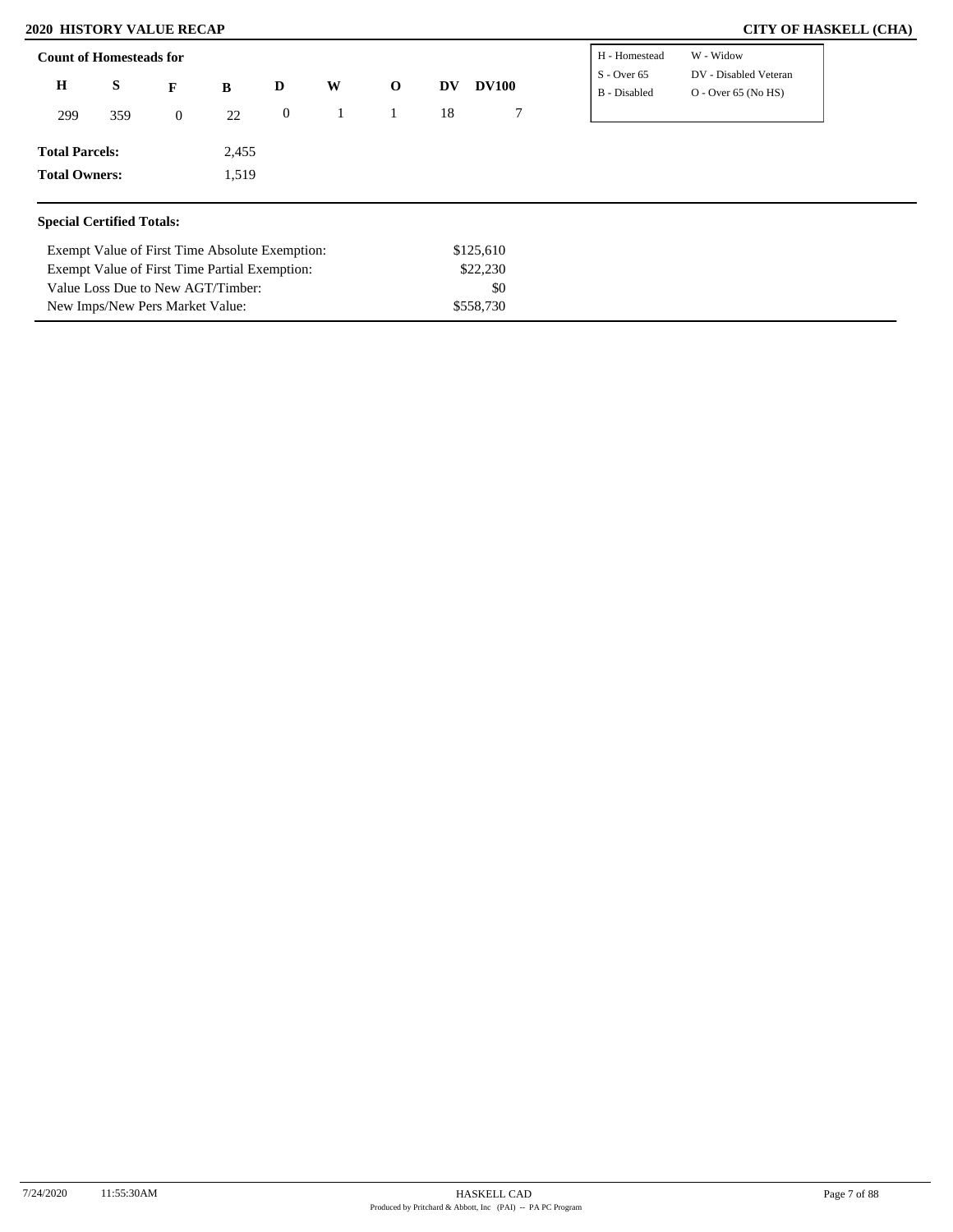# **2020 HISTORY VALUE RECAP CITY OF HASKELL (CHA)**

|                        | <b>Combined Recap</b> |           |                   |              |                          |                        |                                     |                          |                                    |                                    |
|------------------------|-----------------------|-----------|-------------------|--------------|--------------------------|------------------------|-------------------------------------|--------------------------|------------------------------------|------------------------------------|
| Cat<br>Code            | <b>Items</b>          | Acres     | <b>Total Real</b> | Ag/Timber    | Production<br><b>Mkt</b> | <b>Taxable</b><br>Land | <b>Total</b><br><b>Improvements</b> | <b>Total</b><br>Personal | <b>Total</b><br><b>Mkt Taxable</b> | <b>Total</b><br><b>Net Taxable</b> |
| A                      | $\overline{2}$        | 0.433     | 800               | $\bf{0}$     | $\bf{0}$                 | 800                    | 1,870                               | $\bf{0}$                 | 2,670                              | 2,670                              |
| A1                     | 1,195                 | 438.889   | 2,484,320         | $\bf{0}$     | $\bf{0}$                 | 2,484,320              | 65,327,380                          | $\boldsymbol{0}$         | 67,811,700                         | 63,758,510                         |
| A <sub>2</sub>         | 51                    | 23.512    | 87,670            | $\bf{0}$     | $\bf{0}$                 | 87,670                 | 661,390                             | $\boldsymbol{0}$         | 749,060                            | 719,240                            |
| A4                     | 31                    | 14.456    | 59,250            | $\bf{0}$     | $\bf{0}$                 | 59,250                 | 206,900                             | $\boldsymbol{0}$         | 266,150                            | 266,150                            |
| A5                     | 6                     | 6.783     | 13,120            | 0            | $\bf{0}$                 | 13,120                 | 309,240                             | $\boldsymbol{0}$         | 322,360                            | 202,980                            |
| A6                     | $\mathbf{1}$          | 0.000     | $\bf{0}$          | $\bf{0}$     | $\bf{0}$                 | $\bf{0}$               | 3,020                               | $\boldsymbol{0}$         | 3,020                              | 3,020                              |
| $A^*$                  | 1,286                 | 484.073   | 2,645,160         | $\bf{0}$     | $\bf{0}$                 | 2,645,160              | 66,509,800                          | $\boldsymbol{0}$         | 69,154,960                         | 64,952,570                         |
| B1                     | 8                     | 2.897     | 30,710            | $\bf{0}$     | $\bf{0}$                 | 30,710                 | 540,420                             | $\boldsymbol{0}$         | 571,130                            | 561,260                            |
| B <sub>2</sub>         | $\mathbf{3}$          | 0.486     | 4,020             | $\bf{0}$     | $\bf{0}$                 | 4,020                  | 93,790                              | $\boldsymbol{0}$         | 97,810                             | 97,810                             |
| $B^*$                  | 11                    | 3.383     | 34,730            | $\bf{0}$     | $\bf{0}$                 | 34,730                 | 634,210                             | $\boldsymbol{0}$         | 668,940                            | 659,070                            |
| C1                     | 371                   | 176.285   | 585,030           | $\bf{0}$     | $\bf{0}$                 | 585,030                | 3,720                               | $\boldsymbol{0}$         | 588,750                            | 588,250                            |
| C <sub>2</sub>         | -1                    | 0.275     | 4,800             | 0            | $\bf{0}$                 | 4,800                  | 4,800                               | $\boldsymbol{0}$         | 9,600                              | 9,600                              |
| $\mathrm{C}^*$         | 372                   | 176.560   | 589,830           | $\bf{0}$     | $\bf{0}$                 | 589,830                | 8,520                               | $\boldsymbol{0}$         | 598,350                            | 597,850                            |
| D1                     | <b>100</b>            | 746.198   | $\bf{0}$          | 60,380       | 1,330,940                | 60,380                 | $\bf{0}$                            | $\boldsymbol{0}$         | 60,380                             | 60,380                             |
| D <sub>2</sub>         | 22                    | 0.000     | $\bf{0}$          | 0            | $\bf{0}$                 | $\bf{0}$               | 307,500                             | $\boldsymbol{0}$         | 307,500                            | 307,500                            |
| $D^*$                  | 122                   | 746.198   | $\bf{0}$          | 60,380       | 1,330,940                | 60,380                 | 307,500                             | $\bf{0}$                 | 367,880                            | 367,880                            |
| $\mathbf E$            | 12                    | 0.000     | 14,920            | 0            | $\bf{0}$                 | 14,920                 | 1,519,780                           | $\boldsymbol{0}$         | 1,534,700                          | 1,519,490                          |
| E1                     | $\mathbf{3}$          | 2.000     | 8,000             | $\bf{0}$     | $\bf{0}$                 | 8,000                  | 363,710                             | $\boldsymbol{0}$         | 371,710                            | 371,710                            |
| $E^*$                  | 15                    | 2.000     | 22,920            | $\bf{0}$     | $\bf{0}$                 | 22,920                 | 1,883,490                           | $\boldsymbol{0}$         | 1,906,410                          | 1,891,200                          |
| F1                     | 143                   | 108.616   | 1,143,720         | 0            | $\bf{0}$                 | 1,143,720              | 16,442,440                          | $\boldsymbol{0}$         | 17,586,160                         | 17,577,660                         |
| F <sub>2</sub>         | 9                     | 37.200    | 64,790            | $\bf{0}$     | $\bf{0}$                 | 64,790                 | 789,050                             | $\bf{0}$                 | 853,840                            | 853,840                            |
| $F^*$                  | 152                   | 145.816   | 1,208,510         | $\bf{0}$     | $\bf{0}$                 | 1,208,510              | 17,231,490                          | $\bf{0}$                 | 18,440,000                         | 18,431,500                         |
| J2                     | $\boldsymbol{2}$      | 0.172     | 1,250             | $\bf{0}$     | $\bf{0}$                 | 1,250                  | 1,441,510                           | $\bf{0}$                 | 1,442,760                          | 1,442,760                          |
| J3                     | 8                     | 0.671     | 2,930             | $\bf{0}$     | $\bf{0}$                 | 2,930                  | 2,102,760                           | $\bf{0}$                 | 2,105,690                          | 2,105,690                          |
| J4                     | 11                    | 0.129     | 1,600             | $\bf{0}$     | $\bf{0}$                 | 1,600                  | 1,691,230                           | $\boldsymbol{0}$         | 1,692,830                          | 1,692,830                          |
| J7                     | 6                     | 0.000     | $\bf{0}$          | $\bf{0}$     | $\bf{0}$                 | $\bf{0}$               | 44,560                              | $\boldsymbol{0}$         | 44,560                             | 44,560                             |
| J*                     | 27                    | 0.972     | 5,780             | 0            | $\bf{0}$                 | 5,780                  | 5,280,060                           | $\pmb{0}$                | 5,285,840                          | 5,285,840                          |
| L1                     | 190                   | 0.000     | $\pmb{0}$         | $\bf{0}$     | $\bf{0}$                 | $\bf{0}$               | $\bf{0}$                            | 9,335,000                | 9,335,000                          | 9,216,635                          |
| L2                     | 1                     | 0.000     | $\bf{0}$          | $\bf{0}$     | $\bf{0}$                 | $\bf{0}$               | $\bf{0}$                            | 187,100                  | 187,100                            | 187,100                            |
| L2A                    | $\mathbf{1}$          | 0.000     | $\bf{0}$          | 0            | $\bf{0}$                 | $\bf{0}$               | 23,830                              | $\bf{0}$                 | 23,830                             | 23,830                             |
| L <sub>2</sub> C       | $\mathbf{3}$          | 0.000     | $\bf{0}$          | $\bf{0}$     | $\bf{0}$                 | $\bf{0}$               | 69,540                              | $\bf{0}$                 | 69,540                             | 69,540                             |
| L2G                    | $\pmb{7}$             | 0.000     | $\bf{0}$          | $\mathbf{0}$ | $\bf{0}$                 | $\bf{0}$               | 1,659,840                           | $\bf{0}$                 | 1,659,840                          | 1,659,840                          |
| L2H                    | 11                    | 0.000     | $\bf{0}$          | $\mathbf{0}$ | $\bf{0}$                 | $\bf{0}$               | 393,720                             | $\bf{0}$                 | 393,720                            | 393,720                            |
| L2J                    | 8                     | 0.000     | $\bf{0}$          | $\bf{0}$     | $\bf{0}$                 | $\bf{0}$               | 138,930                             | $\bf{0}$                 | 138,930                            | 138,930                            |
| L2O                    | $\boldsymbol{2}$      | 0.000     | $\bf{0}$          | $\bf{0}$     | $\bf{0}$                 | $\bf{0}$               | 5,460                               | $\bf{0}$                 | 5,460                              | 5,460                              |
| L <sub>2</sub> P       | $\boldsymbol{2}$      | 0.000     | $\bf{0}$          | $\mathbf{0}$ | $\bf{0}$                 | $\boldsymbol{0}$       | 123,810                             | $\bf{0}$                 | 123,810                            | 123,810                            |
| $L^*$                  | 225                   | 0.000     | $\bf{0}$          | $\bf{0}$     | $\bf{0}$                 | $\bf{0}$               | 2,415,130                           | 9,522,100                | 11,937,230                         | 11,818,865                         |
| M1                     | 13                    | 0.000     | $\bf{0}$          | $\bf{0}$     | $\bf{0}$                 | $\boldsymbol{0}$       | 268,510                             | $\bf{0}$                 | 268,510                            | 245,280                            |
| $M^*$                  | 13                    | 0.000     | $\bf{0}$          | $\bf{0}$     | $\bf{0}$                 | $\bf{0}$               | 268,510                             | $\bf{0}$                 | 268,510                            | 245,280                            |
| S                      | $\mathbf{3}$          | 0.000     | $\theta$          |              | $\theta$                 | $\theta$               | $\theta$                            | 299,160                  | 299,160                            | 299,160                            |
| $S^*$                  | 3                     | 0.000     | $\bf{0}$          | 0            | 0                        | 0                      | $\bf{0}$                            | 299,160                  | 299,160                            | 299,160                            |
| XВ                     | 12                    | 0.000     | $\bf{0}$          |              | 0                        | 0                      | $\bf{0}$                            | 2,870                    | 2,870                              | $\mathbf 0$                        |
| ХC                     | $\mathbf{3}$          | 0.000     | $\bf{0}$          |              |                          | $\bf{0}$               | 360                                 | $\bf{0}$                 | 360                                | 0                                  |
| XG                     | 1                     | 1.024     | 9,000             |              | 0                        | 9,000                  | 294,400                             | $\boldsymbol{0}$         | 303,400                            |                                    |
| XG3                    | 1                     | 0.000     | $\bf{0}$          |              | 0                        | $\bf{0}$               | 0                                   | $\bf{0}$                 | $\bf{0}$                           |                                    |
| XI                     | 1                     | 2.351     | 3,350             |              | $\bf{0}$                 | 3,350                  | 11,980                              | $\bf{0}$                 | 15,330                             |                                    |
| XL1                    | 3                     | 0.000     | $\bf{0}$          |              | $\boldsymbol{0}$         | $\bf{0}$               | $\bf{0}$                            | 88,180                   | 88,180                             |                                    |
| XN                     | 1                     | 0.000     | $\bf{0}$          |              | $\mathbf{0}$             | $\bf{0}$               | $\bf{0}$                            | $\bf{0}$                 | $\bf{0}$                           |                                    |
| $\mathbf{X}\mathbf{U}$ | $\mathbf{1}$          | 1.033     | 15,000            |              | $\boldsymbol{0}$         | 15,000                 | 126,610                             | $\boldsymbol{0}$         | 141,610                            |                                    |
| XV                     | 243                   | 231.603   | 1,008,330         |              | 0                        | 1,008,330              | 16,054,250                          | $\bf{0}$                 | 17,062,580                         | 0                                  |
| $X^*$                  | 266                   | 236.011   | 1,035,680         | $\bf{0}$     | $\bf{0}$                 | 1,035,680              | 16,487,600                          | 91,050                   | 17,614,330                         | $\bf{0}$                           |
|                        | 2,492                 | 1,795.013 | 5,542,610         | 60,380       | 1,330,940                | 5,602,990              | 111,026,310                         | 9,912,310                | 126,541,610                        | 104,549,215                        |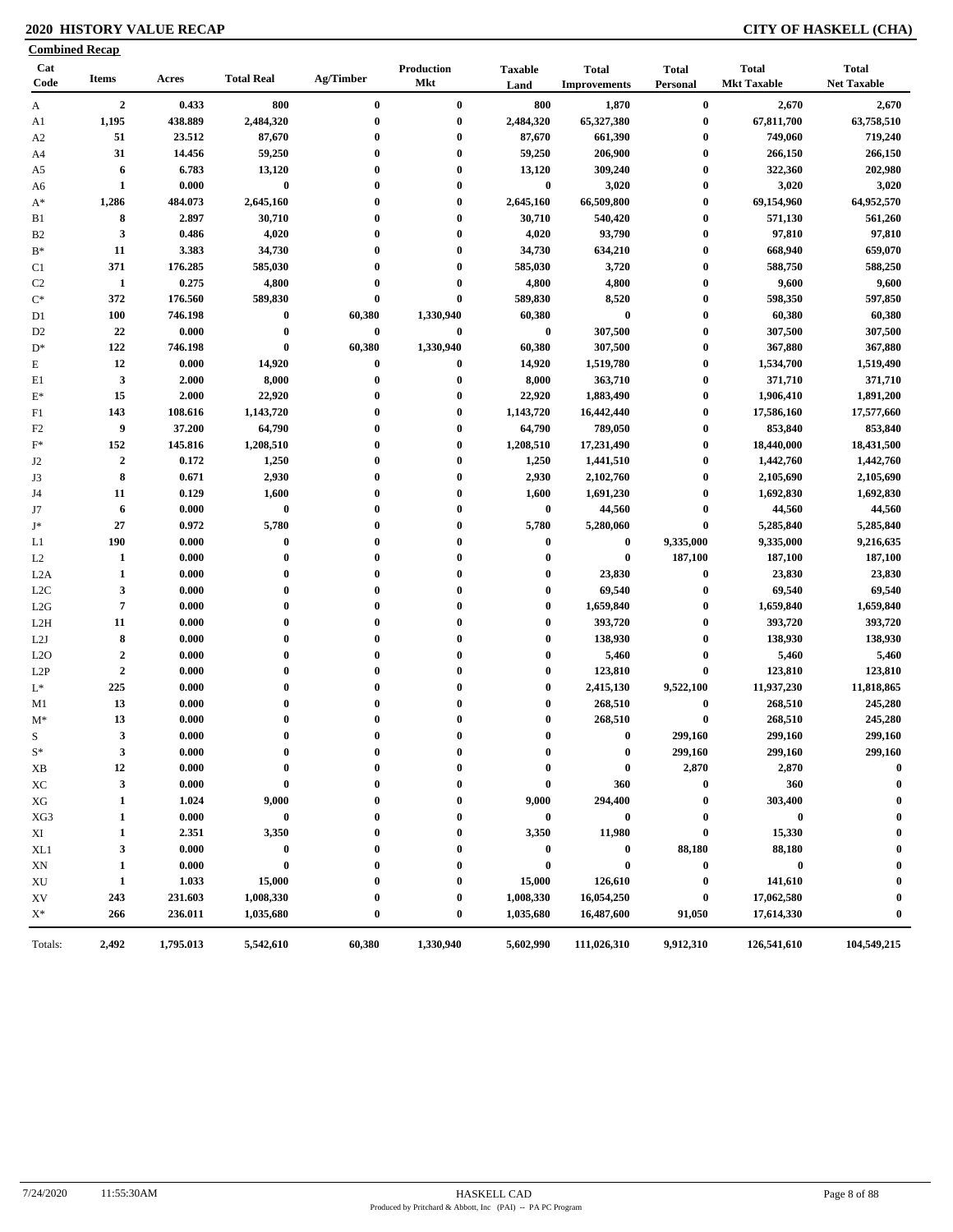### **2020 HISTORY VALUE RECAP CITY OF OBRIEN (COB)**

| Category                          | <b>Value</b>     | <b>Items</b>     | <b>Exempt Value</b> |                              |           |
|-----------------------------------|------------------|------------------|---------------------|------------------------------|-----------|
| HS Real:                          | 35,110           | 57               | 1,000               |                              |           |
| Non-HS Real:                      | 104,170          | 108              | 18,640              |                              |           |
| Production Market:                | 59,910           | 9                | $\boldsymbol{0}$    | Total Land Mkt Value:        | 199,190   |
| HS Improvements:                  | 983,030          | 57               | 39,330              |                              |           |
| New HS Improvements:              | $\mathbf{0}$     | $\mathbf{0}$     | $\mathbf{0}$        |                              |           |
| Non-HS Improvements:              | 1,109,510        | 25               | 801,080             |                              |           |
| New Non-HS Improvements:          | $\boldsymbol{0}$ | $\mathbf{0}$     | $\boldsymbol{0}$    | Total Imps Mkt Value:        | 2,092,540 |
| HS Personal:                      | $\boldsymbol{0}$ | $\boldsymbol{0}$ | $\boldsymbol{0}$    |                              |           |
| New Personal:                     | $\boldsymbol{0}$ | $\boldsymbol{0}$ | $\boldsymbol{0}$    |                              |           |
| Non-HS Personal:                  | 670              | $\sqrt{2}$       | $\boldsymbol{0}$    |                              |           |
| New Non-HS Personal:              |                  |                  |                     | <b>Total Pers Mkt Value:</b> |           |
|                                   | $\mathbf{0}$     | $\mathbf{0}$     | $\boldsymbol{0}$    |                              | 670       |
| <b>Total Real Market:</b>         | 2,292,400        | 258              |                     |                              |           |
| MN Value:                         | $\boldsymbol{0}$ | $\boldsymbol{0}$ |                     |                              |           |
| MN Inv. Value - Real:             | 1,105,490        | 14               |                     |                              |           |
| MN Inv. Value - Personal:         | $\boldsymbol{0}$ | $\boldsymbol{0}$ |                     |                              |           |
| <b>Total Mineral Mkt:</b>         | 1,105,490        | 14               |                     | Total Mineral Mkt:           | 1,105,490 |
|                                   |                  |                  |                     |                              |           |
| Land Timber Gain:                 | $\boldsymbol{0}$ | $\mathbf{0}$     |                     | <b>Total Market Value:</b>   | 3,397,890 |
| Production Market:                | 59,910           | 9                |                     |                              |           |
| Land Ag 1D Value:                 | $\boldsymbol{0}$ | $\boldsymbol{0}$ |                     |                              |           |
| Land Ag 1D1 Value:                | 4,220            | 9                |                     |                              |           |
| Land Ag Tim Value:                | $\boldsymbol{0}$ | $\boldsymbol{0}$ |                     |                              |           |
| <b>Productivity Loss:</b>         | 55,690           | 9                |                     |                              |           |
|                                   |                  |                  |                     | <b>Total Market Taxable:</b> | 3,342,200 |
| Less Real Exempt Property:        | 860,050          | 13               |                     |                              |           |
| Less \$500 Inc. Real Personal:    | 670              | $\overline{c}$   |                     |                              |           |
| Other Freeport:                   | $\boldsymbol{0}$ | $\mathbf{0}$     |                     |                              |           |
| Other Allocation:                 | $\boldsymbol{0}$ | $\boldsymbol{0}$ |                     |                              |           |
| Other Goods In Tranit:            | $\mathbf{0}$     | $\boldsymbol{0}$ |                     |                              |           |
|                                   |                  |                  |                     |                              |           |
| Other MultiUse:                   | $\boldsymbol{0}$ | $\boldsymbol{0}$ |                     |                              |           |
| Less Real/Pers Abatements:        | $\mathbf{0}$     | $\boldsymbol{0}$ |                     |                              |           |
| Less 10% Cap Loss:                | 10,220           | $\overline{4}$   |                     |                              |           |
| Less Min Exempt Property:         | $\mathbf{0}$     | $\boldsymbol{0}$ |                     |                              |           |
| Less \$500 Inc. Mineral Owner:    | $\mathbf{0}$     | $\boldsymbol{0}$ |                     |                              |           |
| Less TNRCC:                       | $\mathbf{0}$     | $\boldsymbol{0}$ |                     |                              |           |
| Less Min Abatements/VLA:          | $\mathbf{0}$     | $\boldsymbol{0}$ |                     |                              |           |
| Less Min Freeports/Int State Com: | 0                | $\theta$         |                     |                              |           |
| Less Min Unknowns:                | $\mathbf{0}$     | $\boldsymbol{0}$ |                     |                              |           |
| Less Protest Value:               | $\mathbf{0}$     | $\overline{0}$   |                     |                              |           |
| <b>Total Losses:</b>              | 926,630          |                  |                     |                              |           |
| <b>Total Appraised:</b>           | 2,471,260        |                  |                     | Total Appraised:             | 2,471,260 |
| <b>Reimbursable Exemptions</b>    |                  |                  |                     |                              |           |
| Homestead H,S:                    | $\mathbf{0}$     | $\boldsymbol{0}$ |                     |                              |           |
| Senior S:                         | 0                | $\boldsymbol{0}$ |                     |                              |           |
| Disable B:                        | $\Omega$         | $\boldsymbol{0}$ |                     |                              |           |
| DV 100%:                          | $\Omega$         | $\Omega$         |                     |                              |           |
| <b>Total Reimbursable:</b>        | 0                | $\mathbf{0}$     |                     |                              |           |
| Local Discount:                   | $\boldsymbol{0}$ | $\mathbf{0}$     |                     |                              |           |
| Disable Veteran:                  | 23,370           | $\overline{2}$   |                     |                              |           |
| Optional 65:                      | 57,000           | 19               |                     |                              |           |
| Local Disable:                    | $\boldsymbol{0}$ | $\boldsymbol{0}$ |                     |                              |           |
| State Homestead:                  | $\boldsymbol{0}$ | $\mathbf{0}$     |                     |                              |           |
| <b>Total Exemptions:</b>          | 80,370           |                  |                     |                              |           |
| <b>Net Taxable Value:</b>         | 2,390,890        |                  |                     | Net Taxable Value            | 2,390,890 |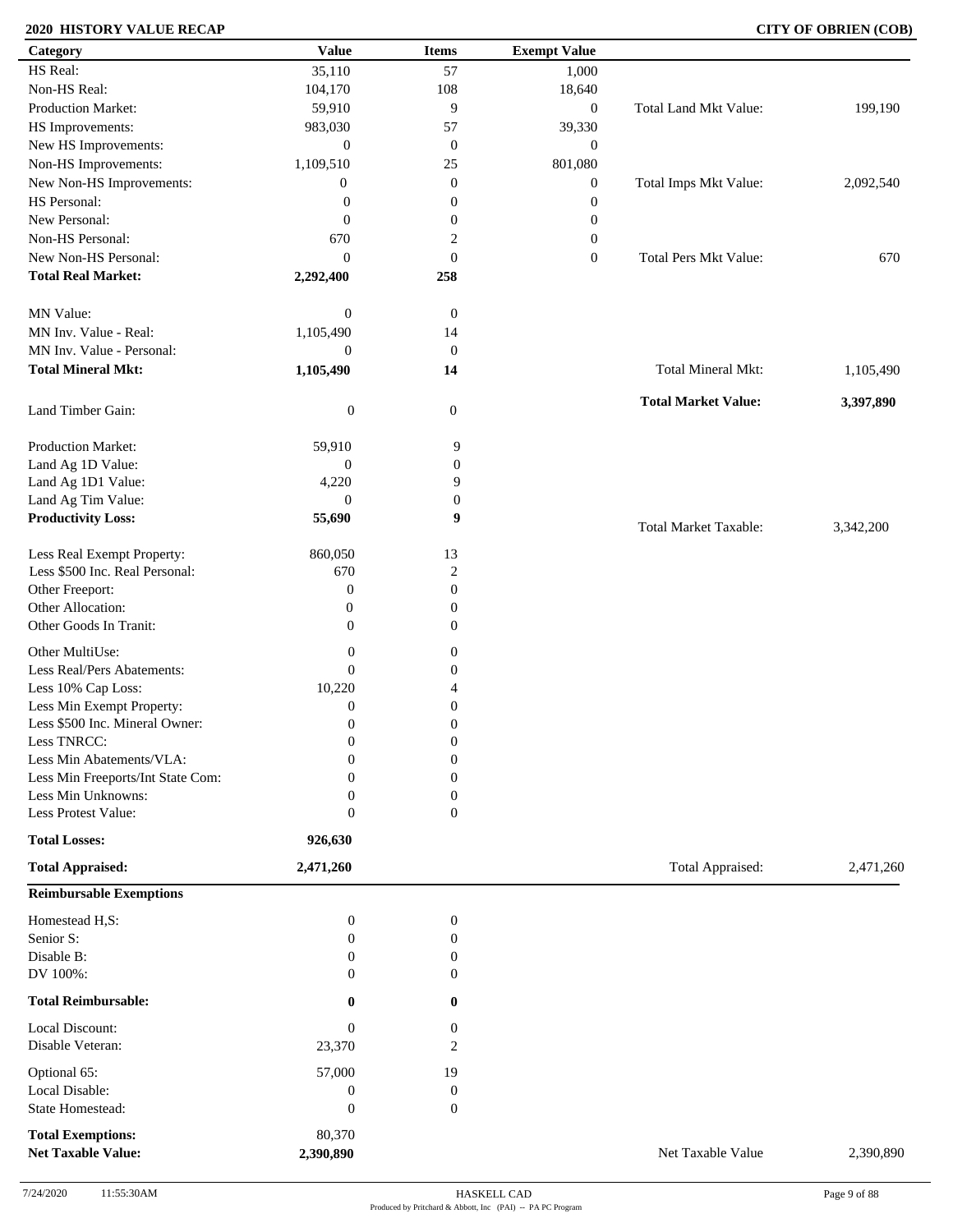# **2020 HISTORY VALUE RECAP CITY OF OBRIEN (COB)**

| $S -$ Over 65<br>$\bf H$<br>S<br>W<br><b>DV100</b><br>$\mathbf{o}$<br>DV<br>D<br>F<br>B<br>$O -$ Over 65 (No HS)<br>B - Disabled<br>$\boldsymbol{0}$<br>$\overline{0}$<br>$\overline{0}$<br>2<br>$\boldsymbol{0}$<br>$\overline{0}$<br>8<br>19<br>$\overline{0}$<br><b>Total Parcels:</b><br>187 | <b>Count of Homesteads for</b> |  |  |  | H - Homestead | W - Widow             |
|--------------------------------------------------------------------------------------------------------------------------------------------------------------------------------------------------------------------------------------------------------------------------------------------------|--------------------------------|--|--|--|---------------|-----------------------|
|                                                                                                                                                                                                                                                                                                  |                                |  |  |  |               | DV - Disabled Veteran |
|                                                                                                                                                                                                                                                                                                  |                                |  |  |  |               |                       |
|                                                                                                                                                                                                                                                                                                  |                                |  |  |  |               |                       |
| <b>Total Owners:</b><br>113                                                                                                                                                                                                                                                                      |                                |  |  |  |               |                       |

\$0 \$6,000 \$0 \$0

| Exempt Value of First Time Absolute Exemption: |
|------------------------------------------------|
| Exempt Value of First Time Partial Exemption:  |

Value Loss Due to New AGT/Timber: New Imps/New Pers Market Value:

### **Combined Recap**

| Cat<br>Code      | <b>Items</b>   | Acres   | <b>Total Real</b> | Ag/Timber   | Production<br>Mkt | <b>Taxable</b><br>Land | <b>Total</b><br><b>Improvements</b> | <b>Total</b><br>Personal | <b>Total</b><br><b>Mkt Taxable</b> | <b>Total</b><br><b>Net Taxable</b> |
|------------------|----------------|---------|-------------------|-------------|-------------------|------------------------|-------------------------------------|--------------------------|------------------------------------|------------------------------------|
| A1               | 55             | 24.836  | 36,920            | $\bf{0}$    | $\bf{0}$          | 36,920                 | 938,550                             | $\bf{0}$                 | 975,470                            | 890,880                            |
| A2               | 6              | 2.622   | 3,610             |             | $\mathbf{0}$      | 3,610                  | 64,380                              | $\mathbf{0}$             | 67,990                             | 61,990                             |
| A <sub>4</sub>   | 1              | 0.322   | 500               |             | $\mathbf{0}$      | 500                    | 4,150                               | $\bf{0}$                 | 4,650                              | 4,650                              |
| $A^*$            | 62             | 27.780  | 41,030            |             | 0                 | 41,030                 | 1,007,080                           | $\bf{0}$                 | 1,048,110                          | 957,520                            |
| C <sub>1</sub>   | 77             | 55.490  | 65,020            |             | $\mathbf 0$       | 65,020                 | $\bf{0}$                            | $\bf{0}$                 | 65,020                             | 65,020                             |
| $C^*$            | 77             | 55.490  | 65,020            | $\mathbf 0$ | $\mathbf{0}$      | 65,020                 |                                     | $\bf{0}$                 | 65,020                             | 65,020                             |
| D <sub>1</sub>   | 9              | 66.681  | $\bf{0}$          | 4,220       | 59,910            | 4,220                  |                                     | $\bf{0}$                 | 4,220                              | 4,220                              |
| $D^*$            | 9              | 66.681  | $\bf{0}$          | 4,220       | 59,910            | 4,220                  |                                     | $\mathbf{0}$             | 4,220                              | 4,220                              |
| E                | 1              | 0.000   | 2,000             | $\bf{0}$    | $\bf{0}$          | 2,000                  |                                     | 0                        | 2,000                              | 2,000                              |
| $E^*$            | 1              | 0.000   | 2,000             | $\mathbf 0$ | $\bf{0}$          | 2,000                  | $\mathbf{0}$                        | $\bf{0}$                 | 2,000                              | 2,000                              |
| F1               | 7              | 3.895   | 4,840             |             |                   | 4,840                  | 66,510                              | 0                        | 71,350                             | 71,350                             |
| F2               | 3              | 3.883   | 6,750             |             | $\mathbf{0}$      | 6,750                  | 178,540                             | $\bf{0}$                 | 185,290                            | 185,290                            |
| $F^*$            | 10             | 7.778   | 11,590            |             | 0                 | 11,590                 | 245,050                             | $\bf{0}$                 | 256,640                            | 256,640                            |
| J2               | 1              | 0.000   | $\bf{0}$          |             |                   | 0                      | 87,810                              | $\bf{0}$                 | 87,810                             | 87,810                             |
| J3               | 3              | 0.000   | $\mathbf{0}$      |             | 0                 | $_{0}$                 | 189,230                             | $\mathbf{0}$             | 189,230                            | 189,230                            |
| J4               | $\overline{2}$ | 0.000   | $\mathbf{0}$      |             |                   |                        | 27,840                              | $\bf{0}$                 | 27,840                             | 27,840                             |
| J7               | 3              | 0.000   |                   |             |                   | 0                      | 1,980                               | $\bf{0}$                 | 1,980                              | 1,980                              |
| J*               | 9              | 0.000   |                   |             | 0                 | 0                      | 306,860                             | $\bf{0}$                 | 306,860                            | 306,860                            |
| L <sub>2</sub> C | 1              | 0.000   |                   |             |                   |                        | 4,000                               | $\bf{0}$                 | 4,000                              | 4,000                              |
| L2D              | 1              | 0.000   |                   |             | 0                 | 0                      | 40,510                              | $\bf{0}$                 | 40,510                             | 40,510                             |
| L2G              |                | 0.000   |                   |             | 0                 | 0                      | 750,500                             | $\bf{0}$                 | 750,500                            | 750,500                            |
| L2J              |                | 0.000   |                   |             |                   |                        | 1,200                               | $\bf{0}$                 | 1,200                              | 1,200                              |
| L2O              |                | 0.000   |                   |             |                   | 0                      | 2,420                               | $\bf{0}$                 | 2,420                              | 2,420                              |
| $\mathbf{L}^*$   | 5              | 0.000   |                   |             |                   | 0                      | 798,630                             | $\mathbf{0}$             | 798,630                            | 798,630                            |
| <b>XB</b>        | $\overline{2}$ | 0.000   | $\mathbf 0$       |             |                   | $\mathbf{0}$           | $\bf{0}$                            | 670                      | 670                                | 0                                  |
| XV               | 13             | 18.568  | 19,640            |             | $\bf{0}$          | 19,640                 | 840,410                             | $\bf{0}$                 | 860,050                            |                                    |
| $\mathbf{X}^*$   | 15             | 18.568  | 19,640            | $\bf{0}$    | $\bf{0}$          | 19,640                 | 840,410                             | 670                      | 860,720                            |                                    |
| Totals:          | 188            | 176.297 | 139,280           | 4,220       | 59,910            | 143,500                | 3,198,030                           | 670                      | 3,342,200                          | 2,390,890                          |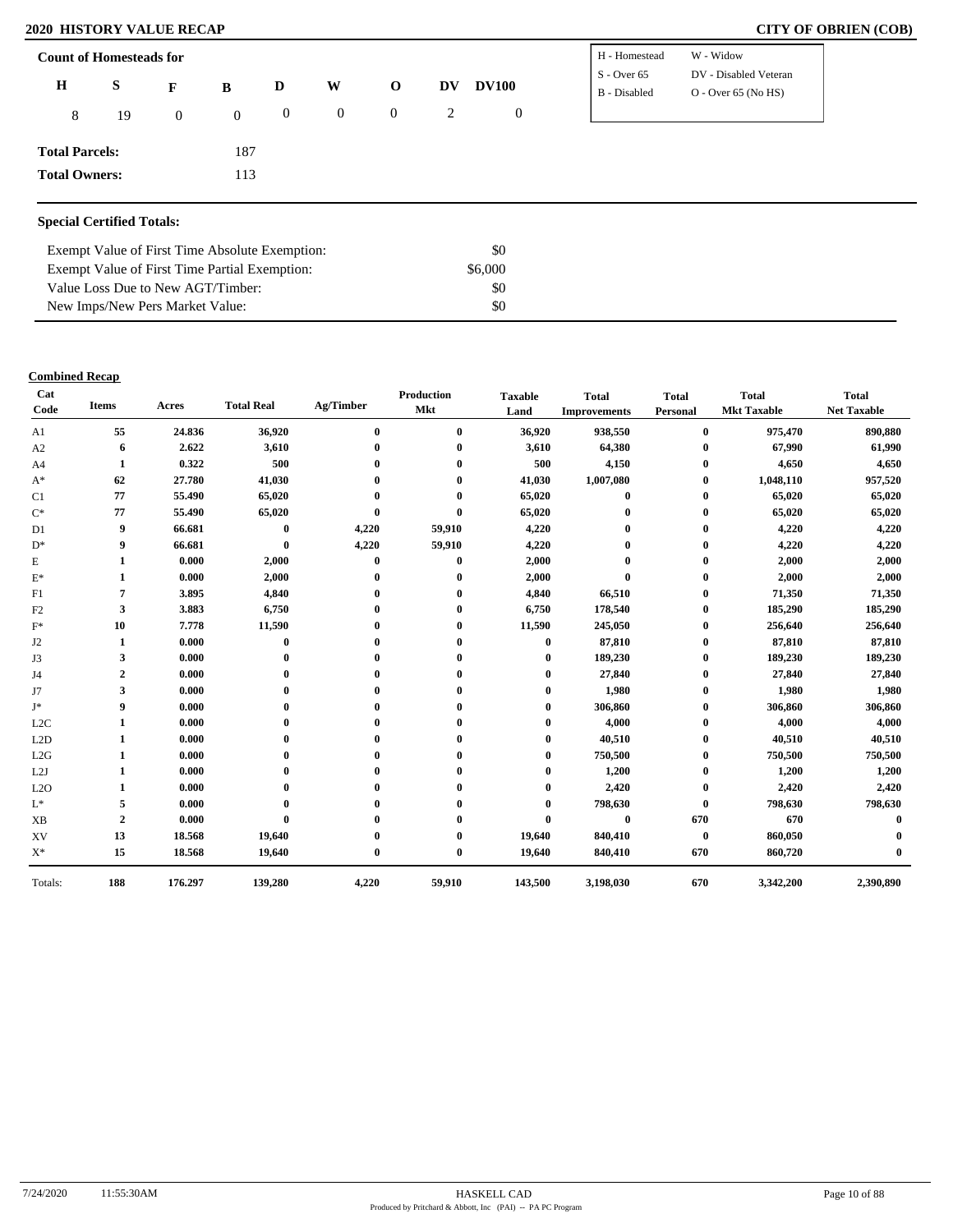# **2020 HISTORY VALUE RECAP CITY OF ROCHESTER (CRO)**

| Category                                              | <b>Value</b>        | <b>Items</b>     | <b>Exempt Value</b> |                              |           |
|-------------------------------------------------------|---------------------|------------------|---------------------|------------------------------|-----------|
| HS Real:                                              | 153,370             | 156              | 1,000               |                              |           |
| Non-HS Real:                                          | 197,790             | 168              | 48,900              |                              |           |
| Production Market:                                    | 10,900              | 4                | $\boldsymbol{0}$    | <b>Total Land Mkt Value:</b> | 362,060   |
| HS Improvements:                                      | 2,641,240           | 147              | 17,630              |                              |           |
| New HS Improvements:                                  | $\boldsymbol{0}$    | $\mathbf{0}$     | $\mathbf{0}$        |                              |           |
|                                                       | 1,703,660           | 87               |                     |                              |           |
| Non-HS Improvements:                                  |                     |                  | 948,830             |                              |           |
| New Non-HS Improvements:                              | $\boldsymbol{0}$    | $\boldsymbol{0}$ | $\boldsymbol{0}$    | Total Imps Mkt Value:        | 4,344,900 |
| HS Personal:                                          | $\boldsymbol{0}$    | $\boldsymbol{0}$ | $\boldsymbol{0}$    |                              |           |
| New Personal:                                         | $\theta$            | $\boldsymbol{0}$ | $\overline{0}$      |                              |           |
| Non-HS Personal:                                      | 228,520             | 19               | 13,770              |                              |           |
| New Non-HS Personal:                                  | $\overline{0}$      | $\mathbf{0}$     | $\boldsymbol{0}$    | <b>Total Pers Mkt Value:</b> | 228,520   |
| <b>Total Real Market:</b>                             | 4,935,480           | 581              |                     |                              |           |
| MN Value:                                             | $\boldsymbol{0}$    | $\mathbf{0}$     |                     |                              |           |
| MN Inv. Value - Real:                                 | 746,470             | 16               |                     |                              |           |
| MN Inv. Value - Personal:                             | $\mathbf{0}$        | $\mathbf{0}$     |                     |                              |           |
| <b>Total Mineral Mkt:</b>                             | 746,470             | 16               |                     | Total Mineral Mkt:           | 746,470   |
|                                                       |                     |                  |                     | <b>Total Market Value:</b>   | 5,681,950 |
| Land Timber Gain:                                     | $\boldsymbol{0}$    | $\mathbf{0}$     |                     |                              |           |
| Production Market:                                    | 10,900              | 4                |                     |                              |           |
| Land Ag 1D Value:                                     | $\boldsymbol{0}$    | $\boldsymbol{0}$ |                     |                              |           |
| Land Ag 1D1 Value:                                    | 1,110               | 4                |                     |                              |           |
| Land Ag Tim Value:                                    | $\boldsymbol{0}$    | 0                |                     |                              |           |
| <b>Productivity Loss:</b>                             | 9,790               | 4                |                     | <b>Total Market Taxable:</b> | 5,672,160 |
| Less Real Exempt Property:                            | 1,030,130           | 29               |                     |                              |           |
| Less \$500 Inc. Real Personal:                        | 2,050               | 7                |                     |                              |           |
| Other Freeport:                                       | $\boldsymbol{0}$    | $\boldsymbol{0}$ |                     |                              |           |
| Other Allocation:                                     | $\boldsymbol{0}$    | $\overline{0}$   |                     |                              |           |
| Other Goods In Tranit:                                | $\mathbf{0}$        | $\overline{0}$   |                     |                              |           |
|                                                       |                     |                  |                     |                              |           |
| Other MultiUse:                                       | $\boldsymbol{0}$    | $\boldsymbol{0}$ |                     |                              |           |
| Less Real/Pers Abatements:                            | $\mathbf{0}$        | $\boldsymbol{0}$ |                     |                              |           |
| Less 10% Cap Loss:                                    | 34,130              | 11               |                     |                              |           |
| Less Min Exempt Property:                             | $\mathbf{0}$        | $\mathbf{0}$     |                     |                              |           |
| Less \$500 Inc. Mineral Owner:                        | $\mathbf{0}$        | $\boldsymbol{0}$ |                     |                              |           |
| Less TNRCC:                                           | $\mathbf{0}$        | $\boldsymbol{0}$ |                     |                              |           |
| Less Min Abatements/VLA:                              | $\mathbf{0}$        | $\boldsymbol{0}$ |                     |                              |           |
| Less Min Freeports/Int State Com:                     | 0                   | $\theta$         |                     |                              |           |
| Less Min Unknowns:                                    | $\mathbf{0}$        | $\boldsymbol{0}$ |                     |                              |           |
| Less Protest Value:                                   | $\mathbf{0}$        | $\overline{0}$   |                     |                              |           |
| <b>Total Losses:</b>                                  | 1,076,100           |                  |                     |                              |           |
| <b>Total Appraised:</b>                               | 4,605,850           |                  |                     | Total Appraised:             | 4,605,850 |
| <b>Reimbursable Exemptions</b>                        |                     |                  |                     |                              |           |
| Homestead H,S:                                        | $\mathbf{0}$        | $\boldsymbol{0}$ |                     |                              |           |
| Senior S:                                             | $\mathbf{0}$        | $\boldsymbol{0}$ |                     |                              |           |
| Disable B:                                            | $\Omega$            | $\boldsymbol{0}$ |                     |                              |           |
| DV 100%:                                              | $\Omega$            | $\overline{0}$   |                     |                              |           |
| <b>Total Reimbursable:</b>                            | $\bf{0}$            | $\bf{0}$         |                     |                              |           |
| Local Discount:                                       | $\boldsymbol{0}$    | $\overline{0}$   |                     |                              |           |
| Disable Veteran:                                      | 24,000              | 2                |                     |                              |           |
| Optional 65:                                          | $\boldsymbol{0}$    | $\boldsymbol{0}$ |                     |                              |           |
| Local Disable:                                        | $\boldsymbol{0}$    | $\boldsymbol{0}$ |                     |                              |           |
| State Homestead:                                      | $\mathbf{0}$        | $\boldsymbol{0}$ |                     |                              |           |
|                                                       |                     |                  |                     |                              |           |
| <b>Total Exemptions:</b><br><b>Net Taxable Value:</b> | 24,000<br>4,581,850 |                  |                     | Net Taxable Value            | 4,581,850 |
|                                                       |                     |                  |                     |                              |           |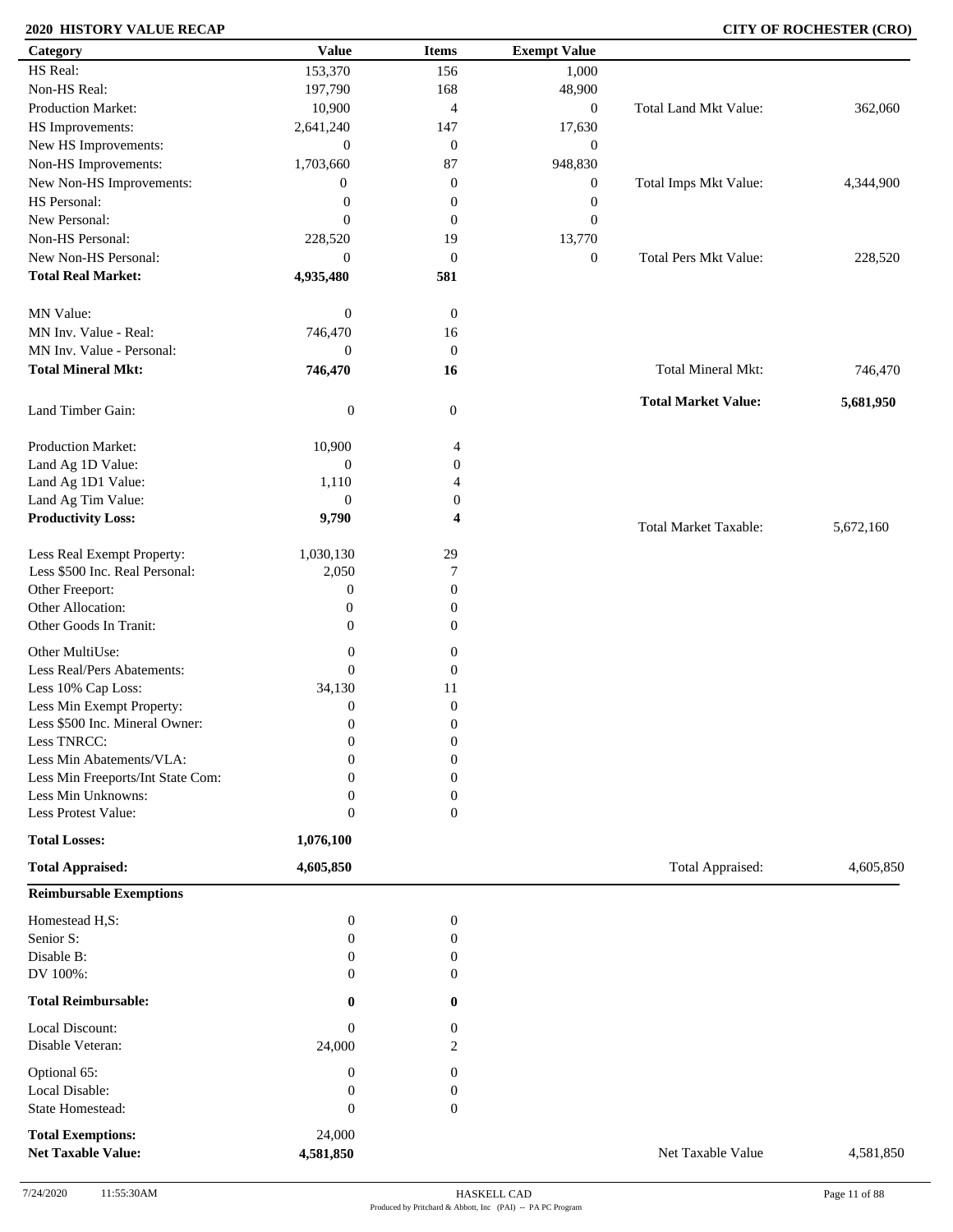# **2020 HISTORY VALUE RECAP CITY OF ROCHESTER (CRO)**

| <b>Count of Homesteads for</b>   |    |                | H - Homestead | W - Widow        |                |                  |    |                  |               |                       |
|----------------------------------|----|----------------|---------------|------------------|----------------|------------------|----|------------------|---------------|-----------------------|
| $\bf H$                          | S  | F              | B             | D                | W              | $\mathbf 0$      | DV | <b>DV100</b>     | $S -$ Over 65 | DV - Disabled Veteran |
|                                  |    |                |               |                  |                |                  |    |                  | B - Disabled  | $O -$ Over 65 (No HS) |
| 31                               | 41 | $\overline{0}$ | 2             | $\boldsymbol{0}$ | $\overline{0}$ | $\boldsymbol{0}$ | 2  | $\boldsymbol{0}$ |               |                       |
| <b>Total Parcels:</b>            |    |                | 367           |                  |                |                  |    |                  |               |                       |
| <b>Total Owners:</b>             |    | 254            |               |                  |                |                  |    |                  |               |                       |
|                                  |    |                |               |                  |                |                  |    |                  |               |                       |
| <b>Special Certified Totals:</b> |    |                |               |                  |                |                  |    |                  |               |                       |

| Exempt Value of First Time Absolute Exemption: | \$0 |
|------------------------------------------------|-----|
| Exempt Value of First Time Partial Exemption:  | \$0 |
| Value Loss Due to New AGT/Timber:              | \$0 |
| New Imps/New Pers Market Value:                | \$0 |

### **Combined Recap**

| Cat<br>Code    | <b>Items</b>            | Acres   | <b>Total Real</b> | Ag/Timber        | <b>Production</b><br>Mkt | <b>Taxable</b><br>Land | <b>Total</b><br><b>Improvements</b> | <b>Total</b><br>Personal | <b>Total</b><br><b>Mkt Taxable</b> | <b>Total</b><br><b>Net Taxable</b> |
|----------------|-------------------------|---------|-------------------|------------------|--------------------------|------------------------|-------------------------------------|--------------------------|------------------------------------|------------------------------------|
| A1             | 158                     | 51.429  | 159,020           | $\bf{0}$         | $\bf{0}$                 | 159,020                | 2,740,230                           | $\bf{0}$                 | 2,899,250                          | 2,841,120                          |
| A2             | $\mathbf{3}$            | 1.101   | 3,400             | $\boldsymbol{0}$ | $\bf{0}$                 | 3,400                  | 45,820                              | $\bf{0}$                 | 49,220                             | 49,220                             |
| A <sub>4</sub> | 22                      | 9.504   | 22,110            |                  | $\mathbf 0$              | 22,110                 | 39,530                              | $\bf{0}$                 | 61,640                             | 61,640                             |
| A <sub>5</sub> | $\overline{\mathbf{4}}$ | 0.952   | 2,850             |                  | $\mathbf{0}$             | 2,850                  | 25,270                              | $\bf{0}$                 | 28,120                             | 28,120                             |
| $A^*$          | 187                     | 62.986  | 187,380           |                  | $\mathbf{0}$             | 187,380                | 2,850,850                           | $\bf{0}$                 | 3,038,230                          | 2,980,100                          |
| C1             | 85                      | 44.930  | 77,470            |                  | $\mathbf{0}$             | 77,470                 | 1,060                               | $\bf{0}$                 | 78,530                             | 78,530                             |
| C <sub>2</sub> | $\mathbf 2$             | 0.298   | 2,000             |                  | $\mathbf 0$              | 2,000                  | $\bf{0}$                            | $\bf{0}$                 | 2,000                              | 2,000                              |
| C <sub>3</sub> | 1                       | 0.161   | 500               | $\mathbf 0$      | $\mathbf 0$              | 500                    | 180                                 | $\bf{0}$                 | 680                                | 680                                |
| $C^*$          | 88                      | 45.389  | 79,970            | $\mathbf 0$      | $\mathbf{0}$             | 79,970                 | 1,240                               | $\bf{0}$                 | 81,210                             | 81,210                             |
| D <sub>1</sub> | 4                       | 5.238   | $\boldsymbol{0}$  | 1,110            | 10,900                   | 1,110                  | $\bf{0}$                            | $\bf{0}$                 | 1,110                              | 1,110                              |
| $D^*$          | $\overline{\mathbf{4}}$ | 5.238   | $\bf{0}$          | 1,110            | 10,900                   | 1,110                  | $\bf{0}$                            | $\bf{0}$                 | 1,110                              | 1,110                              |
| E1             | 1                       | 2.170   | 1,600             | $\bf{0}$         | $\bf{0}$                 | 1,600                  | 9,500                               | $\bf{0}$                 | 11,100                             | 11,100                             |
| $E^*$          | 1                       | 2.170   | 1,600             | $\mathbf 0$      | $\bf{0}$                 | 1,600                  | 9,500                               | $\bf{0}$                 | 11,100                             | 11,100                             |
| F1             | 15                      | 3.415   | 20,000            | 0                | 0                        | 20,000                 | 320,920                             | $\bf{0}$                 | 340,920                            | 340,920                            |
| F2             | 3                       | 3.133   | 11,250            |                  | $\mathbf 0$              | 11,250                 | 175,190                             | $\bf{0}$                 | 186,440                            | 186,440                            |
| $\mathbf{F}^*$ | 18                      | 6.548   | 31,250            |                  | $\mathbf 0$              | 31,250                 | 496,110                             | $\bf{0}$                 | 527,360                            | 527,360                            |
| J <sub>2</sub> | 1                       | 0.000   | $\bf{0}$          | 0                | 0                        | $\bf{0}$               | 169,430                             | $\bf{0}$                 | 169,430                            | 169,430                            |
| J3             | 4                       | 0.000   | $\boldsymbol{0}$  | 0                | $\mathbf{0}$             | $\bf{0}$               | 327,250                             | $\bf{0}$                 | 327,250                            | 327,250                            |
| J4             | 5                       | 0.217   | 680               | 0                | 0                        | 680                    | 233,690                             | $\bf{0}$                 | 234,370                            | 234,370                            |
| J7             | 4                       | 0.000   | $\bf{0}$          | 0                | $\mathbf 0$              | $\bf{0}$               | 3,490                               | $\bf{0}$                 | 3,490                              | 3,490                              |
| J*             | 14                      | 0.217   | 680               | 0                | 0                        | 680                    | 733,860                             | $\bf{0}$                 | 734,540                            | 734,540                            |
| L1             | 12                      | 0.000   | $\bf{0}$          | 0                |                          | $\bf{0}$               | $\bf{0}$                            | 213,080                  | 213,080                            | 213,080                            |
| L2G            | 1                       | 0.000   | $\bf{0}$          |                  |                          | $\bf{0}$               | 17,400                              | $\bf{0}$                 | 17,400                             | 17,400                             |
| L2J            | $\boldsymbol{2}$        | 0.000   | $\bf{0}$          |                  |                          | $\bf{0}$               | 650                                 | $\bf{0}$                 | 650                                | 650                                |
| $\mathbf{L}^*$ | 15                      | 0.000   | $\mathbf{0}$      |                  |                          | $\bf{0}$               | 18,050                              | 213,080                  | 231,130                            | 231,130                            |
| M1             | 4                       | 0.000   | $\bf{0}$          |                  |                          | $\bf{0}$               | 15,300                              | $\bf{0}$                 | 15,300                             | 15,300                             |
| $M^*$          | 4                       | 0.000   | $\bf{0}$          |                  |                          | $\bf{0}$               | 15,300                              | $\bf{0}$                 | 15,300                             | 15,300                             |
| <b>XB</b>      | 6                       | 0.000   | $\bf{0}$          |                  |                          | $\bf{0}$               | $\bf{0}$                            | 1,670                    | 1,670                              | $\mathbf 0$                        |
| XC             | 1                       | 0.241   | 380               |                  |                          | 380                    | $\bf{0}$                            | $\bf{0}$                 | 380                                |                                    |
| XL1            | 1                       | 0.000   | $\bf{0}$          |                  | 0                        | $\bf{0}$               | $\bf{0}$                            | 13,770                   | 13,770                             |                                    |
| XU             | $\boldsymbol{2}$        | 0.316   | 1,250             |                  | 0                        | 1,250                  | 47,510                              | $\bf{0}$                 | 48,760                             |                                    |
| XV             | 26                      | 13.827  | 48,650            |                  | 0                        | 48,650                 | 918,950                             | $\bf{0}$                 | 967,600                            |                                    |
| $X^*$          | 36                      | 14.384  | 50,280            | $\mathbf 0$      | $\bf{0}$                 | 50,280                 | 966,460                             | 15,440                   | 1,032,180                          |                                    |
| Totals:        | 367                     | 136.932 | 351,160           | 1,110            | 10,900                   | 352,270                | 5,091,370                           | 228,520                  | 5,672,160                          | 4,581,850                          |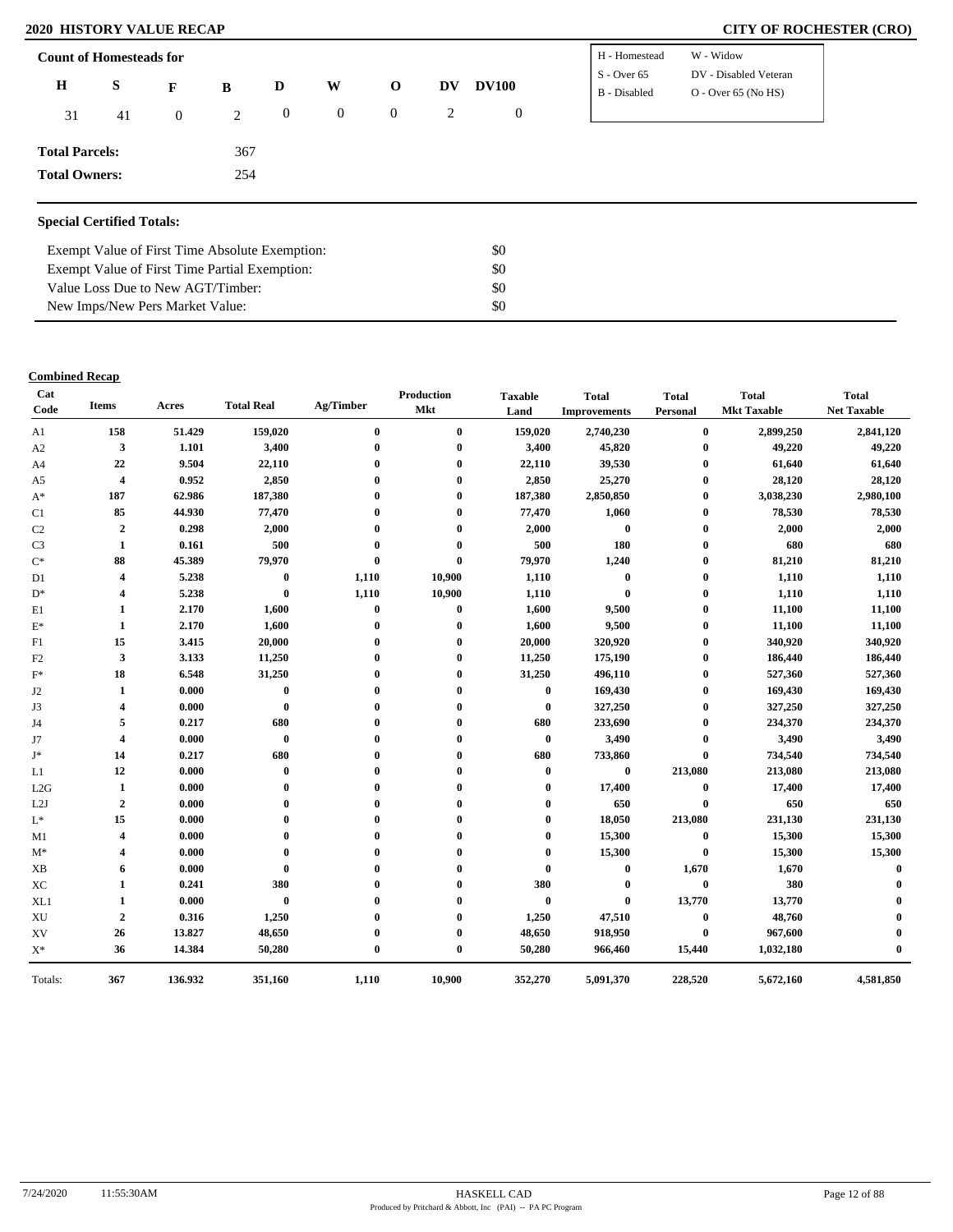# **2020 HISTORY VALUE RECAP CITY OF RULE (CRU)**

| Category                                              | <b>Value</b>             | <b>Items</b>                     | <b>Exempt Value</b> |                              |            |
|-------------------------------------------------------|--------------------------|----------------------------------|---------------------|------------------------------|------------|
| HS Real:                                              | 389,930                  | 338                              | 21,370              |                              |            |
| Non-HS Real:                                          | 384,570                  | 266                              | 86,600              |                              |            |
| Production Market:                                    | 33,420                   | 11                               | $\boldsymbol{0}$    | Total Land Mkt Value:        | 807,920    |
| HS Improvements:                                      | 8,695,390                | 312                              | 142,680             |                              |            |
| New HS Improvements:                                  | $\boldsymbol{0}$         | $\mathbf{0}$                     | $\boldsymbol{0}$    |                              |            |
| Non-HS Improvements:                                  | 5,415,860                | 152                              | 2,816,250           |                              |            |
| New Non-HS Improvements:                              | 10,240                   | -1                               | $\boldsymbol{0}$    | Total Imps Mkt Value:        | 14,121,490 |
| HS Personal:                                          | 24,400                   |                                  | $\boldsymbol{0}$    |                              |            |
| New Personal:                                         | $\overline{0}$           | $\mathbf{0}$                     | $\mathbf{0}$        |                              |            |
| Non-HS Personal:                                      | 508,880                  | 38                               |                     |                              |            |
|                                                       |                          |                                  | 172,730             |                              |            |
| New Non-HS Personal:                                  | $\mathbf{0}$             | $\mathbf{0}$                     | $\boldsymbol{0}$    | Total Pers Mkt Value:        | 533,280    |
| <b>Total Real Market:</b>                             | 15,462,690               | 1,119                            |                     |                              |            |
| MN Value:                                             | $\boldsymbol{0}$         | $\mathbf{0}$                     |                     |                              |            |
| MN Inv. Value - Real:                                 | 6,999,330                | 102                              |                     |                              |            |
| MN Inv. Value - Personal:                             | $\theta$                 | $\mathbf{0}$                     |                     |                              |            |
| <b>Total Mineral Mkt:</b>                             | 6,999,330                | 102                              |                     | Total Mineral Mkt:           |            |
|                                                       |                          |                                  |                     |                              | 6,999,330  |
| Land Timber Gain:                                     | $\boldsymbol{0}$         | $\boldsymbol{0}$                 |                     | <b>Total Market Value:</b>   | 22,462,020 |
| Production Market:                                    |                          | 11                               |                     |                              |            |
| Land Ag 1D Value:                                     | 33,420<br>$\overline{0}$ |                                  |                     |                              |            |
|                                                       |                          | $\boldsymbol{0}$                 |                     |                              |            |
| Land Ag 1D1 Value:                                    | 3,100                    | 11                               |                     |                              |            |
| Land Ag Tim Value:<br><b>Productivity Loss:</b>       | $\boldsymbol{0}$         | $\boldsymbol{0}$                 |                     |                              |            |
|                                                       | 30,320                   | 11                               |                     | <b>Total Market Taxable:</b> | 22,431,700 |
| Less Real Exempt Property:                            | 3,239,630                | 43                               |                     |                              |            |
| Less \$500 Inc. Real Personal:                        | 1,710                    | 8                                |                     |                              |            |
| Other Freeport:                                       | $\boldsymbol{0}$         | $\boldsymbol{0}$                 |                     |                              |            |
| Other Allocation:                                     | $\boldsymbol{0}$         | $\boldsymbol{0}$                 |                     |                              |            |
| Other Goods In Tranit:                                | $\mathbf{0}$             | $\overline{0}$                   |                     |                              |            |
| Other MultiUse:                                       | $\boldsymbol{0}$         | $\boldsymbol{0}$                 |                     |                              |            |
| Less Real/Pers Abatements:                            | $\mathbf{0}$             |                                  |                     |                              |            |
| Less 10% Cap Loss:                                    | 287,100                  | 87                               |                     |                              |            |
| Less Min Exempt Property:                             | $\boldsymbol{0}$         | $\boldsymbol{0}$                 |                     |                              |            |
| Less \$500 Inc. Mineral Owner:                        | 40                       |                                  |                     |                              |            |
| Less TNRCC:                                           | 76,240                   |                                  |                     |                              |            |
| Less Min Abatements/VLA:                              | $\boldsymbol{0}$         | $\mathbf{1}$<br>$\boldsymbol{0}$ |                     |                              |            |
| Less Min Freeports/Int State Com:                     | $\Omega$                 | $\mathbf{0}$                     |                     |                              |            |
| Less Min Unknowns:                                    | $\theta$                 | $\boldsymbol{0}$                 |                     |                              |            |
| Less Protest Value:                                   | $\overline{0}$           | $\mathbf{0}$                     |                     |                              |            |
|                                                       |                          |                                  |                     |                              |            |
| <b>Total Losses:</b>                                  | 3,635,040                |                                  |                     |                              |            |
| <b>Total Appraised:</b>                               | 18,826,980               |                                  |                     | Total Appraised:             | 18,826,980 |
| <b>Reimbursable Exemptions</b>                        |                          |                                  |                     |                              |            |
| Homestead H,S:                                        | $\boldsymbol{0}$         | $\boldsymbol{0}$                 |                     |                              |            |
| Senior S:                                             | $\overline{0}$           | $\boldsymbol{0}$                 |                     |                              |            |
| Disable B:                                            | $\Omega$                 | $\boldsymbol{0}$                 |                     |                              |            |
| DV 100%:                                              | 10,020                   |                                  |                     |                              |            |
| <b>Total Reimbursable:</b>                            | 10,020                   | 1                                |                     |                              |            |
| Local Discount:                                       | $\boldsymbol{0}$         | $\boldsymbol{0}$                 |                     |                              |            |
| Disable Veteran:                                      | 61,440                   | 7                                |                     |                              |            |
| Optional 65:                                          | $\boldsymbol{0}$         | 0                                |                     |                              |            |
| Local Disable:                                        | $\boldsymbol{0}$         | $\boldsymbol{0}$                 |                     |                              |            |
| <b>State Homestead:</b>                               | $\boldsymbol{0}$         | $\overline{0}$                   |                     |                              |            |
|                                                       |                          |                                  |                     |                              |            |
| <b>Total Exemptions:</b><br><b>Net Taxable Value:</b> | 71,460<br>18,755,520     |                                  |                     | Net Taxable Value            | 18,755,520 |
|                                                       |                          |                                  |                     |                              |            |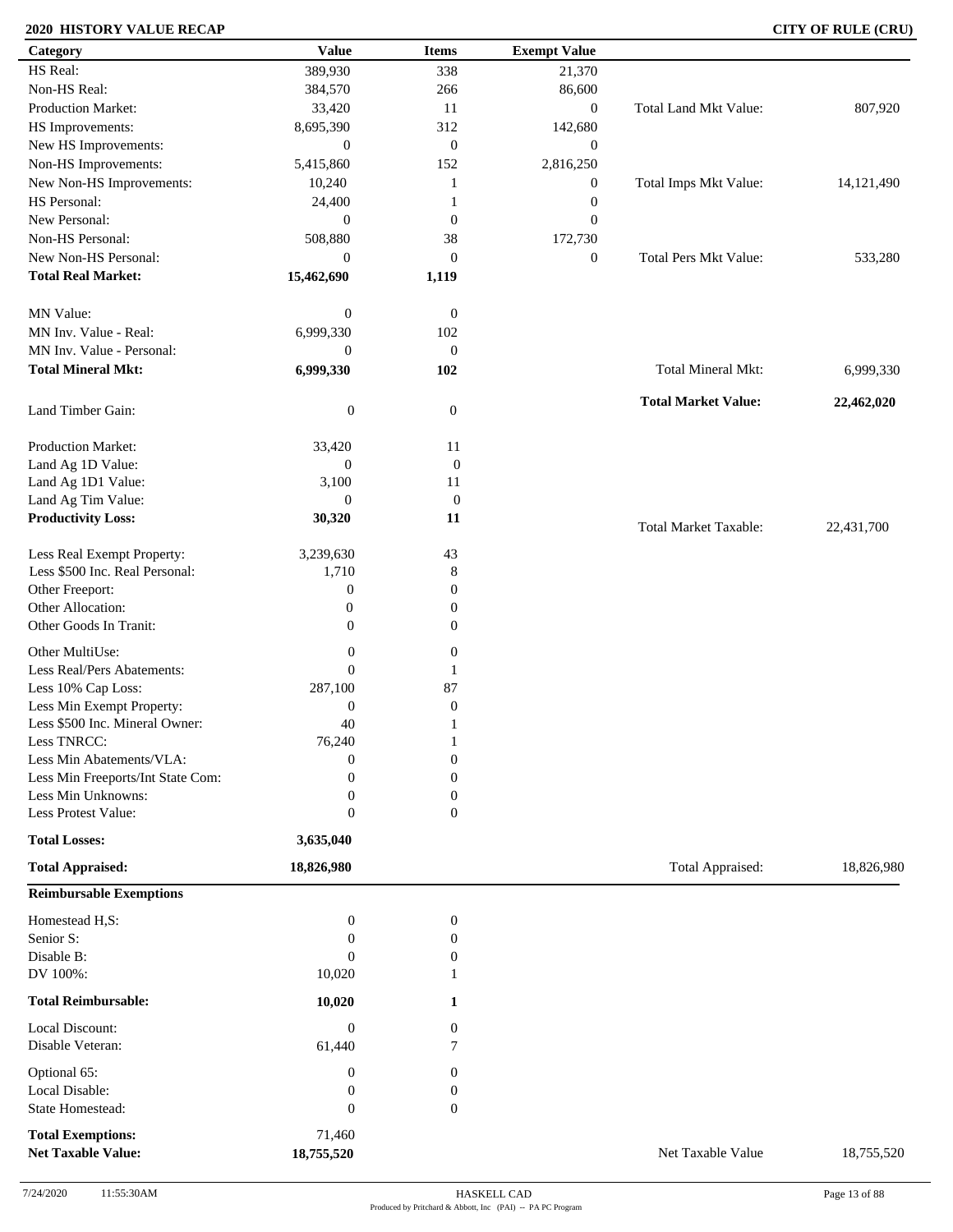# **2020 HISTORY VALUE RECAP CITY OF RULE (CRU)**

| $\mathbf H$<br>S<br>88<br>63 | F<br>B<br>$\mathbf{0}$ | D                   | W | $\mathbf 0$ | DV | <b>DV100</b> | $S -$ Over 65 | DV - Disabled Veteran |
|------------------------------|------------------------|---------------------|---|-------------|----|--------------|---------------|-----------------------|
|                              |                        |                     |   |             |    |              |               |                       |
|                              |                        | $\overline{0}$<br>8 |   |             |    |              | B - Disabled  | $O -$ Over 65 (No HS) |
| <b>Total Parcels:</b>        |                        | 759                 |   |             |    |              |               |                       |
| <b>Total Owners:</b>         |                        | 446                 |   |             |    |              |               |                       |

| Exempt Value of First Time Absolute Exemption: | \$185,040 |
|------------------------------------------------|-----------|
| Exempt Value of First Time Partial Exemption:  | \$0       |
| Value Loss Due to New AGT/Timber:              | \$0       |
| New Imps/New Pers Market Value:                | \$10,240  |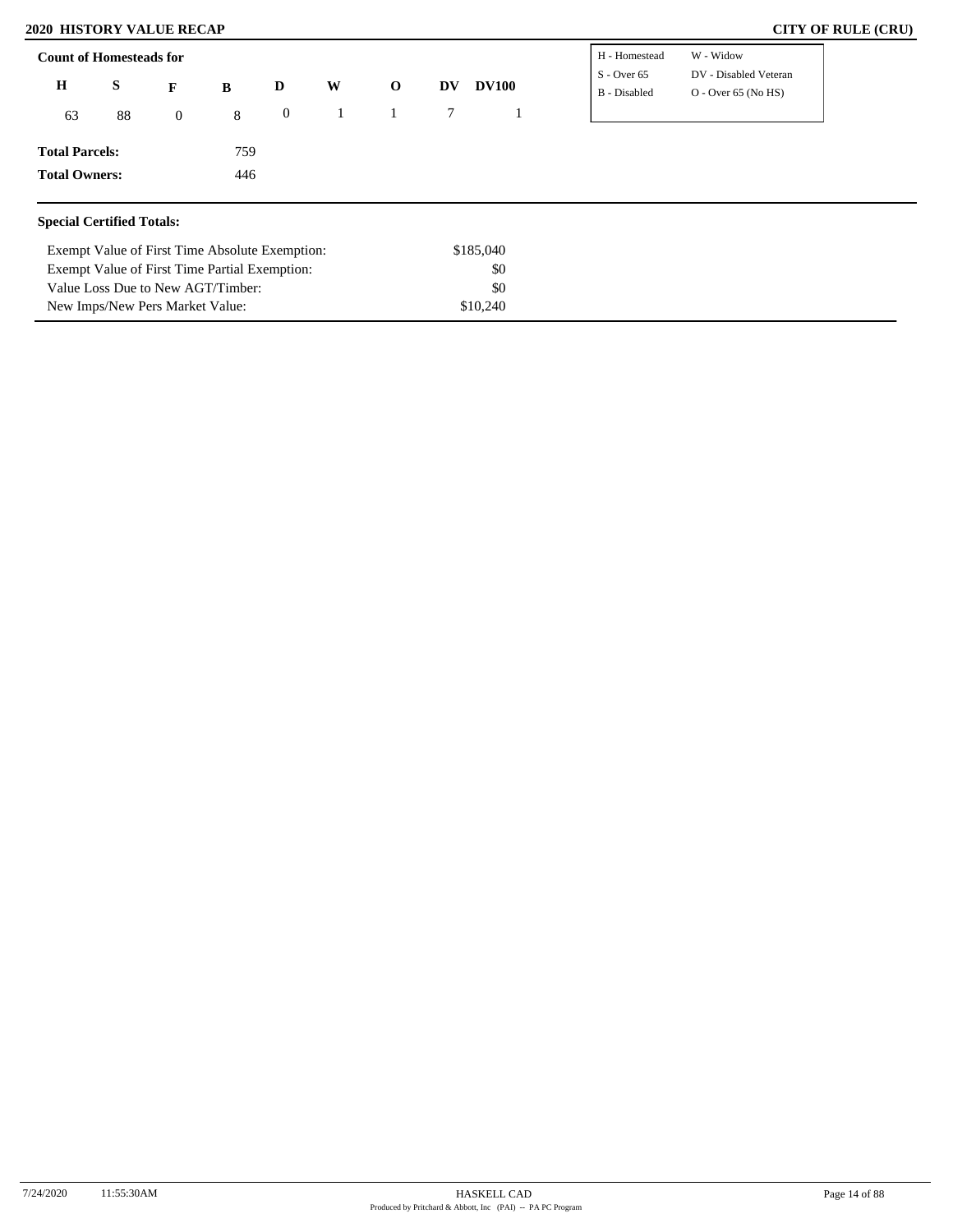# **2020 HISTORY VALUE RECAP CITY OF RULE (CRU)**

| <b>Combined Recap</b> |                         |                 |                   |                      |                   |                        |                                     |                          |                                    |                                    |
|-----------------------|-------------------------|-----------------|-------------------|----------------------|-------------------|------------------------|-------------------------------------|--------------------------|------------------------------------|------------------------------------|
| Cat<br>Code           | <b>Items</b>            | Acres           | <b>Total Real</b> | Ag/Timber            | Production<br>Mkt | <b>Taxable</b><br>Land | <b>Total</b><br><b>Improvements</b> | <b>Total</b><br>Personal | <b>Total</b><br><b>Mkt Taxable</b> | <b>Total</b><br><b>Net Taxable</b> |
| A1                    | 336                     | 128.873         | 372,930           | $\bf{0}$             | $\bf{0}$          | 372,930                | 9,011,120                           | $\bf{0}$                 | 9,384,050                          | 8,999,510                          |
| A <sub>2</sub>        | $\boldsymbol{9}$        | 4.089           | 7,300             | $\bf{0}$             | $\bf{0}$          | 7,300                  | 84,560                              | $\bf{0}$                 | 91,860                             | 91,500                             |
| A <sub>4</sub>        | 15                      | 7.225           | 19,690            | $\bf{0}$             | $\bf{0}$          | 19,690                 | 27,020                              | $\boldsymbol{0}$         | 46,710                             | 46,710                             |
| A5                    | $\mathbf{3}$            | 2.443           | 6,710             | $\bf{0}$             | $\bf{0}$          | 6,710                  | 24,420                              | $\boldsymbol{0}$         | 31,130                             | 31,130                             |
| $A^*$                 | 363                     | 142.630         | 406,630           | $\bf{0}$             | $\bf{0}$          | 406,630                | 9,147,120                           | $\bf{0}$                 | 9,553,750                          | 9,168,850                          |
| B <sub>2</sub>        | $\mathbf{3}$            | 0.579           | 1,310             | $\bf{0}$             | $\bf{0}$          | 1,310                  | 38,330                              | $\boldsymbol{0}$         | 39,640                             | 39,640                             |
| $B*$                  | $\mathbf{3}$            | 0.579           | 1,310             | $\bf{0}$             | $\bf{0}$          | 1,310                  | 38,330                              | $\bf{0}$                 | 39,640                             | 39,640                             |
| C1                    | 139                     | 68.869          | 132,420           | $\bf{0}$             | $\bf{0}$          | 132,420                | $\bf{0}$                            | $\boldsymbol{0}$         | 132,420                            | 132,420                            |
| $C^*$                 | 139                     | 68.869          | 132,420           | $\bf{0}$             | $\bf{0}$          | 132,420                | $\bf{0}$                            | $\boldsymbol{0}$         | 132,420                            | 132,420                            |
| D1                    | 11                      | 23.763          | $\bf{0}$          | 3,100                | 33,420            | 3,100                  | $\bf{0}$                            | $\bf{0}$                 | 3,100                              | 3,100                              |
| D <sub>2</sub>        | $\overline{2}$          | 0.000           | $\bf{0}$          | $\bf{0}$             | $\bf{0}$          | $\pmb{0}$              | 3,990                               | $\bf{0}$                 | 3,990                              | 3,990                              |
| $D^*$                 | 13                      | 23.763          | $\bf{0}$          | 3,100                | 33,420            | 3,100                  | 3,990                               | $\bf{0}$                 | 7,090                              | 7,090                              |
| E1                    | $\mathbf{1}$            | 0.597           | 2,340             | $\bf{0}$             | $\pmb{0}$         | 2,340                  | 14,610                              | $\bf{0}$                 | 16,950                             | 16,950                             |
| $\mathbf{E}^*$        | 1                       | 0.597           | 2,340             | $\bf{0}$             | $\bf{0}$          | 2,340                  | 14,610                              | $\boldsymbol{0}$         | 16,950                             | 16,950                             |
| F1                    | 48                      | 12.051          | 56,320            | $\bf{0}$             | $\bf{0}$          | 56,320                 | 685,130                             | $\bf{0}$                 | 741,450                            | 733,380                            |
| F2                    | 11                      | 56.181          | 67,400            | $\bf{0}$             | $\bf{0}$          | 67,400                 | 4,930,930                           | $\bf{0}$                 | 4,998,330                          | 4,998,330                          |
| $F^*$                 | 59                      | 68.232          | 123,720           | $\bf{0}$             | $\bf{0}$          | 123,720                | 5,616,060                           | $\bf{0}$                 | 5,739,780                          | 5,731,710                          |
| J <sub>2</sub>        | 1                       | 0.000           | $\bf{0}$          | $\bf{0}$             | $\bf{0}$          | $\bf{0}$               | 273,100                             | $\bf{0}$                 | 273,100                            | 273,100                            |
| J3                    | 6                       | 0.321           | 500               | $\bf{0}$             | $\bf{0}$          | 500                    | 741,460                             | $\bf{0}$                 | 741,960                            | 741,960                            |
| J4                    | 5                       | 0.289           | 900               | $\bf{0}$             | $\pmb{0}$         | 900                    | 365,910                             | $\bf{0}$                 | 366,810                            | 366,810                            |
| J7                    | 5                       | 0.000           | $\bf{0}$          | $\bf{0}$             | $\bf{0}$          | $\bf{0}$               | 8,840                               | $\boldsymbol{0}$         | 8,840                              | 8,840                              |
| J*                    | 17                      | 0.610           | 1,400             | $\bf{0}$             | $\bf{0}$          | 1,400                  | 1,389,310                           | $\bf{0}$                 | 1,390,710                          | 1,390,710                          |
| L1                    | 29                      | 0.000           | $\bf{0}$          | $\bf{0}$             | $\bf{0}$          | $\bf{0}$               | $\boldsymbol{0}$                    | 480,220                  | 480,220                            | 258,200                            |
| L2A                   | 16                      | 0.000           | $\bf{0}$          | $\bf{0}$             | $\bf{0}$          | $\bf{0}$               | 502,710                             | $\bf{0}$                 | 502,710                            | 502,710                            |
| L2C                   | $\mathbf{3}$            | 0.000           | $\bf{0}$          | $\boldsymbol{0}$     | $\bf{0}$          | $\bf{0}$               | 34,650                              | $\bf{0}$                 | 34,650                             | 34,650                             |
| L2D                   | 31                      | 0.000           | $\bf{0}$          | $\bf{0}$             | $\bf{0}$          | $\bf{0}$               | 443,600                             | $\bf{0}$                 | 443,600                            | 443,600                            |
| L <sub>2</sub> E      | $\overline{2}$          | 0.000           | $\bf{0}$          | $\bf{0}$             | $\bf{0}$          | $\bf{0}$               | 37,200                              | $\bf{0}$                 | 37,200                             | 37,200                             |
| L2G                   | 14                      | 0.000           | $\bf{0}$          | $\bf{0}$             | $\bf{0}$          | $\bf{0}$               | 647,630                             | $\bf{0}$                 | 647,630                            | 647,630                            |
| L <sub>2</sub> H      | 1                       | 0.000           | $\bf{0}$          | $\bf{0}$             | $\bf{0}$          | $\bf{0}$               | 690                                 | $\bf{0}$                 | 690                                | 690                                |
| L2J                   | $\overline{\mathbf{4}}$ | 0.000           | $\bf{0}$          | $\bf{0}$             | $\bf{0}$          | $\mathbf{0}$           | 8,410                               | $\bf{0}$                 | 8,410                              | 8,410                              |
| L2L                   | 1                       | 0.000           | $\bf{0}$          | $\bf{0}$             | $\bf{0}$          | $\bf{0}$               | 113,000                             | $\bf{0}$                 | 113,000                            | 113,000                            |
| L2M                   | 10                      | 0.000           | $\bf{0}$          | $\bf{0}$             | $\bf{0}$          | $\mathbf{0}$           | 188,670                             | $\bf{0}$                 | 188,670                            | 188,670                            |
| L2O                   | $\mathbf{3}$            | 0.000           | $\bf{0}$          | $\bf{0}$             | $\bf{0}$          | $\bf{0}$               | 5,110                               | $\bf{0}$                 | 5,110                              | 5,110                              |
| $L^*$                 | 114                     | 0.000           | $\bf{0}$          | $\bf{0}$             | $\bf{0}$          | $\bf{0}$               | 1,981,670                           | 480,220                  | 2,461,890                          | 2,239,870                          |
| M1                    | $\overline{2}$          | 0.000           | $\bf{0}$          | $\bf{0}$             | $\bf{0}$          | $\bf{0}$               | 3,880                               | 24,400                   | 28,280                             | 28,280                             |
| $M^*$                 | $\overline{2}$          | 0.000           | $\bf{0}$          | $\bf{0}$             | $\bf{0}$          | $\bf{0}$               | 3,880                               | 24,400                   | 28,280                             | 28,280                             |
|                       | 8                       | 0.000           | $\bf{0}$          | $\bf{0}$             | $\bf{0}$          | $\bf{0}$               | $\boldsymbol{0}$                    | 1,710                    | 1,710                              | $\bf{0}$                           |
| XB                    |                         |                 | $\bf{0}$          | $\bf{0}$             | $\bf{0}$          | $\bf{0}$               | 40                                  | $\bf{0}$                 | 40                                 | $\bf{0}$                           |
| XC                    | 1<br>$\overline{2}$     | 0.000           | $\bf{0}$          | $\bf{0}$             | $\bf{0}$          | $\bf{0}$               | $\bf{0}$                            | 26,950                   |                                    | $\bf{0}$                           |
| XL1                   | $\mathbf{1}$            | 0.000           | $\bf{0}$          | $\bf{0}$             | $\bf{0}$          | $\bf{0}$               | $\bf{0}$                            | $\bf{0}$                 | 26,950<br>$\bf{0}$                 | $\mathbf{0}$                       |
| XN                    | $\mathbf{1}$            | 0.000           |                   |                      | $\bf{0}$          |                        |                                     |                          |                                    | $\mathbf 0$                        |
| XU                    | 37                      | 0.225<br>83.085 | 1,400<br>105,280  | $\bf{0}$<br>$\bf{0}$ | $\bf{0}$          | 1,400<br>105,280       | 67,540                              | $\bf{0}$                 | 68,940                             | $\mathbf 0$                        |
| XV<br>$\mathbf{X}^*$  | 50                      | 83.310          | 106,680           | $\bf{0}$             | $\bf{0}$          | 106,680                | 2,858,270<br>2,925,850              | $\bf{0}$<br>28,660       | 2,963,550<br>3,061,190             | $\bf{0}$                           |
|                       |                         |                 |                   |                      |                   |                        |                                     |                          |                                    |                                    |
| Totals:               | 761                     | 388.590         | 774,500           | 3,100                | 33,420            | 777,600                | 21,120,820                          | 533,280                  | 22,431,700                         | 18,755,520                         |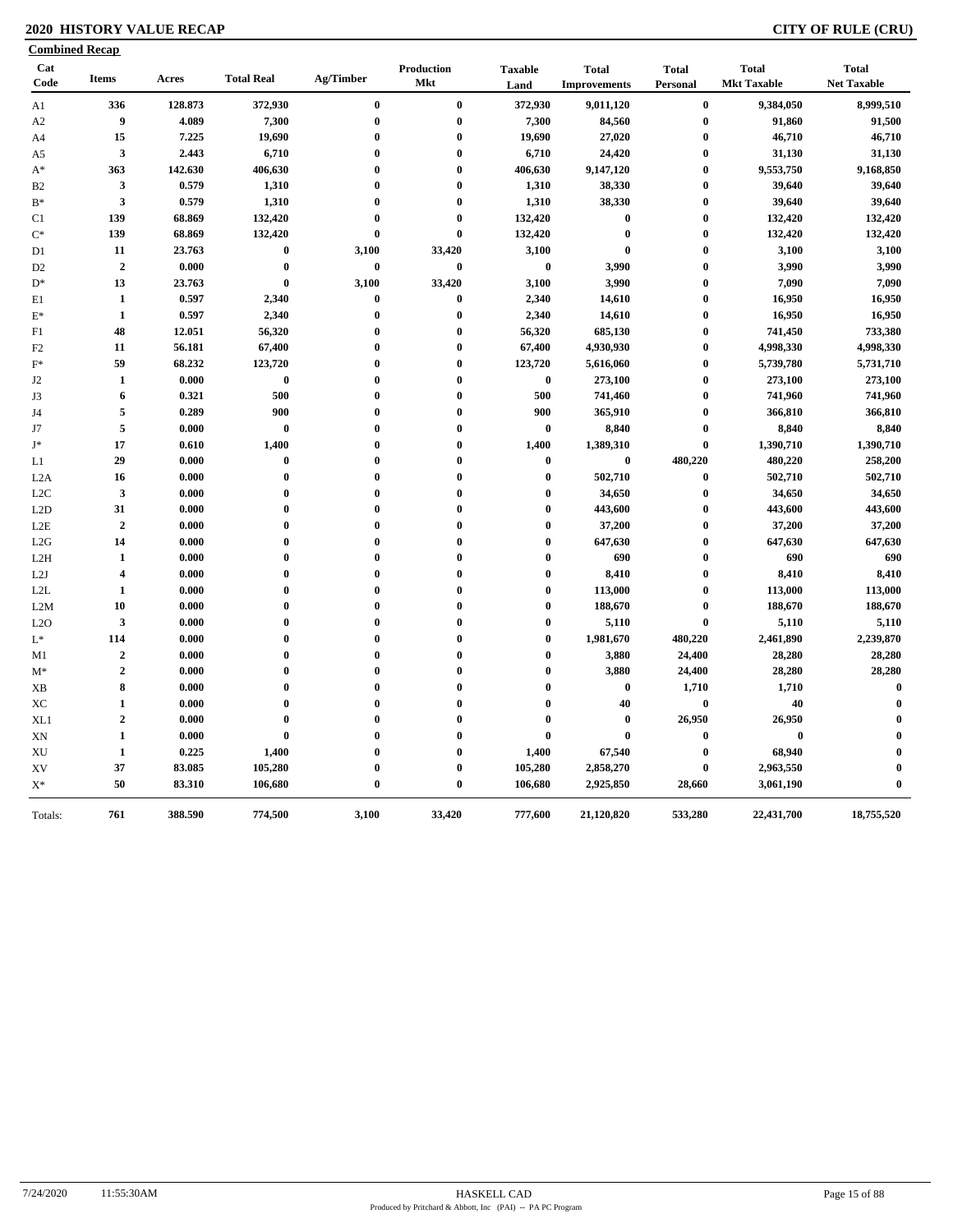# **2020 HISTORY VALUE RECAP CITY OF STAMFORD (CST)**

| Category                                        | <b>Value</b>              | <b>Items</b>          | <b>Exempt Value</b> |                              |            |
|-------------------------------------------------|---------------------------|-----------------------|---------------------|------------------------------|------------|
| HS Real:                                        | 16,440                    | 5                     | $\overline{0}$      |                              |            |
| Non-HS Real:                                    | 523,040                   | 55                    | 50,440              |                              |            |
| Production Market:                              | 129,130                   | 6                     | $\boldsymbol{0}$    | Total Land Mkt Value:        | 668,610    |
| HS Improvements:                                | 108,070                   | 4                     | $\boldsymbol{0}$    |                              |            |
| New HS Improvements:                            | $\boldsymbol{0}$          | $\mathbf{0}$          | $\boldsymbol{0}$    |                              |            |
| Non-HS Improvements:                            | 7,204,550                 | 32                    | 175,560             |                              |            |
| New Non-HS Improvements:                        | $\boldsymbol{0}$          | $\mathbf{0}$          | $\boldsymbol{0}$    | Total Imps Mkt Value:        | 7,312,620  |
| HS Personal:                                    | $\boldsymbol{0}$          | $\boldsymbol{0}$      | $\boldsymbol{0}$    |                              |            |
| New Personal:                                   | $\mathbf{0}$              | $\mathbf{0}$          | $\boldsymbol{0}$    |                              |            |
| Non-HS Personal:                                |                           |                       |                     |                              |            |
|                                                 | 3,744,010                 | 33                    | 1,000               |                              |            |
| New Non-HS Personal:                            | $\boldsymbol{0}$          | $\mathbf{0}$          | $\boldsymbol{0}$    | <b>Total Pers Mkt Value:</b> | 3,744,010  |
| <b>Total Real Market:</b>                       | 11,725,240                | 135                   |                     |                              |            |
| MN Value:                                       | $\boldsymbol{0}$          | $\boldsymbol{0}$      |                     |                              |            |
| MN Inv. Value - Real:                           | 139,150                   | 12                    |                     |                              |            |
| MN Inv. Value - Personal:                       | $\boldsymbol{0}$          | $\boldsymbol{0}$      |                     |                              |            |
| <b>Total Mineral Mkt:</b>                       |                           |                       |                     | Total Mineral Mkt:           |            |
|                                                 | 139,150                   | 12                    |                     |                              | 139,150    |
| Land Timber Gain:                               | $\boldsymbol{0}$          | $\mathbf{0}$          |                     | <b>Total Market Value:</b>   | 11,864,390 |
| Production Market:                              | 129,130                   |                       |                     |                              |            |
| Land Ag 1D Value:                               | $\boldsymbol{0}$          | 6<br>$\boldsymbol{0}$ |                     |                              |            |
|                                                 |                           |                       |                     |                              |            |
| Land Ag 1D1 Value:                              | 2,100<br>$\boldsymbol{0}$ | 6                     |                     |                              |            |
| Land Ag Tim Value:<br><b>Productivity Loss:</b> | 127,030                   | $\boldsymbol{0}$<br>6 |                     |                              |            |
|                                                 |                           |                       |                     | <b>Total Market Taxable:</b> | 11,737,360 |
| Less Real Exempt Property:                      | 227,000                   | 6                     |                     |                              |            |
| Less \$500 Inc. Real Personal:                  | 1,110                     | 6                     |                     |                              |            |
| Other Freeport:                                 | $\boldsymbol{0}$          | $\overline{0}$        |                     |                              |            |
| Other Allocation:                               | $\mathbf{0}$              | $\boldsymbol{0}$      |                     |                              |            |
| Other Goods In Tranit:                          | $\boldsymbol{0}$          | $\boldsymbol{0}$      |                     |                              |            |
| Other MultiUse:                                 | $\mathbf{0}$              | $\boldsymbol{0}$      |                     |                              |            |
| Less Real/Pers Abatements:                      |                           |                       |                     |                              |            |
|                                                 | $\boldsymbol{0}$          | $\boldsymbol{0}$      |                     |                              |            |
| Less 10% Cap Loss:                              | $\boldsymbol{0}$          | $\boldsymbol{0}$      |                     |                              |            |
| Less Min Exempt Property:                       | $\theta$                  | $\boldsymbol{0}$      |                     |                              |            |
| Less \$500 Inc. Mineral Owner:                  | 850                       | 5                     |                     |                              |            |
| Less TNRCC:                                     | 160                       |                       |                     |                              |            |
| Less Min Abatements/VLA:                        | $\boldsymbol{0}$          | $\boldsymbol{0}$      |                     |                              |            |
| Less Min Freeports/Int State Com:               | 0                         | $\theta$              |                     |                              |            |
| Less Min Unknowns:                              | $\mathbf{0}$              | $\boldsymbol{0}$      |                     |                              |            |
| Less Protest Value:                             | $\mathbf{0}$              | $\overline{0}$        |                     |                              |            |
| <b>Total Losses:</b>                            | 356,150                   |                       |                     |                              |            |
| <b>Total Appraised:</b>                         | 11,508,240                |                       |                     | Total Appraised:             | 11,508,240 |
| <b>Reimbursable Exemptions</b>                  |                           |                       |                     |                              |            |
| Homestead H,S:                                  | $\boldsymbol{0}$          | $\boldsymbol{0}$      |                     |                              |            |
| Senior S:                                       | 0                         | $\boldsymbol{0}$      |                     |                              |            |
| Disable B:                                      | $\mathbf{0}$              | $\boldsymbol{0}$      |                     |                              |            |
| DV 100%:                                        | $\theta$                  | $\Omega$              |                     |                              |            |
| <b>Total Reimbursable:</b>                      | 0                         | 0                     |                     |                              |            |
| Local Discount:                                 | 0                         | 0                     |                     |                              |            |
| Disable Veteran:                                | $\Omega$                  | $\overline{0}$        |                     |                              |            |
| Optional 65:                                    | 0                         | $\boldsymbol{0}$      |                     |                              |            |
| Local Disable:                                  | $\mathbf{0}$              | $\boldsymbol{0}$      |                     |                              |            |
| State Homestead:                                | $\mathbf{0}$              | $\boldsymbol{0}$      |                     |                              |            |
|                                                 |                           |                       |                     |                              |            |
| <b>Total Exemptions:</b>                        | $\mathbf{0}$              |                       |                     |                              |            |
| <b>Net Taxable Value:</b>                       | 11,508,240                |                       |                     | Net Taxable Value            | 11,508,240 |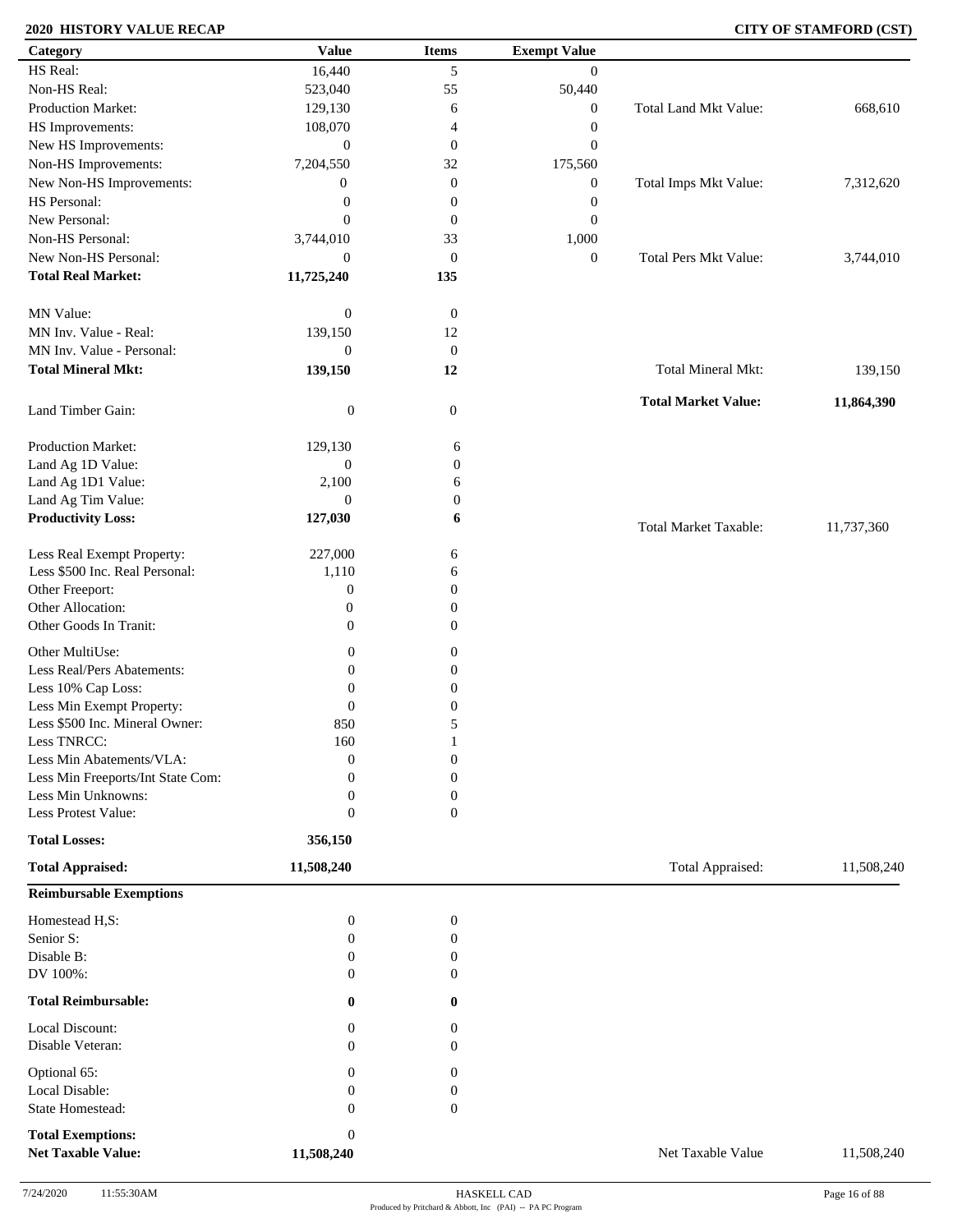# **2020 HISTORY VALUE RECAP CITY OF STAMFORD (CST)**

| <b>Count of Homesteads for</b> |                |                |                |                  |              |                |                  |                  | H - Homestead                 | W - Widow                                      |
|--------------------------------|----------------|----------------|----------------|------------------|--------------|----------------|------------------|------------------|-------------------------------|------------------------------------------------|
| $\bf H$                        | S              | F              | B              | D                | W            | $\mathbf 0$    | DV               | <b>DV100</b>     | $S -$ Over 65<br>B - Disabled | DV - Disabled Veteran<br>$O -$ Over 65 (No HS) |
|                                | $\overline{0}$ | $\overline{0}$ | $\overline{0}$ | $\boldsymbol{0}$ | $\mathbf{0}$ | $\overline{0}$ | $\boldsymbol{0}$ | $\boldsymbol{0}$ |                               |                                                |
| <b>Total Parcels:</b>          |                |                | 109            |                  |              |                |                  |                  |                               |                                                |
| <b>Total Owners:</b>           |                |                | 77             |                  |              |                |                  |                  |                               |                                                |
|                                |                |                |                |                  |              |                |                  |                  |                               |                                                |

# **Special Certified Totals:**

| Exempt Value of First Time Absolute Exemption: | \$13.450 |  |
|------------------------------------------------|----------|--|
| Exempt Value of First Time Partial Exemption:  | SO.      |  |
| Value Loss Due to New AGT/Timber:              | SO.      |  |
| New Imps/New Pers Market Value:                | SO.      |  |

### **Combined Recap**

| Cat<br>Code    | <b>Items</b>   | Acres   | <b>Total Real</b> | Ag/Timber        | Production<br><b>Mkt</b> | <b>Taxable</b><br>Land | <b>Total</b><br><b>Improvements</b> | <b>Total</b><br>Personal | <b>Total</b><br><b>Mkt Taxable</b> | <b>Total</b><br><b>Net Taxable</b> |
|----------------|----------------|---------|-------------------|------------------|--------------------------|------------------------|-------------------------------------|--------------------------|------------------------------------|------------------------------------|
| A1             | 5              | 7.728   | 31,310            | $\mathbf{0}$     | $\mathbf{0}$             | 31,310                 | 200,430                             | $\mathbf{0}$             | 231,740                            | 231,740                            |
| A <sub>4</sub> | $\overline{2}$ | 2.167   | 6,180             |                  |                          | 6,180                  | 25,930                              | 0                        | 32,110                             | 32,110                             |
| $A^*$          | 7              | 9.895   | 37,490            |                  |                          | 37,490                 | 226,360                             | $\bf{0}$                 | 263,850                            | 263,850                            |
| $\mathsf{C}$   |                | 1.500   | 20                |                  |                          | 20                     |                                     | 0                        | 20                                 | 20                                 |
| C1             | 21             | 74.337  | 111,480           |                  |                          | 111,480                |                                     | 0                        | 111,480                            | 111,480                            |
| $C^*$          | 22             | 75.837  | 111,500           | $\Omega$         |                          | 111,500                |                                     | $\bf{0}$                 | 111,500                            | 111,500                            |
| D <sub>1</sub> | 6              | 86.880  | $\mathbf{0}$      | 2,100            | 129,130                  | 2,100                  |                                     | $\bf{0}$                 | 2,100                              | 2,100                              |
| $D^*$          | 6              | 86.880  | $\bf{0}$          | 2,100            | 129,130                  | 2,100                  |                                     |                          | 2,100                              | 2,100                              |
| E              |                | 0.000   | 20,000            | $\mathbf 0$      | 0                        | 20,000                 |                                     | 0                        | 20,000                             | 20,000                             |
| $\mathbf{E}^*$ | -1             | 0.000   | 20,000            | $\mathbf 0$      |                          | 20,000                 |                                     | 0                        | 20,000                             | 20,000                             |
| F1             | 23             | 58.302  | 320,050           |                  |                          | 320,050                | 6,910,700                           | $\bf{0}$                 | 7,230,750                          | 7,230,750                          |
| F2             | 1              | 2.000   | 10,000            |                  |                          | 10,000                 | 1,610                               | $\bf{0}$                 | 11,610                             | $\mathbf{0}$                       |
| $F^*$          | 24             | 60.302  | 330,050           |                  |                          | 330,050                | 6,912,310                           | $\bf{0}$                 | 7,242,360                          | 7,230,750                          |
| J3             | 5              | 0.000   | $\mathbf{0}$      |                  |                          | $\mathbf{0}$           | 131,700                             | 0                        | 131,700                            | 131,700                            |
| J4             |                | 0.000   |                   |                  |                          | 0                      | 3,980                               | 0                        | 3,980                              | 3,980                              |
| J6             |                | 0.000   |                   |                  |                          | 0                      | 2,620                               |                          | 2,620                              | 2,460                              |
| J*             | 7              | 0.000   |                   |                  |                          | 0                      | 138,300                             | 0                        | 138,300                            | 138,140                            |
| L1             | 27             | 0.000   |                   |                  |                          | 0                      | $\bf{0}$                            | 3,741,900                | 3,741,900                          | 3,741,900                          |
| $L^*$          | 27             | 0.000   |                   |                  |                          |                        | $\bf{0}$                            | 3,741,900                | 3,741,900                          | 3,741,900                          |
| XB             | 6              | 0.000   |                   |                  |                          |                        | $\bf{0}$                            | 1,110                    | 1,110                              |                                    |
| XC             | 5              | 0.000   |                   |                  |                          |                        | 850                                 | $\bf{0}$                 | 850                                |                                    |
| XL1            |                | 0.000   | 0                 |                  |                          | 0                      | $\bf{0}$                            | 1,000                    | 1,000                              |                                    |
| XV             | 4              | 25.607  | 40,440            |                  |                          | 40,440                 | 173,950                             | $\bf{0}$                 | 214,390                            |                                    |
| $X^*$          | 16             | 25.607  | 40,440            | $\boldsymbol{0}$ | $\mathbf{0}$             | 40,440                 | 174,800                             | 2,110                    | 217,350                            |                                    |
| Totals:        | 110            | 258.521 | 539,480           | 2,100            | 129,130                  | 541,580                | 7,451,770                           | 3,744,010                | 11,737,360                         | 11,508,240                         |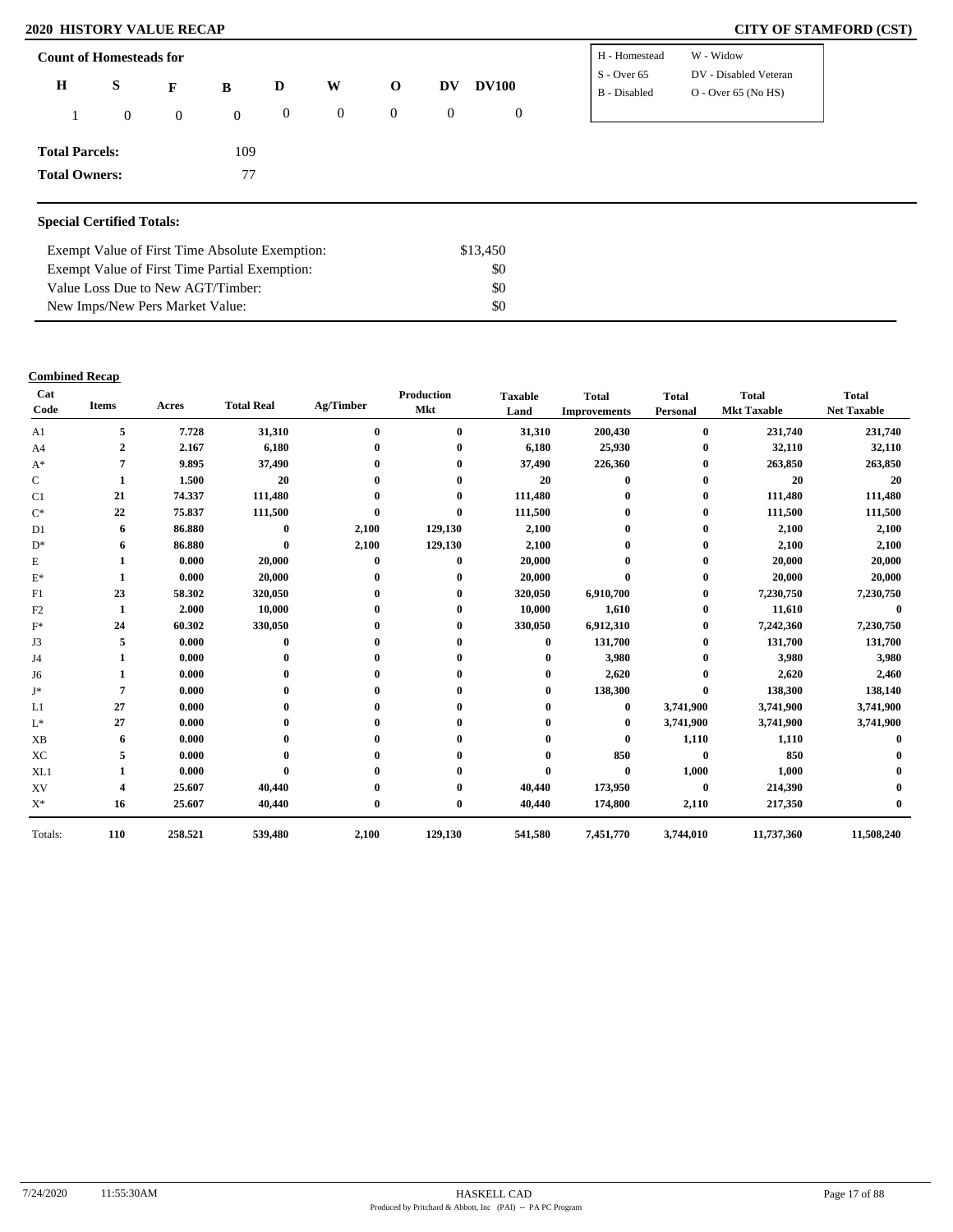# **2020 HISTORY VALUE RECAP CITY OF WEINERT (CWE)**

| Category                          | <b>Value</b>          | <b>Items</b>     | <b>Exempt Value</b> |                              |           |
|-----------------------------------|-----------------------|------------------|---------------------|------------------------------|-----------|
| HS Real:                          | 96,280                | 79               | 1,850               |                              |           |
| Non-HS Real:                      | 145,090               | 101              | 19,950              |                              |           |
| Production Market:                | 70,130                | 12               | $\boldsymbol{0}$    | Total Land Mkt Value:        | 311,500   |
| HS Improvements:                  | 2,265,510             | 79               | $\boldsymbol{0}$    |                              |           |
| New HS Improvements:              | 1,150                 | -1               | $\boldsymbol{0}$    |                              |           |
| Non-HS Improvements:              | 1,715,010             | 53               | 1,170,670           |                              |           |
| New Non-HS Improvements:          | 14,520                | 1                | $\boldsymbol{0}$    | Total Imps Mkt Value:        | 3,996,190 |
| HS Personal:                      | $\boldsymbol{0}$      | $\boldsymbol{0}$ | $\boldsymbol{0}$    |                              |           |
| New Personal:                     |                       |                  |                     |                              |           |
|                                   | $\theta$              | $\boldsymbol{0}$ | $\boldsymbol{0}$    |                              |           |
| Non-HS Personal:                  | 93,150                | 11               | $\boldsymbol{0}$    |                              |           |
| New Non-HS Personal:              | $\mathbf{0}$          | $\boldsymbol{0}$ | $\boldsymbol{0}$    | <b>Total Pers Mkt Value:</b> | 93,150    |
| <b>Total Real Market:</b>         | 4,400,840             | 337              |                     |                              |           |
| MN Value:                         | $\boldsymbol{0}$      | $\boldsymbol{0}$ |                     |                              |           |
| MN Inv. Value - Real:             | 931,680               | 18               |                     |                              |           |
| MN Inv. Value - Personal:         | $\boldsymbol{0}$      | $\mathbf{0}$     |                     |                              |           |
| <b>Total Mineral Mkt:</b>         | 931,680               | 18               |                     | <b>Total Mineral Mkt:</b>    | 931,680   |
|                                   |                       |                  |                     |                              |           |
| Land Timber Gain:                 | $\boldsymbol{0}$      | $\boldsymbol{0}$ |                     | <b>Total Market Value:</b>   | 5,332,520 |
| Production Market:                | 70,130                | 12               |                     |                              |           |
| Land Ag 1D Value:                 | $\boldsymbol{0}$      | $\boldsymbol{0}$ |                     |                              |           |
| Land Ag 1D1 Value:                | 5,630                 | 12               |                     |                              |           |
| Land Ag Tim Value:                | $\theta$              | $\boldsymbol{0}$ |                     |                              |           |
| <b>Productivity Loss:</b>         | 64,500                | 12               |                     |                              |           |
|                                   |                       |                  |                     | <b>Total Market Taxable:</b> | 5,268,020 |
| Less Real Exempt Property:        | 1,192,470             | 18               |                     |                              |           |
| Less \$500 Inc. Real Personal:    | 120                   | 1                |                     |                              |           |
| Other Freeport:                   | $\boldsymbol{0}$      | $\mathbf{0}$     |                     |                              |           |
| Other Allocation:                 | $\boldsymbol{0}$      | $\boldsymbol{0}$ |                     |                              |           |
| Other Goods In Tranit:            | $\mathbf{0}$          | $\mathbf{0}$     |                     |                              |           |
| Other MultiUse:                   | $\boldsymbol{0}$      | $\boldsymbol{0}$ |                     |                              |           |
| Less Real/Pers Abatements:        | $\boldsymbol{0}$      | $\boldsymbol{0}$ |                     |                              |           |
| Less 10% Cap Loss:                | 6,110                 | 3                |                     |                              |           |
| Less Min Exempt Property:         | $\boldsymbol{0}$      | $\boldsymbol{0}$ |                     |                              |           |
| Less \$500 Inc. Mineral Owner:    | 40                    |                  |                     |                              |           |
| Less TNRCC:                       | $\mathbf{0}$          | $\mathbf{0}$     |                     |                              |           |
| Less Min Abatements/VLA:          | $\mathbf{0}$          | $\boldsymbol{0}$ |                     |                              |           |
| Less Min Freeports/Int State Com: | 0                     | $\Omega$         |                     |                              |           |
| Less Min Unknowns:                |                       |                  |                     |                              |           |
| Less Protest Value:               | 0<br>$\boldsymbol{0}$ | 0                |                     |                              |           |
|                                   |                       | $\overline{0}$   |                     |                              |           |
| <b>Total Losses:</b>              | 1,263,240             |                  |                     | Total Appraised:             |           |
| <b>Total Appraised:</b>           | 4,069,280             |                  |                     |                              | 4,069,280 |
| <b>Reimbursable Exemptions</b>    |                       |                  |                     |                              |           |
| Homestead H,S:                    | $\boldsymbol{0}$      | $\boldsymbol{0}$ |                     |                              |           |
| Senior S:                         | $\overline{0}$        | 0                |                     |                              |           |
| Disable B:                        | $\mathbf{0}$          | $\boldsymbol{0}$ |                     |                              |           |
| DV 100%:                          | 49,120                |                  |                     |                              |           |
| <b>Total Reimbursable:</b>        | 49,120                | 1                |                     |                              |           |
| Local Discount:                   | 0                     | $\mathbf{0}$     |                     |                              |           |
| Disable Veteran:                  | $\mathbf{0}$          | $\overline{0}$   |                     |                              |           |
|                                   |                       |                  |                     |                              |           |
| Optional 65:                      | 0                     | $\mathbf{0}$     |                     |                              |           |
| Local Disable:                    | $\boldsymbol{0}$      | $\boldsymbol{0}$ |                     |                              |           |
| State Homestead:                  | $\boldsymbol{0}$      | $\boldsymbol{0}$ |                     |                              |           |
| <b>Total Exemptions:</b>          | 49,120                |                  |                     |                              |           |
| <b>Net Taxable Value:</b>         | 4,020,160             |                  |                     | Net Taxable Value            | 4,020,160 |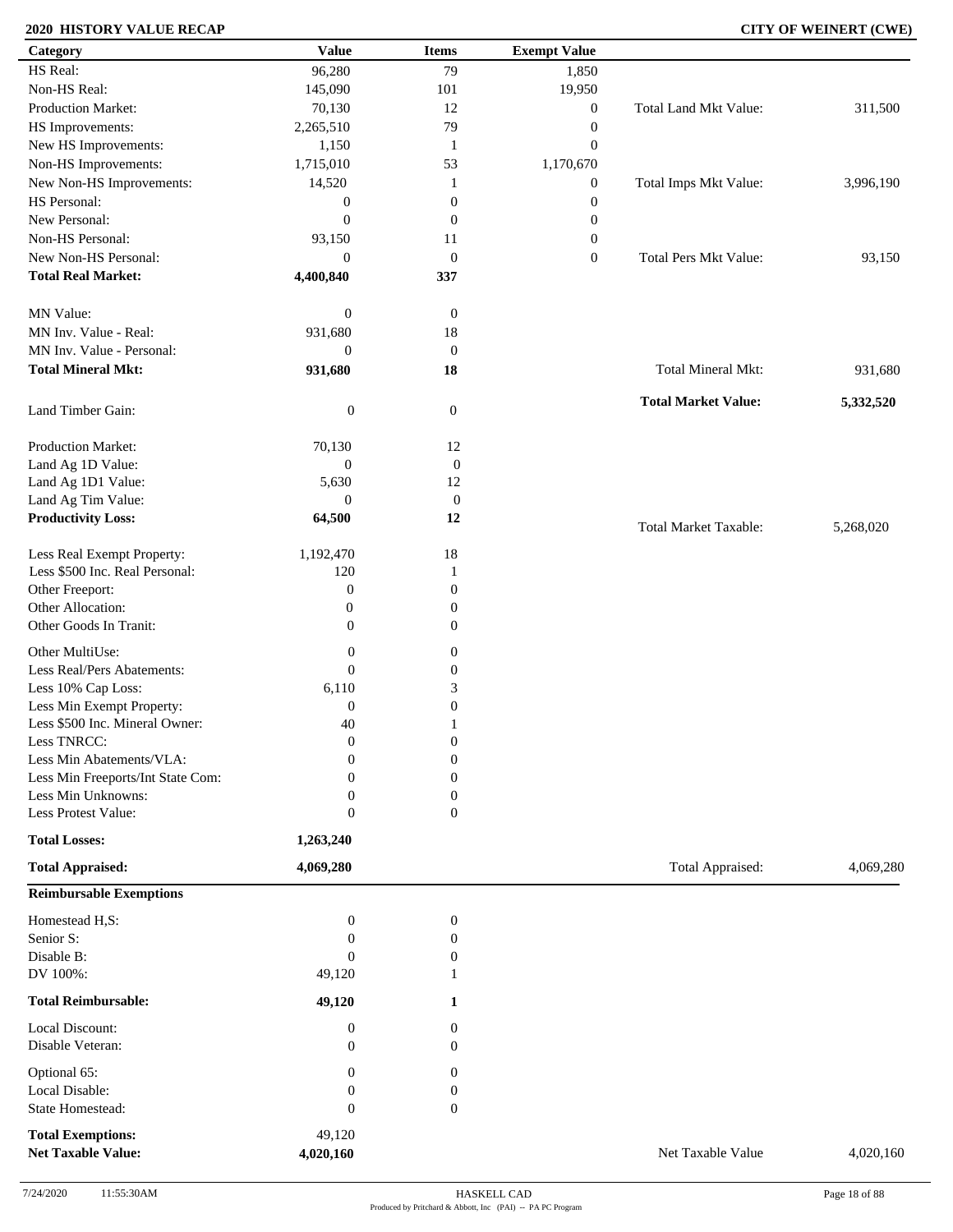| <b>Count of Homesteads for</b> |    |                |     |          |              |                |    |              | H - Homestead<br>$S -$ Over 65 | W - Widow<br>DV - Disabled Veteran |
|--------------------------------|----|----------------|-----|----------|--------------|----------------|----|--------------|--------------------------------|------------------------------------|
| $\bf H$                        | S  | F              | B   | D        | W            | $\mathbf{O}$   | DV | <b>DV100</b> | B - Disabled                   | $O - Over 65 (No HS)$              |
| 15                             | 29 | $\overline{0}$ | 1   | $\theta$ | $\mathbf{0}$ | $\overline{0}$ |    |              |                                |                                    |
| <b>Total Parcels:</b>          |    |                | 222 |          |              |                |    |              |                                |                                    |
| <b>Total Owners:</b>           |    |                | 148 |          |              |                |    |              |                                |                                    |
|                                |    |                |     |          |              |                |    |              |                                |                                    |

# **Special Certified Totals:**

| Exempt Value of First Time Absolute Exemption: | \$0      |
|------------------------------------------------|----------|
| Exempt Value of First Time Partial Exemption:  | \$0      |
| Value Loss Due to New AGT/Timber:              | -80      |
| New Imps/New Pers Market Value:                | \$15,670 |

### **Combined Recap**

| Cat<br>Code            | <b>Items</b>     | Acres   | <b>Total Real</b> | Ag/Timber | Production<br><b>Mkt</b> | <b>Taxable</b><br>Land | <b>Total</b><br><b>Improvements</b> | <b>Total</b><br>Personal | <b>Total</b><br><b>Mkt Taxable</b> | <b>Total</b><br><b>Net Taxable</b> |
|------------------------|------------------|---------|-------------------|-----------|--------------------------|------------------------|-------------------------------------|--------------------------|------------------------------------|------------------------------------|
| A1                     | 92               | 44.656  | 109,590           | $\bf{0}$  | $\bf{0}$                 | 109,590                | 2,501,530                           | $\bf{0}$                 | 2,611,120                          | 2,555,890                          |
| A2                     | 2                | 0.570   | 1,830             | 0         | 0                        | 1,830                  | 22,000                              | $\mathbf{0}$             | 23,830                             | 23,830                             |
| A <sub>4</sub>         | 9                | 6.755   | 13,800            |           | $\mathbf{0}$             | 13,800                 | 38,690                              | $\bf{0}$                 | 52,490                             | 52,490                             |
| A <sub>5</sub>         | 2                | 0.758   | 2,000             |           |                          | 2,000                  | 17,640                              | $\bf{0}$                 | 19,640                             | 19,640                             |
| $A^*$                  | 105              | 52.739  | 127,220           |           |                          | 127,220                | 2,579,860                           | $\bf{0}$                 | 2,707,080                          | 2,651,850                          |
| C <sub>1</sub>         | 47               | 28.416  | 62,850            |           |                          | 62,850                 | 280                                 | $\bf{0}$                 | 63,130                             | 62,000                             |
| $\mathrm{C}^*$         | 47               | 28.416  | 62,850            | $\bf{0}$  | $\bf{0}$                 | 62,850                 | 280                                 | $\bf{0}$                 | 63,130                             | 62,000                             |
| D1                     | 12               | 67.930  | $\bf{0}$          | 5,630     | 70,130                   | 5,630                  | $\bf{0}$                            | $\mathbf{0}$             | 5,630                              | 5,630                              |
| D <sub>2</sub>         | $\boldsymbol{2}$ | 0.000   | $\bf{0}$          | $\bf{0}$  | $\bf{0}$                 | $\bf{0}$               | 21,820                              | $\bf{0}$                 | 21,820                             | 21,820                             |
| $D^*$                  | 14               | 67.930  | $\bf{0}$          | 5,630     | 70,130                   | 5,630                  | 21,820                              | $\bf{0}$                 | 27,450                             | 27,450                             |
| F1                     | 5                | 3.793   | 9,200             | $\bf{0}$  | $\bf{0}$                 | 9,200                  | 63,440                              | $\bf{0}$                 | 72,640                             | 72,640                             |
| F2                     | 4                | 11.840  | 16,550            | 0         | $\bf{0}$                 | 16,550                 | 158,620                             | $\bf{0}$                 | 175,170                            | 175,170                            |
| $F^*$                  | 9                | 15.633  | 25,750            |           | 0                        | 25,750                 | 222,060                             | $\bf{0}$                 | 247,810                            | 247,810                            |
| J2                     |                  | 0.000   | $\bf{0}$          |           |                          | $\bf{0}$               | 105,360                             | $\bf{0}$                 | 105,360                            | 105,360                            |
| J3                     | 5                | 1.326   | 3,500             |           | 0                        | 3,500                  | 220,540                             | $\mathbf{0}$             | 224,040                            | 224,040                            |
| J4                     | 5                | 0.417   | 1,100             |           |                          | 1,100                  | 89,890                              | $\bf{0}$                 | 90,990                             | 90,990                             |
| J7                     | 4                | 0.000   | $\bf{0}$          |           |                          | $\bf{0}$               | 1,800                               | $\bf{0}$                 | 1,800                              | 1,800                              |
| J*                     | 15               | 1.743   | 4,600             |           |                          | 4,600                  | 417,590                             | $\mathbf{0}$             | 422,190                            | 422,190                            |
| L1                     | 11               | 0.000   | $\bf{0}$          |           |                          | $\mathbf 0$            | $\bf{0}$                            | 93,030                   | 93,030                             | 93,030                             |
| L2C                    | 1                | 0.000   |                   |           |                          | 0                      | 1,500                               | $\bf{0}$                 | 1,500                              | 1,500                              |
| L2G                    | 2                | 0.000   |                   |           |                          | 0                      | 509,450                             | $\bf{0}$                 | 509,450                            | 509,450                            |
| L2J                    | 1                | 0.000   |                   |           |                          |                        | 4,880                               | $\bf{0}$                 | 4,880                              | 4,880                              |
| $L^*$                  | 15               | 0.000   |                   |           |                          | 0                      | 515,830                             | 93,030                   | 608,860                            | 608,860                            |
| $\mathbf{X}\mathbf{B}$ |                  | 0.000   |                   |           |                          | $\mathbf{0}$           | $\mathbf{0}$                        | 120                      | 120                                |                                    |
| XC                     | 1                | 0.000   | $\bf{0}$          |           |                          | $\bf{0}$               | 40                                  | $\bf{0}$                 | 40                                 |                                    |
| XV                     | 17               | 13.194  | 20,950            |           |                          | 20,950                 | 1,170,390                           | $\bf{0}$                 | 1,191,340                          |                                    |
| $\mathbf{X}^*$         | 19               | 13.194  | 20,950            | $\bf{0}$  | $\bf{0}$                 | 20,950                 | 1,170,430                           | 120                      | 1,191,500                          |                                    |
| Totals:                | 224              | 179.655 | 241,370           | 5,630     | 70,130                   | 247,000                | 4,927,870                           | 93,150                   | 5,268,020                          | 4,020,160                          |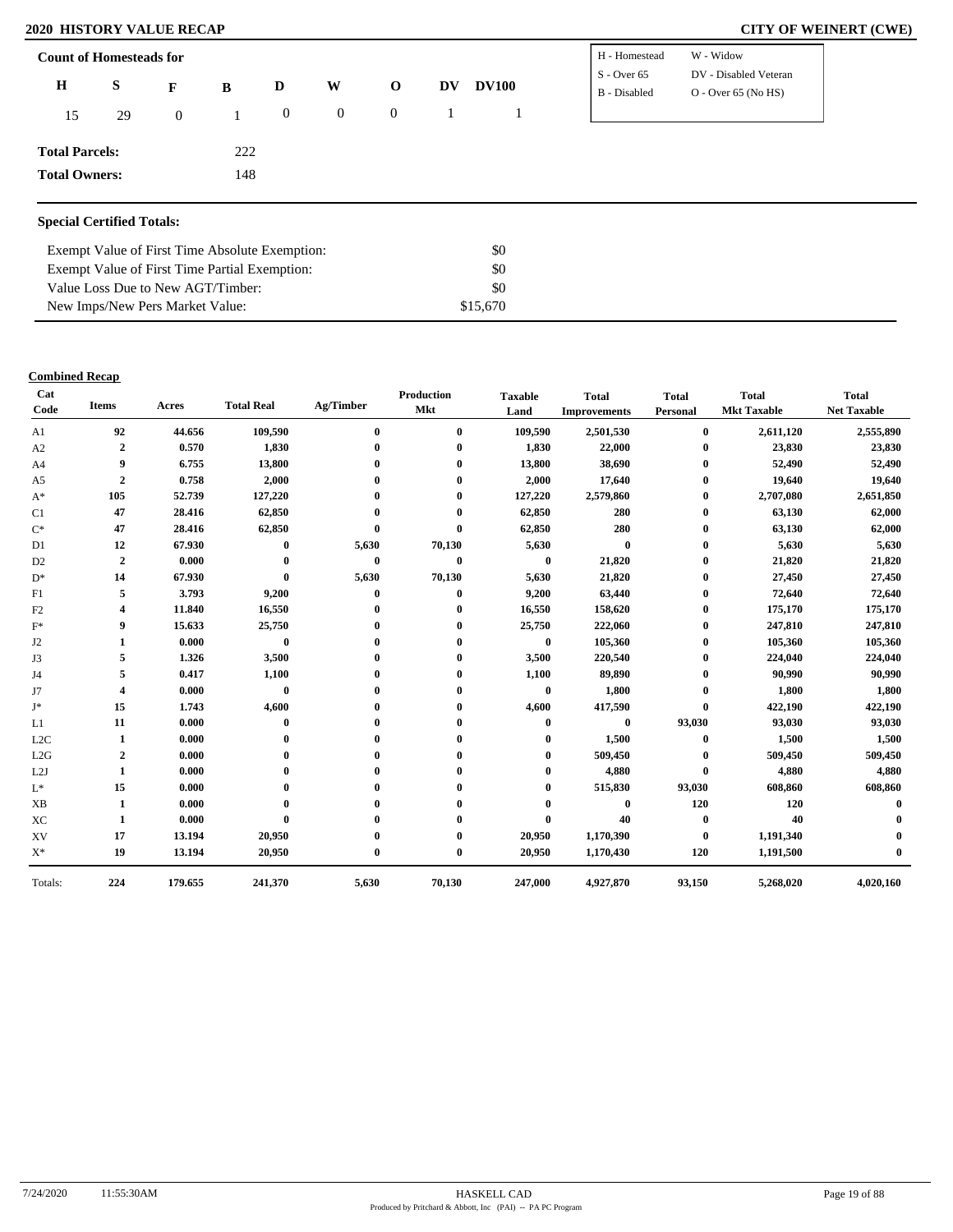# **2020 HISTORY VALUE RECAP HASKELL COUNTY M&O (GHA)**

| Category                                      | <b>Value</b>     | <b>Items</b>           | <b>Exempt Value</b> |                              |               |
|-----------------------------------------------|------------------|------------------------|---------------------|------------------------------|---------------|
| HS Real:                                      | 4,690,080        | 2,510                  | 65,140              |                              |               |
| Non-HS Real:                                  | 15,639,580       | 2,347                  | 6,674,290           |                              |               |
| <b>Production Market:</b>                     | 512,129,180      | 3,903                  | $\mathbf{0}$        | Total Land Mkt Value:        | 532,458,840   |
| HS Improvements:                              | 113,691,250      | 2,527                  | 984,940             |                              |               |
| New HS Improvements:                          | 327,660          | 5                      | $\mathbf{0}$        |                              |               |
| Non-HS Improvements:                          | 71,823,970       | 1,639                  | 24,452,330          |                              |               |
| New Non-HS Improvements:                      | 784,710          | 13                     | $\mathbf{0}$        | Total Imps Mkt Value:        | 186,627,590   |
| HS Personal:                                  | 411,900          | 18                     | $\boldsymbol{0}$    |                              |               |
| New Personal:                                 | 23,110           | $\mathbf{1}$           | $\mathbf{0}$        |                              |               |
| Non-HS Personal:                              |                  |                        |                     |                              |               |
|                                               | 21,265,480       | 388                    | 481,440             |                              |               |
| New Non-HS Personal:                          | 28,050           | $\mathbf{1}$           | $\overline{0}$      | <b>Total Pers Mkt Value:</b> | 21,728,540    |
| <b>Total Real Market:</b>                     | 740,814,970      | 13,352                 |                     |                              |               |
| MN Value:                                     | 49,391,450       | 3,157                  |                     |                              |               |
| MN Inv. Value - Real:                         | 717,206,100      | 581                    |                     |                              |               |
| MN Inv. Value - Personal:                     | $\boldsymbol{0}$ | $\mathbf{0}$           |                     |                              |               |
| <b>Total Mineral Mkt:</b>                     | 766,597,550      | 3,738                  |                     | Total Mineral Mkt:           |               |
|                                               |                  |                        |                     |                              | 766,597,550   |
| Land Timber Gain:                             | $\boldsymbol{0}$ | $\overline{0}$         |                     | <b>Total Market Value:</b>   | 1,507,412,520 |
| Production Market:                            | 512,129,180      | 3,903                  |                     |                              |               |
| Land Ag 1D Value:                             | $\boldsymbol{0}$ | $\mathbf{0}$           |                     |                              |               |
| Land Ag 1D1 Value:                            | 42,705,920       | 3,903                  |                     |                              |               |
| Land Ag Tim Value:                            | $\mathbf{0}$     | $\mathbf{0}$           |                     |                              |               |
| <b>Productivity Loss:</b>                     | 469,423,260      | 3,903                  |                     |                              |               |
|                                               |                  |                        |                     | <b>Total Market Taxable:</b> | 1,037,989,260 |
| Less Real Exempt Property:                    | 32,658,140       | 548                    |                     |                              |               |
| Less \$500 Inc. Real Personal:                | 4,780            | $20\,$                 |                     |                              |               |
| Other Freeport:                               | $\boldsymbol{0}$ | $\mathbf{0}$           |                     |                              |               |
| Other Allocation:                             | $\boldsymbol{0}$ | $\boldsymbol{0}$       |                     |                              |               |
| Other Goods In Tranit:                        | $\mathbf{0}$     | $\mathbf{0}$           |                     |                              |               |
| Other MultiUse:                               | $\boldsymbol{0}$ | $\boldsymbol{0}$       |                     |                              |               |
| Less Real/Pers Abatements:                    | $\theta$         | 3                      |                     |                              |               |
| Less 10% Cap Loss:                            | 4,654,030        | 517                    |                     |                              |               |
| Less Min Exempt Property:                     | 273,510          | 6                      |                     |                              |               |
|                                               |                  |                        |                     |                              |               |
| Less \$500 Inc. Mineral Owner:<br>Less TNRCC: | 102,480          | 903                    |                     |                              |               |
|                                               | 1,211,865        | 12                     |                     |                              |               |
| Less Min Abatements/VLA:                      | 466,663,720      | 16                     |                     |                              |               |
| Less Min Freeports/Int State Com:             | $\bf{0}$         | $\boldsymbol{0}$       |                     |                              |               |
| Less Min Unknowns:                            | $\boldsymbol{0}$ | $\boldsymbol{0}$       |                     |                              |               |
| Less Protest Value:                           | $\theta$         | $\mathbf{0}$           |                     |                              |               |
| <b>Total Losses:</b>                          | 974,991,785      |                        |                     |                              |               |
| <b>Total Appraised:</b>                       | 532,420,735      |                        |                     | Total Appraised:             | 532,420,735   |
| <b>Reimbursable Exemptions</b>                |                  |                        |                     |                              |               |
| Homestead H,S:                                | $\boldsymbol{0}$ | $\boldsymbol{0}$       |                     |                              |               |
| Senior S:                                     | $\boldsymbol{0}$ | $\boldsymbol{0}$       |                     |                              |               |
| Disable B:                                    | $\Omega$         | $\mathbf{0}$           |                     |                              |               |
| DV 100%:                                      | 725,450          | 11                     |                     |                              |               |
| <b>Total Reimbursable:</b>                    | 725,450          | 11                     |                     |                              |               |
|                                               | $\boldsymbol{0}$ |                        |                     |                              |               |
| Local Discount:<br>Disable Veteran:           | 524,420          | $\boldsymbol{0}$<br>55 |                     |                              |               |
|                                               |                  |                        |                     |                              |               |
| Optional 65:                                  | 8,874,800        | 757                    |                     |                              |               |
| Local Disable:                                | $\boldsymbol{0}$ | $\boldsymbol{0}$       |                     |                              |               |
| State Homestead:                              | $\boldsymbol{0}$ | $\mathbf{0}$           |                     |                              |               |
| <b>Total Exemptions:</b>                      | 10,124,670       |                        |                     |                              |               |
| <b>Net Taxable Value:</b>                     | 522,296,065      |                        |                     | Net Taxable Value            | 522,296,065   |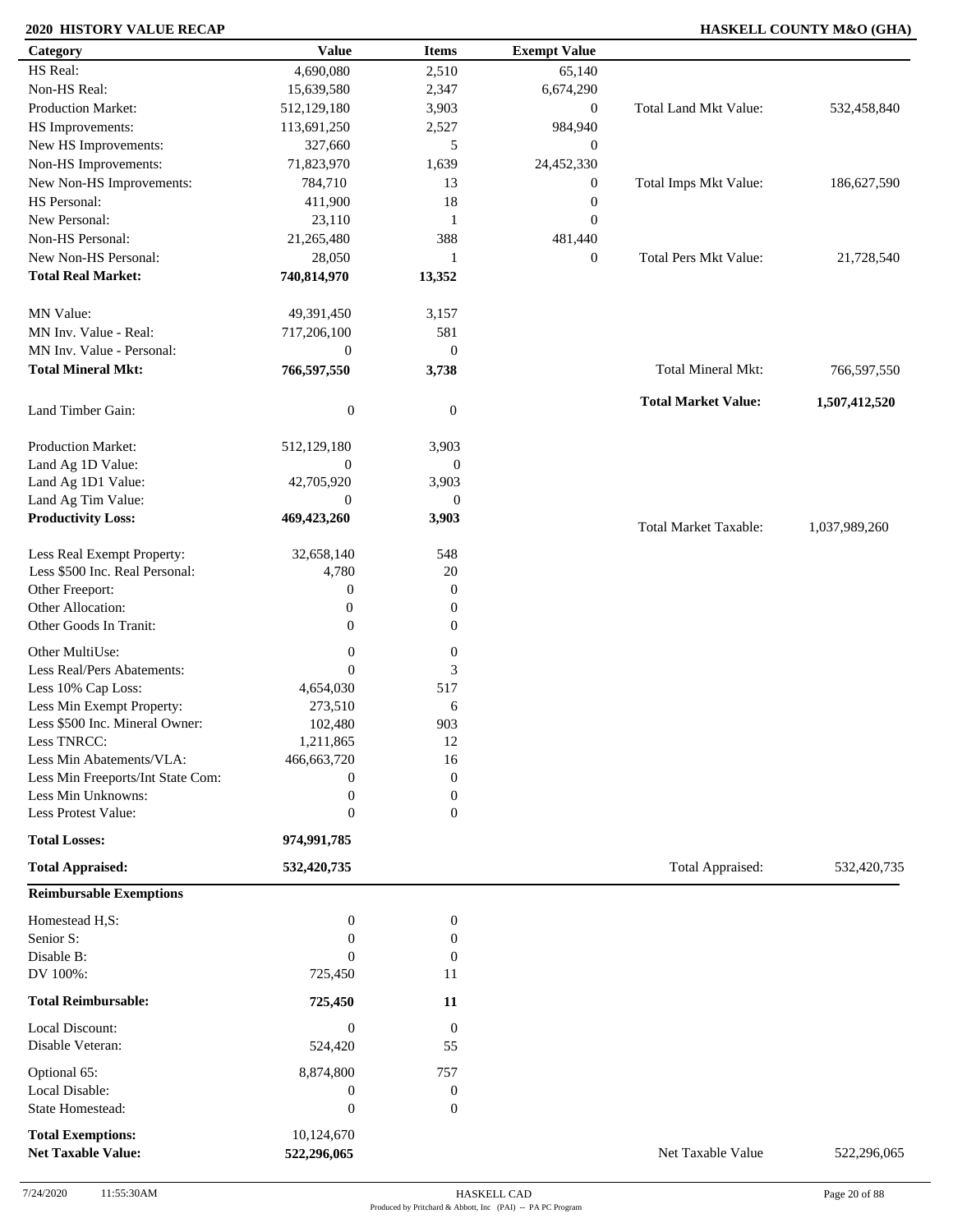Exempt Value of First Time Partial Exemption: Value Loss Due to New AGT/Timber: New Imps/New Pers Market Value:

# **2020 HISTORY VALUE RECAP HASKELL COUNTY M&O (GHA)**

| <b>Count of Homesteads for</b>   |     |              |                                                |                  |   |              |    |              | H - Homestead                 | W - Widow                                      |
|----------------------------------|-----|--------------|------------------------------------------------|------------------|---|--------------|----|--------------|-------------------------------|------------------------------------------------|
| $\bf H$                          | S   | F            | B                                              | D                | W | $\mathbf{o}$ | DV | <b>DV100</b> | $S -$ Over 65<br>B - Disabled | DV - Disabled Veteran<br>$O -$ Over 65 (No HS) |
| 587                              | 753 | $\mathbf{0}$ | 36                                             | $\boldsymbol{0}$ | 2 | 2            | 60 | 11           |                               |                                                |
| <b>Total Parcels:</b>            |     |              | 12,940                                         |                  |   |              |    |              |                               |                                                |
| <b>Total Owners:</b>             |     |              | 6,412                                          |                  |   |              |    |              |                               |                                                |
| <b>Special Certified Totals:</b> |     |              |                                                |                  |   |              |    |              |                               |                                                |
|                                  |     |              | Exempt Value of First Time Absolute Exemption: |                  |   |              |    | \$359,770    |                               |                                                |

\$628,690 \$24,300 \$1,163,530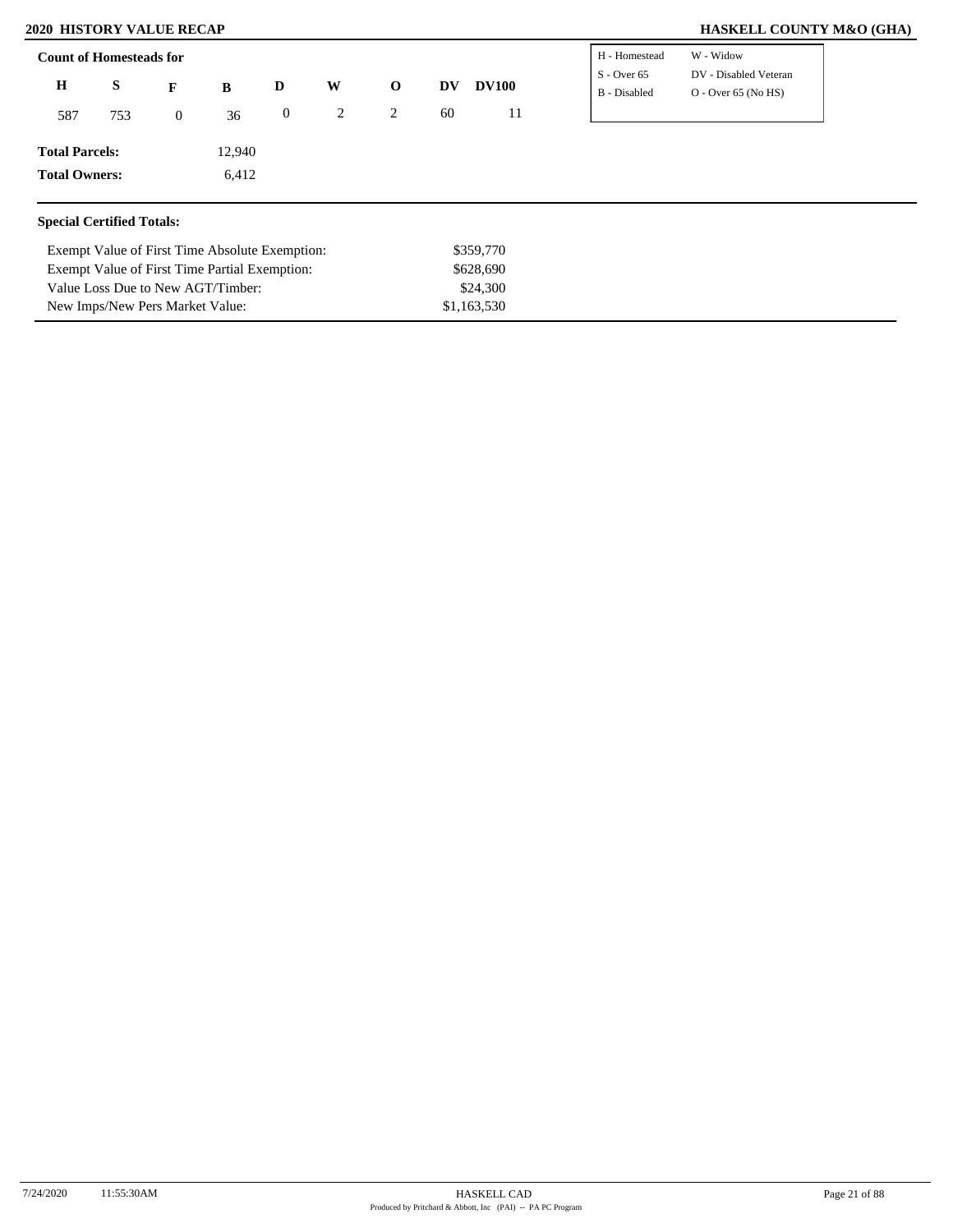# **2020 HISTORY VALUE RECAP HASKELL COUNTY M&O (GHA)**

| <b>Combined Recap</b>  |                             |                 |                      |                      |                                 |                                      |                                     |                                 |                                    |                                    |
|------------------------|-----------------------------|-----------------|----------------------|----------------------|---------------------------------|--------------------------------------|-------------------------------------|---------------------------------|------------------------------------|------------------------------------|
| Cat<br>Code            | <b>Items</b>                | Acres           | <b>Total Real</b>    | Ag/Timber            | <b>Production</b><br><b>Mkt</b> | <b>Taxable</b><br>Land               | <b>Total</b><br><b>Improvements</b> | <b>Total</b><br><b>Personal</b> | <b>Total</b><br><b>Mkt Taxable</b> | <b>Total</b><br><b>Net Taxable</b> |
| A                      | $\overline{2}$              | 0.433           | 800                  | $\bf{0}$             | $\bf{0}$                        | 800                                  | 1,870                               | $\bf{0}$                        | 2,670                              | 2,670                              |
| A1                     | 1,961                       | 880.882         | 3,464,960            | $\bf{0}$             | $\bf{0}$                        | 3,464,960                            | 87,732,320                          | $\bf{0}$                        | 91,197,280                         | 79,910,440                         |
| A <sub>2</sub>         | 96                          | 55.384          | 286,350              | $\bf{0}$             | $\bf{0}$                        | 286,350                              | 1,226,080                           | $\boldsymbol{0}$                | 1,512,430                          | 1,314,810                          |
| A3                     | 121                         | 266.075         | 429,700              | $\bf{0}$             | $\bf{0}$                        | 429,700                              | 6,609,630                           | $\boldsymbol{0}$                | 7,039,330                          | 6,464,190                          |
| A4                     | 306                         | 73.679          | 879,020              | 0                    | $\bf{0}$                        | 879,020                              | 3,379,750                           | $\boldsymbol{0}$                | 4,258,770                          | 4,005,810                          |
| A5                     | 64<br>$\overline{7}$        | 20.851<br>0.297 | 102,390<br>12,000    | $\bf{0}$<br>$\bf{0}$ | $\bf{0}$<br>$\bf{0}$            | 102,390                              | 971,290                             | $\bf{0}$<br>$\boldsymbol{0}$    | 1,073,680                          | 880,120                            |
| A6<br>$A^*$            | 2,557                       | 1,297.601       | 5,175,220            | $\bf{0}$             | $\bf{0}$                        | 12,000<br>5,175,220                  | 126,090<br>100,047,030              | $\bf{0}$                        | 138,090<br>105,222,250             | 124,770<br>92,702,810              |
| B1                     | 8                           | 2.897           | 30,710               | $\bf{0}$             | $\bf{0}$                        | 30,710                               | 540,420                             | $\bf{0}$                        | 571,130                            | 549,260                            |
| B <sub>2</sub>         | 6                           | 1.065           | 5,330                | $\bf{0}$             | $\bf{0}$                        | 5,330                                | 132,120                             | $\boldsymbol{0}$                | 137,450                            | 137,450                            |
| $B*$                   | 14                          | 3.962           | 36,040               | 0                    | $\bf{0}$                        | 36,040                               | 672,540                             | $\boldsymbol{0}$                | 708,580                            | 686,710                            |
| $\mathbf C$            | 8                           | 65.617          | 151,220              | $\bf{0}$             | $\bf{0}$                        | 151,220                              | $\bf{0}$                            | $\boldsymbol{0}$                | 151,220                            | 151,220                            |
| C1                     | 1,133                       | 2,398.189       | 2,462,540            | $\mathbf{0}$         | $\bf{0}$                        | 2,462,540                            | 101,670                             | $\bf{0}$                        | 2,564,210                          | 2,562,580                          |
| C <sub>2</sub>         | $\overline{7}$              | 13.524          | 37,510               | $\bf{0}$             | $\bf{0}$                        | 37,510                               | 66,860                              | $\bf{0}$                        | 104,370                            | 104,370                            |
| C <sub>3</sub>         | $\mathbf{1}$                | 0.161           | 500                  | $\bf{0}$             | $\bf{0}$                        | 500                                  | 180                                 | $\boldsymbol{0}$                | 680                                | 680                                |
| $\mathrm{C}^*$         | 1,149                       | 2,477.491       | 2,651,770            | $\bf{0}$             | $\bf{0}$                        | 2,651,770                            | 168,710                             | $\bf{0}$                        | 2,820,480                          | 2,818,850                          |
| D1                     | 3,902                       | 560,883.728     | $\bf{0}$             | 42,696,280           | 512,010,430                     | 42,696,280                           | $\boldsymbol{0}$                    | $\bf{0}$                        | 42,696,280                         | 42,650,140                         |
| D <sub>1</sub> E       | -1                          | 125.000         | $\bf{0}$             | 9,640                | 118,750                         | 9,640                                | $\bf{0}$                            | $\bf{0}$                        | 9,640                              | 9,640                              |
| D <sub>2</sub>         | 485                         | 0.000           | $\bf{0}$             | 0                    | $\bf{0}$                        | $\bf{0}$                             | 8,691,020                           | $\bf{0}$                        | 8,691,020                          | 8,657,400                          |
| D <sub>2</sub> E       | 1                           | 0.000           | $\bf{0}$             | $\bf{0}$             | $\bf{0}$                        | $\bf{0}$                             | 95,120                              | $\bf{0}$                        | 95,120                             | 95,120                             |
| $D^*$                  | 4,389                       | 561,008.728     | $\bf{0}$             | 42,705,920           | 512,129,180                     | 42,705,920                           | 8,786,140                           | $\bf{0}$                        | 51,492,060                         | 51,412,300                         |
| $\mathbf E$            | 354                         | 1.000           | 1,332,160            | $\bf{0}$             | $\bf{0}$                        | 1,332,160                            | 15,238,550                          | $\bf{0}$                        | 16,570,710                         | 15,207,870                         |
| E1                     | 75                          | 285.724         | 323,730              | $\bf{0}$<br>0        | $\bf{0}$<br>$\bf{0}$            | 323,730                              | 3,697,240                           | $\bf{0}$                        | 4,020,970                          | 3,500,460                          |
| E2<br>E <sub>3</sub>   | $\overline{7}$<br>1         | 3.410<br>4.872  | 62,850<br>4,760      | $\bf{0}$             | $\bf{0}$                        | 62,850<br>4,760                      | 74,790<br>32,370                    | 28,050<br>$\boldsymbol{0}$      | 165,690<br>37,130                  | 165,690<br>37,130                  |
| $E^*$                  | 437                         | 295.006         | 1,723,500            | 0                    | $\bf{0}$                        | 1,723,500                            | 19,042,950                          | 28,050                          | 20,794,500                         | 18,911,150                         |
| F1                     | 266                         | 324.042         | 1,835,750            | $\bf{0}$             | $\bf{0}$                        | 1,835,750                            | 27,283,030                          | $\bf{0}$                        | 29,118,780                         | 29,093,380                         |
| F <sub>2</sub>         | 54                          | 1,863.453       | 1,932,650            | $\bf{0}$             | $\bf{0}$                        | 1,932,650                            | 472,212,260                         | $\bf{0}$                        | 474,144,910                        | 8,496,670                          |
| $F^*$                  | 320                         | 2,187.495       | 3,768,400            | $\bf{0}$             | $\bf{0}$                        | 3,768,400                            | 499,495,290                         | $\bf{0}$                        | 503,263,690                        | 37,590,050                         |
| G1                     | 2,258                       | 0.000           | $\bf{0}$             | $\bf{0}$             | $\bf{0}$                        | $\bf{0}$                             | 49,016,880                          | $\bf{0}$                        | 49,016,880                         | 49,016,880                         |
| $G^*$                  | 2,258                       | 0.000           | $\bf{0}$             | $\bf{0}$             | $\bf{0}$                        | $\bf{0}$                             | 49,016,880                          | $\bf{0}$                        | 49,016,880                         | 49,016,880                         |
| J1                     | 1                           | 1.000           | 1,000                | $\bf{0}$             | $\bf{0}$                        | 1,000                                | 10,090                              | $\bf{0}$                        | 11,090                             | 11,090                             |
| J2                     | 16                          | 0.172           | 1,250                | $\bf{0}$             | $\bf{0}$                        | 1,250                                | 4,010,380                           | $\bf{0}$                        | 4,011,630                          | 4,011,630                          |
| J3                     | 82                          | 130.008         | 134,760              | $\bf{0}$             | $\bf{0}$                        | 134,760                              | 156,008,980                         | $\bf{0}$                        | 156, 143, 740                      | 156, 143, 740                      |
| J4                     | 68                          | 3.398           | 18,750               | $\bf{0}$             | $\bf{0}$                        | 18,750                               | 5,032,950                           | $\bf{0}$                        | 5,051,700                          | 5,051,700                          |
| J6                     | 89                          | 83.008          | 94,580               | $\bf{0}$             | $\bf{0}$                        | 94,580                               | 64,088,550                          | $\bf{0}$                        | 64,183,130                         | 63,109,330                         |
| J6A                    | 1                           | 0.000           | $\bf{0}$             | 0                    | $\bf{0}$                        | $\bf{0}$                             | 1,000                               | $\boldsymbol{0}$                | 1,000                              | 1,000                              |
| J7                     | 29                          | 0.000           | $\bf{0}$             | $\bf{0}$             | $\bf{0}$                        | $\bf{0}$                             | 78,850                              | $\bf{0}$                        | 78,850                             | 78,850                             |
| J8                     | 15                          | 0.000           | $\bf{0}$             | $\bf{0}$             | $\bf{0}$                        | $\bf{0}$                             | 1,326,490                           | $\bf{0}$                        | 1,326,490                          | 1,326,490                          |
| $J^*$                  | 301                         | 217.586         | 250,340              |                      |                                 | 250,340                              | 230,557,290                         | $\boldsymbol{0}$                | 230,807,630                        | 229,733,830                        |
| L1                     | 343                         | 0.000           | $\bf{0}$             | 0                    | $\mathbf{0}$                    | $\bf{0}$                             | 0                                   | 17,797,600                      | 17,797,600                         | 17,371,255                         |
| L <sub>1</sub> T<br>L2 | $\mathbf{3}$<br>$\mathbf 2$ | 0.000<br>0.000  | $\bf{0}$<br>$\bf{0}$ | $\bf{0}$<br>0        | $\bf{0}$<br>$\bf{0}$            | $\boldsymbol{0}$<br>$\boldsymbol{0}$ | 344,040<br>$\boldsymbol{0}$         | $\bf{0}$<br>188,600             | 344,040<br>188,600                 | 344,040<br>188,600                 |
| L2A                    | 32                          | 0.000           | $\bf{0}$             | 0                    | $\mathbf{0}$                    | $\bf{0}$                             | 809,950                             | $\bf{0}$                        | 809,950                            | 809,950                            |
| L2C                    | 16                          | 0.000           | $\bf{0}$             | $\bf{0}$             | $\bf{0}$                        | $\bf{0}$                             | 1,562,670                           | $\bf{0}$                        | 1,562,670                          | 1,420,600                          |
| L2D                    | 38                          | 0.000           | $\bf{0}$             | $\bf{0}$             | $\bf{0}$                        | $\bf{0}$                             | 559,570                             | $\bf{0}$                        | 559,570                            | 559,570                            |
| $_{\rm L2E}$           | $\boldsymbol{2}$            | 0.000           | $\bf{0}$             | $\bf{0}$             | $\bf{0}$                        | $\boldsymbol{0}$                     | 37,200                              | $\bf{0}$                        | 37,200                             | 37,200                             |
| L2G                    | 53                          | 0.000           | $\bf{0}$             | $\bf{0}$             | $\bf{0}$                        | $\bf{0}$                             | 5,832,060                           | $\bf{0}$                        | 5,832,060                          | 5,170,250                          |
| L <sub>2</sub> H       | 35                          | 0.000           | $\bf{0}$             | 0                    | $\bf{0}$                        | $\bf{0}$                             | 4,832,540                           | $\bf{0}$                        | 4,832,540                          | 4,832,540                          |
| L2J                    | 25                          | 0.000           | $\bf{0}$             | $\bf{0}$             | $\bf{0}$                        | $\boldsymbol{0}$                     | 217,880                             | $\bf{0}$                        | 217,880                            | 191,830                            |
| L <sub>2</sub> K       | 30                          | 0.000           | $\bf{0}$             | $\bf{0}$             | $\bf{0}$                        | $\boldsymbol{0}$                     | 816,580                             | $\bf{0}$                        | 816,580                            | 816,580                            |
| $\mbox{L2L}$           | 9                           | 0.000           | $\bf{0}$             | $\bf{0}$             | $\bf{0}$                        | $\bf{0}$                             | 1,212,550                           | $\boldsymbol{0}$                | 1,212,550                          | 1,212,550                          |
| L2M                    | 18                          | 0.000           | $\bf{0}$             | 0                    | $\bf{0}$                        | $\bf{0}$                             | 568,680                             | $\bf{0}$                        | 568,680                            | 568,680                            |
| L2N                    | 1                           | 0.000           | $\bf{0}$             | $\bf{0}$             | $\bf{0}$                        | $\boldsymbol{0}$                     | 9,210                               | $\bf{0}$                        | 9,210                              | 9,210                              |
| L2O                    | 10                          | 0.000           | $\bf{0}$             | $\bf{0}$             | $\mathbf{0}$                    | $\boldsymbol{0}$                     | 14,850                              | $\bf{0}$                        | 14,850                             | 14,850                             |
| L2P                    | 9                           | 0.000           | $\bf{0}$             | $\bf{0}$             | $\bf{0}$                        | $\bf{0}$                             | 565,120                             | $\bf{0}$                        | 565,120                            | 367,960                            |
| L <sub>2</sub> Q       | 6                           | 0.000           | $\bf{0}$             | 0                    | $\mathbf{0}$                    | $\boldsymbol{0}$                     | 1,570                               | $\bf{0}$                        | 1,570                              | 1,570                              |
| $L^*$                  | 632                         | 0.000           | $\bf{0}$             |                      | $\boldsymbol{0}$                | $\bf{0}$                             | 17,384,470                          | 17,986,200                      | 35,370,670                         | 33,917,235                         |
| M1                     | 215                         | 0.000           | $\bf{0}$             | 0                    | $\mathbf{0}$                    | $\boldsymbol{0}$                     | 2,281,690                           | 749,950                         | 3,031,640                          | 2,739,850                          |
| $M^*$                  | 215                         | 0.000           | $\bf{0}$<br>$\bf{0}$ | 0                    | $\bf{0}$<br>$\bf{0}$            | $\bf{0}$                             | 2,281,690                           | 749,950                         | 3,031,640                          | 2,739,850                          |
| S                      | 5<br>$\sqrt{5}$             | 0.000<br>0.000  | $\bf{0}$             |                      | $\bf{0}$                        | $\bf{0}$<br>$\boldsymbol{0}$         | $\bf{0}$<br>$\bf{0}$                | 2,766,400<br>2,766,400          | 2,766,400<br>2,766,400             | 2,766,400<br>2,766,400             |
| $S^*$<br>XB            | 20                          | 0.000           | $\bf{0}$             | $\mathbf{0}$         | $\bf{0}$                        | $\boldsymbol{0}$                     | $\bf{0}$                            | 4,780                           | 4,780                              | $\bf{0}$                           |
| XC                     | 903                         | 0.000           | $\bf{0}$             | 0                    | $\bf{0}$                        | $\boldsymbol{0}$                     | 102,480                             | $\bf{0}$                        | 102,480                            | $\mathbf 0$                        |
| ${\rm XG}$             | 1                           | 1.024           | 9,000                |                      | $\bf{0}$                        | 9,000                                | 294,400                             | $\boldsymbol{0}$                | 303,400                            |                                    |
| XG3                    | $\mathbf{1}$                | 0.000           | $\pmb{0}$            |                      | $\bf{0}$                        | $\bf{0}$                             | $\pmb{0}$                           | $\boldsymbol{0}$                | $\boldsymbol{0}$                   |                                    |
| XI                     | $\mathbf{1}$                | 2.351           | 3,350                | $\mathbf{0}$         | $\bf{0}$                        | 3,350                                | 11,980                              | $\boldsymbol{0}$                | 15,330                             | $\bf{0}$                           |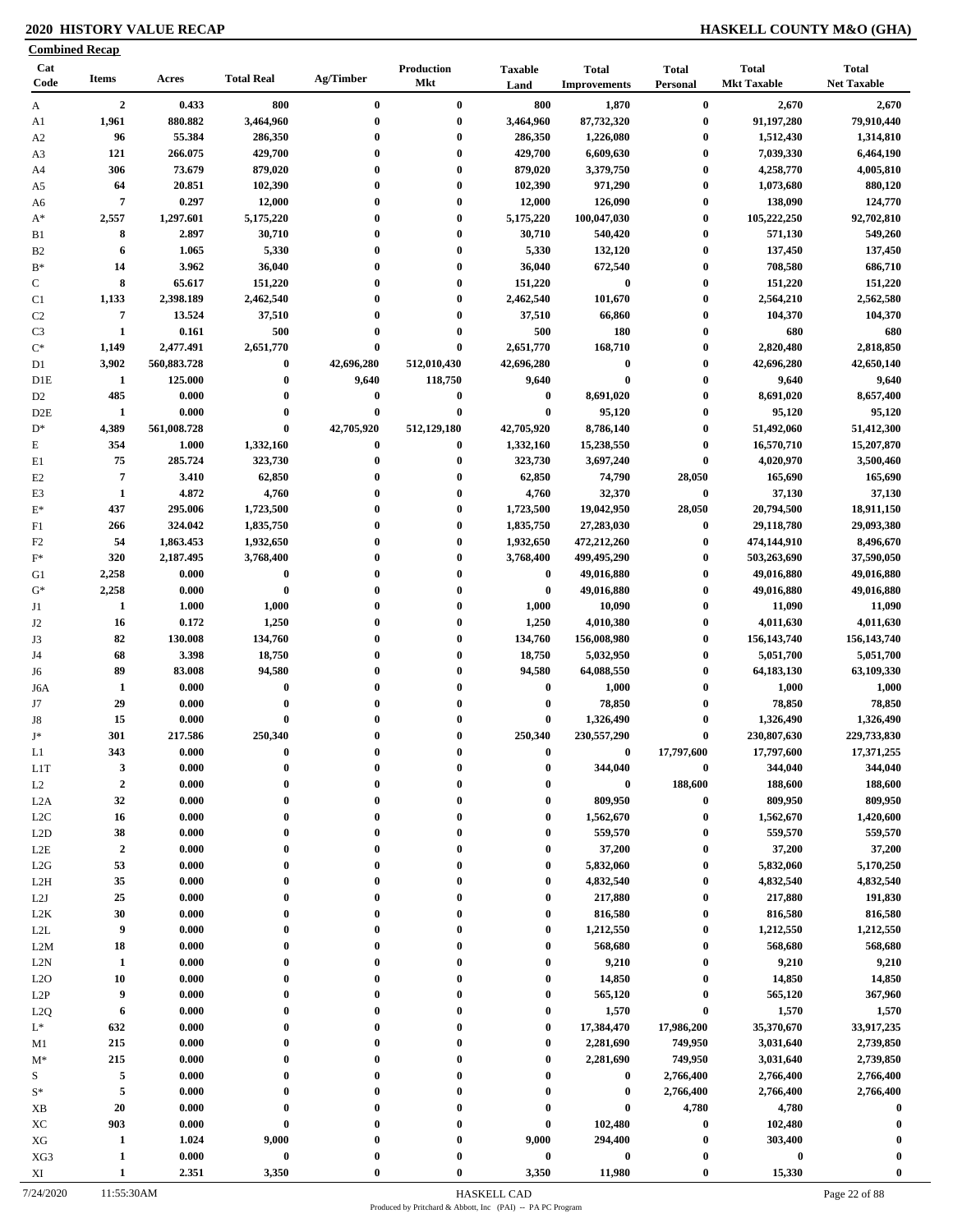# **2020 HISTORY VALUE RECAP HASKELL COUNTY M&O (GHA)**

| XL         |        | 7.890       | 1,190      | $\mathbf{0}$ | 0           | 1,190      |             |            | 1,190         |             |
|------------|--------|-------------|------------|--------------|-------------|------------|-------------|------------|---------------|-------------|
| XL1        | 10     | 0.000       |            | $\bf{0}$     |             |            | 0           | 193,160    | 193,160       |             |
| XN         |        | 0.000       |            | $\bf{0}$     |             |            |             |            |               |             |
| XU         |        | 1.574       | 17,650     | $\bf{0}$     | 0           | 17,650     | 241,660     |            | 259,310       |             |
| XV         | 517    | 10,028.428  | 6,693,200  | $\bf{0}$     | 0           | 6,693,200  | 24,848,120  | $\bf{0}$   | 31,541,320    |             |
| <b>XXV</b> |        | 0.000       |            | $\bf{0}$     |             |            | 273,510     | 0          | 273.510       |             |
| $X^*$      | 1,468  | 10,041.267  | 6,724,390  | $\bf{0}$     | 0           | 6,724,390  | 25,772,150  | 197,940    | 32,694,480    |             |
| Totals:    | 13,745 | 577,529.136 | 20,329,660 | 42,705,920   | 512,129,180 | 63,035,580 | 953,225,140 | 21,728,540 | 1,037,989,260 | 522,296,065 |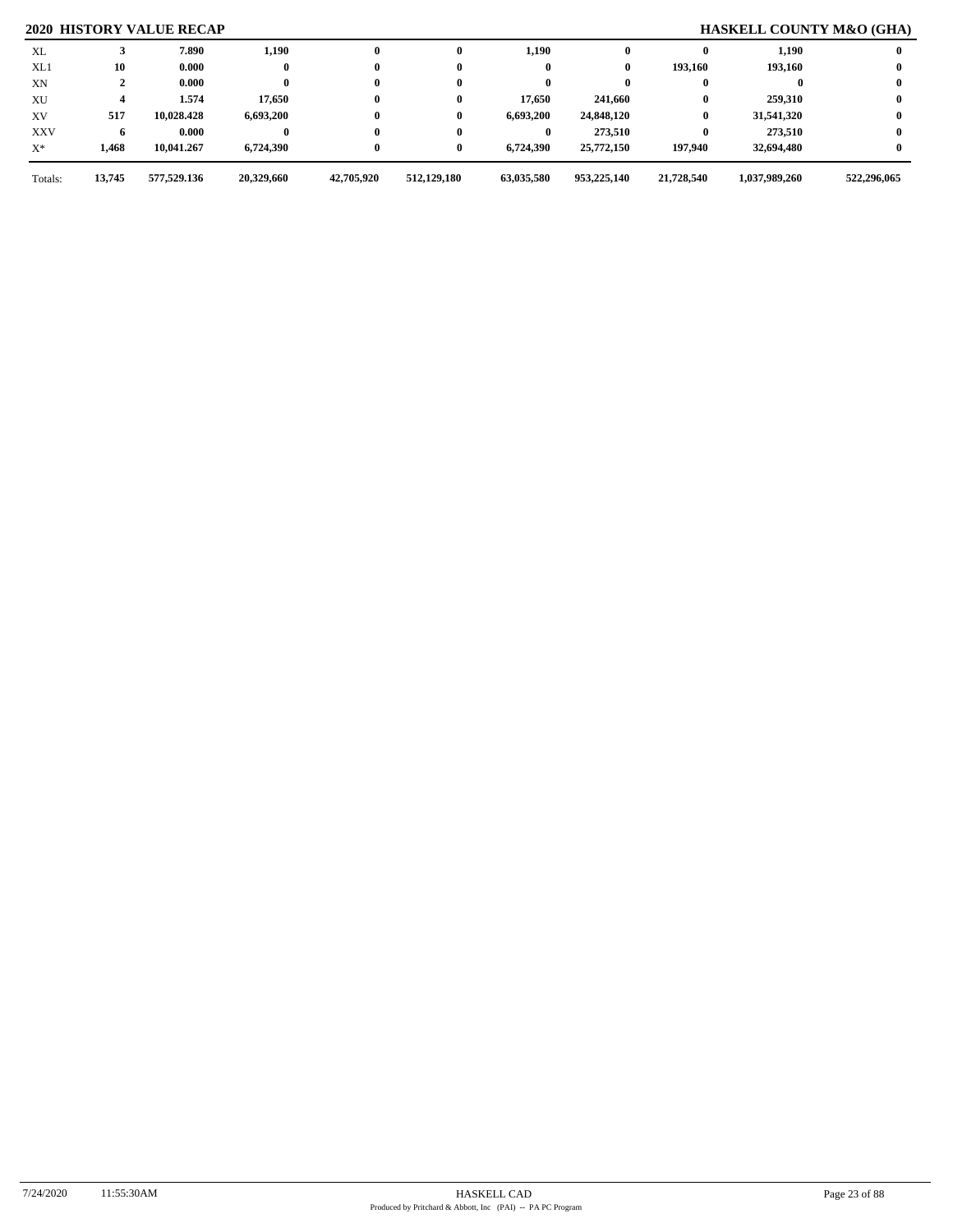# **2020 HISTORY VALUE RECAP FARM - MARKET RD M&O (FML)**

| Category                          | <b>Value</b>     | <b>Items</b>     | <b>Exempt Value</b> |                              |               |
|-----------------------------------|------------------|------------------|---------------------|------------------------------|---------------|
| HS Real:                          | 4,690,080        | 2,510            | 65,140              |                              |               |
| Non-HS Real:                      | 15,639,580       | 2,347            | 6,674,290           |                              |               |
| <b>Production Market:</b>         | 512,129,180      | 3,903            | $\boldsymbol{0}$    | Total Land Mkt Value:        | 532,458,840   |
| HS Improvements:                  | 113,691,250      | 2,527            | 984,940             |                              |               |
| New HS Improvements:              | 327,660          | 5                | $\boldsymbol{0}$    |                              |               |
| Non-HS Improvements:              | 71,823,970       | 1,639            | 24,452,330          |                              |               |
| New Non-HS Improvements:          | 784,710          | 13               | $\boldsymbol{0}$    | Total Imps Mkt Value:        | 186,627,590   |
| HS Personal:                      | 411,900          | 18               | $\boldsymbol{0}$    |                              |               |
| New Personal:                     |                  |                  |                     |                              |               |
|                                   | 23,110           | 1                | $\mathbf{0}$        |                              |               |
| Non-HS Personal:                  | 21,265,480       | 388              | 481,440             |                              |               |
| New Non-HS Personal:              | 28,050           | 1                | $\boldsymbol{0}$    | <b>Total Pers Mkt Value:</b> | 21,728,540    |
| <b>Total Real Market:</b>         | 740,814,970      | 13,352           |                     |                              |               |
| MN Value:                         | 49,391,450       | 3,157            |                     |                              |               |
| MN Inv. Value - Real:             | 717,206,100      | 581              |                     |                              |               |
| MN Inv. Value - Personal:         | $\boldsymbol{0}$ | $\mathbf{0}$     |                     |                              |               |
| <b>Total Mineral Mkt:</b>         | 766,597,550      | 3,738            |                     | Total Mineral Mkt:           | 766,597,550   |
|                                   |                  |                  |                     |                              |               |
| Land Timber Gain:                 | $\boldsymbol{0}$ | $\boldsymbol{0}$ |                     | <b>Total Market Value:</b>   | 1,507,412,520 |
| Production Market:                | 512,129,180      | 3,903            |                     |                              |               |
| Land Ag 1D Value:                 | $\boldsymbol{0}$ | $\boldsymbol{0}$ |                     |                              |               |
| Land Ag 1D1 Value:                | 42,705,920       | 3,903            |                     |                              |               |
| Land Ag Tim Value:                | $\theta$         | $\mathbf{0}$     |                     |                              |               |
| <b>Productivity Loss:</b>         | 469,423,260      | 3,903            |                     | <b>Total Market Taxable:</b> | 1,037,989,260 |
| Less Real Exempt Property:        | 32,658,140       | 548              |                     |                              |               |
| Less \$500 Inc. Real Personal:    | 4,780            | 20               |                     |                              |               |
| Other Freeport:                   | $\boldsymbol{0}$ | $\mathbf{0}$     |                     |                              |               |
| Other Allocation:                 | $\boldsymbol{0}$ | $\mathbf{0}$     |                     |                              |               |
| Other Goods In Tranit:            | $\mathbf{0}$     | $\boldsymbol{0}$ |                     |                              |               |
|                                   |                  |                  |                     |                              |               |
| Other MultiUse:                   | $\boldsymbol{0}$ | $\boldsymbol{0}$ |                     |                              |               |
| Less Real/Pers Abatements:        | $\overline{0}$   | $\mathfrak{Z}$   |                     |                              |               |
| Less 10% Cap Loss:                | 4,654,030        | 517              |                     |                              |               |
| Less Min Exempt Property:         | 273,510          | 6                |                     |                              |               |
| Less \$500 Inc. Mineral Owner:    | 102,480          | 903              |                     |                              |               |
| Less TNRCC:                       | 1,211,865        | 12               |                     |                              |               |
| Less Min Abatements/VLA:          | 466,663,720      | 16               |                     |                              |               |
| Less Min Freeports/Int State Com: | $\boldsymbol{0}$ | $\mathbf{0}$     |                     |                              |               |
| Less Min Unknowns:                | $\boldsymbol{0}$ | $\boldsymbol{0}$ |                     |                              |               |
| Less Protest Value:               | $\mathbf{0}$     | $\overline{0}$   |                     |                              |               |
| <b>Total Losses:</b>              | 974,991,785      |                  |                     |                              |               |
| <b>Total Appraised:</b>           | 532,420,735      |                  |                     | Total Appraised:             | 532,420,735   |
| <b>Reimbursable Exemptions</b>    |                  |                  |                     |                              |               |
| Homestead H,S:                    | $\boldsymbol{0}$ | $\boldsymbol{0}$ |                     |                              |               |
| Senior S:                         | $\boldsymbol{0}$ | $\boldsymbol{0}$ |                     |                              |               |
| Disable B:                        | $\theta$         | $\mathbf{0}$     |                     |                              |               |
| DV 100%:                          | 722,450          | 11               |                     |                              |               |
| <b>Total Reimbursable:</b>        | 722,450          | 11               |                     |                              |               |
|                                   |                  |                  |                     |                              |               |
| Local Discount:                   | $\boldsymbol{0}$ | $\boldsymbol{0}$ |                     |                              |               |
| Disable Veteran:                  | 521,930          | 55               |                     |                              |               |
| Optional 65:                      | 8,850,800        | 755              |                     |                              |               |
| Local Disable:                    | $\boldsymbol{0}$ | $\boldsymbol{0}$ |                     |                              |               |
| State Homestead:                  | 1,867,790        | 626              |                     |                              |               |
| <b>Total Exemptions:</b>          | 11,962,970       |                  |                     |                              |               |
| <b>Net Taxable Value:</b>         | 520, 457, 765    |                  |                     | Net Taxable Value            | 520, 457, 765 |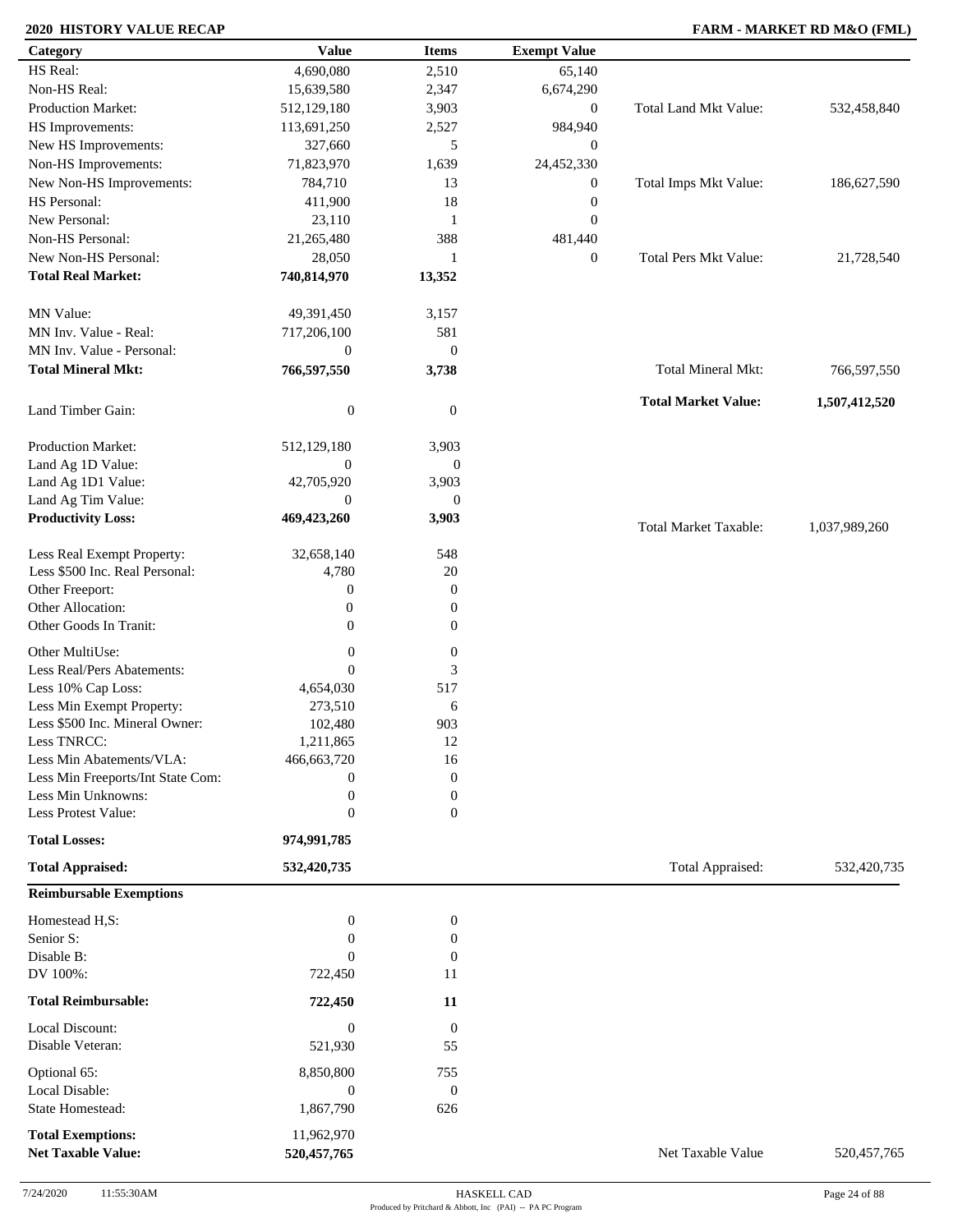Exempt Value of First Time Partial Exemption:

Value Loss Due to New AGT/Timber: New Imps/New Pers Market Value:

### **2020 HISTORY VALUE RECAP FARM - MARKET RD M&O (FML)**

| DV - Disabled Veteran<br>$S - Over 65$<br>H<br>S<br>W<br><b>DV100</b><br>$\mathbf{o}$<br>D<br>DV<br>$\mathbf{F}$<br>B<br>B - Disabled<br>$O - Over 65 (No HS)$<br>60<br>$\mathbf{0}$<br>2<br>2<br>11<br>36<br>753<br>587<br>$\mathbf{0}$ | 12,940<br>6,412 |
|------------------------------------------------------------------------------------------------------------------------------------------------------------------------------------------------------------------------------------------|-----------------|
|                                                                                                                                                                                                                                          |                 |
|                                                                                                                                                                                                                                          |                 |
| <b>Total Parcels:</b>                                                                                                                                                                                                                    |                 |
| <b>Total Owners:</b>                                                                                                                                                                                                                     |                 |

\$660,190 \$24,300 \$1,163,530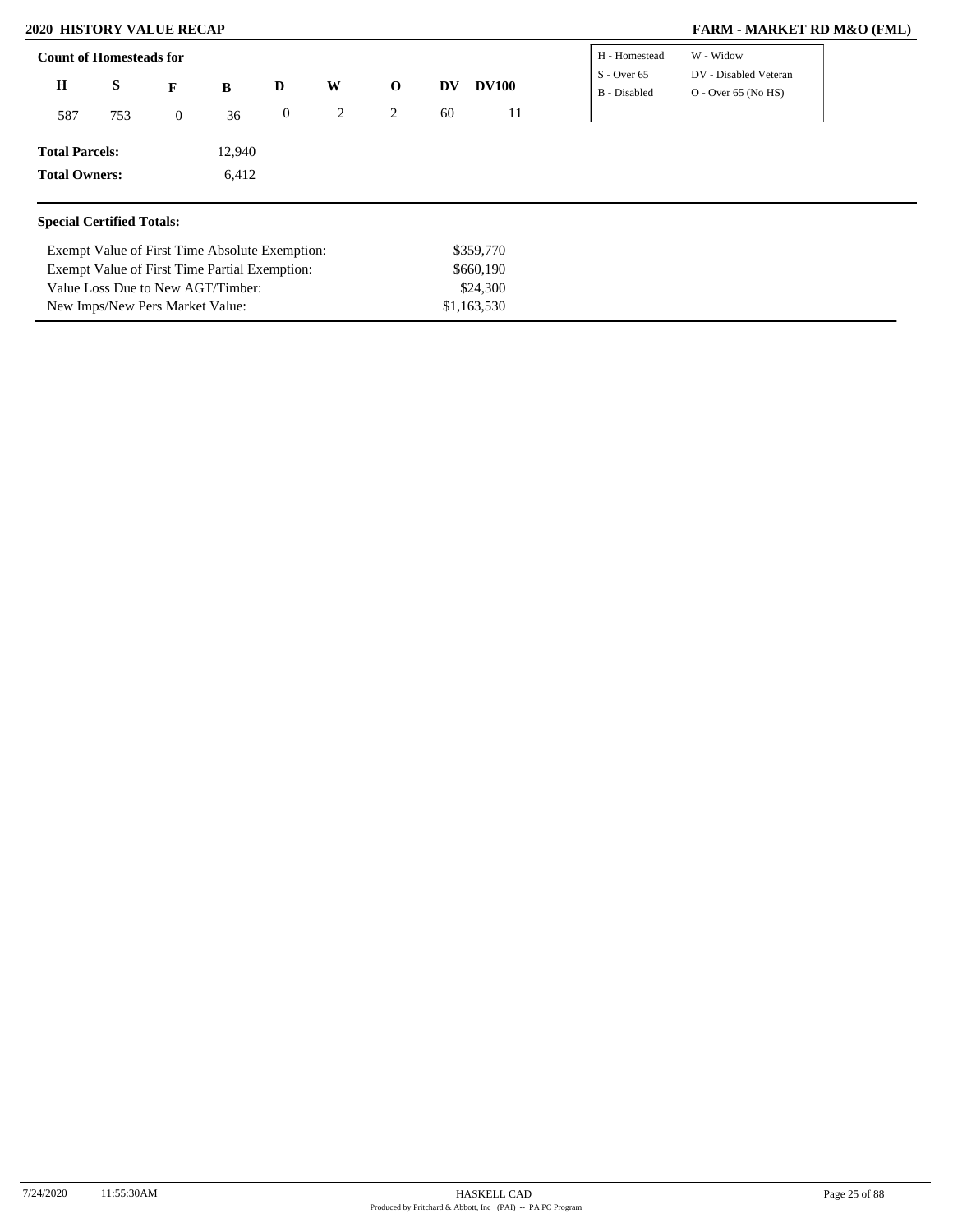# **2020 HISTORY VALUE RECAP FARM - MARKET RD M&O (FML)**

|                            | <b>Combined Recap</b> |                     |                      |                      |                      |                        |                                     |                              |                                    |                                    |
|----------------------------|-----------------------|---------------------|----------------------|----------------------|----------------------|------------------------|-------------------------------------|------------------------------|------------------------------------|------------------------------------|
| Cat<br>Code                | <b>Items</b>          | Acres               | <b>Total Real</b>    | Ag/Timber            | Production<br>Mkt    | <b>Taxable</b><br>Land | <b>Total</b><br><b>Improvements</b> | <b>Total</b><br>Personal     | <b>Total</b><br><b>Mkt Taxable</b> | <b>Total</b><br><b>Net Taxable</b> |
| $\mathbf{A}$               | $\overline{2}$        | 0.433               | 800                  | $\bf{0}$             | $\bf{0}$             | 800                    | 1,870                               | $\bf{0}$                     | 2,670                              | 2,670                              |
| A1                         | 1,961                 | 880.882             | 3,464,960            | $\bf{0}$             | $\bf{0}$             | 3,464,960              | 87,732,320                          | $\bf{0}$                     | 91,197,280                         | 78,548,430                         |
| A <sub>2</sub>             | 96                    | 55.384              | 286,350              | $\bf{0}$             | $\bf{0}$             | 286,350                | 1,226,080                           | $\boldsymbol{0}$             | 1,512,430                          | 1,266,810                          |
| A3                         | 121                   | 266.075             | 429,700              | 0                    | $\bf{0}$             | 429,700                | 6,609,630                           | $\boldsymbol{0}$             | 7,039,330                          | 6,359,190                          |
| A4                         | 306                   | 73.679              | 879,020              | 0                    | $\bf{0}$             | 879,020                | 3,379,750                           | $\bf{0}$                     | 4,258,770                          | 3,975,810                          |
| A5                         | 64                    | 20.851              | 102,390              | $\bf{0}$             | $\bf{0}$             | 102,390                | 971,290                             | $\bf{0}$                     | 1,073,680                          | 877,120                            |
| A6                         | $\overline{7}$        | 0.297               | 12,000               | $\bf{0}$             | $\bf{0}$             | 12,000                 | 126,090                             | $\boldsymbol{0}$             | 138,090                            | 121,770                            |
| $A^*$                      | 2,557                 | 1,297.601           | 5,175,220            | 0                    | $\bf{0}$             | 5,175,220              | 100,047,030                         | $\boldsymbol{0}$             | 105,222,250                        | 91,151,800                         |
| B1                         | 8                     | 2.897               | 30,710               | $\mathbf{0}$         | $\bf{0}$             | 30,710                 | 540,420                             | $\bf{0}$                     | 571,130                            | 549,260                            |
| B <sub>2</sub>             | 6                     | 1.065               | 5,330                | $\mathbf{0}$         | $\bf{0}$             | 5,330                  | 132,120                             | $\boldsymbol{0}$             | 137,450                            | 137,450                            |
| $B^*$                      | 14<br>8               | 3.962               | 36,040               | $\bf{0}$<br>0        | $\bf{0}$<br>$\bf{0}$ | 36,040                 | 672,540<br>$\bf{0}$                 | $\boldsymbol{0}$             | 708,580                            | 686,710                            |
| $\mathbf C$                | 1,133                 | 65.617<br>2,398.189 | 151,220<br>2,462,540 | $\bf{0}$             | $\bf{0}$             | 151,220<br>2,462,540   | 101,670                             | $\boldsymbol{0}$<br>$\bf{0}$ | 151,220<br>2,564,210               | 151,220<br>2,562,580               |
| C <sub>1</sub><br>$\rm C2$ | $\overline{7}$        | 13.524              | 37,510               | $\bf{0}$             | $\bf{0}$             | 37,510                 | 66,860                              | $\boldsymbol{0}$             | 104,370                            | 104,370                            |
| C <sub>3</sub>             | 1                     | 0.161               | 500                  | $\bf{0}$             | $\bf{0}$             | 500                    | 180                                 | $\bf{0}$                     | 680                                | 680                                |
| $\mathrm{C}^*$             | 1,149                 | 2,477.491           | 2,651,770            | $\bf{0}$             | $\bf{0}$             | 2,651,770              | 168,710                             | $\bf{0}$                     | 2,820,480                          | 2,818,850                          |
| D1                         | 3,902                 | 560,883.728         | $\bf{0}$             | 42,696,280           | 512,010,430          | 42,696,280             | $\bf{0}$                            | $\bf{0}$                     | 42,696,280                         | 42,650,140                         |
| D <sub>1</sub> E           | $\mathbf{1}$          | 125.000             | $\bf{0}$             | 9,640                | 118,750              | 9,640                  | $\bf{0}$                            | $\boldsymbol{0}$             | 9,640                              | 9,640                              |
| D <sub>2</sub>             | 485                   | 0.000               | $\bf{0}$             | 0                    | $\bf{0}$             | $\bf{0}$               | 8,691,020                           | $\boldsymbol{0}$             | 8,691,020                          | 8,657,400                          |
| D <sub>2</sub> E           | 1                     | 0.000               | $\bf{0}$             | $\bf{0}$             | $\bf{0}$             | $\bf{0}$               | 95,120                              | $\bf{0}$                     | 95,120                             | 95,120                             |
| $D^*$                      | 4,389                 | 561,008.728         | $\bf{0}$             | 42,705,920           | 512,129,180          | 42,705,920             | 8,786,140                           | $\bf{0}$                     | 51,492,060                         | 51,412,300                         |
| E                          | 354                   | 1.000               | 1,332,160            | $\bf{0}$             | $\bf{0}$             | 1,332,160              | 15,238,550                          | $\bf{0}$                     | 16,570,710                         | 15,012,870                         |
| E1                         | 75                    | 285.724             | 323,730              | $\bf{0}$             | $\bf{0}$             | 323,730                | 3,697,240                           | $\boldsymbol{0}$             | 4,020,970                          | 3,461,460                          |
| E2                         | $\overline{7}$        | 3.410               | 62,850               | 0                    | $\bf{0}$             | 62,850                 | 74,790                              | 28,050                       | 165,690                            | 165,690                            |
| E3                         | 1                     | 4.872               | 4,760                | 0                    | $\bf{0}$             | 4,760                  | 32,370                              | $\bf{0}$                     | 37,130                             | 37,130                             |
| $E^*$                      | 437                   | 295.006             | 1,723,500            | $\bf{0}$             | $\bf{0}$             | 1,723,500              | 19,042,950                          | 28,050                       | 20,794,500                         | 18,677,150                         |
| F1                         | 266                   | 324.042             | 1,835,750            | 0                    | $\bf{0}$             | 1,835,750              | 27,283,030                          | $\bf{0}$                     | 29,118,780                         | 29,093,380                         |
| F <sub>2</sub>             | 54                    | 1,863.453           | 1,932,650            | $\bf{0}$             | $\bf{0}$             | 1,932,650              | 472,212,260                         | $\bf{0}$                     | 474,144,910                        | 8,496,670                          |
| $\mathbf{F}^*$             | 320                   | 2,187.495           | 3,768,400            | 0                    | $\bf{0}$             | 3,768,400              | 499,495,290                         | $\boldsymbol{0}$             | 503,263,690                        | 37,590,050                         |
| G1                         | 2,258                 | 0.000               | $\bf{0}$             | 0                    | $\bf{0}$             | $\bf{0}$               | 49,016,880                          | $\bf{0}$                     | 49,016,880                         | 49,016,880                         |
| $G^*$                      | 2,258                 | 0.000               | $\bf{0}$             | 0                    | $\bf{0}$             | $\bf{0}$               | 49,016,880                          | $\bf{0}$                     | 49,016,880                         | 49,016,880                         |
| J1                         | 1                     | 1.000               | 1,000                | $\bf{0}$             | $\bf{0}$             | 1,000                  | 10,090                              | $\bf{0}$                     | 11,090                             | 11,090                             |
| J2                         | 16                    | 0.172               | 1,250                | $\bf{0}$             | $\bf{0}$             | 1,250                  | 4,010,380                           | $\boldsymbol{0}$             | 4,011,630                          | 4,011,630                          |
| J3                         | 82                    | 130.008             | 134,760              | 0                    | $\bf{0}$             | 134,760                | 156,008,980                         | $\bf{0}$                     | 156, 143, 740                      | 156, 143, 740                      |
| J4                         | 68                    | 3.398               | 18,750               | 0                    | $\bf{0}$             | 18,750                 | 5,032,950                           | $\bf{0}$                     | 5,051,700                          | 5,051,700                          |
| J6                         | 89                    | 83.008              | 94,580               | $\bf{0}$             | $\bf{0}$             | 94,580                 | 64,088,550                          | $\bf{0}$                     | 64, 183, 130                       | 63,109,330                         |
| J6A                        | 1                     | 0.000               | $\bf{0}$             | $\bf{0}$             | $\bf{0}$             | $\bf{0}$               | 1,000                               | $\boldsymbol{0}$             | 1,000                              | 1,000                              |
| J7                         | 29                    | 0.000               | $\bf{0}$             | $\bf{0}$             | $\bf{0}$             | $\bf{0}$               | 78,850                              | $\boldsymbol{0}$             | 78,850                             | 78,850                             |
| J8                         | 15                    | 0.000               | $\bf{0}$             | $\bf{0}$             | $\bf{0}$             | $\bf{0}$               | 1,326,490                           | $\bf{0}$                     | 1,326,490                          | 1,326,490                          |
| T*                         | 301                   | 217.586             | 250.340              |                      | $\mathbf{0}$         | 250.340                | 230.557.290                         | $\mathbf{0}$                 | 230,807,630                        | 229,733,830                        |
| L1                         | 343                   | 0.000               | $\bf{0}$             |                      | $\boldsymbol{0}$     | $\boldsymbol{0}$       | $\bf{0}$                            | 17,797,600                   | 17,797,600                         | 17,371,255                         |
| L <sub>1</sub> T           | $\mathbf{3}$          | 0.000               | $\bf{0}$             | $\bf{0}$             | $\bf{0}$             | $\bf{0}$               | 344,040                             | $\pmb{0}$                    | 344,040                            | 344,040                            |
| L2                         | $\boldsymbol{2}$      | 0.000               | $\bf{0}$<br>$\bf{0}$ | $\bf{0}$<br>$\bf{0}$ | $\bf{0}$<br>$\bf{0}$ | $\boldsymbol{0}$       | $\boldsymbol{0}$                    | 188,600                      | 188,600                            | 188,600                            |
| L2A                        | 32                    | 0.000               | $\bf{0}$             | $\bf{0}$             | $\bf{0}$             | $\bf{0}$               | 809,950                             | $\boldsymbol{0}$             | 809,950<br>1,562,670               | 809,950<br>1,420,600               |
| L2C<br>L2D                 | 16<br>38              | 0.000<br>0.000      | $\bf{0}$             | $\bf{0}$             | $\bf{0}$             | $\bf{0}$<br>$\bf{0}$   | 1,562,670<br>559,570                | $\boldsymbol{0}$<br>$\bf{0}$ | 559,570                            | 559,570                            |
| L2E                        | $\boldsymbol{2}$      | 0.000               | $\bf{0}$             | $\bf{0}$             | $\mathbf{0}$         | $\boldsymbol{0}$       | 37,200                              | $\bf{0}$                     | 37,200                             | 37,200                             |
| L2G                        | 53                    | 0.000               | $\mathbf{0}$         | $\bf{0}$             | $\bf{0}$             | $\bf{0}$               | 5,832,060                           | $\bf{0}$                     | 5,832,060                          | 5,170,250                          |
| L <sub>2</sub> H           | 35                    | 0.000               | $\bf{0}$             | 0                    | $\mathbf{0}$         | $\boldsymbol{0}$       | 4,832,540                           | $\bf{0}$                     | 4,832,540                          | 4,832,540                          |
| L2J                        | 25                    | 0.000               | $\bf{0}$             |                      | $\mathbf{0}$         | $\boldsymbol{0}$       | 217,880                             | $\bf{0}$                     | 217,880                            | 191,830                            |
| L2K                        | 30                    | 0.000               | $\bf{0}$             | 0                    | $\mathbf{0}$         | $\boldsymbol{0}$       | 816,580                             | $\bf{0}$                     | 816,580                            | 816,580                            |
| L2L                        | 9                     | 0.000               | $\bf{0}$             | 0                    | $\bf{0}$             | $\bf{0}$               | 1,212,550                           | $\bf{0}$                     | 1,212,550                          | 1,212,550                          |
| L2M                        | 18                    | 0.000               | $\bf{0}$             | $\bf{0}$             | $\boldsymbol{0}$     | $\boldsymbol{0}$       | 568,680                             | $\bf{0}$                     | 568,680                            | 568,680                            |
| L2N                        | 1                     | 0.000               | $\bf{0}$             | $\bf{0}$             | $\bf{0}$             | $\boldsymbol{0}$       | 9,210                               | $\bf{0}$                     | 9,210                              | 9,210                              |
| L2O                        | 10                    | 0.000               | $\bf{0}$             | $\bf{0}$             | $\mathbf{0}$         | $\boldsymbol{0}$       | 14,850                              | $\bf{0}$                     | 14,850                             | 14,850                             |
| L2P                        | 9                     | 0.000               | $\bf{0}$             | $\bf{0}$             | $\bf{0}$             | $\bf{0}$               | 565,120                             | $\bf{0}$                     | 565,120                            | 367,960                            |
| L <sub>2</sub> Q           | 6                     | 0.000               | $\bf{0}$             | $\bf{0}$             | $\bf{0}$             | $\bf{0}$               | 1,570                               | $\bf{0}$                     | 1,570                              | 1,570                              |
| $L^*$                      | 632                   | 0.000               | $\bf{0}$             | $\bf{0}$             | $\mathbf{0}$         | $\bf{0}$               | 17,384,470                          | 17,986,200                   | 35,370,670                         | 33,917,235                         |
| M1                         | 215                   | 0.000               | $\bf{0}$             | $\bf{0}$             | $\bf{0}$             | $\bf{0}$               | 2,281,690                           | 749,950                      | 3,031,640                          | 2,686,560                          |
| $M^*$                      | 215                   | 0.000               | $\bf{0}$             | $\bf{0}$             | $\bf{0}$             | $\bf{0}$               | 2,281,690                           | 749,950                      | 3,031,640                          | 2,686,560                          |
| S                          | 5                     | 0.000               | $\bf{0}$             | $\bf{0}$             | $\bf{0}$             | $\bf{0}$               | 0                                   | 2,766,400                    | 2,766,400                          | 2,766,400                          |
| $\mathbf{S}^*$             | $\sqrt{5}$            | 0.000               | $\bf{0}$             | $\bf{0}$             | $\mathbf{0}$         | $\bf{0}$               | $\bf{0}$                            | 2,766,400                    | 2,766,400                          | 2,766,400                          |
| XB                         | 20                    | 0.000               | $\bf{0}$             | $\bf{0}$             | $\bf{0}$             | $\mathbf 0$            | $\bf{0}$                            | 4,780                        | 4,780                              | $\bf{0}$                           |
| XC                         | 903                   | 0.000               | $\bf{0}$             | $\bf{0}$             | $\bf{0}$             | $\bf{0}$               | 102,480                             | $\bf{0}$                     | 102,480                            | $\boldsymbol{0}$                   |
| ${\rm XG}$                 | $\mathbf{1}$          | 1.024               | 9,000                | 0                    | $\bf{0}$             | 9,000                  | 294,400                             | $\bf{0}$                     | 303,400                            |                                    |
| XG3                        | 1                     | 0.000               | $\pmb{0}$            | 0                    | $\boldsymbol{0}$     | $\bf{0}$               | $\bf{0}$                            | $\boldsymbol{0}$             | $\bf{0}$                           | 0                                  |
| XI                         | $\mathbf{1}$          | 2.351               | 3,350                | $\mathbf{0}$         | $\boldsymbol{0}$     | 3,350                  | 11,980                              | $\boldsymbol{0}$             | 15,330                             | $\bf{0}$                           |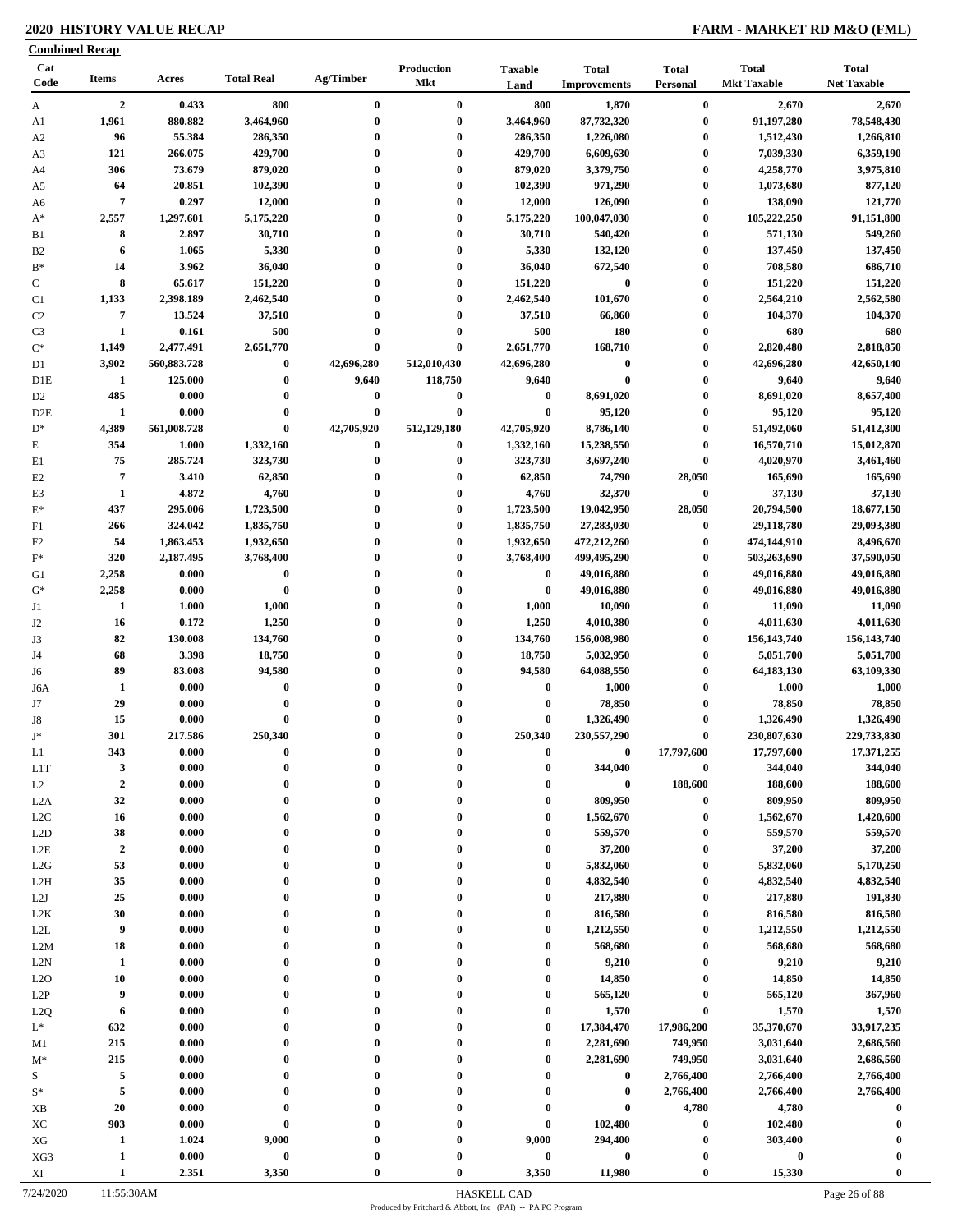# **2020 HISTORY VALUE RECAP FARM - MARKET RD M&O (FML)**

| XL         |        | 7.890       | 1,190      | $\mathbf{0}$ | 0           | 1,190      | 0           |            | 1,190         |             |
|------------|--------|-------------|------------|--------------|-------------|------------|-------------|------------|---------------|-------------|
| XL1        | 10     | 0.000       |            | $\bf{0}$     |             |            | 0           | 193,160    | 193,160       |             |
| XN         |        | 0.000       |            | $\bf{0}$     |             |            |             |            |               |             |
| XU         |        | 1.574       | 17,650     | $\bf{0}$     | 0           | 17,650     | 241,660     |            | 259,310       |             |
| XV         | 517    | 10.028.428  | 6,693,200  | $\bf{0}$     | 0           | 6,693,200  | 24,848,120  | $\bf{0}$   | 31,541,320    |             |
| <b>XXV</b> |        | 0.000       |            | $\bf{0}$     |             |            | 273,510     |            | 273,510       |             |
| $X^*$      | 1,468  | 10,041.267  | 6,724,390  | $\bf{0}$     | 0           | 6,724,390  | 25,772,150  | 197.940    | 32,694,480    |             |
| Totals:    | 13,745 | 577,529.136 | 20,329,660 | 42,705,920   | 512,129,180 | 63,035,580 | 953,225,140 | 21,728,540 | 1,037,989,260 | 520,457,765 |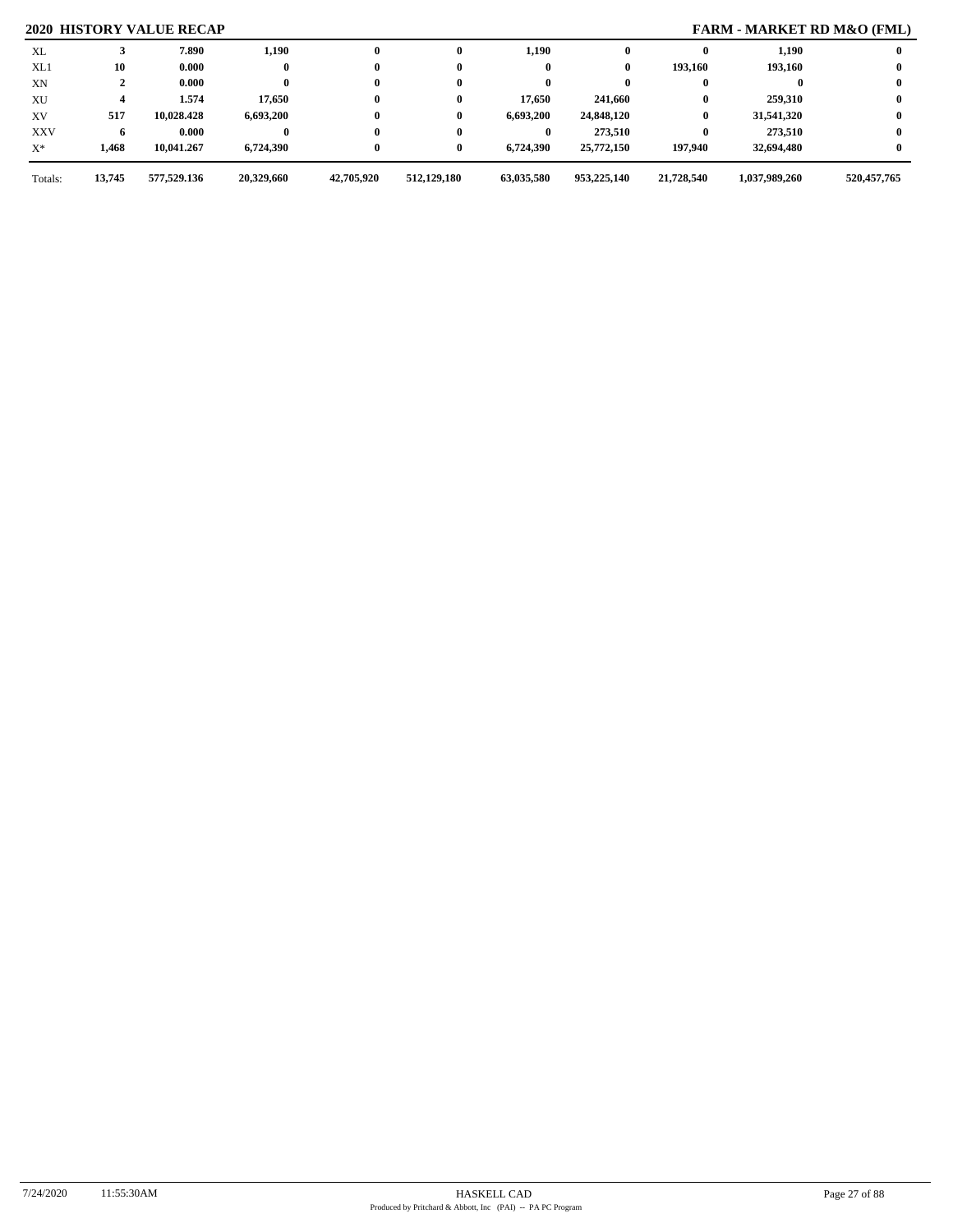# **2020 HISTORY VALUE RECAP HASKELL HOSP DIST M&O (HHA)**

| Category                            | <b>Value</b>                | <b>Items</b>           | <b>Exempt Value</b> |                              |               |
|-------------------------------------|-----------------------------|------------------------|---------------------|------------------------------|---------------|
| HS Real:                            | 4,617,040                   | 2,489                  | 65,140              |                              |               |
| Non-HS Real:                        | 15,153,320                  | 2,269                  | 6,585,280           |                              |               |
| <b>Production Market:</b>           | 491,866,680                 | 3,782                  | $\boldsymbol{0}$    | Total Land Mkt Value:        | 511,637,040   |
| HS Improvements:                    | 113,066,510                 | 2,504                  | 984,940             |                              |               |
| New HS Improvements:                | 327,660                     | 5                      | $\mathbf{0}$        |                              |               |
| Non-HS Improvements:                | 68,865,140                  | 1,597                  | 24,301,040          |                              |               |
| New Non-HS Improvements:            | 784,710                     | 13                     | $\boldsymbol{0}$    | Total Imps Mkt Value:        | 183,044,020   |
| HS Personal:                        | 411,900                     | 18                     | $\boldsymbol{0}$    |                              |               |
| New Personal:                       | 23,110                      | 1                      | $\boldsymbol{0}$    |                              |               |
| Non-HS Personal:                    | 20,302,860                  | 360                    | 480,440             |                              |               |
| New Non-HS Personal:                | 28,050                      | 1                      | $\mathbf{0}$        | <b>Total Pers Mkt Value:</b> | 20,765,920    |
| <b>Total Real Market:</b>           | 715,446,980                 | 13,039                 |                     |                              |               |
| MN Value:                           | 49,179,900                  | 3,102                  |                     |                              |               |
| MN Inv. Value - Real:               | 716,814,960                 | 565                    |                     |                              |               |
| MN Inv. Value - Personal:           | $\boldsymbol{0}$            | $\boldsymbol{0}$       |                     |                              |               |
| <b>Total Mineral Mkt:</b>           | 765,994,860                 | 3,667                  |                     | Total Mineral Mkt:           | 765,994,860   |
| Land Timber Gain:                   | $\boldsymbol{0}$            | $\mathbf{0}$           |                     | <b>Total Market Value:</b>   | 1,481,441,840 |
| Production Market:                  | 491,866,680                 | 3,782                  |                     |                              |               |
| Land Ag 1D Value:                   | $\mathbf{0}$                | $\boldsymbol{0}$       |                     |                              |               |
| Land Ag 1D1 Value:                  | 41,424,720                  | 3,782                  |                     |                              |               |
| Land Ag Tim Value:                  | $\overline{0}$              | $\boldsymbol{0}$       |                     |                              |               |
| <b>Productivity Loss:</b>           | 450,441,960                 | 3,782                  |                     | <b>Total Market Taxable:</b> | 1,030,999,880 |
| Less Real Exempt Property:          | 32,416,840                  | 536                    |                     |                              |               |
| Less \$500 Inc. Real Personal:      | 4,730                       | 19                     |                     |                              |               |
| Other Freeport:                     | $\boldsymbol{0}$            | $\boldsymbol{0}$       |                     |                              |               |
| Other Allocation:                   | $\boldsymbol{0}$            | $\mathbf{0}$           |                     |                              |               |
| Other Goods In Tranit:              | $\boldsymbol{0}$            | $\boldsymbol{0}$       |                     |                              |               |
| Other MultiUse:                     | $\boldsymbol{0}$            | $\boldsymbol{0}$       |                     |                              |               |
| Less Real/Pers Abatements:          | $\theta$                    | 3                      |                     |                              |               |
| Less 10% Cap Loss:                  | 4,611,050                   | 513                    |                     |                              |               |
| Less Min Exempt Property:           | 273,510                     | 6                      |                     |                              |               |
| Less \$500 Inc. Mineral Owner:      | 101,360                     | 887                    |                     |                              |               |
| Less TNRCC:                         | 1,211,865                   | 12                     |                     |                              |               |
| Less Min Abatements/VLA:            | 466,663,720                 | 16                     |                     |                              |               |
| Less Min Freeports/Int State Com:   | 0                           | $\mathbf{0}$           |                     |                              |               |
| Less Min Unknowns:                  | $\boldsymbol{0}$            | $\boldsymbol{0}$       |                     |                              |               |
| Less Protest Value:                 | $\mathbf{0}$                | $\overline{0}$         |                     |                              |               |
| <b>Total Losses:</b>                | 955,725,035                 |                        |                     |                              |               |
| <b>Total Appraised:</b>             | 525,716,805                 |                        |                     | Total Appraised:             | 525,716,805   |
| <b>Reimbursable Exemptions</b>      |                             |                        |                     |                              |               |
| Homestead H,S:                      | $\boldsymbol{0}$            | $\boldsymbol{0}$       |                     |                              |               |
| Senior S:<br>Disable B:             | $\mathbf{0}$                | $\boldsymbol{0}$       |                     |                              |               |
| DV 100%:                            | $\theta$                    | $\boldsymbol{0}$<br>11 |                     |                              |               |
|                                     | 725,450                     |                        |                     |                              |               |
| <b>Total Reimbursable:</b>          | 725,450                     | 11                     |                     |                              |               |
| Local Discount:<br>Disable Veteran: | $\boldsymbol{0}$<br>595,680 | $\boldsymbol{0}$<br>57 |                     |                              |               |
| Optional 65:                        | $\boldsymbol{0}$            | $\boldsymbol{0}$       |                     |                              |               |
| Local Disable:                      | $\boldsymbol{0}$            | $\boldsymbol{0}$       |                     |                              |               |
| State Homestead:                    | $\boldsymbol{0}$            | $\mathbf{0}$           |                     |                              |               |
| <b>Total Exemptions:</b>            | 1,321,130                   |                        |                     |                              |               |
| <b>Net Taxable Value:</b>           | 524,395,675                 |                        |                     | Net Taxable Value            | 524,395,675   |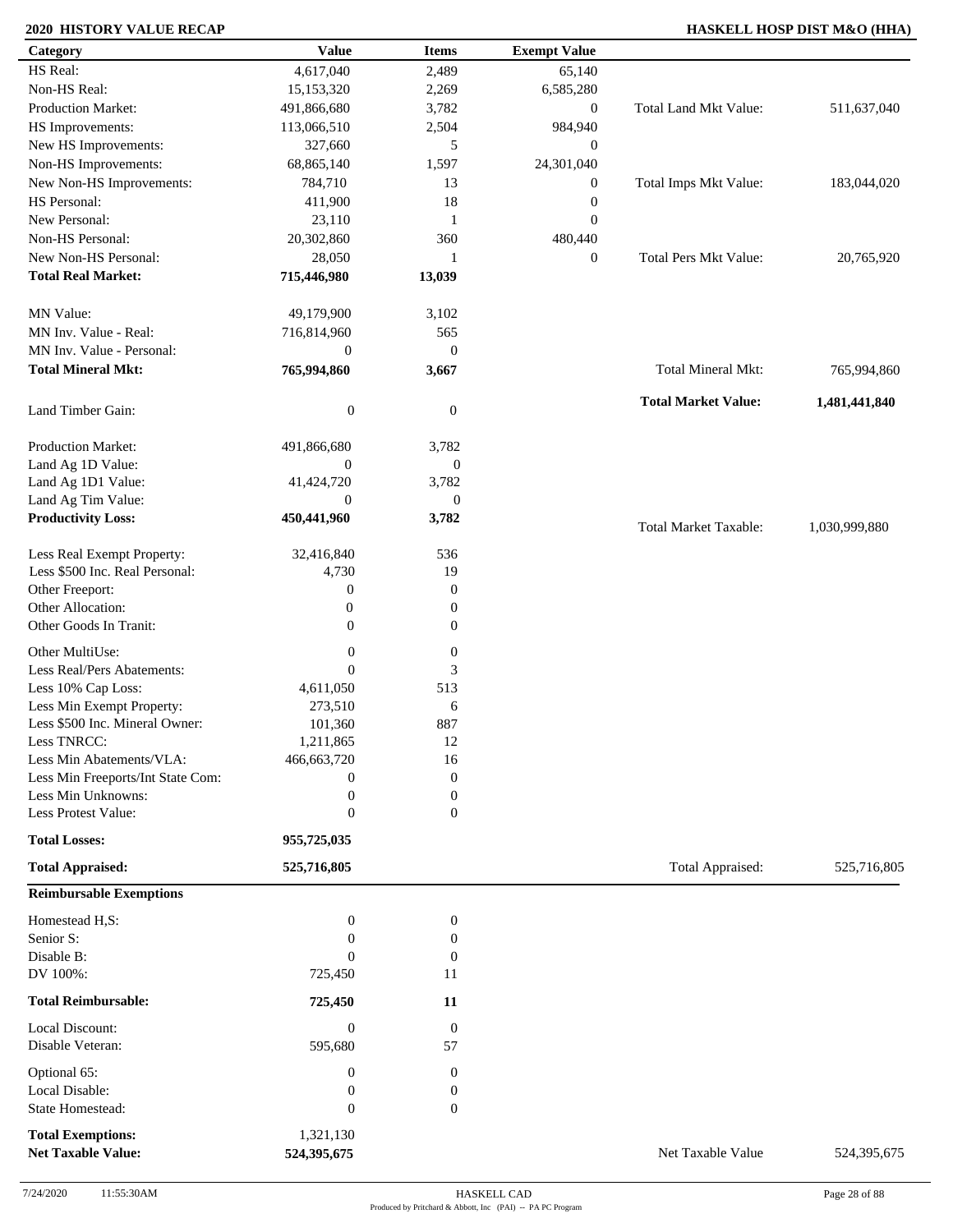New Imps/New Pers Market Value:

# **2020 HISTORY VALUE RECAP HASKELL HOSP DIST M&O (HHA)**

| <b>Count of Homesteads for</b>   |     |                |                                                |                  |   |              |    |              | H - Homestead                 | W - Widow                                      |
|----------------------------------|-----|----------------|------------------------------------------------|------------------|---|--------------|----|--------------|-------------------------------|------------------------------------------------|
| $\bf H$                          | S   | F              | B                                              | D                | W | $\mathbf{o}$ | DV | <b>DV100</b> | $S -$ Over 65<br>B - Disabled | DV - Disabled Veteran<br>$O - Over 65 (No HS)$ |
| 582                              | 749 | $\overline{0}$ | 36                                             | $\boldsymbol{0}$ | 2 | 2            | 60 | 11           |                               |                                                |
| <b>Total Parcels:</b>            |     |                | 12,633                                         |                  |   |              |    |              |                               |                                                |
| <b>Total Owners:</b>             |     |                | 6,286                                          |                  |   |              |    |              |                               |                                                |
| <b>Special Certified Totals:</b> |     |                |                                                |                  |   |              |    |              |                               |                                                |
|                                  |     |                | Exempt Value of First Time Absolute Exemption: |                  |   |              |    | \$359,770    |                               |                                                |
|                                  |     |                | Exempt Value of First Time Partial Exemption:  |                  |   |              |    | \$53,730     |                               |                                                |
|                                  |     |                | Value Loss Due to New AGT/Timber:              |                  |   |              |    | \$24,300     |                               |                                                |

\$1,163,530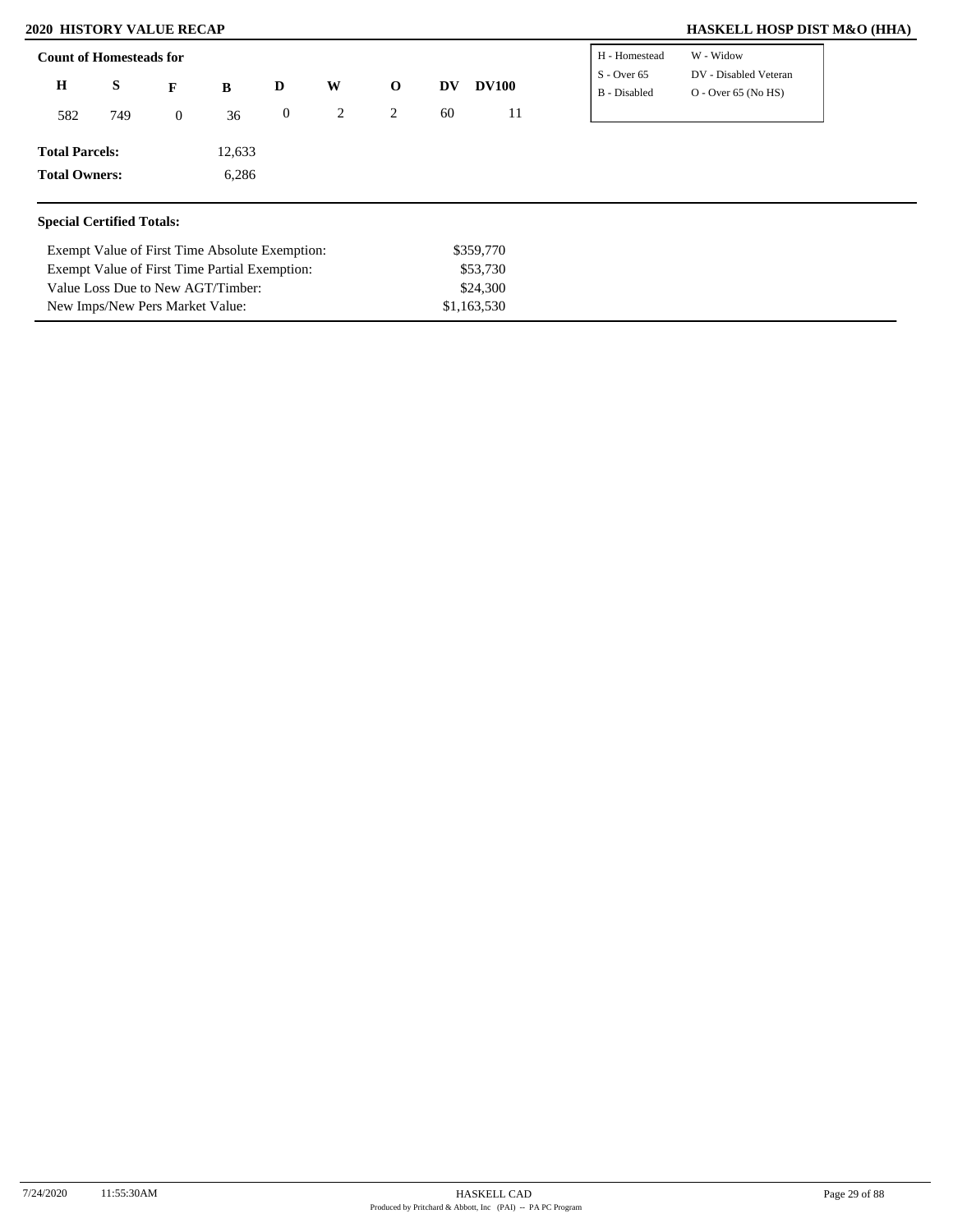# **2020 HISTORY VALUE RECAP HASKELL HOSP DIST M&O (HHA)**

|                      | <b>Combined Recap</b>            |                    |                      |                      |                          |                                      |                                     |                                      |                                    |                                    |
|----------------------|----------------------------------|--------------------|----------------------|----------------------|--------------------------|--------------------------------------|-------------------------------------|--------------------------------------|------------------------------------|------------------------------------|
| Cat<br>Code          | <b>Items</b>                     | Acres              | <b>Total Real</b>    | Ag/Timber            | Production<br><b>Mkt</b> | <b>Taxable</b><br>Land               | <b>Total</b><br><b>Improvements</b> | <b>Total</b><br>Personal             | <b>Total</b><br><b>Mkt Taxable</b> | <b>Total</b><br><b>Net Taxable</b> |
| A                    | $\overline{2}$                   | 0.433              | 800                  | $\bf{0}$             | $\bf{0}$                 | 800                                  | 1,870                               | $\bf{0}$                             | 2,670                              | 2,670                              |
| A1                   | 1,956                            | 873.154            | 3,433,650            | $\bf{0}$             | $\bf{0}$                 | 3,433,650                            | 87,531,890                          | $\bf{0}$                             | 90,965,540                         | 86,187,390                         |
| A <sub>2</sub>       | 96                               | 55.384             | 286,350              | $\bf{0}$             | $\bf{0}$                 | 286,350                              | 1,226,080                           | $\boldsymbol{0}$                     | 1,512,430                          | 1,456,210                          |
| A3                   | 113                              | 254.141            | 414,170              | $\bf{0}$             | $\bf{0}$                 | 414,170                              | 6,380,570                           | $\boldsymbol{0}$                     | 6,794,740                          | 6,682,160                          |
| A4                   | 305                              | 73.509             | 877,830              | 0                    | $\bf{0}$                 | 877,830                              | 3,359,950                           | $\boldsymbol{0}$                     | 4,237,780                          | 4,129,200                          |
| A5                   | 64                               | 20.851             | 102,390              | $\bf{0}$             | $\bf{0}$                 | 102,390                              | 971,290                             | $\boldsymbol{0}$                     | 1,073,680                          | 946,070                            |
| A6                   | $\overline{7}$                   | 0.297              | 12,000               | $\bf{0}$<br>$\bf{0}$ | $\bf{0}$                 | 12,000                               | 126,090                             | $\boldsymbol{0}$                     | 138,090                            | 124,770                            |
| $A^*$                | 2,543<br>8                       | 1,277.769<br>2.897 | 5,127,190<br>30,710  | $\bf{0}$             | $\bf{0}$<br>$\bf{0}$     | 5,127,190<br>30,710                  | 99,597,740<br>540,420               | $\boldsymbol{0}$<br>$\boldsymbol{0}$ | 104,724,930<br>571,130             | 99,528,470<br>561,260              |
| B1<br>B <sub>2</sub> | 6                                | 1.065              | 5,330                | $\bf{0}$             | $\bf{0}$                 | 5,330                                | 132,120                             | $\boldsymbol{0}$                     | 137,450                            | 137,450                            |
| $B*$                 | 14                               | 3.962              | 36,040               | 0                    | $\bf{0}$                 | 36,040                               | 672,540                             | $\boldsymbol{0}$                     | 708,580                            | 698,710                            |
| $\mathbf C$          | $\overline{7}$                   | 64.117             | 151,200              | $\bf{0}$             | $\bf{0}$                 | 151,200                              | $\bf{0}$                            | $\boldsymbol{0}$                     | 151,200                            | 151,200                            |
| C1                   | 1,094                            | 2,209.818          | 2,288,060            | $\bf{0}$             | $\bf{0}$                 | 2,288,060                            | 101,230                             | $\bf{0}$                             | 2,389,290                          | 2,387,660                          |
| C <sub>2</sub>       | $\overline{7}$                   | 13.524             | 37,510               | 0                    | $\bf{0}$                 | 37,510                               | 66,860                              | $\bf{0}$                             | 104,370                            | 104,370                            |
| C <sub>3</sub>       | $\mathbf{1}$                     | 0.161              | 500                  | $\bf{0}$             | $\bf{0}$                 | 500                                  | 180                                 | $\boldsymbol{0}$                     | 680                                | 680                                |
| $C^*$                | 1,109                            | 2,287.620          | 2,477,270            | $\bf{0}$             | $\bf{0}$                 | 2,477,270                            | 168,270                             | $\bf{0}$                             | 2,645,540                          | 2,643,910                          |
| D1                   | 3,781                            | 537,924.917        | $\bf{0}$             | 41,415,080           | 491,747,930              | 41,415,080                           | $\boldsymbol{0}$                    | $\bf{0}$                             | 41,415,080                         | 41,368,940                         |
| D <sub>1</sub> E     | -1                               | 125.000            | $\bf{0}$             | 9,640                | 118,750                  | 9,640                                | $\bf{0}$                            | $\boldsymbol{0}$                     | 9,640                              | 9,640                              |
| D <sub>2</sub>       | 469                              | 0.000              | $\bf{0}$             | 0                    | $\bf{0}$                 | $\boldsymbol{0}$                     | 8,347,700                           | $\bf{0}$                             | 8,347,700                          | 8,314,080                          |
| D <sub>2</sub> E     | 1                                | 0.000              | $\bf{0}$             | $\bf{0}$             | $\bf{0}$                 | $\bf{0}$                             | 95,120                              | $\boldsymbol{0}$                     | 95,120                             | 95,120                             |
| $D^*$                | 4,252                            | 538,049.917        | $\bf{0}$             | 41,424,720           | 491,866,680              | 41,424,720                           | 8,442,820                           | $\bf{0}$                             | 49,867,540                         | 49,787,780                         |
| $\mathbf E$          | 339                              | 1.000              | 1,312,370            | $\bf{0}$             | $\bf{0}$                 | 1,312,370                            | 15,079,670                          | $\bf{0}$                             | 16,392,040                         | 16,093,690                         |
| E1                   | 71                               | 265.059            | 296,860              | $\bf{0}$             | $\bf{0}$                 | 296,860                              | 3,579,250                           | $\bf{0}$                             | 3,876,110                          | 3,619,600                          |
| E2                   | $\overline{7}$                   | 3.410              | 62,850               | 0                    | $\bf{0}$                 | 62,850                               | 74,790                              | 28,050                               | 165,690                            | 165,690                            |
| E <sub>3</sub>       | $\mathbf{1}$                     | 4.872              | 4,760                | $\bf{0}$             | $\bf{0}$                 | 4,760                                | 32,370                              | $\boldsymbol{0}$                     | 37,130                             | 37,130                             |
| $E^*$                | 418                              | 274.341            | 1,676,840            | 0                    | $\bf{0}$                 | 1,676,840                            | 18,766,080                          | 28,050                               | 20,470,970                         | 19,916,110                         |
| F1                   | 248                              | 285.513            | 1,634,650            | $\bf{0}$             | $\bf{0}$                 | 1,634,650                            | 24,947,390                          | $\bf{0}$                             | 26,582,040                         | 26,565,470                         |
| F <sub>2</sub>       | 54                               | 1,863.453          | 1,932,650            | $\bf{0}$             | $\bf{0}$                 | 1,932,650                            | 472,212,260                         | $\bf{0}$                             | 474,144,910                        | 8,496,670                          |
| $F^*$                | 302                              | 2,148.966          | 3,567,300            | $\mathbf{0}$         | $\bf{0}$                 | 3,567,300                            | 497,159,650                         | $\bf{0}$                             | 500,726,950                        | 35,062,140                         |
| G1                   | 2,218                            | 0.000              | $\bf{0}$             | $\bf{0}$             | $\bf{0}$                 | $\bf{0}$                             | 48,806,430                          | $\bf{0}$                             | 48,806,430                         | 48,806,430                         |
| $G^*$                | 2,218                            | 0.000              | $\bf{0}$             | $\bf{0}$             | $\bf{0}$                 | $\bf{0}$                             | 48,806,430                          | $\bf{0}$                             | 48,806,430                         | 48,806,430                         |
| J1                   | 1                                | 1.000              | 1,000                | $\mathbf{0}$         | $\bf{0}$                 | 1,000                                | 10,090                              | $\bf{0}$                             | 11,090                             | 11,090                             |
| J2                   | 15                               | 0.172              | 1,250                | $\bf{0}$             | $\bf{0}$                 | 1,250                                | 3,987,280                           | $\boldsymbol{0}$                     | 3,988,530                          | 3,988,530                          |
| J3                   | 76                               | 130.008            | 134,760              | $\bf{0}$             | $\bf{0}$                 | 134,760                              | 155,808,130                         | $\boldsymbol{0}$                     | 155,942,890                        | 155,942,890                        |
| J4                   | 65                               | 3.398              | 18,750               | $\bf{0}$             | $\bf{0}$                 | 18,750                               | 4,971,410                           | $\boldsymbol{0}$                     | 4,990,160                          | 4,990,160                          |
| J6                   | 88                               | 83.008             | 94,580               | $\bf{0}$             | $\bf{0}$                 | 94,580                               | 63,983,750                          | $\bf{0}$                             | 64,078,330                         | 63,004,530                         |
| J6A                  | 1                                | 0.000              | $\bf{0}$             | $\bf{0}$             | $\bf{0}$                 | $\bf{0}$                             | 1,000                               | $\boldsymbol{0}$                     | 1,000                              | 1,000                              |
| J7                   | 25                               | 0.000              | $\bf{0}$             | $\bf{0}$             | $\bf{0}$                 | $\bf{0}$                             | 78,020                              | $\bf{0}$                             | 78,020                             | 78,020                             |
| J8                   | 15                               | 0.000              | $\bf{0}$             | $\bf{0}$             | $\bf{0}$                 | $\bf{0}$                             | 1,326,490                           | $\bf{0}$                             | 1,326,490                          | 1,326,490                          |
| $J^*$                | 286                              | 217.586            | 250,340              |                      | $\Omega$                 | 250,340                              | 230,166,170                         | $\boldsymbol{0}$                     | 230,416,510                        | 229,342,710                        |
| L1                   | 316                              | 0.000              | $\bf{0}$             | 0                    | $\mathbf{0}$             | $\bf{0}$                             | 0                                   | 16,836,030                           | 16,836,030                         | 16,409,685                         |
| L <sub>1</sub> T     | $\mathbf{3}$<br>$\boldsymbol{2}$ | 0.000              | $\bf{0}$<br>$\bf{0}$ | $\bf{0}$             | $\bf{0}$<br>$\bf{0}$     | $\boldsymbol{0}$<br>$\boldsymbol{0}$ | 344,040<br>$\boldsymbol{0}$         | $\boldsymbol{0}$<br>188,600          | 344,040<br>188,600                 | 344,040<br>188,600                 |
| L2                   | 32                               | 0.000<br>0.000     | $\bf{0}$             | 0                    | $\mathbf{0}$             | $\bf{0}$                             | 809,950                             | $\bf{0}$                             | 809,950                            | 809,950                            |
| L2A<br>L2C           | 16                               | 0.000              | $\bf{0}$             | $\bf{0}$             | $\bf{0}$                 | $\bf{0}$                             | 1,562,670                           | $\bf{0}$                             | 1,562,670                          | 1,420,600                          |
| L2D                  | 38                               | 0.000              | $\bf{0}$             | $\bf{0}$             | $\bf{0}$                 | $\bf{0}$                             | 559,570                             | $\bf{0}$                             | 559,570                            | 559,570                            |
| L2E                  | $\boldsymbol{2}$                 | 0.000              | $\bf{0}$             | $\bf{0}$             | $\bf{0}$                 | $\bf{0}$                             | 37,200                              | $\bf{0}$                             | 37,200                             | 37,200                             |
| L2G                  | 53                               | 0.000              | $\bf{0}$             | $\bf{0}$             | $\bf{0}$                 | $\bf{0}$                             | 5,832,060                           | $\bf{0}$                             | 5,832,060                          | 5,170,250                          |
| L <sub>2</sub> H     | 35                               | 0.000              | $\bf{0}$             | 0                    | $\bf{0}$                 | $\bf{0}$                             | 4,832,540                           | $\bf{0}$                             | 4,832,540                          | 4,832,540                          |
| L2J                  | 25                               | 0.000              | $\bf{0}$             | $\bf{0}$             | $\bf{0}$                 | $\boldsymbol{0}$                     | 217,880                             | $\bf{0}$                             | 217,880                            | 191,830                            |
| L <sub>2</sub> K     | 30                               | 0.000              | $\bf{0}$             | 0                    | $\bf{0}$                 | $\boldsymbol{0}$                     | 816,580                             | $\bf{0}$                             | 816,580                            | 816,580                            |
| $\mbox{L2L}$         | 9                                | 0.000              | $\bf{0}$             | $\bf{0}$             | $\bf{0}$                 | $\bf{0}$                             | 1,212,550                           | $\boldsymbol{0}$                     | 1,212,550                          | 1,212,550                          |
| L2M                  | 18                               | 0.000              | $\bf{0}$             | 0                    | $\bf{0}$                 | $\bf{0}$                             | 568,680                             | $\bf{0}$                             | 568,680                            | 568,680                            |
| L2N                  | 1                                | 0.000              | $\bf{0}$             | 0                    | $\bf{0}$                 | $\boldsymbol{0}$                     | 9,210                               | $\bf{0}$                             | 9,210                              | 9,210                              |
| L2O                  | 10                               | 0.000              | $\bf{0}$             | $\bf{0}$             | $\mathbf{0}$             | $\boldsymbol{0}$                     | 14,850                              | $\bf{0}$                             | 14,850                             | 14,850                             |
| L2P                  | 9                                | 0.000              | $\bf{0}$             | $\bf{0}$             | $\bf{0}$                 | $\bf{0}$                             | 565,120                             | $\bf{0}$                             | 565,120                            | 367,960                            |
| L <sub>2</sub> Q     | 6                                | 0.000              | $\bf{0}$             | 0                    | $\mathbf{0}$             | $\boldsymbol{0}$                     | 1,570                               | $\bf{0}$                             | 1,570                              | 1,570                              |
| $L^*$                | 605                              | 0.000              | $\bf{0}$             |                      | $\boldsymbol{0}$         | $\bf{0}$                             | 17,384,470                          | 17,024,630                           | 34,409,100                         | 32,955,665                         |
| M1                   | 214                              | 0.000              | $\bf{0}$             |                      | $\mathbf{0}$             | $\boldsymbol{0}$                     | 2,254,970                           | 749,950                              | 3,004,920                          | 2,887,350                          |
| $M^*$                | 214                              | 0.000              | $\bf{0}$             | 0                    | $\bf{0}$                 | $\bf{0}$                             | 2,254,970                           | 749,950                              | 3,004,920                          | 2,887,350                          |
| S                    | 5                                | 0.000              | $\bf{0}$             |                      | $\bf{0}$                 | $\bf{0}$                             | $\bf{0}$                            | 2,766,400                            | 2,766,400                          | 2,766,400                          |
| $S^*$                | $\sqrt{5}$                       | 0.000              | $\bf{0}$             |                      | $\bf{0}$                 | $\boldsymbol{0}$                     | $\bf{0}$                            | 2,766,400                            | 2,766,400                          | 2,766,400                          |
| XB                   | 19                               | 0.000              | $\bf{0}$             | $\mathbf{0}$         | $\bf{0}$                 | $\boldsymbol{0}$                     | $\bf{0}$                            | 4,730                                | 4,730                              | $\bf{0}$                           |
| XC                   | 887                              | 0.000              | $\bf{0}$             | 0                    | $\bf{0}$                 | $\boldsymbol{0}$                     | 101,360                             | $\bf{0}$                             | 101,360                            | $\mathbf 0$                        |
| ${\rm XG}$           | 1                                | 1.024              | 9,000                |                      | $\bf{0}$                 | 9,000                                | 294,400                             | $\boldsymbol{0}$                     | 303,400                            |                                    |
| XG3                  | $\mathbf{1}$                     | 0.000              | $\pmb{0}$            |                      | $\bf{0}$                 | $\bf{0}$                             | $\pmb{0}$                           | $\boldsymbol{0}$                     | $\boldsymbol{0}$                   |                                    |
| XI                   | $\mathbf{1}$                     | 2.351              | 3,350                | $\mathbf{0}$         | $\bf{0}$                 | 3,350                                | 11,980                              | $\boldsymbol{0}$                     | 15,330                             | $\bf{0}$                           |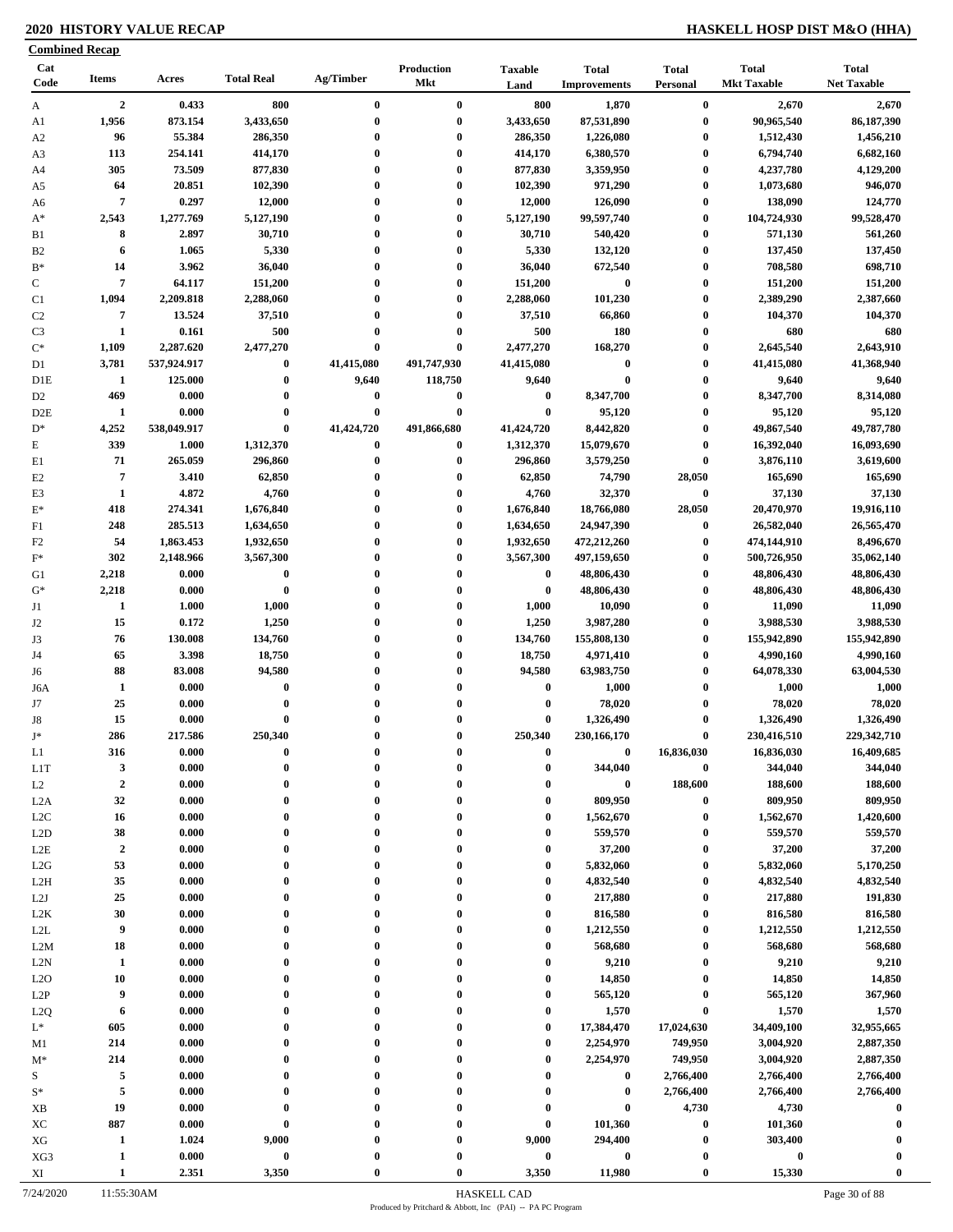# **2020 HISTORY VALUE RECAP HASKELL HOSP DIST M&O (HHA)**

| Totals:        | 13,405 | 554,245.862 | 19,770,360 | 41,424,720   | 491,866,680 | 61,195,080 | 949,038,880 | 20,765,920 | 1,030,999,880 | 524,395,675 |
|----------------|--------|-------------|------------|--------------|-------------|------------|-------------|------------|---------------|-------------|
| $\mathbf{X}^*$ | 1,439  | 9,985.701   | 6,635,380  | $\bf{0}$     | 0           | 6,635,380  | 25,619,740  | 196,890    | 32,452,010    |             |
| <b>XXV</b>     |        | 0.000       |            | $\bf{0}$     | 0           |            | 273,510     | 0          | 273.510       |             |
| XV             | 506    | 9,972.862   | 6,604,190  | $\bf{0}$     | 0           | 6,604,190  | 24,696,830  | $\bf{0}$   | 31,301,020    |             |
| XU             |        | 1.574       | 17,650     | $\bf{0}$     | 0           | 17,650     | 241,660     |            | 259,310       |             |
| XN             |        | 0.000       |            | $\bf{0}$     |             |            |             |            |               |             |
| XL1            |        | 0.000       |            | $\bf{0}$     |             |            | 0           | 192.160    | 192.160       |             |
| XL             |        | 7.890       | 1,190      | $\mathbf{0}$ | 0           | 1,190      |             |            | 1,190         |             |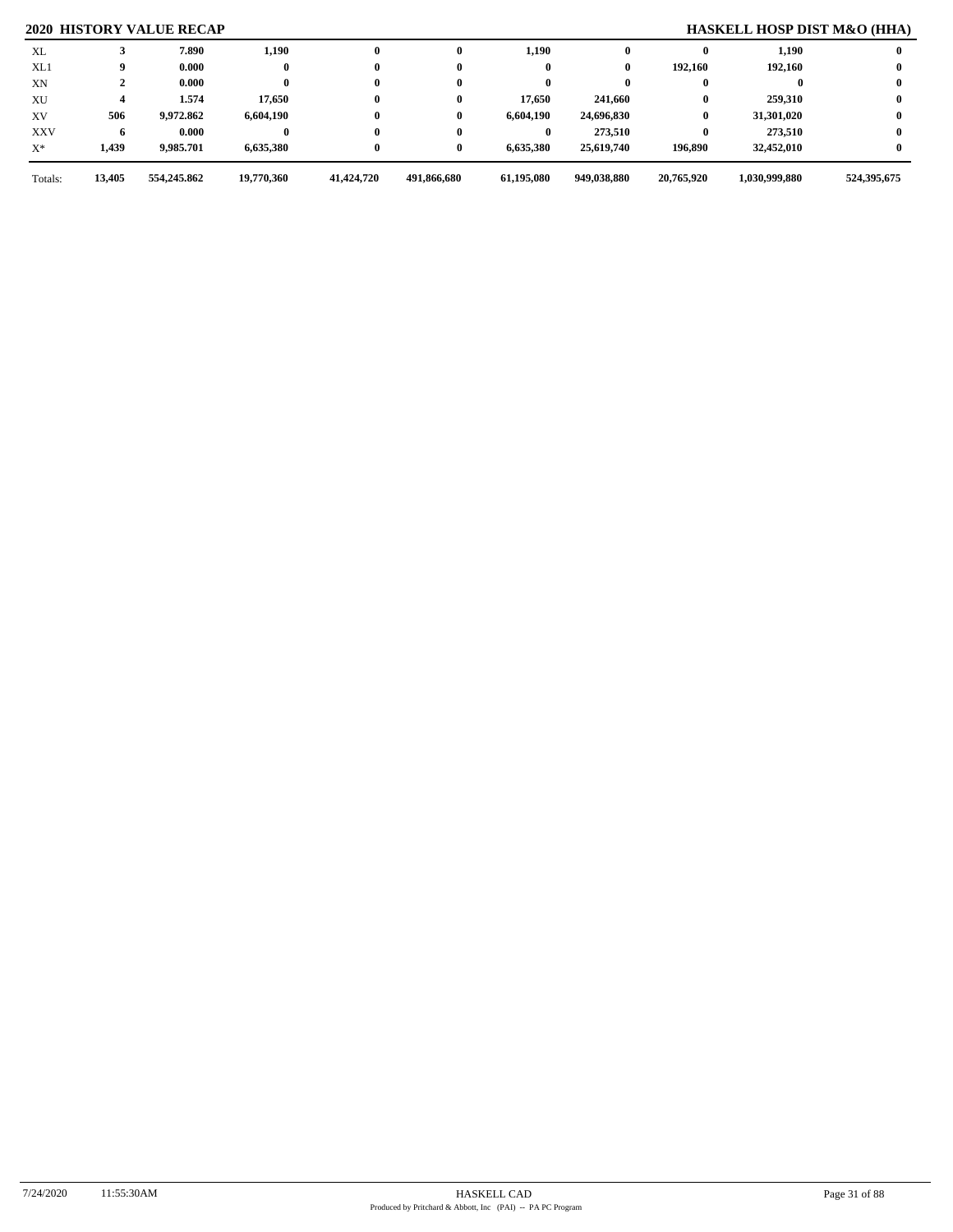# **2020 HISTORY VALUE RECAP ROLLING PLAINS GCD (HKW)**

| Category                                              | <b>Value</b>                | <b>Items</b>           | <b>Exempt Value</b> |                              |               |
|-------------------------------------------------------|-----------------------------|------------------------|---------------------|------------------------------|---------------|
| HS Real:                                              | 4,690,080                   | 2,510                  | 65,140              |                              |               |
| Non-HS Real:                                          | 15,639,580                  | 2,347                  | 6,674,290           |                              |               |
| Production Market:                                    | 512,129,180                 | 3,903                  | $\boldsymbol{0}$    | <b>Total Land Mkt Value:</b> | 532,458,840   |
| HS Improvements:                                      | 113,691,250                 | 2,527                  | 984,940             |                              |               |
| New HS Improvements:                                  | 327,660                     | 5                      | $\mathbf{0}$        |                              |               |
| Non-HS Improvements:                                  | 71,823,970                  | 1,639                  | 24,452,330          |                              |               |
| New Non-HS Improvements:                              | 784,710                     | 13                     | $\boldsymbol{0}$    | Total Imps Mkt Value:        | 186,627,590   |
| HS Personal:                                          | 411,900                     | 18                     | $\boldsymbol{0}$    |                              |               |
| New Personal:                                         | 23,110                      | 1                      | $\boldsymbol{0}$    |                              |               |
| Non-HS Personal:                                      | 21,265,480                  | 388                    | 481,440             |                              |               |
| New Non-HS Personal:                                  | 28,050                      | -1                     | $\boldsymbol{0}$    | <b>Total Pers Mkt Value:</b> | 21,728,540    |
| <b>Total Real Market:</b>                             | 740,814,970                 | 13,352                 |                     |                              |               |
| MN Value:                                             | 49,391,450                  | 3,157                  |                     |                              |               |
| MN Inv. Value - Real:                                 | 717,206,100                 | 581                    |                     |                              |               |
| MN Inv. Value - Personal:                             | $\boldsymbol{0}$            | $\boldsymbol{0}$       |                     |                              |               |
| <b>Total Mineral Mkt:</b>                             | 766,597,550                 | 3,738                  |                     | Total Mineral Mkt:           | 766,597,550   |
| Land Timber Gain:                                     | $\boldsymbol{0}$            | $\mathbf{0}$           |                     | <b>Total Market Value:</b>   | 1,507,412,520 |
| <b>Production Market:</b>                             | 512,129,180                 | 3,903                  |                     |                              |               |
| Land Ag 1D Value:                                     | $\mathbf{0}$                | $\boldsymbol{0}$       |                     |                              |               |
| Land Ag 1D1 Value:                                    | 42,705,920                  | 3,903                  |                     |                              |               |
| Land Ag Tim Value:                                    | $\mathbf{0}$                | $\boldsymbol{0}$       |                     |                              |               |
| <b>Productivity Loss:</b>                             | 469,423,260                 | 3,903                  |                     |                              |               |
|                                                       |                             |                        |                     | <b>Total Market Taxable:</b> | 1,037,989,260 |
| Less Real Exempt Property:                            | 32,658,140                  | 548                    |                     |                              |               |
| Less \$500 Inc. Real Personal:                        | 4,780                       | 20                     |                     |                              |               |
| Other Freeport:                                       | $\boldsymbol{0}$            | $\theta$               |                     |                              |               |
| Other Allocation:                                     | $\boldsymbol{0}$            | $\boldsymbol{0}$       |                     |                              |               |
| Other Goods In Tranit:                                | $\mathbf{0}$                | $\boldsymbol{0}$       |                     |                              |               |
| Other MultiUse:                                       | $\boldsymbol{0}$            | $\boldsymbol{0}$       |                     |                              |               |
| Less Real/Pers Abatements:                            | $\theta$                    | 3                      |                     |                              |               |
| Less 10% Cap Loss:                                    | 4,654,030                   | 517                    |                     |                              |               |
| Less Min Exempt Property:                             | 273,510                     | 6                      |                     |                              |               |
| Less \$500 Inc. Mineral Owner:                        | 102,480                     | 903                    |                     |                              |               |
| Less TNRCC:                                           | 1,211,865                   | 12                     |                     |                              |               |
| Less Min Abatements/VLA:                              | $\boldsymbol{0}$            | $\boldsymbol{0}$       |                     |                              |               |
| Less Min Freeports/Int State Com:                     | 0                           | $\theta$               |                     |                              |               |
| Less Min Unknowns:                                    | $\boldsymbol{0}$            | 0                      |                     |                              |               |
| Less Protest Value:                                   | $\boldsymbol{0}$            | $\overline{0}$         |                     |                              |               |
| <b>Total Losses:</b>                                  | 508,328,065                 |                        |                     |                              |               |
| <b>Total Appraised:</b>                               | 999,084,455                 |                        |                     | Total Appraised:             | 999,084,455   |
| <b>Reimbursable Exemptions</b>                        |                             |                        |                     |                              |               |
| Homestead H,S:                                        | $\boldsymbol{0}$            | $\boldsymbol{0}$       |                     |                              |               |
| Senior S:                                             | $\overline{0}$              | 0                      |                     |                              |               |
| Disable B:                                            | $\mathbf{0}$                | $\mathbf{0}$           |                     |                              |               |
| DV 100%:                                              | 725,450                     | 11                     |                     |                              |               |
| <b>Total Reimbursable:</b>                            | 725,450                     | 11                     |                     |                              |               |
|                                                       |                             |                        |                     |                              |               |
| Local Discount:<br>Disable Veteran:                   | $\boldsymbol{0}$<br>595,680 | $\boldsymbol{0}$<br>57 |                     |                              |               |
| Optional 65:                                          | $\boldsymbol{0}$            | $\boldsymbol{0}$       |                     |                              |               |
| Local Disable:                                        | $\boldsymbol{0}$            | $\boldsymbol{0}$       |                     |                              |               |
| State Homestead:                                      | $\boldsymbol{0}$            | $\mathbf{0}$           |                     |                              |               |
|                                                       |                             |                        |                     |                              |               |
| <b>Total Exemptions:</b><br><b>Net Taxable Value:</b> | 1,321,130<br>997,763,325    |                        |                     | Net Taxable Value            | 997,763,325   |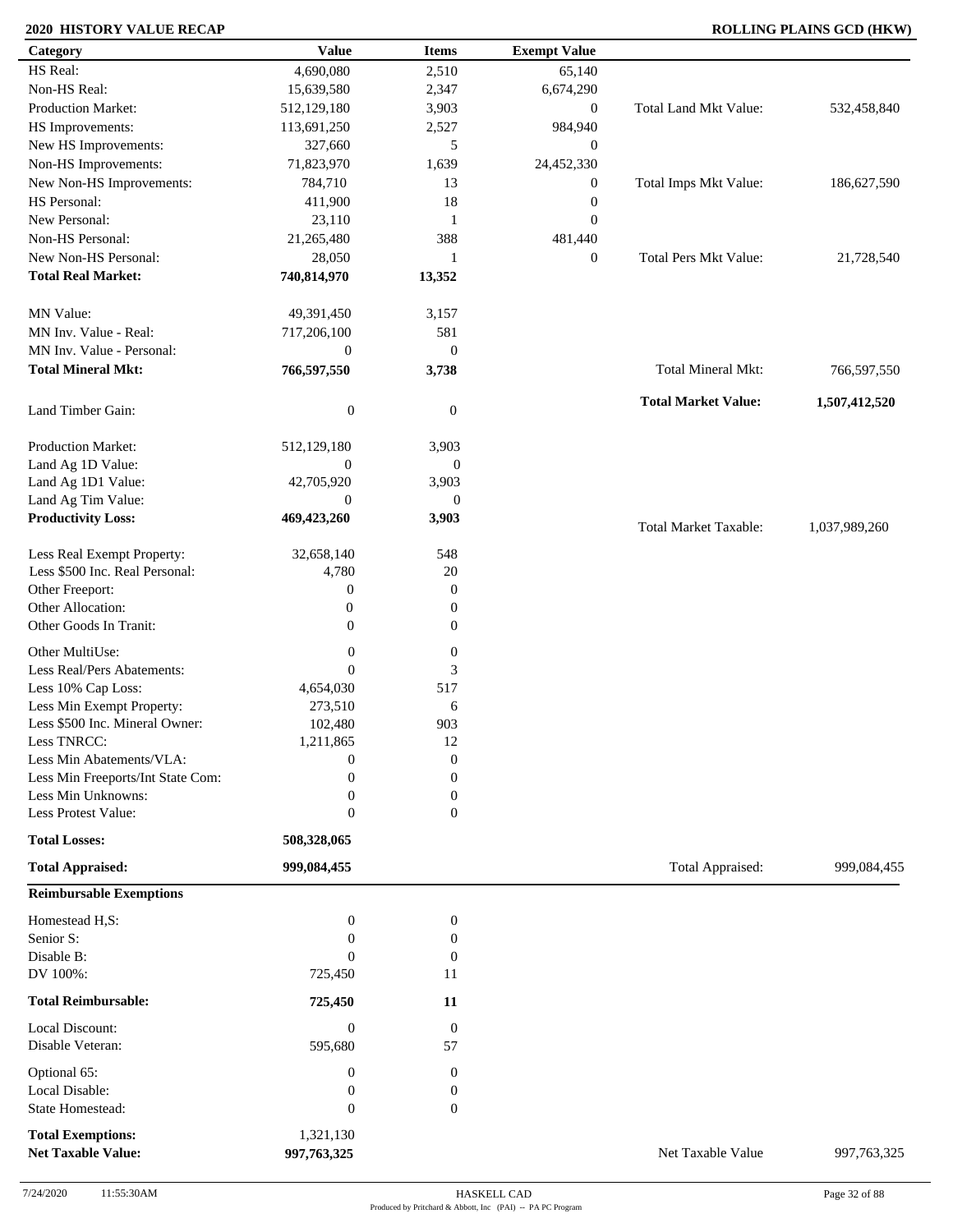Exempt Value of First Time Partial Exemption:

Value Loss Due to New AGT/Timber: New Imps/New Pers Market Value:

### **2020 HISTORY VALUE RECAP ROLLING PLAINS GCD (HKW)**

| <b>Count of Homesteads for</b>   |     |                |                                                |          |   |             |           |              | H - Homestead                 | W - Widow                                      |
|----------------------------------|-----|----------------|------------------------------------------------|----------|---|-------------|-----------|--------------|-------------------------------|------------------------------------------------|
| $\bf H$                          | S   | F              | B                                              | D        | W | $\mathbf 0$ | <b>DV</b> | <b>DV100</b> | $S -$ Over 65<br>B - Disabled | DV - Disabled Veteran<br>$O -$ Over 65 (No HS) |
| 587                              | 753 | $\overline{0}$ | 36                                             | $\bf{0}$ | 2 | 2           | 60        | 11           |                               |                                                |
| <b>Total Parcels:</b>            |     |                | 12,940                                         |          |   |             |           |              |                               |                                                |
| <b>Total Owners:</b>             |     |                | 6,412                                          |          |   |             |           |              |                               |                                                |
|                                  |     |                |                                                |          |   |             |           |              |                               |                                                |
| <b>Special Certified Totals:</b> |     |                |                                                |          |   |             |           |              |                               |                                                |
|                                  |     |                | Exempt Value of First Time Absolute Exemption: |          |   |             |           | \$359,770    |                               |                                                |

\$53,730 \$24,300 \$1,163,530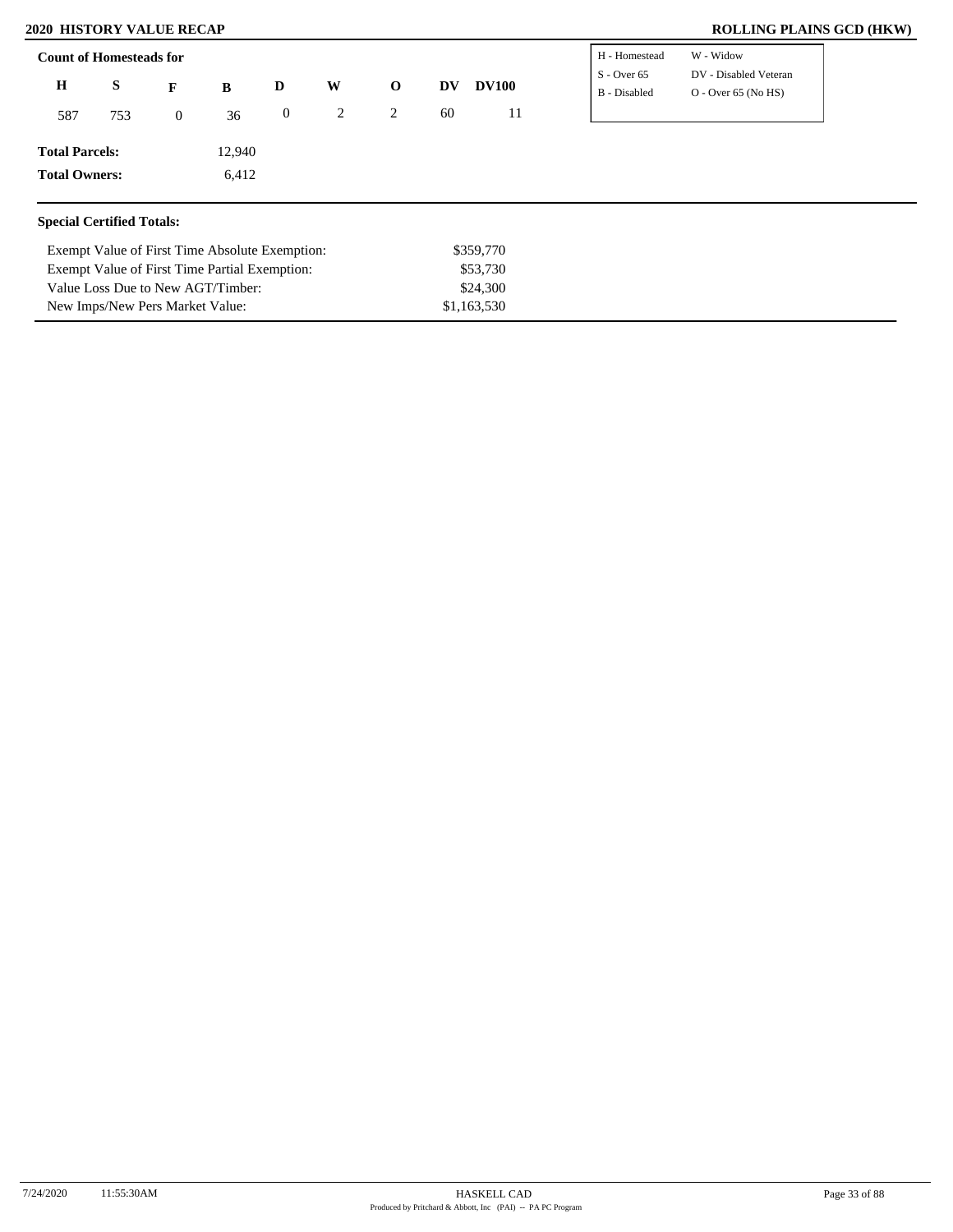# **2020 HISTORY VALUE RECAP ROLLING PLAINS GCD (HKW)**

|                      | <b>Combined Recap</b>            |                    |                      |                      |                                 |                                      |                                     |                                 |                                    |                                    |
|----------------------|----------------------------------|--------------------|----------------------|----------------------|---------------------------------|--------------------------------------|-------------------------------------|---------------------------------|------------------------------------|------------------------------------|
| Cat<br>Code          | <b>Items</b>                     | Acres              | <b>Total Real</b>    | Ag/Timber            | <b>Production</b><br><b>Mkt</b> | <b>Taxable</b><br>Land               | <b>Total</b><br><b>Improvements</b> | <b>Total</b><br><b>Personal</b> | <b>Total</b><br><b>Mkt Taxable</b> | <b>Total</b><br><b>Net Taxable</b> |
| A                    | $\overline{2}$                   | 0.433              | 800                  | $\bf{0}$             | $\bf{0}$                        | 800                                  | 1,870                               | $\bf{0}$                        | 2,670                              | 2,670                              |
| A1                   | 1,961                            | 880.882            | 3,464,960            | $\bf{0}$             | $\bf{0}$                        | 3,464,960                            | 87,732,320                          | $\bf{0}$                        | 91,197,280                         | 86,419,130                         |
| A <sub>2</sub>       | 96                               | 55.384             | 286,350              | $\bf{0}$             | $\bf{0}$                        | 286,350                              | 1,226,080                           | $\boldsymbol{0}$                | 1,512,430                          | 1,456,210                          |
| A3                   | 121                              | 266.075            | 429,700              | $\bf{0}$             | $\bf{0}$                        | 429,700                              | 6,609,630                           | $\boldsymbol{0}$                | 7,039,330                          | 6,890,190                          |
| A4                   | 306                              | 73.679             | 879,020              | 0                    | $\bf{0}$                        | 879,020                              | 3,379,750                           | $\boldsymbol{0}$                | 4,258,770                          | 4,150,190                          |
| A5                   | 64                               | 20.851             | 102,390              | $\bf{0}$             | $\bf{0}$                        | 102,390                              | 971,290                             | $\boldsymbol{0}$                | 1,073,680                          | 946,070                            |
| A6                   | $\overline{7}$                   | 0.297              | 12,000               | $\bf{0}$<br>$\bf{0}$ | $\bf{0}$                        | 12,000                               | 126,090                             | $\boldsymbol{0}$                | 138,090                            | 124,770                            |
| $A^*$                | 2,557<br>8                       | 1,297.601<br>2.897 | 5,175,220<br>30,710  | $\bf{0}$             | $\bf{0}$<br>$\bf{0}$            | 5,175,220<br>30,710                  | 100,047,030<br>540,420              | $\boldsymbol{0}$<br>$\bf{0}$    | 105,222,250<br>571,130             | 99,989,230<br>561,260              |
| B1<br>B <sub>2</sub> | 6                                | 1.065              | 5,330                | $\bf{0}$             | $\bf{0}$                        | 5,330                                | 132,120                             | $\boldsymbol{0}$                | 137,450                            | 137,450                            |
| $B*$                 | 14                               | 3.962              | 36,040               | 0                    | $\bf{0}$                        | 36,040                               | 672,540                             | $\boldsymbol{0}$                | 708,580                            | 698,710                            |
| $\mathbf C$          | 8                                | 65.617             | 151,220              | $\bf{0}$             | $\bf{0}$                        | 151,220                              | $\bf{0}$                            | $\boldsymbol{0}$                | 151,220                            | 151,220                            |
| C1                   | 1,133                            | 2,398.189          | 2,462,540            | $\mathbf{0}$         | $\bf{0}$                        | 2,462,540                            | 101,670                             | $\bf{0}$                        | 2,564,210                          | 2,562,580                          |
| C <sub>2</sub>       | $\overline{7}$                   | 13.524             | 37,510               | $\bf{0}$             | $\bf{0}$                        | 37,510                               | 66,860                              | $\bf{0}$                        | 104,370                            | 104,370                            |
| C <sub>3</sub>       | $\mathbf{1}$                     | 0.161              | 500                  | $\bf{0}$             | $\bf{0}$                        | 500                                  | 180                                 | $\boldsymbol{0}$                | 680                                | 680                                |
| $C^*$                | 1,149                            | 2,477.491          | 2,651,770            | $\bf{0}$             | $\bf{0}$                        | 2,651,770                            | 168,710                             | $\bf{0}$                        | 2,820,480                          | 2,818,850                          |
| D1                   | 3,902                            | 560,883.728        | $\bf{0}$             | 42,696,280           | 512,010,430                     | 42,696,280                           | $\boldsymbol{0}$                    | $\bf{0}$                        | 42,696,280                         | 42,650,140                         |
| D <sub>1</sub> E     | -1                               | 125.000            | $\bf{0}$             | 9,640                | 118,750                         | 9,640                                | $\bf{0}$                            | $\bf{0}$                        | 9,640                              | 9,640                              |
| D <sub>2</sub>       | 485                              | 0.000              | $\bf{0}$             | 0                    | $\bf{0}$                        | $\bf{0}$                             | 8,691,020                           | $\boldsymbol{0}$                | 8,691,020                          | 8,657,400                          |
| D <sub>2</sub> E     | 1                                | 0.000              | $\bf{0}$             | $\bf{0}$             | $\bf{0}$                        | $\bf{0}$                             | 95,120                              | $\bf{0}$                        | 95,120                             | 95,120                             |
| $D^*$                | 4,389                            | 561,008.728        | $\bf{0}$             | 42,705,920           | 512,129,180                     | 42,705,920                           | 8,786,140                           | $\bf{0}$                        | 51,492,060                         | 51,412,300                         |
| $\mathbf E$          | 354                              | 1.000              | 1,332,160            | $\bf{0}$             | $\bf{0}$                        | 1,332,160                            | 15,238,550                          | $\boldsymbol{0}$                | 16,570,710                         | 16,265,940                         |
| E1                   | 75                               | 285.724            | 323,730              | $\bf{0}$             | $\bf{0}$                        | 323,730                              | 3,697,240                           | $\boldsymbol{0}$                | 4,020,970                          | 3,764,460                          |
| E2                   | $\overline{7}$                   | 3.410              | 62,850               | 0                    | $\bf{0}$                        | 62,850                               | 74,790                              | 28,050                          | 165,690                            | 165,690                            |
| E3                   | $\mathbf{1}$                     | 4.872              | 4,760                | $\bf{0}$             | $\bf{0}$                        | 4,760                                | 32,370                              | $\boldsymbol{0}$                | 37,130                             | 37,130                             |
| $E^*$                | 437                              | 295.006            | 1,723,500            | 0                    | $\bf{0}$                        | 1,723,500                            | 19,042,950                          | 28,050                          | 20,794,500                         | 20,233,220                         |
| F1                   | 266                              | 324.042            | 1,835,750            | $\bf{0}$             | $\bf{0}$                        | 1,835,750                            | 27,283,030                          | $\bf{0}$                        | 29,118,780                         | 29,102,210                         |
| F <sub>2</sub>       | 54                               | 1,863.453          | 1,932,650            | $\bf{0}$             | $\bf{0}$                        | 1,932,650                            | 472,212,260                         | $\bf{0}$                        | 474,144,910                        | 474,133,300                        |
| $F^*$                | 320                              | 2,187.495          | 3,768,400            | $\bf{0}$             | $\bf{0}$                        | 3,768,400                            | 499,495,290                         | $\bf{0}$                        | 503,263,690                        | 503,235,510                        |
| G1                   | 2,258                            | 0.000              | $\bf{0}$             | $\bf{0}$             | $\bf{0}$                        | $\bf{0}$                             | 49,016,880                          | $\bf{0}$                        | 49,016,880                         | 49,016,880                         |
| $G^*$                | 2,258                            | 0.000              | $\bf{0}$             | $\bf{0}$             | $\bf{0}$                        | $\bf{0}$                             | 49,016,880                          | $\bf{0}$                        | 49,016,880                         | 49,016,880                         |
| J1                   | 1                                | 1.000              | 1,000                | $\bf{0}$             | $\bf{0}$                        | 1,000                                | 10,090                              | $\bf{0}$                        | 11,090                             | 11,090                             |
| J2                   | 16                               | 0.172              | 1,250                | $\bf{0}$             | $\bf{0}$                        | 1,250                                | 4,010,380                           | $\boldsymbol{0}$                | 4,011,630                          | 4,011,630                          |
| J3                   | 82                               | 130.008            | 134,760              | $\bf{0}$             | $\bf{0}$                        | 134,760                              | 156,008,980                         | $\boldsymbol{0}$                | 156, 143, 740                      | 156, 143, 740                      |
| J4                   | 68                               | 3.398              | 18,750               | $\bf{0}$             | $\bf{0}$                        | 18,750                               | 5,032,950                           | $\bf{0}$                        | 5,051,700                          | 5,051,700                          |
| J6                   | 89                               | 83.008             | 94,580               | $\bf{0}$             | $\bf{0}$                        | 94,580                               | 64,088,550                          | $\bf{0}$                        | 64,183,130                         | 63,109,330                         |
| J6A                  | 1                                | 0.000              | $\bf{0}$             | 0                    | $\bf{0}$                        | $\bf{0}$                             | 1,000                               | $\boldsymbol{0}$                | 1,000                              | 1,000                              |
| J7                   | 29                               | 0.000              | $\bf{0}$             | $\bf{0}$             | $\bf{0}$                        | $\bf{0}$                             | 78,850                              | $\bf{0}$                        | 78,850                             | 78,850                             |
| J8                   | 15                               | 0.000              | $\bf{0}$             | $\bf{0}$             | $\bf{0}$                        | $\bf{0}$                             | 1,326,490                           | $\bf{0}$                        | 1,326,490                          | 1,326,490                          |
| $J^*$                | 301                              | 217.586            | 250,340              |                      | $\Omega$                        | 250,340                              | 230,557,290                         | $\boldsymbol{0}$                | 230,807,630                        | 229,733,830                        |
| L1                   | 343                              | 0.000              | $\bf{0}$             | 0                    | $\mathbf{0}$                    | $\bf{0}$                             | 0                                   | 17,797,600                      | 17,797,600                         | 17,371,255                         |
| L <sub>1</sub> T     | $\mathbf{3}$<br>$\boldsymbol{2}$ | 0.000              | $\bf{0}$<br>$\bf{0}$ | $\bf{0}$<br>0        | $\bf{0}$<br>$\bf{0}$            | $\boldsymbol{0}$<br>$\boldsymbol{0}$ | 344,040<br>$\boldsymbol{0}$         | $\bf{0}$<br>188,600             | 344,040<br>188,600                 | 344,040<br>188,600                 |
| L2                   | 32                               | 0.000<br>0.000     | $\bf{0}$             | 0                    | $\mathbf{0}$                    | $\bf{0}$                             | 809,950                             | $\bf{0}$                        | 809,950                            | 809,950                            |
| L2A<br>L2C           | 16                               | 0.000              | $\bf{0}$             | $\bf{0}$             | $\bf{0}$                        | $\bf{0}$                             | 1,562,670                           | $\bf{0}$                        | 1,562,670                          | 1,562,670                          |
| L2D                  | 38                               | 0.000              | $\bf{0}$             | $\bf{0}$             | $\bf{0}$                        | $\bf{0}$                             | 559,570                             | $\bf{0}$                        | 559,570                            | 559,570                            |
| $_{\rm L2E}$         | $\boldsymbol{2}$                 | 0.000              | $\bf{0}$             | $\bf{0}$             | $\bf{0}$                        | $\boldsymbol{0}$                     | 37,200                              | $\bf{0}$                        | 37,200                             | 37,200                             |
| L2G                  | 53                               | 0.000              | $\bf{0}$             | $\bf{0}$             | $\bf{0}$                        | $\bf{0}$                             | 5,832,060                           | $\bf{0}$                        | 5,832,060                          | 5,832,060                          |
| L <sub>2</sub> H     | 35                               | 0.000              | $\bf{0}$             | $\bf{0}$             | $\bf{0}$                        | $\bf{0}$                             | 4,832,540                           | $\bf{0}$                        | 4,832,540                          | 4,832,540                          |
| L2J                  | 25                               | 0.000              | $\bf{0}$             | $\bf{0}$             | $\bf{0}$                        | $\boldsymbol{0}$                     | 217,880                             | $\bf{0}$                        | 217,880                            | 217,880                            |
| L <sub>2</sub> K     | 30                               | 0.000              | $\bf{0}$             | $\bf{0}$             | $\bf{0}$                        | $\boldsymbol{0}$                     | 816,580                             | $\bf{0}$                        | 816,580                            | 816,580                            |
| $\mbox{L2L}$         | 9                                | 0.000              | $\bf{0}$             | $\bf{0}$             | $\bf{0}$                        | $\bf{0}$                             | 1,212,550                           | $\boldsymbol{0}$                | 1,212,550                          | 1,212,550                          |
| L2M                  | 18                               | 0.000              | $\bf{0}$             | $\bf{0}$             | $\bf{0}$                        | $\bf{0}$                             | 568,680                             | $\bf{0}$                        | 568,680                            | 568,680                            |
| L2N                  | 1                                | 0.000              | $\bf{0}$             | $\bf{0}$             | $\bf{0}$                        | $\boldsymbol{0}$                     | 9,210                               | $\bf{0}$                        | 9,210                              | 9,210                              |
| L2O                  | 10                               | 0.000              | $\bf{0}$             | $\bf{0}$             | $\mathbf{0}$                    | $\boldsymbol{0}$                     | 14,850                              | $\bf{0}$                        | 14,850                             | 14,850                             |
| L2P                  | 9                                | 0.000              | $\bf{0}$             | $\bf{0}$             | $\bf{0}$                        | $\bf{0}$                             | 565,120                             | $\bf{0}$                        | 565,120                            | 565,120                            |
| L <sub>2</sub> Q     | 6                                | 0.000              | $\bf{0}$             | 0                    | $\boldsymbol{0}$                | $\boldsymbol{0}$                     | 1,570                               | $\bf{0}$                        | 1,570                              | 1,570                              |
| $L^*$                | 632                              | 0.000              | $\bf{0}$             |                      | $\boldsymbol{0}$                | $\bf{0}$                             | 17,384,470                          | 17,986,200                      | 35,370,670                         | 34,944,325                         |
| M1                   | 215                              | 0.000              | $\bf{0}$             | 0                    | $\mathbf{0}$                    | $\boldsymbol{0}$                     | 2,281,690                           | 749,950                         | 3,031,640                          | 2,914,070                          |
| $M^*$                | 215                              | 0.000              | $\bf{0}$             | 0                    | $\bf{0}$                        | $\bf{0}$                             | 2,281,690                           | 749,950                         | 3,031,640                          | 2,914,070                          |
| S                    | 5                                | 0.000              | $\bf{0}$             | 0                    | $\bf{0}$                        | $\bf{0}$                             | $\bf{0}$                            | 2,766,400                       | 2,766,400                          | 2,766,400                          |
| $S^*$                | $\sqrt{5}$                       | 0.000              | $\bf{0}$             |                      | $\bf{0}$                        | $\boldsymbol{0}$                     | $\bf{0}$                            | 2,766,400                       | 2,766,400                          | 2,766,400                          |
| XB                   | 20                               | 0.000              | $\bf{0}$             | $\mathbf{0}$         | $\bf{0}$                        | $\boldsymbol{0}$                     | $\bf{0}$                            | 4,780                           | 4,780                              | $\bf{0}$                           |
| XC                   | 903                              | 0.000              | $\bf{0}$             | 0                    | $\bf{0}$                        | $\boldsymbol{0}$                     | 102,480                             | $\bf{0}$                        | 102,480                            | $\mathbf 0$                        |
| ${\rm XG}$           | 1                                | 1.024              | 9,000                |                      | $\bf{0}$                        | 9,000                                | 294,400                             | $\boldsymbol{0}$                | 303,400                            |                                    |
| XG3                  | $\mathbf{1}$                     | 0.000              | $\pmb{0}$            |                      | $\bf{0}$                        | $\bf{0}$                             | $\pmb{0}$                           | $\boldsymbol{0}$                | $\boldsymbol{0}$                   |                                    |
| XI                   | $\mathbf{1}$                     | 2.351              | 3,350                | $\mathbf{0}$         | $\bf{0}$                        | 3,350                                | 11,980                              | $\boldsymbol{0}$                | 15,330                             | $\bf{0}$                           |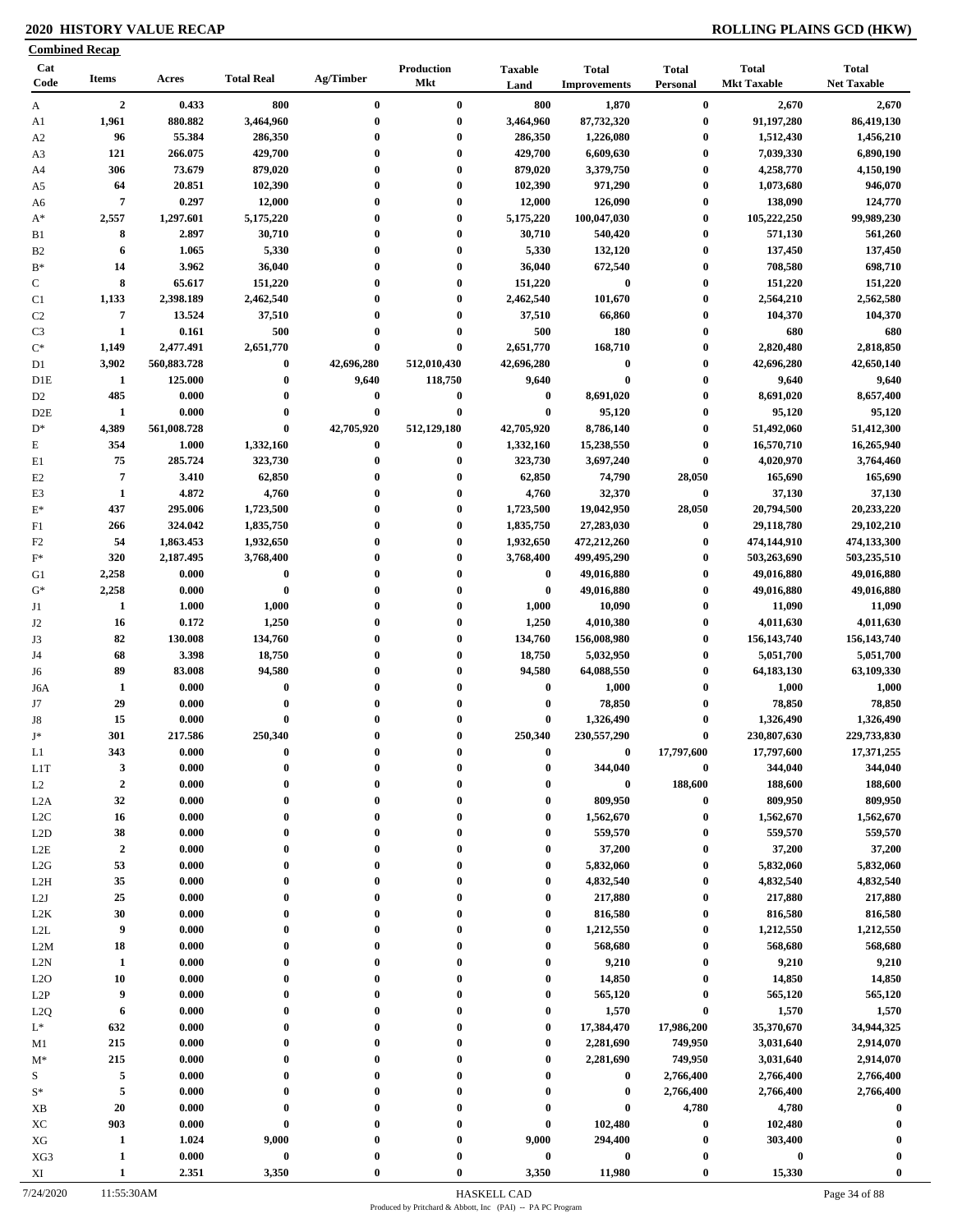# **2020 HISTORY VALUE RECAP ROLLING PLAINS GCD (HKW)**

| XL         |        | 7.890       | 1,190      | $\mathbf{0}$ | 0           | 1,190      |             |            | 1,190         |             |
|------------|--------|-------------|------------|--------------|-------------|------------|-------------|------------|---------------|-------------|
| XL1        | 10     | 0.000       |            | $\bf{0}$     |             |            | 0           | 193,160    | 193,160       |             |
| XN         |        | 0.000       |            | $\bf{0}$     |             |            |             |            |               |             |
| XU         |        | 1.574       | 17,650     | $\bf{0}$     | 0           | 17,650     | 241,660     | 0          | 259,310       |             |
| XV         | 517    | 10,028.428  | 6,693,200  | $\bf{0}$     | 0           | 6,693,200  | 24,848,120  | $\bf{0}$   | 31,541,320    |             |
| <b>XXV</b> |        | 0.000       |            | $\bf{0}$     |             |            | 273,510     | 0          | 273.510       |             |
| $X^*$      | 1,468  | 10,041.267  | 6,724,390  | $\bf{0}$     | 0           | 6,724,390  | 25,772,150  | 197,940    | 32,694,480    |             |
| Totals:    | 13,745 | 577,529.136 | 20,329,660 | 42,705,920   | 512,129,180 | 63,035,580 | 953,225,140 | 21,728,540 | 1,037,989,260 | 997,763,325 |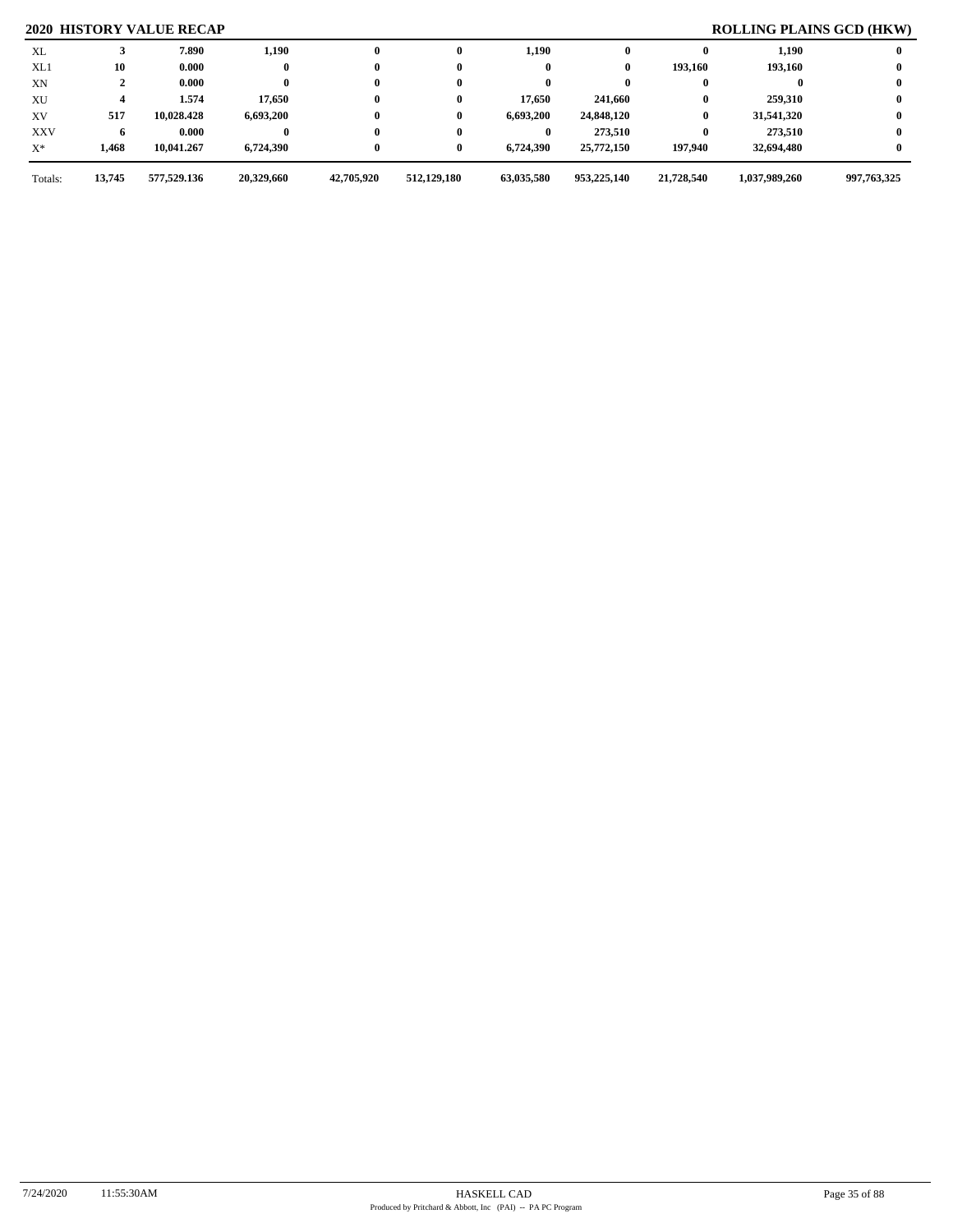# **2020 HISTORY VALUE RECAP STAMFORD HOSP DIST (HST)**

| Category                          | <b>Value</b>     | <b>Items</b>     | <b>Exempt Value</b> |                              |            |
|-----------------------------------|------------------|------------------|---------------------|------------------------------|------------|
| HS Real:                          | 73,040           | 21               | $\mathbf{0}$        |                              |            |
| Non-HS Real:                      | 486,260          | 78               | 89,010              |                              |            |
| Production Market:                | 20,262,500       | 121              | $\boldsymbol{0}$    | Total Land Mkt Value:        | 20,821,800 |
| HS Improvements:                  | 624,740          | 23               | $\boldsymbol{0}$    |                              |            |
| New HS Improvements:              | $\boldsymbol{0}$ | $\mathbf{0}$     | $\boldsymbol{0}$    |                              |            |
| Non-HS Improvements:              | 2,958,830        | 42               | 151,290             |                              |            |
| New Non-HS Improvements:          | $\boldsymbol{0}$ | $\mathbf{0}$     | $\boldsymbol{0}$    | Total Imps Mkt Value:        | 3,583,570  |
| HS Personal:                      | $\boldsymbol{0}$ | $\boldsymbol{0}$ | $\boldsymbol{0}$    |                              |            |
| New Personal:                     | $\overline{0}$   | $\mathbf{0}$     | $\boldsymbol{0}$    |                              |            |
| Non-HS Personal:                  |                  | 28               |                     |                              |            |
| New Non-HS Personal:              | 962,620          |                  | 1,000               |                              |            |
|                                   | $\overline{0}$   | $\boldsymbol{0}$ | $\boldsymbol{0}$    | <b>Total Pers Mkt Value:</b> | 962,620    |
| <b>Total Real Market:</b>         | 25,367,990       | 313              |                     |                              |            |
| MN Value:                         | 211,550          | 55               |                     |                              |            |
| MN Inv. Value - Real:             | 391,140          | 16               |                     |                              |            |
| MN Inv. Value - Personal:         | $\boldsymbol{0}$ | $\boldsymbol{0}$ |                     |                              |            |
| <b>Total Mineral Mkt:</b>         | 602,690          | 71               |                     | <b>Total Mineral Mkt:</b>    | 602,690    |
|                                   |                  |                  |                     |                              |            |
| Land Timber Gain:                 | $\boldsymbol{0}$ | $\mathbf{0}$     |                     | <b>Total Market Value:</b>   | 25,970,680 |
| Production Market:                | 20,262,500       | 121              |                     |                              |            |
| Land Ag 1D Value:                 | $\boldsymbol{0}$ | $\boldsymbol{0}$ |                     |                              |            |
| Land Ag 1D1 Value:                | 1,281,200        | 121              |                     |                              |            |
| Land Ag Tim Value:                | $\mathbf{0}$     | $\boldsymbol{0}$ |                     |                              |            |
| <b>Productivity Loss:</b>         | 18,981,300       | 121              |                     | <b>Total Market Taxable:</b> | 6,989,380  |
| Less Real Exempt Property:        | 241,300          | 12               |                     |                              |            |
| Less \$500 Inc. Real Personal:    | 1,040            | 5                |                     |                              |            |
| Other Freeport:                   | $\boldsymbol{0}$ | $\mathbf{0}$     |                     |                              |            |
| Other Allocation:                 | $\boldsymbol{0}$ | $\boldsymbol{0}$ |                     |                              |            |
| Other Goods In Tranit:            | $\overline{0}$   | $\boldsymbol{0}$ |                     |                              |            |
|                                   |                  |                  |                     |                              |            |
| Other MultiUse:                   | $\boldsymbol{0}$ | $\boldsymbol{0}$ |                     |                              |            |
| Less Real/Pers Abatements:        | $\theta$         | $\boldsymbol{0}$ |                     |                              |            |
| Less 10% Cap Loss:                | 42,980           | $\overline{4}$   |                     |                              |            |
| Less Min Exempt Property:         | $\mathbf{0}$     | $\mathbf{0}$     |                     |                              |            |
| Less \$500 Inc. Mineral Owner:    | 1,950            | 20               |                     |                              |            |
| Less TNRCC:                       | $\overline{0}$   | $\boldsymbol{0}$ |                     |                              |            |
| Less Min Abatements/VLA:          | $\boldsymbol{0}$ | $\boldsymbol{0}$ |                     |                              |            |
| Less Min Freeports/Int State Com: | 0                | $\Omega$         |                     |                              |            |
| Less Min Unknowns:                | $\theta$         | $\Omega$         |                     |                              |            |
| Less Protest Value:               | $\boldsymbol{0}$ | $\mathbf{0}$     |                     |                              |            |
| <b>Total Losses:</b>              | 19,268,570       |                  |                     |                              |            |
| <b>Total Appraised:</b>           | 6,702,110        |                  |                     | Total Appraised:             | 6,702,110  |
| <b>Reimbursable Exemptions</b>    |                  |                  |                     |                              |            |
| Homestead H,S:                    | $\boldsymbol{0}$ | $\boldsymbol{0}$ |                     |                              |            |
| Senior S:                         | $\mathbf{0}$     | $\boldsymbol{0}$ |                     |                              |            |
| Disable B:                        | $\mathbf{0}$     | $\mathbf{0}$     |                     |                              |            |
| DV 100%:                          | $\mathbf{0}$     | $\Omega$         |                     |                              |            |
| <b>Total Reimbursable:</b>        | 0                | $\bf{0}$         |                     |                              |            |
| Local Discount:                   | 0                | $\overline{0}$   |                     |                              |            |
| Disable Veteran:                  | $\mathbf{0}$     | $\overline{0}$   |                     |                              |            |
| Optional 65:                      | $\mathbf{0}$     | 0                |                     |                              |            |
| Local Disable:                    | $\mathbf{0}$     | $\boldsymbol{0}$ |                     |                              |            |
| State Homestead:                  | $\mathbf{0}$     | $\mathbf{0}$     |                     |                              |            |
|                                   |                  |                  |                     |                              |            |
| <b>Total Exemptions:</b>          | $\boldsymbol{0}$ |                  |                     |                              |            |
| <b>Net Taxable Value:</b>         | 6,702,110        |                  |                     | Net Taxable Value            | 6,702,110  |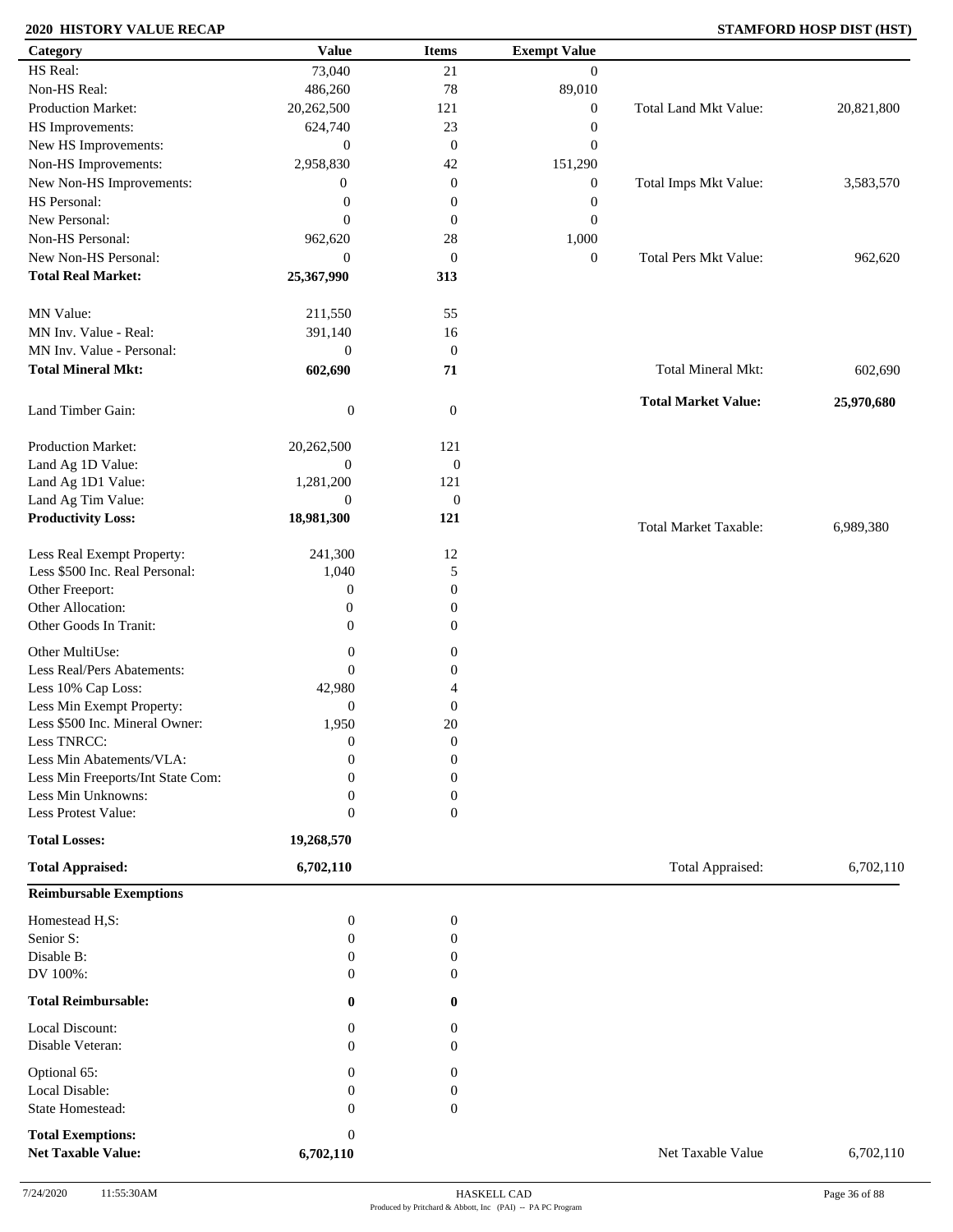### **2020 HISTORY VALUE RECAP STAMFORD HOSP DIST (HST)**

| <b>Count of Homesteads for</b> |   |                |                |                  |                |              |           |                | H - Homestead | W - Widow             |
|--------------------------------|---|----------------|----------------|------------------|----------------|--------------|-----------|----------------|---------------|-----------------------|
| $\bf H$                        | S | F              | B              | D                | W              | $\mathbf 0$  | <b>DV</b> | <b>DV100</b>   | $S - Over 65$ | DV - Disabled Veteran |
| 5                              | 4 | $\overline{0}$ | $\overline{0}$ | $\boldsymbol{0}$ | $\overline{0}$ | $\mathbf{0}$ | $\theta$  | $\overline{0}$ | B - Disabled  | $O -$ Over 65 (No HS) |
| <b>Total Parcels:</b>          |   |                | 307            |                  |                |              |           |                |               |                       |
| <b>Total Owners:</b>           |   |                | 192            |                  |                |              |           |                |               |                       |

### **Special Certified Totals:**

| Exempt Value of First Time Absolute Exemption: | \$0 |
|------------------------------------------------|-----|
| Exempt Value of First Time Partial Exemption:  | \$0 |
| Value Loss Due to New AGT/Timber:              | SO. |
| New Imps/New Pers Market Value:                | SO. |

### **Combined Recap**

| Cat<br>Code      | <b>Items</b>            | Acres      | <b>Total Real</b> | Ag/Timber    | Production<br>Mkt | <b>Taxable</b><br>Land | <b>Total</b><br><b>Improvements</b> | <b>Total</b><br>Personal | <b>Total</b><br><b>Mkt Taxable</b> | <b>Total</b><br><b>Net Taxable</b> |
|------------------|-------------------------|------------|-------------------|--------------|-------------------|------------------------|-------------------------------------|--------------------------|------------------------------------|------------------------------------|
| A1               | 5                       | 7.728      | 31,310            | $\bf{0}$     | $\bf{0}$          | 31,310                 | 200,430                             | $\bf{0}$                 | 231,740                            | 231,740                            |
| A <sub>3</sub>   | 8                       | 11.934     | 15,530            |              | $\bf{0}$          | 15,530                 | 229,060                             | $\bf{0}$                 | 244,590                            | 208,030                            |
| A <sub>4</sub>   | 1                       | 0.170      | 1,190             |              | $\mathbf 0$       | 1,190                  | 19,800                              | $\bf{0}$                 | 20,990                             | 20,990                             |
| $A^*$            | 14                      | 19.832     | 48,030            |              | 0                 | 48,030                 | 449,290                             | $\bf{0}$                 | 497,320                            | 460,760                            |
| C                | 1                       | 1.500      | 20                |              | $\mathbf 0$       | 20                     | $\bf{0}$                            | $\bf{0}$                 | 20                                 | 20                                 |
| C1               | 39                      | 188.371    | 174,480           |              | $\mathbf{0}$      | 174,480                | 440                                 | $\bf{0}$                 | 174,920                            | 174,920                            |
| $\mathrm{C}^*$   | 40                      | 189.871    | 174,500           | $\bf{0}$     | $\mathbf{0}$      | 174,500                | 440                                 | $\bf{0}$                 | 174,940                            | 174,940                            |
| D1               | 121                     | 22,958.811 | $\bf{0}$          | 1,281,200    | 20,262,500        | 1,281,200              | $\bf{0}$                            | $\bf{0}$                 | 1,281,200                          | 1,281,200                          |
| D <sub>2</sub>   | 16                      | 0.000      | $\bf{0}$          | $\bf{0}$     | $\bf{0}$          | $\bf{0}$               | 343,320                             | $\bf{0}$                 | 343,320                            | 343,320                            |
| $D^*$            | 137                     | 22,958.811 | $\bf{0}$          | 1,281,200    | 20,262,500        | 1,281,200              | 343,320                             | $\bf{0}$                 | 1,624,520                          | 1,624,520                          |
| Е                | 15                      | 0.000      | 19,790            | $\bf{0}$     | $\bf{0}$          | 19,790                 | 158,880                             | $\bf{0}$                 | 178,670                            | 172,250                            |
| E1               | $\overline{\mathbf{4}}$ | 20.665     | 26,870            | $\mathbf{0}$ | $\mathbf{0}$      | 26,870                 | 117,990                             | $\mathbf{0}$             | 144,860                            | 144,860                            |
| $E^*$            | 19                      | 20.665     | 46,660            |              | $\mathbf{0}$      | 46,660                 | 276,870                             | $\mathbf{0}$             | 323,530                            | 317,110                            |
| F1               | 18                      | 38.529     | 201,100           |              | $\mathbf 0$       | 201,100                | 2,335,640                           | $\bf{0}$                 | 2,536,740                          | 2,536,740                          |
| $F^*$            | 18                      | 38.529     | 201,100           |              | $\mathbf{0}$      | 201,100                | 2,335,640                           | $\bf{0}$                 | 2,536,740                          | 2,536,740                          |
| G1               | 40                      | 0.000      | $\boldsymbol{0}$  |              | 0                 | $\bf{0}$               | 210,450                             | $\bf{0}$                 | 210,450                            | 210,450                            |
| $G^*$            | 40                      | 0.000      | $\mathbf{0}$      |              | 0                 | $\mathbf 0$            | 210,450                             | $\bf{0}$                 | 210,450                            | 210,450                            |
| J2               | 1                       | 0.000      | 0                 |              | 0                 | 0                      | 23,100                              | $\bf{0}$                 | 23,100                             | 23,100                             |
| J3               | 6                       | 0.000      |                   |              |                   | 0                      | 200,850                             | $\bf{0}$                 | 200,850                            | 200,850                            |
| J4               | 3                       | 0.000      | 0                 |              | 0                 | 0                      | 61,540                              | $\bf{0}$                 | 61,540                             | 61,540                             |
| J6               | 1                       | 0.000      |                   |              | 0                 | 0                      | 104,800                             | 0                        | 104,800                            | 104,800                            |
| J*               | 11                      | 0.000      | 0                 |              | $\mathbf 0$       | 0                      | 390,290                             | $\mathbf{0}$             | 390,290                            | 390,290                            |
| L1               | 23                      | 0.000      |                   |              | 0                 | 0                      | $\bf{0}$                            | 960,580                  | 960,580                            | 960,580                            |
| $L^*$            | 23                      | 0.000      |                   |              |                   |                        | $\bf{0}$                            | 960,580                  | 960,580                            | 960,580                            |
| M1               | 1                       | 0.000      |                   |              |                   |                        | 26,720                              | $\bf{0}$                 | 26,720                             | 26,720                             |
| $M^*$            | 1                       | 0.000      |                   |              |                   | 0                      | 26,720                              | $\bf{0}$                 | 26,720                             | 26,720                             |
| <b>XB</b>        | 5                       | 0.000      |                   |              |                   |                        | $\bf{0}$                            | 1,040                    | 1,040                              |                                    |
| XC               | 20                      | 0.000      |                   |              |                   | 0                      | 1,950                               | $\mathbf{0}$             | 1,950                              |                                    |
| XL1              | 1                       | 0.000      | $\mathbf{0}$      |              | 0                 | $\mathbf{0}$           | $\mathbf{0}$                        | 1,000                    | 1,000                              |                                    |
| ${\bf X}{\bf V}$ | 11                      | 55.566     | 89,010            |              | $\mathbf{0}$      | 89,010                 | 151,290                             | $\bf{0}$                 | 240,300                            |                                    |
| $X^*$            | 37                      | 55.566     | 89,010            | $\mathbf{0}$ | $\bf{0}$          | 89,010                 | 153,240                             | 2,040                    | 244,290                            |                                    |
| Totals:          | 340                     | 23,283,274 | 559,300           | 1,281,200    | 20,262,500        | 1,840,500              | 4,186,260                           | 962,620                  | 6,989,380                          | 6,702,110                          |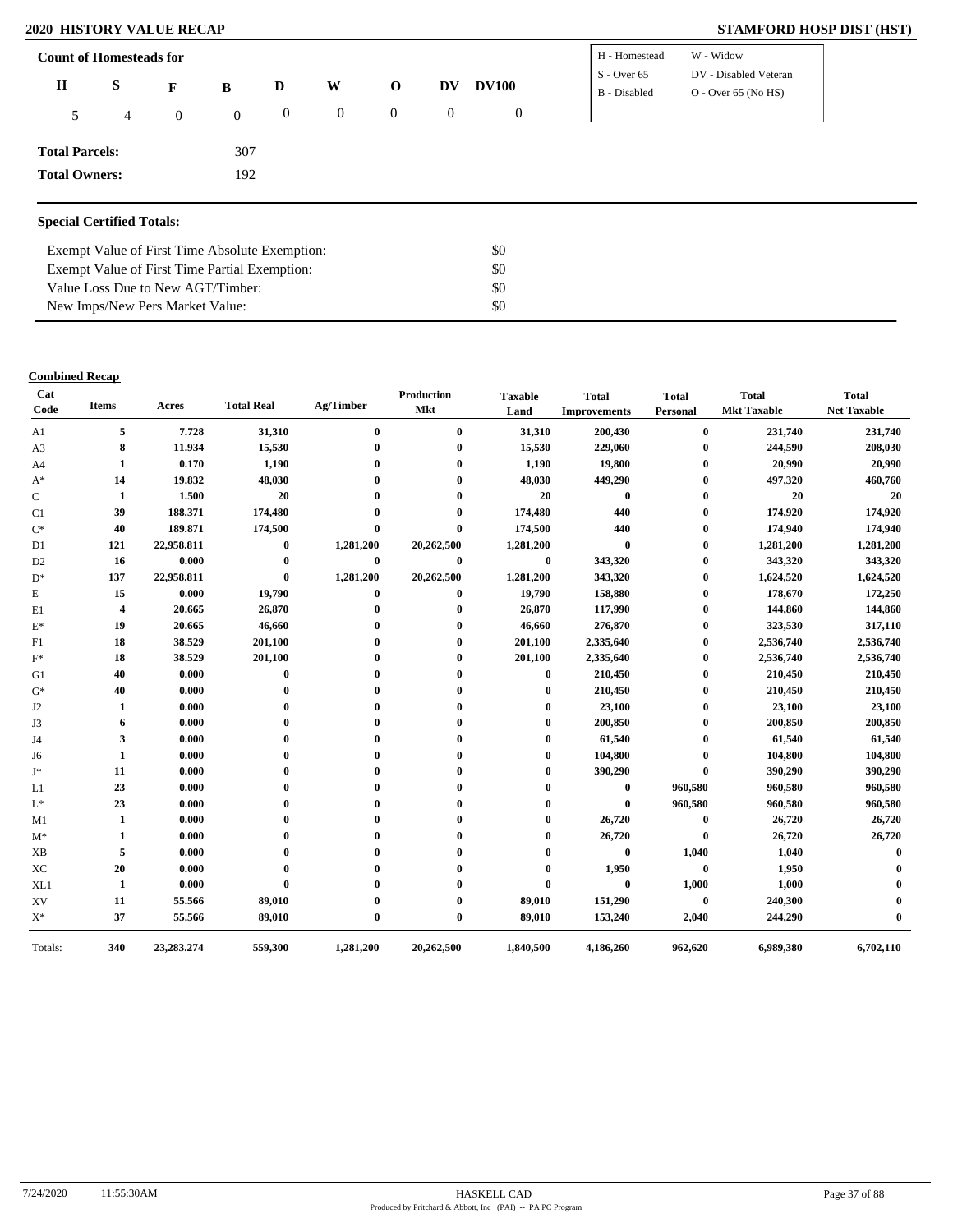### **2020 HISTORY VALUE RECAP COUNTY PRECINCT RD M&O (PR1)**

| HS Real:<br>4,690,080<br>2,510<br>65,140<br>Non-HS Real:<br>2,347<br>6,674,290<br>15,639,580<br>Production Market:<br>Total Land Mkt Value:<br>3,903<br>532,458,840<br>512,129,180<br>$\boldsymbol{0}$<br>HS Improvements:<br>2,527<br>113,691,250<br>984,940<br>New HS Improvements:<br>327,660<br>5<br>$\boldsymbol{0}$<br>Non-HS Improvements:<br>1,639<br>24,452,330<br>71,823,970<br>Total Imps Mkt Value:<br>New Non-HS Improvements:<br>784,710<br>13<br>$\boldsymbol{0}$<br>186,627,590<br>HS Personal:<br>18<br>411,900<br>$\boldsymbol{0}$<br>New Personal:<br>23,110<br>$\mathbf{0}$<br>$\mathbf{1}$<br>Non-HS Personal:<br>21,265,480<br>388<br>481,440<br>New Non-HS Personal:<br><b>Total Pers Mkt Value:</b><br>28,050<br>$\mathbf{0}$<br>$\mathbf{1}$<br><b>Total Real Market:</b><br>740,814,970<br>13,352<br>MN Value:<br>3,157<br>49,391,450<br>MN Inv. Value - Real:<br>581<br>717,206,100<br>MN Inv. Value - Personal:<br>$\boldsymbol{0}$<br>$\mathbf{0}$<br><b>Total Mineral Mkt:</b><br>Total Mineral Mkt:<br>766,597,550<br>3,738<br><b>Total Market Value:</b><br>1,507,412,520<br>$\boldsymbol{0}$<br>Land Timber Gain:<br>$\overline{0}$<br>Production Market:<br>512,129,180<br>3,903<br>Land Ag 1D Value:<br>$\overline{0}$<br>$\boldsymbol{0}$<br>Land Ag 1D1 Value:<br>42,705,920<br>3,903<br>Land Ag Tim Value:<br>$\mathbf{0}$<br>$\overline{0}$<br><b>Productivity Loss:</b><br>469,423,260<br>3,903<br><b>Total Market Taxable:</b><br>1,037,989,260<br>Less Real Exempt Property:<br>32,658,140<br>548<br>Less \$500 Inc. Real Personal:<br>4,780<br>20<br>Other Freeport:<br>$\boldsymbol{0}$<br>$\boldsymbol{0}$<br>Other Allocation:<br>$\mathbf{0}$<br>$\boldsymbol{0}$<br>Other Goods In Tranit:<br>$\overline{0}$<br>$\overline{0}$<br>Other MultiUse:<br>$\boldsymbol{0}$<br>$\boldsymbol{0}$<br>Less Real/Pers Abatements:<br>3<br>$\Omega$<br>Less 10% Cap Loss:<br>517<br>4,654,030<br>Less Min Exempt Property:<br>273,510<br>6<br>Less \$500 Inc. Mineral Owner:<br>102,480<br>903<br>Less TNRCC:<br>1,211,865<br>12<br>Less Min Abatements/VLA:<br>466,663,720<br>16<br>Less Min Freeports/Int State Com:<br>$\boldsymbol{0}$<br>0<br>Less Min Unknowns:<br>0<br>$\boldsymbol{0}$<br>Less Protest Value:<br>$\overline{0}$<br>$\mathbf{0}$<br><b>Total Losses:</b><br>974,991,785<br><b>Total Appraised:</b><br>Total Appraised:<br>532,420,735<br>532,420,735<br><b>Reimbursable Exemptions</b><br>$\boldsymbol{0}$<br>$\boldsymbol{0}$<br>Homestead H,S:<br>Senior S:<br>$\overline{0}$<br>$\boldsymbol{0}$<br>Disable B:<br>$\Omega$<br>$\boldsymbol{0}$<br>DV 100%:<br>725,450<br>11<br><b>Total Reimbursable:</b><br>725,450<br>11<br>Local Discount:<br>$\boldsymbol{0}$<br>$\boldsymbol{0}$<br>Disable Veteran:<br>57<br>595,680<br>Optional 65:<br>$\boldsymbol{0}$<br>$\boldsymbol{0}$<br>Local Disable:<br>$\boldsymbol{0}$<br>0<br>State Homestead:<br>$\mathbf{0}$<br>$\boldsymbol{0}$<br>1,321,130<br><b>Total Exemptions:</b><br><b>Net Taxable Value:</b><br>531,099,605<br>Net Taxable Value | Category | <b>Value</b> | <b>Items</b> | <b>Exempt Value</b> |             |
|----------------------------------------------------------------------------------------------------------------------------------------------------------------------------------------------------------------------------------------------------------------------------------------------------------------------------------------------------------------------------------------------------------------------------------------------------------------------------------------------------------------------------------------------------------------------------------------------------------------------------------------------------------------------------------------------------------------------------------------------------------------------------------------------------------------------------------------------------------------------------------------------------------------------------------------------------------------------------------------------------------------------------------------------------------------------------------------------------------------------------------------------------------------------------------------------------------------------------------------------------------------------------------------------------------------------------------------------------------------------------------------------------------------------------------------------------------------------------------------------------------------------------------------------------------------------------------------------------------------------------------------------------------------------------------------------------------------------------------------------------------------------------------------------------------------------------------------------------------------------------------------------------------------------------------------------------------------------------------------------------------------------------------------------------------------------------------------------------------------------------------------------------------------------------------------------------------------------------------------------------------------------------------------------------------------------------------------------------------------------------------------------------------------------------------------------------------------------------------------------------------------------------------------------------------------------------------------------------------------------------------------------------------------------------------------------------------------------------------------------------------------------------------------------------------------------------------------------------------------------------------------------------------------------------------------------------------------------------------------------------------------------------------------------------------------|----------|--------------|--------------|---------------------|-------------|
|                                                                                                                                                                                                                                                                                                                                                                                                                                                                                                                                                                                                                                                                                                                                                                                                                                                                                                                                                                                                                                                                                                                                                                                                                                                                                                                                                                                                                                                                                                                                                                                                                                                                                                                                                                                                                                                                                                                                                                                                                                                                                                                                                                                                                                                                                                                                                                                                                                                                                                                                                                                                                                                                                                                                                                                                                                                                                                                                                                                                                                                                |          |              |              |                     |             |
|                                                                                                                                                                                                                                                                                                                                                                                                                                                                                                                                                                                                                                                                                                                                                                                                                                                                                                                                                                                                                                                                                                                                                                                                                                                                                                                                                                                                                                                                                                                                                                                                                                                                                                                                                                                                                                                                                                                                                                                                                                                                                                                                                                                                                                                                                                                                                                                                                                                                                                                                                                                                                                                                                                                                                                                                                                                                                                                                                                                                                                                                |          |              |              |                     |             |
|                                                                                                                                                                                                                                                                                                                                                                                                                                                                                                                                                                                                                                                                                                                                                                                                                                                                                                                                                                                                                                                                                                                                                                                                                                                                                                                                                                                                                                                                                                                                                                                                                                                                                                                                                                                                                                                                                                                                                                                                                                                                                                                                                                                                                                                                                                                                                                                                                                                                                                                                                                                                                                                                                                                                                                                                                                                                                                                                                                                                                                                                |          |              |              |                     |             |
|                                                                                                                                                                                                                                                                                                                                                                                                                                                                                                                                                                                                                                                                                                                                                                                                                                                                                                                                                                                                                                                                                                                                                                                                                                                                                                                                                                                                                                                                                                                                                                                                                                                                                                                                                                                                                                                                                                                                                                                                                                                                                                                                                                                                                                                                                                                                                                                                                                                                                                                                                                                                                                                                                                                                                                                                                                                                                                                                                                                                                                                                |          |              |              |                     |             |
|                                                                                                                                                                                                                                                                                                                                                                                                                                                                                                                                                                                                                                                                                                                                                                                                                                                                                                                                                                                                                                                                                                                                                                                                                                                                                                                                                                                                                                                                                                                                                                                                                                                                                                                                                                                                                                                                                                                                                                                                                                                                                                                                                                                                                                                                                                                                                                                                                                                                                                                                                                                                                                                                                                                                                                                                                                                                                                                                                                                                                                                                |          |              |              |                     |             |
|                                                                                                                                                                                                                                                                                                                                                                                                                                                                                                                                                                                                                                                                                                                                                                                                                                                                                                                                                                                                                                                                                                                                                                                                                                                                                                                                                                                                                                                                                                                                                                                                                                                                                                                                                                                                                                                                                                                                                                                                                                                                                                                                                                                                                                                                                                                                                                                                                                                                                                                                                                                                                                                                                                                                                                                                                                                                                                                                                                                                                                                                |          |              |              |                     |             |
|                                                                                                                                                                                                                                                                                                                                                                                                                                                                                                                                                                                                                                                                                                                                                                                                                                                                                                                                                                                                                                                                                                                                                                                                                                                                                                                                                                                                                                                                                                                                                                                                                                                                                                                                                                                                                                                                                                                                                                                                                                                                                                                                                                                                                                                                                                                                                                                                                                                                                                                                                                                                                                                                                                                                                                                                                                                                                                                                                                                                                                                                |          |              |              |                     |             |
|                                                                                                                                                                                                                                                                                                                                                                                                                                                                                                                                                                                                                                                                                                                                                                                                                                                                                                                                                                                                                                                                                                                                                                                                                                                                                                                                                                                                                                                                                                                                                                                                                                                                                                                                                                                                                                                                                                                                                                                                                                                                                                                                                                                                                                                                                                                                                                                                                                                                                                                                                                                                                                                                                                                                                                                                                                                                                                                                                                                                                                                                |          |              |              |                     |             |
|                                                                                                                                                                                                                                                                                                                                                                                                                                                                                                                                                                                                                                                                                                                                                                                                                                                                                                                                                                                                                                                                                                                                                                                                                                                                                                                                                                                                                                                                                                                                                                                                                                                                                                                                                                                                                                                                                                                                                                                                                                                                                                                                                                                                                                                                                                                                                                                                                                                                                                                                                                                                                                                                                                                                                                                                                                                                                                                                                                                                                                                                |          |              |              |                     |             |
|                                                                                                                                                                                                                                                                                                                                                                                                                                                                                                                                                                                                                                                                                                                                                                                                                                                                                                                                                                                                                                                                                                                                                                                                                                                                                                                                                                                                                                                                                                                                                                                                                                                                                                                                                                                                                                                                                                                                                                                                                                                                                                                                                                                                                                                                                                                                                                                                                                                                                                                                                                                                                                                                                                                                                                                                                                                                                                                                                                                                                                                                |          |              |              |                     |             |
|                                                                                                                                                                                                                                                                                                                                                                                                                                                                                                                                                                                                                                                                                                                                                                                                                                                                                                                                                                                                                                                                                                                                                                                                                                                                                                                                                                                                                                                                                                                                                                                                                                                                                                                                                                                                                                                                                                                                                                                                                                                                                                                                                                                                                                                                                                                                                                                                                                                                                                                                                                                                                                                                                                                                                                                                                                                                                                                                                                                                                                                                |          |              |              |                     |             |
|                                                                                                                                                                                                                                                                                                                                                                                                                                                                                                                                                                                                                                                                                                                                                                                                                                                                                                                                                                                                                                                                                                                                                                                                                                                                                                                                                                                                                                                                                                                                                                                                                                                                                                                                                                                                                                                                                                                                                                                                                                                                                                                                                                                                                                                                                                                                                                                                                                                                                                                                                                                                                                                                                                                                                                                                                                                                                                                                                                                                                                                                |          |              |              |                     | 21,728,540  |
|                                                                                                                                                                                                                                                                                                                                                                                                                                                                                                                                                                                                                                                                                                                                                                                                                                                                                                                                                                                                                                                                                                                                                                                                                                                                                                                                                                                                                                                                                                                                                                                                                                                                                                                                                                                                                                                                                                                                                                                                                                                                                                                                                                                                                                                                                                                                                                                                                                                                                                                                                                                                                                                                                                                                                                                                                                                                                                                                                                                                                                                                |          |              |              |                     |             |
|                                                                                                                                                                                                                                                                                                                                                                                                                                                                                                                                                                                                                                                                                                                                                                                                                                                                                                                                                                                                                                                                                                                                                                                                                                                                                                                                                                                                                                                                                                                                                                                                                                                                                                                                                                                                                                                                                                                                                                                                                                                                                                                                                                                                                                                                                                                                                                                                                                                                                                                                                                                                                                                                                                                                                                                                                                                                                                                                                                                                                                                                |          |              |              |                     |             |
|                                                                                                                                                                                                                                                                                                                                                                                                                                                                                                                                                                                                                                                                                                                                                                                                                                                                                                                                                                                                                                                                                                                                                                                                                                                                                                                                                                                                                                                                                                                                                                                                                                                                                                                                                                                                                                                                                                                                                                                                                                                                                                                                                                                                                                                                                                                                                                                                                                                                                                                                                                                                                                                                                                                                                                                                                                                                                                                                                                                                                                                                |          |              |              |                     |             |
|                                                                                                                                                                                                                                                                                                                                                                                                                                                                                                                                                                                                                                                                                                                                                                                                                                                                                                                                                                                                                                                                                                                                                                                                                                                                                                                                                                                                                                                                                                                                                                                                                                                                                                                                                                                                                                                                                                                                                                                                                                                                                                                                                                                                                                                                                                                                                                                                                                                                                                                                                                                                                                                                                                                                                                                                                                                                                                                                                                                                                                                                |          |              |              |                     |             |
|                                                                                                                                                                                                                                                                                                                                                                                                                                                                                                                                                                                                                                                                                                                                                                                                                                                                                                                                                                                                                                                                                                                                                                                                                                                                                                                                                                                                                                                                                                                                                                                                                                                                                                                                                                                                                                                                                                                                                                                                                                                                                                                                                                                                                                                                                                                                                                                                                                                                                                                                                                                                                                                                                                                                                                                                                                                                                                                                                                                                                                                                |          |              |              |                     | 766,597,550 |
|                                                                                                                                                                                                                                                                                                                                                                                                                                                                                                                                                                                                                                                                                                                                                                                                                                                                                                                                                                                                                                                                                                                                                                                                                                                                                                                                                                                                                                                                                                                                                                                                                                                                                                                                                                                                                                                                                                                                                                                                                                                                                                                                                                                                                                                                                                                                                                                                                                                                                                                                                                                                                                                                                                                                                                                                                                                                                                                                                                                                                                                                |          |              |              |                     |             |
|                                                                                                                                                                                                                                                                                                                                                                                                                                                                                                                                                                                                                                                                                                                                                                                                                                                                                                                                                                                                                                                                                                                                                                                                                                                                                                                                                                                                                                                                                                                                                                                                                                                                                                                                                                                                                                                                                                                                                                                                                                                                                                                                                                                                                                                                                                                                                                                                                                                                                                                                                                                                                                                                                                                                                                                                                                                                                                                                                                                                                                                                |          |              |              |                     |             |
|                                                                                                                                                                                                                                                                                                                                                                                                                                                                                                                                                                                                                                                                                                                                                                                                                                                                                                                                                                                                                                                                                                                                                                                                                                                                                                                                                                                                                                                                                                                                                                                                                                                                                                                                                                                                                                                                                                                                                                                                                                                                                                                                                                                                                                                                                                                                                                                                                                                                                                                                                                                                                                                                                                                                                                                                                                                                                                                                                                                                                                                                |          |              |              |                     |             |
|                                                                                                                                                                                                                                                                                                                                                                                                                                                                                                                                                                                                                                                                                                                                                                                                                                                                                                                                                                                                                                                                                                                                                                                                                                                                                                                                                                                                                                                                                                                                                                                                                                                                                                                                                                                                                                                                                                                                                                                                                                                                                                                                                                                                                                                                                                                                                                                                                                                                                                                                                                                                                                                                                                                                                                                                                                                                                                                                                                                                                                                                |          |              |              |                     |             |
|                                                                                                                                                                                                                                                                                                                                                                                                                                                                                                                                                                                                                                                                                                                                                                                                                                                                                                                                                                                                                                                                                                                                                                                                                                                                                                                                                                                                                                                                                                                                                                                                                                                                                                                                                                                                                                                                                                                                                                                                                                                                                                                                                                                                                                                                                                                                                                                                                                                                                                                                                                                                                                                                                                                                                                                                                                                                                                                                                                                                                                                                |          |              |              |                     |             |
|                                                                                                                                                                                                                                                                                                                                                                                                                                                                                                                                                                                                                                                                                                                                                                                                                                                                                                                                                                                                                                                                                                                                                                                                                                                                                                                                                                                                                                                                                                                                                                                                                                                                                                                                                                                                                                                                                                                                                                                                                                                                                                                                                                                                                                                                                                                                                                                                                                                                                                                                                                                                                                                                                                                                                                                                                                                                                                                                                                                                                                                                |          |              |              |                     |             |
|                                                                                                                                                                                                                                                                                                                                                                                                                                                                                                                                                                                                                                                                                                                                                                                                                                                                                                                                                                                                                                                                                                                                                                                                                                                                                                                                                                                                                                                                                                                                                                                                                                                                                                                                                                                                                                                                                                                                                                                                                                                                                                                                                                                                                                                                                                                                                                                                                                                                                                                                                                                                                                                                                                                                                                                                                                                                                                                                                                                                                                                                |          |              |              |                     |             |
|                                                                                                                                                                                                                                                                                                                                                                                                                                                                                                                                                                                                                                                                                                                                                                                                                                                                                                                                                                                                                                                                                                                                                                                                                                                                                                                                                                                                                                                                                                                                                                                                                                                                                                                                                                                                                                                                                                                                                                                                                                                                                                                                                                                                                                                                                                                                                                                                                                                                                                                                                                                                                                                                                                                                                                                                                                                                                                                                                                                                                                                                |          |              |              |                     |             |
|                                                                                                                                                                                                                                                                                                                                                                                                                                                                                                                                                                                                                                                                                                                                                                                                                                                                                                                                                                                                                                                                                                                                                                                                                                                                                                                                                                                                                                                                                                                                                                                                                                                                                                                                                                                                                                                                                                                                                                                                                                                                                                                                                                                                                                                                                                                                                                                                                                                                                                                                                                                                                                                                                                                                                                                                                                                                                                                                                                                                                                                                |          |              |              |                     |             |
|                                                                                                                                                                                                                                                                                                                                                                                                                                                                                                                                                                                                                                                                                                                                                                                                                                                                                                                                                                                                                                                                                                                                                                                                                                                                                                                                                                                                                                                                                                                                                                                                                                                                                                                                                                                                                                                                                                                                                                                                                                                                                                                                                                                                                                                                                                                                                                                                                                                                                                                                                                                                                                                                                                                                                                                                                                                                                                                                                                                                                                                                |          |              |              |                     |             |
|                                                                                                                                                                                                                                                                                                                                                                                                                                                                                                                                                                                                                                                                                                                                                                                                                                                                                                                                                                                                                                                                                                                                                                                                                                                                                                                                                                                                                                                                                                                                                                                                                                                                                                                                                                                                                                                                                                                                                                                                                                                                                                                                                                                                                                                                                                                                                                                                                                                                                                                                                                                                                                                                                                                                                                                                                                                                                                                                                                                                                                                                |          |              |              |                     |             |
|                                                                                                                                                                                                                                                                                                                                                                                                                                                                                                                                                                                                                                                                                                                                                                                                                                                                                                                                                                                                                                                                                                                                                                                                                                                                                                                                                                                                                                                                                                                                                                                                                                                                                                                                                                                                                                                                                                                                                                                                                                                                                                                                                                                                                                                                                                                                                                                                                                                                                                                                                                                                                                                                                                                                                                                                                                                                                                                                                                                                                                                                |          |              |              |                     |             |
|                                                                                                                                                                                                                                                                                                                                                                                                                                                                                                                                                                                                                                                                                                                                                                                                                                                                                                                                                                                                                                                                                                                                                                                                                                                                                                                                                                                                                                                                                                                                                                                                                                                                                                                                                                                                                                                                                                                                                                                                                                                                                                                                                                                                                                                                                                                                                                                                                                                                                                                                                                                                                                                                                                                                                                                                                                                                                                                                                                                                                                                                |          |              |              |                     |             |
|                                                                                                                                                                                                                                                                                                                                                                                                                                                                                                                                                                                                                                                                                                                                                                                                                                                                                                                                                                                                                                                                                                                                                                                                                                                                                                                                                                                                                                                                                                                                                                                                                                                                                                                                                                                                                                                                                                                                                                                                                                                                                                                                                                                                                                                                                                                                                                                                                                                                                                                                                                                                                                                                                                                                                                                                                                                                                                                                                                                                                                                                |          |              |              |                     |             |
|                                                                                                                                                                                                                                                                                                                                                                                                                                                                                                                                                                                                                                                                                                                                                                                                                                                                                                                                                                                                                                                                                                                                                                                                                                                                                                                                                                                                                                                                                                                                                                                                                                                                                                                                                                                                                                                                                                                                                                                                                                                                                                                                                                                                                                                                                                                                                                                                                                                                                                                                                                                                                                                                                                                                                                                                                                                                                                                                                                                                                                                                |          |              |              |                     |             |
|                                                                                                                                                                                                                                                                                                                                                                                                                                                                                                                                                                                                                                                                                                                                                                                                                                                                                                                                                                                                                                                                                                                                                                                                                                                                                                                                                                                                                                                                                                                                                                                                                                                                                                                                                                                                                                                                                                                                                                                                                                                                                                                                                                                                                                                                                                                                                                                                                                                                                                                                                                                                                                                                                                                                                                                                                                                                                                                                                                                                                                                                |          |              |              |                     |             |
|                                                                                                                                                                                                                                                                                                                                                                                                                                                                                                                                                                                                                                                                                                                                                                                                                                                                                                                                                                                                                                                                                                                                                                                                                                                                                                                                                                                                                                                                                                                                                                                                                                                                                                                                                                                                                                                                                                                                                                                                                                                                                                                                                                                                                                                                                                                                                                                                                                                                                                                                                                                                                                                                                                                                                                                                                                                                                                                                                                                                                                                                |          |              |              |                     |             |
|                                                                                                                                                                                                                                                                                                                                                                                                                                                                                                                                                                                                                                                                                                                                                                                                                                                                                                                                                                                                                                                                                                                                                                                                                                                                                                                                                                                                                                                                                                                                                                                                                                                                                                                                                                                                                                                                                                                                                                                                                                                                                                                                                                                                                                                                                                                                                                                                                                                                                                                                                                                                                                                                                                                                                                                                                                                                                                                                                                                                                                                                |          |              |              |                     |             |
|                                                                                                                                                                                                                                                                                                                                                                                                                                                                                                                                                                                                                                                                                                                                                                                                                                                                                                                                                                                                                                                                                                                                                                                                                                                                                                                                                                                                                                                                                                                                                                                                                                                                                                                                                                                                                                                                                                                                                                                                                                                                                                                                                                                                                                                                                                                                                                                                                                                                                                                                                                                                                                                                                                                                                                                                                                                                                                                                                                                                                                                                |          |              |              |                     |             |
|                                                                                                                                                                                                                                                                                                                                                                                                                                                                                                                                                                                                                                                                                                                                                                                                                                                                                                                                                                                                                                                                                                                                                                                                                                                                                                                                                                                                                                                                                                                                                                                                                                                                                                                                                                                                                                                                                                                                                                                                                                                                                                                                                                                                                                                                                                                                                                                                                                                                                                                                                                                                                                                                                                                                                                                                                                                                                                                                                                                                                                                                |          |              |              |                     |             |
|                                                                                                                                                                                                                                                                                                                                                                                                                                                                                                                                                                                                                                                                                                                                                                                                                                                                                                                                                                                                                                                                                                                                                                                                                                                                                                                                                                                                                                                                                                                                                                                                                                                                                                                                                                                                                                                                                                                                                                                                                                                                                                                                                                                                                                                                                                                                                                                                                                                                                                                                                                                                                                                                                                                                                                                                                                                                                                                                                                                                                                                                |          |              |              |                     |             |
|                                                                                                                                                                                                                                                                                                                                                                                                                                                                                                                                                                                                                                                                                                                                                                                                                                                                                                                                                                                                                                                                                                                                                                                                                                                                                                                                                                                                                                                                                                                                                                                                                                                                                                                                                                                                                                                                                                                                                                                                                                                                                                                                                                                                                                                                                                                                                                                                                                                                                                                                                                                                                                                                                                                                                                                                                                                                                                                                                                                                                                                                |          |              |              |                     |             |
|                                                                                                                                                                                                                                                                                                                                                                                                                                                                                                                                                                                                                                                                                                                                                                                                                                                                                                                                                                                                                                                                                                                                                                                                                                                                                                                                                                                                                                                                                                                                                                                                                                                                                                                                                                                                                                                                                                                                                                                                                                                                                                                                                                                                                                                                                                                                                                                                                                                                                                                                                                                                                                                                                                                                                                                                                                                                                                                                                                                                                                                                |          |              |              |                     |             |
|                                                                                                                                                                                                                                                                                                                                                                                                                                                                                                                                                                                                                                                                                                                                                                                                                                                                                                                                                                                                                                                                                                                                                                                                                                                                                                                                                                                                                                                                                                                                                                                                                                                                                                                                                                                                                                                                                                                                                                                                                                                                                                                                                                                                                                                                                                                                                                                                                                                                                                                                                                                                                                                                                                                                                                                                                                                                                                                                                                                                                                                                |          |              |              |                     |             |
|                                                                                                                                                                                                                                                                                                                                                                                                                                                                                                                                                                                                                                                                                                                                                                                                                                                                                                                                                                                                                                                                                                                                                                                                                                                                                                                                                                                                                                                                                                                                                                                                                                                                                                                                                                                                                                                                                                                                                                                                                                                                                                                                                                                                                                                                                                                                                                                                                                                                                                                                                                                                                                                                                                                                                                                                                                                                                                                                                                                                                                                                |          |              |              |                     |             |
|                                                                                                                                                                                                                                                                                                                                                                                                                                                                                                                                                                                                                                                                                                                                                                                                                                                                                                                                                                                                                                                                                                                                                                                                                                                                                                                                                                                                                                                                                                                                                                                                                                                                                                                                                                                                                                                                                                                                                                                                                                                                                                                                                                                                                                                                                                                                                                                                                                                                                                                                                                                                                                                                                                                                                                                                                                                                                                                                                                                                                                                                |          |              |              |                     |             |
|                                                                                                                                                                                                                                                                                                                                                                                                                                                                                                                                                                                                                                                                                                                                                                                                                                                                                                                                                                                                                                                                                                                                                                                                                                                                                                                                                                                                                                                                                                                                                                                                                                                                                                                                                                                                                                                                                                                                                                                                                                                                                                                                                                                                                                                                                                                                                                                                                                                                                                                                                                                                                                                                                                                                                                                                                                                                                                                                                                                                                                                                |          |              |              |                     |             |
|                                                                                                                                                                                                                                                                                                                                                                                                                                                                                                                                                                                                                                                                                                                                                                                                                                                                                                                                                                                                                                                                                                                                                                                                                                                                                                                                                                                                                                                                                                                                                                                                                                                                                                                                                                                                                                                                                                                                                                                                                                                                                                                                                                                                                                                                                                                                                                                                                                                                                                                                                                                                                                                                                                                                                                                                                                                                                                                                                                                                                                                                |          |              |              |                     |             |
|                                                                                                                                                                                                                                                                                                                                                                                                                                                                                                                                                                                                                                                                                                                                                                                                                                                                                                                                                                                                                                                                                                                                                                                                                                                                                                                                                                                                                                                                                                                                                                                                                                                                                                                                                                                                                                                                                                                                                                                                                                                                                                                                                                                                                                                                                                                                                                                                                                                                                                                                                                                                                                                                                                                                                                                                                                                                                                                                                                                                                                                                |          |              |              |                     |             |
|                                                                                                                                                                                                                                                                                                                                                                                                                                                                                                                                                                                                                                                                                                                                                                                                                                                                                                                                                                                                                                                                                                                                                                                                                                                                                                                                                                                                                                                                                                                                                                                                                                                                                                                                                                                                                                                                                                                                                                                                                                                                                                                                                                                                                                                                                                                                                                                                                                                                                                                                                                                                                                                                                                                                                                                                                                                                                                                                                                                                                                                                |          |              |              |                     |             |
|                                                                                                                                                                                                                                                                                                                                                                                                                                                                                                                                                                                                                                                                                                                                                                                                                                                                                                                                                                                                                                                                                                                                                                                                                                                                                                                                                                                                                                                                                                                                                                                                                                                                                                                                                                                                                                                                                                                                                                                                                                                                                                                                                                                                                                                                                                                                                                                                                                                                                                                                                                                                                                                                                                                                                                                                                                                                                                                                                                                                                                                                |          |              |              |                     |             |
|                                                                                                                                                                                                                                                                                                                                                                                                                                                                                                                                                                                                                                                                                                                                                                                                                                                                                                                                                                                                                                                                                                                                                                                                                                                                                                                                                                                                                                                                                                                                                                                                                                                                                                                                                                                                                                                                                                                                                                                                                                                                                                                                                                                                                                                                                                                                                                                                                                                                                                                                                                                                                                                                                                                                                                                                                                                                                                                                                                                                                                                                |          |              |              |                     |             |
|                                                                                                                                                                                                                                                                                                                                                                                                                                                                                                                                                                                                                                                                                                                                                                                                                                                                                                                                                                                                                                                                                                                                                                                                                                                                                                                                                                                                                                                                                                                                                                                                                                                                                                                                                                                                                                                                                                                                                                                                                                                                                                                                                                                                                                                                                                                                                                                                                                                                                                                                                                                                                                                                                                                                                                                                                                                                                                                                                                                                                                                                |          |              |              |                     |             |
|                                                                                                                                                                                                                                                                                                                                                                                                                                                                                                                                                                                                                                                                                                                                                                                                                                                                                                                                                                                                                                                                                                                                                                                                                                                                                                                                                                                                                                                                                                                                                                                                                                                                                                                                                                                                                                                                                                                                                                                                                                                                                                                                                                                                                                                                                                                                                                                                                                                                                                                                                                                                                                                                                                                                                                                                                                                                                                                                                                                                                                                                |          |              |              |                     |             |
|                                                                                                                                                                                                                                                                                                                                                                                                                                                                                                                                                                                                                                                                                                                                                                                                                                                                                                                                                                                                                                                                                                                                                                                                                                                                                                                                                                                                                                                                                                                                                                                                                                                                                                                                                                                                                                                                                                                                                                                                                                                                                                                                                                                                                                                                                                                                                                                                                                                                                                                                                                                                                                                                                                                                                                                                                                                                                                                                                                                                                                                                |          |              |              |                     |             |
|                                                                                                                                                                                                                                                                                                                                                                                                                                                                                                                                                                                                                                                                                                                                                                                                                                                                                                                                                                                                                                                                                                                                                                                                                                                                                                                                                                                                                                                                                                                                                                                                                                                                                                                                                                                                                                                                                                                                                                                                                                                                                                                                                                                                                                                                                                                                                                                                                                                                                                                                                                                                                                                                                                                                                                                                                                                                                                                                                                                                                                                                |          |              |              |                     |             |
|                                                                                                                                                                                                                                                                                                                                                                                                                                                                                                                                                                                                                                                                                                                                                                                                                                                                                                                                                                                                                                                                                                                                                                                                                                                                                                                                                                                                                                                                                                                                                                                                                                                                                                                                                                                                                                                                                                                                                                                                                                                                                                                                                                                                                                                                                                                                                                                                                                                                                                                                                                                                                                                                                                                                                                                                                                                                                                                                                                                                                                                                |          |              |              |                     | 531,099,605 |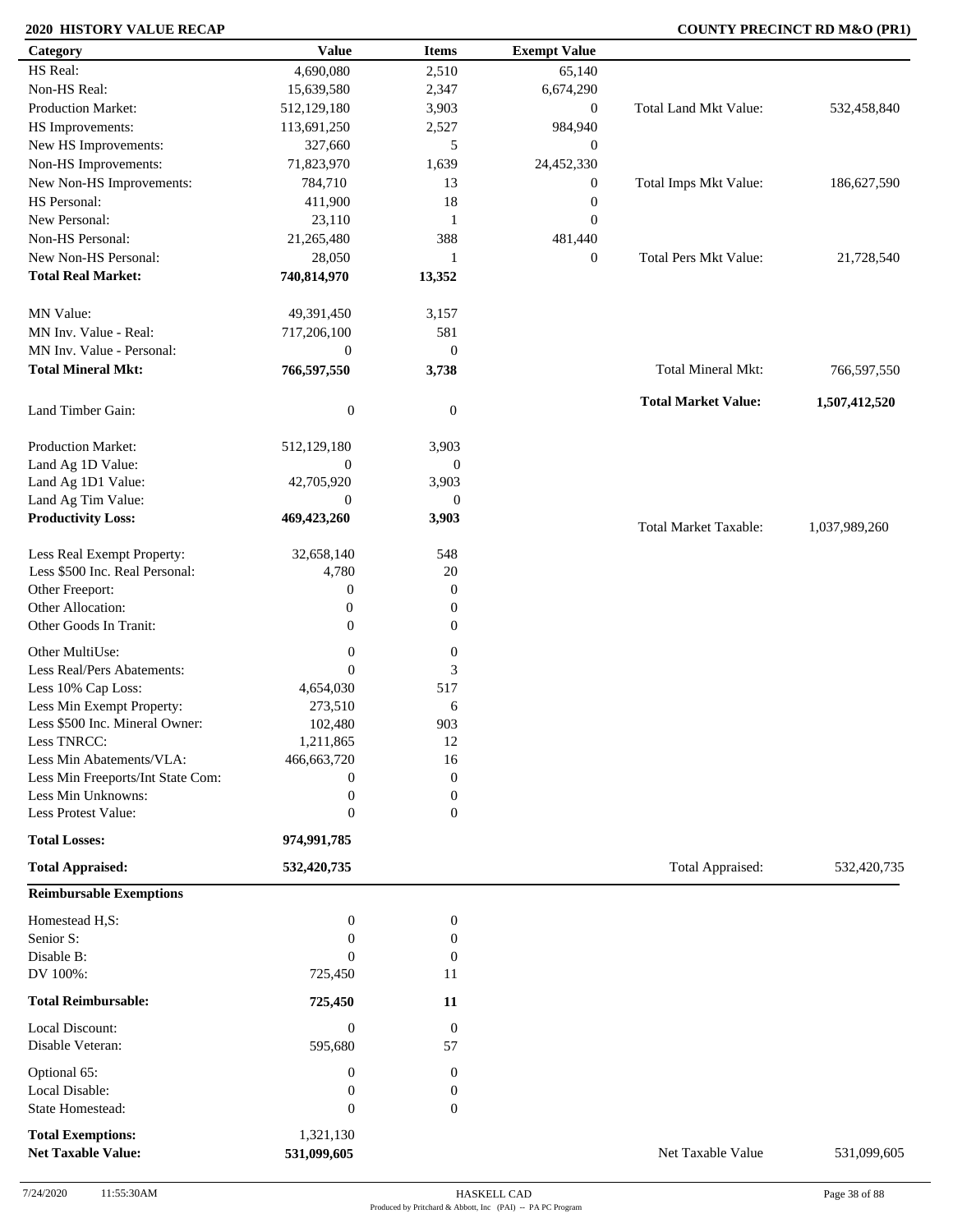Value Loss Due to New AGT/Timber: New Imps/New Pers Market Value:

### **2020 HISTORY VALUE RECAP COUNTY PRECINCT RD M&O (PR1)**

| <b>Count of Homesteads for</b>                 |     |                |        |                  |   |             |           |              | H - Homestead                 | W - Widow                                      |
|------------------------------------------------|-----|----------------|--------|------------------|---|-------------|-----------|--------------|-------------------------------|------------------------------------------------|
| $\bf H$                                        | S   | F              | B      | D                | W | $\mathbf 0$ | DV        | <b>DV100</b> | $S -$ Over 65<br>B - Disabled | DV - Disabled Veteran<br>$O - Over 65 (No HS)$ |
| 587                                            | 753 | $\overline{0}$ | 36     | $\boldsymbol{0}$ | 2 | 2           | 60        | 11           |                               |                                                |
| <b>Total Parcels:</b>                          |     |                | 12,940 |                  |   |             |           |              |                               |                                                |
| <b>Total Owners:</b>                           |     |                | 6,412  |                  |   |             |           |              |                               |                                                |
| <b>Special Certified Totals:</b>               |     |                |        |                  |   |             |           |              |                               |                                                |
| Exempt Value of First Time Absolute Exemption: |     |                |        |                  |   |             | \$359,770 |              |                               |                                                |
| Exempt Value of First Time Partial Exemption:  |     |                |        |                  |   |             | \$53,730  |              |                               |                                                |

\$24,300 \$1,163,530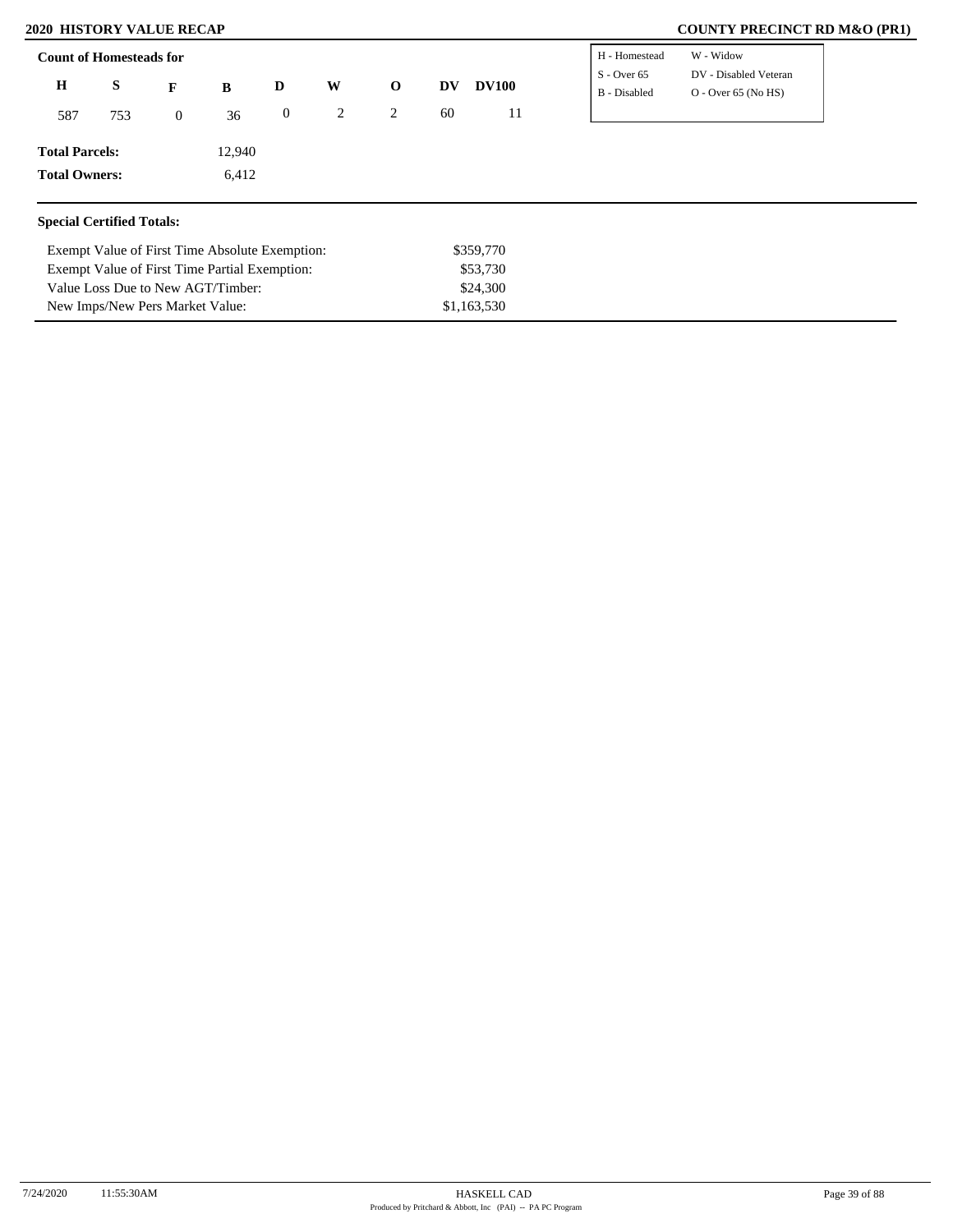### **2020 HISTORY VALUE RECAP COUNTY PRECINCT RD M&O (PR1)**

|                            | <b>Combined Recap</b> |                     |                      |               |                              |                                      |                                     |                              |                                    |                                    |
|----------------------------|-----------------------|---------------------|----------------------|---------------|------------------------------|--------------------------------------|-------------------------------------|------------------------------|------------------------------------|------------------------------------|
| Cat<br>Code                | <b>Items</b>          | Acres               | <b>Total Real</b>    | Ag/Timber     | Production<br>Mkt            | <b>Taxable</b><br>Land               | <b>Total</b><br><b>Improvements</b> | <b>Total</b><br>Personal     | <b>Total</b><br><b>Mkt Taxable</b> | <b>Total</b><br><b>Net Taxable</b> |
| $\mathbf{A}$               | $\overline{2}$        | 0.433               | 800                  | $\bf{0}$      | $\bf{0}$                     | 800                                  | 1,870                               | $\bf{0}$                     | 2,670                              | 2,670                              |
| A1                         | 1,961                 | 880.882             | 3,464,960            | $\bf{0}$      | $\bf{0}$                     | 3,464,960                            | 87,732,320                          | $\bf{0}$                     | 91,197,280                         | 86,419,130                         |
| A <sub>2</sub>             | 96                    | 55.384              | 286,350              | $\bf{0}$      | $\bf{0}$                     | 286,350                              | 1,226,080                           | $\boldsymbol{0}$             | 1,512,430                          | 1,456,210                          |
| A3                         | 121                   | 266.075             | 429,700              | 0             | $\bf{0}$                     | 429,700                              | 6,609,630                           | $\bf{0}$                     | 7,039,330                          | 6,890,190                          |
| A4                         | 306                   | 73.679              | 879,020              | 0             | $\bf{0}$                     | 879,020                              | 3,379,750                           | $\bf{0}$                     | 4,258,770                          | 4,150,190                          |
| A5                         | 64                    | 20.851              | 102,390              | $\bf{0}$      | $\bf{0}$                     | 102,390                              | 971,290                             | $\bf{0}$                     | 1,073,680                          | 946,070                            |
| A6                         | $\overline{7}$        | 0.297               | 12,000               | $\bf{0}$      | $\bf{0}$                     | 12,000                               | 126,090                             | $\bf{0}$                     | 138,090                            | 124,770                            |
| $A^*$                      | 2,557                 | 1,297.601           | 5,175,220            | 0             | $\bf{0}$                     | 5,175,220                            | 100,047,030                         | $\boldsymbol{0}$             | 105,222,250                        | 99,989,230                         |
| B1                         | 8                     | 2.897               | 30,710               | $\mathbf{0}$  | $\bf{0}$                     | 30,710                               | 540,420                             | $\bf{0}$                     | 571,130                            | 561,260                            |
| B <sub>2</sub>             | 6                     | 1.065               | 5,330                | $\mathbf{0}$  | $\bf{0}$                     | 5,330                                | 132,120                             | $\boldsymbol{0}$             | 137,450                            | 137,450                            |
| $B^*$                      | 14<br>8               | 3.962               | 36,040               | $\bf{0}$<br>0 | $\bf{0}$<br>$\bf{0}$         | 36,040                               | 672,540<br>$\bf{0}$                 | $\bf{0}$                     | 708,580                            | 698,710                            |
| $\mathbf C$                | 1,133                 | 65.617<br>2,398.189 | 151,220<br>2,462,540 | $\bf{0}$      | $\bf{0}$                     | 151,220<br>2,462,540                 | 101,670                             | $\boldsymbol{0}$<br>$\bf{0}$ | 151,220<br>2,564,210               | 151,220<br>2,562,580               |
| C <sub>1</sub><br>$\rm C2$ | $\overline{7}$        | 13.524              | 37,510               | $\bf{0}$      | $\bf{0}$                     | 37,510                               | 66,860                              | $\boldsymbol{0}$             | 104,370                            | 104,370                            |
| C <sub>3</sub>             | 1                     | 0.161               | 500                  | $\bf{0}$      | $\bf{0}$                     | 500                                  | 180                                 | $\bf{0}$                     | 680                                | 680                                |
| $\mathrm{C}^*$             | 1,149                 | 2,477.491           | 2,651,770            | $\bf{0}$      | $\bf{0}$                     | 2,651,770                            | 168,710                             | $\bf{0}$                     | 2,820,480                          | 2,818,850                          |
| D1                         | 3,902                 | 560,883.728         | $\bf{0}$             | 42,696,280    | 512,010,430                  | 42,696,280                           | $\bf{0}$                            | $\bf{0}$                     | 42,696,280                         | 42,650,140                         |
| D <sub>1</sub> E           | $\mathbf{1}$          | 125.000             | $\bf{0}$             | 9,640         | 118,750                      | 9,640                                | $\bf{0}$                            | $\boldsymbol{0}$             | 9,640                              | 9,640                              |
| D <sub>2</sub>             | 485                   | 0.000               | $\bf{0}$             | 0             | $\bf{0}$                     | $\bf{0}$                             | 8,691,020                           | $\boldsymbol{0}$             | 8,691,020                          | 8,657,400                          |
| D <sub>2</sub> E           | 1                     | 0.000               | $\bf{0}$             | $\bf{0}$      | $\bf{0}$                     | $\bf{0}$                             | 95,120                              | $\bf{0}$                     | 95,120                             | 95,120                             |
| $D^*$                      | 4,389                 | 561,008.728         | $\bf{0}$             | 42,705,920    | 512,129,180                  | 42,705,920                           | 8,786,140                           | $\bf{0}$                     | 51,492,060                         | 51,412,300                         |
| E                          | 354                   | 1.000               | 1,332,160            | $\bf{0}$      | $\bf{0}$                     | 1,332,160                            | 15,238,550                          | $\boldsymbol{0}$             | 16,570,710                         | 16,265,940                         |
| E1                         | 75                    | 285.724             | 323,730              | $\bf{0}$      | $\bf{0}$                     | 323,730                              | 3,697,240                           | $\boldsymbol{0}$             | 4,020,970                          | 3,764,460                          |
| E2                         | $\overline{7}$        | 3.410               | 62,850               | $\bf{0}$      | $\bf{0}$                     | 62,850                               | 74,790                              | 28,050                       | 165,690                            | 165,690                            |
| E3                         | 1                     | 4.872               | 4,760                | $\bf{0}$      | $\bf{0}$                     | 4,760                                | 32,370                              | $\bf{0}$                     | 37,130                             | 37,130                             |
| $E^*$                      | 437                   | 295.006             | 1,723,500            | $\bf{0}$      | $\bf{0}$                     | 1,723,500                            | 19,042,950                          | 28,050                       | 20,794,500                         | 20,233,220                         |
| F1                         | 266                   | 324.042             | 1,835,750            | $\bf{0}$      | $\bf{0}$                     | 1,835,750                            | 27,283,030                          | $\boldsymbol{0}$             | 29,118,780                         | 29,102,210                         |
| F <sub>2</sub>             | 54                    | 1,863.453           | 1,932,650            | $\bf{0}$      | $\bf{0}$                     | 1,932,650                            | 472,212,260                         | $\bf{0}$                     | 474,144,910                        | 8,496,670                          |
|                            | 320                   | 2,187.495           | 3,768,400            | $\bf{0}$      | $\bf{0}$                     | 3,768,400                            | 499,495,290                         | $\boldsymbol{0}$             | 503,263,690                        | 37,598,880                         |
| G1                         | 2,258                 | 0.000               | $\boldsymbol{0}$     | $\bf{0}$      | $\bf{0}$                     | $\bf{0}$                             | 49,016,880                          | $\bf{0}$                     | 49,016,880                         | 49,016,880                         |
| $G^*$                      | 2,258                 | 0.000               | $\bf{0}$             | $\bf{0}$      | $\bf{0}$                     | $\bf{0}$                             | 49,016,880                          | $\bf{0}$                     | 49,016,880                         | 49,016,880                         |
|                            | 1                     | 1.000               | 1,000                | $\bf{0}$      | $\bf{0}$                     | 1,000                                | 10,090                              | $\bf{0}$                     | 11,090                             | 11,090                             |
| J2                         | 16                    | 0.172               | 1,250                | $\bf{0}$      | $\bf{0}$                     | 1,250                                | 4,010,380                           | $\boldsymbol{0}$             | 4,011,630                          | 4,011,630                          |
|                            | 82                    | 130.008             | 134,760              | 0             | $\bf{0}$                     | 134,760                              | 156,008,980                         | $\bf{0}$                     | 156, 143, 740                      | 156, 143, 740                      |
|                            | 68                    | 3.398               | 18,750               | $\bf{0}$      | $\bf{0}$                     | 18,750                               | 5,032,950                           | $\bf{0}$                     | 5,051,700                          | 5,051,700                          |
| J6                         | 89                    | 83.008              | 94,580               | $\bf{0}$      | $\bf{0}$                     | 94,580                               | 64,088,550                          | $\bf{0}$                     | 64, 183, 130                       | 63,109,330                         |
| J6A                        | 1                     | 0.000               | $\bf{0}$             | $\bf{0}$      | $\bf{0}$                     | $\bf{0}$                             | 1,000                               | $\boldsymbol{0}$             | 1,000                              | 1,000                              |
| J7                         | 29                    | 0.000               | $\bf{0}$             | $\bf{0}$      | $\bf{0}$                     | $\bf{0}$                             | 78,850                              | $\boldsymbol{0}$             | 78,850                             | 78,850                             |
| J8                         | 15                    | 0.000               | $\bf{0}$             | $\bf{0}$      | $\bf{0}$                     | $\bf{0}$                             | 1,326,490                           | $\bf{0}$                     | 1,326,490                          | 1,326,490                          |
| T*                         | 301                   | 217.586             | 250.340              |               | $\mathbf{0}$                 | 250.340                              | 230,557,290                         | $\mathbf{0}$                 | 230,807,630                        | 229,733,830                        |
| L1                         | 343                   | 0.000               | $\bf{0}$             |               | $\boldsymbol{0}$             | $\boldsymbol{0}$                     | $\bf{0}$                            | 17,797,600                   | 17,797,600                         | 17,371,255                         |
| L <sub>1</sub> T           | $\mathbf{3}$          | 0.000               | $\bf{0}$             | $\bf{0}$      | $\bf{0}$                     | $\bf{0}$                             | 344,040                             | $\pmb{0}$                    | 344,040                            | 344,040                            |
| L2                         | $\mathbf 2$           | 0.000               | $\bf{0}$             | $\bf{0}$      | $\bf{0}$                     | $\boldsymbol{0}$                     | $\boldsymbol{0}$                    | 188,600                      | 188,600                            | 188,600                            |
| L2A                        | 32                    | 0.000               | $\bf{0}$             | $\bf{0}$      | $\bf{0}$                     | $\bf{0}$                             | 809,950                             | $\boldsymbol{0}$             | 809,950                            | 809,950                            |
| L2C                        | 16                    | 0.000               | $\bf{0}$             | $\bf{0}$      | $\bf{0}$                     | $\bf{0}$                             | 1,562,670                           | $\boldsymbol{0}$             | 1,562,670                          | 1,420,600                          |
| L2D                        | 38                    | 0.000               | $\bf{0}$             | $\bf{0}$      | $\bf{0}$                     | $\bf{0}$                             | 559,570                             | $\bf{0}$                     | 559,570                            | 559,570                            |
| L2E                        | $\boldsymbol{2}$      | 0.000               | $\bf{0}$             | $\bf{0}$      | $\mathbf{0}$                 | $\boldsymbol{0}$                     | 37,200                              | $\bf{0}$                     | 37,200                             | 37,200                             |
| L2G                        | 53                    | 0.000               | $\mathbf{0}$         | $\bf{0}$      | $\bf{0}$                     | $\bf{0}$                             | 5,832,060                           | $\bf{0}$                     | 5,832,060                          | 5,170,250                          |
| L <sub>2</sub> H           | 35<br>25              | 0.000               | $\bf{0}$<br>$\bf{0}$ | 0             | $\mathbf{0}$<br>$\mathbf{0}$ | $\boldsymbol{0}$<br>$\bf{0}$         | 4,832,540                           | $\bf{0}$<br>$\bf{0}$         | 4,832,540<br>217,880               | 4,832,540<br>191,830               |
| L2J                        | 30                    | 0.000               | $\bf{0}$             | 0             | $\mathbf{0}$                 | $\boldsymbol{0}$                     | 217,880                             | $\bf{0}$                     | 816,580                            |                                    |
| L2K                        | 9                     | 0.000<br>0.000      | $\bf{0}$             | $\bf{0}$      | $\bf{0}$                     | $\bf{0}$                             | 816,580                             | $\bf{0}$                     | 1,212,550                          | 816,580<br>1,212,550               |
| L2L                        | 18                    |                     | $\bf{0}$             | $\bf{0}$      | $\boldsymbol{0}$             |                                      | 1,212,550<br>568,680                | $\bf{0}$                     |                                    |                                    |
| L2M                        | 1                     | 0.000<br>0.000      | $\bf{0}$             | $\bf{0}$      | $\bf{0}$                     | $\boldsymbol{0}$<br>$\boldsymbol{0}$ | 9,210                               | $\bf{0}$                     | 568,680<br>9,210                   | 568,680<br>9,210                   |
| L2N                        | 10                    | 0.000               | $\bf{0}$             | $\bf{0}$      | $\mathbf{0}$                 | $\boldsymbol{0}$                     | 14,850                              | $\bf{0}$                     | 14,850                             |                                    |
| L2O                        | 9                     | 0.000               | $\bf{0}$             | $\bf{0}$      | $\bf{0}$                     | $\bf{0}$                             |                                     | $\bf{0}$                     | 565,120                            | 14,850<br>367,960                  |
| L2P                        | 6                     | 0.000               | $\bf{0}$             | $\bf{0}$      | $\bf{0}$                     | $\bf{0}$                             | 565,120<br>1,570                    | $\bf{0}$                     | 1,570                              | 1,570                              |
| L <sub>2</sub> Q           | 632                   | 0.000               | $\bf{0}$             | $\bf{0}$      | $\bf{0}$                     | $\bf{0}$                             | 17,384,470                          | 17,986,200                   | 35,370,670                         | 33,917,235                         |
| $L^*$                      | 215                   | 0.000               | $\bf{0}$             | $\bf{0}$      | $\bf{0}$                     | $\bf{0}$                             | 2,281,690                           | 749,950                      | 3,031,640                          | 2,914,070                          |
| M1                         | 215                   | 0.000               | $\bf{0}$             | $\bf{0}$      | $\bf{0}$                     | $\bf{0}$                             | 2,281,690                           | 749,950                      | 3,031,640                          |                                    |
| $M^*$                      | 5                     | 0.000               | $\bf{0}$             | $\bf{0}$      | $\bf{0}$                     | $\bf{0}$                             | 0                                   | 2,766,400                    | 2,766,400                          | 2,914,070<br>2,766,400             |
| S<br>$\mathbf{S}^*$        | $\sqrt{5}$            | 0.000               | $\bf{0}$             | $\bf{0}$      | $\bf{0}$                     | $\bf{0}$                             | $\bf{0}$                            | 2,766,400                    | 2,766,400                          | 2,766,400                          |
| XB                         | 20                    | 0.000               | $\bf{0}$             | $\mathbf{0}$  | $\bf{0}$                     | $\mathbf 0$                          | $\bf{0}$                            | 4,780                        | 4,780                              | $\bf{0}$                           |
| XC                         | 903                   | 0.000               | $\bf{0}$             | $\bf{0}$      | $\bf{0}$                     | $\bf{0}$                             | 102,480                             | $\bf{0}$                     | 102,480                            | $\bf{0}$                           |
| ${\rm XG}$                 | $\mathbf{1}$          | 1.024               | 9,000                | 0             | $\bf{0}$                     | 9,000                                | 294,400                             | $\bf{0}$                     | 303,400                            |                                    |
| XG3                        | 1                     | 0.000               | $\pmb{0}$            | 0             | $\boldsymbol{0}$             | $\bf{0}$                             | $\bf{0}$                            | $\boldsymbol{0}$             | $\bf{0}$                           | 0                                  |
|                            | $\mathbf{1}$          | 2.351               | 3,350                | $\mathbf{0}$  | $\boldsymbol{0}$             | 3,350                                | 11,980                              | $\boldsymbol{0}$             | 15,330                             | $\bf{0}$                           |
| XI                         |                       |                     |                      |               |                              |                                      |                                     |                              |                                    |                                    |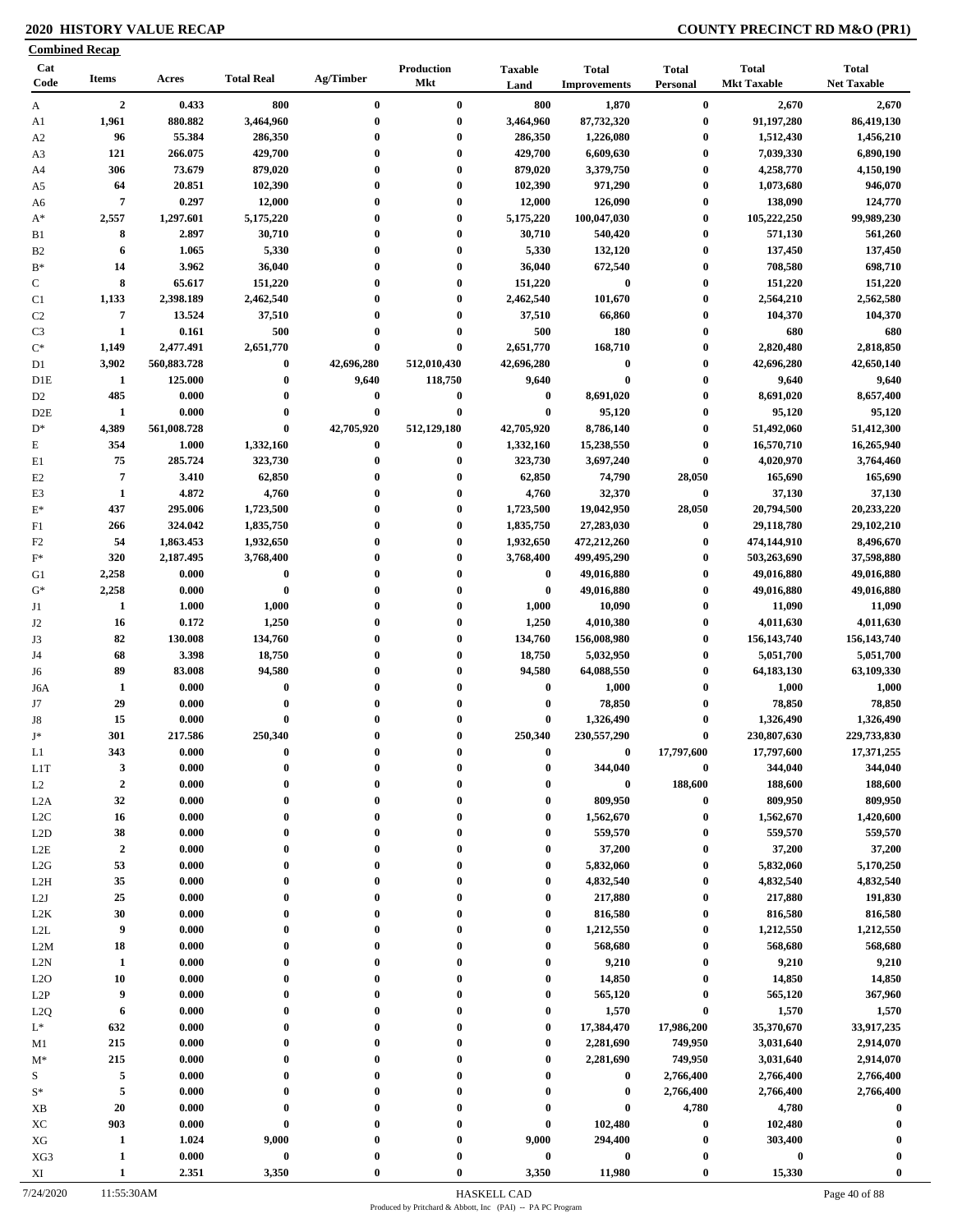## **2020 HISTORY VALUE RECAP COUNTY PRECINCT RD M&O (PR1)**

| Totals:    | 13,745 | 577,529.136 | 20,329,660 | 42,705,920   | 512,129,180 | 63,035,580 | 953,225,140 | 21,728,540 | 1,037,989,260 | 531,099,605 |
|------------|--------|-------------|------------|--------------|-------------|------------|-------------|------------|---------------|-------------|
| $X^*$      | 1,468  | 10,041.267  | 6,724,390  | $\bf{0}$     | 0           | 6,724,390  | 25,772,150  | 197.940    | 32,694,480    |             |
| <b>XXV</b> | 6      | 0.000       |            | $\bf{0}$     |             |            | 273,510     | 0          | 273.510       |             |
| XV         | 517    | 10,028.428  | 6,693,200  | $\bf{0}$     | 0           | 6,693,200  | 24,848,120  | 0          | 31,541,320    |             |
| XU         |        | 1.574       | 17,650     | $\bf{0}$     | 0           | 17.650     | 241,660     |            | 259,310       |             |
| XN         |        | 0.000       |            | $\bf{0}$     |             |            | 0           |            |               |             |
| XL1        | 10     | 0.000       |            | $\bf{0}$     |             |            | 0           | 193.160    | 193.160       |             |
| XL         |        | 7.890       | 1,190      | $\mathbf{0}$ | 0           | 1,190      |             |            | 1,190         |             |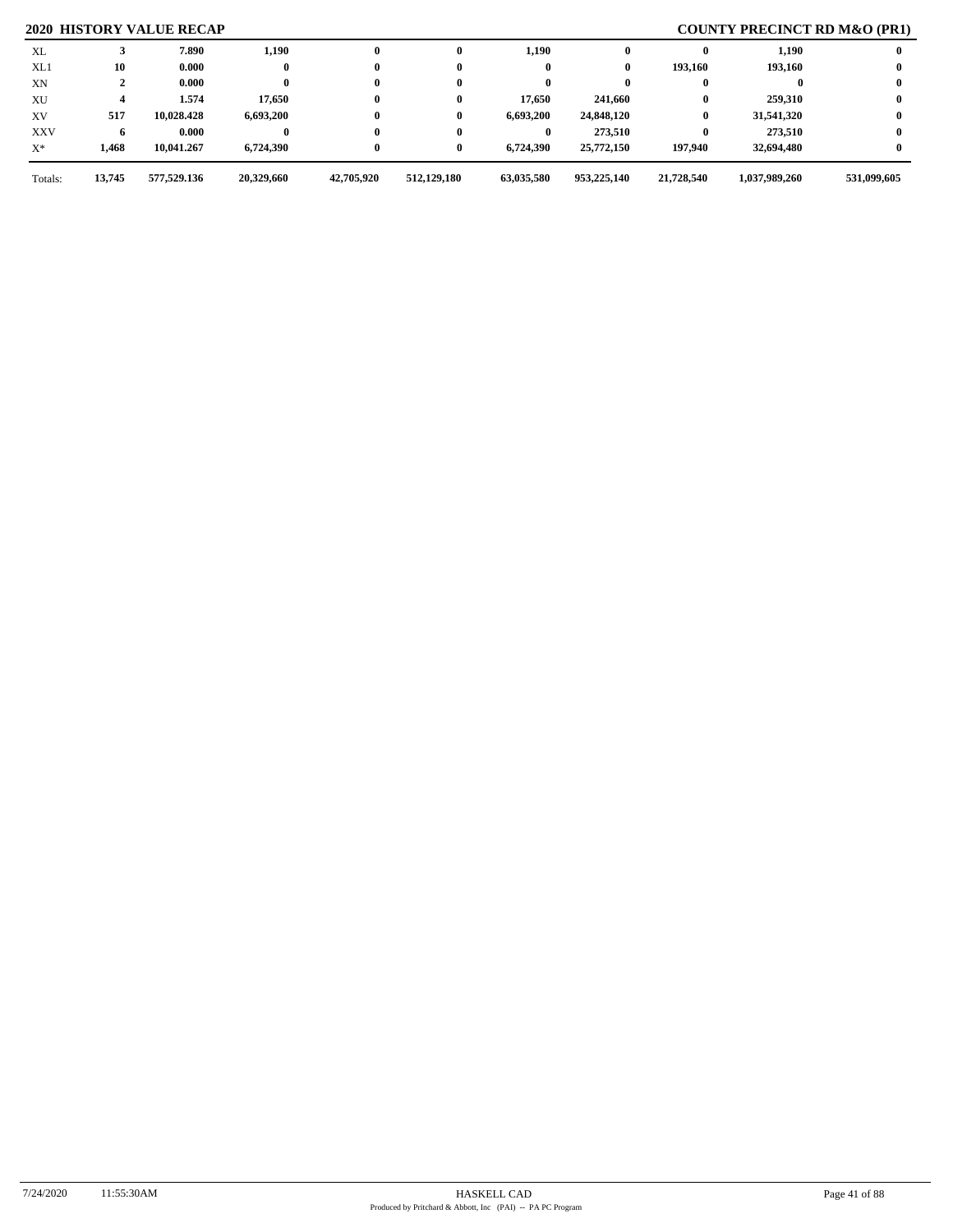### **2020 HISTORY VALUE RECAP MUNDAY CISD (SGO)**

| Category                                              | <b>Value</b>              | <b>Items</b>     | <b>Exempt Value</b> |                              |                  |
|-------------------------------------------------------|---------------------------|------------------|---------------------|------------------------------|------------------|
| HS Real:                                              | 2,080                     |                  | $\mathbf{0}$        |                              |                  |
| Non-HS Real:                                          | $\mathbf{0}$              | $\boldsymbol{0}$ | $\boldsymbol{0}$    |                              |                  |
| Production Market:                                    | 8,664,430                 | 59               | $\boldsymbol{0}$    | Total Land Mkt Value:        | 8,666,510        |
| HS Improvements:                                      | 54,810                    | 1                | $\boldsymbol{0}$    |                              |                  |
| New HS Improvements:                                  | $\mathbf{0}$              | $\boldsymbol{0}$ | $\boldsymbol{0}$    |                              |                  |
| Non-HS Improvements:                                  | 53,170                    | 5                | $\boldsymbol{0}$    |                              |                  |
| New Non-HS Improvements:                              | $\overline{0}$            | $\boldsymbol{0}$ | $\boldsymbol{0}$    | Total Imps Mkt Value:        | 107,980          |
| HS Personal:                                          | $\overline{0}$            | $\boldsymbol{0}$ |                     |                              |                  |
|                                                       |                           |                  | $\boldsymbol{0}$    |                              |                  |
| New Personal:                                         | $\overline{0}$            | $\boldsymbol{0}$ | $\boldsymbol{0}$    |                              |                  |
| Non-HS Personal:                                      | $\overline{0}$            | $\boldsymbol{0}$ | $\boldsymbol{0}$    |                              |                  |
| New Non-HS Personal:                                  | $\overline{0}$            | $\boldsymbol{0}$ | $\mathbf{0}$        | <b>Total Pers Mkt Value:</b> | $\boldsymbol{0}$ |
| <b>Total Real Market:</b>                             | 8,774,490                 | 66               |                     |                              |                  |
| MN Value:                                             | $\boldsymbol{0}$          | $\boldsymbol{0}$ |                     |                              |                  |
| MN Inv. Value - Real:                                 | 35,144,590                | $10\,$           |                     |                              |                  |
| MN Inv. Value - Personal:                             | $\theta$                  | $\mathbf{0}$     |                     |                              |                  |
| <b>Total Mineral Mkt:</b>                             | 35,144,590                | 10               |                     | Total Mineral Mkt:           | 35,144,590       |
| Land Timber Gain:                                     | $\boldsymbol{0}$          | $\mathbf{0}$     |                     | <b>Total Market Value:</b>   | 43,919,080       |
| Production Market:                                    |                           |                  |                     |                              |                  |
|                                                       | 8,664,430<br>$\mathbf{0}$ | 59               |                     |                              |                  |
| Land Ag 1D Value:                                     |                           | $\boldsymbol{0}$ |                     |                              |                  |
| Land Ag 1D1 Value:                                    | 657,690                   | 59               |                     |                              |                  |
| Land Ag Tim Value:                                    | $\theta$                  | $\boldsymbol{0}$ |                     |                              |                  |
| <b>Productivity Loss:</b>                             | 8,006,740                 | 59               |                     | <b>Total Market Taxable:</b> | 35,912,340       |
| Less Real Exempt Property:                            | $\boldsymbol{0}$          | $\boldsymbol{0}$ |                     |                              |                  |
| Less \$500 Inc. Real Personal:                        | $\boldsymbol{0}$          | $\boldsymbol{0}$ |                     |                              |                  |
| Other Freeport:                                       | $\mathbf{0}$              | $\boldsymbol{0}$ |                     |                              |                  |
| Other Allocation:                                     | $\theta$                  | $\theta$         |                     |                              |                  |
| Other Goods In Tranit:                                | $\overline{0}$            | $\theta$         |                     |                              |                  |
|                                                       |                           |                  |                     |                              |                  |
| Other MultiUse:                                       | $\boldsymbol{0}$          | $\boldsymbol{0}$ |                     |                              |                  |
| Less Real/Pers Abatements:                            | $\boldsymbol{0}$          | $\boldsymbol{0}$ |                     |                              |                  |
| Less 10% Cap Loss:                                    | $\boldsymbol{0}$          | $\boldsymbol{0}$ |                     |                              |                  |
| Less Min Exempt Property:                             | $\overline{0}$            | $\theta$         |                     |                              |                  |
| Less \$500 Inc. Mineral Owner:                        | $\boldsymbol{0}$          | $\boldsymbol{0}$ |                     |                              |                  |
| Less TNRCC:                                           | $\boldsymbol{0}$          | $\boldsymbol{0}$ |                     |                              |                  |
| Less Min Abatements/VLA:                              | 19,351,880                |                  |                     |                              |                  |
| Less Min Freeports/Int State Com:                     | $\boldsymbol{0}$          | $\overline{0}$   |                     |                              |                  |
| Less Min Unknowns:                                    | $\boldsymbol{0}$          | $\boldsymbol{0}$ |                     |                              |                  |
| Less Protest Value:                                   | $\boldsymbol{0}$          | $\overline{0}$   |                     |                              |                  |
| <b>Total Losses:</b>                                  | 27,358,620                |                  |                     |                              |                  |
| <b>Total Appraised:</b>                               | 16,560,460                |                  |                     | Total Appraised:             | 16,560,460       |
| <b>Reimbursable Exemptions</b>                        |                           |                  |                     |                              |                  |
| Homestead H,S:                                        | 25,000                    |                  |                     |                              |                  |
| Senior S:                                             | 10,000                    |                  |                     |                              |                  |
| Disable B:                                            | $\boldsymbol{0}$          | $\boldsymbol{0}$ |                     |                              |                  |
| DV 100%:                                              | $\overline{0}$            | $\Omega$         |                     |                              |                  |
| <b>Total Reimbursable:</b>                            | 35,000                    | 2                |                     |                              |                  |
| Local Discount:                                       |                           |                  |                     |                              |                  |
|                                                       | $\boldsymbol{0}$          | 0                |                     |                              |                  |
| Disable Veteran:                                      | $\overline{0}$            | $\overline{0}$   |                     |                              |                  |
| Optional 65:                                          | $\overline{0}$            | $\boldsymbol{0}$ |                     |                              |                  |
| Local Disable:                                        | $\overline{0}$            | $\boldsymbol{0}$ |                     |                              |                  |
| <b>State Homestead:</b>                               | $\boldsymbol{0}$          | $\boldsymbol{0}$ |                     |                              |                  |
|                                                       |                           |                  |                     |                              |                  |
| <b>Total Exemptions:</b><br><b>Net Taxable Value:</b> | 35,000<br>16,525,460      |                  |                     | Net Taxable Value            | 16,525,460       |
|                                                       |                           |                  |                     |                              |                  |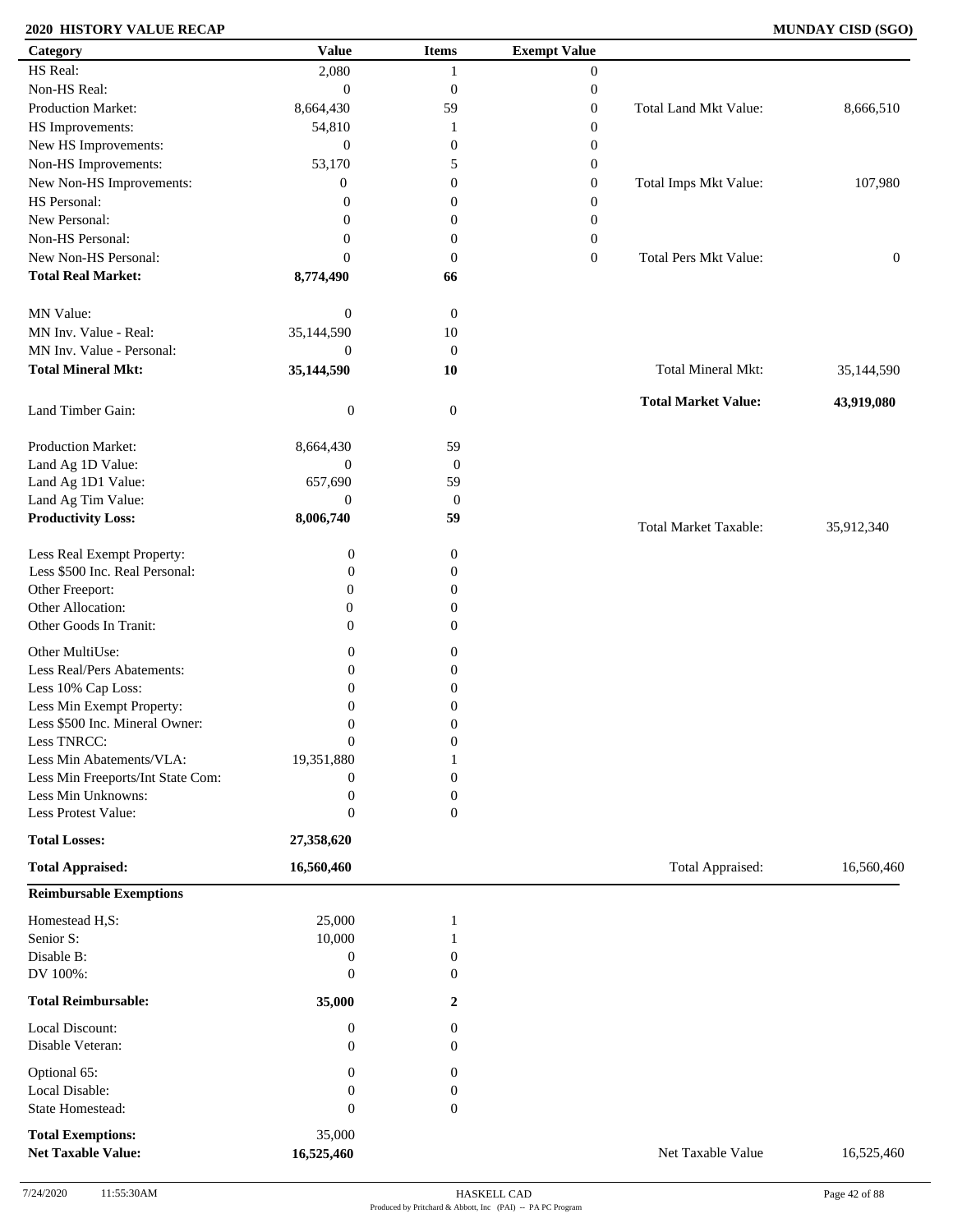### **2020 HISTORY VALUE RECAP MUNDAY CISD (SGO)**

| **** Freeze Totals: (This is only for Effective Tax Rate Calculation) |                            |                                                |              |                  |              |                                                                   |                |              |                                                                                                                                     |                                                                                |
|-----------------------------------------------------------------------|----------------------------|------------------------------------------------|--------------|------------------|--------------|-------------------------------------------------------------------|----------------|--------------|-------------------------------------------------------------------------------------------------------------------------------------|--------------------------------------------------------------------------------|
| <b>Total Ceiling Tax:</b>                                             |                            |                                                |              |                  | 425.41       |                                                                   |                |              |                                                                                                                                     |                                                                                |
| <b>Total Freeze Taxable:</b>                                          |                            |                                                |              |                  | 21,890       |                                                                   |                |              |                                                                                                                                     |                                                                                |
| New Imp/Pers with Ceiling: +                                          |                            |                                                |              |                  | $\mathbf{0}$ |                                                                   |                |              |                                                                                                                                     |                                                                                |
|                                                                       | **Freeze Adjusted Taxable: |                                                |              |                  | 16,503,570   |                                                                   |                |              |                                                                                                                                     | ** This number DOES NOT represent any Jurisdiction's Certified Taxable Value** |
|                                                                       |                            |                                                |              |                  |              | or (Freeze Adjusted Taxable * Tax Rate / 100) + Total Ceiling Tax |                |              | Estimated Total Levy: ((Net Taxable Value - Total Freeze Taxable + New Imp/Pers with Ceiling) * Tax Rate / 100) + Total Ceiling Tax |                                                                                |
| <b>Count of Homesteads for</b>                                        |                            |                                                |              |                  |              |                                                                   |                |              | H - Homestead                                                                                                                       | W - Widow                                                                      |
| S<br>$\mathbf H$<br>D<br>W<br>F<br>$\bf{B}$                           |                            |                                                |              |                  |              | $\mathbf{o}$                                                      | DV             | <b>DV100</b> | $S -$ Over 65<br>B - Disabled                                                                                                       | DV - Disabled Veteran<br>$O -$ Over 65 (No HS)                                 |
| $\mathbf{0}$                                                          | $\mathbf{1}$               | $\mathbf{0}$                                   | $\mathbf{0}$ | $\boldsymbol{0}$ | $\mathbf{0}$ | $\overline{0}$                                                    | $\overline{0}$ | $\mathbf{0}$ |                                                                                                                                     |                                                                                |
| <b>Total Parcels:</b>                                                 |                            |                                                | 69           |                  |              |                                                                   |                |              |                                                                                                                                     |                                                                                |
| <b>Total Owners:</b>                                                  |                            |                                                | 33           |                  |              |                                                                   |                |              |                                                                                                                                     |                                                                                |
| <b>Special Certified Totals:</b>                                      |                            |                                                |              |                  |              |                                                                   |                |              |                                                                                                                                     |                                                                                |
|                                                                       |                            | Exempt Value of First Time Absolute Exemption: |              |                  |              |                                                                   |                | \$0          |                                                                                                                                     |                                                                                |
|                                                                       |                            | Exempt Value of First Time Partial Exemption:  |              |                  |              |                                                                   |                | \$0          |                                                                                                                                     |                                                                                |
|                                                                       |                            | Value Loss Due to New AGT/Timber:              |              |                  |              |                                                                   |                | \$0          |                                                                                                                                     |                                                                                |

### **Combined Recap**

New Imps/New Pers Market Value:

| Cat<br>Code    | Items | Acres     | <b>Total Real</b> | Ag/Timber    | <b>Production</b><br>Mkt | <b>Taxable</b><br>Land | <b>Total</b><br><b>Improvements</b> | <b>Total</b><br>Personal | Total<br><b>Mkt Taxable</b> | <b>Total</b><br><b>Net Taxable</b> |
|----------------|-------|-----------|-------------------|--------------|--------------------------|------------------------|-------------------------------------|--------------------------|-----------------------------|------------------------------------|
| D1             | 59    | 9,357.118 | $\mathbf{0}$      | 657,690      | 8,664,430                | 657,690                |                                     | $\bf{0}$                 | 657,690                     | 657,690                            |
| D <sub>2</sub> | 5     | 0.000     | $\mathbf{0}$      | $\bf{0}$     | $\mathbf{0}$             | $\bf{0}$               | 53,170                              | $\bf{0}$                 | 53,170                      | 53,170                             |
| $D^*$          | 64    | 9,357.118 | $\bf{0}$          | 657,690      | 8,664,430                | 657,690                | 53,170                              | $\bf{0}$                 | 710,860                     | 710,860                            |
| E              |       | 0.000     | 2,080             | $\bf{0}$     | $\mathbf{0}$             | 2,080                  | 54,810                              | $\bf{0}$                 | 56,890                      | 21,890                             |
| $E^*$          |       | 0.000     | 2,080             | $\bf{0}$     | 0                        | 2,080                  | 54,810                              | $\bf{0}$                 | 56,890                      | 21,890                             |
| F2             |       | 0.000     | $\bf{0}$          | $\bf{0}$     | 0                        | $\bf{0}$               | 28,600,640                          | $\bf{0}$                 | 28,600,640                  | 28,600,640                         |
| $F^*$          |       | 0.000     | $\mathbf{0}$      | $\mathbf{0}$ | 0                        | $\mathbf{0}$           | 28,600,640                          | $\bf{0}$                 | 28,600,640                  | 28,600,640                         |
| J3             |       | 0.000     | 0                 | $\mathbf{0}$ | 0                        | $\mathbf{0}$           | 663,190                             | $\bf{0}$                 | 663,190                     | 663,190                            |
| J4             |       | 0.000     | $\mathbf{0}$      | $\mathbf{0}$ | 0                        | $\mathbf{0}$           | 1,550                               | $\bf{0}$                 | 1,550                       | 1,550                              |
| J6             |       | 0.000     | $\mathbf{0}$      | $\bf{0}$     | 0                        | $\bf{0}$               | 5,879,210                           | $\bf{0}$                 | 5,879,210                   | 5,879,210                          |
| J*             | 9     | 0.000     | $\mathbf{0}$      | $\bf{0}$     | $\mathbf{0}$             | $\bf{0}$               | 6,543,950                           | $\bf{0}$                 | 6,543,950                   | 6,543,950                          |
| Totals:        | 75    | 9,357.118 | 2,080             | 657,690      | 8,664,430                | 659,770                | 35,252,570                          | $\bf{0}$                 | 35,912,340                  | 35,877,340                         |

\$0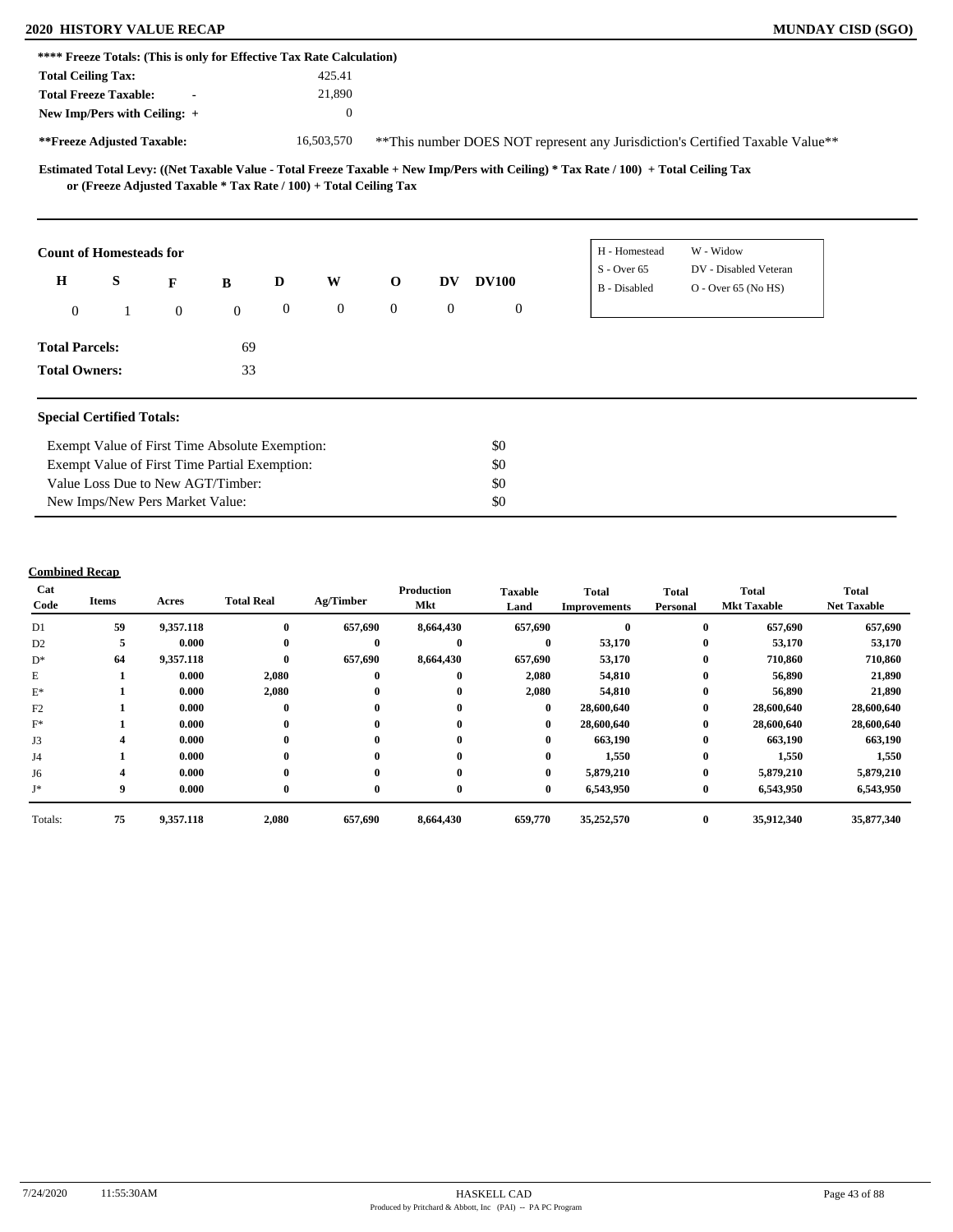### **2020 HISTORY VALUE RECAP MUNDAY CISD I&S (SGOIS)**

| Category                                              | <b>Value</b>         | <b>Items</b>     | <b>Exempt Value</b> |                              |                  |
|-------------------------------------------------------|----------------------|------------------|---------------------|------------------------------|------------------|
| HS Real:                                              | 2,080                | 1                | $\mathbf{0}$        |                              |                  |
| Non-HS Real:                                          | $\boldsymbol{0}$     | $\boldsymbol{0}$ | $\boldsymbol{0}$    |                              |                  |
| Production Market:                                    | 8,664,430            | 59               | $\boldsymbol{0}$    | <b>Total Land Mkt Value:</b> | 8,666,510        |
| HS Improvements:                                      | 54,810               | 1                | $\boldsymbol{0}$    |                              |                  |
| New HS Improvements:                                  | $\boldsymbol{0}$     | $\boldsymbol{0}$ | $\boldsymbol{0}$    |                              |                  |
| Non-HS Improvements:                                  | 53,170               | 5                | $\boldsymbol{0}$    |                              |                  |
| New Non-HS Improvements:                              | $\overline{0}$       | $\mathbf{0}$     | $\boldsymbol{0}$    | Total Imps Mkt Value:        | 107,980          |
| HS Personal:                                          | $\overline{0}$       | $\mathbf{0}$     | $\boldsymbol{0}$    |                              |                  |
| New Personal:                                         | $\theta$             | $\mathbf{0}$     | $\boldsymbol{0}$    |                              |                  |
| Non-HS Personal:                                      | $\theta$             | $\boldsymbol{0}$ | $\boldsymbol{0}$    |                              |                  |
| New Non-HS Personal:                                  | $\theta$             | $\mathbf{0}$     | $\boldsymbol{0}$    | <b>Total Pers Mkt Value:</b> | $\boldsymbol{0}$ |
| <b>Total Real Market:</b>                             | 8,774,490            | 66               |                     |                              |                  |
|                                                       |                      |                  |                     |                              |                  |
| MN Value:                                             | $\boldsymbol{0}$     | $\boldsymbol{0}$ |                     |                              |                  |
| MN Inv. Value - Real:                                 | 35,144,590           | $10\,$           |                     |                              |                  |
| MN Inv. Value - Personal:                             | $\boldsymbol{0}$     | $\boldsymbol{0}$ |                     |                              |                  |
| <b>Total Mineral Mkt:</b>                             | 35,144,590           | 10               |                     | Total Mineral Mkt:           | 35,144,590       |
|                                                       |                      |                  |                     |                              |                  |
| Land Timber Gain:                                     | $\boldsymbol{0}$     | $\mathbf{0}$     |                     | <b>Total Market Value:</b>   | 43,919,080       |
| Production Market:                                    | 8,664,430            | 59               |                     |                              |                  |
| Land Ag 1D Value:                                     | $\mathbf{0}$         | $\boldsymbol{0}$ |                     |                              |                  |
| Land Ag 1D1 Value:                                    | 657,690              | 59               |                     |                              |                  |
| Land Ag Tim Value:                                    | $\mathbf{0}$         | $\boldsymbol{0}$ |                     |                              |                  |
| <b>Productivity Loss:</b>                             | 8,006,740            | 59               |                     |                              |                  |
|                                                       |                      |                  |                     | <b>Total Market Taxable:</b> | 35,912,340       |
| Less Real Exempt Property:                            | $\boldsymbol{0}$     | $\boldsymbol{0}$ |                     |                              |                  |
| Less \$500 Inc. Real Personal:                        | 0                    | $\boldsymbol{0}$ |                     |                              |                  |
| Other Freeport:                                       | $\overline{0}$       | $\overline{0}$   |                     |                              |                  |
| Other Allocation:                                     | $\mathbf{0}$         | $\mathbf{0}$     |                     |                              |                  |
| Other Goods In Tranit:                                | $\boldsymbol{0}$     | $\mathbf{0}$     |                     |                              |                  |
| Other MultiUse:                                       | 0                    | $\boldsymbol{0}$ |                     |                              |                  |
| Less Real/Pers Abatements:                            | 0                    | $\boldsymbol{0}$ |                     |                              |                  |
| Less 10% Cap Loss:                                    | $\boldsymbol{0}$     | $\boldsymbol{0}$ |                     |                              |                  |
| Less Min Exempt Property:                             | $\boldsymbol{0}$     | 0                |                     |                              |                  |
| Less \$500 Inc. Mineral Owner:                        | 0                    | $\boldsymbol{0}$ |                     |                              |                  |
| Less TNRCC:                                           | 0                    | $\boldsymbol{0}$ |                     |                              |                  |
| Less Min Abatements/VLA:                              | 0                    | $\boldsymbol{0}$ |                     |                              |                  |
| Less Min Freeports/Int State Com:                     | $\Omega$             | $\overline{0}$   |                     |                              |                  |
| Less Min Unknowns:                                    | 0                    | $\boldsymbol{0}$ |                     |                              |                  |
| Less Protest Value:                                   | $\mathbf{0}$         | $\mathbf{0}$     |                     |                              |                  |
| <b>Total Losses:</b>                                  | 8,006,740            |                  |                     |                              |                  |
| <b>Total Appraised:</b>                               | 35,912,340           |                  |                     | Total Appraised:             | 35,912,340       |
| <b>Reimbursable Exemptions</b>                        |                      |                  |                     |                              |                  |
|                                                       |                      |                  |                     |                              |                  |
| Homestead H,S:                                        | 25,000               | 1                |                     |                              |                  |
| Senior S:                                             | 10,000               |                  |                     |                              |                  |
| Disable B:                                            | $\boldsymbol{0}$     | $\boldsymbol{0}$ |                     |                              |                  |
| DV 100%:                                              | $\boldsymbol{0}$     | $\overline{0}$   |                     |                              |                  |
| <b>Total Reimbursable:</b>                            | 35,000               | 2                |                     |                              |                  |
| Local Discount:                                       | $\boldsymbol{0}$     | $\mathbf{0}$     |                     |                              |                  |
| Disable Veteran:                                      | 0                    | $\overline{0}$   |                     |                              |                  |
| Optional 65:                                          | 0                    | $\boldsymbol{0}$ |                     |                              |                  |
| Local Disable:                                        | 0                    | $\boldsymbol{0}$ |                     |                              |                  |
| State Homestead:                                      | $\overline{0}$       | $\mathbf{0}$     |                     |                              |                  |
|                                                       |                      |                  |                     |                              |                  |
| <b>Total Exemptions:</b><br><b>Net Taxable Value:</b> | 35,000<br>35,877,340 |                  |                     | Net Taxable Value            | 35,877,340       |
|                                                       |                      |                  |                     |                              |                  |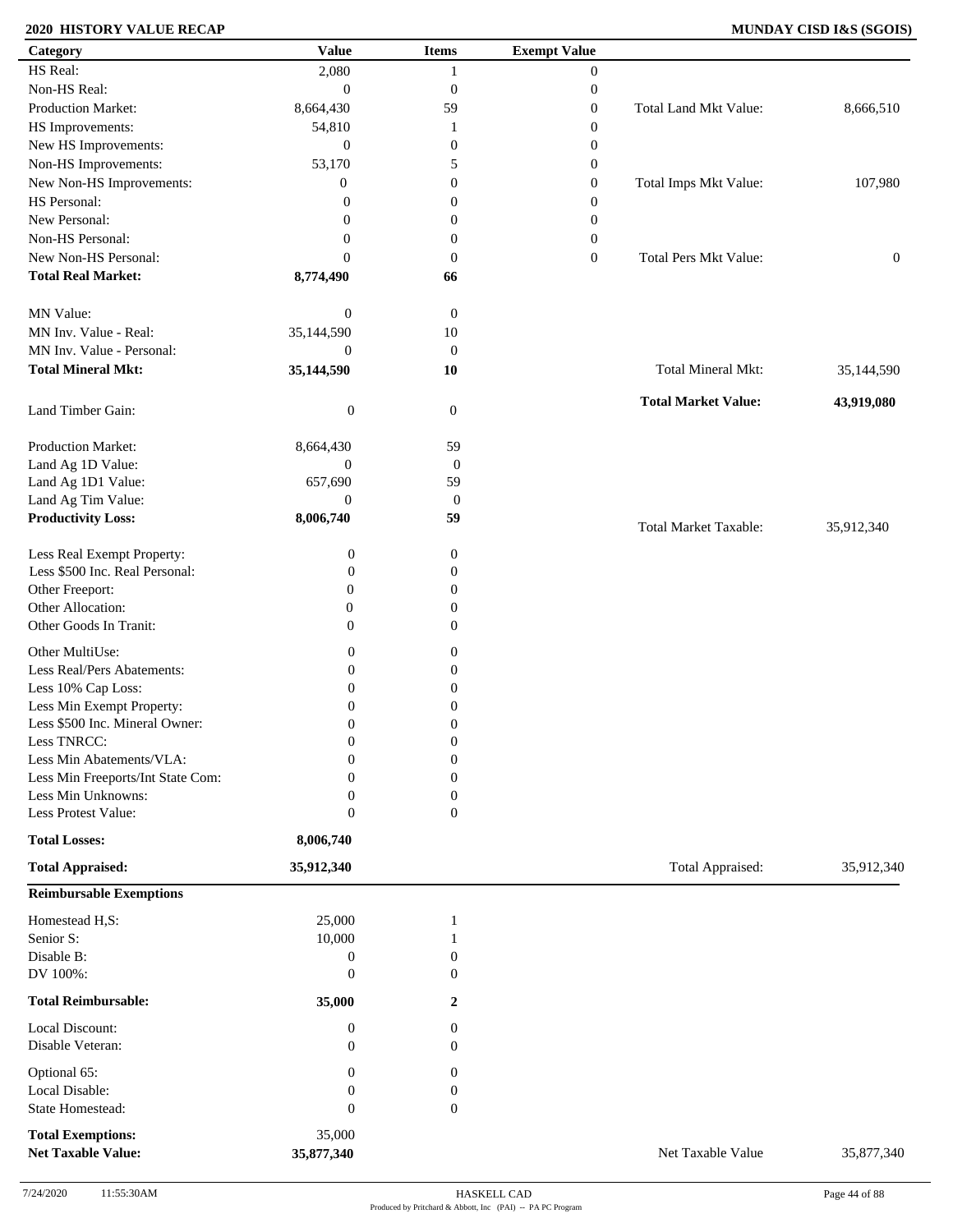## **2020 HISTORY VALUE RECAP MUNDAY CISD I&S (SGOIS)**

| MUNDAY CISD I&S (SGOIS) |  |  |  |
|-------------------------|--|--|--|
|-------------------------|--|--|--|

| **** Freeze Totals: (This is only for Effective Tax Rate Calculation) |   |                                                                   |              |              |                  |                |              |                  |                                                                                                                                     |                                                                                |  |
|-----------------------------------------------------------------------|---|-------------------------------------------------------------------|--------------|--------------|------------------|----------------|--------------|------------------|-------------------------------------------------------------------------------------------------------------------------------------|--------------------------------------------------------------------------------|--|
| <b>Total Ceiling Tax:</b>                                             |   |                                                                   |              |              | 0.00             |                |              |                  |                                                                                                                                     |                                                                                |  |
| <b>Total Freeze Taxable:</b>                                          |   | $\blacksquare$                                                    |              |              | 21,890           |                |              |                  |                                                                                                                                     |                                                                                |  |
| New Imp/Pers with Ceiling: +                                          |   |                                                                   |              |              | $\boldsymbol{0}$ |                |              |                  |                                                                                                                                     |                                                                                |  |
| **Freeze Adjusted Taxable:                                            |   |                                                                   |              |              | 35,855,450       |                |              |                  |                                                                                                                                     | ** This number DOES NOT represent any Jurisdiction's Certified Taxable Value** |  |
|                                                                       |   | or (Freeze Adjusted Taxable * Tax Rate / 100) + Total Ceiling Tax |              |              |                  |                |              |                  | Estimated Total Levy: ((Net Taxable Value - Total Freeze Taxable + New Imp/Pers with Ceiling) * Tax Rate / 100) + Total Ceiling Tax |                                                                                |  |
| <b>Count of Homesteads for</b>                                        |   |                                                                   |              |              |                  |                |              |                  | H - Homestead                                                                                                                       | W - Widow                                                                      |  |
| $\mathbf H$                                                           | S | F                                                                 | $\bf{B}$     | D            | W                | $\mathbf 0$    | DV           | <b>DV100</b>     | $S - Over 65$<br>B - Disabled                                                                                                       | DV - Disabled Veteran<br>$O -$ Over 65 (No HS)                                 |  |
| $\overline{0}$                                                        |   | $\overline{0}$                                                    | $\mathbf{0}$ | $\mathbf{0}$ | $\overline{0}$   | $\overline{0}$ | $\mathbf{0}$ | $\boldsymbol{0}$ |                                                                                                                                     |                                                                                |  |
| <b>Total Parcels:</b>                                                 |   |                                                                   | 69           |              |                  |                |              |                  |                                                                                                                                     |                                                                                |  |
| <b>Total Owners:</b>                                                  |   |                                                                   | 33           |              |                  |                |              |                  |                                                                                                                                     |                                                                                |  |
| <b>Special Certified Totals:</b>                                      |   |                                                                   |              |              |                  |                |              |                  |                                                                                                                                     |                                                                                |  |
|                                                                       |   | Exempt Value of First Time Absolute Exemption:                    |              |              |                  |                |              | \$0              |                                                                                                                                     |                                                                                |  |
|                                                                       |   | Exempt Value of First Time Partial Exemption:                     |              |              |                  |                |              | \$0              |                                                                                                                                     |                                                                                |  |
|                                                                       |   | Value Loss Due to New AGT/Timber:                                 |              |              |                  |                |              | \$0              |                                                                                                                                     |                                                                                |  |
|                                                                       |   | New Imps/New Pers Market Value:                                   |              |              |                  |                |              | \$0              |                                                                                                                                     |                                                                                |  |

### **Combined Recap**

| Cat<br>Code    | <b>Items</b> | Acres     | <b>Total Real</b> | Ag/Timber    | Production<br>Mkt | <b>Taxable</b><br>Land | <b>Total</b><br><b>Improvements</b> | <b>Total</b><br>Personal | Total<br><b>Mkt Taxable</b> | <b>Total</b><br><b>Net Taxable</b> |
|----------------|--------------|-----------|-------------------|--------------|-------------------|------------------------|-------------------------------------|--------------------------|-----------------------------|------------------------------------|
| D1             | 59           | 9,357.118 | $\mathbf{0}$      | 657,690      | 8,664,430         | 657,690                |                                     | $\bf{0}$                 | 657,690                     | 657,690                            |
| D <sub>2</sub> | 5            | 0.000     | $\mathbf{0}$      | $\bf{0}$     | 0                 | $\bf{0}$               | 53,170                              | $\bf{0}$                 | 53,170                      | 53,170                             |
| $D^*$          | 64           | 9,357.118 | $\mathbf{0}$      | 657,690      | 8,664,430         | 657,690                | 53,170                              | $\bf{0}$                 | 710,860                     | 710,860                            |
| E              |              | 0.000     | 2,080             | $\bf{0}$     | 0                 | 2,080                  | 54,810                              | $\bf{0}$                 | 56,890                      | 21,890                             |
| $E^*$          |              | 0.000     | 2,080             | $\bf{0}$     | 0                 | 2,080                  | 54,810                              | $\bf{0}$                 | 56,890                      | 21,890                             |
| F2             |              | 0.000     | $\mathbf{0}$      | $\bf{0}$     | 0                 | $\bf{0}$               | 28,600,640                          | $\bf{0}$                 | 28,600,640                  | 28,600,640                         |
| $F^*$          |              | 0.000     | $\mathbf{0}$      | $\bf{0}$     | 0                 | $\bf{0}$               | 28,600,640                          | $\bf{0}$                 | 28,600,640                  | 28,600,640                         |
| J3             |              | 0.000     | $\mathbf{0}$      | $\bf{0}$     | 0                 | $\bf{0}$               | 663,190                             | $\bf{0}$                 | 663,190                     | 663,190                            |
| J4             |              | 0.000     | $\mathbf{0}$      | $\mathbf{0}$ | 0                 | $\bf{0}$               | 1,550                               | $\bf{0}$                 | 1,550                       | 1,550                              |
| J6             |              | 0.000     | $\mathbf{0}$      | $\bf{0}$     | 0                 | $\bf{0}$               | 5,879,210                           | $\bf{0}$                 | 5,879,210                   | 5,879,210                          |
| $J^*$          | 9            | 0.000     | $\mathbf{0}$      | $\bf{0}$     | 0                 | $\bf{0}$               | 6,543,950                           | $\bf{0}$                 | 6,543,950                   | 6,543,950                          |
| Totals:        | 75           | 9,357.118 | 2,080             | 657,690      | 8,664,430         | 659,770                | 35,252,570                          | $\bf{0}$                 | 35,912,340                  | 35,877,340                         |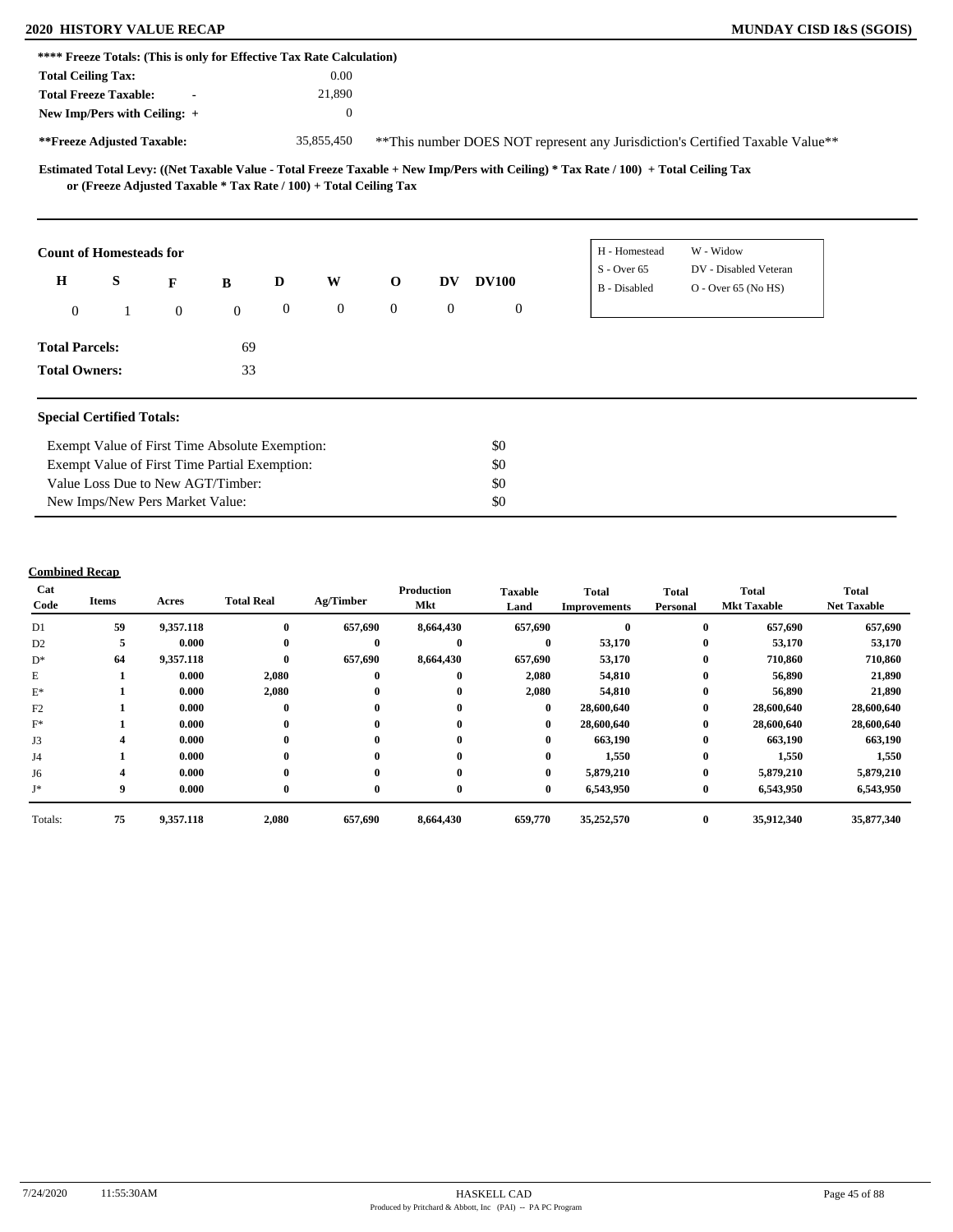### **2020 HISTORY VALUE RECAP HASKELL CISD (SHW)**

| Category                            | <b>Value</b>                | <b>Items</b>           | <b>Exempt Value</b> |                              |             |
|-------------------------------------|-----------------------------|------------------------|---------------------|------------------------------|-------------|
| HS Real:                            | 3,261,940                   | 1,736                  | 42,760              |                              |             |
| Non-HS Real:                        | 5,295,390                   | 1,348                  | 1,874,820           |                              |             |
| Production Market:                  | 249,934,260                 | 1,988                  | $\boldsymbol{0}$    | Total Land Mkt Value:        | 258,491,590 |
| HS Improvements:                    | 89,325,090                  | 1,662                  | 760,270             |                              |             |
| New HS Improvements:                | 263,160                     | 3                      | $\mathbf{0}$        |                              |             |
| Non-HS Improvements:                | 47,156,760                  | 847                    | 18,226,300          |                              |             |
| New Non-HS Improvements:            | 730,040                     | 9                      | $\boldsymbol{0}$    | Total Imps Mkt Value:        | 137,475,050 |
| HS Personal:                        | 191,190                     | 9                      | $\boldsymbol{0}$    |                              |             |
| New Personal:                       | $\mathbf{0}$                | $\boldsymbol{0}$       | $\boldsymbol{0}$    |                              |             |
| Non-HS Personal:                    |                             |                        |                     |                              |             |
|                                     | 13,713,910                  | 265                    | 158,490             |                              |             |
| New Non-HS Personal:                | $\boldsymbol{0}$            | $\boldsymbol{0}$       | $\boldsymbol{0}$    | <b>Total Pers Mkt Value:</b> | 13,905,100  |
| <b>Total Real Market:</b>           | 409,871,740                 | 7,867                  |                     |                              |             |
| MN Value:                           | 15,473,160                  | 1,779                  |                     |                              |             |
| MN Inv. Value - Real:               | 451,462,630                 | 234                    |                     |                              |             |
| MN Inv. Value - Personal:           | $\boldsymbol{0}$            | $\boldsymbol{0}$       |                     |                              |             |
| <b>Total Mineral Mkt:</b>           | 466,935,790                 | 2,013                  |                     | Total Mineral Mkt:           | 466,935,790 |
| Land Timber Gain:                   | $\boldsymbol{0}$            | $\mathbf{0}$           |                     | <b>Total Market Value:</b>   | 876,807,530 |
|                                     |                             |                        |                     |                              |             |
| Production Market:                  | 249,934,260                 | 1,988                  |                     |                              |             |
| Land Ag 1D Value:                   | $\overline{0}$              | $\boldsymbol{0}$       |                     |                              |             |
| Land Ag 1D1 Value:                  | 21,970,230                  | 1,988                  |                     |                              |             |
| Land Ag Tim Value:                  | $\overline{0}$              | $\boldsymbol{0}$       |                     |                              |             |
| <b>Productivity Loss:</b>           | 227,964,030                 | 1,988                  |                     | <b>Total Market Taxable:</b> | 648,843,500 |
| Less Real Exempt Property:          | 21,062,640                  | 385                    |                     |                              |             |
| Less \$500 Inc. Real Personal:      | 3,270                       | 13                     |                     |                              |             |
| Other Freeport:                     | $\boldsymbol{0}$            | $\boldsymbol{0}$       |                     |                              |             |
| Other Allocation:                   | $\boldsymbol{0}$            | $\boldsymbol{0}$       |                     |                              |             |
| Other Goods In Tranit:              | $\mathbf{0}$                | $\boldsymbol{0}$       |                     |                              |             |
| Other MultiUse:                     | $\boldsymbol{0}$            | $\boldsymbol{0}$       |                     |                              |             |
| Less Real/Pers Abatements:          | $\mathbf{0}$                | $\overline{2}$         |                     |                              |             |
| Less 10% Cap Loss:                  | 3,944,570                   | 380                    |                     |                              |             |
| Less Min Exempt Property:           | $\mathbf{0}$                | $\boldsymbol{0}$       |                     |                              |             |
| Less \$500 Inc. Mineral Owner:      | 70,580                      | 542                    |                     |                              |             |
| Less TNRCC:                         | 1,050,335                   | 3                      |                     |                              |             |
| Less Min Abatements/VLA:            | 300, 397, 140               | 11                     |                     |                              |             |
| Less Min Freeports/Int State Com:   | 0                           | $\mathbf{0}$           |                     |                              |             |
| Less Min Unknowns:                  | $\boldsymbol{0}$            | $\boldsymbol{0}$       |                     |                              |             |
| Less Protest Value:                 | $\mathbf{0}$                | $\overline{0}$         |                     |                              |             |
| <b>Total Losses:</b>                | 554,492,565                 |                        |                     |                              |             |
| <b>Total Appraised:</b>             | 322,314,965                 |                        |                     | Total Appraised:             | 322,314,965 |
| <b>Reimbursable Exemptions</b>      |                             |                        |                     |                              |             |
| Homestead H,S:                      | 22,691,510                  | 988                    |                     |                              |             |
| Senior S:                           | 3,734,440                   | 398                    |                     |                              |             |
| Disable B:                          | 143,200                     | 18                     |                     |                              |             |
| DV 100%:                            | 194,720                     | 8                      |                     |                              |             |
| <b>Total Reimbursable:</b>          | 26,763,870                  | 1,412                  |                     |                              |             |
|                                     |                             |                        |                     |                              |             |
| Local Discount:<br>Disable Veteran: | $\boldsymbol{0}$<br>247,770 | $\boldsymbol{0}$<br>24 |                     |                              |             |
|                                     |                             |                        |                     |                              |             |
| Optional 65:                        | $\boldsymbol{0}$            | $\boldsymbol{0}$       |                     |                              |             |
| Local Disable:                      | $\boldsymbol{0}$            | $\boldsymbol{0}$       |                     |                              |             |
| State Homestead:                    | $\boldsymbol{0}$            | $\boldsymbol{0}$       |                     |                              |             |
| <b>Total Exemptions:</b>            | 27,011,640                  |                        |                     |                              |             |
| <b>Net Taxable Value:</b>           | 295,303,325                 |                        |                     | Net Taxable Value            | 295,303,325 |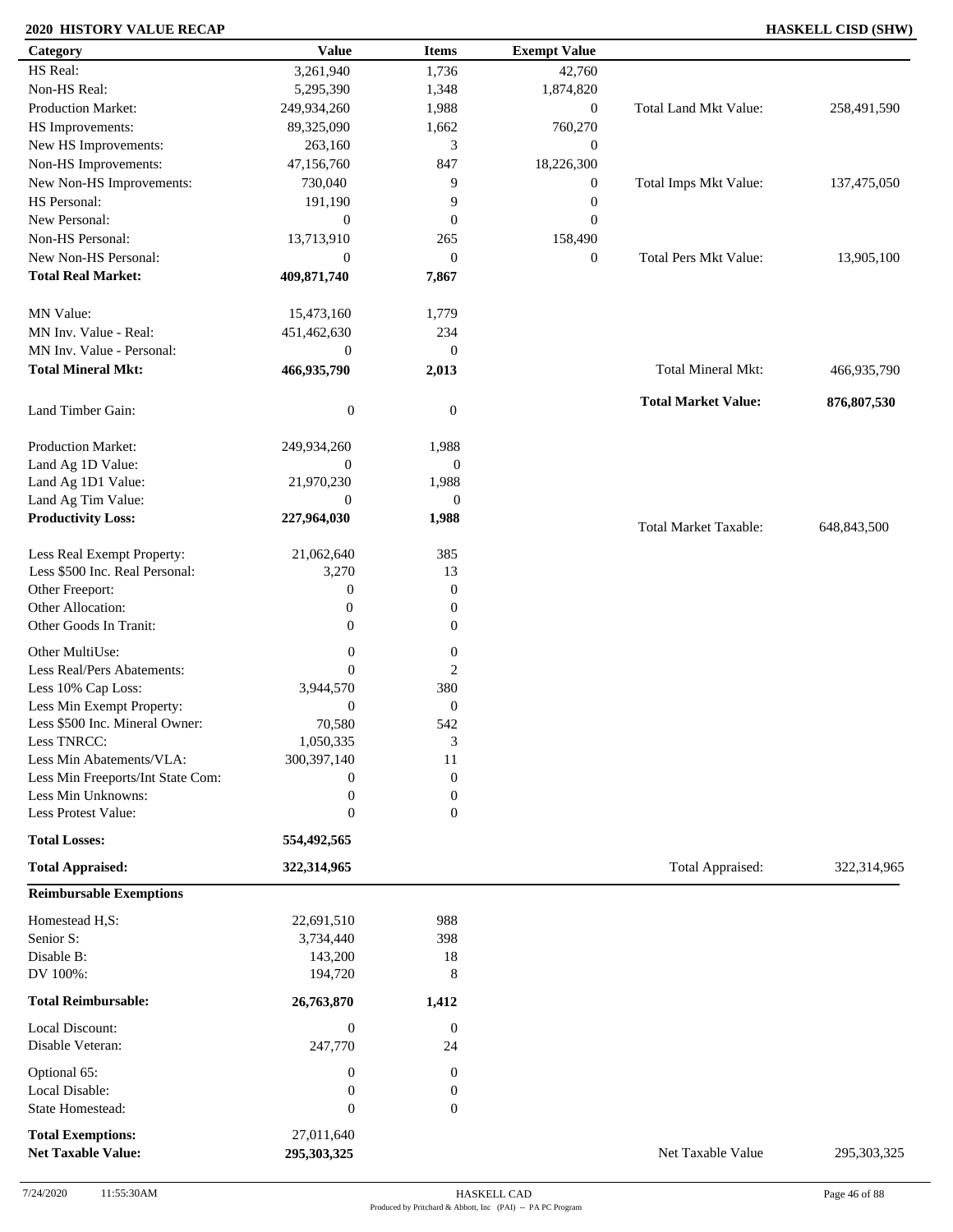|                           | <b>2020 HISTORY VALUE RECAP</b>                                       |              |       |                  |             |                                                                     |           |              |                                                                                                                                     |                       | <b>HASKELL CISD (SHW)</b> |
|---------------------------|-----------------------------------------------------------------------|--------------|-------|------------------|-------------|---------------------------------------------------------------------|-----------|--------------|-------------------------------------------------------------------------------------------------------------------------------------|-----------------------|---------------------------|
|                           | **** Freeze Totals: (This is only for Effective Tax Rate Calculation) |              |       |                  |             |                                                                     |           |              |                                                                                                                                     |                       |                           |
| <b>Total Ceiling Tax:</b> |                                                                       |              |       |                  | 127,381.19  |                                                                     |           |              |                                                                                                                                     |                       |                           |
|                           | <b>Total Freeze Taxable:</b>                                          |              |       |                  | 18,717,550  |                                                                     |           |              |                                                                                                                                     |                       |                           |
|                           | New Imp/Pers with Ceiling: +                                          |              |       |                  | 263,160     |                                                                     |           |              |                                                                                                                                     |                       |                           |
|                           | **Freeze Adjusted Taxable:                                            |              |       |                  | 276,848,935 |                                                                     |           |              | **This number DOES NOT represent any Jurisdiction's Certified Taxable Value**                                                       |                       |                           |
|                           |                                                                       |              |       |                  |             | or (Freeze Adjusted Taxable $*$ Tax Rate / 100) + Total Ceiling Tax |           |              | Estimated Total Levy: ((Net Taxable Value - Total Freeze Taxable + New Imp/Pers with Ceiling) * Tax Rate / 100) + Total Ceiling Tax |                       |                           |
|                           |                                                                       |              |       |                  |             |                                                                     |           |              | H - Homestead                                                                                                                       | W - Widow             |                           |
|                           | <b>Count of Homesteads for</b>                                        |              |       |                  |             |                                                                     |           |              | $S -$ Over 65                                                                                                                       | DV - Disabled Veteran |                           |
| $\mathbf H$               | S                                                                     | F            | B     | D                | W           | $\mathbf{o}$                                                        | <b>DV</b> | <b>DV100</b> | <b>B</b> - Disabled                                                                                                                 | $O -$ Over 65 (No HS) |                           |
| 433                       | 520                                                                   | $\mathbf{0}$ | 26    | $\boldsymbol{0}$ |             | $\mathbf{1}$                                                        | 34        | 8            |                                                                                                                                     |                       |                           |
| <b>Total Parcels:</b>     |                                                                       |              | 7,249 |                  |             |                                                                     |           |              |                                                                                                                                     |                       |                           |

| Exempt Value of First Time Absolute Exemption: | \$75.320    |
|------------------------------------------------|-------------|
| Exempt Value of First Time Partial Exemption:  | \$1,265,230 |
| Value Loss Due to New AGT/Timber:              | \$24,300    |
| New Imps/New Pers Market Value:                | \$993.200   |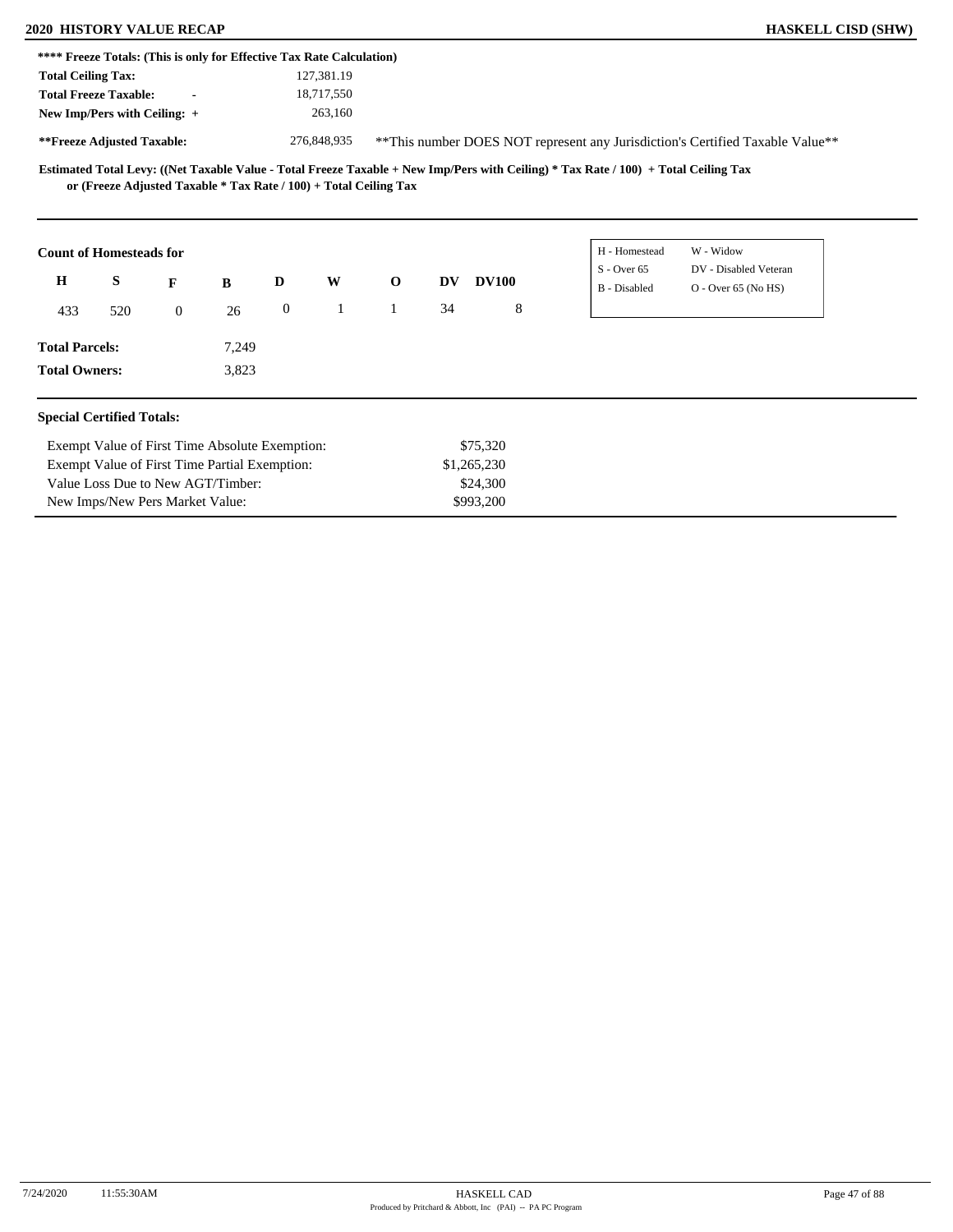### **2020 HISTORY VALUE RECAP HASKELL CISD (SHW)**

| <b>Combined Recap</b> |                         |             |                   |                  |                   |                        |                                     |                          |                                    |                                    |
|-----------------------|-------------------------|-------------|-------------------|------------------|-------------------|------------------------|-------------------------------------|--------------------------|------------------------------------|------------------------------------|
| Cat<br>Code           | <b>Items</b>            | Acres       | <b>Total Real</b> | Ag/Timber        | Production<br>Mkt | <b>Taxable</b><br>Land | <b>Total</b><br><b>Improvements</b> | <b>Total</b><br>Personal | <b>Total</b><br><b>Mkt Taxable</b> | <b>Total</b><br><b>Net Taxable</b> |
| A                     | $\overline{2}$          | 0.433       | 800               | $\bf{0}$         | $\bf{0}$          | 800                    | 1,870                               | $\boldsymbol{0}$         | 2,670                              | 2,670                              |
| A1                    | 1,512                   | 638.998     | 2,918,790         | $\bf{0}$         | $\bf{0}$          | 2,918,790              | 75,837,830                          | $\boldsymbol{0}$         | 78,756,620                         | 52,712,320                         |
| A <sub>2</sub>        | 61                      | 34.303      | 103,520           | $\bf{0}$         | $\bf{0}$          | 103,520                | 757,540                             | $\bf{0}$                 | 861,060                            | 418,650                            |
| A3                    | 42                      | 111.005     | 156,700           | $\bf{0}$         | $\bf{0}$          | 156,700                | 3,751,240                           | $\boldsymbol{0}$         | 3,907,940                          | 2,879,380                          |
| A4                    | 62                      | 30.715      | 95,160            | $\bf{0}$         | $\bf{0}$          | 95,160                 | 285,120                             | $\boldsymbol{0}$         | 380,280                            | 380,280                            |
| A5                    | 12                      | 8.493       | 17,970            | $\bf{0}$         | $\bf{0}$          | 17,970                 | 352,150                             | $\bf{0}$                 | 370,120                            | 215,740                            |
| A6                    | $\overline{2}$          | 0.000       | $\bf{0}$          | $\bf{0}$         | $\bf{0}$          | $\bf{0}$               | 102,320                             | $\bf{0}$                 | 102,320                            | 64,000                             |
| $A^*$                 | 1,693                   | 823.947     | 3,292,940         | $\bf{0}$         | $\bf{0}$          | 3,292,940              | 81,088,070                          | $\boldsymbol{0}$         | 84,381,010                         | 56,673,040                         |
| B1                    | 8                       | 2.897       | 30,710            | $\bf{0}$         | $\bf{0}$          | 30,710                 | 540,420                             | $\boldsymbol{0}$         | 571,130                            | 528,700                            |
| B <sub>2</sub>        | $\mathbf{3}$            | 0.486       | 4,020             | $\bf{0}$         | $\bf{0}$          | 4,020                  | 93,790                              | $\bf{0}$                 | 97,810                             | 97,810                             |
| $\mathbf{B}^*$        | 11                      | 3.383       | 34,730            | $\bf{0}$         | $\bf{0}$          | 34,730                 | 634,210                             | $\boldsymbol{0}$         | 668,940                            | 626,510                            |
| $\mathbf C$           | $\mathbf{1}$            | 30.000      | 150,000           | $\bf{0}$         | $\bf{0}$          | 150,000                | $\boldsymbol{0}$                    | $\boldsymbol{0}$         | 150,000                            | 150,000                            |
| C1                    | 599                     | 869.791     | 1,028,200         | $\bf{0}$         | $\bf{0}$          | 1,028,200              | 22,610                              | $\bf{0}$                 | 1,050,810                          | 1,049,180                          |
| C <sub>2</sub>        | 5                       | 10.833      | 33,450            | $\bf{0}$         | $\bf{0}$          | 33,450                 | 65,500                              | $\bf{0}$                 | 98,950                             | 98,950                             |
| C <sub>3</sub>        | $\mathbf{1}$            | 0.161       | 500               | $\bf{0}$         | $\bf{0}$          | 500                    | <b>180</b>                          | $\bf{0}$                 | 680                                | 680                                |
| $\mathrm{C}^*$        | 606                     | 910.785     | 1,212,150         | $\bf{0}$         | $\bf{0}$          | 1,212,150              | 88,290                              | $\bf{0}$                 | 1,300,440                          | 1,298,810                          |
| D1                    | 1,987                   | 271,314.887 | $\bf{0}$          | 21,960,590       | 249,815,510       | 21,960,590             | $\boldsymbol{0}$                    | $\bf{0}$                 | 21,960,590                         | 21,917,990                         |
| D1E                   | $\mathbf{1}$            | 125.000     | $\pmb{0}$         | 9,640            | 118,750           | 9,640                  | $\bf{0}$                            | $\boldsymbol{0}$         | 9,640                              | 9,640                              |
| D <sub>2</sub>        | 249                     | 0.000       | $\pmb{0}$         | $\bf{0}$         | $\pmb{0}$         | $\boldsymbol{0}$       | 4,210,090                           | $\bf{0}$                 | 4,210,090                          | 4,188,300                          |
| $D^*$                 | 2,237                   | 271,439.887 | $\bf{0}$          | 21,970,230       | 249,934,260       | 21,970,230             | 4,210,090                           | $\bf{0}$                 | 26,180,320                         | 26,115,930                         |
| E                     | 148                     | 1.000       | 224,510           | $\bf{0}$         | $\bf{0}$          | 224,510                | 9,537,280                           | $\bf{0}$                 | 9,761,790                          | 7,363,150                          |
| E1                    | 32                      | 118.088     | 97,650            | $\bf{0}$         | $\bf{0}$          | 97,650                 | 2,134,800                           | $\bf{0}$                 | 2,232,450                          | 1,709,250                          |
| E <sub>2</sub>        | $\overline{2}$          | 2.175       | 2,180             | $\bf{0}$         | $\bf{0}$          | 2,180                  | 36,340                              | $\bf{0}$                 | 38,520                             | 38,520                             |
| $\mathbf{E}^*$        | 182                     | 121.263     | 324,340           | $\bf{0}$         | $\bf{0}$          | 324,340                | 11,708,420                          | $\bf{0}$                 | 12,032,760                         | 9,110,920                          |
| F1                    | 179                     | 220.914     | 1,395,840         | $\bf{0}$         | $\bf{0}$          | 1,395,840              | 18,963,340                          | $\bf{0}$                 | 20,359,180                         | 20,350,680                         |
| F <sub>2</sub>        | 30                      | 114.453     | 293,060           | $\bf{0}$         | $\bf{0}$          | 293,060                | 340,817,650                         | $\bf{0}$                 | 341,110,710                        | 341,110,710                        |
| $\mathbf{F}^*$        | 209                     | 335.367     | 1,688,900         | $\bf{0}$         | $\bf{0}$          | 1,688,900              | 359,780,990                         | $\bf{0}$                 | 361,469,890                        | 361,461,390                        |
| G1                    | 1,245                   | 0.000       | $\bf{0}$          | $\bf{0}$         | $\bf{0}$          | $\bf{0}$               | 15,403,940                          | $\boldsymbol{0}$         | 15,403,940                         | 15,403,940                         |
| $G^*$                 | 1,245                   | 0.000       | $\bf{0}$          | $\bf{0}$         | $\bf{0}$          | $\bf{0}$               | 15,403,940                          | $\bf{0}$                 | 15,403,940                         | 15,403,940                         |
| J <sub>2</sub>        | 6                       | 0.172       | 1,250             | $\bf{0}$         | $\bf{0}$          | 1,250                  | 3,042,630                           | $\bf{0}$                 | 3,043,880                          | 3,043,880                          |
| J3                    | 31                      | 2.238       | 6,810             | $\bf{0}$         | $\bf{0}$          | 6,810                  | 55,768,490                          | $\bf{0}$                 | 55,775,300                         | 55,775,300                         |
| J4                    | 37                      | 2.969       | 12,350            | $\bf{0}$         | $\bf{0}$          | 12,350                 | 2,911,660                           | $\bf{0}$                 | 2,924,010                          | 2,924,010                          |
| J6                    | 30                      | 58.461      | 70,030            | $\bf{0}$         | $\bf{0}$          | 70,030                 | 38,929,930                          | $\boldsymbol{0}$         | 38,999,960                         | 38,011,450                         |
| J6A                   | 1                       | 0.000       | $\bf{0}$          | $\bf{0}$         | $\bf{0}$          | $\bf{0}$               | 1,000                               | $\boldsymbol{0}$         | 1,000                              | 1,000                              |
| J7                    | 15                      | 0.000       | $\bf{0}$          | $\bf{0}$         | $\bf{0}$          | $\bf{0}$               | 66,310                              | $\bf{0}$                 | 66,310                             | 66,310                             |
| J8                    | 8                       | 0.000       | $\bf{0}$          | $\bf{0}$         | $\bf{0}$          | $\bf{0}$               | 601,500                             | $\bf{0}$                 | 601,500                            | 601,500                            |
| $\mathbf{J}^*$        | 128                     | 63.840      | 90,440            | $\bf{0}$         | $\bf{0}$          | 90,440                 | 101,321,520                         | $\bf{0}$                 | 101,411,960                        | 100,423,450                        |
| L1                    | 246                     | 0.000       | $\bf{0}$          | $\bf{0}$         | $\bf{0}$          | $\bf{0}$               | $\bf{0}$                            | 11,100,340               | 11,100,340                         | 10,981,975                         |
| L2                    | $\mathbf{1}$            | 0.000       | $\bf{0}$          | $\bf{0}$         | $\bf{0}$          | $\bf{0}$               | $\bf{0}$                            | 187,100                  | 187,100                            | 187,100                            |
| L2A                   | 11                      | 0.000       | $\bf{0}$          | $\bf{0}$         | $\bf{0}$          | $\bf{0}$               | 167,050                             | $\bf{0}$                 | 167,050                            | 167,050                            |
| L <sub>2</sub> C      | 8                       | 0.000       | 0                 | $\bf{0}$         | $\bf{0}$          | $\bf{0}$               | 759,980                             | $\bf{0}$                 | 759,980                            | 759,980                            |
| L2D                   | $\mathbf{1}$            | 0.000       | $\mathbf{0}$      | $\bf{0}$         | $\bf{0}$          | 0                      | 15,170                              | $\bf{0}$                 | 15,170                             | 15,170                             |
| L2G                   | 19                      | 0.000       | $\bf{0}$          | $\bf{0}$         | 0                 | $\bf{0}$               | 3,146,960                           | $\boldsymbol{0}$         | 3,146,960                          | 3,146,960                          |
| L2H                   | 24                      | 0.000       | $\bf{0}$          | $\boldsymbol{0}$ | $\bf{0}$          | $\bf{0}$               | 4,816,260                           | $\bf{0}$                 | 4,816,260                          | 4,816,260                          |
| L2J                   | 18                      | 0.000       | $\bf{0}$          | $\bf{0}$         | 0                 | $\bf{0}$               | 173,110                             | $\boldsymbol{0}$         | 173,110                            | 173,110                            |
| L2K                   | $\overline{2}$          | 0.000       | $\bf{0}$          | $\bf{0}$         | $\bf{0}$          | $\bf{0}$               | 74,500                              | $\bf{0}$                 | 74,500                             | 74,500                             |
| L2L                   | 6                       | 0.000       | 0                 | $\bf{0}$         | 0                 | $\bf{0}$               | 1,076,590                           | $\bf{0}$                 | 1,076,590                          | 1,076,590                          |
| L2M                   | 5                       | 0.000       | $\bf{0}$          | $\bf{0}$         | $\bf{0}$          | $\bf{0}$               | 63,980                              | $\boldsymbol{0}$         | 63,980                             | 63,980                             |
| L2O                   | $\overline{\mathbf{4}}$ | 0.000       | $\bf{0}$          | $\bf{0}$         | $\bf{0}$          | $\bf{0}$               | 6,870                               | $\bf{0}$                 | 6,870                              | 6,870                              |
| L2P                   | 5                       | 0.000       | $\bf{0}$          | $\bf{0}$         | $\bf{0}$          | $\bf{0}$               | 458,290                             | $\bf{0}$                 | 458,290                            | 458,290                            |
| L <sub>2</sub> Q      | 5                       | 0.000       | $\bf{0}$          | $\bf{0}$         | $\bf{0}$          | $\bf{0}$               | 1,070                               | $\bf{0}$                 | 1,070                              | 1,070                              |
| $\mathrm{L}^*$        | 355                     | 0.000       | $\bf{0}$          | $\bf{0}$         | $\bf{0}$          | $\bf{0}$               | 10,759,830                          | 11,287,440               | 22,047,270                         | 21,928,905                         |
| M1                    | 28                      | 0.000       | $\bf{0}$          | $\bf{0}$         | $\bf{0}$          | $\bf{0}$               | 364,710                             | 241,020                  | 605,730                            | 386,150                            |
| $M^*$                 | 28                      | 0.000       | $\bf{0}$          | $\bf{0}$         | 0                 | $\bf{0}$               | 364,710                             | 241,020                  | 605,730                            | 386,150                            |
| S                     | 4                       | 0.000       | $\bf{0}$          | $\bf{0}$         | 0                 | $\bf{0}$               | $\bf{0}$                            | 2,271,420                | 2,271,420                          | 2,271,420                          |
| $\mathbf{S}^*$        | 4                       | 0.000       | 0                 | $\bf{0}$         | $\bf{0}$          | $\bf{0}$               | $\bf{0}$                            | 2,271,420                | 2,271,420                          | 2,271,420                          |
| XB                    | 13                      | 0.000       | $\bf{0}$          | $\bf{0}$         | $\bf{0}$          | 0                      | $\bf{0}$                            | 3,270                    | 3,270                              | $\bf{0}$                           |
| XC                    | 542                     | 0.000       | $\bf{0}$          | $\bf{0}$         | 0                 | $\bf{0}$               | 70,580                              | $\boldsymbol{0}$         | 70,580                             | $\mathbf 0$                        |
| XG                    | $\mathbf{1}$            | 1.024       | 9,000             | $\boldsymbol{0}$ | $\bf{0}$          | 9,000                  | 294,400                             | $\bf{0}$                 | 303,400                            |                                    |
| XG3                   | 1                       | 0.000       | $\bf{0}$          | $\bf{0}$         | 0                 | $\bf{0}$               | $\bf{0}$                            | $\boldsymbol{0}$         | $\pmb{0}$                          | $\mathbf 0$                        |
| XI                    | $\mathbf{1}$            | 2.351       | 3,350             | $\bf{0}$         | $\bf{0}$          | 3,350                  | 11,980                              | $\bf{0}$                 | 15,330                             | $\mathbf{0}$                       |
| XL1                   | 4                       | 0.000       | $\pmb{0}$         | $\bf{0}$         | $\bf{0}$          | $\bf{0}$               | $\bf{0}$                            | 101,950                  | 101,950                            |                                    |
| XN                    | $\mathbf{1}$            | 0.000       | $\bf{0}$          | $\bf{0}$         | $\bf{0}$          | $\bf{0}$               | $\bf{0}$                            | $\boldsymbol{0}$         | $\pmb{0}$                          |                                    |
| <b>XU</b>             | $\mathbf{3}$            | 1.349       | 16,250            | $\bf{0}$         | $\bf{0}$          | 16,250                 | 174,120                             | $\bf{0}$                 | 190,370                            | $\mathbf 0$                        |
| XV                    | 369                     | 1,323.569   | 1,885,230         | $\bf{0}$         | $\bf{0}$          | 1,885,230              | 18,499,690                          | $\bf{0}$                 | 20,384,920                         | $\boldsymbol{0}$                   |
| $\mathbf{X}^*$        | 935                     | 1,328.293   | 1,913,830         | $\bf{0}$         | $\bf{0}$          | 1,913,830              | 19,050,770                          | 105,220                  | 21,069,820                         | $\bf{0}$                           |
|                       |                         |             |                   |                  |                   |                        |                                     |                          |                                    |                                    |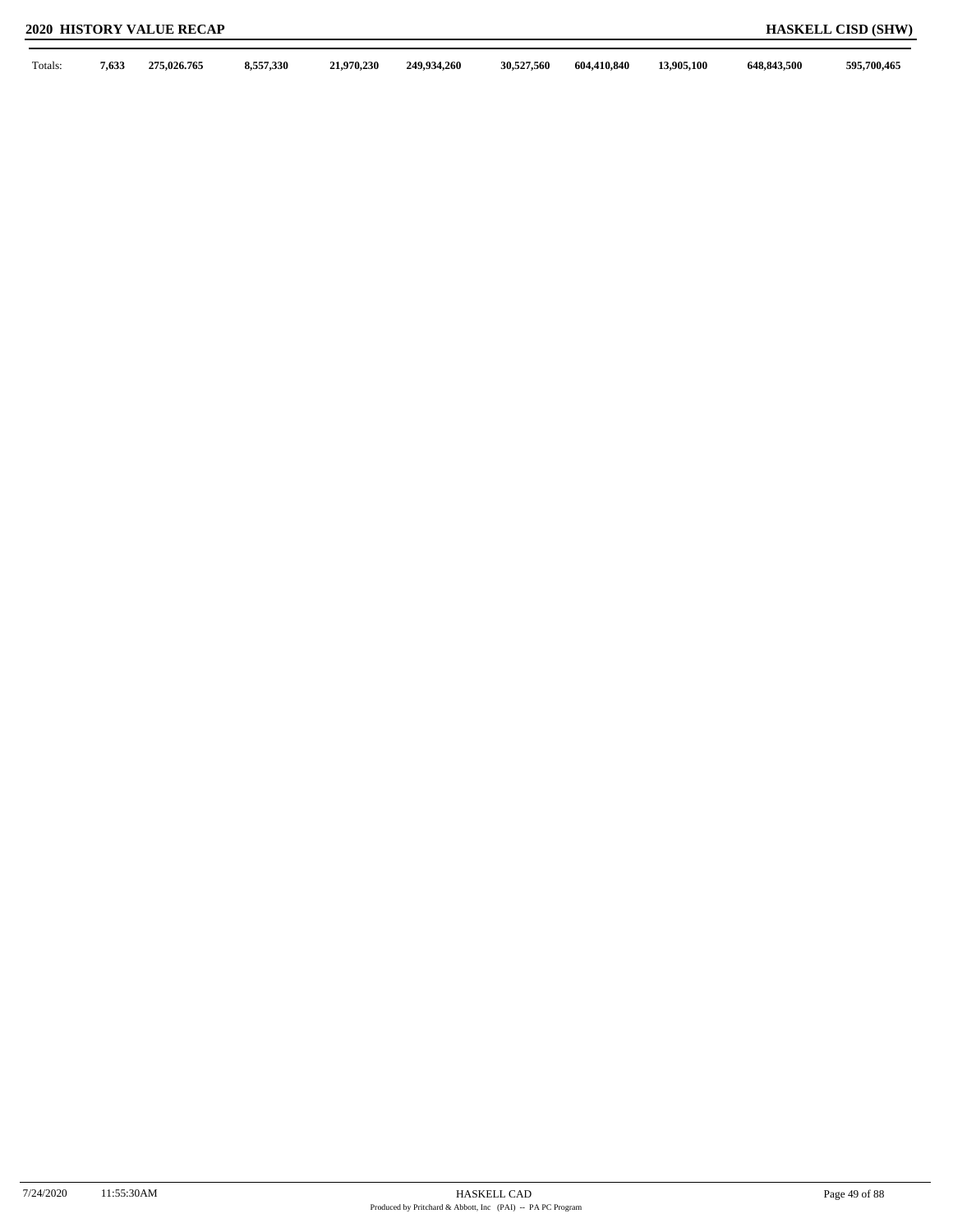### **2020 HISTORY VALUE RECAP HASKELL CISD I&S (SHWIS)**

| Category                                              | <b>Value</b>              | <b>Items</b>     | <b>Exempt Value</b> |                              |             |
|-------------------------------------------------------|---------------------------|------------------|---------------------|------------------------------|-------------|
| HS Real:                                              | 3,261,940                 | 1,736            | 42,760              |                              |             |
| Non-HS Real:                                          | 5,295,390                 | 1,348            | 1,874,820           |                              |             |
| Production Market:                                    | 249,934,260               | 1,988            | $\boldsymbol{0}$    | Total Land Mkt Value:        | 258,491,590 |
| HS Improvements:                                      | 89,325,090                | 1,662            | 760,270             |                              |             |
| New HS Improvements:                                  | 263,160                   | 3                | $\mathbf{0}$        |                              |             |
| Non-HS Improvements:                                  | 47,156,760                | 847              | 18,226,300          |                              |             |
| New Non-HS Improvements:                              | 730,040                   | 9                | $\boldsymbol{0}$    | Total Imps Mkt Value:        | 137,475,050 |
| HS Personal:                                          | 191,190                   | 9                | $\boldsymbol{0}$    |                              |             |
| New Personal:                                         | $\boldsymbol{0}$          | $\mathbf{0}$     | $\boldsymbol{0}$    |                              |             |
| Non-HS Personal:                                      | 13,713,910                |                  |                     |                              |             |
| New Non-HS Personal:                                  |                           | 265              | 158,490             | Total Pers Mkt Value:        |             |
|                                                       | $\boldsymbol{0}$          | $\mathbf{0}$     | $\boldsymbol{0}$    |                              | 13,905,100  |
| <b>Total Real Market:</b>                             | 409,871,740               | 7,867            |                     |                              |             |
| MN Value:                                             | 15,473,160                | 1,779            |                     |                              |             |
| MN Inv. Value - Real:                                 | 451,462,630               | 234              |                     |                              |             |
| MN Inv. Value - Personal:                             | $\boldsymbol{0}$          | $\mathbf{0}$     |                     |                              |             |
| <b>Total Mineral Mkt:</b>                             | 466,935,790               | 2,013            |                     | Total Mineral Mkt:           | 466,935,790 |
| Land Timber Gain:                                     | $\boldsymbol{0}$          | $\mathbf{0}$     |                     | <b>Total Market Value:</b>   | 876,807,530 |
|                                                       |                           |                  |                     |                              |             |
| Production Market:                                    | 249,934,260               | 1,988            |                     |                              |             |
| Land Ag 1D Value:                                     | $\overline{0}$            | $\boldsymbol{0}$ |                     |                              |             |
| Land Ag 1D1 Value:                                    | 21,970,230                | 1,988            |                     |                              |             |
| Land Ag Tim Value:                                    | $\overline{0}$            | $\boldsymbol{0}$ |                     |                              |             |
| <b>Productivity Loss:</b>                             | 227,964,030               | 1,988            |                     | <b>Total Market Taxable:</b> | 648,843,500 |
| Less Real Exempt Property:                            | 21,062,640                | 385              |                     |                              |             |
| Less \$500 Inc. Real Personal:                        | 3,270                     | 13               |                     |                              |             |
| Other Freeport:                                       | $\boldsymbol{0}$          | $\mathbf{0}$     |                     |                              |             |
| Other Allocation:                                     | $\boldsymbol{0}$          | $\boldsymbol{0}$ |                     |                              |             |
| Other Goods In Tranit:                                | $\overline{0}$            | $\boldsymbol{0}$ |                     |                              |             |
| Other MultiUse:                                       | $\boldsymbol{0}$          | $\boldsymbol{0}$ |                     |                              |             |
| Less Real/Pers Abatements:                            | $\mathbf{0}$              | $\overline{2}$   |                     |                              |             |
| Less 10% Cap Loss:                                    | 3,944,570                 | 380              |                     |                              |             |
| Less Min Exempt Property:                             | $\mathbf{0}$              | $\mathbf{0}$     |                     |                              |             |
| Less \$500 Inc. Mineral Owner:                        | 70,580                    | 542              |                     |                              |             |
| Less TNRCC:                                           | 1,050,335                 | 3                |                     |                              |             |
| Less Min Abatements/VLA:                              | $\boldsymbol{0}$          | $\boldsymbol{0}$ |                     |                              |             |
| Less Min Freeports/Int State Com:                     | $\theta$                  | $\mathbf{0}$     |                     |                              |             |
| Less Min Unknowns:                                    | $\boldsymbol{0}$          | $\Omega$         |                     |                              |             |
| Less Protest Value:                                   | $\boldsymbol{0}$          | $\mathbf{0}$     |                     |                              |             |
| <b>Total Losses:</b>                                  | 254,095,425               |                  |                     |                              |             |
| <b>Total Appraised:</b>                               | 622,712,105               |                  |                     | Total Appraised:             | 622,712,105 |
| <b>Reimbursable Exemptions</b>                        |                           |                  |                     |                              |             |
| Homestead H,S:                                        | 22,691,510                | 988              |                     |                              |             |
| Senior S:                                             | 3,734,440                 | 398              |                     |                              |             |
| Disable B:                                            | 143,200                   | 18               |                     |                              |             |
| DV 100%:                                              | 194,720                   | 8                |                     |                              |             |
| <b>Total Reimbursable:</b>                            | 26,763,870                | 1,412            |                     |                              |             |
| Local Discount:                                       | $\boldsymbol{0}$          | $\overline{0}$   |                     |                              |             |
| Disable Veteran:                                      | 247,770                   | 24               |                     |                              |             |
| Optional 65:                                          | $\boldsymbol{0}$          | $\boldsymbol{0}$ |                     |                              |             |
| Local Disable:                                        | $\boldsymbol{0}$          | $\boldsymbol{0}$ |                     |                              |             |
| State Homestead:                                      | $\boldsymbol{0}$          | $\mathbf{0}$     |                     |                              |             |
|                                                       |                           |                  |                     |                              |             |
| <b>Total Exemptions:</b><br><b>Net Taxable Value:</b> | 27,011,640<br>595,700,465 |                  |                     | Net Taxable Value            | 595,700,465 |
|                                                       |                           |                  |                     |                              |             |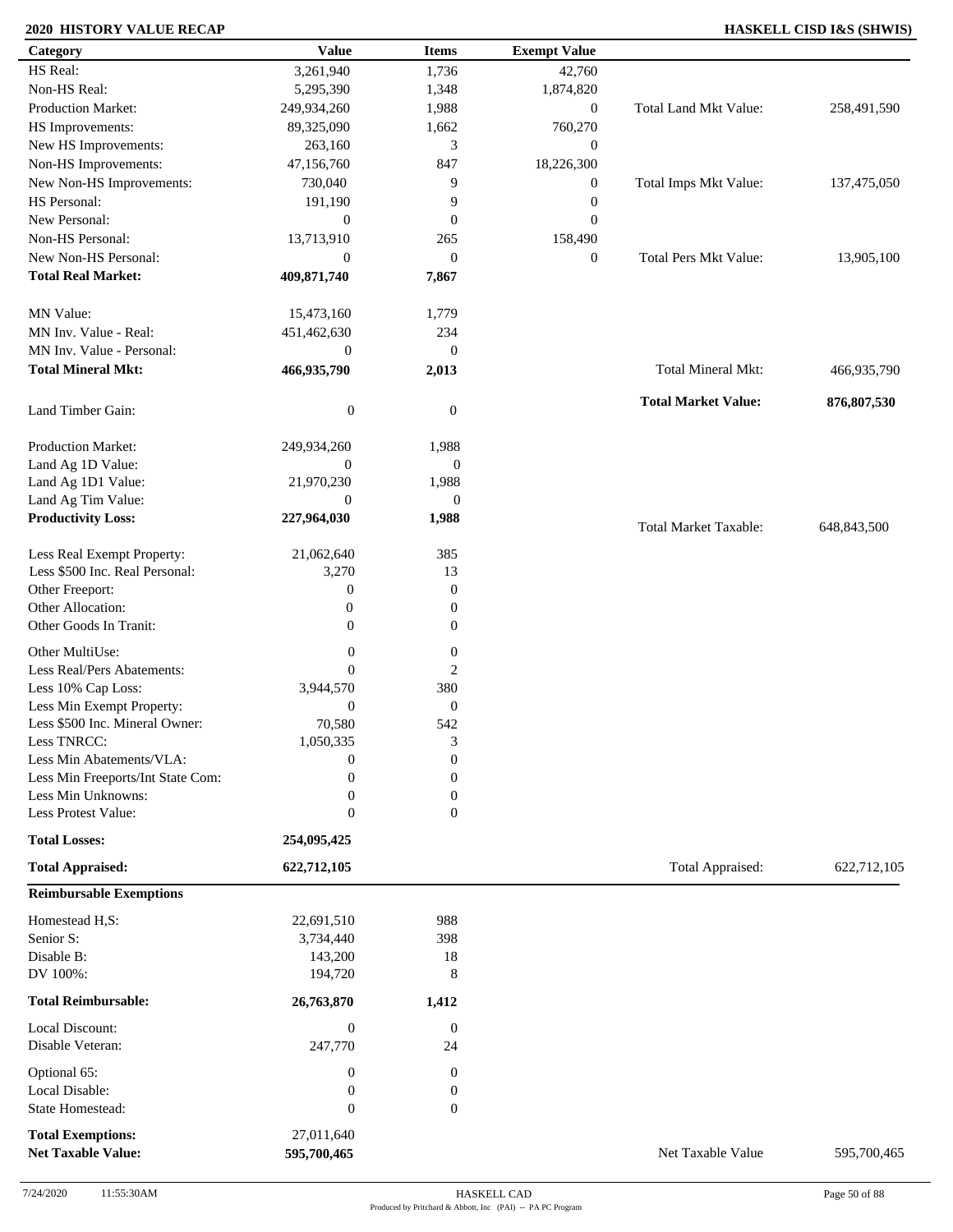Value Loss Due to New AGT/Timber: New Imps/New Pers Market Value:

| <b>HASKELL CISD I&amp;S (SHWIS)</b> |  |  |  |
|-------------------------------------|--|--|--|
|-------------------------------------|--|--|--|

|                                                                       | <b>2020 HISTORY VALUE RECAP</b> |       |                  |              |              |    |              |                                                                                                                                     |                                                                                | <b>HASKELL CISD I&amp;S (SHWIS)</b> |
|-----------------------------------------------------------------------|---------------------------------|-------|------------------|--------------|--------------|----|--------------|-------------------------------------------------------------------------------------------------------------------------------------|--------------------------------------------------------------------------------|-------------------------------------|
| **** Freeze Totals: (This is only for Effective Tax Rate Calculation) |                                 |       |                  |              |              |    |              |                                                                                                                                     |                                                                                |                                     |
| <b>Total Ceiling Tax:</b>                                             |                                 |       |                  | 0.00         |              |    |              |                                                                                                                                     |                                                                                |                                     |
| <b>Total Freeze Taxable:</b>                                          |                                 |       |                  | 18,717,550   |              |    |              |                                                                                                                                     |                                                                                |                                     |
| New Imp/Pers with Ceiling: +                                          |                                 |       |                  | 263,160      |              |    |              |                                                                                                                                     |                                                                                |                                     |
| **Freeze Adjusted Taxable:                                            |                                 |       |                  | 577,246,075  |              |    |              |                                                                                                                                     | ** This number DOES NOT represent any Jurisdiction's Certified Taxable Value** |                                     |
| or (Freeze Adjusted Taxable * Tax Rate / 100) + Total Ceiling Tax     |                                 |       |                  |              |              |    |              | Estimated Total Levy: ((Net Taxable Value - Total Freeze Taxable + New Imp/Pers with Ceiling) * Tax Rate / 100) + Total Ceiling Tax |                                                                                |                                     |
|                                                                       |                                 |       |                  |              |              |    |              |                                                                                                                                     |                                                                                |                                     |
| <b>Count of Homesteads for</b>                                        |                                 |       |                  |              |              |    |              | H - Homestead                                                                                                                       | W - Widow                                                                      |                                     |
| S<br>$\mathbf H$                                                      | F                               | B     | D                | W            | $\mathbf 0$  | DV | <b>DV100</b> | $S -$ Over 65<br><b>B</b> - Disabled                                                                                                | DV - Disabled Veteran<br>$O -$ Over 65 (No HS)                                 |                                     |
| 433<br>520                                                            | $\overline{0}$                  | 26    | $\boldsymbol{0}$ | $\mathbf{1}$ | $\mathbf{1}$ | 34 | 8            |                                                                                                                                     |                                                                                |                                     |
| <b>Total Parcels:</b>                                                 |                                 | 7,249 |                  |              |              |    |              |                                                                                                                                     |                                                                                |                                     |

\$24,300 \$993,200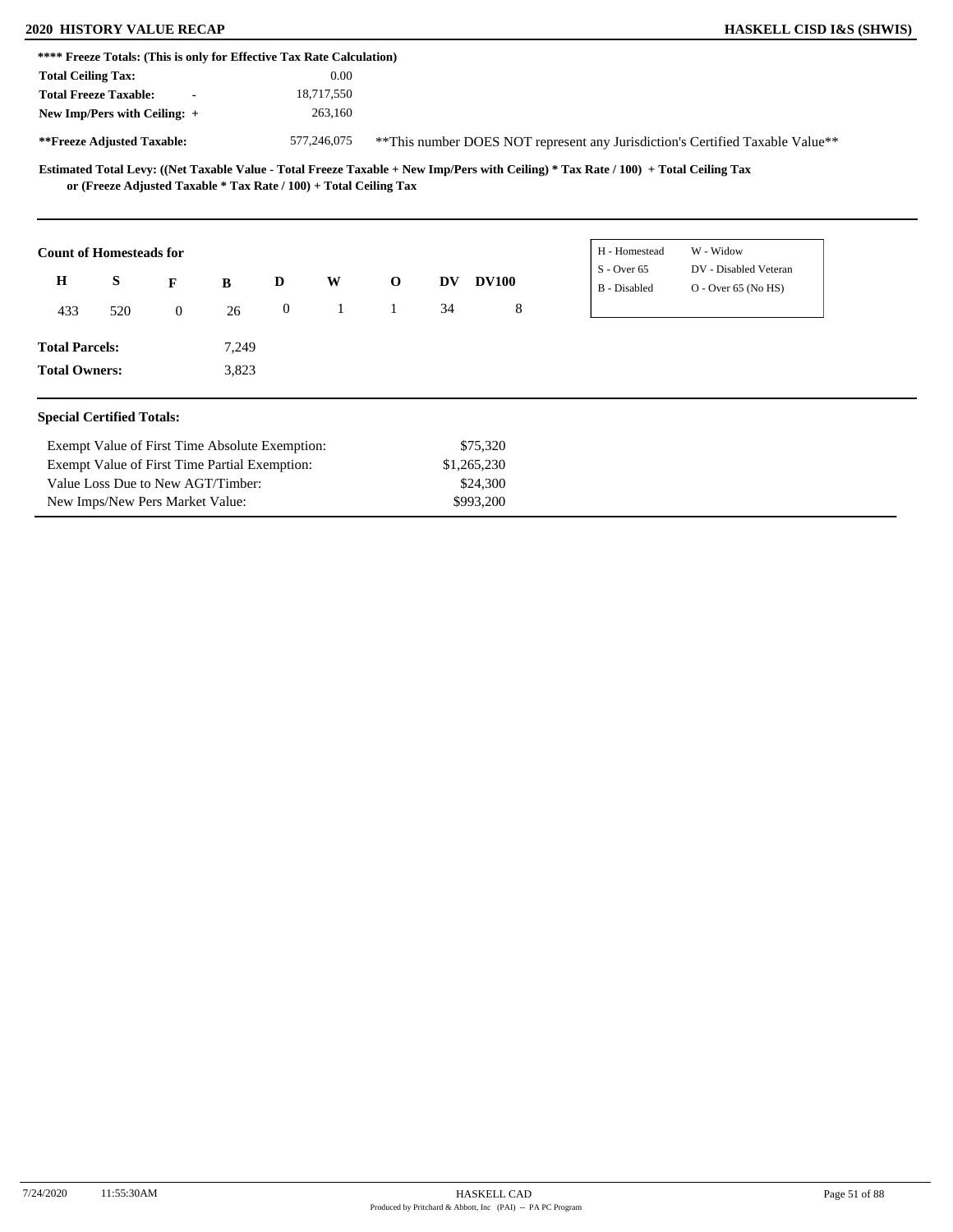### **2020 HISTORY VALUE RECAP HASKELL CISD I&S (SHWIS)**

|                                  | <b>Combined Recap</b>   |             |                   |                  |                   |                        |                                     |                          |                                    |                                    |
|----------------------------------|-------------------------|-------------|-------------------|------------------|-------------------|------------------------|-------------------------------------|--------------------------|------------------------------------|------------------------------------|
| Cat<br>Code                      | <b>Items</b>            | Acres       | <b>Total Real</b> | Ag/Timber        | Production<br>Mkt | <b>Taxable</b><br>Land | <b>Total</b><br><b>Improvements</b> | <b>Total</b><br>Personal | <b>Total</b><br><b>Mkt Taxable</b> | <b>Total</b><br><b>Net Taxable</b> |
| A                                | $\boldsymbol{2}$        | 0.433       | 800               | $\bf{0}$         | $\bf{0}$          | 800                    | 1,870                               | $\boldsymbol{0}$         | 2,670                              | 2,670                              |
| A1                               | 1,512                   | 638.998     | 2,918,790         | $\bf{0}$         | $\bf{0}$          | 2,918,790              | 75,837,830                          | $\bf{0}$                 | 78,756,620                         | 52,712,320                         |
| A <sub>2</sub>                   | 61                      | 34.303      | 103,520           | $\boldsymbol{0}$ | $\bf{0}$          | 103,520                | 757,540                             | $\bf{0}$                 | 861,060                            | 418,650                            |
| A3                               | 42                      | 111.005     | 156,700           | $\mathbf 0$      | $\bf{0}$          | 156,700                | 3,751,240                           | $\bf{0}$                 | 3,907,940                          | 2,879,380                          |
| A4                               | 62                      | 30.715      | 95,160            | $\mathbf 0$      | $\bf{0}$          | 95,160                 | 285,120                             | 0                        | 380,280                            | 380,280                            |
| A5                               | 12                      | 8.493       | 17,970            | $\boldsymbol{0}$ | $\bf{0}$          | 17,970                 | 352,150                             | 0                        | 370,120                            | 215,740                            |
| A6                               | $\overline{2}$          | 0.000       | $\bf{0}$          | $\mathbf 0$      | $\bf{0}$          | $\bf{0}$               | 102,320                             | 0                        | 102,320                            | 64,000                             |
| $A^*$                            | 1,693                   | 823.947     | 3,292,940         | $\mathbf 0$      | $\bf{0}$          | 3,292,940              | 81,088,070                          | $\bf{0}$                 | 84,381,010                         | 56,673,040                         |
| B1                               | 8                       | 2.897       | 30,710            | $\boldsymbol{0}$ | $\bf{0}$          | 30,710                 | 540,420                             | $\bf{0}$                 | 571,130                            | 528,700                            |
| B <sub>2</sub>                   | 3                       | 0.486       | 4,020             | $\boldsymbol{0}$ | $\bf{0}$          | 4,020                  | 93,790                              | 0                        | 97,810                             | 97,810                             |
| $B*$                             | 11                      | 3.383       | 34,730            | $\mathbf 0$      | $\bf{0}$          | 34,730                 | 634,210                             | 0                        | 668,940                            | 626,510                            |
| $\mathbf C$                      | $\mathbf{1}$            | 30.000      | 150,000           | $\mathbf{0}$     | $\bf{0}$          | 150,000                | $\bf{0}$                            | $\bf{0}$                 | 150,000                            | 150,000                            |
| C1                               | 599                     | 869.791     | 1,028,200         | 0                | $\bf{0}$          | 1,028,200              | 22,610                              | 0                        | 1,050,810                          | 1,049,180                          |
| C <sub>2</sub>                   | 5                       | 10.833      | 33,450            | 0                | $\bf{0}$          | 33,450                 | 65,500                              | $\bf{0}$                 | 98,950                             | 98,950                             |
|                                  | $\mathbf{1}$            | 0.161       | 500               | $\mathbf 0$      | $\bf{0}$          | 500                    | 180                                 | 0                        | 680                                | 680                                |
| C <sub>3</sub><br>$\mathrm{C}^*$ | 606                     | 910.785     | 1,212,150         | $\bf{0}$         | $\bf{0}$          | 1,212,150              | 88,290                              | $\boldsymbol{0}$         | 1,300,440                          | 1,298,810                          |
|                                  | 1,987                   |             |                   | 21,960,590       | 249,815,510       | 21,960,590             |                                     | 0                        |                                    | 21,917,990                         |
| D1                               |                         | 271,314.887 | $\bf{0}$          |                  |                   |                        | $\bf{0}$                            |                          | 21,960,590                         |                                    |
| D1E                              | 1                       | 125.000     | $\bf{0}$          | 9,640            | 118,750           | 9,640                  | $\bf{0}$                            | $\bf{0}$                 | 9,640                              | 9,640                              |
| D <sub>2</sub>                   | 249                     | 0.000       | $\bf{0}$          | $\bf{0}$         | $\bf{0}$          | $\bf{0}$               | 4,210,090                           | $\bf{0}$                 | 4,210,090                          | 4,188,300                          |
| $D^*$                            | 2,237                   | 271,439.887 | $\bf{0}$          | 21,970,230       | 249,934,260       | 21,970,230             | 4,210,090                           | $\bf{0}$                 | 26,180,320                         | 26,115,930                         |
| $\mathbf E$                      | 148                     | 1.000       | 224,510           | $\bf{0}$         | $\bf{0}$          | 224,510                | 9,537,280                           | $\bf{0}$                 | 9,761,790                          | 7,363,150                          |
| E1                               | 32                      | 118.088     | 97,650            | $\bf{0}$         | $\bf{0}$          | 97,650                 | 2,134,800                           | $\bf{0}$                 | 2,232,450                          | 1,709,250                          |
| E2                               | $\overline{2}$          | 2.175       | 2,180             | $\bf{0}$         | $\bf{0}$          | 2,180                  | 36,340                              | 0                        | 38,520                             | 38,520                             |
| $\mathbf{E}^*$                   | 182                     | 121.263     | 324,340           | $\boldsymbol{0}$ | $\bf{0}$          | 324,340                | 11,708,420                          | $\bf{0}$                 | 12,032,760                         | 9,110,920                          |
| F1                               | 179                     | 220.914     | 1,395,840         | $\mathbf 0$      | $\bf{0}$          | 1,395,840              | 18,963,340                          | $\bf{0}$                 | 20,359,180                         | 20,350,680                         |
| F2                               | 30                      | 114.453     | 293,060           | $\mathbf 0$      | $\bf{0}$          | 293,060                | 340,817,650                         | $\mathbf{0}$             | 341,110,710                        | 341,110,710                        |
| $F^*$                            | 209                     | 335.367     | 1,688,900         | $\mathbf{0}$     | $\bf{0}$          | 1,688,900              | 359,780,990                         | $\bf{0}$                 | 361,469,890                        | 361,461,390                        |
| G1                               | 1,245                   | 0.000       | $\bf{0}$          | $\mathbf 0$      | $\bf{0}$          | $\bf{0}$               | 15,403,940                          | $\bf{0}$                 | 15,403,940                         | 15,403,940                         |
| $G^*$                            | 1,245                   | 0.000       | $\bf{0}$          | 0                | $\bf{0}$          | $\bf{0}$               | 15,403,940                          | $\bf{0}$                 | 15,403,940                         | 15,403,940                         |
| J2                               | 6                       | 0.172       | 1,250             |                  | $\bf{0}$          | 1,250                  | 3,042,630                           | $\bf{0}$                 | 3,043,880                          | 3,043,880                          |
| J3                               | 31                      | 2.238       | 6,810             | $\mathbf 0$      | $\bf{0}$          | 6,810                  | 55,768,490                          | 0                        | 55,775,300                         | 55,775,300                         |
| J4                               | 37                      | 2.969       | 12,350            | $\mathbf 0$      | $\bf{0}$          | 12,350                 | 2,911,660                           | $\bf{0}$                 | 2,924,010                          | 2,924,010                          |
| J6                               | 30                      | 58.461      | 70,030            | $\mathbf 0$      | $\bf{0}$          | 70,030                 | 38,929,930                          | $\bf{0}$                 | 38,999,960                         | 38,011,450                         |
| J6A                              | 1                       | 0.000       | $\bf{0}$          | $\mathbf 0$      | $\bf{0}$          | $\bf{0}$               | 1,000                               | $\bf{0}$                 | 1,000                              | 1,000                              |
| J7                               | 15                      | 0.000       | $\bf{0}$          | $\mathbf 0$      | $\bf{0}$          | $\bf{0}$               | 66,310                              | $\bf{0}$                 | 66,310                             | 66,310                             |
| J8                               | 8                       | 0.000       | $\bf{0}$          | $\mathbf 0$      | $\bf{0}$          | $\bf{0}$               | 601,500                             | $\bf{0}$                 | 601,500                            | 601,500                            |
| $\mathbf{J}^*$                   | 128                     | 63.840      | 90,440            |                  | $\bf{0}$          | 90,440                 | 101,321,520                         | 0                        | 101,411,960                        | 100,423,450                        |
| L1                               | 246                     | 0.000       | $\bf{0}$          |                  | $\bf{0}$          | $\bf{0}$               | $\bf{0}$                            | 11,100,340               | 11,100,340                         | 10,981,975                         |
| L2                               | $\mathbf{1}$            | 0.000       | $\bf{0}$          | $\mathbf 0$      | $\bf{0}$          | $\bf{0}$               | $\bf{0}$                            | 187,100                  | 187,100                            | 187,100                            |
| L2A                              | 11                      | 0.000       | $\bf{0}$          | $\bf{0}$         | $\bf{0}$          | $\bf{0}$               | 167,050                             | $\bf{0}$                 | 167,050                            | 167,050                            |
|                                  | 8                       | 0.000       | $\bf{0}$          | $\mathbf 0$      | $\bf{0}$          | $\bf{0}$               | 759,980                             | $\bf{0}$                 | 759,980                            | 759,980                            |
| L <sub>2</sub> C                 |                         |             | $\bf{0}$          | $\mathbf{0}$     | $\bf{0}$          | $\bf{0}$               |                                     | $\mathbf{0}$             |                                    |                                    |
| L2D                              | $\mathbf{1}$            | 0.000       |                   |                  |                   |                        | 15,170                              |                          | 15,170                             | 15,170                             |
| L2G                              | 19                      | 0.000       | $\bf{0}$          | 0                | $\bf{0}$          | 0                      | 3,146,960                           | 0                        | 3,146,960                          | 3,146,960                          |
| L2H                              | 24                      | 0.000       | $\bf{0}$          | 0                | $\bf{0}$          | 0                      | 4,816,260                           | 0                        | 4,816,260                          | 4,816,260                          |
| L2J                              | 18                      | 0.000       | $\bf{0}$          | $\mathbf 0$      | $\bf{0}$          | $\bf{0}$               | 173,110                             | 0                        | 173,110                            | 173,110                            |
| L2K                              | $\boldsymbol{2}$        | 0.000       | $\bf{0}$          | $\mathbf 0$      | $\bf{0}$          | $\bf{0}$               | 74,500                              | 0                        | 74,500                             | 74,500                             |
| L2L                              | 6                       | 0.000       | $\bf{0}$          | 0                | $\bf{0}$          | 0                      | 1,076,590                           | 0                        | 1,076,590                          | 1,076,590                          |
| L2M                              | 5                       | 0.000       | $\bf{0}$          |                  | $\bf{0}$          | $\bf{0}$               | 63,980                              | $\bf{0}$                 | 63,980                             | 63,980                             |
| L2O                              | $\overline{4}$          | 0.000       | $\bf{0}$          | $\mathbf 0$      | $\bf{0}$          | $\bf{0}$               | 6,870                               | 0                        | 6,870                              | 6,870                              |
| L2P                              | 5                       | 0.000       | $\bf{0}$          | $\boldsymbol{0}$ | $\bf{0}$          | 0                      | 458,290                             | 0                        | 458,290                            | 458,290                            |
| L2Q                              | $\sqrt{5}$              | 0.000       | $\bf{0}$          | $\boldsymbol{0}$ | $\bf{0}$          | 0                      | 1,070                               | 0                        | 1,070                              | 1,070                              |
| $\mathcal{L}^*$                  | 355                     | 0.000       | $\bf{0}$          | $\boldsymbol{0}$ | $\bf{0}$          | $\bf{0}$               | 10,759,830                          | 11,287,440               | 22,047,270                         | 21,928,905                         |
| M1                               | 28                      | 0.000       | $\bf{0}$          | $\boldsymbol{0}$ | $\bf{0}$          | $\bf{0}$               | 364,710                             | 241,020                  | 605,730                            | 386,150                            |
| $M^*$                            | 28                      | 0.000       | $\bf{0}$          | $\boldsymbol{0}$ | $\bf{0}$          | 0                      | 364,710                             | 241,020                  | 605,730                            | 386,150                            |
| S                                | $\overline{4}$          | 0.000       | $\bf{0}$          |                  | $\bf{0}$          | 0                      | $\bf{0}$                            | 2,271,420                | 2,271,420                          | 2,271,420                          |
| $S^*$                            | $\overline{4}$          | 0.000       | $\bf{0}$          |                  | $\bf{0}$          | $\bf{0}$               | $\bf{0}$                            | 2,271,420                | 2,271,420                          | 2,271,420                          |
| XB                               | 13                      | 0.000       | $\bf{0}$          | $\mathbf 0$      | $\bf{0}$          | $\bf{0}$               | $\bf{0}$                            | 3,270                    | 3,270                              | $\bf{0}$                           |
| XC                               | 542                     | 0.000       | $\bf{0}$          | 0                | 0                 | $\bf{0}$               | 70,580                              | 0                        | 70,580                             | $\mathbf 0$                        |
| XG                               | $\mathbf{1}$            | 1.024       | 9,000             | 0                | $\bf{0}$          | 9,000                  | 294,400                             | $\boldsymbol{0}$         | 303,400                            |                                    |
| XG3                              | $\mathbf{1}$            | 0.000       | $\bf{0}$          | $\mathbf 0$      | $\bf{0}$          | $\bf{0}$               | $\bf{0}$                            | 0                        | $\pmb{0}$                          |                                    |
| XI                               | 1                       | 2.351       | 3,350             | $\mathbf 0$      | $\bf{0}$          | 3,350                  | 11,980                              | $\bf{0}$                 | 15,330                             | $\mathbf{0}$                       |
| XL1                              | $\overline{\mathbf{4}}$ | 0.000       | $\bf{0}$          | $\boldsymbol{0}$ | $\bf{0}$          | $\pmb{0}$              | $\bf{0}$                            | 101,950                  | 101,950                            |                                    |
|                                  | 1                       | 0.000       | $\bf{0}$          |                  | $\bf{0}$          | $\bf{0}$               | $\bf{0}$                            | $\bf{0}$                 | $\pmb{0}$                          |                                    |
| XN                               |                         |             |                   |                  |                   |                        |                                     | $\bf{0}$                 |                                    | $\mathbf 0$                        |
| XU                               | $\mathbf{3}$            | 1.349       | 16,250            |                  | $\bf{0}$          | 16,250                 | 174,120                             |                          | 190,370                            |                                    |
| XV                               | 369                     | 1,323.569   | 1,885,230         |                  | 0                 | 1,885,230              | 18,499,690                          | $\bf{0}$                 | 20,384,920                         |                                    |
| $\mathbf{X}^*$                   | 935                     | 1,328.293   | 1,913,830         | $\bf{0}$         | $\bf{0}$          | 1,913,830              | 19,050,770                          | 105,220                  | 21,069,820                         | $\boldsymbol{0}$                   |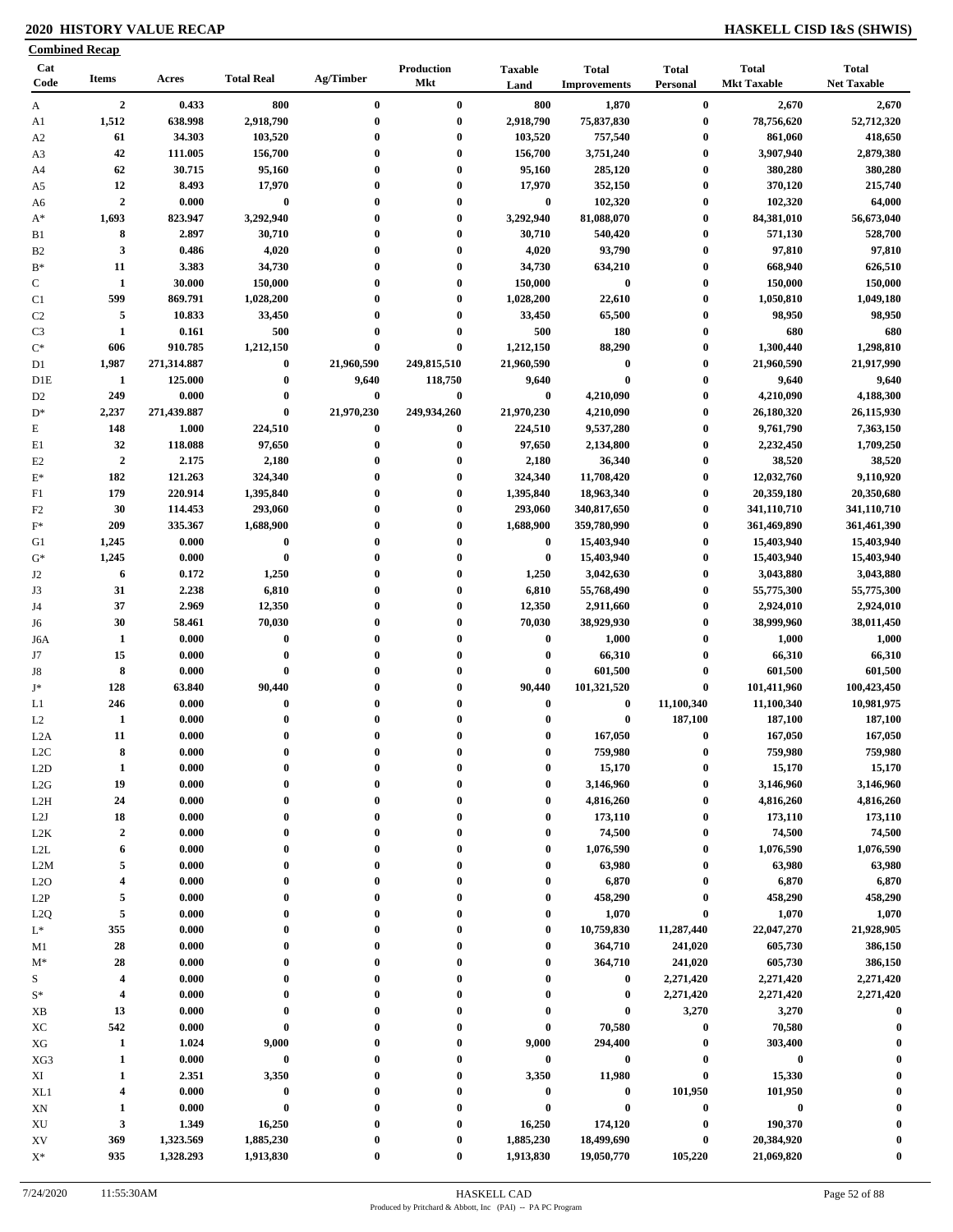Totals: **7,633 275,026.765 8,557,330 21,970,230 249,934,260 30,527,560 604,410,840 13,905,100 648,843,500 595,700,465**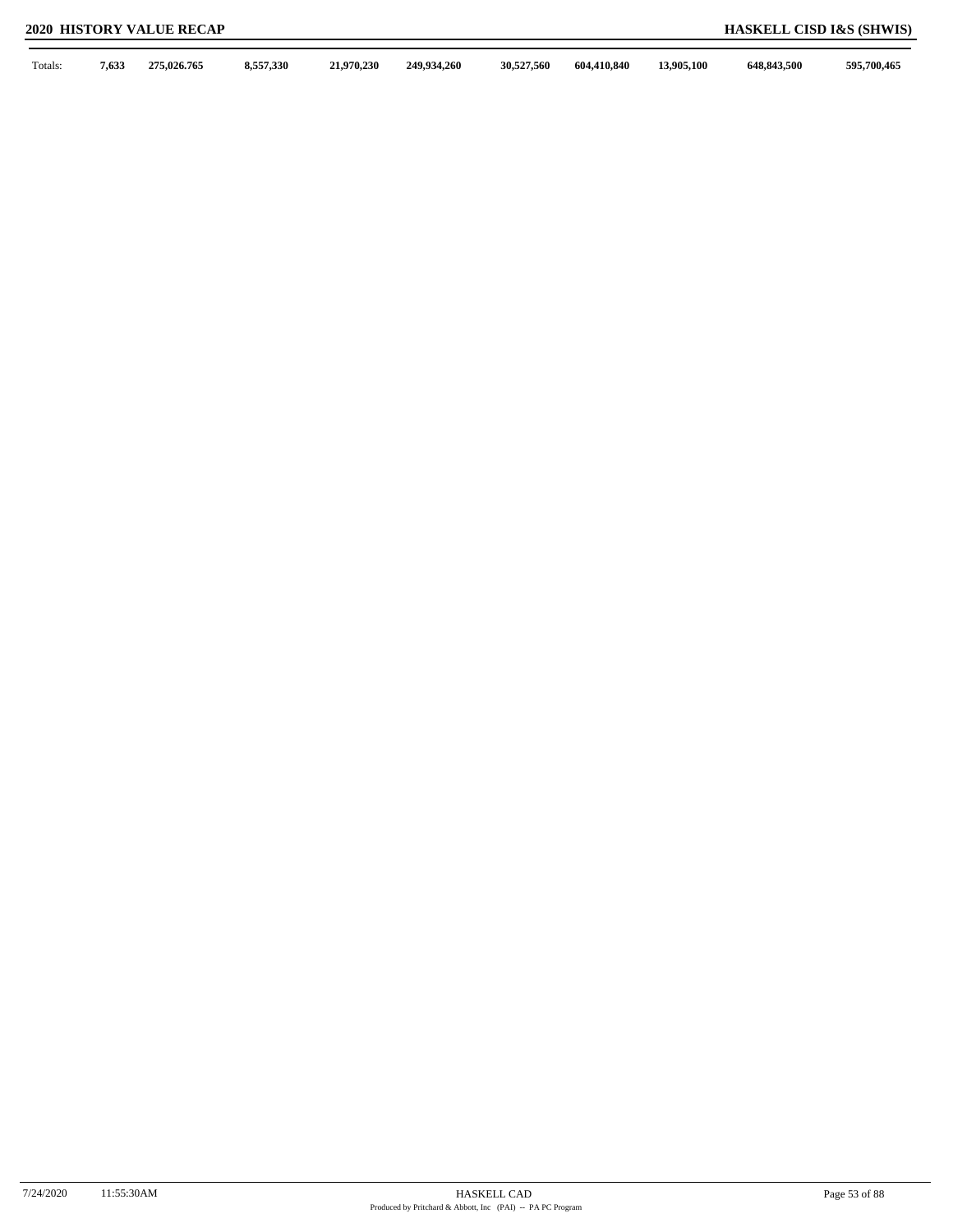### **2020 HISTORY VALUE RECAP KNOX OBRIEN CISD (SOB)**

| Category                                              | <b>Value</b>                         | <b>Items</b>                         | <b>Exempt Value</b> |                              |            |
|-------------------------------------------------------|--------------------------------------|--------------------------------------|---------------------|------------------------------|------------|
| HS Real:                                              | 124,190                              | 100                                  | 1,000               |                              |            |
| Non-HS Real:                                          | 2,536,660                            | 166                                  | 2,301,750           |                              |            |
| Production Market:                                    | 31,093,350                           | 302                                  | $\boldsymbol{0}$    | Total Land Mkt Value:        | 33,754,200 |
| HS Improvements:                                      | 2,034,150                            | 97                                   | 39,330              |                              |            |
| New HS Improvements:                                  | $\mathbf{0}$                         | $\mathbf{0}$                         | $\boldsymbol{0}$    |                              |            |
| Non-HS Improvements:                                  | 1,686,420                            | 68                                   | 811,800             |                              |            |
| New Non-HS Improvements:                              | $\boldsymbol{0}$                     | $\mathbf{0}$                         | $\boldsymbol{0}$    | Total Imps Mkt Value:        | 3,720,570  |
| HS Personal:                                          | $\boldsymbol{0}$                     | $\boldsymbol{0}$                     | $\boldsymbol{0}$    |                              |            |
| New Personal:                                         | $\mathbf{0}$                         | $\boldsymbol{0}$                     | $\boldsymbol{0}$    |                              |            |
| Non-HS Personal:                                      | 293,160                              | 6                                    | $\boldsymbol{0}$    |                              |            |
| New Non-HS Personal:                                  | $\theta$                             | $\boldsymbol{0}$                     | $\boldsymbol{0}$    | <b>Total Pers Mkt Value:</b> | 293,160    |
| <b>Total Real Market:</b>                             | 37,767,930                           | 739                                  |                     |                              |            |
| MN Value:                                             | 3,757,120                            | 332                                  |                     |                              |            |
| MN Inv. Value - Real:                                 | 4,756,120                            | 43                                   |                     |                              |            |
| MN Inv. Value - Personal:                             | $\boldsymbol{0}$                     | $\boldsymbol{0}$                     |                     |                              |            |
| <b>Total Mineral Mkt:</b>                             | 8,513,240                            | 375                                  |                     | <b>Total Mineral Mkt:</b>    | 8,513,240  |
|                                                       |                                      |                                      |                     | <b>Total Market Value:</b>   | 46,281,170 |
| Land Timber Gain:                                     | $\boldsymbol{0}$                     | $\mathbf{0}$                         |                     |                              |            |
| Production Market:                                    | 31,093,350                           | 302                                  |                     |                              |            |
| Land Ag 1D Value:                                     | $\boldsymbol{0}$                     | $\mathbf{0}$                         |                     |                              |            |
| Land Ag 1D1 Value:                                    | 5,088,080                            | 302                                  |                     |                              |            |
| Land Ag Tim Value:                                    | $\mathbf{0}$                         | $\mathbf{0}$                         |                     |                              |            |
| <b>Productivity Loss:</b>                             | 26,005,270                           | 302                                  |                     | <b>Total Market Taxable:</b> | 20,275,900 |
| Less Real Exempt Property:                            | 3,153,880                            | 29                                   |                     |                              |            |
| Less \$500 Inc. Real Personal:                        | 1,170                                | 4                                    |                     |                              |            |
| Other Freeport:                                       | $\boldsymbol{0}$                     | $\boldsymbol{0}$                     |                     |                              |            |
| Other Allocation:                                     | $\boldsymbol{0}$                     | $\boldsymbol{0}$                     |                     |                              |            |
| Other Goods In Tranit:                                | $\boldsymbol{0}$                     | $\boldsymbol{0}$                     |                     |                              |            |
| Other MultiUse:                                       |                                      |                                      |                     |                              |            |
| Less Real/Pers Abatements:                            | $\boldsymbol{0}$<br>$\mathbf{0}$     | $\boldsymbol{0}$                     |                     |                              |            |
|                                                       |                                      | $\boldsymbol{0}$                     |                     |                              |            |
| Less 10% Cap Loss:                                    | 15,620                               | 6                                    |                     |                              |            |
| Less Min Exempt Property:                             | 272,140                              | 1                                    |                     |                              |            |
| Less \$500 Inc. Mineral Owner:                        | 15,930                               | 139                                  |                     |                              |            |
| Less TNRCC:<br>Less Min Abatements/VLA:               | $\mathbf{0}$<br>$\mathbf{0}$         | $\mathbf{0}$<br>$\boldsymbol{0}$     |                     |                              |            |
| Less Min Freeports/Int State Com:                     | 0                                    | $\theta$                             |                     |                              |            |
| Less Min Unknowns:                                    | 0                                    | $\boldsymbol{0}$                     |                     |                              |            |
| Less Protest Value:                                   | $\mathbf{0}$                         | $\overline{0}$                       |                     |                              |            |
| <b>Total Losses:</b>                                  | 29,464,010                           |                                      |                     |                              |            |
| <b>Total Appraised:</b>                               | 16,817,160                           |                                      |                     | Total Appraised:             | 16,817,160 |
| <b>Reimbursable Exemptions</b>                        |                                      |                                      |                     |                              |            |
| Homestead H,S:                                        | 895,490                              | 47                                   |                     |                              |            |
| Senior S:                                             | 93,380                               | 10                                   |                     |                              |            |
| Disable B:                                            | $\boldsymbol{0}$                     | $\boldsymbol{0}$                     |                     |                              |            |
| DV 100%:                                              | $\boldsymbol{0}$                     | $\overline{0}$                       |                     |                              |            |
| <b>Total Reimbursable:</b>                            | 988,870                              | 57                                   |                     |                              |            |
| Local Discount:                                       | $\boldsymbol{0}$                     | $\boldsymbol{0}$                     |                     |                              |            |
| Disable Veteran:                                      | 11,300                               | -1                                   |                     |                              |            |
|                                                       |                                      |                                      |                     |                              |            |
| Optional 65:<br>Local Disable:                        | $\boldsymbol{0}$                     | $\boldsymbol{0}$                     |                     |                              |            |
| State Homestead:                                      | $\boldsymbol{0}$<br>$\boldsymbol{0}$ | $\boldsymbol{0}$<br>$\boldsymbol{0}$ |                     |                              |            |
|                                                       |                                      |                                      |                     |                              |            |
| <b>Total Exemptions:</b><br><b>Net Taxable Value:</b> | 1,000,170<br>15,816,990              |                                      |                     | Net Taxable Value            | 15,816,990 |
|                                                       |                                      |                                      |                     |                              |            |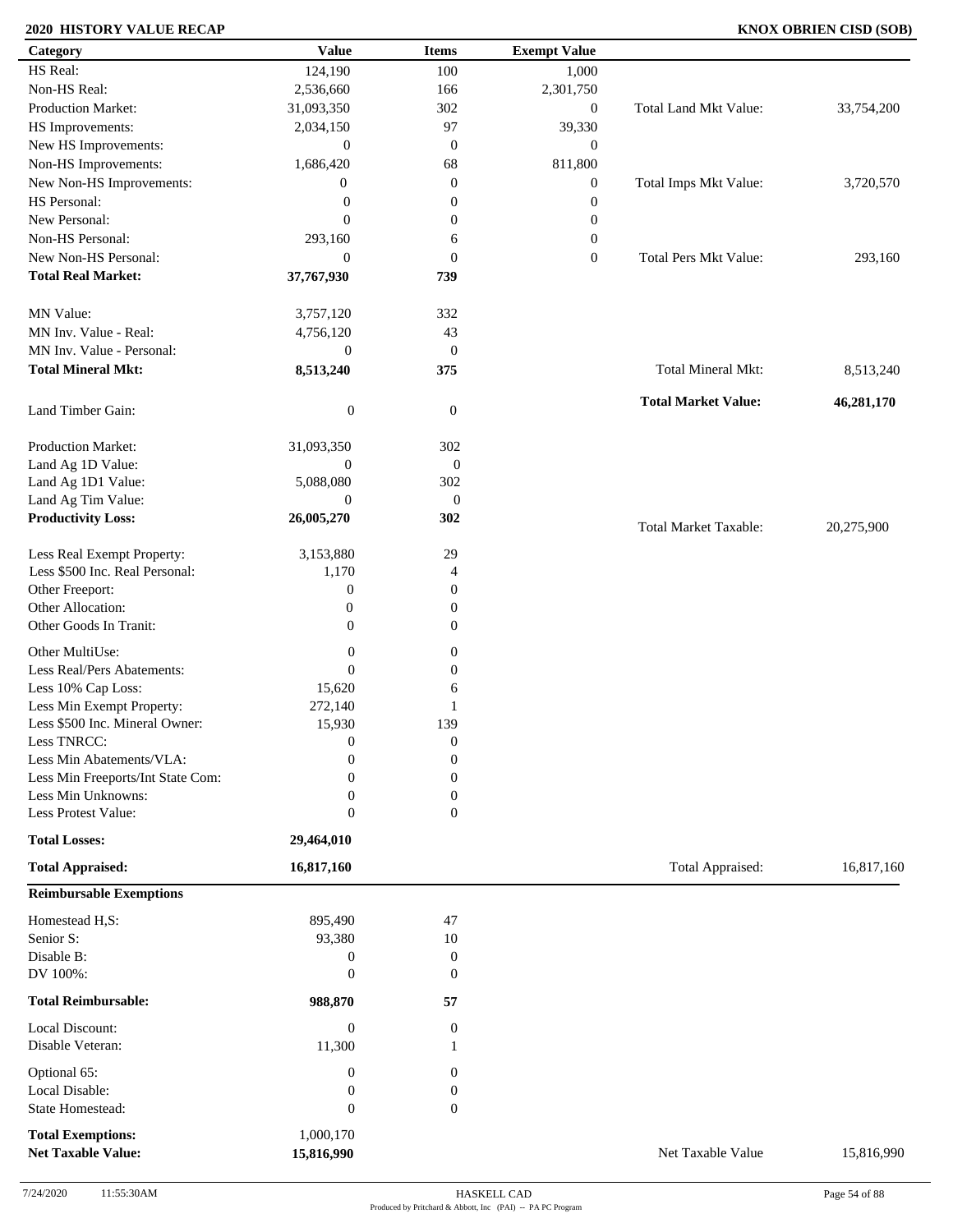### **2020 HISTORY VALUE RECAP KNOX OBRIEN CISD (SOB)**

| **** Freeze Totals: (This is only for Effective Tax Rate Calculation) |                                 |              |                                                |                  |                                                                   |                |    |              |                  |                                                                                                                                     |                                                                               |  |
|-----------------------------------------------------------------------|---------------------------------|--------------|------------------------------------------------|------------------|-------------------------------------------------------------------|----------------|----|--------------|------------------|-------------------------------------------------------------------------------------------------------------------------------------|-------------------------------------------------------------------------------|--|
| <b>Total Ceiling Tax:</b>                                             |                                 |              |                                                |                  | 795.48                                                            |                |    |              |                  |                                                                                                                                     |                                                                               |  |
| <b>Total Freeze Taxable:</b>                                          |                                 |              |                                                |                  | 94,820                                                            |                |    |              |                  |                                                                                                                                     |                                                                               |  |
| New Imp/Pers with Ceiling: +                                          |                                 |              |                                                |                  | $\overline{0}$                                                    |                |    |              |                  |                                                                                                                                     |                                                                               |  |
| **Freeze Adjusted Taxable:                                            |                                 |              |                                                |                  | 15,722,170                                                        |                |    |              |                  |                                                                                                                                     | **This number DOES NOT represent any Jurisdiction's Certified Taxable Value** |  |
|                                                                       |                                 |              |                                                |                  | or (Freeze Adjusted Taxable * Tax Rate / 100) + Total Ceiling Tax |                |    |              |                  | Estimated Total Levy: ((Net Taxable Value - Total Freeze Taxable + New Imp/Pers with Ceiling) * Tax Rate / 100) + Total Ceiling Tax |                                                                               |  |
| <b>Count of Homesteads for</b>                                        |                                 |              |                                                |                  |                                                                   |                |    |              |                  | H - Homestead<br>$S -$ Over 65                                                                                                      | W - Widow<br>DV - Disabled Veteran                                            |  |
| $\bf H$                                                               | S                               | F            | B                                              | D                | W                                                                 | $\mathbf 0$    | DV | <b>DV100</b> |                  | B - Disabled                                                                                                                        | O - Over 65 (No HS)                                                           |  |
| 20                                                                    | 27                              | $\mathbf{0}$ | $\boldsymbol{0}$                               | $\boldsymbol{0}$ | $\overline{0}$                                                    | $\overline{0}$ | 3  |              | $\boldsymbol{0}$ |                                                                                                                                     |                                                                               |  |
| <b>Total Parcels:</b>                                                 |                                 |              | 928                                            |                  |                                                                   |                |    |              |                  |                                                                                                                                     |                                                                               |  |
| <b>Total Owners:</b>                                                  |                                 |              | 614                                            |                  |                                                                   |                |    |              |                  |                                                                                                                                     |                                                                               |  |
| <b>Special Certified Totals:</b>                                      |                                 |              |                                                |                  |                                                                   |                |    |              |                  |                                                                                                                                     |                                                                               |  |
|                                                                       |                                 |              | Exempt Value of First Time Absolute Exemption: |                  |                                                                   |                |    | \$0          |                  |                                                                                                                                     |                                                                               |  |
|                                                                       |                                 |              | Exempt Value of First Time Partial Exemption:  |                  |                                                                   |                |    | \$42,020     |                  |                                                                                                                                     |                                                                               |  |
|                                                                       |                                 |              | Value Loss Due to New AGT/Timber:              |                  |                                                                   |                |    | \$0          |                  |                                                                                                                                     |                                                                               |  |
|                                                                       | New Imps/New Pers Market Value: |              |                                                |                  |                                                                   |                |    | \$0          |                  |                                                                                                                                     |                                                                               |  |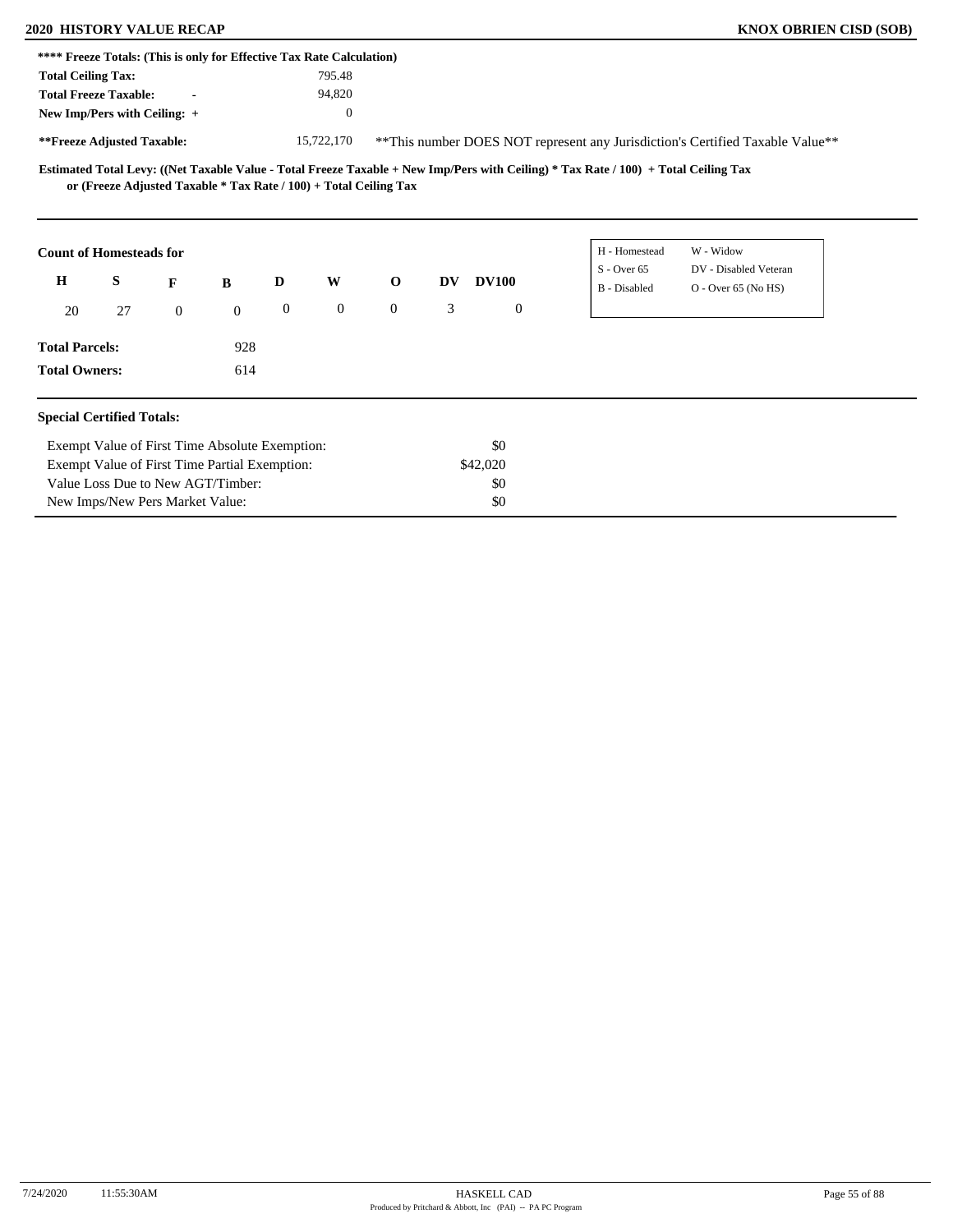### **2020 HISTORY VALUE RECAP KNOX OBRIEN CISD (SOB)**

|                  | <b>Combined Recap</b>   |            |                   |                  |                   |                        |                                     |                          |                                    |                                    |
|------------------|-------------------------|------------|-------------------|------------------|-------------------|------------------------|-------------------------------------|--------------------------|------------------------------------|------------------------------------|
| Cat<br>Code      | <b>Items</b>            | Acres      | <b>Total Real</b> | Ag/Timber        | Production<br>Mkt | <b>Taxable</b><br>Land | <b>Total</b><br><b>Improvements</b> | <b>Total</b><br>Personal | <b>Total</b><br><b>Mkt Taxable</b> | <b>Total</b><br><b>Net Taxable</b> |
| A1               | 60                      | 35.127     | 48,000            | $\bf{0}$         | $\bf{0}$          | 48,000                 | 1,077,420                           | $\bf{0}$                 | 1,125,420                          | 656,730                            |
| A2               | 6                       | 2.622      | 3,610             | $\bf{0}$         | $\bf{0}$          | 3,610                  | 64,380                              | $\bf{0}$                 | 67,990                             | 42,880                             |
| A3               | 13                      | 34.920     | 42,210            | $\boldsymbol{0}$ | $\bf{0}$          | 42,210                 | 327,860                             | $\bf{0}$                 | 370,070                            | 163,820                            |
| A4               | $\mathbf{3}$            | 4.039      | 3,530             | $\bf{0}$         | $\bf{0}$          | 3,530                  | 41,790                              | $\bf{0}$                 | 45,320                             | 45,320                             |
| $A^*$            | 82                      | 76.708     | 97,350            | $\bf{0}$         | $\bf{0}$          | 97,350                 | 1,511,450                           | $\bf{0}$                 | 1,608,800                          | 908,750                            |
| C1               | 110                     | 190.218    | 161,600           | $\bf{0}$         | $\bf{0}$          | 161,600                | $\bf{0}$                            | $\bf{0}$                 | 161,600                            | 161,600                            |
| $\mathrm{C}^*$   | 110                     | 190.218    | 161,600           | $\bf{0}$         | $\bf{0}$          | 161,600                | $\bf{0}$                            | $\bf{0}$                 | 161,600                            | 161,600                            |
| D1               | 302                     | 31,191.279 | $\bf{0}$          | 5,088,080        | 31,093,350        | 5,088,080              | $\bf{0}$                            | $\bf{0}$                 | 5,088,080                          | 5,088,080                          |
| D <sub>2</sub>   | 35                      | 0.000      | $\bf{0}$          | $\bf{0}$         | $\bf{0}$          | $\bf{0}$               | 513,970                             | $\bf{0}$                 | 513,970                            | 513,970                            |
| $D^*$            | 337                     | 31,191.279 | $\bf{0}$          | 5,088,080        | 31,093,350        | 5,088,080              | 513,970                             | $\bf{0}$                 | 5,602,050                          | 5,602,050                          |
| E                | 28                      | 0.000      | 36,060            | $\pmb{0}$        | $\bf{0}$          | 36,060                 | 515,010                             | $\pmb{0}$                | 551,070                            | 318,360                            |
| E1               | $\mathbf{3}$            | 6.130      | 11,170            | $\bf{0}$         | $\pmb{0}$         | 11,170                 | 56,460                              | $\bf{0}$                 | 67,630                             | 9,600                              |
| $E^*$            | 31                      | 6.130      | 47,230            | $\bf{0}$         | $\bf{0}$          | 47,230                 | 571,470                             | $\bf{0}$                 | 618,700                            | 327,960                            |
| F1               | $\overline{7}$          | 3.895      | 4,840             | $\bf{0}$         | $\bf{0}$          | 4,840                  | 66,510                              | $\pmb{0}$                | 71,350                             | 71,350                             |
| F <sub>2</sub>   | 5                       | 30.263     | 45,700            | $\bf{0}$         | $\bf{0}$          | 45,700                 | 178,540                             | $\bf{0}$                 | 224,240                            | 224,240                            |
| $F^*$            | 12                      | 34.158     | 50,540            | $\bf{0}$         | $\bf{0}$          | 50,540                 | 245,050                             | $\bf{0}$                 | 295,590                            | 295,590                            |
| G1               | 192                     | 0.000      | $\bf{0}$          | $\bf{0}$         | $\boldsymbol{0}$  | $\bf{0}$               | 3,469,050                           | $\bf{0}$                 | 3,469,050                          | 3,469,050                          |
| $G^*$            | 192                     | 0.000      | $\bf{0}$          | $\boldsymbol{0}$ | $\bf{0}$          | $\bf{0}$               | 3,469,050                           | $\bf{0}$                 | 3,469,050                          | 3,469,050                          |
| J2               | 5                       | 0.000      | $\bf{0}$          | $\bf{0}$         | $\bf{0}$          | $\bf{0}$               | 412,090                             | $\bf{0}$                 | 412,090                            | 412,090                            |
| J3               | 12                      | 1.380      | 1,380             | $\mathbf{0}$     | $\bf{0}$          | 1,380                  | 1,453,000                           | $\pmb{0}$                | 1,454,380                          | 1,454,380                          |
| J4               | 5                       | 0.000      | $\bf{0}$          | $\bf{0}$         | $\bf{0}$          | $\bf{0}$               | 110,230                             | $\bf{0}$                 | 110,230                            | 110,230                            |
| J6               | $\overline{7}$          | 0.000      | $\bf{0}$          | $\bf{0}$         | $\bf{0}$          | $\bf{0}$               | 853,550                             | $\bf{0}$                 | 853,550                            | 853,550                            |
| J7               | $\mathbf{3}$            | 0.000      | $\bf{0}$          | $\boldsymbol{0}$ | $\bf{0}$          | $\bf{0}$               | 1,980                               | $\bf{0}$                 | 1,980                              | 1,980                              |
| J*               | 32                      | 1.380      | 1,380             | $\bf{0}$         | $\bf{0}$          | 1,380                  | 2,830,850                           | $\bf{0}$                 | 2,832,230                          | 2,832,230                          |
| L1               | $\mathbf{1}$            | 0.000      | $\bf{0}$          | $\bf{0}$         | $\bf{0}$          | $\bf{0}$               | $\bf{0}$                            | 264,500                  | 264,500                            | 264,500                            |
| L1T              | $\mathbf{1}$            | 0.000      | $\bf{0}$          | $\bf{0}$         | $\bf{0}$          | $\bf{0}$               | 45,920                              | $\bf{0}$                 | 45,920                             | 45,920                             |
| L <sub>2</sub> C | $\overline{2}$          | 0.000      | $\bf{0}$          | $\bf{0}$         | $\bf{0}$          | $\bf{0}$               | 649,110                             | $\bf{0}$                 | 649,110                            | 649,110                            |
| L2D              | $\mathbf{1}$            | 0.000      | $\bf{0}$          | $\bf{0}$         | $\bf{0}$          | $\bf{0}$               | 40,510                              | $\bf{0}$                 | 40,510                             | 40,510                             |
| L2G              | $\mathbf{3}$            | 0.000      | $\bf{0}$          | $\bf{0}$         | $\bf{0}$          | $\bf{0}$               | 895,970                             | $\pmb{0}$                | 895,970                            | 895,970                            |
| L2H              | $\mathbf{1}$            | 0.000      | $\bf{0}$          | $\bf{0}$         | $\bf{0}$          | $\bf{0}$               | 1,950                               | $\bf{0}$                 | 1,950                              | 1,950                              |
| L2J              | $\boldsymbol{2}$        | 0.000      | $\bf{0}$          | $\bf{0}$         | $\bf{0}$          | $\bf{0}$               | 35,360                              | $\bf{0}$                 | 35,360                             | 35,360                             |
| L2M              | $\mathbf{1}$            | 0.000      | $\bf{0}$          | $\bf{0}$         | $\bf{0}$          | $\bf{0}$               | 254,470                             | $\bf{0}$                 | 254,470                            | 254,470                            |
| L2O              | $\mathbf{1}$            | 0.000      | $\bf{0}$          | $\bf{0}$         | $\bf{0}$          | $\bf{0}$               | 2,420                               | $\bf{0}$                 | 2,420                              | 2,420                              |
| $L^*$            | 13                      | 0.000      | $\bf{0}$          | $\mathbf{0}$     | $\boldsymbol{0}$  | $\bf{0}$               | 1,925,710                           | 264,500                  | 2,190,210                          | 2,190,210                          |
| M1               | $\overline{2}$          | 0.000      | $\bf{0}$          | $\bf{0}$         | $\bf{0}$          | $\bf{0}$               | 27,060                              | 27,490                   | 54,550                             | 29,550                             |
| $M^*$            | $\boldsymbol{2}$        | 0.000      | $\bf{0}$          | $\bf{0}$         | $\bf{0}$          | $\bf{0}$               | 27,060                              | 27,490                   | 54,550                             | 29,550                             |
| <b>XB</b>        | $\overline{\mathbf{4}}$ | 0.000      | $\bf{0}$          | $\mathbf{0}$     | $\bf{0}$          | $\bf{0}$               | $\bf{0}$                            | 1,170                    | 1,170                              | $\bf{0}$                           |
| XС               | 139                     | 0.000      | $\bf{0}$          | $\mathbf{0}$     | $\bf{0}$          | $\bf{0}$               | 15,930                              | $\bf{0}$                 | 15,930                             | $\bf{0}$                           |
| XL               | $\mathbf{3}$            | 7.890      | 1,190             | $\mathbf 0$      | $\bf{0}$          | 1,190                  | $\bf{0}$                            | $\bf{0}$                 | 1,190                              | $\mathbf 0$                        |
| XV               | 26                      | 2,466.412  | 2,301,560         | $\bf{0}$         | $\bf{0}$          | 2,301,560              | 851,130                             | $\bf{0}$                 | 3,152,690                          | $\bf{0}$                           |
| <b>XXV</b>       | $\mathbf{1}$            | 0.000      | $\bf{0}$          | $\bf{0}$         | $\bf{0}$          | $\bf{0}$               | 272,140                             | $\bf{0}$                 | 272,140                            | $\boldsymbol{0}$                   |
| $\mathbf{X}^*$   | 173                     | 2,474.302  | 2,302,750         | $\bf{0}$         | $\bf{0}$          | 2,302,750              | 1,139,200                           | 1,170                    | 3,443,120                          | $\bf{0}$                           |
| Totals:          | 984                     | 33,974.175 | 2,660,850         | 5,088,080        | 31,093,350        | 7,748,930              | 12,233,810                          | 293,160                  | 20,275,900                         | 15,816,990                         |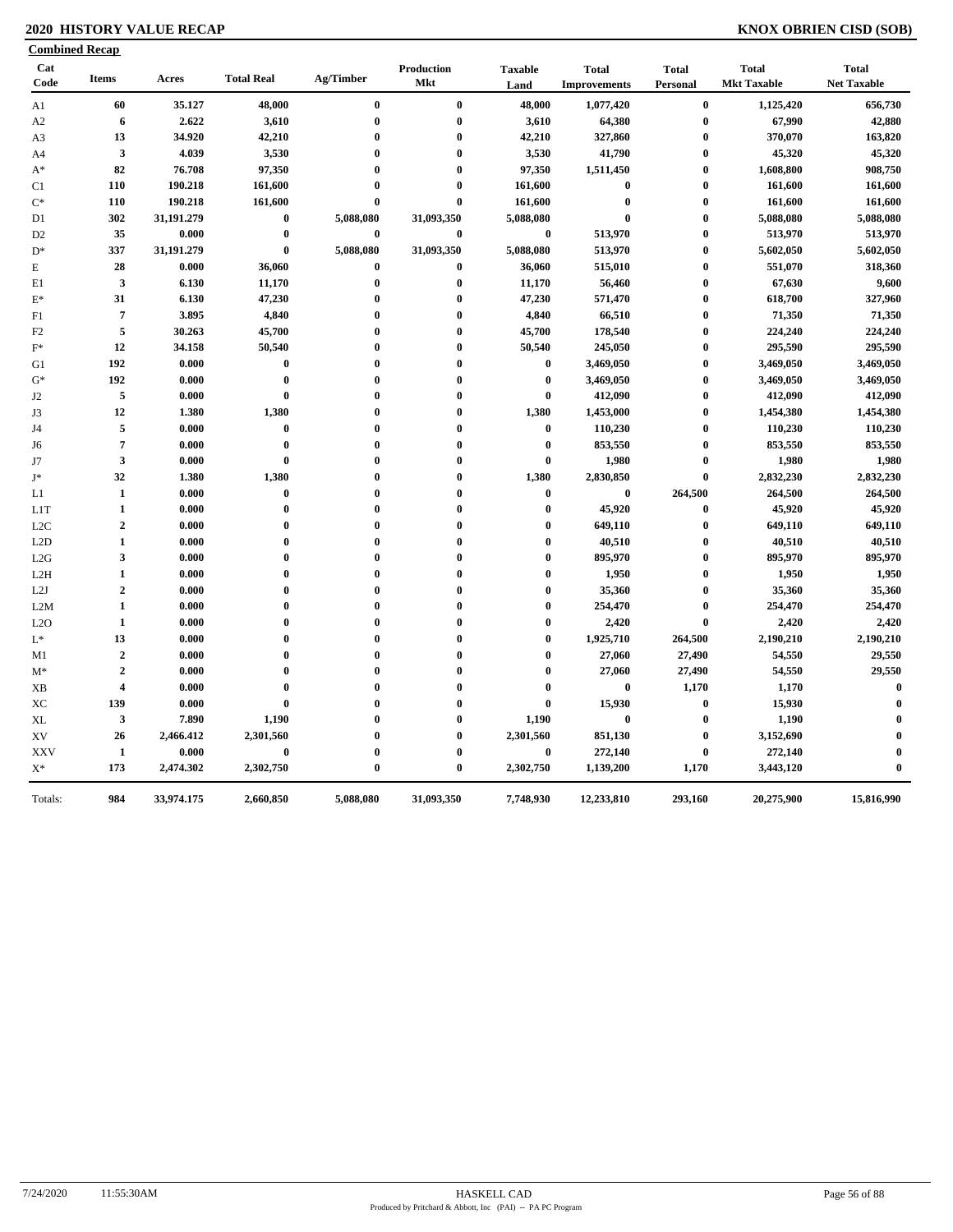### **2020 HISTORY VALUE RECAP PAINT CREEK ISD (SPC)**

| Category                          | <b>Value</b>     | <b>Items</b>     | <b>Exempt Value</b> |                              |             |
|-----------------------------------|------------------|------------------|---------------------|------------------------------|-------------|
| HS Real:                          | 589,730          | 166              | $\mathbf{0}$        |                              |             |
| Non-HS Real:                      | 6,430,020        | 309              | 2,065,110           |                              |             |
| Production Market:                | 121,017,280      | 688              | $\mathbf{0}$        | Total Land Mkt Value:        | 128,037,030 |
| HS Improvements:                  | 7,516,960        | 290              | $\boldsymbol{0}$    |                              |             |
| New HS Improvements:              | 64,500           | $\overline{c}$   | $\boldsymbol{0}$    |                              |             |
| Non-HS Improvements:              | 12,515,810       | 402              | 2,228,910           |                              |             |
| New Non-HS Improvements:          | $\mathbf{0}$     | $\boldsymbol{0}$ | $\boldsymbol{0}$    | Total Imps Mkt Value:        | 20,097,270  |
| HS Personal:                      | 143,910          | 6                | $\boldsymbol{0}$    |                              |             |
| New Personal:                     | $\mathbf{0}$     | $\mathbf{0}$     | $\boldsymbol{0}$    |                              |             |
| Non-HS Personal:                  | 5,557,320        | 41               | 133,470             |                              |             |
| New Non-HS Personal:              |                  |                  |                     | <b>Total Pers Mkt Value:</b> |             |
|                                   | $\mathbf{0}$     | $\mathbf{0}$     | $\boldsymbol{0}$    |                              | 5,701,230   |
| <b>Total Real Market:</b>         | 153,835,530      | 1,904            |                     |                              |             |
| MN Value:                         | 3,397,260        | 571              |                     |                              |             |
| MN Inv. Value - Real:             | 195,842,660      | 119              |                     |                              |             |
| MN Inv. Value - Personal:         | $\boldsymbol{0}$ | $\mathbf{0}$     |                     |                              |             |
| <b>Total Mineral Mkt:</b>         | 199,239,920      | 690              |                     | <b>Total Mineral Mkt:</b>    | 199,239,920 |
|                                   |                  |                  |                     |                              |             |
| Land Timber Gain:                 | $\boldsymbol{0}$ | $\boldsymbol{0}$ |                     | <b>Total Market Value:</b>   | 353,075,450 |
| <b>Production Market:</b>         | 121,017,280      | 688              |                     |                              |             |
| Land Ag 1D Value:                 | $\mathbf{0}$     | $\boldsymbol{0}$ |                     |                              |             |
| Land Ag 1D1 Value:                | 6,925,610        | 688              |                     |                              |             |
| Land Ag Tim Value:                | $\mathbf{0}$     | $\boldsymbol{0}$ |                     |                              |             |
| <b>Productivity Loss:</b>         | 114,091,670      | 688              |                     |                              |             |
|                                   |                  |                  |                     | <b>Total Market Taxable:</b> | 238,983,780 |
| Less Real Exempt Property:        | 4,427,490        | 63               |                     |                              |             |
| Less \$500 Inc. Real Personal:    | 1,210            | $\overline{4}$   |                     |                              |             |
| Other Freeport:                   | $\boldsymbol{0}$ | $\overline{0}$   |                     |                              |             |
| Other Allocation:                 | $\boldsymbol{0}$ | $\mathbf{0}$     |                     |                              |             |
| Other Goods In Tranit:            | $\boldsymbol{0}$ | $\mathbf{0}$     |                     |                              |             |
| Other MultiUse:                   | $\boldsymbol{0}$ | $\boldsymbol{0}$ |                     |                              |             |
| Less Real/Pers Abatements:        | $\theta$         |                  |                     |                              |             |
|                                   |                  | $\boldsymbol{0}$ |                     |                              |             |
| Less 10% Cap Loss:                | 238,080          | 29               |                     |                              |             |
| Less Min Exempt Property:         | 230              | $\overline{c}$   |                     |                              |             |
| Less \$500 Inc. Mineral Owner:    | 9,560            | 143              |                     |                              |             |
| Less TNRCC:                       | 85,290           | 8                |                     |                              |             |
| Less Min Abatements/VLA:          | 77,777,500       | 4                |                     |                              |             |
| Less Min Freeports/Int State Com: | $\boldsymbol{0}$ | $\mathbf{0}$     |                     |                              |             |
| Less Min Unknowns:                | $\boldsymbol{0}$ | $\mathbf{0}$     |                     |                              |             |
| Less Protest Value:               | $\boldsymbol{0}$ | $\overline{0}$   |                     |                              |             |
| <b>Total Losses:</b>              | 196,631,030      |                  |                     |                              |             |
| <b>Total Appraised:</b>           | 156,444,420      |                  |                     | Total Appraised:             | 156,444,420 |
| <b>Reimbursable Exemptions</b>    |                  |                  |                     |                              |             |
| Homestead H,S:                    | 2,110,030        | 100              |                     |                              |             |
| Senior S:                         | 317,160          | 39               |                     |                              |             |
| Disable B:                        | 10,000           | 1                |                     |                              |             |
| DV 100%:                          | 158,510          | 1                |                     |                              |             |
| <b>Total Reimbursable:</b>        | 2,595,700        | 141              |                     |                              |             |
|                                   |                  |                  |                     |                              |             |
| Local Discount:                   | $\boldsymbol{0}$ | $\boldsymbol{0}$ |                     |                              |             |
| Disable Veteran:                  | 91,550           | 9                |                     |                              |             |
| Optional 65:                      | $\boldsymbol{0}$ | $\mathbf{0}$     |                     |                              |             |
| Local Disable:                    | $\boldsymbol{0}$ | $\boldsymbol{0}$ |                     |                              |             |
| State Homestead:                  | $\boldsymbol{0}$ | $\boldsymbol{0}$ |                     |                              |             |
| <b>Total Exemptions:</b>          | 2,687,250        |                  |                     |                              |             |
| <b>Net Taxable Value:</b>         | 153,757,170      |                  |                     | Net Taxable Value            | 153,757,170 |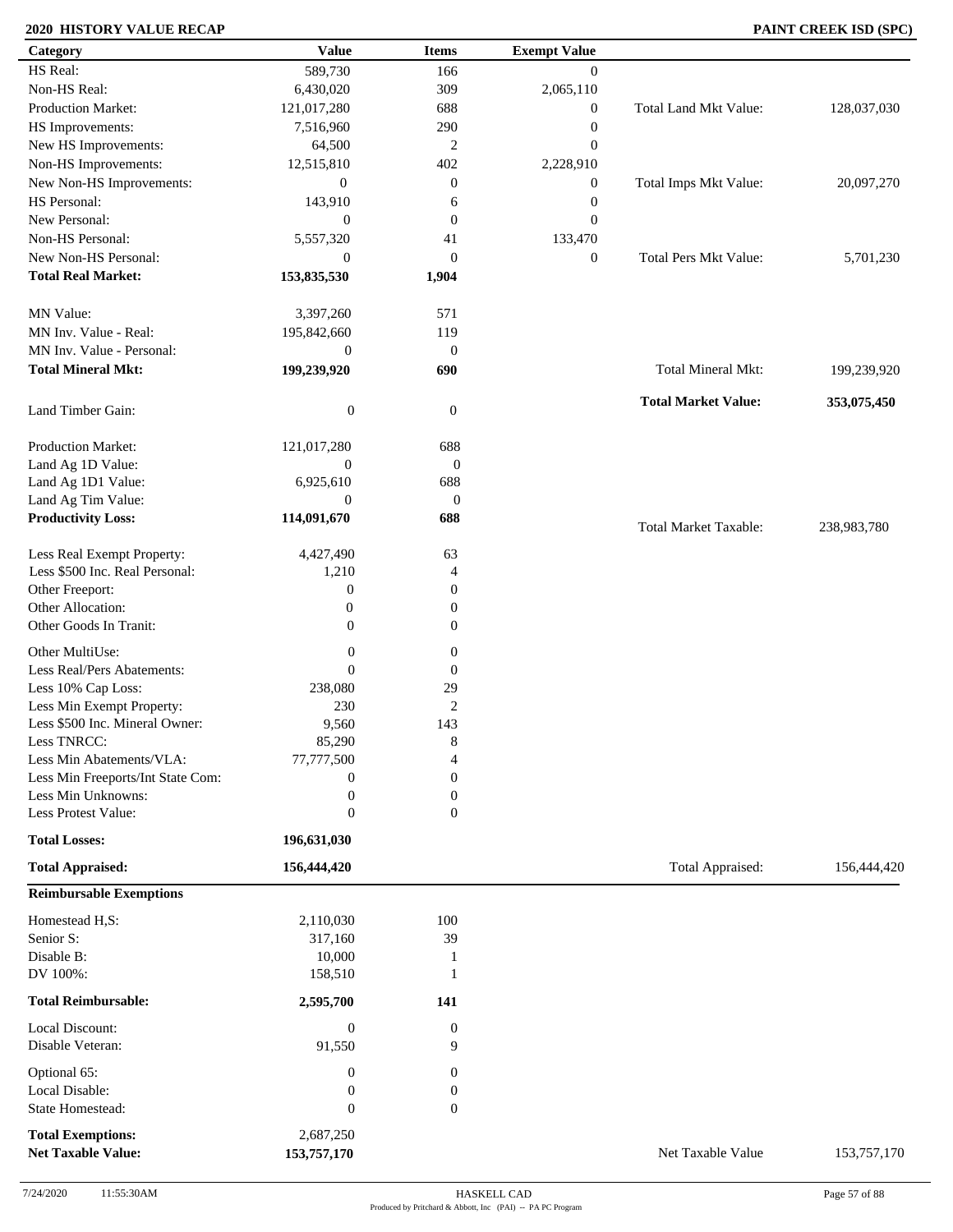| <b>PAINT CREEK ISD (SI</b> |  |  |  |  |  |
|----------------------------|--|--|--|--|--|
|----------------------------|--|--|--|--|--|

| <b>2020 HISTORY VALUE RECAP</b>                                       |    |                                                                   |       |                  |               |              |    |              |                                                                                                                                     | PAINT CREEK ISD (SPC)                                                          |
|-----------------------------------------------------------------------|----|-------------------------------------------------------------------|-------|------------------|---------------|--------------|----|--------------|-------------------------------------------------------------------------------------------------------------------------------------|--------------------------------------------------------------------------------|
| **** Freeze Totals: (This is only for Effective Tax Rate Calculation) |    |                                                                   |       |                  |               |              |    |              |                                                                                                                                     |                                                                                |
| <b>Total Ceiling Tax:</b>                                             |    |                                                                   |       |                  | 5,943.78      |              |    |              |                                                                                                                                     |                                                                                |
| <b>Total Freeze Taxable:</b>                                          |    |                                                                   |       |                  | 585,790       |              |    |              |                                                                                                                                     |                                                                                |
| New Imp/Pers with Ceiling: +                                          |    |                                                                   |       |                  | $\mathbf{0}$  |              |    |              |                                                                                                                                     |                                                                                |
| **Freeze Adjusted Taxable:                                            |    |                                                                   |       |                  | 153, 171, 380 |              |    |              |                                                                                                                                     | ** This number DOES NOT represent any Jurisdiction's Certified Taxable Value** |
|                                                                       |    | or (Freeze Adjusted Taxable * Tax Rate / 100) + Total Ceiling Tax |       |                  |               |              |    |              | Estimated Total Levy: ((Net Taxable Value - Total Freeze Taxable + New Imp/Pers with Ceiling) * Tax Rate / 100) + Total Ceiling Tax |                                                                                |
| <b>Count of Homesteads for</b>                                        |    |                                                                   |       |                  |               |              |    |              | H - Homestead                                                                                                                       | W - Widow                                                                      |
|                                                                       |    |                                                                   |       |                  |               |              |    |              | $S - Over 65$                                                                                                                       | DV - Disabled Veteran                                                          |
| $\bf H$                                                               | S  | F                                                                 | B     | D                | W             | $\mathbf{o}$ | DV | <b>DV100</b> | B - Disabled                                                                                                                        | $O -$ Over 65 (No HS)                                                          |
| 36                                                                    | 61 | $\mathbf{0}$                                                      | 2     | $\boldsymbol{0}$ | $\mathbf{0}$  | $\mathbf{0}$ | 12 |              |                                                                                                                                     |                                                                                |
| <b>Total Parcels:</b>                                                 |    |                                                                   | 2,141 |                  |               |              |    |              |                                                                                                                                     |                                                                                |
| <b>Total Owners:</b>                                                  |    |                                                                   | 1,189 |                  |               |              |    |              |                                                                                                                                     |                                                                                |
|                                                                       |    |                                                                   |       |                  |               |              |    |              |                                                                                                                                     |                                                                                |
| <b>Special Certified Totals:</b>                                      |    |                                                                   |       |                  |               |              |    |              |                                                                                                                                     |                                                                                |
|                                                                       |    | Exempt Value of First Time Absolute Exemption:                    |       |                  |               |              |    | \$99,410     |                                                                                                                                     |                                                                                |
|                                                                       |    | Exempt Value of First Time Partial Exemption:                     |       |                  |               |              |    | \$141,640    |                                                                                                                                     |                                                                                |
|                                                                       |    | Value Loss Due to New AGT/Timber:                                 |       |                  |               |              |    | \$0          |                                                                                                                                     |                                                                                |
|                                                                       |    | New Imps/New Pers Market Value:                                   |       |                  |               |              |    | \$64,500     |                                                                                                                                     |                                                                                |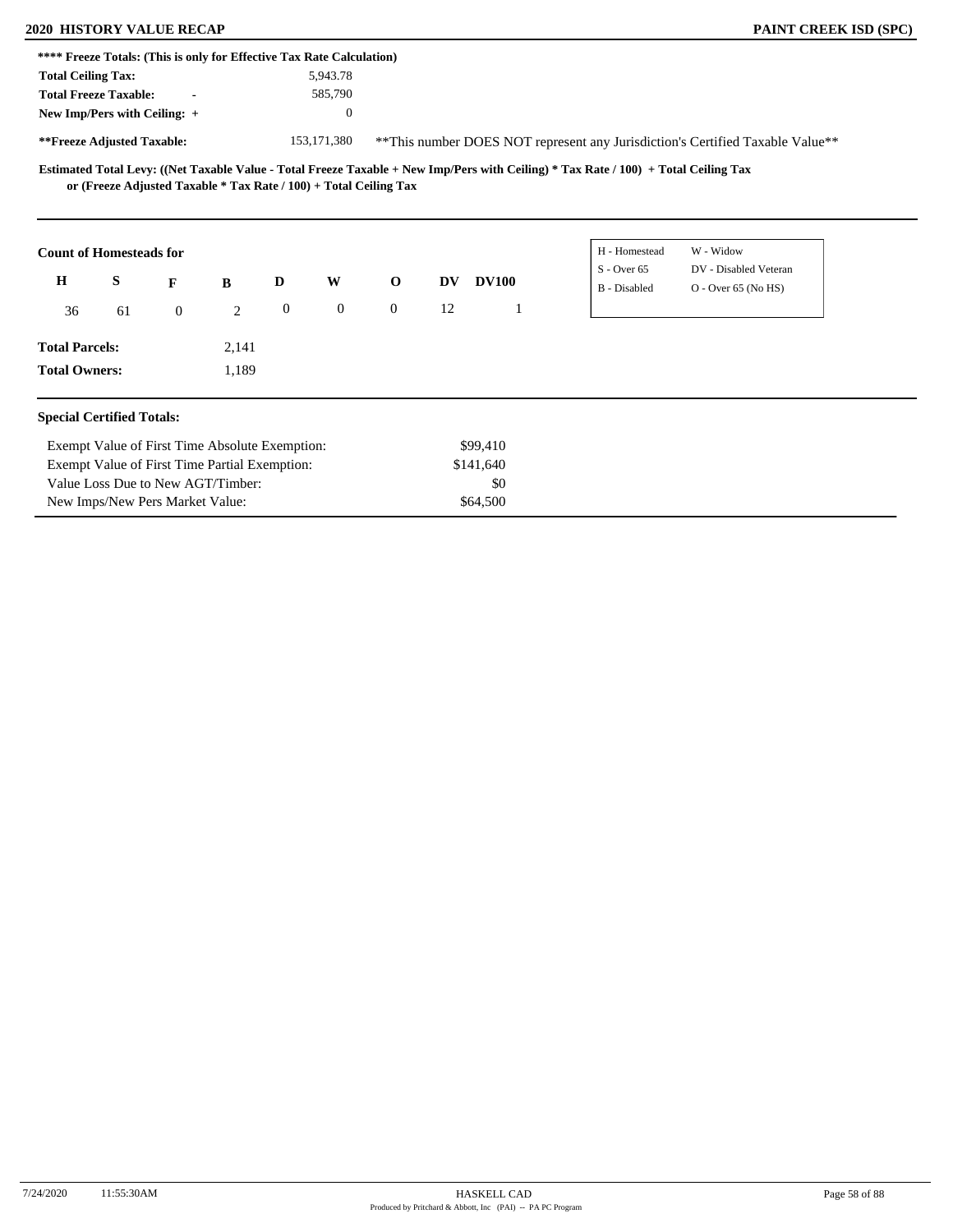### **2020 HISTORY VALUE RECAP PAINT CREEK ISD (SPC)**

| <b>Combined Recap</b> |                         |               |                   |              |                          |                        |                                     |                          |                                    |                                    |
|-----------------------|-------------------------|---------------|-------------------|--------------|--------------------------|------------------------|-------------------------------------|--------------------------|------------------------------------|------------------------------------|
| Cat<br>Code           | Items                   | Acres         | <b>Total Real</b> | Ag/Timber    | Production<br><b>Mkt</b> | <b>Taxable</b><br>Land | <b>Total</b><br><b>Improvements</b> | <b>Total</b><br>Personal | <b>Total</b><br><b>Mkt Taxable</b> | <b>Total</b><br><b>Net Taxable</b> |
| A1                    | 6                       | 12.464        | 16,610            | $\bf{0}$     | $\bf{0}$                 | 16,610                 | 247,030                             | $\boldsymbol{0}$         | 263,640                            | 157,080                            |
| A <sub>2</sub>        | 19                      | 14.049        | 171,420           | $\bf{0}$     | $\bf{0}$                 | 171,420                | 301,630                             | $\bf{0}$                 | 473,050                            | 344,670                            |
| A3                    | 33                      | 55.097        | 150,340           | $\bf{0}$     | $\bf{0}$                 | 150,340                | 1,288,580                           | $\boldsymbol{0}$         | 1,438,920                          | 1,060,160                          |
| A4                    | 225                     | 31.530        | 759,450           | $\bf{0}$     | $\bf{0}$                 | 759,450                | 3,006,020                           | $\bf{0}$                 | 3,765,470                          | 3,136,520                          |
| A5                    | 48                      | 9.706         | 77,380            | 0            | $\bf{0}$                 | 77,380                 | 591,340                             | $\boldsymbol{0}$         | 668,720                            | 538,160                            |
| A6                    | 5                       | 0.297         | 12,000            | $\bf{0}$     | $\bf{0}$                 | 12,000                 | 23,770                              | $\bf{0}$                 | 35,770                             | 35,770                             |
| $A^*$                 | 336                     | 123.143       | 1,187,200         | $\bf{0}$     | $\bf{0}$                 | 1,187,200              | 5,458,370                           | $\boldsymbol{0}$         | 6,645,570                          | 5,272,360                          |
| C1                    | 122                     | 754.671       | 881,700           | $\bf{0}$     | $\bf{0}$                 | 881,700                | 78,620                              | $\boldsymbol{0}$         | 960,320                            | 960,320                            |
| C <sub>2</sub>        | 1                       | 2.209         | 3,310             | $\bf{0}$     | $\bf{0}$                 | 3,310                  | $\bf{0}$                            | $\boldsymbol{0}$         | 3,310                              | 3,310                              |
| $C^*$                 | 123                     | 756.880       | 885,010           | 0            | $\bf{0}$                 | 885,010                | 78,620                              | $\boldsymbol{0}$         | 963,630                            | 963,630                            |
| D1                    | 688                     | 137,615.035   | $\bf{0}$          | 6,925,610    | 121,017,280              | 6,925,610              | $\bf{0}$                            | $\boldsymbol{0}$         | 6,925,610                          | 6,925,610                          |
| D <sub>2</sub>        | 91                      | 0.000         | $\boldsymbol{0}$  | $\bf{0}$     | $\bf{0}$                 | $\bf{0}$               | 2,172,180                           | $\boldsymbol{0}$         | 2,172,180                          | 2,162,390                          |
| D <sub>2</sub> E      | $\mathbf{1}$            | 0.000         | $\bf{0}$          | $\bf{0}$     | $\bf{0}$                 | $\bf{0}$               | 95,120                              | $\bf{0}$                 | 95,120                             | 95,120                             |
| $D^*$                 | 780                     | 137,615.035   | $\bf{0}$          | 6,925,610    | 121,017,280              | 6,925,610              | 2,267,300                           | $\boldsymbol{0}$         | 9,192,910                          | 9,183,120                          |
| E                     | 82                      | 0.000         | 942,770           | 0            | $\bf{0}$                 | 942,770                | 2,411,400                           | $\boldsymbol{0}$         | 3,354,170                          | 2,534,860                          |
| E1                    | 13                      | 40.655        | 79,320            | $\bf{0}$     | $\bf{0}$                 | 79,320                 | 555,210                             | $\bf{0}$                 | 634,530                            | 251,520                            |
| E2                    | $\overline{\mathbf{4}}$ | 1.235         | 60,670            | 0            | $\bf{0}$                 | 60,670                 | 38,450                              | $\bf{0}$                 | 99,120                             | 99,120                             |
| E3                    | 1                       | 4.872         | 4,760             | $\bf{0}$     | $\bf{0}$                 | 4,760                  | 32,370                              | $\bf{0}$                 | 37,130                             | 37,130                             |
| $E^*$                 | 100                     | 46.762        | 1,087,520         | $\bf{0}$     | $\bf{0}$                 | 1,087,520              | 3,037,430                           | $\bf{0}$                 | 4,124,950                          | 2,922,630                          |
| F1                    | 10                      | 42.697        | 169,350           | 0            | $\bf{0}$                 | 169,350                | 5,181,540                           | $\bf{0}$                 | 5,350,890                          | 5,350,890                          |
| F <sub>2</sub>        | 5                       | 1,646.770     | 1,505,720         | $\bf{0}$     | $\bf{0}$                 | 1,505,720              | 97,667,550                          | $\bf{0}$                 | 99,173,270                         | 99,161,660                         |
| $\mathbf{F}^*$        | 15                      | 1,689.467     | 1,675,070         | $\bf{0}$     | $\bf{0}$                 | 1,675,070              | 102,849,090                         | $\bf{0}$                 | 104,524,160                        | 104,512,550                        |
| G1                    | 426                     | 0.000         | $\bf{0}$          | $\bf{0}$     | $\bf{0}$                 | $\bf{0}$               | 3,387,470                           | $\bf{0}$                 | 3,387,470                          | 3,387,470                          |
| $G^*$                 | 426                     | 0.000         | $\bf{0}$          | $\bf{0}$     | $\bf{0}$                 | $\bf{0}$               | 3,387,470                           | $\boldsymbol{0}$         | 3,387,470                          | 3,387,470                          |
| J1                    | 1                       | 1.000         | 1,000             | $\bf{0}$     | $\bf{0}$                 | 1,000                  | 10,090                              | $\boldsymbol{0}$         | 11,090                             | 11,090                             |
| J2                    | $\overline{2}$          | 0.000         | $\bf{0}$          | $\bf{0}$     | $\bf{0}$                 | $\bf{0}$               | 217,510                             | $\boldsymbol{0}$         | 217,510                            | 217,510                            |
| J3                    | 16                      | 125.840       | 125,840           | $\bf{0}$     | $\bf{0}$                 | 125,840                | 92,758,900                          | $\bf{0}$                 | 92,884,740                         | 92,884,740                         |
| J4                    | 9                       | 0.083         | 3,000             | $\bf{0}$     | $\bf{0}$                 | 3,000                  | 1,119,380                           | $\bf{0}$                 | 1,122,380                          | 1,122,380                          |
| J6                    | 29                      | 0.000         | $\bf{0}$          | $\mathbf{0}$ | $\bf{0}$                 | $\bf{0}$               | 1,870,250                           | $\bf{0}$                 | 1,870,250                          | 1,784,960                          |
| J8                    | $\mathbf{1}$            | 0.000         | $\bf{0}$          | $\mathbf{0}$ | $\bf{0}$                 | $\boldsymbol{0}$       | 52,900                              | $\bf{0}$                 | 52,900                             | 52,900                             |
| $J^*$                 | 58                      | 126.923       | 129,840           | $\bf{0}$     | $\bf{0}$                 | 129,840                | 96,029,030                          | $\pmb{0}$                | 96,158,870                         | 96,073,580                         |
| L1                    | 21                      | 0.000         | $\bf{0}$          | $\mathbf{0}$ | $\bf{0}$                 | $\boldsymbol{0}$       | $\bf{0}$                            | 4,774,500                | 4,774,500                          | 4,688,540                          |
| L2                    | 1                       | 0.000         | $\bf{0}$          | $\mathbf{0}$ | $\bf{0}$                 | $\bf{0}$               | $\bf{0}$                            | 1,500                    | 1,500                              | 1,500                              |
| L2A                   | $\mathbf{1}$            | 0.000         | $\bf{0}$          | $\bf{0}$     | $\bf{0}$                 | $\boldsymbol{0}$       | 30,000                              | $\bf{0}$                 | 30,000                             | 30,000                             |
| L2C                   | $\boldsymbol{2}$        | 0.000         | $\bf{0}$          | $\bf{0}$     | $\bf{0}$                 | $\bf{0}$               | 63,000                              | $\bf{0}$                 | 63,000                             | 63,000                             |
| L2D                   | $\boldsymbol{2}$        | 0.000         | $\bf{0}$          | $\mathbf{0}$ | $\bf{0}$                 | $\bf{0}$               | 6,330                               | $\bf{0}$                 | 6,330                              | 6,330                              |
| L2G                   | 16                      | 0.000         | $\bf{0}$          | 0            | $\bf{0}$                 | $\bf{0}$               | 1,138,500                           | $\boldsymbol{0}$         | 1,138,500                          | 1,138,500                          |
| L2H                   | 5                       | 0.000         | $\bf{0}$          | $\bf{0}$     | $\bf{0}$                 | $\boldsymbol{0}$       | 8,530                               | $\bf{0}$                 | 8,530                              | 8,530                              |
| L2K                   | 28                      | 0.000         | $\bf{0}$          | $\bf{0}$     | $\bf{0}$                 | $\bf{0}$               | 742,080                             | $\bf{0}$                 | 742,080                            | 742,080                            |
| L2M                   | $\overline{2}$          | 0.000         | $\mathbf{0}$      |              | $\mathbf{0}$             | $\theta$               | 61,560                              | $\bf{0}$                 | 61,560                             | 61,560                             |
| L2O                   | $\boldsymbol{2}$        | 0.000         | $\bf{0}$          | 0            | $\boldsymbol{0}$         | $\boldsymbol{0}$       | 450                                 | $\boldsymbol{0}$         | 450                                | 450                                |
| L2P                   | 4                       | 0.000         | $\bf{0}$          | 0            | $\bf{0}$                 | $\bf{0}$               | 106,830                             | $\bf{0}$                 | 106,830                            | 106,830                            |
| L2Q                   | 1                       | 0.000         | $\bf{0}$          | 0            | $\boldsymbol{0}$         | $\boldsymbol{0}$       | 500                                 | $\bf{0}$                 | 500                                | 500                                |
| $L^*$                 | 85                      | 0.000         | $\bf{0}$          | 0            | $\mathbf{0}$             | $\boldsymbol{0}$       | 2,157,780                           | 4,776,000                | 6,933,780                          | 6,847,820                          |
| M1                    | 178                     | 0.000         | $\bf{0}$          | 0            | $\bf{0}$                 | $\bf{0}$               | 1,835,010                           | 381,530                  | 2,216,540                          | 1,876,530                          |
| $M^*$                 | 178                     | 0.000         | $\bf{0}$          | 0            | $\boldsymbol{0}$         | $\bf{0}$               | 1,835,010                           | 381,530                  | 2,216,540                          | 1,876,530                          |
| S                     | 1                       | 0.000         | $\bf{0}$          |              | $\boldsymbol{0}$         | $\bf{0}$               | $\bf{0}$                            | 494,980                  | 494,980                            | 494,980                            |
| $S^*$                 | 1                       | 0.000         | $\bf{0}$          | 0            | $\mathbf{0}$             | $\bf{0}$               | $\bf{0}$                            | 494,980                  | 494,980                            | 494,980                            |
| XВ                    | $\overline{\mathbf{4}}$ | 0.000         | $\bf{0}$          |              | $\boldsymbol{0}$         | $\bf{0}$               | $\bf{0}$                            | 1,210                    | 1,210                              | $\bf{0}$                           |
| ХC                    | 143                     | 0.000         | 0                 |              | 0                        | $\bf{0}$               | 9,560                               | $\boldsymbol{0}$         | 9,560                              | $\bf{0}$                           |
| XL1                   | $\boldsymbol{2}$        | 0.000         | $\bf{0}$          |              | $\mathbf{0}$             | $\bf{0}$               | $\bf{0}$                            | 47,510                   | 47,510                             |                                    |
| XV                    | 59                      | 5,799.468     | 2,055,110         | 0            | $\bf{0}$                 | 2,055,110              | 2,227,300                           | $\boldsymbol{0}$         | 4,282,410                          | $\bf{0}$                           |
| <b>XXV</b>            | $\boldsymbol{2}$        | 0.000         | $\bf{0}$          |              | 0                        | $\boldsymbol{0}$       | 230                                 | $\boldsymbol{0}$         | 230                                | $\bf{0}$                           |
| $X^*$                 | 210                     | 5,799.468     | 2,055,110         | 0            | $\bf{0}$                 | 2,055,110              | 2,237,090                           | 48,720                   | 4,340,920                          | $\bf{0}$                           |
| Totals:               | 2,312                   | 146, 157. 678 | 7,019,750         | 6,925,610    | 121,017,280              | 13,945,360             | 219,337,190                         | 5,701,230                | 238,983,780                        | 231,534,670                        |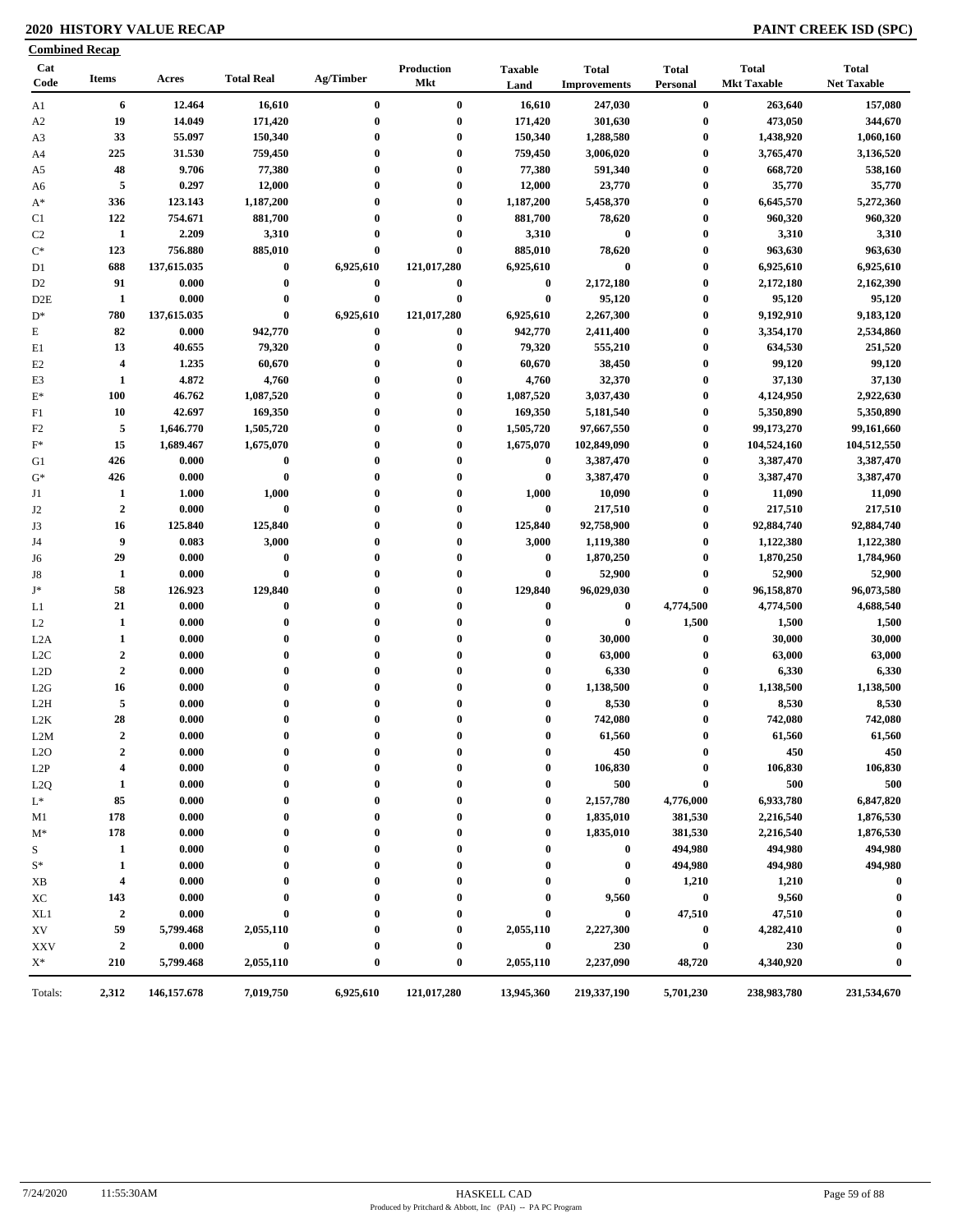### **2020 HISTORY VALUE RECAP PAINT CREEK ISD I&S (SPCIS)**

| Category                          | <b>Value</b>     | <b>Items</b>     | <b>Exempt Value</b> |                              |             |
|-----------------------------------|------------------|------------------|---------------------|------------------------------|-------------|
| HS Real:                          | 589,730          | 166              | $\overline{0}$      |                              |             |
| Non-HS Real:                      | 6,430,020        | 309              | 2,065,110           |                              |             |
| Production Market:                | 121,017,280      | 688              | $\boldsymbol{0}$    | Total Land Mkt Value:        | 128,037,030 |
| HS Improvements:                  | 7,516,960        | 290              | $\boldsymbol{0}$    |                              |             |
| New HS Improvements:              | 64,500           | $\boldsymbol{2}$ | $\mathbf{0}$        |                              |             |
| Non-HS Improvements:              | 12,515,810       | 402              | 2,228,910           |                              |             |
| New Non-HS Improvements:          | $\boldsymbol{0}$ | $\boldsymbol{0}$ | $\boldsymbol{0}$    | Total Imps Mkt Value:        | 20,097,270  |
| HS Personal:                      | 143,910          | 6                | $\boldsymbol{0}$    |                              |             |
| New Personal:                     | $\boldsymbol{0}$ | $\boldsymbol{0}$ | $\boldsymbol{0}$    |                              |             |
| Non-HS Personal:                  | 5,557,320        | 41               | 133,470             |                              |             |
| New Non-HS Personal:              | $\boldsymbol{0}$ | $\boldsymbol{0}$ |                     | <b>Total Pers Mkt Value:</b> | 5,701,230   |
| <b>Total Real Market:</b>         |                  |                  | $\boldsymbol{0}$    |                              |             |
|                                   | 153,835,530      | 1,904            |                     |                              |             |
| MN Value:                         | 3,397,260        | 571              |                     |                              |             |
| MN Inv. Value - Real:             |                  | 119              |                     |                              |             |
| MN Inv. Value - Personal:         | 195,842,660      |                  |                     |                              |             |
|                                   | $\boldsymbol{0}$ | $\mathbf{0}$     |                     |                              |             |
| <b>Total Mineral Mkt:</b>         | 199,239,920      | 690              |                     | Total Mineral Mkt:           | 199,239,920 |
|                                   |                  |                  |                     | <b>Total Market Value:</b>   | 353,075,450 |
| Land Timber Gain:                 | $\boldsymbol{0}$ | $\mathbf{0}$     |                     |                              |             |
|                                   |                  |                  |                     |                              |             |
| Production Market:                | 121,017,280      | 688              |                     |                              |             |
| Land Ag 1D Value:                 | $\boldsymbol{0}$ | $\mathbf{0}$     |                     |                              |             |
| Land Ag 1D1 Value:                | 6,925,610        | 688              |                     |                              |             |
| Land Ag Tim Value:                | $\mathbf{0}$     | $\mathbf{0}$     |                     |                              |             |
| <b>Productivity Loss:</b>         | 114,091,670      | 688              |                     | <b>Total Market Taxable:</b> | 238,983,780 |
| Less Real Exempt Property:        | 4,427,490        | 63               |                     |                              |             |
| Less \$500 Inc. Real Personal:    | 1,210            | 4                |                     |                              |             |
| Other Freeport:                   | $\boldsymbol{0}$ | $\boldsymbol{0}$ |                     |                              |             |
| Other Allocation:                 | $\boldsymbol{0}$ | $\boldsymbol{0}$ |                     |                              |             |
| Other Goods In Tranit:            | $\boldsymbol{0}$ | $\boldsymbol{0}$ |                     |                              |             |
|                                   |                  |                  |                     |                              |             |
| Other MultiUse:                   | $\boldsymbol{0}$ | $\boldsymbol{0}$ |                     |                              |             |
| Less Real/Pers Abatements:        | $\theta$         | $\mathbf{0}$     |                     |                              |             |
| Less 10% Cap Loss:                | 238,080          | 29               |                     |                              |             |
| Less Min Exempt Property:         | 230              | $\overline{2}$   |                     |                              |             |
| Less \$500 Inc. Mineral Owner:    | 9,560            | 143              |                     |                              |             |
| Less TNRCC:                       | 85,290           | 8                |                     |                              |             |
| Less Min Abatements/VLA:          | $\boldsymbol{0}$ | $\boldsymbol{0}$ |                     |                              |             |
| Less Min Freeports/Int State Com: | 0                | $\overline{0}$   |                     |                              |             |
| Less Min Unknowns:                | $\mathbf{0}$     | $\boldsymbol{0}$ |                     |                              |             |
| Less Protest Value:               | $\mathbf{0}$     | $\overline{0}$   |                     |                              |             |
| <b>Total Losses:</b>              | 118,853,530      |                  |                     |                              |             |
| <b>Total Appraised:</b>           | 234,221,920      |                  |                     | Total Appraised:             | 234,221,920 |
| <b>Reimbursable Exemptions</b>    |                  |                  |                     |                              |             |
|                                   |                  |                  |                     |                              |             |
| Homestead H,S:                    | 2,110,030        | 100              |                     |                              |             |
| Senior S:                         | 317,160          | 39               |                     |                              |             |
| Disable B:                        | 10,000           | -1               |                     |                              |             |
| DV 100%:                          | 158,510          | -1               |                     |                              |             |
| <b>Total Reimbursable:</b>        | 2,595,700        | 141              |                     |                              |             |
| Local Discount:                   | $\boldsymbol{0}$ | $\boldsymbol{0}$ |                     |                              |             |
| Disable Veteran:                  | 91,550           | 9                |                     |                              |             |
|                                   |                  |                  |                     |                              |             |
| Optional 65:                      | $\boldsymbol{0}$ | $\boldsymbol{0}$ |                     |                              |             |
| Local Disable:                    | $\boldsymbol{0}$ | $\boldsymbol{0}$ |                     |                              |             |
| State Homestead:                  | $\boldsymbol{0}$ | $\boldsymbol{0}$ |                     |                              |             |
| <b>Total Exemptions:</b>          | 2,687,250        |                  |                     |                              |             |
| <b>Net Taxable Value:</b>         | 231,534,670      |                  |                     | Net Taxable Value            | 231,534,670 |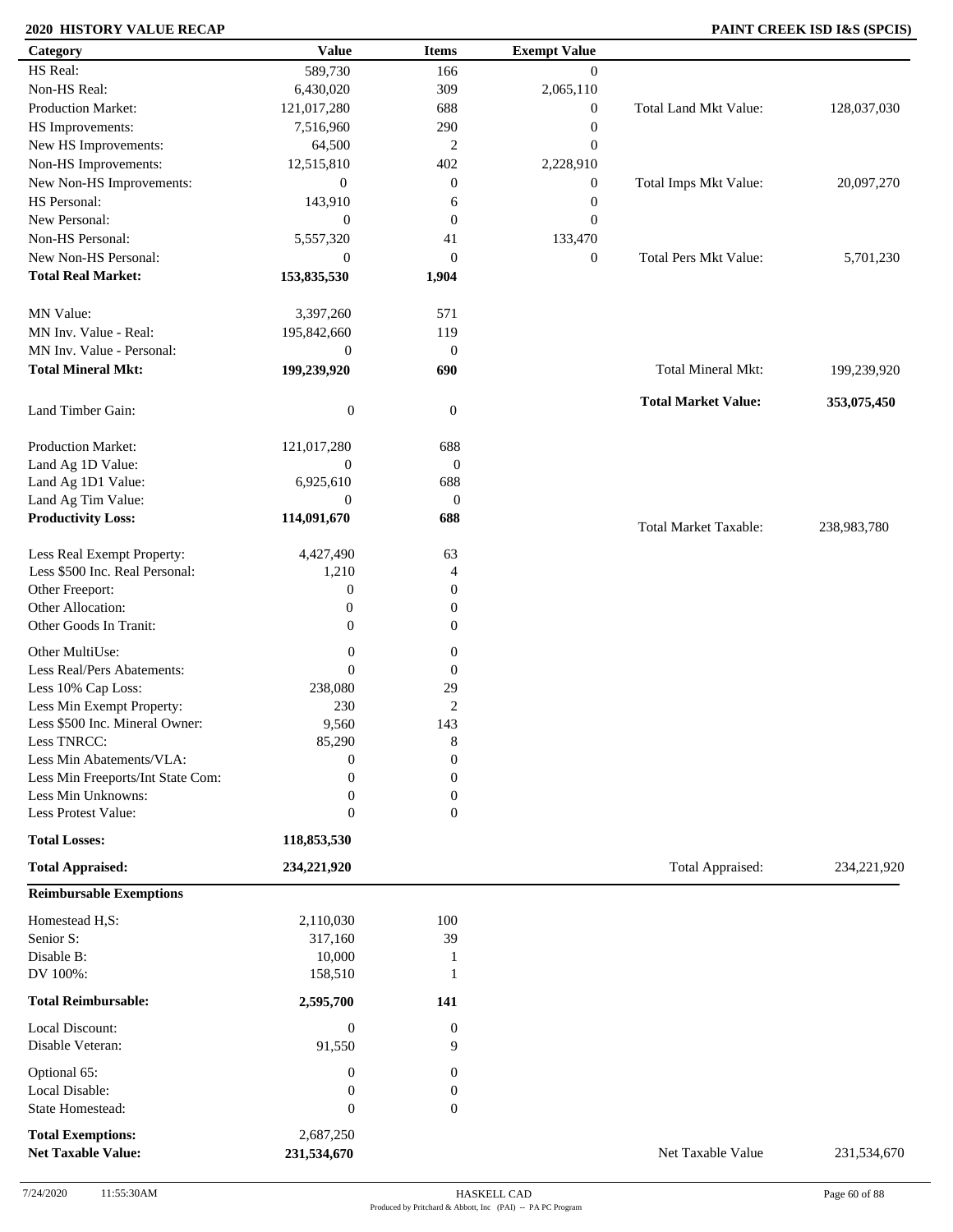| **** Freeze Totals: (This is only for Effective Tax Rate Calculation) |    |                                                                   |       |                  |                  |                |           |              |                                                                                                                                     |                                                                                |  |
|-----------------------------------------------------------------------|----|-------------------------------------------------------------------|-------|------------------|------------------|----------------|-----------|--------------|-------------------------------------------------------------------------------------------------------------------------------------|--------------------------------------------------------------------------------|--|
| <b>Total Ceiling Tax:</b>                                             |    |                                                                   |       |                  | 0.00             |                |           |              |                                                                                                                                     |                                                                                |  |
| <b>Total Freeze Taxable:</b>                                          |    | $\blacksquare$                                                    |       |                  | 585,790          |                |           |              |                                                                                                                                     |                                                                                |  |
| New Imp/Pers with Ceiling: +                                          |    |                                                                   |       |                  | $\mathbf{0}$     |                |           |              |                                                                                                                                     |                                                                                |  |
| **Freeze Adjusted Taxable:                                            |    |                                                                   |       |                  | 230,948,880      |                |           |              |                                                                                                                                     | ** This number DOES NOT represent any Jurisdiction's Certified Taxable Value** |  |
|                                                                       |    | or (Freeze Adjusted Taxable * Tax Rate / 100) + Total Ceiling Tax |       |                  |                  |                |           |              | Estimated Total Levy: ((Net Taxable Value - Total Freeze Taxable + New Imp/Pers with Ceiling) * Tax Rate / 100) + Total Ceiling Tax |                                                                                |  |
| <b>Count of Homesteads for</b>                                        |    |                                                                   |       |                  |                  |                |           |              | H - Homestead                                                                                                                       | W - Widow                                                                      |  |
| $\mathbf H$                                                           | S  | F                                                                 | B     | D                | W                | $\mathbf 0$    | <b>DV</b> | <b>DV100</b> | $S -$ Over 65<br>B - Disabled                                                                                                       | DV - Disabled Veteran<br>O - Over 65 (No HS)                                   |  |
| 36                                                                    | 61 | $\overline{0}$                                                    | 2     | $\boldsymbol{0}$ | $\boldsymbol{0}$ | $\overline{0}$ | 12        | -1           |                                                                                                                                     |                                                                                |  |
| <b>Total Parcels:</b>                                                 |    |                                                                   | 2,141 |                  |                  |                |           |              |                                                                                                                                     |                                                                                |  |
| <b>Total Owners:</b>                                                  |    |                                                                   | 1,189 |                  |                  |                |           |              |                                                                                                                                     |                                                                                |  |
| <b>Special Certified Totals:</b>                                      |    |                                                                   |       |                  |                  |                |           |              |                                                                                                                                     |                                                                                |  |
|                                                                       |    | Exempt Value of First Time Absolute Exemption:                    |       |                  |                  |                |           | \$99,410     |                                                                                                                                     |                                                                                |  |
|                                                                       |    | Exempt Value of First Time Partial Exemption:                     |       |                  |                  |                |           | \$141,640    |                                                                                                                                     |                                                                                |  |
|                                                                       |    | Value Loss Due to New AGT/Timber:                                 |       |                  |                  |                |           | \$0          |                                                                                                                                     |                                                                                |  |
|                                                                       |    | New Imps/New Pers Market Value:                                   |       |                  |                  |                |           | \$64,500     |                                                                                                                                     |                                                                                |  |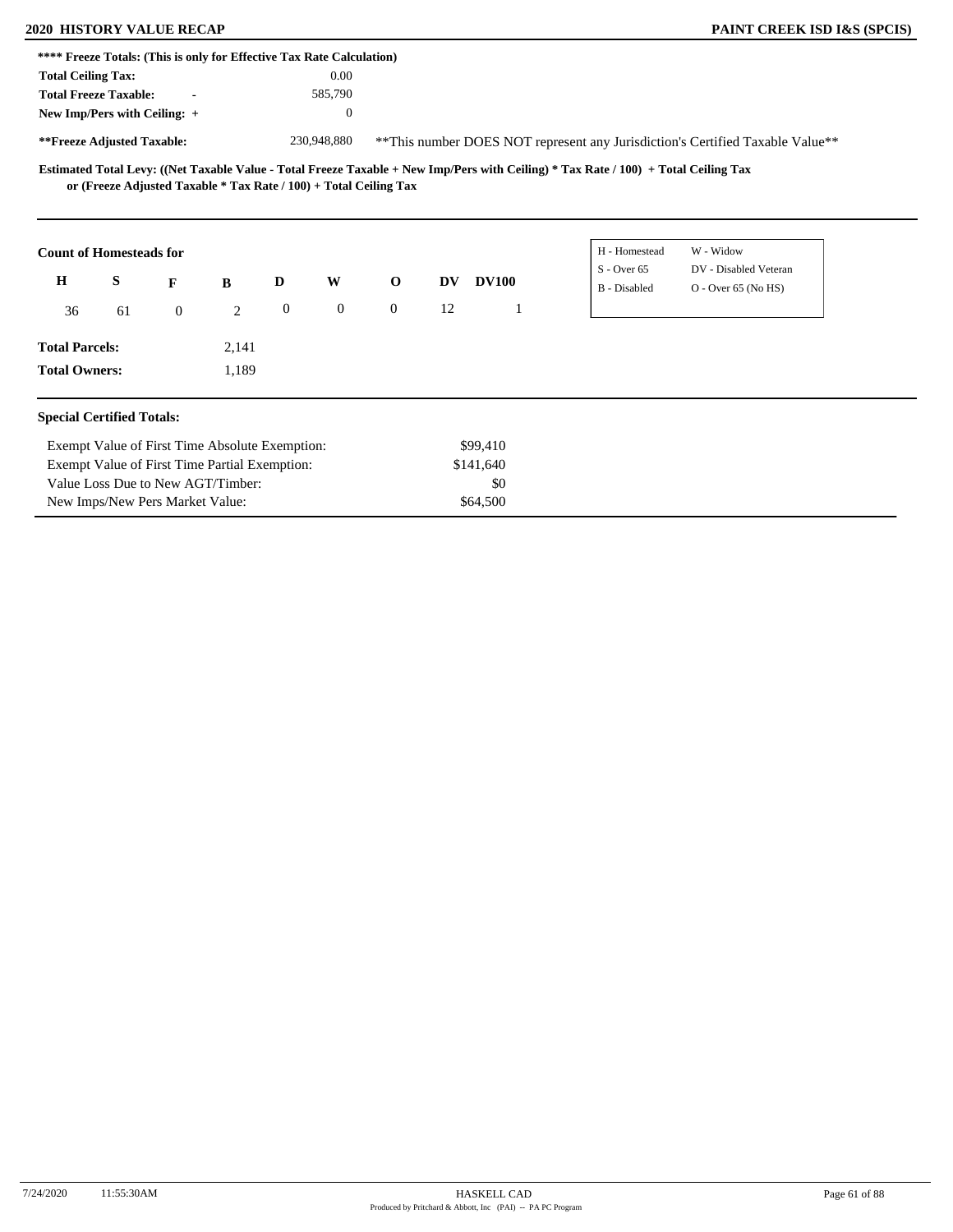### **2020 HISTORY VALUE RECAP PAINT CREEK ISD I&S (SPCIS)**

| Cat<br>Code      | <b>Items</b>                         | Acres         | <b>Total Real</b>        | Ag/Timber        | Production<br>Mkt     | <b>Taxable</b><br>Land | <b>Total</b><br><b>Improvements</b> | <b>Total</b><br>Personal | <b>Total</b><br><b>Mkt Taxable</b> | <b>Total</b><br><b>Net Taxable</b> |
|------------------|--------------------------------------|---------------|--------------------------|------------------|-----------------------|------------------------|-------------------------------------|--------------------------|------------------------------------|------------------------------------|
| Al               | 6                                    | 12.464        | 16,610                   | $\bf{0}$         | $\bf{0}$              | 16,610                 | 247,030                             | $\pmb{0}$                | 263,640                            | 157,080                            |
| A2               | 19                                   | 14.049        | 171,420                  | $\bf{0}$         | $\bf{0}$              | 171,420                | 301,630                             | $\bf{0}$                 | 473,050                            | 344,670                            |
| A3               | 33                                   | 55.097        | 150,340                  | $\boldsymbol{0}$ | $\bf{0}$              | 150,340                | 1,288,580                           | $\bf{0}$                 | 1,438,920                          | 1,060,160                          |
| A4               | 225                                  | 31.530        | 759,450                  | $\boldsymbol{0}$ | $\bf{0}$              | 759,450                | 3,006,020                           | $\boldsymbol{0}$         | 3,765,470                          | 3,136,520                          |
| A5               | 48                                   | 9.706         | 77,380                   | $\mathbf 0$      | $\boldsymbol{0}$      | 77,380                 | 591,340                             | $\bf{0}$                 | 668,720                            | 538,160                            |
| A6               | 5                                    | 0.297         | 12,000                   | $\boldsymbol{0}$ | $\bf{0}$              | 12,000                 | 23,770                              | $\bf{0}$                 | 35,770                             | 35,770                             |
| $A^*$            | 336                                  | 123.143       | 1,187,200                |                  | $\boldsymbol{0}$      | 1,187,200              | 5,458,370                           | $\bf{0}$                 | 6,645,570                          | 5,272,360                          |
| C1               | 122                                  | 754.671       | 881,700                  | $\mathbf 0$      | $\mathbf 0$           | 881,700                | 78,620                              | $\bf{0}$                 | 960,320                            | 960,320                            |
| C <sub>2</sub>   | -1                                   | 2.209         | 3,310                    | $\bf{0}$         | $\mathbf 0$           | 3,310                  | $\bf{0}$                            | $\bf{0}$                 | 3,310                              | 3,310                              |
| $\mathrm{C}^*$   | 123                                  | 756.880       | 885,010                  | $\bf{0}$         | $\bf{0}$              | 885,010                | 78,620                              | $\bf{0}$                 | 963,630                            | 963,630                            |
| D1               | 688                                  | 137,615.035   | $\boldsymbol{0}$         | 6,925,610        | 121,017,280           | 6,925,610              | $\bf{0}$                            | $\bf{0}$                 | 6,925,610                          | 6,925,610                          |
| D <sub>2</sub>   | 91                                   | 0.000         | $\boldsymbol{0}$         | $\bf{0}$         | $\bf{0}$              | $\bf{0}$               | 2,172,180                           | $\bf{0}$                 | 2,172,180                          | 2,162,390                          |
| D2E              | 1                                    | 0.000         | $\boldsymbol{0}$         | $\bf{0}$         | $\bf{0}$              | $\bf{0}$               | 95,120                              | $\bf{0}$                 | 95,120                             | 95,120                             |
| $D^*$            | 780                                  | 137,615.035   | $\bf{0}$                 | 6,925,610        | 121,017,280           | 6,925,610              | 2,267,300                           | $\bf{0}$                 | 9,192,910                          | 9,183,120                          |
| E                | 82                                   | 0.000         | 942,770                  | $\bf{0}$         | $\bf{0}$              | 942,770                | 2,411,400                           | $\bf{0}$                 | 3,354,170                          | 2,534,860                          |
| E1               | 13                                   | 40.655        | 79,320                   | $\boldsymbol{0}$ | $\bf{0}$              | 79,320                 | 555,210                             | $\bf{0}$                 | 634,530                            | 251,520                            |
| E <sub>2</sub>   | 4                                    | 1.235         | 60,670                   | $\boldsymbol{0}$ | $\bf{0}$              | 60,670                 | 38,450                              | $\bf{0}$                 | 99,120                             | 99,120                             |
| E3               | 1                                    | 4.872         | 4,760                    | $\boldsymbol{0}$ | $\mathbf 0$           | 4,760                  | 32,370                              | $\bf{0}$                 | 37,130                             | 37,130                             |
| $\mathbf{E}^*$   | 100                                  | 46.762        | 1,087,520                | $\mathbf 0$      | $\bf{0}$              | 1,087,520              | 3,037,430                           | $\boldsymbol{0}$         | 4,124,950                          | 2,922,630                          |
| F1               | 10                                   | 42.697        | 169,350                  | $\mathbf 0$      | $\mathbf 0$           | 169,350                | 5,181,540                           | $\bf{0}$                 | 5,350,890                          | 5,350,890                          |
| F2               | 5                                    | 1,646.770     | 1,505,720                | $\mathbf 0$      | $\bf{0}$              | 1,505,720              | 97,667,550                          | $\bf{0}$                 | 99,173,270                         | 99,161,660                         |
| $\mathbf{F}^*$   | 15                                   | 1,689.467     | 1,675,070                | $\mathbf 0$      | $\boldsymbol{0}$      | 1,675,070              | 102,849,090                         | $\bf{0}$                 | 104,524,160                        | 104,512,550                        |
| G1               | 426                                  | 0.000         | $\bf{0}$                 | $\mathbf 0$      | $\mathbf 0$           | $\bf{0}$               | 3,387,470                           | $\bf{0}$                 | 3,387,470                          | 3,387,470                          |
| $G^*$            | 426                                  | 0.000         | $\boldsymbol{0}$         | $\mathbf 0$      | $\boldsymbol{0}$      | $\bf{0}$               | 3,387,470                           | $\bf{0}$                 | 3,387,470                          | 3,387,470                          |
| J1               | 1                                    | 1.000         | 1,000                    | $\mathbf 0$      | $\bf{0}$              | 1,000                  | 10,090                              | $\bf{0}$                 | 11,090                             | 11,090                             |
| J <sub>2</sub>   | $\overline{2}$                       | 0.000         | $\bf{0}$                 | $\mathbf 0$      | $\boldsymbol{0}$      | $\bf{0}$               | 217,510                             | $\bf{0}$                 | 217,510                            | 217,510                            |
| J3               | 16                                   | 125.840       | 125,840                  | $\mathbf{0}$     | $\bf{0}$              | 125,840                | 92,758,900                          | $\bf{0}$                 | 92,884,740                         | 92,884,740                         |
| J4               | 9                                    | 0.083         | 3,000                    | 0                | $\boldsymbol{0}$      | 3,000                  | 1,119,380                           | $\bf{0}$                 | 1,122,380                          | 1,122,380                          |
| J6               | 29                                   | 0.000         | $\boldsymbol{0}$         | $\mathbf 0$      | $\mathbf 0$           | $\bf{0}$               | 1,870,250                           | $\bf{0}$                 | 1,870,250                          | 1,784,960                          |
| J8               | 1                                    | 0.000         | $\boldsymbol{0}$         | $\mathbf 0$      | $\boldsymbol{0}$      | $\bf{0}$               | 52,900                              | $\bf{0}$                 | 52,900                             | 52,900                             |
| J*               | 58                                   | 126.923       | 129,840                  | $\mathbf 0$      | $\bf{0}$              | 129,840                | 96,029,030                          | $\bf{0}$                 | 96,158,870                         | 96,073,580                         |
| L1               | 21                                   | 0.000         | $\boldsymbol{0}$         | $\mathbf 0$      | $\mathbf{0}$          | $\bf{0}$               | $\bf{0}$                            | 4,774,500                | 4,774,500                          | 4,688,540                          |
| L2               | 1                                    | 0.000         | $\bf{0}$                 | $\mathbf 0$      | $\mathbf 0$           | $\bf{0}$               | $\bf{0}$                            | 1,500                    | 1,500                              | 1,500                              |
| L <sub>2</sub> A | 1                                    | 0.000         | $\boldsymbol{0}$         | $\mathbf 0$      | $\bf{0}$              | $\bf{0}$               | 30,000                              | $\boldsymbol{0}$         | 30,000                             | 30,000                             |
| L <sub>2</sub> C | $\boldsymbol{2}$                     | 0.000         | $\boldsymbol{0}$         | $\mathbf 0$      | $\mathbf 0$           | $\bf{0}$               | 63,000                              | $\bf{0}$                 | 63,000                             | 63,000                             |
| L <sub>2</sub> D | $\overline{2}$                       | 0.000         | $\boldsymbol{0}$         | $\mathbf 0$      | $\mathbf 0$           | $\bf{0}$               | 6,330                               | $\bf{0}$                 | 6,330                              | 6,330                              |
|                  | 16                                   | 0.000         | $\bf{0}$                 |                  | $\mathbf 0$           | $\bf{0}$               | 1,138,500                           | $\bf{0}$                 | 1,138,500                          | 1,138,500                          |
| L2G<br>L2H       | 5                                    | 0.000         | $\boldsymbol{0}$         |                  | $\mathbf 0$           | $\bf{0}$               | 8,530                               | $\bf{0}$                 | 8,530                              | 8,530                              |
|                  | 28                                   | 0.000         | $\boldsymbol{0}$         | 0                |                       | $\bf{0}$               | 742,080                             | $\bf{0}$                 | 742,080                            | 742,080                            |
| L2K<br>L2M       | $\overline{2}$                       | 0.000         | $\bf{0}$                 | $\bf{0}$         | $\mathbf{0}$          | $\bf{0}$               | 61,560                              | $\bf{0}$                 | 61,560                             | 61,560                             |
|                  |                                      |               |                          | $\mathbf 0$      |                       |                        |                                     | $\bf{0}$                 |                                    |                                    |
| L2O              | $\boldsymbol{2}$<br>$\boldsymbol{4}$ | 0.000         | $\bf{0}$<br>$\mathbf{0}$ | 0                | $\boldsymbol{0}$<br>0 | $\bf{0}$               | 450                                 |                          | 450<br>106,830                     | 450<br>106,830                     |
| L <sub>2</sub> P |                                      | 0.000         |                          |                  |                       | $\bf{0}$               | 106,830                             |                          |                                    |                                    |
| L2Q              | 1                                    | 0.000         | $\boldsymbol{0}$         | 0                | 0                     | $\bf{0}$               | 500                                 | 0                        | 500                                | 500                                |
| $L^*$            | 85                                   | 0.000         | $\boldsymbol{0}$         | $\boldsymbol{0}$ | 0                     | $\bf{0}$               | 2,157,780                           | 4,776,000                | 6,933,780                          | 6,847,820                          |
| M1               | 178                                  | 0.000         | $\boldsymbol{0}$         | $\boldsymbol{0}$ | 0                     | $\bf{0}$               | 1,835,010                           | 381,530                  | 2,216,540                          | 1,876,530                          |
| M*               | 178                                  | 0.000         | $\bf{0}$                 | $\mathbf 0$      |                       | $\bf{0}$               | 1,835,010                           | 381,530                  | 2,216,540                          | 1,876,530                          |
| S                | 1                                    | 0.000         | 0                        | $\boldsymbol{0}$ |                       | $\bf{0}$               | $\bf{0}$                            | 494,980                  | 494,980                            | 494,980                            |
| $\mathbf{S}^*$   | 1                                    | 0.000         | 0                        |                  |                       | 0                      | $\bf{0}$                            | 494,980                  | 494,980                            | 494,980                            |
| XВ               | 4                                    | 0.000         | $\mathbf 0$              | 0                |                       | 0                      | $\bf{0}$                            | 1,210                    | 1,210                              | $\bf{0}$                           |
| XC               | 143                                  | 0.000         | $\boldsymbol{0}$         | $\boldsymbol{0}$ |                       | 0                      | 9,560                               | $\bf{0}$                 | 9,560                              | $\mathbf{0}$                       |
| XL1              | $\boldsymbol{2}$                     | 0.000         | $\bf{0}$                 |                  |                       | 0                      | $\bf{0}$                            | 47,510                   | 47,510                             |                                    |
| XV               | 59                                   | 5,799.468     | 2,055,110                | $\boldsymbol{0}$ | 0                     | 2,055,110              | 2,227,300                           | $\bf{0}$                 | 4,282,410                          | $\boldsymbol{0}$                   |
| XXV              | $\boldsymbol{2}$                     | 0.000         | $\pmb{0}$                | $\boldsymbol{0}$ | $\boldsymbol{0}$      | $\bf{0}$               | 230                                 | $\bf{0}$                 | 230                                | $\mathbf{0}$                       |
| $X^*$            | 210                                  | 5,799.468     | 2,055,110                | $\boldsymbol{0}$ | $\bf{0}$              | 2,055,110              | 2,237,090                           | 48,720                   | 4,340,920                          | $\mathbf{0}$                       |
| Totals:          | 2,312                                | 146, 157. 678 | 7,019,750                | 6,925,610        | 121,017,280           | 13,945,360             | 219,337,190                         | 5,701,230                | 238,983,780                        | 231,534,670                        |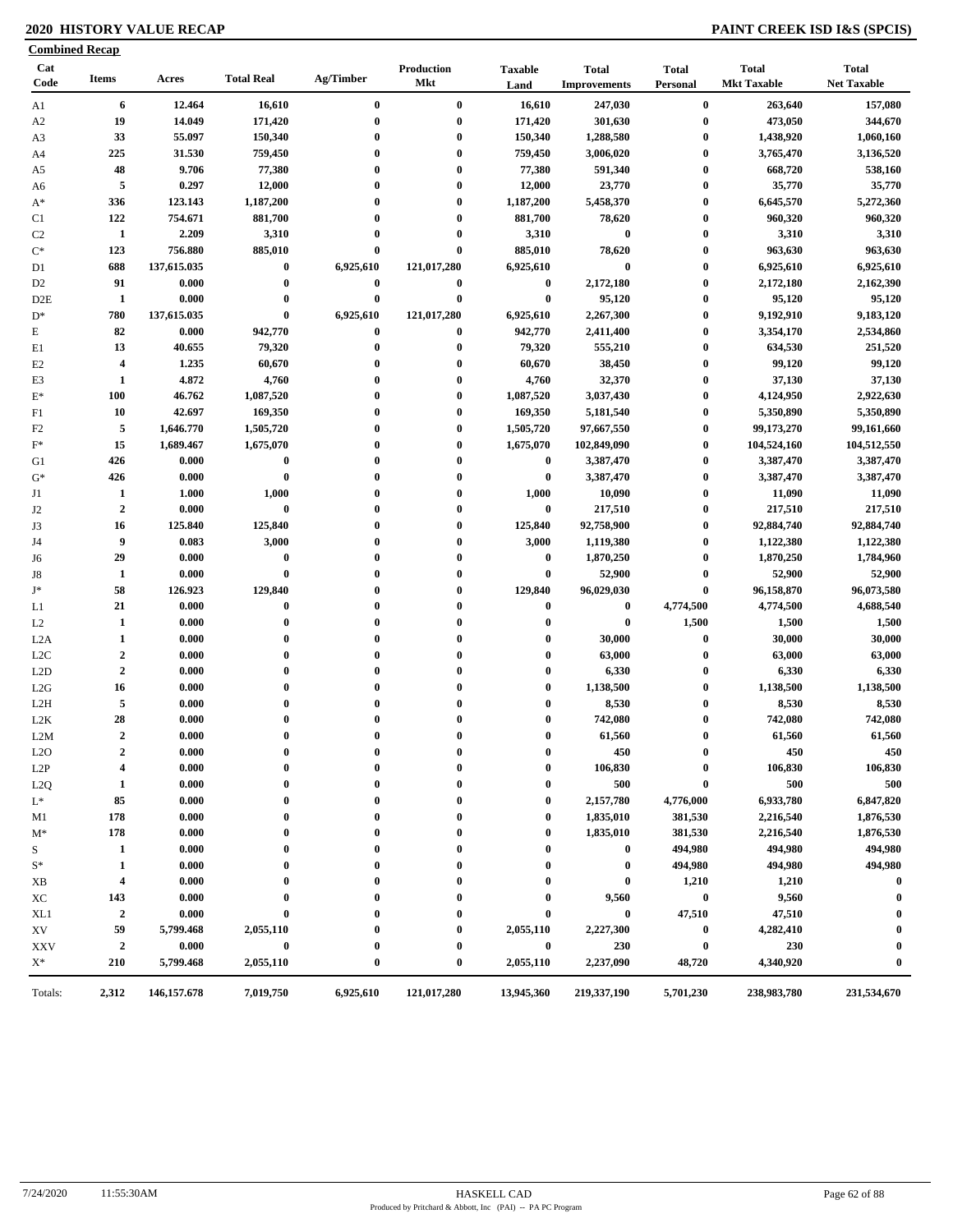### **2020 HISTORY VALUE RECAP RULE ISD M&O (SRU)**

| Category                                              | <b>Value</b>            | <b>Items</b>                | <b>Exempt Value</b> |                              |             |
|-------------------------------------------------------|-------------------------|-----------------------------|---------------------|------------------------------|-------------|
| HS Real:                                              | 639,100                 | 486                         | 21,380              |                              |             |
| Non-HS Real:                                          | 891,250                 | 446                         | 343,600             |                              |             |
| <b>Production Market:</b>                             | 81,157,360              | 745                         | $\boldsymbol{0}$    | Total Land Mkt Value:        | 82,687,710  |
| HS Improvements:                                      | 14,135,500              | 454                         | 185,340             |                              |             |
| New HS Improvements:                                  | $\boldsymbol{0}$        | $\mathbf{0}$                | $\boldsymbol{0}$    |                              |             |
| Non-HS Improvements:                                  | 7,452,980               | 275                         | 3,034,030           |                              |             |
| New Non-HS Improvements:                              | 54,670                  | $\overline{4}$              | $\boldsymbol{0}$    | Total Imps Mkt Value:        | 21,643,150  |
| HS Personal:                                          | 76,800                  | 3                           | $\boldsymbol{0}$    |                              |             |
| New Personal:                                         | 23,110                  | 1                           | $\boldsymbol{0}$    |                              |             |
| Non-HS Personal:                                      | 738,470                 | 48                          |                     |                              |             |
| New Non-HS Personal:                                  |                         |                             | 188,480             |                              |             |
|                                                       | 28,050                  | 1                           | $\boldsymbol{0}$    | <b>Total Pers Mkt Value:</b> | 866,430     |
| <b>Total Real Market:</b>                             | 105,197,290             | 2,463                       |                     |                              |             |
| MN Value:                                             | 26,552,260              | 460                         |                     |                              |             |
| MN Inv. Value - Real:                                 | 29,608,960              | 159                         |                     |                              |             |
| MN Inv. Value - Personal:                             | $\mathbf{0}$            | $\mathbf{0}$                |                     |                              |             |
| <b>Total Mineral Mkt:</b>                             |                         |                             |                     | Total Mineral Mkt:           |             |
|                                                       | 56,161,220              | 619                         |                     |                              | 56,161,220  |
| Land Timber Gain:                                     | $\boldsymbol{0}$        | $\mathbf{0}$                |                     | <b>Total Market Value:</b>   | 161,358,510 |
|                                                       |                         |                             |                     |                              |             |
| Production Market:                                    | 81,157,360              | 745                         |                     |                              |             |
| Land Ag 1D Value:                                     | $\mathbf{0}$            | $\boldsymbol{0}$            |                     |                              |             |
| Land Ag 1D1 Value:                                    | 6,783,110               | 745                         |                     |                              |             |
| Land Ag Tim Value:                                    | $\boldsymbol{0}$        | $\boldsymbol{0}$            |                     |                              |             |
| <b>Productivity Loss:</b>                             | 74,374,250              | 745                         |                     | <b>Total Market Taxable:</b> | 86,984,260  |
|                                                       |                         |                             |                     |                              |             |
| Less Real Exempt Property:                            | 3,772,830               | 59                          |                     |                              |             |
| Less \$500 Inc. Real Personal:                        | 2,160                   | 9                           |                     |                              |             |
| Other Freeport:                                       | $\boldsymbol{0}$        | $\boldsymbol{0}$            |                     |                              |             |
| Other Allocation:                                     | $\boldsymbol{0}$        | $\boldsymbol{0}$            |                     |                              |             |
| Other Goods In Tranit:                                | $\mathbf{0}$            | $\mathbf{0}$                |                     |                              |             |
| Other MultiUse:                                       | $\boldsymbol{0}$        | $\boldsymbol{0}$            |                     |                              |             |
| Less Real/Pers Abatements:                            | $\overline{0}$          | 1                           |                     |                              |             |
| Less 10% Cap Loss:                                    | 412,780                 | 98                          |                     |                              |             |
| Less Min Exempt Property:                             | 1,140                   | $\ensuremath{\mathfrak{Z}}$ |                     |                              |             |
| Less \$500 Inc. Mineral Owner:                        | 15,320                  | 136                         |                     |                              |             |
| Less TNRCC:                                           | 76,240                  | -1                          |                     |                              |             |
| Less Min Abatements/VLA:                              | $\boldsymbol{0}$        | $\boldsymbol{0}$            |                     |                              |             |
| Less Min Freeports/Int State Com:                     | $\Omega$                | $\boldsymbol{0}$            |                     |                              |             |
| Less Min Unknowns:                                    | $\boldsymbol{0}$        | $\boldsymbol{0}$            |                     |                              |             |
| Less Protest Value:                                   | $\mathbf{0}$            | $\overline{0}$              |                     |                              |             |
| <b>Total Losses:</b>                                  | 78,654,720              |                             |                     |                              |             |
|                                                       |                         |                             |                     |                              |             |
| <b>Total Appraised:</b>                               | 82,703,790              |                             |                     | Total Appraised:             | 82,703,790  |
| <b>Reimbursable Exemptions</b>                        |                         |                             |                     |                              |             |
| Homestead H,S:                                        | 5,239,420               | 245                         |                     |                              |             |
| Senior S:                                             | 889,440                 | 99                          |                     |                              |             |
| Disable B:                                            | 20,000                  | $\overline{2}$              |                     |                              |             |
| DV 100%:                                              | 54,990                  | $\overline{2}$              |                     |                              |             |
| <b>Total Reimbursable:</b>                            | 6,203,850               | 348                         |                     |                              |             |
|                                                       |                         |                             |                     |                              |             |
| Local Discount:                                       | 1,388,960               | 126                         |                     |                              |             |
| Disable Veteran:                                      | 61,210                  | 9                           |                     |                              |             |
| Optional 65:                                          | $\boldsymbol{0}$        | $\boldsymbol{0}$            |                     |                              |             |
| Local Disable:                                        | $\boldsymbol{0}$        | $\boldsymbol{0}$            |                     |                              |             |
| State Homestead:                                      | $\boldsymbol{0}$        | $\mathbf{0}$                |                     |                              |             |
|                                                       |                         |                             |                     |                              |             |
| <b>Total Exemptions:</b><br><b>Net Taxable Value:</b> | 7,654,020<br>75,049,770 |                             |                     | Net Taxable Value            | 75,049,770  |
|                                                       |                         |                             |                     |                              |             |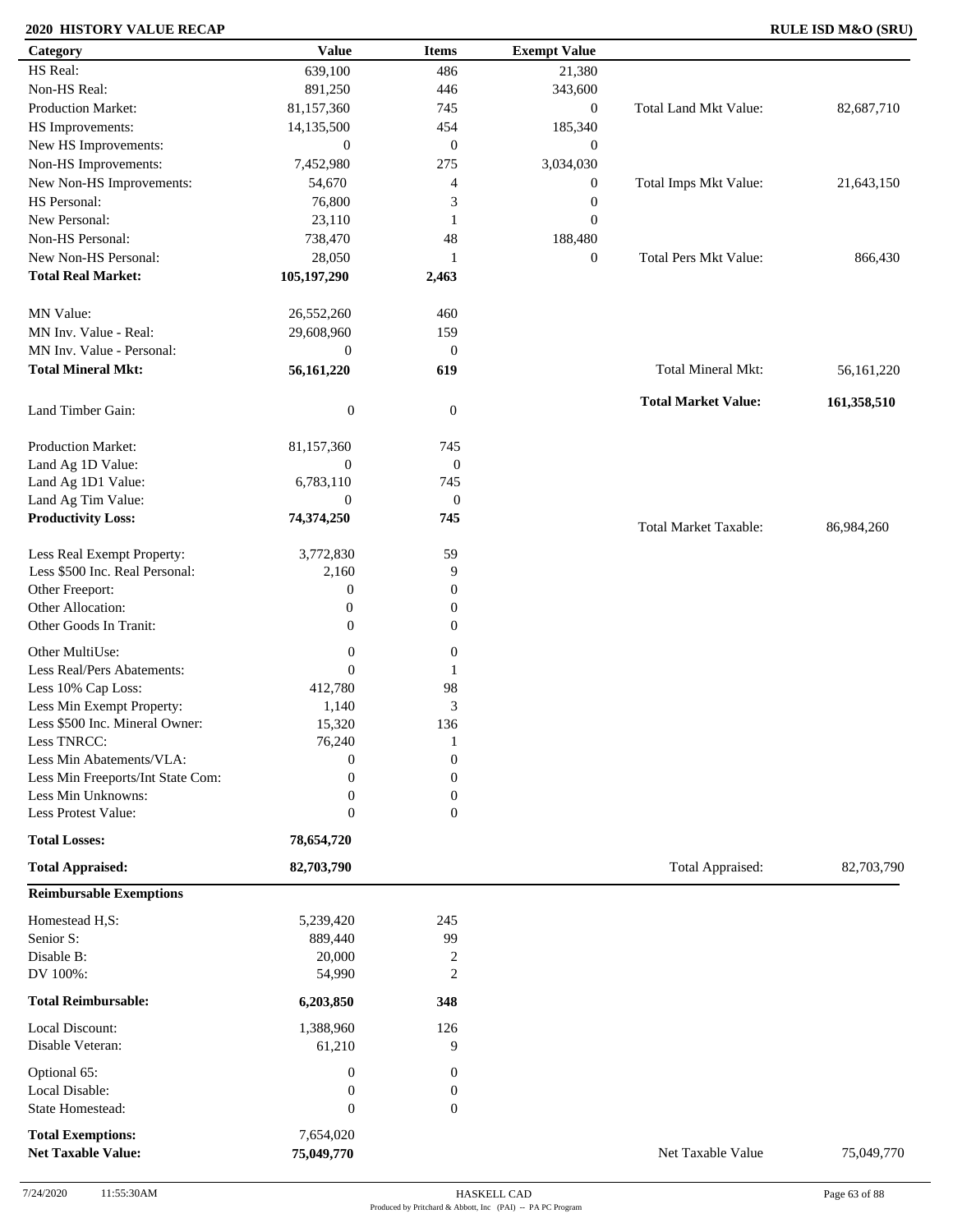New Imps/New Pers Market Value:

| <b>2020 HISTORY VALUE RECAP</b>                                       |     |                                                |       |                  |              |                                                                   |    |              |                                                                                                                                     | <b>RULE ISD M&amp;O (SRU)</b>                                                  |
|-----------------------------------------------------------------------|-----|------------------------------------------------|-------|------------------|--------------|-------------------------------------------------------------------|----|--------------|-------------------------------------------------------------------------------------------------------------------------------------|--------------------------------------------------------------------------------|
| **** Freeze Totals: (This is only for Effective Tax Rate Calculation) |     |                                                |       |                  |              |                                                                   |    |              |                                                                                                                                     |                                                                                |
| <b>Total Ceiling Tax:</b>                                             |     |                                                |       |                  | 10,536.75    |                                                                   |    |              |                                                                                                                                     |                                                                                |
| <b>Total Freeze Taxable:</b>                                          |     |                                                |       |                  | 1,258,090    |                                                                   |    |              |                                                                                                                                     |                                                                                |
| New Imp/Pers with Ceiling: +                                          |     |                                                |       |                  | $\mathbf{0}$ |                                                                   |    |              |                                                                                                                                     |                                                                                |
| **Freeze Adjusted Taxable:                                            |     |                                                |       |                  | 73,791,680   |                                                                   |    |              |                                                                                                                                     | ** This number DOES NOT represent any Jurisdiction's Certified Taxable Value** |
|                                                                       |     |                                                |       |                  |              | or (Freeze Adjusted Taxable * Tax Rate / 100) + Total Ceiling Tax |    |              | Estimated Total Levy: ((Net Taxable Value - Total Freeze Taxable + New Imp/Pers with Ceiling) * Tax Rate / 100) + Total Ceiling Tax |                                                                                |
| <b>Count of Homesteads for</b>                                        |     |                                                |       |                  |              |                                                                   |    |              | H - Homestead<br>$S -$ Over 65                                                                                                      | W - Widow<br>DV - Disabled Veteran                                             |
| $\bf H$                                                               | S   | F                                              | B     | D                | W            | $\mathbf{o}$                                                      | DV | <b>DV100</b> | B - Disabled                                                                                                                        | $O -$ Over 65 (No HS)                                                          |
| 93                                                                    | 140 | $\overline{0}$                                 | 8     | $\boldsymbol{0}$ | $\mathbf{1}$ | $\mathbf{1}$                                                      | 11 | 2            |                                                                                                                                     |                                                                                |
| <b>Total Parcels:</b>                                                 |     |                                                | 2,286 |                  |              |                                                                   |    |              |                                                                                                                                     |                                                                                |
| <b>Total Owners:</b>                                                  |     |                                                | 1,209 |                  |              |                                                                   |    |              |                                                                                                                                     |                                                                                |
| <b>Special Certified Totals:</b>                                      |     |                                                |       |                  |              |                                                                   |    |              |                                                                                                                                     |                                                                                |
|                                                                       |     | Exempt Value of First Time Absolute Exemption: |       |                  |              |                                                                   |    | \$185,040    |                                                                                                                                     |                                                                                |
|                                                                       |     | Exempt Value of First Time Partial Exemption:  |       |                  |              |                                                                   |    | \$418,900    |                                                                                                                                     |                                                                                |
|                                                                       |     | Value Loss Due to New AGT/Timber:              |       |                  |              |                                                                   |    | \$0          |                                                                                                                                     |                                                                                |
|                                                                       |     | New Imps/New Pers Market Value:                |       |                  |              |                                                                   |    | \$105.830    |                                                                                                                                     |                                                                                |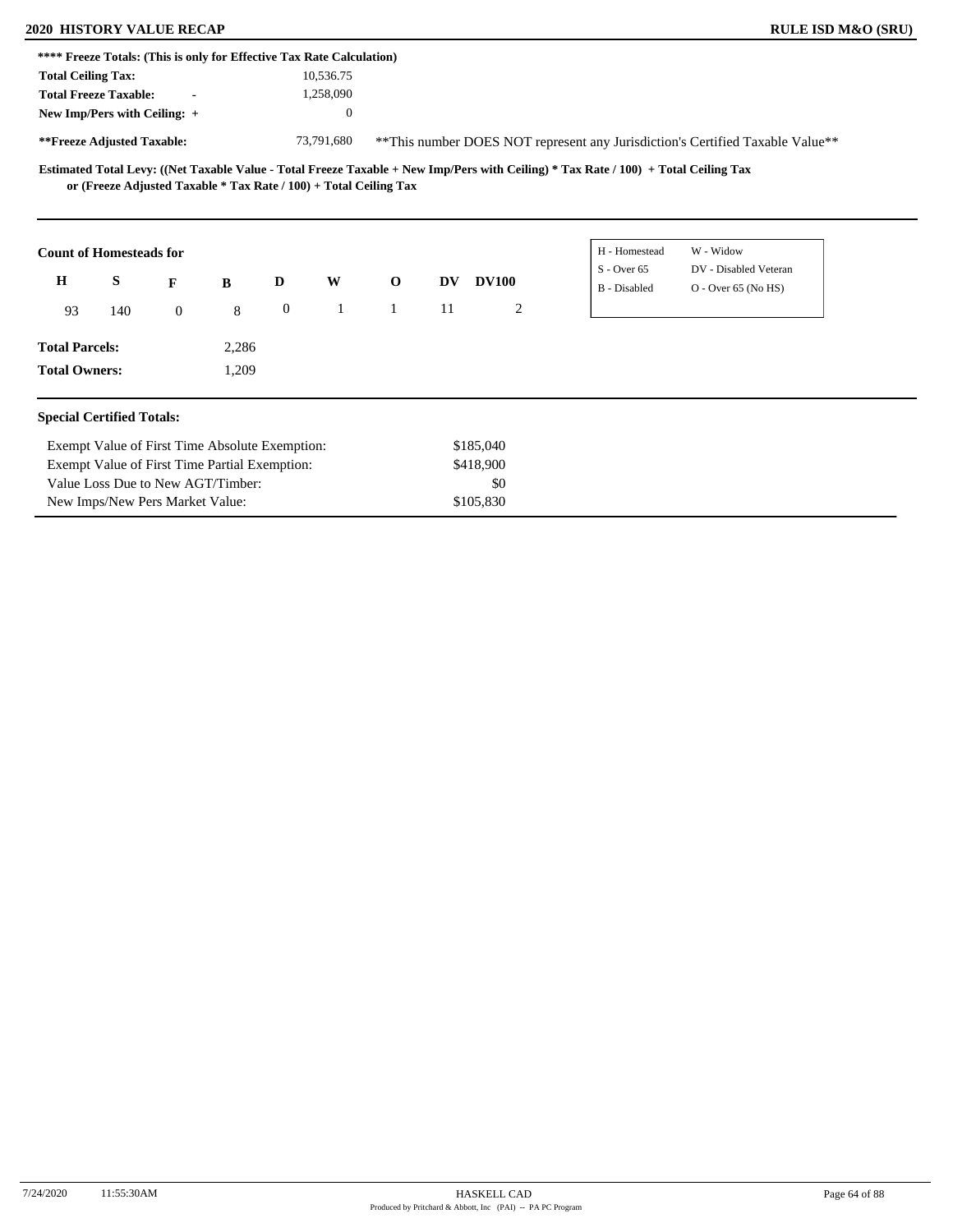### **2020 HISTORY VALUE RECAP RULE ISD M&O (SRU)**

| <b>Combined Recap</b> |                         |            |                   |              |                          |                        |                                     |                          |                                    |                                    |
|-----------------------|-------------------------|------------|-------------------|--------------|--------------------------|------------------------|-------------------------------------|--------------------------|------------------------------------|------------------------------------|
| Cat<br>Code           | Items                   | Acres      | <b>Total Real</b> | Ag/Timber    | Production<br><b>Mkt</b> | <b>Taxable</b><br>Land | <b>Total</b><br><b>Improvements</b> | <b>Total</b><br>Personal | <b>Total</b><br><b>Mkt Taxable</b> | <b>Total</b><br><b>Net Taxable</b> |
| A1                    | 378                     | 186.565    | 450,250           | $\bf{0}$     | $\bf{0}$                 | 450,250                | 10,369,610                          | $\bf{0}$                 | 10,819,860                         | 5,262,120                          |
| A <sub>2</sub>        | 10                      | 4.410      | 7,800             | $\bf{0}$     | $\bf{0}$                 | 7,800                  | 102,530                             | $\bf{0}$                 | 110,330                            | 41,810                             |
| A <sub>3</sub>        | 25                      | 53.119     | 64,920            | $\bf{0}$     | $\bf{0}$                 | 64,920                 | 1,012,890                           | $\bf{0}$                 | 1,077,810                          | 507,270                            |
| A4                    | 15                      | 7.225      | 19,690            | 0            | $\bf{0}$                 | 19,690                 | 27,020                              | $\bf{0}$                 | 46,710                             | 46,710                             |
| A5                    | $\overline{\mathbf{4}}$ | 2.652      | 7,040             | 0            | $\bf{0}$                 | 7,040                  | 27,800                              | $\bf{0}$                 | 34,840                             | 34,840                             |
| $A^*$                 | 432                     | 253.971    | 549,700           | $\bf{0}$     | $\bf{0}$                 | 549,700                | 11,539,850                          | $\bf{0}$                 | 12,089,550                         | 5,892,750                          |
| B <sub>2</sub>        | $\mathbf{3}$            | 0.579      | 1,310             | $\bf{0}$     | $\bf{0}$                 | 1,310                  | 38,330                              | $\boldsymbol{0}$         | 39,640                             | 39,640                             |
| $\mathbf{B}^*$        | 3                       | 0.579      | 1,310             | $\bf{0}$     | $\bf{0}$                 | 1,310                  | 38,330                              | $\boldsymbol{0}$         | 39,640                             | 39,640                             |
| $\mathbf C$           | 6                       | 34.117     | 1,200             | $\bf{0}$     | $\bf{0}$                 | 1,200                  | $\bf{0}$                            | $\boldsymbol{0}$         | 1,200                              | 1,200                              |
| C <sub>1</sub>        | 263                     | 395.138    | 216,560           | $\bf{0}$     | $\bf{0}$                 | 216,560                | $\bf{0}$                            | $\boldsymbol{0}$         | 216,560                            | 216,560                            |
| C <sub>2</sub>        | $\mathbf{1}$            | 0.482      | 750               | $\bf{0}$     | $\bf{0}$                 | 750                    | 1,360                               | $\boldsymbol{0}$         | 2,110                              | 2,110                              |
| $\mathrm{C}^*$        | 270                     | 429.737    | 218,510           | 0            | $\bf{0}$                 | 218,510                | 1,360                               | $\bf{0}$                 | 219,870                            | 219,870                            |
| D1                    | 745                     | 88,446.598 | $\bf{0}$          | 6,783,110    | 81,157,360               | 6,783,110              | $\bf{0}$                            | $\bf{0}$                 | 6,783,110                          | 6,779,570                          |
| D <sub>2</sub>        | 89                      | 0.000      | $\bf{0}$          | $\bf{0}$     | $\bf{0}$                 | $\bf{0}$               | 1,398,290                           | $\bf{0}$                 | 1,398,290                          | 1,396,250                          |
| $D^*$                 | 834                     | 88,446.598 | $\bf{0}$          | 6,783,110    | 81,157,360               | 6,783,110              | 1,398,290                           | $\bf{0}$                 | 8,181,400                          | 8,175,820                          |
| E                     | 80                      | 0.000      | 106,950           | 0            | $\bf{0}$                 | 106,950                | 2,561,170                           | $\boldsymbol{0}$         | 2,668,120                          | 1,282,870                          |
| E1                    | 23                      | 100.186    | 108,720           | $\bf{0}$     | $\bf{0}$                 | 108,720                | 832,780                             | $\pmb{0}$                | 941,500                            | 544,730                            |
| E <sub>2</sub>        | 1                       | 0.000      | $\bf{0}$          | 0            | $\bf{0}$                 | $\bf{0}$               | $\bf{0}$                            | 28,050                   | 28,050                             | 28,050                             |
| $E^*$                 | 104                     | 100.186    | 215,670           | $\bf{0}$     | $\bf{0}$                 | 215,670                | 3,393,950                           | 28,050                   | 3,637,670                          | 1,855,650                          |
| F1                    | 52                      | 18.007     | 64,620            | $\bf{0}$     | $\bf{0}$                 | 64,620                 | 736,000                             | $\boldsymbol{0}$         | 800,620                            | 783,720                            |
| F <sub>2</sub>        | 13                      | 71.967     | 88,170            | $\bf{0}$     | $\bf{0}$                 | 88,170                 | 4,947,880                           | $\bf{0}$                 | 5,036,050                          | 5,036,050                          |
| $\mathbf{F}^*$        | 65                      | 89.974     | 152,790           | $\bf{0}$     | $\bf{0}$                 | 152,790                | 5,683,880                           | $\boldsymbol{0}$         | 5,836,670                          | 5,819,770                          |
| G1                    | 324                     | 0.000      | $\bf{0}$          | $\bf{0}$     | $\bf{0}$                 | $\bf{0}$               | 26,536,310                          | $\bf{0}$                 | 26,536,310                         | 26,536,310                         |
| $G^*$                 | 324                     | 0.000      | $\bf{0}$          | $\bf{0}$     | $\bf{0}$                 | $\bf{0}$               | 26,536,310                          | $\bf{0}$                 | 26,536,310                         | 26,536,310                         |
| J2                    | $\boldsymbol{2}$        | 0.000      | $\bf{0}$          | $\mathbf{0}$ | $\bf{0}$                 | $\bf{0}$               | 315,050                             | $\bf{0}$                 | 315,050                            | 315,050                            |
| J3                    | 13                      | 0.550      | 730               | $\bf{0}$     | $\bf{0}$                 | 730                    | 5,164,550                           | $\boldsymbol{0}$         | 5,165,280                          | 5,165,280                          |
| J4                    | 13                      | 0.346      | 3,400             | 0            | $\bf{0}$                 | 3,400                  | 828,590                             | $\bf{0}$                 | 831,990                            | 831,990                            |
| J6                    | 16                      | 24.547     | 24,550            | $\bf{0}$     | $\bf{0}$                 | 24,550                 | 16,450,340                          | $\bf{0}$                 | 16,474,890                         | 16,474,890                         |
| J7                    | $\overline{7}$          | 0.000      | $\pmb{0}$         | $\bf{0}$     | $\bf{0}$                 | $\bf{0}$               | 9,730                               | $\boldsymbol{0}$         | 9,730                              | 9,730                              |
| J8                    | 6                       | 0.000      | $\bf{0}$          | $\bf{0}$     | $\bf{0}$                 | $\bf{0}$               | 672,090                             | $\bf{0}$                 | 672,090                            | 672,090                            |
| $\mathbf{J}^*$        | 57                      | 25.443     | 28,680            | $\bf{0}$     | $\bf{0}$                 | 28,680                 | 23,440,350                          | $\pmb{0}$                | 23,469,030                         | 23,469,030                         |
| L1                    | 37                      | 0.000      | $\bf{0}$          | $\mathbf{0}$ | $\bf{0}$                 | $\bf{0}$               | $\bf{0}$                            | 693,610                  | 693,610                            | 471,590                            |
| L <sub>1</sub> T      | $\overline{2}$          | 0.000      | $\bf{0}$          | $\bf{0}$     | $\bf{0}$                 | $\bf{0}$               | 298,120                             | $\pmb{0}$                | 298,120                            | 298,120                            |
| L <sub>2</sub> A      | 20                      | 0.000      | $\bf{0}$          | $\bf{0}$     | $\bf{0}$                 | $\bf{0}$               | 612,900                             | $\boldsymbol{0}$         | 612,900                            | 612,900                            |
| L2C                   | $\overline{\mathbf{4}}$ | 0.000      | $\bf{0}$          | $\bf{0}$     | $\bf{0}$                 | $\boldsymbol{0}$       | 90,580                              | $\boldsymbol{0}$         | 90,580                             | 90,580                             |
| L2D                   | 34                      | 0.000      | $\bf{0}$          | $\mathbf{0}$ | $\bf{0}$                 | $\boldsymbol{0}$       | 497,560                             | $\boldsymbol{0}$         | 497,560                            | 497,560                            |
| L2E                   | $\boldsymbol{2}$        | 0.000      | $\bf{0}$          | $\bf{0}$     | $\bf{0}$                 | $\boldsymbol{0}$       | 37,200                              | $\boldsymbol{0}$         | 37,200                             | 37,200                             |
| L2G                   | 15                      | 0.000      | $\bf{0}$          | $\bf{0}$     | $\bf{0}$                 | $\boldsymbol{0}$       | 650,630                             | $\boldsymbol{0}$         | 650,630                            | 650,630                            |
| L2H                   | $\overline{5}$          | 0.000      | $\bf{0}$          | $\bf{0}$     | $\bf{0}$                 | $\bf{0}$               | 5,800                               | $\boldsymbol{0}$         | 5,800                              | 5,800                              |
| L2J                   | 5                       | 0.000      | $\bf{0}$          |              | $\bf{0}$                 | $\bf{0}$               | 9,410                               | $\bf{0}$                 | 9,410                              | 9,410                              |
| L2L                   | 3                       | 0.000      | $\bf{0}$          | 0            | $\boldsymbol{0}$         | $\bf{0}$               | 135,960                             | $\boldsymbol{0}$         | 135,960                            | 135,960                            |
| L2M                   | 10                      | 0.000      | $\bf{0}$          | 0            | $\bf{0}$                 | $\bf{0}$               | 188,670                             | 0                        | 188,670                            | 188,670                            |
| L2N                   | 1                       | 0.000      | $\bf{0}$          |              | 0                        | $\boldsymbol{0}$       | 9,210                               | $\boldsymbol{0}$         | 9,210                              | 9,210                              |
| L2O                   | 3                       | 0.000      | $\bf{0}$          |              | 0                        | $\boldsymbol{0}$       | 5,110                               | $\bf{0}$                 | 5,110                              | 5,110                              |
| $L^*$                 | 141                     | 0.000      | 0                 |              | 0                        | $\bf{0}$               | 2,541,150                           | 693,610                  | 3,234,760                          | 3,012,740                          |
| M1                    | 6                       | 0.000      | 0                 |              | 0                        | $\boldsymbol{0}$       | 28,190                              | 99,910                   | 128,100                            | 28,190                             |
| $M^*$                 | 6                       | 0.000      | $\bf{0}$          |              | $\boldsymbol{0}$         | $\bf{0}$               | 28,190                              | 99,910                   | 128,100                            | 28,190                             |
| XВ                    | 9                       | 0.000      | $\bf{0}$          |              | $\mathbf{0}$             | $\boldsymbol{0}$       | $\bf{0}$                            | 2,160                    | 2,160                              | $\bf{0}$                           |
| ХC                    | 136                     | 0.000      | $\bf{0}$          |              | 0                        | $\bf{0}$               | 15,320                              | $\boldsymbol{0}$         | 15,320                             | $\bf{0}$                           |
| XL1                   | 3                       | 0.000      | 0                 |              |                          | $\boldsymbol{0}$       | $\bf{0}$                            | 42,700                   | 42,700                             | 0                                  |
| XN                    | 1                       | 0.000      | $\bf{0}$          |              | $\mathbf{0}$             | $\bf{0}$               | $\bf{0}$                            | $\pmb{0}$                | $\overline{\mathbf{0}}$            | $\boldsymbol{0}$                   |
| XU                    | 1                       | 0.225      | 1,400             |              | $\mathbf{0}$             | 1,400                  | 67,540                              | $\boldsymbol{0}$         | 68,940                             | $\boldsymbol{0}$                   |
| XV                    | 52                      | 383.413    | 362,290           |              | $\boldsymbol{0}$         | 362,290                | 3,118,710                           | $\bf{0}$                 | 3,481,000                          | $\boldsymbol{0}$                   |
| <b>XXV</b>            | $\mathbf{3}$            | 0.000      | $\bf{0}$          |              | 0                        | $\bf{0}$               | 1,140                               | $\bf{0}$                 | 1,140                              |                                    |
| $X^*$                 | 205                     | 383.638    | 363,690           | $\bf{0}$     | $\bf{0}$                 | 363,690                | 3,202,710                           | 44,860                   | 3,611,260                          | $\boldsymbol{0}$                   |
| Totals:               | 2,441                   | 89,730.126 | 1,530,350         | 6,783,110    | 81,157,360               | 8,313,460              | 77,804,370                          | 866,430                  | 86,984,260                         | 75,049,770                         |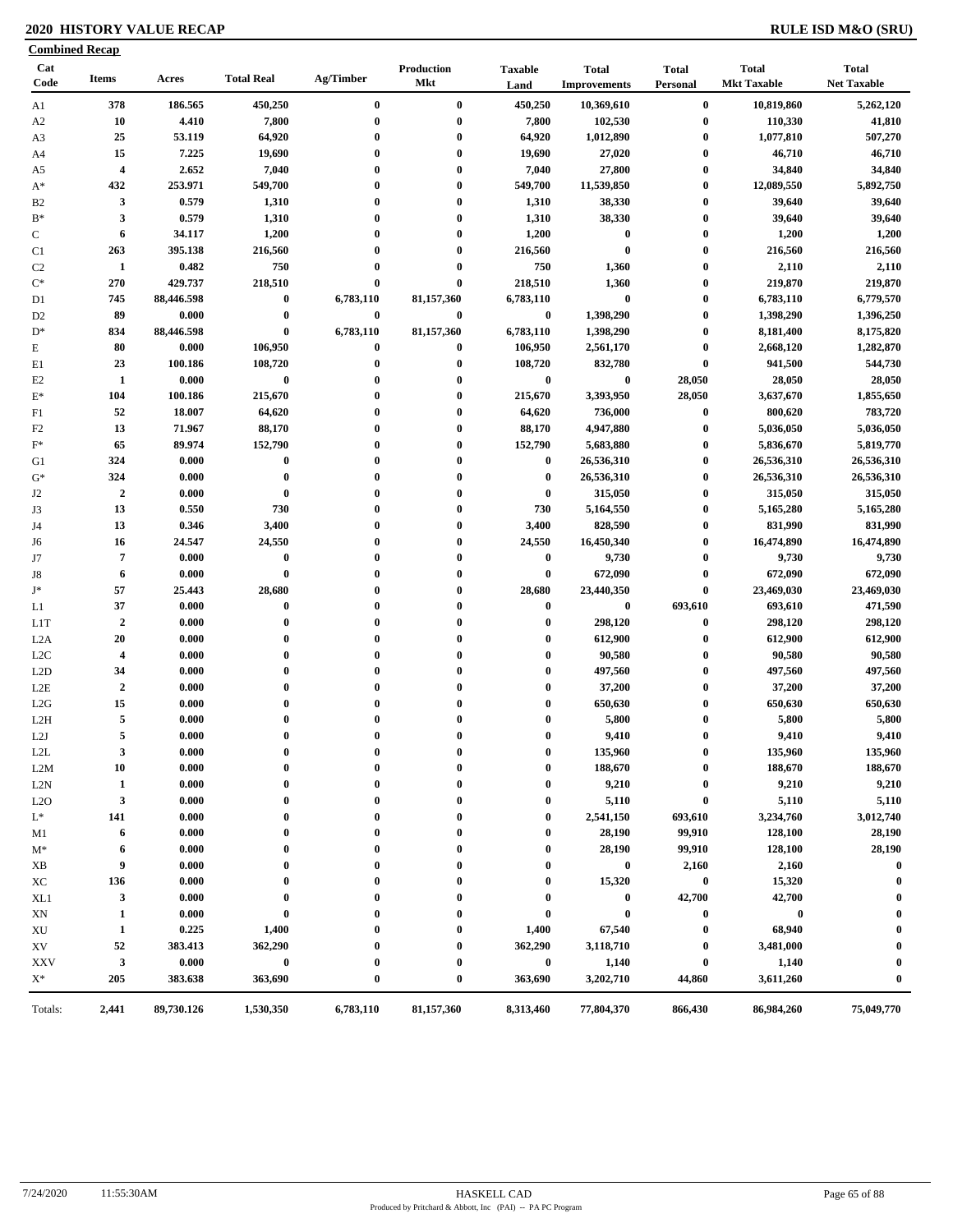### **2020 HISTORY VALUE RECAP STAMFORD ISD (SST)**

| Category                          | <b>Value</b>     | <b>Items</b>     | <b>Exempt Value</b> |                              |            |
|-----------------------------------|------------------|------------------|---------------------|------------------------------|------------|
| HS Real:                          | 73,040           | 21               | $\mathbf{0}$        |                              |            |
| Non-HS Real:                      | 486,260          | 78               | 89,010              |                              |            |
| Production Market:                | 20,262,500       | 121              | $\boldsymbol{0}$    | Total Land Mkt Value:        | 20,821,800 |
| HS Improvements:                  | 624,740          | 23               | $\boldsymbol{0}$    |                              |            |
| New HS Improvements:              | $\boldsymbol{0}$ | $\mathbf{0}$     | $\boldsymbol{0}$    |                              |            |
| Non-HS Improvements:              | 2,958,830        | 42               | 151,290             |                              |            |
| New Non-HS Improvements:          | $\boldsymbol{0}$ | $\boldsymbol{0}$ | $\boldsymbol{0}$    | Total Imps Mkt Value:        | 3,583,570  |
| HS Personal:                      | $\boldsymbol{0}$ | $\boldsymbol{0}$ | $\boldsymbol{0}$    |                              |            |
| New Personal:                     | $\mathbf{0}$     | $\boldsymbol{0}$ | $\boldsymbol{0}$    |                              |            |
| Non-HS Personal:                  | 962,620          | 28               | 1,000               |                              |            |
| New Non-HS Personal:              | $\mathbf{0}$     | $\mathbf{0}$     |                     | <b>Total Pers Mkt Value:</b> |            |
| <b>Total Real Market:</b>         |                  |                  | $\boldsymbol{0}$    |                              | 962,620    |
|                                   | 25,367,990       | 313              |                     |                              |            |
| MN Value:                         | 211,550          | 55               |                     |                              |            |
| MN Inv. Value - Real:             |                  |                  |                     |                              |            |
|                                   | 391,140          | 16               |                     |                              |            |
| MN Inv. Value - Personal:         | $\mathbf{0}$     | $\boldsymbol{0}$ |                     |                              |            |
| <b>Total Mineral Mkt:</b>         | 602,690          | 71               |                     | Total Mineral Mkt:           | 602,690    |
|                                   |                  |                  |                     | <b>Total Market Value:</b>   | 25,970,680 |
| Land Timber Gain:                 | $\boldsymbol{0}$ | $\boldsymbol{0}$ |                     |                              |            |
|                                   |                  |                  |                     |                              |            |
| Production Market:                | 20,262,500       | 121              |                     |                              |            |
| Land Ag 1D Value:                 | $\mathbf{0}$     | $\mathbf{0}$     |                     |                              |            |
| Land Ag 1D1 Value:                | 1,281,200        | 121              |                     |                              |            |
| Land Ag Tim Value:                | $\overline{0}$   | $\mathbf{0}$     |                     |                              |            |
| <b>Productivity Loss:</b>         | 18,981,300       | 121              |                     | Total Market Taxable:        | 6,989,380  |
| Less Real Exempt Property:        | 241,300          | 12               |                     |                              |            |
| Less \$500 Inc. Real Personal:    | 1,040            | 5                |                     |                              |            |
| Other Freeport:                   | $\boldsymbol{0}$ | $\boldsymbol{0}$ |                     |                              |            |
| Other Allocation:                 | $\boldsymbol{0}$ | $\boldsymbol{0}$ |                     |                              |            |
| Other Goods In Tranit:            | $\boldsymbol{0}$ | 0                |                     |                              |            |
|                                   |                  |                  |                     |                              |            |
| Other MultiUse:                   | $\boldsymbol{0}$ | 0                |                     |                              |            |
| Less Real/Pers Abatements:        | $\mathbf{0}$     | 0                |                     |                              |            |
| Less 10% Cap Loss:                | 42,980           | 4                |                     |                              |            |
| Less Min Exempt Property:         | $\theta$         | $\boldsymbol{0}$ |                     |                              |            |
| Less \$500 Inc. Mineral Owner:    | 1,950            | 20               |                     |                              |            |
| Less TNRCC:                       | $\overline{0}$   | $\boldsymbol{0}$ |                     |                              |            |
| Less Min Abatements/VLA:          | $\boldsymbol{0}$ | $\boldsymbol{0}$ |                     |                              |            |
| Less Min Freeports/Int State Com: | $\Omega$         | $\overline{0}$   |                     |                              |            |
| Less Min Unknowns:                | $\overline{0}$   | 0                |                     |                              |            |
| Less Protest Value:               | $\theta$         | $\overline{0}$   |                     |                              |            |
| <b>Total Losses:</b>              | 19,268,570       |                  |                     |                              |            |
| <b>Total Appraised:</b>           |                  |                  |                     | Total Appraised:             | 6,702,110  |
|                                   | 6,702,110        |                  |                     |                              |            |
| <b>Reimbursable Exemptions</b>    |                  |                  |                     |                              |            |
| Homestead H,S:                    | 202,220          | 9                |                     |                              |            |
| Senior S:                         | 19,110           | $\overline{c}$   |                     |                              |            |
| Disable B:                        | $\mathbf{0}$     | 0                |                     |                              |            |
| DV 100%:                          | $\theta$         | $\mathbf{0}$     |                     |                              |            |
| <b>Total Reimbursable:</b>        | 221,330          | 11               |                     |                              |            |
| Local Discount:                   | $\boldsymbol{0}$ | $\boldsymbol{0}$ |                     |                              |            |
| Disable Veteran:                  | $\theta$         | $\mathbf{0}$     |                     |                              |            |
|                                   |                  |                  |                     |                              |            |
| Optional 65:                      | $\boldsymbol{0}$ | $\boldsymbol{0}$ |                     |                              |            |
| Local Disable:                    | $\boldsymbol{0}$ | 0                |                     |                              |            |
| State Homestead:                  | $\mathbf{0}$     | $\boldsymbol{0}$ |                     |                              |            |
| <b>Total Exemptions:</b>          | 221,330          |                  |                     |                              |            |
| <b>Net Taxable Value:</b>         | 6,480,780        |                  |                     | Net Taxable Value            | 6,480,780  |
|                                   |                  |                  |                     |                              |            |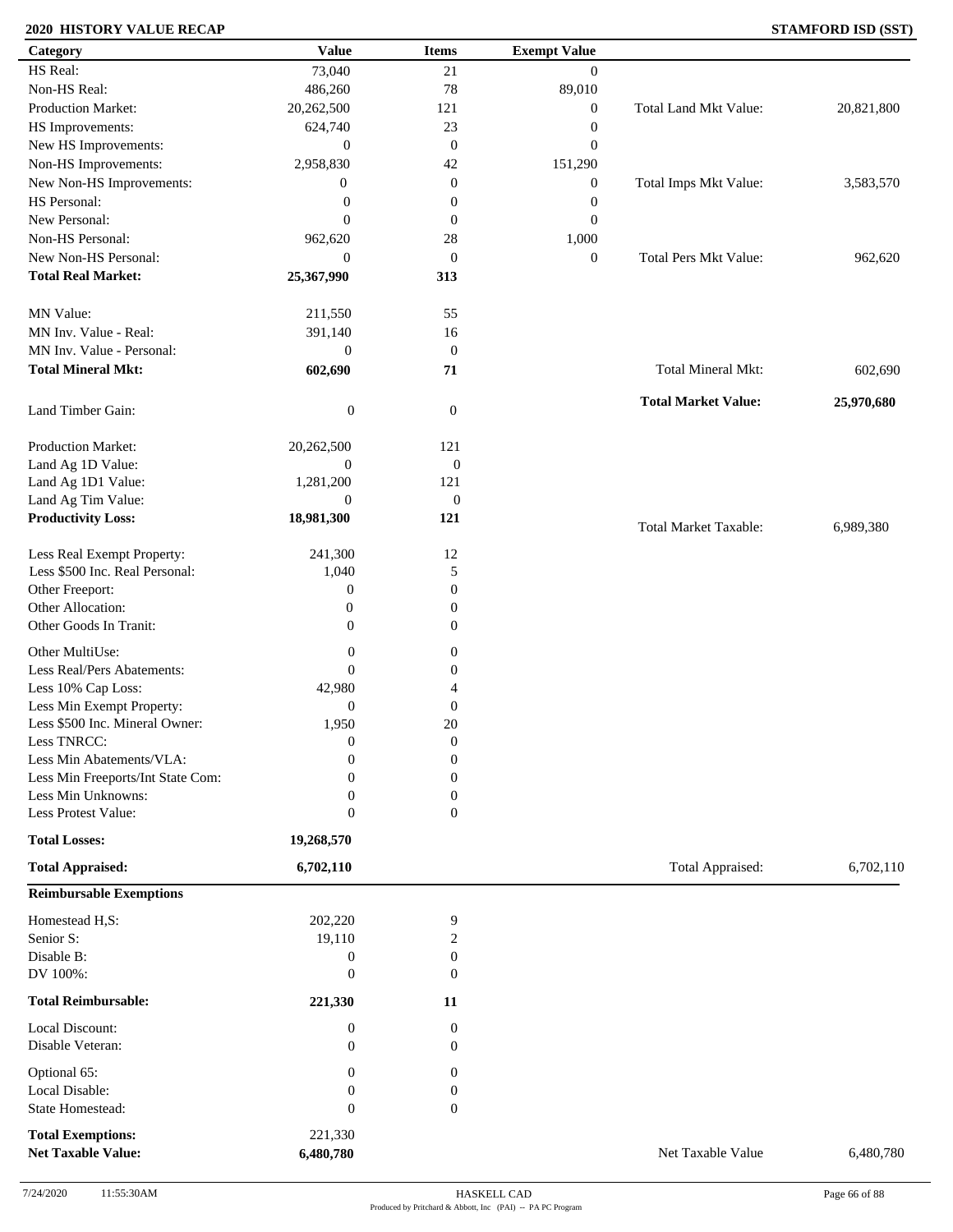## **2020 HISTORY VALUE RECAP STAMFORD ISD (SST)**

|                                         | **** Freeze Totals: (This is only for Effective Tax Rate Calculation) |                |              |                  |              |                |                  |                  |                                                                                                                                     |                                                                                |  |
|-----------------------------------------|-----------------------------------------------------------------------|----------------|--------------|------------------|--------------|----------------|------------------|------------------|-------------------------------------------------------------------------------------------------------------------------------------|--------------------------------------------------------------------------------|--|
| <b>Total Ceiling Tax:</b>               |                                                                       |                |              |                  | 93.92        |                |                  |                  |                                                                                                                                     |                                                                                |  |
|                                         | <b>Total Freeze Taxable:</b>                                          |                |              |                  | 35,670       |                |                  |                  |                                                                                                                                     |                                                                                |  |
|                                         | New Imp/Pers with Ceiling: +                                          |                |              |                  | $\theta$     |                |                  |                  |                                                                                                                                     |                                                                                |  |
| **Freeze Adjusted Taxable:<br>6,445,110 |                                                                       |                |              |                  |              |                |                  |                  |                                                                                                                                     | ** This number DOES NOT represent any Jurisdiction's Certified Taxable Value** |  |
|                                         | or (Freeze Adjusted Taxable * Tax Rate / 100) + Total Ceiling Tax     |                |              |                  |              |                |                  |                  | Estimated Total Levy: ((Net Taxable Value - Total Freeze Taxable + New Imp/Pers with Ceiling) * Tax Rate / 100) + Total Ceiling Tax |                                                                                |  |
|                                         | <b>Count of Homesteads for</b>                                        |                |              |                  |              |                |                  |                  | H - Homestead                                                                                                                       | W - Widow                                                                      |  |
| $\mathbf H$                             | S                                                                     | F              | B            | D                | W            | $\mathbf 0$    | <b>DV</b>        | <b>DV100</b>     | $S -$ Over 65<br>B - Disabled                                                                                                       | DV - Disabled Veteran<br>O - Over 65 (No HS)                                   |  |
| 5                                       | $\overline{4}$                                                        | $\overline{0}$ | $\mathbf{0}$ | $\boldsymbol{0}$ | $\mathbf{0}$ | $\overline{0}$ | $\boldsymbol{0}$ | $\boldsymbol{0}$ |                                                                                                                                     |                                                                                |  |
| <b>Total Parcels:</b>                   |                                                                       |                | 307          |                  |              |                |                  |                  |                                                                                                                                     |                                                                                |  |
| <b>Total Owners:</b>                    |                                                                       |                | 192          |                  |              |                |                  |                  |                                                                                                                                     |                                                                                |  |
|                                         | <b>Special Certified Totals:</b>                                      |                |              |                  |              |                |                  |                  |                                                                                                                                     |                                                                                |  |
|                                         | Exempt Value of First Time Absolute Exemption:                        |                |              |                  |              |                |                  | \$0              |                                                                                                                                     |                                                                                |  |
|                                         | Exempt Value of First Time Partial Exemption:                         |                |              |                  |              |                |                  | \$0              |                                                                                                                                     |                                                                                |  |
|                                         | Value Loss Due to New AGT/Timber:                                     |                |              |                  |              |                |                  | \$0              |                                                                                                                                     |                                                                                |  |
|                                         | New Imps/New Pers Market Value:                                       |                |              |                  |              |                |                  | \$0              |                                                                                                                                     |                                                                                |  |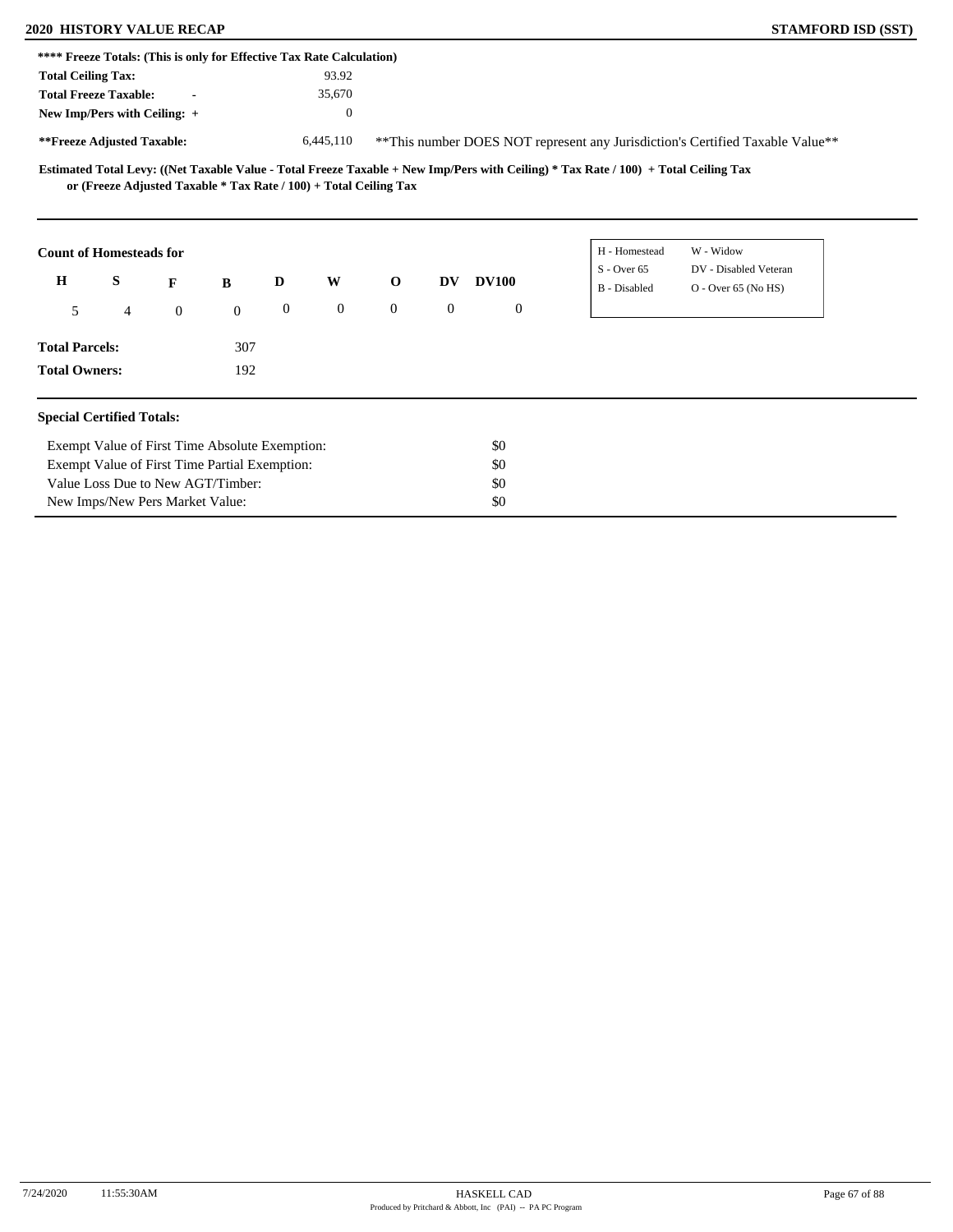### **2020 HISTORY VALUE RECAP STAMFORD ISD (SST)**

|                 | <b>Combined Recap</b>   |            |                   |              |                   |                        |                                     |                          |                                    |                                    |
|-----------------|-------------------------|------------|-------------------|--------------|-------------------|------------------------|-------------------------------------|--------------------------|------------------------------------|------------------------------------|
| Cat<br>Code     | <b>Items</b>            | Acres      | <b>Total Real</b> | Ag/Timber    | Production<br>Mkt | <b>Taxable</b><br>Land | <b>Total</b><br><b>Improvements</b> | <b>Total</b><br>Personal | <b>Total</b><br><b>Mkt Taxable</b> | <b>Total</b><br><b>Net Taxable</b> |
| A1              | 5                       | 7.728      | 31,310            | $\bf{0}$     | $\bf{0}$          | 31,310                 | 200,430                             | $\bf{0}$                 | 231,740                            | 206,740                            |
| A3              | 8                       | 11.934     | 15,530            | $\mathbf 0$  | $\bf{0}$          | 15,530                 | 229,060                             | 0                        | 244,590                            | 159,910                            |
| A4              | 1                       | 0.170      | 1,190             | $\mathbf{0}$ | $\bf{0}$          | 1,190                  | 19,800                              | 0                        | 20,990                             | 20,990                             |
| $A^*$           | 14                      | 19.832     | 48,030            |              | 0                 | 48,030                 | 449,290                             | 0                        | 497,320                            | 387,640                            |
| C               | 1                       | 1.500      | 20                |              | 0                 | 20                     | $\bf{0}$                            | 0                        | 20                                 | 20                                 |
| C <sub>1</sub>  | 39                      | 188.371    | 174,480           |              | $\mathbf{0}$      | 174,480                | 440                                 | $\bf{0}$                 | 174,920                            | 174,920                            |
| $\mathrm{C}^*$  | 40                      | 189.871    | 174,500           | $\mathbf{0}$ | $\mathbf{0}$      | 174,500                | 440                                 | $\bf{0}$                 | 174,940                            | 174,940                            |
| D1              | 121                     | 22,958.811 | $\bf{0}$          | 1,281,200    | 20,262,500        | 1,281,200              | $\bf{0}$                            | 0                        | 1,281,200                          | 1,281,200                          |
| D <sub>2</sub>  | 16                      | 0.000      | $\bf{0}$          | $\bf{0}$     | $\bf{0}$          | $\bf{0}$               | 343,320                             | 0                        | 343,320                            | 343,320                            |
| $\mathbf{D}^*$  | 137                     | 22,958.811 | $\bf{0}$          | 1,281,200    | 20,262,500        | 1,281,200              | 343,320                             | 0                        | 1,624,520                          | 1,624,520                          |
| E               | 15                      | 0.000      | 19,790            | $\bf{0}$     | $\bf{0}$          | 19,790                 | 158,880                             | 0                        | 178,670                            | 118,150                            |
| E1              | $\overline{\mathbf{4}}$ | 20.665     | 26,870            | $\mathbf 0$  | $\bf{0}$          | 26,870                 | 117,990                             | 0                        | 144,860                            | 75,750                             |
| $\mathbf{E}^*$  | 19                      | 20.665     | 46,660            | 0            | $\bf{0}$          | 46,660                 | 276,870                             | 0                        | 323,530                            | 193,900                            |
| F1              | 18                      | 38.529     | 201,100           |              | $\bf{0}$          | 201,100                | 2,335,640                           | 0                        | 2,536,740                          | 2,536,740                          |
| $F^*$           | 18                      | 38.529     | 201,100           |              | $\bf{0}$          | 201,100                | 2,335,640                           | 0                        | 2,536,740                          | 2,536,740                          |
| G1              | 40                      | 0.000      | $\bf{0}$          |              | $\bf{0}$          | $\bf{0}$               | 210,450                             | 0                        | 210,450                            | 210,450                            |
| $G^*$           | 40                      | 0.000      | $\bf{0}$          |              | $\bf{0}$          | $\bf{0}$               | 210,450                             | 0                        | 210,450                            | 210,450                            |
| J <sub>2</sub>  | 1                       | 0.000      | $\bf{0}$          |              | 0                 | $\bf{0}$               | 23,100                              | 0                        | 23,100                             | 23,100                             |
| J3              | 6                       | 0.000      | $\mathbf{0}$      |              | 0                 | $\bf{0}$               | 200,850                             | 0                        | 200,850                            | 200,850                            |
| J4              | 3                       | 0.000      | $\mathbf{0}$      |              | 0                 | $\bf{0}$               | 61,540                              | 0                        | 61,540                             | 61,540                             |
| J6              | 1                       | 0.000      | $\bf{0}$          |              | 0                 | $\bf{0}$               | 104,800                             | 0                        | 104,800                            | 104,800                            |
| J*              | 11                      | 0.000      | $\mathbf{0}$      |              | 0                 | $\bf{0}$               | 390,290                             |                          | 390,290                            | 390,290                            |
| L1              | 23                      | 0.000      | $\bf{0}$          |              | 0                 | $\bf{0}$               | $\bf{0}$                            | 960,580                  | 960,580                            | 960,580                            |
| $\mathcal{L}^*$ | 23                      | 0.000      | $\mathbf{0}$      |              | 0                 | $\bf{0}$               | $\bf{0}$                            | 960,580                  | 960,580                            | 960,580                            |
| M1              | 1                       | 0.000      | $\bf{0}$          |              | 0                 | $\bf{0}$               | 26,720                              | $\bf{0}$                 | 26,720                             | 1,720                              |
| $M^*$           | 1                       | 0.000      | $\mathbf{0}$      |              | 0                 | $\bf{0}$               | 26,720                              | $\bf{0}$                 | 26,720                             | 1,720                              |
| <b>XB</b>       | 5                       | 0.000      | $\mathbf{0}$      |              | 0                 | $\bf{0}$               | $\bf{0}$                            | 1,040                    | 1,040                              | $\bf{0}$                           |
| XC              | 20                      | 0.000      | $\bf{0}$          |              | 0                 | $\bf{0}$               | 1,950                               | $\bf{0}$                 | 1,950                              |                                    |
| XL1             | 1                       | 0.000      | $\bf{0}$          |              | 0                 | $\bf{0}$               | $\bf{0}$                            | 1,000                    | 1,000                              |                                    |
| XV              | 11                      | 55.566     | 89,010            |              | 0                 | 89,010                 | 151,290                             | $\bf{0}$                 | 240,300                            |                                    |
| $\mathbf{X}^*$  | 37                      | 55.566     | 89,010            | $\mathbf{0}$ | $\bf{0}$          | 89,010                 | 153,240                             | 2,040                    | 244,290                            |                                    |
| Totals:         | 340                     | 23,283.274 | 559,300           | 1,281,200    | 20,262,500        | 1,840,500              | 4,186,260                           | 962,620                  | 6,989,380                          | 6,480,780                          |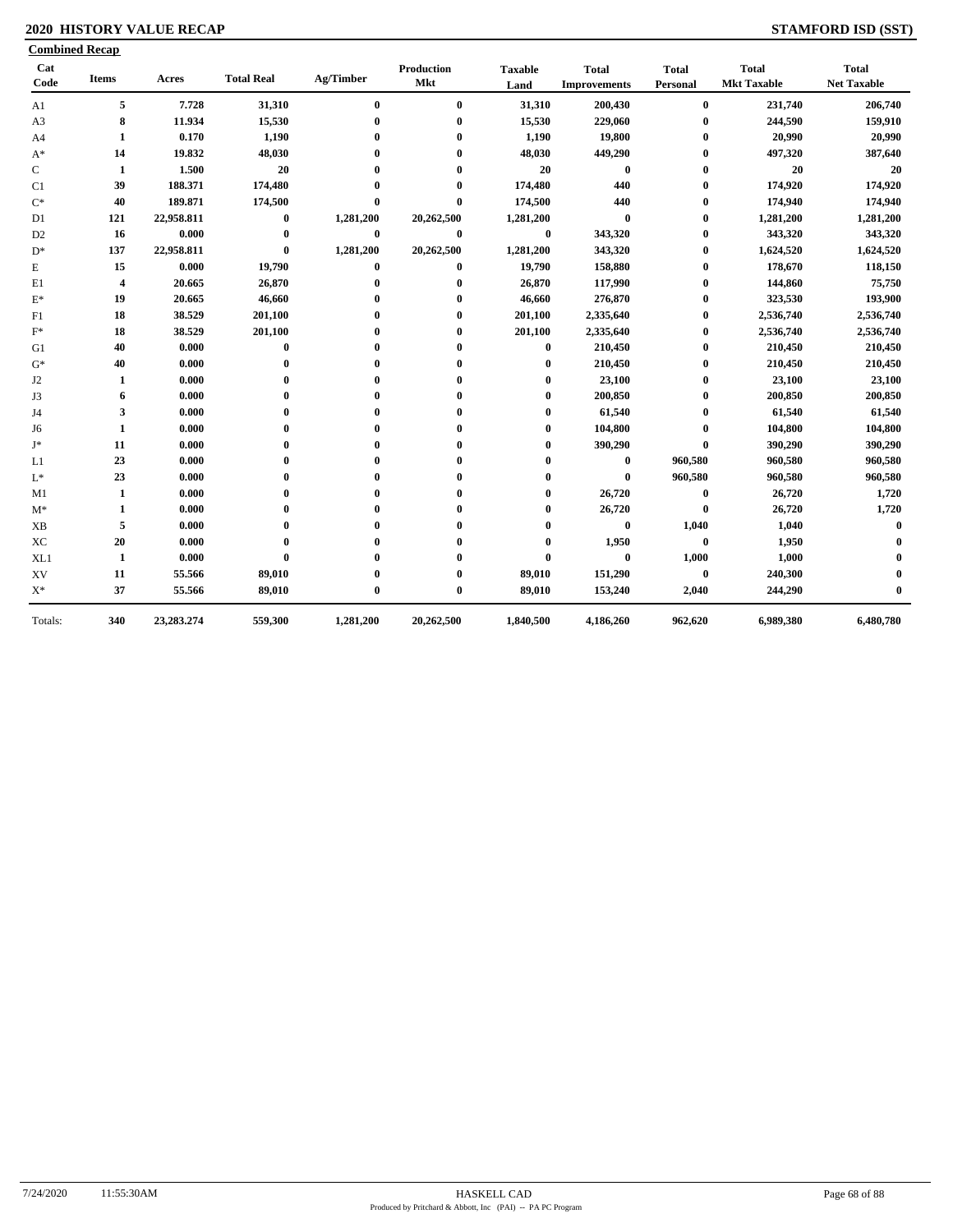### **2020 HISTORY VALUE RECAP STAMFORD ISD I&S (SSTIS)**

| Category                          | <b>Value</b>     | <b>Items</b>     | <b>Exempt Value</b> |                              |            |
|-----------------------------------|------------------|------------------|---------------------|------------------------------|------------|
| HS Real:                          | 73,040           | 21               | $\mathbf{0}$        |                              |            |
| Non-HS Real:                      | 486,260          | 78               | 89,010              |                              |            |
| Production Market:                | 20,262,500       | 121              | $\boldsymbol{0}$    | Total Land Mkt Value:        | 20,821,800 |
| HS Improvements:                  | 624,740          | 23               | $\boldsymbol{0}$    |                              |            |
| New HS Improvements:              | $\mathbf{0}$     | $\mathbf{0}$     | $\boldsymbol{0}$    |                              |            |
| Non-HS Improvements:              | 2,958,830        | 42               | 151,290             |                              |            |
| New Non-HS Improvements:          | $\mathbf{0}$     | $\boldsymbol{0}$ | $\boldsymbol{0}$    | Total Imps Mkt Value:        | 3,583,570  |
| HS Personal:                      | $\boldsymbol{0}$ | $\boldsymbol{0}$ | $\boldsymbol{0}$    |                              |            |
| New Personal:                     | $\mathbf{0}$     | $\mathbf{0}$     | $\boldsymbol{0}$    |                              |            |
| Non-HS Personal:                  |                  |                  |                     |                              |            |
| New Non-HS Personal:              | 962,620          | 28               | 1,000               |                              |            |
|                                   | $\mathbf{0}$     | $\boldsymbol{0}$ | $\boldsymbol{0}$    | <b>Total Pers Mkt Value:</b> | 962,620    |
| <b>Total Real Market:</b>         | 25,367,990       | 313              |                     |                              |            |
| MN Value:                         | 211,550          | 55               |                     |                              |            |
| MN Inv. Value - Real:             | 391,140          | 16               |                     |                              |            |
| MN Inv. Value - Personal:         | $\boldsymbol{0}$ | $\boldsymbol{0}$ |                     |                              |            |
| <b>Total Mineral Mkt:</b>         | 602,690          | 71               |                     | <b>Total Mineral Mkt:</b>    | 602,690    |
|                                   |                  |                  |                     |                              |            |
| Land Timber Gain:                 | $\boldsymbol{0}$ | $\mathbf{0}$     |                     | <b>Total Market Value:</b>   | 25,970,680 |
| Production Market:                | 20,262,500       | 121              |                     |                              |            |
| Land Ag 1D Value:                 | $\boldsymbol{0}$ | $\boldsymbol{0}$ |                     |                              |            |
| Land Ag 1D1 Value:                | 1,281,200        | 121              |                     |                              |            |
| Land Ag Tim Value:                | $\mathbf{0}$     | $\boldsymbol{0}$ |                     |                              |            |
| <b>Productivity Loss:</b>         | 18,981,300       | 121              |                     | <b>Total Market Taxable:</b> | 6,989,380  |
|                                   |                  |                  |                     |                              |            |
| Less Real Exempt Property:        | 241,300          | 12               |                     |                              |            |
| Less \$500 Inc. Real Personal:    | 1,040            | 5                |                     |                              |            |
| Other Freeport:                   | $\boldsymbol{0}$ | $\boldsymbol{0}$ |                     |                              |            |
| Other Allocation:                 | $\boldsymbol{0}$ | $\mathbf{0}$     |                     |                              |            |
| Other Goods In Tranit:            | $\mathbf{0}$     | $\mathbf{0}$     |                     |                              |            |
| Other MultiUse:                   | $\boldsymbol{0}$ | $\boldsymbol{0}$ |                     |                              |            |
| Less Real/Pers Abatements:        | $\boldsymbol{0}$ | $\boldsymbol{0}$ |                     |                              |            |
| Less 10% Cap Loss:                | 42,980           | 4                |                     |                              |            |
| Less Min Exempt Property:         | $\boldsymbol{0}$ | $\mathbf{0}$     |                     |                              |            |
| Less \$500 Inc. Mineral Owner:    | 1,950            | 20               |                     |                              |            |
| Less TNRCC:                       | $\boldsymbol{0}$ | $\mathbf{0}$     |                     |                              |            |
| Less Min Abatements/VLA:          | $\mathbf{0}$     | $\boldsymbol{0}$ |                     |                              |            |
| Less Min Freeports/Int State Com: | 0                | $\Omega$         |                     |                              |            |
| Less Min Unknowns:                | 0                | 0                |                     |                              |            |
| Less Protest Value:               | $\boldsymbol{0}$ | $\overline{0}$   |                     |                              |            |
| <b>Total Losses:</b>              | 19,268,570       |                  |                     |                              |            |
| <b>Total Appraised:</b>           | 6,702,110        |                  |                     | Total Appraised:             | 6,702,110  |
| <b>Reimbursable Exemptions</b>    |                  |                  |                     |                              |            |
| Homestead H,S:                    | 202,220          | 9                |                     |                              |            |
| Senior S:                         | 19,110           | 2                |                     |                              |            |
| Disable B:                        | $\boldsymbol{0}$ | $\boldsymbol{0}$ |                     |                              |            |
| DV 100%:                          | $\boldsymbol{0}$ | $\mathbf{0}$     |                     |                              |            |
| <b>Total Reimbursable:</b>        | 221,330          | 11               |                     |                              |            |
| Local Discount:                   | $\boldsymbol{0}$ | $\boldsymbol{0}$ |                     |                              |            |
| Disable Veteran:                  | $\boldsymbol{0}$ | $\overline{0}$   |                     |                              |            |
| Optional 65:                      | 0                | $\mathbf{0}$     |                     |                              |            |
| Local Disable:                    | $\boldsymbol{0}$ | $\boldsymbol{0}$ |                     |                              |            |
| State Homestead:                  | $\boldsymbol{0}$ | $\mathbf{0}$     |                     |                              |            |
|                                   |                  |                  |                     |                              |            |
| <b>Total Exemptions:</b>          | 221,330          |                  |                     |                              |            |
| <b>Net Taxable Value:</b>         | 6,480,780        |                  |                     | Net Taxable Value            | 6,480,780  |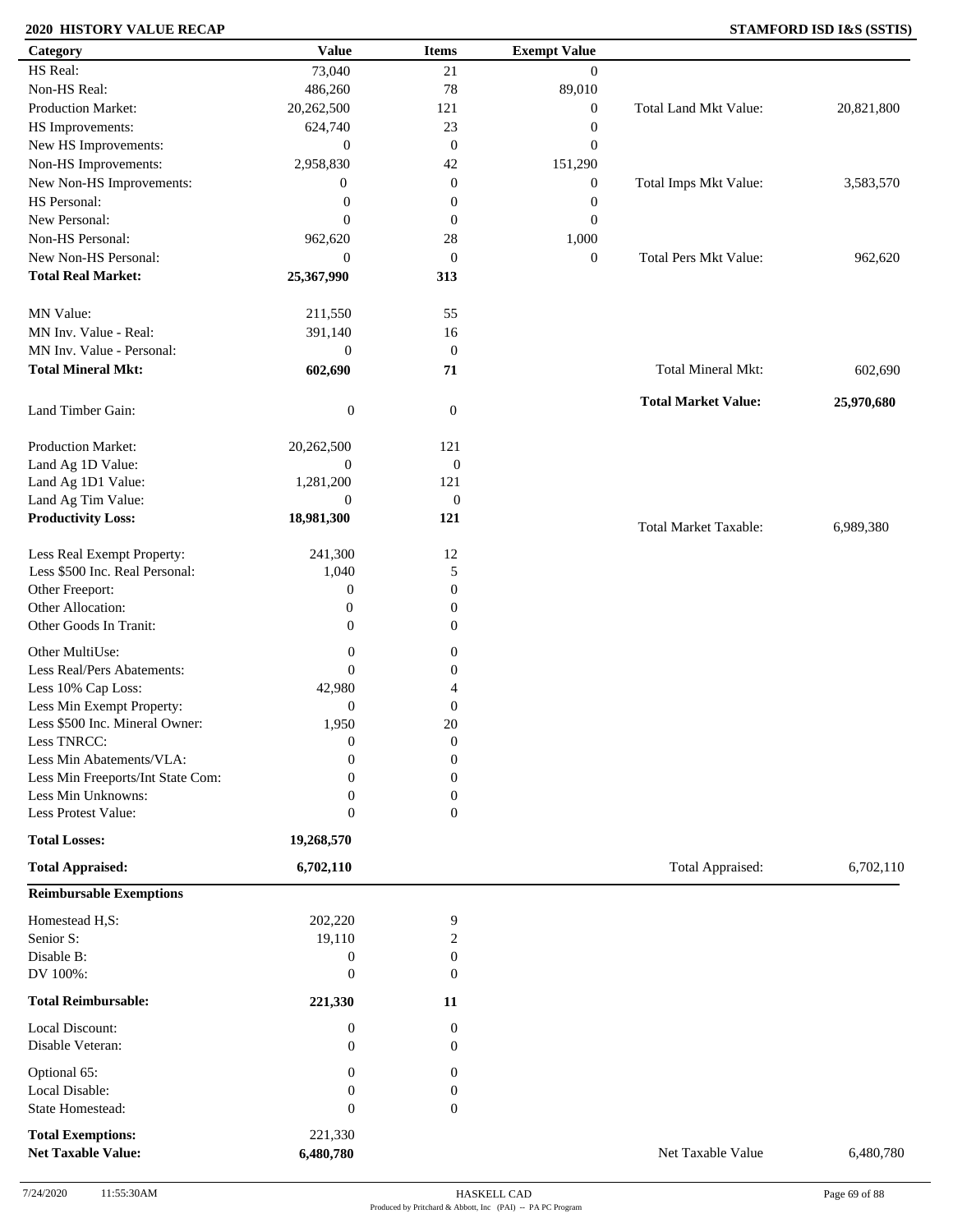# **2020 HISTORY VALUE RECAP STAMFORD ISD I&S (SSTIS)**

| <b>STAMFORD ISD I&amp;S (SSTIS)</b> |  |  |  |
|-------------------------------------|--|--|--|
|-------------------------------------|--|--|--|

|                                         | **** Freeze Totals: (This is only for Effective Tax Rate Calculation) |                |              |                  |                  |                |              |              |                                                                                                                                     |                                                                                |  |
|-----------------------------------------|-----------------------------------------------------------------------|----------------|--------------|------------------|------------------|----------------|--------------|--------------|-------------------------------------------------------------------------------------------------------------------------------------|--------------------------------------------------------------------------------|--|
| <b>Total Ceiling Tax:</b>               |                                                                       |                |              |                  | 0.00             |                |              |              |                                                                                                                                     |                                                                                |  |
|                                         | <b>Total Freeze Taxable:</b>                                          | $\blacksquare$ |              |                  | 35,670           |                |              |              |                                                                                                                                     |                                                                                |  |
|                                         | New Imp/Pers with Ceiling: +                                          |                |              |                  | $\boldsymbol{0}$ |                |              |              |                                                                                                                                     |                                                                                |  |
| **Freeze Adjusted Taxable:<br>6,445,110 |                                                                       |                |              |                  |                  |                |              |              |                                                                                                                                     | ** This number DOES NOT represent any Jurisdiction's Certified Taxable Value** |  |
|                                         | or (Freeze Adjusted Taxable $*$ Tax Rate / 100) + Total Ceiling Tax   |                |              |                  |                  |                |              |              | Estimated Total Levy: ((Net Taxable Value - Total Freeze Taxable + New Imp/Pers with Ceiling) * Tax Rate / 100) + Total Ceiling Tax |                                                                                |  |
|                                         | <b>Count of Homesteads for</b>                                        |                |              |                  |                  |                |              |              | H - Homestead                                                                                                                       | W - Widow                                                                      |  |
| $\mathbf H$                             | S                                                                     | F              | B            | D                | W                | $\mathbf{o}$   | DV           | <b>DV100</b> | $S - Over 65$<br>B - Disabled                                                                                                       | DV - Disabled Veteran<br>O - Over 65 (No HS)                                   |  |
| 5                                       | 4                                                                     | $\mathbf{0}$   | $\mathbf{0}$ | $\boldsymbol{0}$ | $\overline{0}$   | $\overline{0}$ | $\mathbf{0}$ | $\mathbf{0}$ |                                                                                                                                     |                                                                                |  |
| <b>Total Parcels:</b>                   |                                                                       |                | 307          |                  |                  |                |              |              |                                                                                                                                     |                                                                                |  |
| <b>Total Owners:</b>                    |                                                                       |                | 192          |                  |                  |                |              |              |                                                                                                                                     |                                                                                |  |
|                                         | <b>Special Certified Totals:</b>                                      |                |              |                  |                  |                |              |              |                                                                                                                                     |                                                                                |  |
|                                         | Exempt Value of First Time Absolute Exemption:                        |                |              |                  |                  |                |              | \$0          |                                                                                                                                     |                                                                                |  |
|                                         | Exempt Value of First Time Partial Exemption:                         |                |              |                  |                  |                |              | \$0          |                                                                                                                                     |                                                                                |  |
|                                         | Value Loss Due to New AGT/Timber:                                     |                |              |                  |                  |                |              | \$0          |                                                                                                                                     |                                                                                |  |
|                                         | New Imps/New Pers Market Value:                                       |                |              |                  |                  |                |              | \$0          |                                                                                                                                     |                                                                                |  |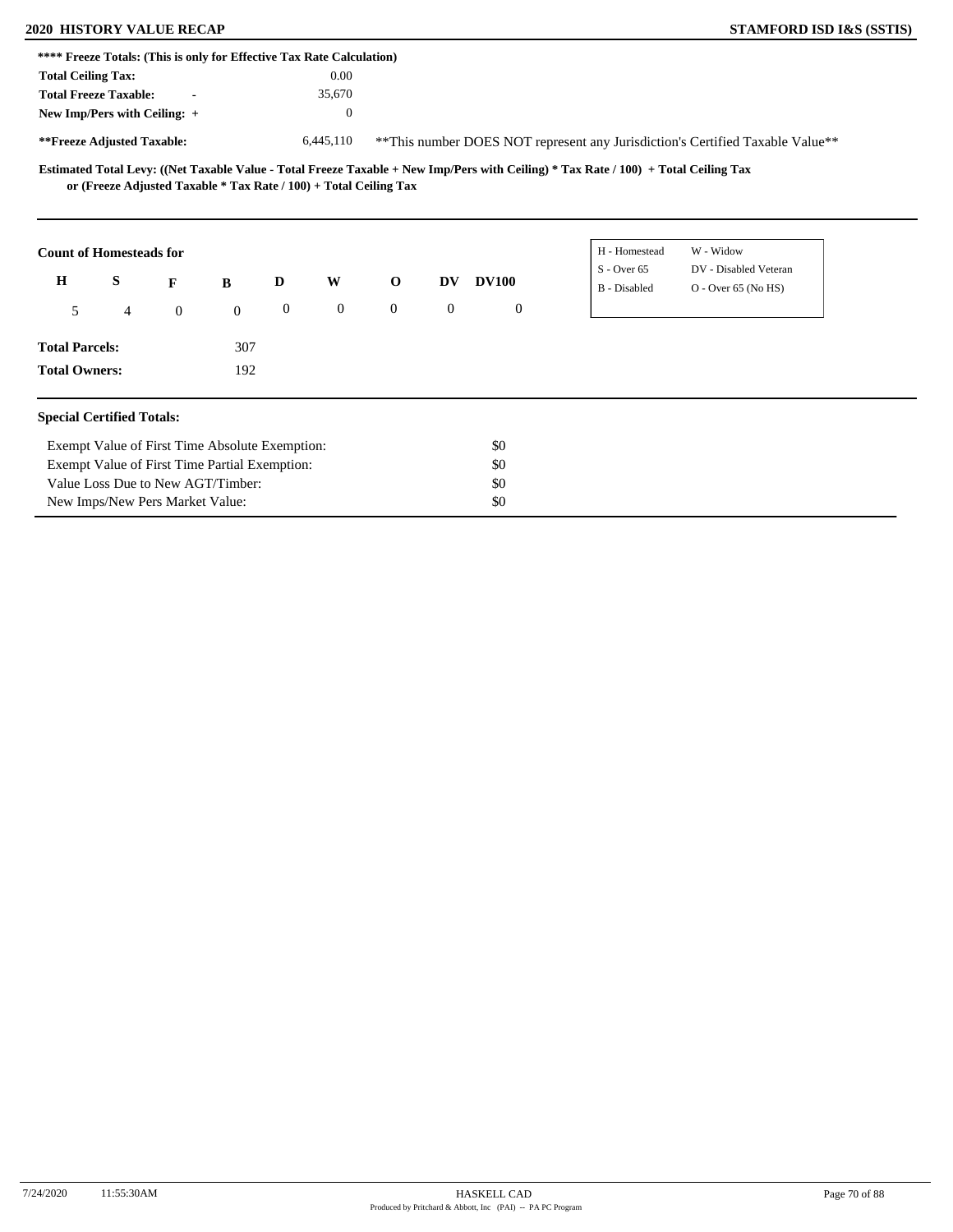### **2020 HISTORY VALUE RECAP STAMFORD ISD I&S (SSTIS)**

| Cat<br>Code    | <b>Items</b> | Acres      | <b>Total Real</b> | Ag/Timber    | Production<br>Mkt | <b>Taxable</b><br>Land | <b>Total</b><br><b>Improvements</b> | <b>Total</b><br>Personal | <b>Total</b><br><b>Mkt Taxable</b> | <b>Total</b><br><b>Net Taxable</b> |
|----------------|--------------|------------|-------------------|--------------|-------------------|------------------------|-------------------------------------|--------------------------|------------------------------------|------------------------------------|
| A1             | 5            | 7.728      | 31,310            | $\bf{0}$     | $\bf{0}$          | 31,310                 | 200,430                             | $\bf{0}$                 | 231,740                            | 206,740                            |
| A3             | 8            | 11.934     | 15,530            | $\mathbf{0}$ | $\mathbf{0}$      | 15,530                 | 229,060                             | $\bf{0}$                 | 244,590                            | 159,910                            |
| A <sub>4</sub> | 1            | 0.170      | 1,190             |              | $\bf{0}$          | 1,190                  | 19,800                              | $\bf{0}$                 | 20,990                             | 20,990                             |
| $A^*$          | 14           | 19.832     | 48,030            |              | 0                 | 48,030                 | 449,290                             | $\bf{0}$                 | 497,320                            | 387,640                            |
| C              | 1            | 1.500      | 20                |              |                   | 20                     | $\bf{0}$                            | $\bf{0}$                 | 20                                 | 20                                 |
| C1             | 39           | 188.371    | 174,480           |              | $\boldsymbol{0}$  | 174,480                | 440                                 | $\bf{0}$                 | 174,920                            | 174,920                            |
| $C^*$          | 40           | 189.871    | 174,500           | $\mathbf{0}$ | $\bf{0}$          | 174,500                | 440                                 | $\bf{0}$                 | 174,940                            | 174,940                            |
| D1             | 121          | 22,958.811 | $\bf{0}$          | 1,281,200    | 20,262,500        | 1,281,200              | $\bf{0}$                            | $\bf{0}$                 | 1,281,200                          | 1,281,200                          |
| D <sub>2</sub> | 16           | 0.000      | $\bf{0}$          | $\bf{0}$     | $\bf{0}$          | $\bf{0}$               | 343,320                             | $\bf{0}$                 | 343,320                            | 343,320                            |
| $D^*$          | 137          | 22,958.811 | $\bf{0}$          | 1,281,200    | 20,262,500        | 1,281,200              | 343,320                             | $\bf{0}$                 | 1,624,520                          | 1,624,520                          |
| Е              | 15           | 0.000      | 19,790            | $\bf{0}$     | $\bf{0}$          | 19,790                 | 158,880                             | $\bf{0}$                 | 178,670                            | 118,150                            |
| E1             | 4            | 20.665     | 26,870            | $\mathbf{0}$ | $\mathbf{0}$      | 26,870                 | 117,990                             | $\bf{0}$                 | 144,860                            | 75,750                             |
| $\mathbf{E}^*$ | 19           | 20.665     | 46,660            |              | $\mathbf{0}$      | 46,660                 | 276,870                             | $\bf{0}$                 | 323,530                            | 193,900                            |
| F1             | 18           | 38.529     | 201,100           |              | $\mathbf{0}$      | 201,100                | 2,335,640                           | $\bf{0}$                 | 2,536,740                          | 2,536,740                          |
| $\mathbf{F}^*$ | 18           | 38.529     | 201,100           |              | $\mathbf 0$       | 201,100                | 2,335,640                           | $\bf{0}$                 | 2,536,740                          | 2,536,740                          |
| G1             | 40           | 0.000      | $\bf{0}$          |              | 0                 | $\bf{0}$               | 210,450                             | $\bf{0}$                 | 210,450                            | 210,450                            |
| $G^*$          | 40           | 0.000      | $\mathbf{0}$      |              | 0                 |                        | 210,450                             | $\bf{0}$                 | 210,450                            | 210,450                            |
| J <sub>2</sub> | 1            | 0.000      |                   |              |                   |                        | 23,100                              | 0                        | 23,100                             | 23,100                             |
| J3             | 6            | 0.000      |                   |              |                   |                        | 200,850                             | 0                        | 200,850                            | 200,850                            |
| J4             | 3            | 0.000      |                   |              | 0                 |                        | 61,540                              | 0                        | 61,540                             | 61,540                             |
| J6             | 1            | 0.000      |                   |              |                   | $\mathbf 0$            | 104,800                             | 0                        | 104,800                            | 104,800                            |
| J*             | 11           | 0.000      | 0                 |              | 0                 | 0                      | 390,290                             |                          | 390,290                            | 390,290                            |
| L1             | 23           | 0.000      |                   |              | 0                 |                        | $\bf{0}$                            | 960,580                  | 960,580                            | 960,580                            |
| $\mathbf{L}^*$ | 23           | 0.000      |                   |              | 0                 |                        | $\bf{0}$                            | 960,580                  | 960,580                            | 960,580                            |
| M1             | 1            | 0.000      |                   |              | $\mathbf{0}$      | 0                      | 26,720                              | $\bf{0}$                 | 26,720                             | 1,720                              |
| $M^*$          | 1            | 0.000      |                   |              | $\mathbf 0$       | 0                      | 26,720                              | $\bf{0}$                 | 26,720                             | 1,720                              |
| <b>XB</b>      | 5            | 0.000      |                   |              | $\mathbf 0$       | 0                      | $\bf{0}$                            | 1,040                    | 1,040                              | $\mathbf 0$                        |
| XC             | 20           | 0.000      |                   |              |                   | 0                      | 1,950                               | $\bf{0}$                 | 1,950                              |                                    |
| XL1            | 1            | 0.000      | $\mathbf{0}$      |              |                   | 0                      | $\bf{0}$                            | 1,000                    | 1,000                              |                                    |
| XV             | 11           | 55.566     | 89,010            |              | 0                 | 89,010                 | 151,290                             | $\bf{0}$                 | 240,300                            |                                    |
| $\mathbf{X}^*$ | 37           | 55.566     | 89,010            | $\mathbf{0}$ | $\bf{0}$          | 89,010                 | 153,240                             | 2,040                    | 244,290                            |                                    |
| Totals:        | 340          | 23,283.274 | 559,300           | 1,281,200    | 20,262,500        | 1,840,500              | 4,186,260                           | 962,620                  | 6,989,380                          | 6,480,780                          |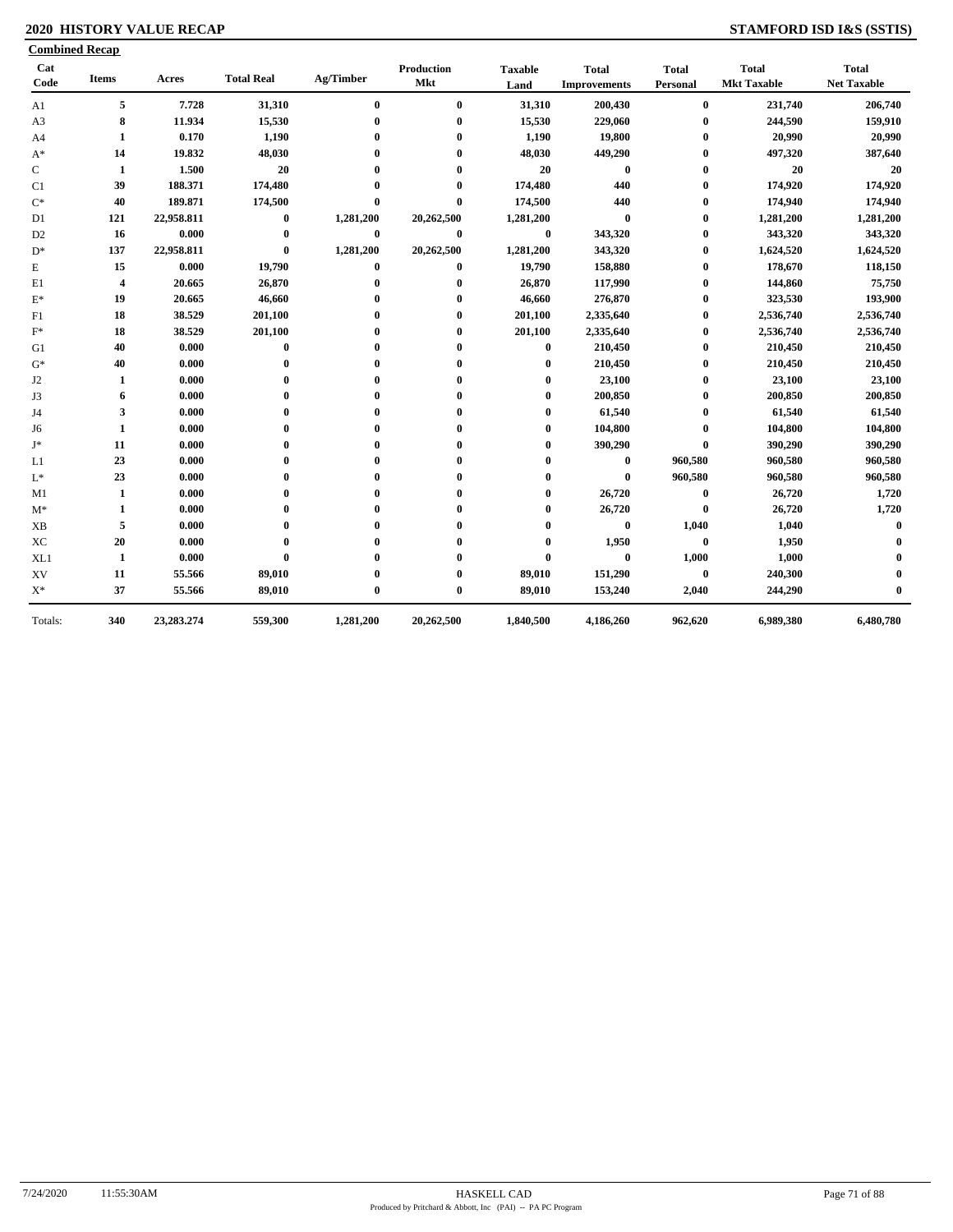### **2020 HISTORY VALUE RECAP WATER DIST 1 (WD1)**

| Category                                              | <b>Value</b>         | <b>Items</b>     | <b>Exempt Value</b> |                              |             |
|-------------------------------------------------------|----------------------|------------------|---------------------|------------------------------|-------------|
| HS Real:                                              | 116,020              | 94               | 1,850               |                              |             |
| Non-HS Real:                                          | 606,420              | 155              | 245,090             |                              |             |
| <b>Production Market:</b>                             | 66,574,270           | 514              | $\boldsymbol{0}$    | Total Land Mkt Value:        | 67,296,710  |
| HS Improvements:                                      | 2,925,740            | 97               | $\boldsymbol{0}$    |                              |             |
| New HS Improvements:                                  | 1,150                | -1               | $\boldsymbol{0}$    |                              |             |
| Non-HS Improvements:                                  | 2,469,350            | 95               | 1,170,670           |                              |             |
|                                                       |                      |                  |                     |                              |             |
| New Non-HS Improvements:<br>HS Personal:              | 14,520               | 1                | $\boldsymbol{0}$    | Total Imps Mkt Value:        | 5,410,760   |
|                                                       | 27,200               | 1                | $\boldsymbol{0}$    |                              |             |
| New Personal:                                         | $\mathbf{0}$         | $\mathbf{0}$     | $\boldsymbol{0}$    |                              |             |
| Non-HS Personal:                                      | 93,710               | 12               | $\boldsymbol{0}$    |                              |             |
| New Non-HS Personal:                                  | $\mathbf{0}$         | $\mathbf{0}$     | $\boldsymbol{0}$    | Total Pers Mkt Value:        | 120,910     |
| <b>Total Real Market:</b>                             | 72,828,380           | 970              |                     |                              |             |
| MN Value:                                             | 1,704,940            | 189              |                     |                              |             |
| MN Inv. Value - Real:                                 | 384,414,460          | 49               |                     |                              |             |
| MN Inv. Value - Personal:                             | $\mathbf{0}$         | $\mathbf{0}$     |                     |                              |             |
| <b>Total Mineral Mkt:</b>                             | 386,119,400          | 238              |                     | Total Mineral Mkt:           | 386,119,400 |
| Land Timber Gain:                                     | $\boldsymbol{0}$     | $\mathbf{0}$     |                     | <b>Total Market Value:</b>   | 458,947,780 |
|                                                       |                      |                  |                     |                              |             |
| Production Market:                                    | 66,574,270           | 514              |                     |                              |             |
| Land Ag 1D Value:                                     | $\overline{0}$       | $\boldsymbol{0}$ |                     |                              |             |
| Land Ag 1D1 Value:                                    | 6,344,360            | 514              |                     |                              |             |
| Land Ag Tim Value:                                    | $\overline{0}$       | $\boldsymbol{0}$ |                     |                              |             |
| <b>Productivity Loss:</b>                             | 60,229,910           | 514              |                     | <b>Total Market Taxable:</b> | 398,717,870 |
| Less Real Exempt Property:                            | 1,417,610            | 45               |                     |                              |             |
| Less \$500 Inc. Real Personal:                        | 120                  | -1               |                     |                              |             |
| Other Freeport:                                       | $\boldsymbol{0}$     | $\boldsymbol{0}$ |                     |                              |             |
| Other Allocation:                                     | $\boldsymbol{0}$     | $\boldsymbol{0}$ |                     |                              |             |
| Other Goods In Tranit:                                | $\theta$             | $\mathbf{0}$     |                     |                              |             |
|                                                       |                      |                  |                     |                              |             |
| Other MultiUse:                                       | $\boldsymbol{0}$     | $\overline{0}$   |                     |                              |             |
| Less Real/Pers Abatements:                            | $\mathbf{0}$         | $\mathbf{0}$     |                     |                              |             |
| Less 10% Cap Loss:                                    | 20,190               | 5                |                     |                              |             |
| Less Min Exempt Property:                             | $\boldsymbol{0}$     | $\mathbf{0}$     |                     |                              |             |
| Less \$500 Inc. Mineral Owner:                        | 18,380               | 82               |                     |                              |             |
| Less TNRCC:                                           | $\mathbf{0}$         | $\boldsymbol{0}$ |                     |                              |             |
| Less Min Abatements/VLA:                              | 368,997,780          | 15               |                     |                              |             |
| Less Min Freeports/Int State Com:                     | 0                    | $\boldsymbol{0}$ |                     |                              |             |
| Less Min Unknowns:                                    | $\boldsymbol{0}$     | $\boldsymbol{0}$ |                     |                              |             |
| Less Protest Value:                                   | $\boldsymbol{0}$     | $\mathbf{0}$     |                     |                              |             |
| <b>Total Losses:</b>                                  | 430,683,990          |                  |                     |                              |             |
| <b>Total Appraised:</b>                               | 28,263,790           |                  |                     | Total Appraised:             | 28,263,790  |
| <b>Reimbursable Exemptions</b>                        |                      |                  |                     |                              |             |
| Homestead H,S:                                        | $\boldsymbol{0}$     | $\boldsymbol{0}$ |                     |                              |             |
| Senior S:                                             | 0                    | $\boldsymbol{0}$ |                     |                              |             |
| Disable B:                                            | $\theta$             | $\boldsymbol{0}$ |                     |                              |             |
| DV 100%:                                              | 49,120               | 1                |                     |                              |             |
| <b>Total Reimbursable:</b>                            | 49,120               | 1                |                     |                              |             |
|                                                       |                      |                  |                     |                              |             |
| Local Discount:                                       | $\boldsymbol{0}$     | $\mathbf{0}$     |                     |                              |             |
| Disable Veteran:                                      | 7,130                | 2                |                     |                              |             |
| Optional 65:                                          | $\boldsymbol{0}$     | 0                |                     |                              |             |
| Local Disable:                                        | $\boldsymbol{0}$     | $\mathbf{0}$     |                     |                              |             |
| State Homestead:                                      | $\boldsymbol{0}$     | $\mathbf{0}$     |                     |                              |             |
|                                                       |                      |                  |                     |                              |             |
| <b>Total Exemptions:</b><br><b>Net Taxable Value:</b> | 56,250<br>28,207,540 |                  |                     | Net Taxable Value            | 28,207,540  |
|                                                       |                      |                  |                     |                              |             |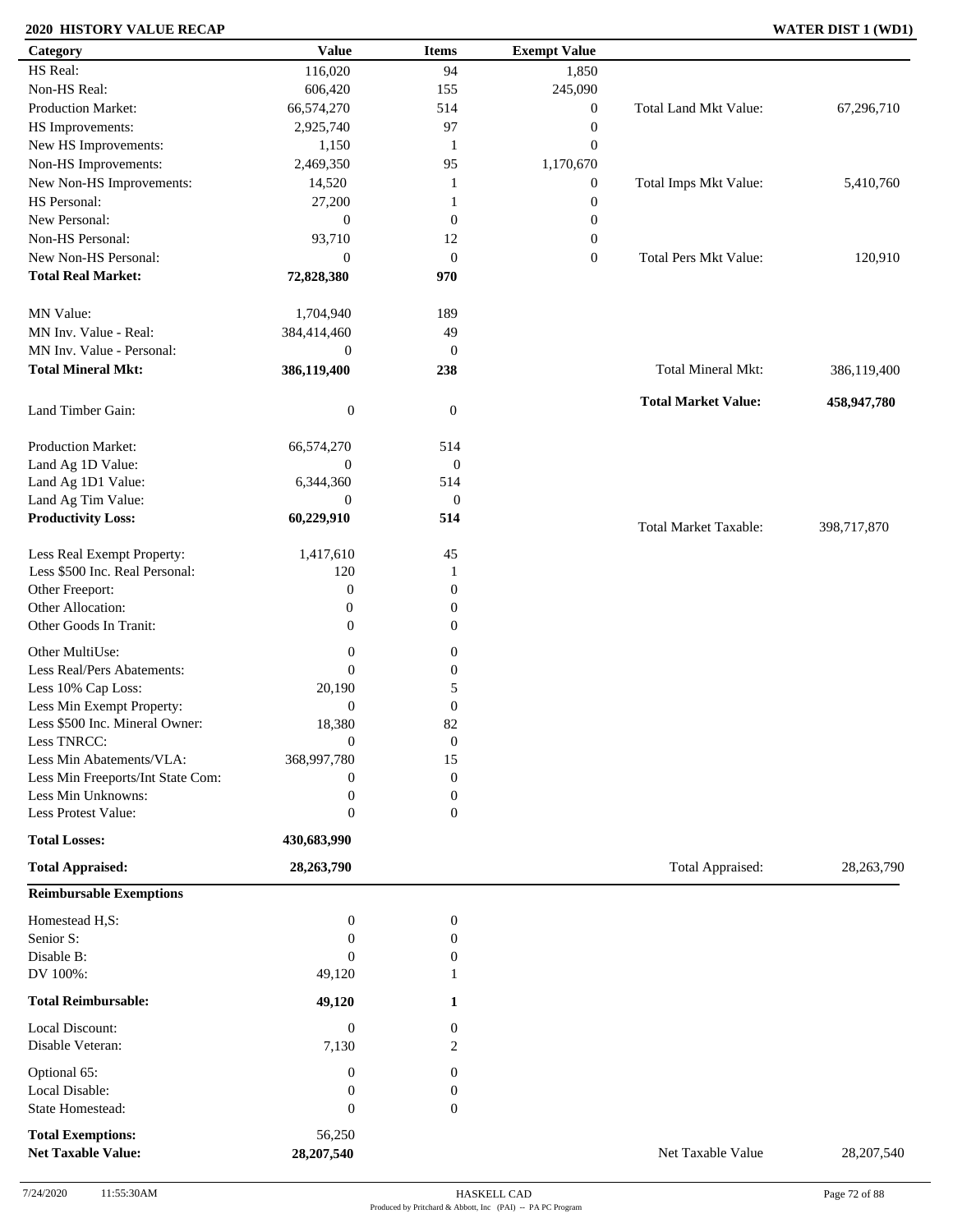### **2020 HISTORY VALUE RECAP**

|                       | <b>Count of Homesteads for</b> |                |       |              |                |                  |    |              | H - Homestead                 | W - Widow                                      |
|-----------------------|--------------------------------|----------------|-------|--------------|----------------|------------------|----|--------------|-------------------------------|------------------------------------------------|
| $\mathbf H$           | S                              | F              | B     | D            | W              | $\mathbf{o}$     | DV | <b>DV100</b> | $S - Over 65$<br>B - Disabled | DV - Disabled Veteran<br>$O - Over 65 (No HS)$ |
| 17                    | 35                             | $\overline{0}$ |       | $\mathbf{0}$ | $\overline{0}$ | $\boldsymbol{0}$ | 3  |              |                               |                                                |
| <b>Total Parcels:</b> |                                |                | 1,004 |              |                |                  |    |              |                               |                                                |
| <b>Total Owners:</b>  |                                |                | 587   |              |                |                  |    |              |                               |                                                |

| Exempt Value of First Time Absolute Exemption: | SO.      |
|------------------------------------------------|----------|
| Exempt Value of First Time Partial Exemption:  | SO.      |
| Value Loss Due to New AGT/Timber:              | \$0      |
| New Imps/New Pers Market Value:                | \$15,670 |

| Cat<br>Code      | <b>Items</b>            | Acres      | <b>Total Real</b> | Ag/Timber        | <b>Production</b><br><b>Mkt</b> | <b>Taxable</b><br>Land | <b>Total</b><br><b>Improvements</b> | <b>Total</b><br>Personal | <b>Total</b><br><b>Mkt Taxable</b> | <b>Total</b><br><b>Net Taxable</b> |
|------------------|-------------------------|------------|-------------------|------------------|---------------------------------|------------------------|-------------------------------------|--------------------------|------------------------------------|------------------------------------|
| A1               | 95                      | 49.574     | 115,080           | $\bf{0}$         | $\bf{0}$                        | 115,080                | 2,685,510                           | $\bf{0}$                 | 2,800,590                          | 2,740,040                          |
| A2               | 3                       | 2.690      | 3,950             | $\bf{0}$         | $\bf{0}$                        | 3,950                  | 34,480                              | $\bf{0}$                 | 38,430                             | 38,430                             |
| A <sub>3</sub>   | 3                       | 4.470      | 5,810             | $\boldsymbol{0}$ | $\mathbf 0$                     | 5,810                  | 157,010                             | $\bf{0}$                 | 162,820                            | 154,060                            |
| A4               | 9                       | 6.755      | 13,800            | $\mathbf 0$      | $\mathbf 0$                     | 13,800                 | 38,690                              | $\bf{0}$                 | 52,490                             | 52,490                             |
| A5               | $\overline{2}$          | 0.758      | 2,000             | $\mathbf{0}$     | $\mathbf{0}$                    | 2,000                  | 17,640                              | $\bf{0}$                 | 19,640                             | 19,640                             |
| $A^*$            | 112                     | 64.247     | 140,640           | $\mathbf 0$      | $\mathbf{0}$                    | 140,640                | 2,933,330                           | $\bf{0}$                 | 3,073,970                          | 3,004,660                          |
| C1               | 62                      | 114.768    | 114,000           | 0                | $\mathbf 0$                     | 114,000                | 280                                 | $\bf{0}$                 | 114,280                            | 113,150                            |
| $C^*$            | 62                      | 114.768    | 114,000           | $\mathbf 0$      | $\mathbf 0$                     | 114,000                | 280                                 | $\bf{0}$                 | 114,280                            | 113,150                            |
| D1               | 514                     | 70,933.458 | $\bf{0}$          | 6,344,360        | 66,574,270                      | 6,344,360              | $\bf{0}$                            | $\bf{0}$                 | 6,344,360                          | 6,340,220                          |
| D <sub>2</sub>   | 38                      | 0.000      | $\bf{0}$          | $\bf{0}$         | $\bf{0}$                        | $\bf{0}$               | 684,040                             | $\bf{0}$                 | 684,040                            | 682,350                            |
| $D^*$            | 552                     | 70,933.458 | $\bf{0}$          | 6,344,360        | 66,574,270                      | 6,344,360              | 684,040                             | $\bf{0}$                 | 7,028,400                          | 7,022,570                          |
| E                | 14                      | 0.000      | 14,180            | $\bf{0}$         | $\mathbf 0$                     | 14,180                 | 340,340                             | $\bf{0}$                 | 354,520                            | 353,220                            |
| E1               | 1                       | 53.599     | 15,480            | $\bf{0}$         | $\bf{0}$                        | 15,480                 | 12,660                              | $\bf{0}$                 | 28,140                             | 28,140                             |
| $E^*$            | 15                      | 53.599     | 29,660            | $\boldsymbol{0}$ | 0                               | 29,660                 | 353,000                             | $\bf{0}$                 | 382,660                            | 381,360                            |
| F1               | 5                       | 3.793      | 9,200             | $\boldsymbol{0}$ | $\mathbf 0$                     | 9,200                  | 63,440                              | $\mathbf{0}$             | 72,640                             | 72,640                             |
| F2               | 12                      | 41.840     | 166,550           | $\boldsymbol{0}$ | $\boldsymbol{0}$                | 166,550                | 368,129,310                         | $\bf{0}$                 | 368,295,860                        | 325,170                            |
| $\mathbf{F}^*$   | 17                      | 45.633     | 175,750           | $\mathbf 0$      | $\mathbf 0$                     | 175,750                | 368,192,750                         | $\mathbf{0}$             | 368,368,500                        | 397,810                            |
| G1               | 108                     | 0.000      | $\bf{0}$          | $\mathbf{0}$     | $\mathbf{0}$                    | $\bf{0}$               | 1,686,600                           | $\bf{0}$                 | 1,686,600                          | 1,686,600                          |
| $G^*$            | 108                     | 0.000      | $\bf{0}$          | $\mathbf 0$      | $\mathbf 0$                     | $\bf{0}$               | 1,686,600                           | $\bf{0}$                 | 1,686,600                          | 1,686,600                          |
| J2               | $\overline{2}$          | 0.000      | $\bf{0}$          | $\mathbf 0$      | $\mathbf 0$                     | $\bf{0}$               | 106,360                             | $\bf{0}$                 | 106,360                            | 106,360                            |
| J3               | 13                      | 1.326      | 3,500             | $\mathbf 0$      | $\mathbf 0$                     | 3,500                  | 10,851,480                          | $\bf{0}$                 | 10,854,980                         | 10,854,980                         |
| J4               | 6                       | 0.417      | 1,100             | $\boldsymbol{0}$ | $\boldsymbol{0}$                | 1,100                  | 247,050                             | $\bf{0}$                 | 248,150                            | 248,150                            |
| J6               | 3                       | 11.700     | 11,700            | $\mathbf 0$      | $\mathbf 0$                     | 11,700                 | 2,971,290                           | $\bf{0}$                 | 2,982,990                          | 2,982,990                          |
| J7               | $\overline{\mathbf{4}}$ | 0.000      | $\bf{0}$          | $\mathbf{0}$     | $\mathbf{0}$                    | $\bf{0}$               | 1,800                               | $\mathbf{0}$             | 1,800                              | 1,800                              |
| J8               | 1                       | 0.000      | $\boldsymbol{0}$  | $\mathbf 0$      | 0                               | $\bf{0}$               | 360,600                             | $\bf{0}$                 | 360,600                            | 360,600                            |
| J*               | 29                      | 13.443     | 16,300            | $\mathbf 0$      | $\mathbf 0$                     | 16,300                 | 14,538,580                          | $\bf{0}$                 | 14,554,880                         | 14,554,880                         |
| L1               | 12                      | 0.000      | $\bf{0}$          | $\mathbf 0$      | $\mathbf 0$                     | $\bf{0}$               | $\bf{0}$                            | 93,590                   | 93,590                             | 93,590                             |
| L2C              | 3                       | 0.000      | $\boldsymbol{0}$  | $\bf{0}$         | $\mathbf{0}$                    | $\bf{0}$               | 143,570                             | $\bf{0}$                 | 143,570                            | 1,500                              |
| L2G              | $\overline{\mathbf{4}}$ | 0.000      | $\mathbf{0}$      | $\mathbf 0$      | $\mathbf{0}$                    | $\bf{0}$               | 1,171,260                           | $\bf{0}$                 | 1,171,260                          | 509,450                            |
| L2J              | $\overline{\mathbf{4}}$ | 0.000      | $\bf{0}$          | $\mathbf 0$      | $\mathbf{0}$                    | $\bf{0}$               | 30,930                              | $\bf{0}$                 | 30,930                             | 4,880                              |
| L2L              | $\overline{2}$          | 0.000      | $\bf{0}$          | $\mathbf 0$      | $\mathbf{0}$                    | $\bf{0}$               | 359,010                             | $\bf{0}$                 | 359,010                            | 359,010                            |
| L2M              | 1                       | 0.000      | $\mathbf 0$       | $\mathbf{0}$     | $\mathbf{0}$                    | $\mathbf{0}$           | 5,000                               | $\bf{0}$                 | 5,000                              | 5,000                              |
| L <sub>2</sub> P | 1                       | 0.000      | $\mathbf{0}$      | $\mathbf 0$      |                                 | $\bf{0}$               | 197,160                             | $\bf{0}$                 | 197,160                            | $\bf{0}$                           |
| $\mathrm{L}^*$   | 27                      | 0.000      | $\bf{0}$          | $\mathbf{0}$     | $\mathbf{0}$                    | $\bf{0}$               | 1,906,930                           | 93,590                   | 2,000,520                          | 973,430                            |
| M1               | $\overline{2}$          | 0.000      | $\mathbf{0}$      | $\mathbf{0}$     | ſ                               | $\bf{0}$               | 45,880                              | 27,200                   | 73,080                             | 73,080                             |
| $M^*$            | $\overline{2}$          | 0.000      | $\bf{0}$          | $\mathbf 0$      | 0                               | $\bf{0}$               | 45,880                              | 27,200                   | 73,080                             | 73,080                             |
| XВ               | 1                       | 0.000      | $\bf{0}$          | $\mathbf{0}$     |                                 | $\bf{0}$               | $\bf{0}$                            | 120                      | 120                                | $\mathbf{0}$                       |
| XC               | 82                      | 0.000      | $\bf{0}$          | $\mathbf 0$      | $\mathbf{0}$                    | $\bf{0}$               | 18,380                              | $\bf{0}$                 | 18,380                             | $\mathbf{0}$                       |
| XV               | 44                      | 359.633    | 246,090           | $\boldsymbol{0}$ | $\mathbf 0$                     | 246,090                | 1,170,390                           | $\bf{0}$                 | 1,416,480                          | $\boldsymbol{0}$                   |
| $X^*$            | 127                     | 359.633    | 246,090           | $\mathbf 0$      | $\mathbf{0}$                    | 246,090                | 1,188,770                           | 120                      | 1,434,980                          | $\theta$                           |
| Totals:          | 1,051                   | 71,584.781 | 722,440           | 6,344,360        | 66,574,270                      | 7,066,800              | 391,530,160                         | 120,910                  | 398,717,870                        | 28,207,540                         |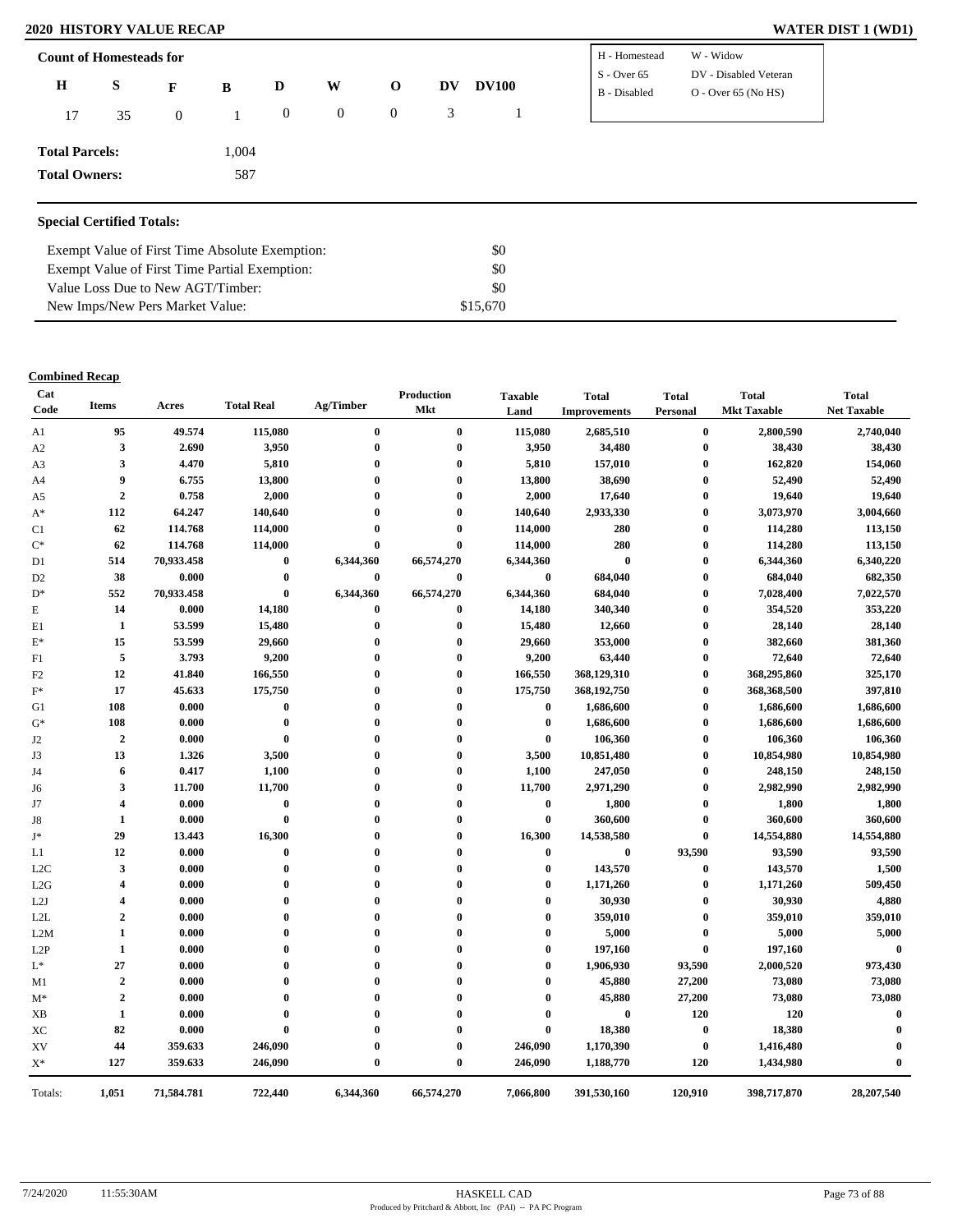## **2020 HISTORY VALUE RECAP N CENT WATER AUTH M&O (WNC)**

| Category                             | <b>Value</b>        | <b>Items</b>     | <b>Exempt Value</b> |                              |             |
|--------------------------------------|---------------------|------------------|---------------------|------------------------------|-------------|
| HS Real:                             | 2,498,830           | 1,262            | 39,910              |                              |             |
| Non-HS Real:                         | 3,043,780           | 825              | 998,670             |                              |             |
| Production Market:                   | 1,330,940           | 100              | $\boldsymbol{0}$    | Total Land Mkt Value:        | 6,873,550   |
| HS Improvements:                     | 66,401,080          | 1,192            | 742,640             |                              |             |
| New HS Improvements:                 | $\mathbf{0}$        | $\mathbf{0}$     | $\boldsymbol{0}$    |                              |             |
| Non-HS Improvements:                 | 36,335,080          | 414              | 15,750,700          |                              |             |
| New Non-HS Improvements:             | 558,730             | -1               | $\boldsymbol{0}$    | Total Imps Mkt Value:        | 103,294,890 |
| HS Personal:                         | 2,740               | -1               | $\boldsymbol{0}$    |                              |             |
| New Personal:                        | $\boldsymbol{0}$    | $\boldsymbol{0}$ | $\boldsymbol{0}$    |                              |             |
| Non-HS Personal:                     | 9,909,570           | 206              | 144,720             |                              |             |
| New Non-HS Personal:                 | $\mathbf{0}$        | $\boldsymbol{0}$ | $\boldsymbol{0}$    | <b>Total Pers Mkt Value:</b> | 9,912,310   |
| <b>Total Real Market:</b>            | 120,080,750         | 4,001            |                     |                              |             |
|                                      |                     |                  |                     |                              |             |
| MN Value:                            | $\boldsymbol{0}$    | $\boldsymbol{0}$ |                     |                              |             |
| MN Inv. Value - Real:                | 7,731,420           | 62               |                     |                              |             |
| MN Inv. Value - Personal:            | $\mathbf{0}$        | $\mathbf{0}$     |                     |                              |             |
| <b>Total Mineral Mkt:</b>            |                     |                  |                     |                              |             |
|                                      | 7,731,420           | 62               |                     | Total Mineral Mkt:           | 7,731,420   |
|                                      |                     |                  |                     | <b>Total Market Value:</b>   | 127,812,170 |
| Land Timber Gain:                    | $\boldsymbol{0}$    | $\boldsymbol{0}$ |                     |                              |             |
|                                      |                     |                  |                     |                              |             |
| Production Market:                   | 1,330,940           | 100              |                     |                              |             |
| Land Ag 1D Value:                    | $\boldsymbol{0}$    | $\mathbf{0}$     |                     |                              |             |
| Land Ag 1D1 Value:                   | 60,380              | 100              |                     |                              |             |
| Land Ag Tim Value:                   | $\overline{0}$      | $\boldsymbol{0}$ |                     |                              |             |
| <b>Productivity Loss:</b>            | 1,270,560           | 100              |                     | <b>Total Market Taxable:</b> | 126,541,610 |
| Less Real Exempt Property:           |                     | 255              |                     |                              |             |
| Less \$500 Inc. Real Personal:       | 17,676,640<br>2,870 | 12               |                     |                              |             |
|                                      |                     |                  |                     |                              |             |
| Other Freeport:<br>Other Allocation: | $\boldsymbol{0}$    | $\boldsymbol{0}$ |                     |                              |             |
|                                      | $\boldsymbol{0}$    | $\boldsymbol{0}$ |                     |                              |             |
| Other Goods In Tranit:               | $\boldsymbol{0}$    | $\boldsymbol{0}$ |                     |                              |             |
| Other MultiUse:                      | $\boldsymbol{0}$    | $\boldsymbol{0}$ |                     |                              |             |
| Less Real/Pers Abatements:           | $\overline{0}$      | 2                |                     |                              |             |
| Less 10% Cap Loss:                   | 3,678,970           | 340              |                     |                              |             |
| Less Min Exempt Property:            | $\boldsymbol{0}$    | $\boldsymbol{0}$ |                     |                              |             |
| Less \$500 Inc. Mineral Owner:       | 360                 | 3                |                     |                              |             |
| Less TNRCC:                          | 61,825              | 1                |                     |                              |             |
| Less Min Abatements/VLA:             | $\boldsymbol{0}$    | $\boldsymbol{0}$ |                     |                              |             |
| Less Min Freeports/Int State Com:    | $\Omega$            | $\overline{0}$   |                     |                              |             |
| Less Min Unknowns:                   | $\theta$            | $\boldsymbol{0}$ |                     |                              |             |
| Less Protest Value:                  | $\boldsymbol{0}$    | $\overline{0}$   |                     |                              |             |
| <b>Total Losses:</b>                 | 22,691,225          |                  |                     |                              |             |
|                                      |                     |                  |                     |                              |             |
| <b>Total Appraised:</b>              | 105,120,945         |                  |                     | Total Appraised:             | 105,120,945 |
| <b>Reimbursable Exemptions</b>       |                     |                  |                     |                              |             |
| Homestead H,S:                       | $\boldsymbol{0}$    | $\boldsymbol{0}$ |                     |                              |             |
| Senior S:                            | $\overline{0}$      | $\boldsymbol{0}$ |                     |                              |             |
| Disable B:                           | $\overline{0}$      | 0                |                     |                              |             |
| DV 100%:                             | 390,810             | 7                |                     |                              |             |
|                                      |                     |                  |                     |                              |             |
| <b>Total Reimbursable:</b>           | 390,810             | 7                |                     |                              |             |
| Local Discount:                      | $\boldsymbol{0}$    | $\boldsymbol{0}$ |                     |                              |             |
| Disable Veteran:                     | 180,920             | 16               |                     |                              |             |
|                                      |                     |                  |                     |                              |             |
| Optional 65:                         | $\boldsymbol{0}$    | $\boldsymbol{0}$ |                     |                              |             |
| Local Disable:                       | $\boldsymbol{0}$    | $\boldsymbol{0}$ |                     |                              |             |
| <b>State Homestead:</b>              | $\boldsymbol{0}$    | $\boldsymbol{0}$ |                     |                              |             |
| <b>Total Exemptions:</b>             | 571,730             |                  |                     |                              |             |
| <b>Net Taxable Value:</b>            | 104,549,215         |                  |                     | Net Taxable Value            | 104,549,215 |
|                                      |                     |                  |                     |                              |             |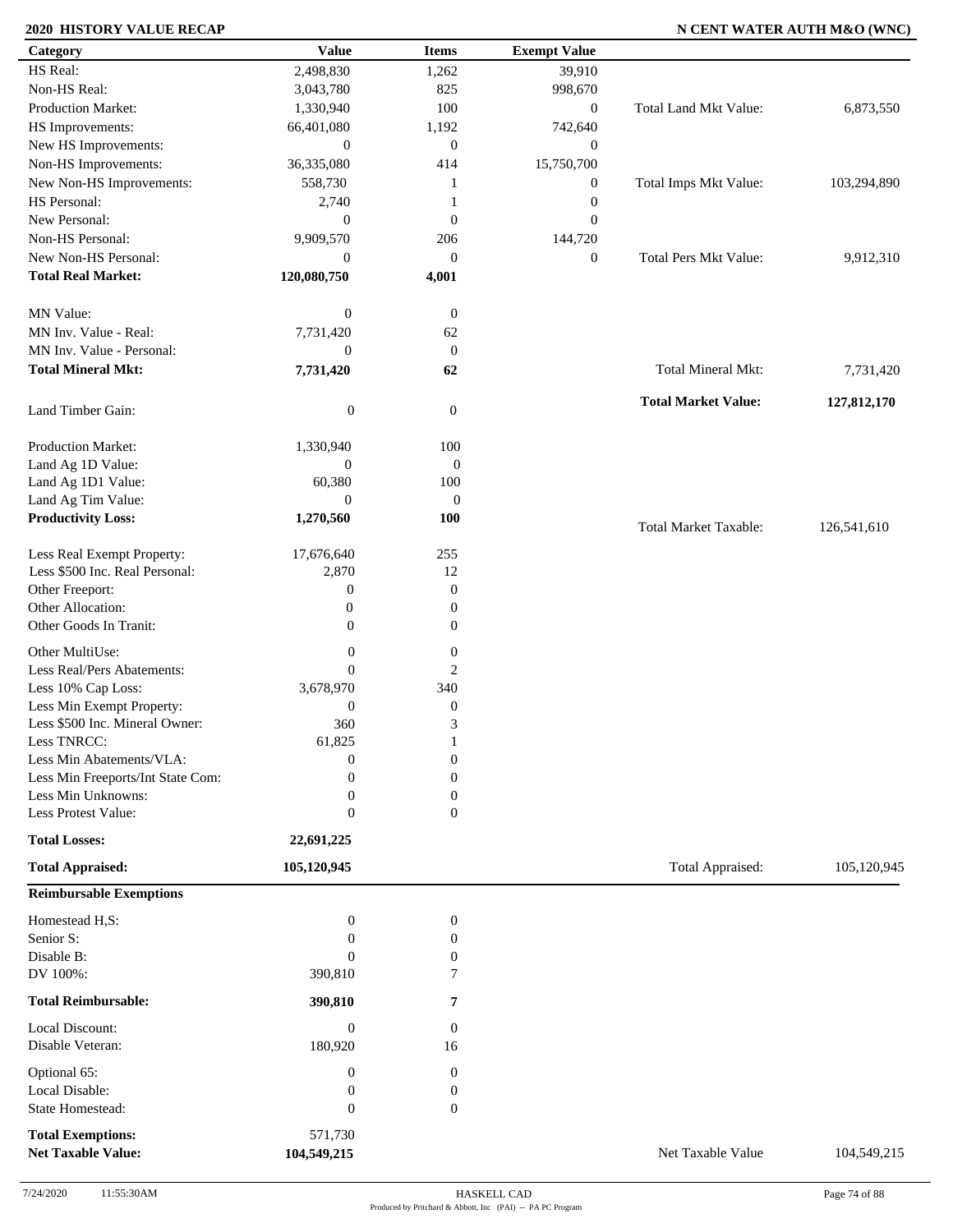Value Loss Due to New AGT/Timber: New Imps/New Pers Market Value:

## **2020 HISTORY VALUE RECAP N CENT WATER AUTH M&O (WNC)**

| <b>Count of Homesteads for</b>   |     |                  |                                                |              |   |              |    |              | H - Homestead                 | W - Widow                                      |
|----------------------------------|-----|------------------|------------------------------------------------|--------------|---|--------------|----|--------------|-------------------------------|------------------------------------------------|
| $\mathbf H$                      | S   | $\mathbf{F}$     | B                                              | D            | W | $\mathbf{o}$ | DV | <b>DV100</b> | $S - Over 65$<br>B - Disabled | DV - Disabled Veteran<br>$O -$ Over 65 (No HS) |
| 299                              | 359 | $\boldsymbol{0}$ | 22                                             | $\mathbf{0}$ |   |              | 18 | $\tau$       |                               |                                                |
| <b>Total Parcels:</b>            |     |                  | 2,455                                          |              |   |              |    |              |                               |                                                |
| <b>Total Owners:</b>             |     |                  | 1,519                                          |              |   |              |    |              |                               |                                                |
| <b>Special Certified Totals:</b> |     |                  |                                                |              |   |              |    |              |                               |                                                |
|                                  |     |                  | Exempt Value of First Time Absolute Exemption: |              |   |              |    | \$125,610    |                               |                                                |
|                                  |     |                  | Exempt Value of First Time Partial Exemption:  |              |   |              |    | \$22,230     |                               |                                                |

\$558,730

\$0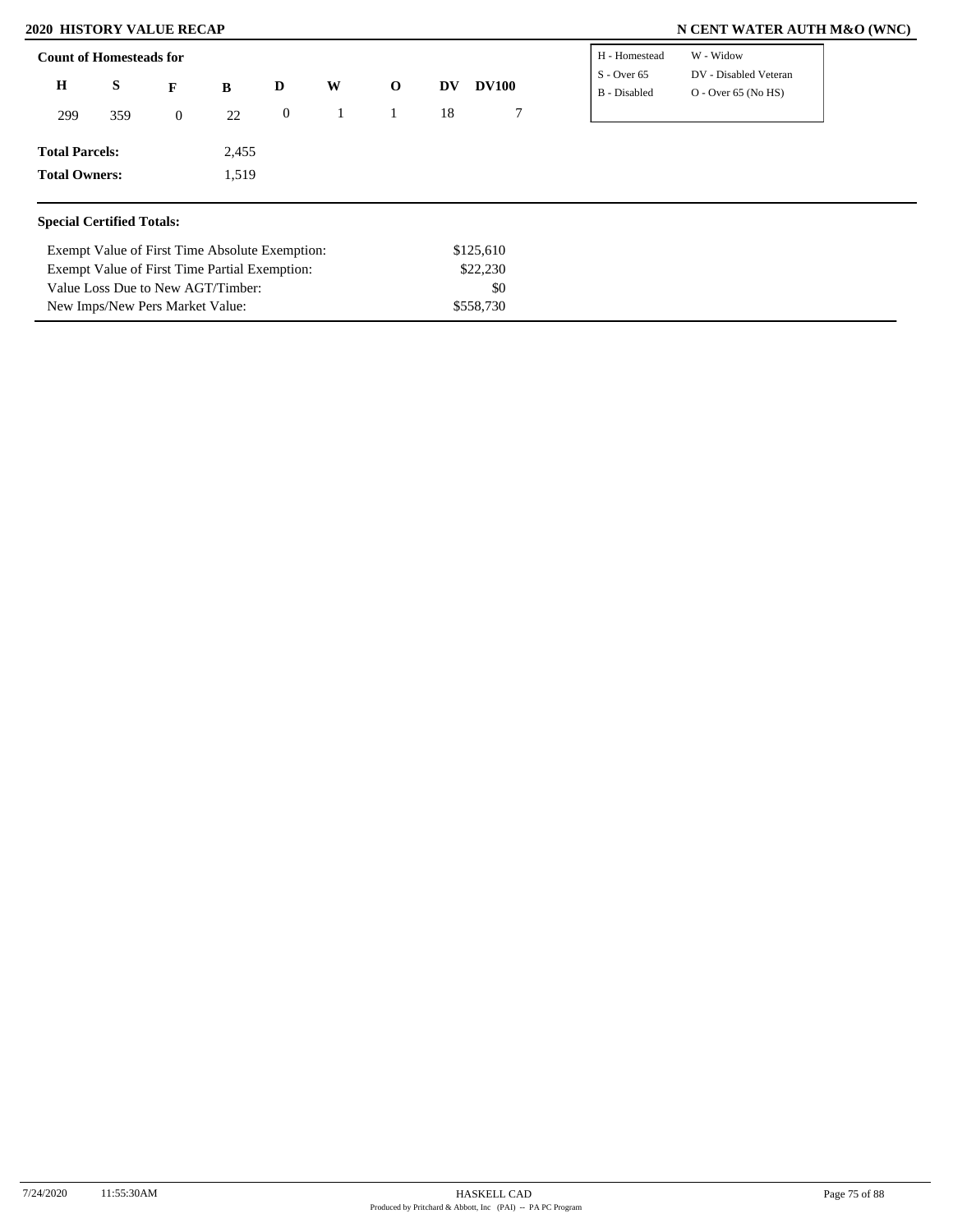## **2020 HISTORY VALUE RECAP N CENT WATER AUTH M&O (WNC)**

| <b>Combined Recap</b>  |                  |         |                   |              |                          |                        |                                     |                          |                                    |                                    |
|------------------------|------------------|---------|-------------------|--------------|--------------------------|------------------------|-------------------------------------|--------------------------|------------------------------------|------------------------------------|
| Cat<br>Code            | <b>Items</b>     | Acres   | <b>Total Real</b> | Ag/Timber    | Production<br><b>Mkt</b> | <b>Taxable</b><br>Land | <b>Total</b><br><b>Improvements</b> | <b>Total</b><br>Personal | <b>Total</b><br><b>Mkt Taxable</b> | <b>Total</b><br><b>Net Taxable</b> |
| A                      | $\overline{2}$   | 0.433   | 800               | $\bf{0}$     | $\bf{0}$                 | 800                    | 1,870                               | $\bf{0}$                 | 2,670                              | 2,670                              |
| A1                     | 1,195            | 438.889 | 2,484,320         | $\bf{0}$     | $\bf{0}$                 | 2,484,320              | 65,327,380                          | $\bf{0}$                 | 67,811,700                         | 63,758,510                         |
| A <sub>2</sub>         | 51               | 23.512  | 87,670            | $\bf{0}$     | $\bf{0}$                 | 87,670                 | 661,390                             | $\boldsymbol{0}$         | 749,060                            | 719,240                            |
| A4                     | 31               | 14.456  | 59,250            | $\bf{0}$     | $\bf{0}$                 | 59,250                 | 206,900                             | $\bf{0}$                 | 266,150                            | 266,150                            |
| A5                     | 6                | 6.783   | 13,120            | 0            | $\bf{0}$                 | 13,120                 | 309,240                             | $\bf{0}$                 | 322,360                            | 202,980                            |
| A6                     | $\mathbf{1}$     | 0.000   | $\bf{0}$          | $\bf{0}$     | $\bf{0}$                 | $\bf{0}$               | 3,020                               | $\bf{0}$                 | 3,020                              | 3,020                              |
| $A^*$                  | 1,286            | 484.073 | 2,645,160         | $\bf{0}$     | $\bf{0}$                 | 2,645,160              | 66,509,800                          | $\boldsymbol{0}$         | 69,154,960                         | 64,952,570                         |
| B1                     | 8                | 2.897   | 30,710            | $\bf{0}$     | $\bf{0}$                 | 30,710                 | 540,420                             | $\boldsymbol{0}$         | 571,130                            | 561,260                            |
| B <sub>2</sub>         | $\mathbf{3}$     | 0.486   | 4,020             | $\bf{0}$     | $\bf{0}$                 | 4,020                  | 93,790                              | $\boldsymbol{0}$         | 97,810                             | 97,810                             |
| $B^*$                  | 11               | 3.383   | 34,730            | $\bf{0}$     | $\bf{0}$                 | 34,730                 | 634,210                             | $\boldsymbol{0}$         | 668,940                            | 659,070                            |
| C1                     | 371              | 176.285 | 585,030           | $\bf{0}$     | $\bf{0}$                 | 585,030                | 3,720                               | $\boldsymbol{0}$         | 588,750                            | 588,250                            |
| C <sub>2</sub>         | -1               | 0.275   | 4,800             | 0            | $\bf{0}$                 | 4,800                  | 4,800                               | $\boldsymbol{0}$         | 9,600                              | 9,600                              |
| $\mathrm{C}^*$         | 372              | 176.560 | 589,830           | $\bf{0}$     | $\bf{0}$                 | 589,830                | 8,520                               | $\boldsymbol{0}$         | 598,350                            | 597,850                            |
| D1                     | <b>100</b>       | 746.198 | $\bf{0}$          | 60,380       | 1,330,940                | 60,380                 | $\bf{0}$                            | $\boldsymbol{0}$         | 60,380                             | 60,380                             |
| D <sub>2</sub>         | 22               | 0.000   | $\bf{0}$          | 0            | $\bf{0}$                 | $\bf{0}$               | 307,500                             | $\boldsymbol{0}$         | 307,500                            | 307,500                            |
| $D^*$                  | 122              | 746.198 | $\bf{0}$          | 60,380       | 1,330,940                | 60,380                 | 307,500                             | $\bf{0}$                 | 367,880                            | 367,880                            |
| $\mathbf E$            | 12               | 0.000   | 14,920            | 0            | $\bf{0}$                 | 14,920                 | 1,519,780                           | $\boldsymbol{0}$         | 1,534,700                          | 1,519,490                          |
| E1                     | $\mathbf{3}$     | 2.000   | 8,000             | $\bf{0}$     | $\bf{0}$                 | 8,000                  | 363,710                             | $\bf{0}$                 | 371,710                            | 371,710                            |
| $E^*$                  | 15               | 2.000   | 22,920            | $\bf{0}$     | $\bf{0}$                 | 22,920                 | 1,883,490                           | $\bf{0}$                 | 1,906,410                          | 1,891,200                          |
| F1                     | 143              | 108.616 | 1,143,720         | 0            | $\bf{0}$                 | 1,143,720              | 16,442,440                          | $\bf{0}$                 | 17,586,160                         | 17,577,660                         |
| F <sub>2</sub>         | 9                | 37.200  | 64,790            | $\bf{0}$     | $\bf{0}$                 | 64,790                 | 789,050                             | $\bf{0}$                 | 853,840                            | 853,840                            |
| $\mathbf{F}^*$         | 152              | 145.816 | 1,208,510         | $\bf{0}$     | $\bf{0}$                 | 1,208,510              | 17,231,490                          | $\bf{0}$                 | 18,440,000                         | 18,431,500                         |
| J2                     | $\boldsymbol{2}$ | 0.172   | 1,250             | $\bf{0}$     | $\bf{0}$                 | 1,250                  | 1,441,510                           | $\bf{0}$                 | 1,442,760                          | 1,442,760                          |
| J3                     | 8                | 0.671   | 2,930             | $\bf{0}$     | $\bf{0}$                 | 2,930                  | 2,102,760                           | $\bf{0}$                 | 2,105,690                          | 2,105,690                          |
| J4                     | 11               | 0.129   | 1,600             | $\bf{0}$     | $\bf{0}$                 | 1,600                  | 1,691,230                           | $\boldsymbol{0}$         | 1,692,830                          | 1,692,830                          |
| J7                     | 6                | 0.000   | $\bf{0}$          | $\bf{0}$     | $\bf{0}$                 | $\bf{0}$               | 44,560                              | $\boldsymbol{0}$         | 44,560                             | 44,560                             |
| J*                     | 27               | 0.972   | 5,780             | 0            | $\bf{0}$                 | 5,780                  | 5,280,060                           | $\pmb{0}$                | 5,285,840                          | 5,285,840                          |
| L1                     | 190              | 0.000   | $\pmb{0}$         | $\bf{0}$     | $\bf{0}$                 | $\bf{0}$               | $\bf{0}$                            | 9,335,000                | 9,335,000                          | 9,216,635                          |
| L2                     | 1                | 0.000   | $\bf{0}$          | $\bf{0}$     | $\bf{0}$                 | $\bf{0}$               | $\bf{0}$                            | 187,100                  | 187,100                            | 187,100                            |
| L2A                    | $\mathbf{1}$     | 0.000   | $\bf{0}$          | 0            | $\bf{0}$                 | $\bf{0}$               | 23,830                              | $\boldsymbol{0}$         | 23,830                             | 23,830                             |
| L <sub>2</sub> C       | $\mathbf{3}$     | 0.000   | $\bf{0}$          | $\bf{0}$     | $\bf{0}$                 | $\bf{0}$               | 69,540                              | $\bf{0}$                 | 69,540                             | 69,540                             |
| L2G                    | $\overline{7}$   | 0.000   | $\bf{0}$          | $\mathbf{0}$ | $\bf{0}$                 | $\bf{0}$               | 1,659,840                           | $\bf{0}$                 | 1,659,840                          | 1,659,840                          |
| L2H                    | 11               | 0.000   | $\bf{0}$          | $\mathbf{0}$ | $\bf{0}$                 | $\bf{0}$               | 393,720                             | $\bf{0}$                 | 393,720                            | 393,720                            |
| L2J                    | 8                | 0.000   | $\bf{0}$          | $\bf{0}$     | $\bf{0}$                 | $\bf{0}$               | 138,930                             | $\bf{0}$                 | 138,930                            | 138,930                            |
| L2O                    | $\boldsymbol{2}$ | 0.000   | $\bf{0}$          | $\bf{0}$     | $\bf{0}$                 | $\bf{0}$               | 5,460                               | $\bf{0}$                 | 5,460                              | 5,460                              |
| L <sub>2</sub> P       | $\boldsymbol{2}$ | 0.000   | $\bf{0}$          | $\mathbf{0}$ | $\bf{0}$                 | $\boldsymbol{0}$       | 123,810                             | $\bf{0}$                 | 123,810                            | 123,810                            |
| $L^*$                  | 225              | 0.000   | $\bf{0}$          | $\bf{0}$     | $\bf{0}$                 | $\bf{0}$               | 2,415,130                           | 9,522,100                | 11,937,230                         | 11,818,865                         |
| M1                     | 13               | 0.000   | $\bf{0}$          | $\bf{0}$     | $\bf{0}$                 | $\boldsymbol{0}$       | 268,510                             | $\bf{0}$                 | 268,510                            | 245,280                            |
| $M^*$                  | 13               | 0.000   | $\bf{0}$          | $\bf{0}$     | $\bf{0}$                 | $\bf{0}$               | 268,510                             | $\bf{0}$                 | 268,510                            | 245,280                            |
| S                      | $\mathbf{3}$     | 0.000   | $\theta$          |              | $\theta$                 | $\theta$               | $\theta$                            | 299,160                  | 299,160                            | 299,160                            |
| $S^*$                  | 3                | 0.000   | $\bf{0}$          | 0            | 0                        | 0                      | 0                                   | 299,160                  | 299,160                            | 299,160                            |
| XВ                     | 12               | 0.000   | $\bf{0}$          |              | $\bf{0}$                 | 0                      | $\bf{0}$                            | 2,870                    | 2,870                              | $\mathbf 0$                        |
| ХC                     | $\mathbf{3}$     | 0.000   | $\bf{0}$          |              | $\bf{0}$                 | $\bf{0}$               | 360                                 | $\bf{0}$                 | 360                                | 0                                  |
| XG                     | 1                | 1.024   | 9,000             |              | 0                        | 9,000                  | 294,400                             | $\bf{0}$                 | 303,400                            |                                    |
| XG3                    | 1                | 0.000   | $\bf{0}$          |              | $\bf{0}$                 | $\bf{0}$               | 0                                   | $\bf{0}$                 | $\bf{0}$                           |                                    |
| XI                     | 1                | 2.351   | 3,350             |              | $\boldsymbol{0}$         | 3,350                  | 11,980                              | $\bf{0}$                 | 15,330                             |                                    |
| XL1                    | 3                | 0.000   | $\bf{0}$          |              | $\boldsymbol{0}$         | $\bf{0}$               | $\bf{0}$                            | 88,180                   | 88,180                             |                                    |
| XN                     | 1                | 0.000   | $\bf{0}$          |              | $\boldsymbol{0}$         | $\bf{0}$               | $\bf{0}$                            | $\bf{0}$                 | $\bf{0}$                           |                                    |
| $\mathbf{X}\mathbf{U}$ | $\mathbf{1}$     | 1.033   | 15,000            |              | $\bf{0}$                 | 15,000                 | 126,610                             | $\bf{0}$                 | 141,610                            |                                    |
| XV                     | 243              | 231.603 | 1,008,330         |              | 0                        | 1,008,330              | 16,054,250                          | $\bf{0}$                 | 17,062,580                         | 0                                  |
| $X^*$                  | 266              | 236.011 | 1,035,680         | $\bf{0}$     | $\bf{0}$                 | 1,035,680              | 16,487,600                          | 91,050                   | 17,614,330                         | $\boldsymbol{0}$                   |
|                        |                  |         | 5,542,610         | 60,380       | 1,330,940                | 5,602,990              | 111,026,310                         | 9,912,310                | 126,541,610                        | 104,549,215                        |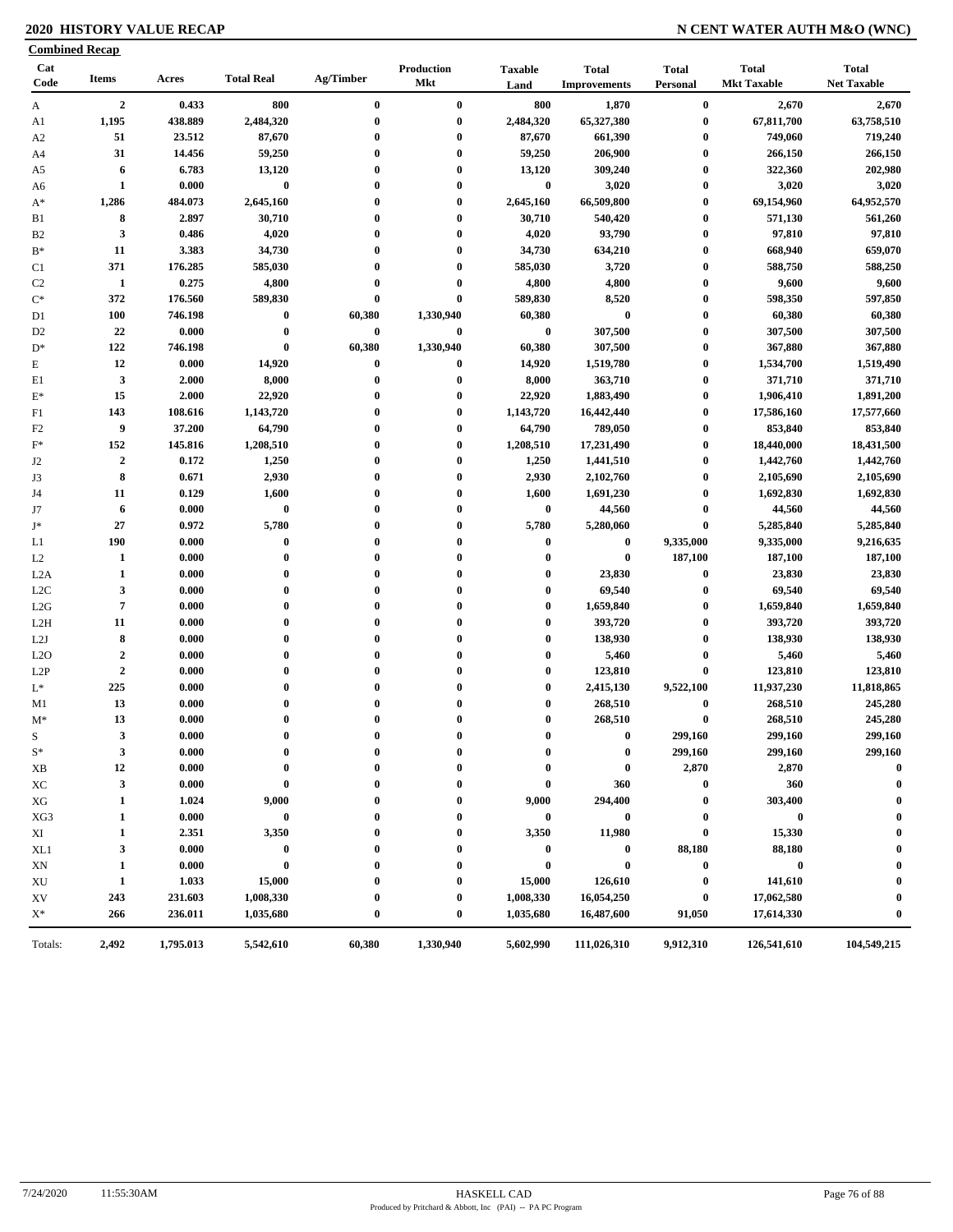## **2020 HISTORY VALUE RECAP HASKELL CISD IN STONEWALL (SHWI)**

| Category                                              | <b>Value</b>              | <b>Items</b>     | <b>Exempt Value</b> |                              |                  |
|-------------------------------------------------------|---------------------------|------------------|---------------------|------------------------------|------------------|
| HS Real:                                              | $\overline{0}$            | $\overline{0}$   | $\boldsymbol{0}$    |                              |                  |
| Non-HS Real:                                          | $\boldsymbol{0}$          | $\boldsymbol{0}$ | $\boldsymbol{0}$    |                              |                  |
| Production Market:                                    | $\boldsymbol{0}$          | $\boldsymbol{0}$ | $\boldsymbol{0}$    | Total Land Mkt Value:        | $\boldsymbol{0}$ |
| HS Improvements:                                      | $\boldsymbol{0}$          | $\boldsymbol{0}$ | $\boldsymbol{0}$    |                              |                  |
| New HS Improvements:                                  | $\boldsymbol{0}$          | $\boldsymbol{0}$ | $\boldsymbol{0}$    |                              |                  |
|                                                       |                           |                  |                     |                              |                  |
| Non-HS Improvements:                                  | $\overline{0}$            | $\boldsymbol{0}$ | $\boldsymbol{0}$    |                              |                  |
| New Non-HS Improvements:                              | $\overline{0}$            | $\boldsymbol{0}$ | $\boldsymbol{0}$    | Total Imps Mkt Value:        | $\boldsymbol{0}$ |
| HS Personal:                                          | $\overline{0}$            | 0                | $\boldsymbol{0}$    |                              |                  |
| New Personal:                                         | $\overline{0}$            | $\boldsymbol{0}$ | $\boldsymbol{0}$    |                              |                  |
| Non-HS Personal:                                      | $\mathbf{0}$              | $\boldsymbol{0}$ | $\boldsymbol{0}$    |                              |                  |
| New Non-HS Personal:                                  | $\mathbf{0}$              | $\boldsymbol{0}$ | $\boldsymbol{0}$    | <b>Total Pers Mkt Value:</b> | $\boldsymbol{0}$ |
| <b>Total Real Market:</b>                             | $\bf{0}$                  | $\bf{0}$         |                     |                              |                  |
| MN Value:                                             | 5,763,210                 | 165              |                     |                              |                  |
| MN Inv. Value - Real:                                 | 1,036,200                 | 14               |                     |                              |                  |
| MN Inv. Value - Personal:                             | $\boldsymbol{0}$          | $\mathbf{0}$     |                     |                              |                  |
| <b>Total Mineral Mkt:</b>                             |                           |                  |                     | Total Mineral Mkt:           |                  |
|                                                       | 6,799,410                 | 179              |                     |                              | 6,799,410        |
| Land Timber Gain:                                     | $\boldsymbol{0}$          | $\boldsymbol{0}$ |                     | <b>Total Market Value:</b>   | 6,799,410        |
| Production Market:                                    | 0                         | $\boldsymbol{0}$ |                     |                              |                  |
| Land Ag 1D Value:                                     | $\mathbf{0}$              | $\boldsymbol{0}$ |                     |                              |                  |
| Land Ag 1D1 Value:                                    | $\boldsymbol{0}$          | $\boldsymbol{0}$ |                     |                              |                  |
| Land Ag Tim Value:                                    | $\boldsymbol{0}$          | $\boldsymbol{0}$ |                     |                              |                  |
| <b>Productivity Loss:</b>                             | $\bf{0}$                  | $\bf{0}$         |                     | <b>Total Market Taxable:</b> | 6,799,410        |
| Less Real Exempt Property:                            | $\mathbf{0}$              | 0                |                     |                              |                  |
| Less \$500 Inc. Real Personal:                        | $\theta$                  | $\overline{0}$   |                     |                              |                  |
| Other Freeport:                                       | $\theta$                  | $\overline{0}$   |                     |                              |                  |
| Other Allocation:                                     | $\overline{0}$            | $\overline{0}$   |                     |                              |                  |
|                                                       |                           |                  |                     |                              |                  |
| Other Goods In Tranit:                                | $\Omega$                  | $\Omega$         |                     |                              |                  |
| Other MultiUse:                                       | $\mathbf{0}$              | 0                |                     |                              |                  |
| Less Real/Pers Abatements:                            | $\mathbf{0}$              | 0                |                     |                              |                  |
| Less 10% Cap Loss:                                    | $\mathbf{0}$              | $\overline{0}$   |                     |                              |                  |
| Less Min Exempt Property:                             | 499,670                   |                  |                     |                              |                  |
| Less \$500 Inc. Mineral Owner:                        | 4,690                     | 28               |                     |                              |                  |
| Less TNRCC:                                           | $\boldsymbol{0}$          | $\boldsymbol{0}$ |                     |                              |                  |
| Less Min Abatements/VLA:                              | $\mathbf{0}$              | $\boldsymbol{0}$ |                     |                              |                  |
| Less Min Freeports/Int State Com:                     | $\Omega$                  | $\overline{0}$   |                     |                              |                  |
| Less Min Unknowns:                                    |                           |                  |                     |                              |                  |
|                                                       | $\mathbf{0}$              | 0                |                     |                              |                  |
| Less Protest Value:                                   | $\mathbf{0}$              | $\boldsymbol{0}$ |                     |                              |                  |
| <b>Total Losses:</b><br><b>Total Appraised:</b>       | 504,360<br>6,295,050      |                  |                     | Total Appraised:             | 6,295,050        |
| <b>Reimbursable Exemptions</b>                        |                           |                  |                     |                              |                  |
| Homestead H,S:                                        | $\boldsymbol{0}$          | $\boldsymbol{0}$ |                     |                              |                  |
|                                                       |                           |                  |                     |                              |                  |
| Senior S:                                             | $\boldsymbol{0}$          | 0                |                     |                              |                  |
| Disable B:                                            | $\theta$                  | 0                |                     |                              |                  |
| DV 100%:                                              | $\theta$                  | $\overline{0}$   |                     |                              |                  |
| <b>Total Reimbursable:</b>                            | $\bf{0}$                  | 0                |                     |                              |                  |
| Local Discount:                                       | $\theta$                  | 0                |                     |                              |                  |
| Disable Veteran:                                      | $\theta$                  | $\overline{0}$   |                     |                              |                  |
| Optional 65:                                          | $\mathbf{0}$              | 0                |                     |                              |                  |
| Local Disable:                                        |                           |                  |                     |                              |                  |
|                                                       | $\mathbf{0}$              | 0                |                     |                              |                  |
| State Homestead:                                      | $\theta$                  | $\mathbf{0}$     |                     |                              |                  |
| <b>Total Exemptions:</b><br><b>Net Taxable Value:</b> | $\mathbf{0}$<br>6,295,050 |                  |                     | Net Taxable Value            | 6,295,050        |
|                                                       |                           |                  |                     |                              |                  |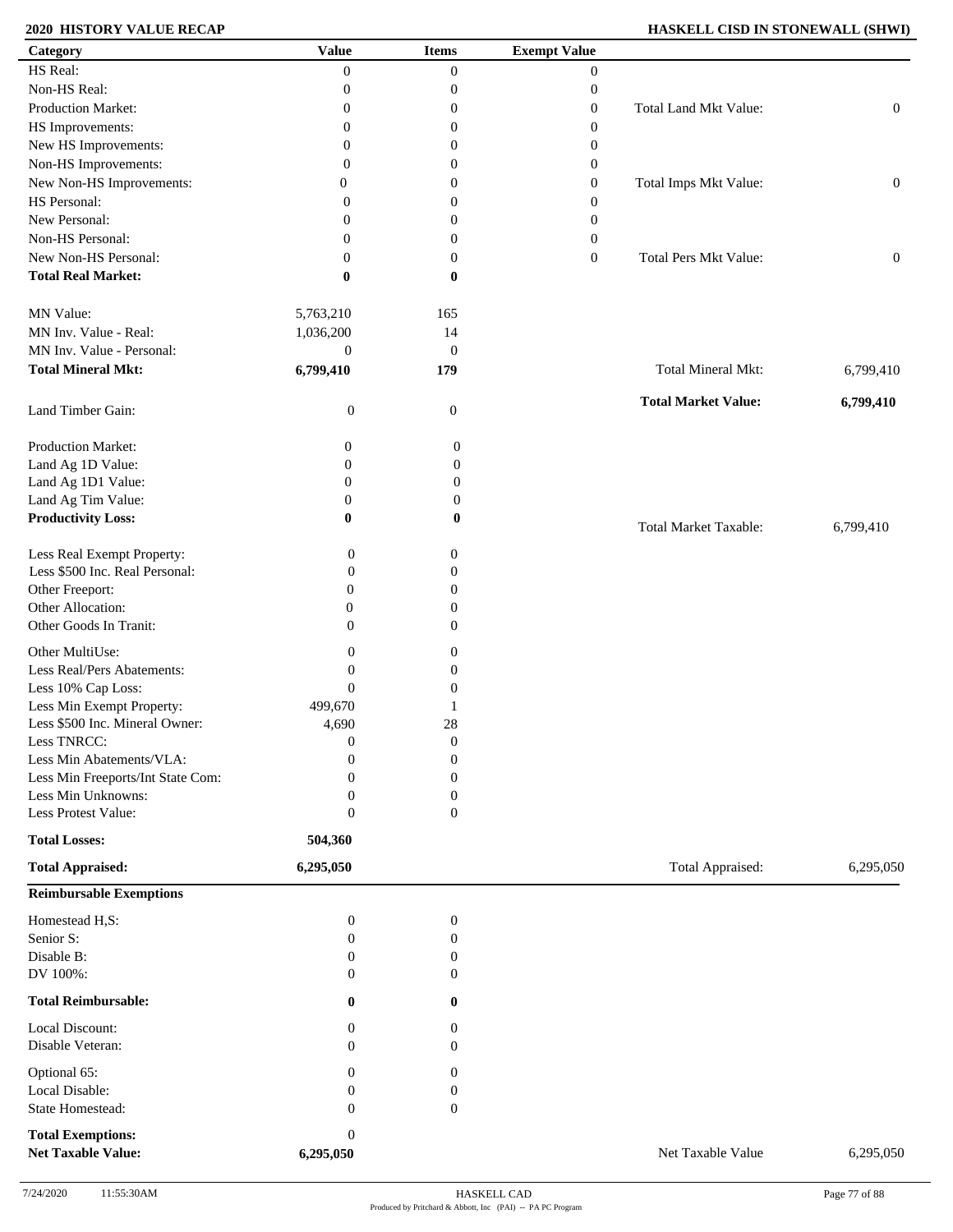|                           | **** Freeze Totals: (This is only for Effective Tax Rate Calculation) |                |              |                  |                |                |                  |                |                                                                                                                                     |                                                                                |  |
|---------------------------|-----------------------------------------------------------------------|----------------|--------------|------------------|----------------|----------------|------------------|----------------|-------------------------------------------------------------------------------------------------------------------------------------|--------------------------------------------------------------------------------|--|
| <b>Total Ceiling Tax:</b> |                                                                       |                |              |                  | 0.00           |                |                  |                |                                                                                                                                     |                                                                                |  |
|                           | <b>Total Freeze Taxable:</b>                                          | $\blacksquare$ |              |                  | $\theta$       |                |                  |                |                                                                                                                                     |                                                                                |  |
|                           | New Imp/Pers with Ceiling: $+$                                        |                |              |                  | $\theta$       |                |                  |                |                                                                                                                                     |                                                                                |  |
|                           | **Freeze Adjusted Taxable:                                            |                |              |                  | 6,295,050      |                |                  |                |                                                                                                                                     | ** This number DOES NOT represent any Jurisdiction's Certified Taxable Value** |  |
|                           | or (Freeze Adjusted Taxable * Tax Rate / 100) + Total Ceiling Tax     |                |              |                  |                |                |                  |                | Estimated Total Levy: ((Net Taxable Value - Total Freeze Taxable + New Imp/Pers with Ceiling) * Tax Rate / 100) + Total Ceiling Tax |                                                                                |  |
|                           |                                                                       |                |              |                  |                |                |                  |                |                                                                                                                                     |                                                                                |  |
|                           | <b>Count of Homesteads for</b>                                        |                |              |                  |                |                |                  |                | H - Homestead                                                                                                                       | W - Widow                                                                      |  |
|                           |                                                                       |                |              |                  |                |                |                  |                | $S - Over 65$                                                                                                                       | DV - Disabled Veteran                                                          |  |
| H                         | S                                                                     | F              | B            | D                | W              | $\mathbf{o}$   | <b>DV</b>        | <b>DV100</b>   | B - Disabled                                                                                                                        | $O - Over 65 (No HS)$                                                          |  |
| $\overline{0}$            | $\overline{0}$                                                        | $\overline{0}$ | $\mathbf{0}$ | $\boldsymbol{0}$ | $\overline{0}$ | $\overline{0}$ | $\boldsymbol{0}$ | $\overline{0}$ |                                                                                                                                     |                                                                                |  |

**Total Owners:**

Exempt Value of First Time Absolute Exemption: Exempt Value of First Time Partial Exemption: Value Loss Due to New AGT/Timber: New Imps/New Pers Market Value:

165

| Cat<br>Code     | <b>Items</b> | Acres | <b>Total Real</b> | Ag/Timber | Production<br>Mkt | <b>Taxable</b><br>Land | <b>Total</b><br><b>Improvements</b> | <b>Total</b><br>Personal | <b>Total</b><br><b>Mkt Taxable</b> | <b>Total</b><br><b>Net Taxable</b> |
|-----------------|--------------|-------|-------------------|-----------|-------------------|------------------------|-------------------------------------|--------------------------|------------------------------------|------------------------------------|
| G1              | 136          | 0.000 | $\bf{0}$          | $\bf{0}$  | $\mathbf{0}$      | $\bf{0}$               | 5,258,850                           | $\bf{0}$                 | 5,258,850                          | 5,258,850                          |
| $G^*$           | 136          | 0.000 |                   | $\bf{0}$  | 0                 | $\bf{0}$               | 5,258,850                           | $\bf{0}$                 | 5,258,850                          | 5,258,850                          |
| J2              |              | 0.000 | $\bf{0}$          | $\bf{0}$  | $\bf{0}$          | $\bf{0}$               | 16,860                              | $\bf{0}$                 | 16,860                             | 16,860                             |
| J3              |              | 0.000 | $\bf{0}$          | $\bf{0}$  | 0                 | $\bf{0}$               | 58,480                              | $\bf{0}$                 | 58,480                             | 58,480                             |
| J6              |              | 0.000 | $\bf{0}$          | $\bf{0}$  | $\mathbf{0}$      | $\bf{0}$               | 63,070                              | $\bf{0}$                 | 63,070                             | 63,070                             |
| J8              | ◠            | 0.000 | 0                 | $\bf{0}$  |                   | $\mathbf{0}$           | 118,250                             | $\bf{0}$                 | 118,250                            | 118,250                            |
| J*              | 12           | 0.000 |                   | $\bf{0}$  |                   | $\bf{0}$               | 256,660                             | $\bf{0}$                 | 256,660                            | 256,660                            |
| L2G             |              | 0.000 |                   | $\bf{0}$  |                   | $\bf{0}$               | 779,540                             | $\bf{0}$                 | 779,540                            | 779,540                            |
| $\mathcal{L}^*$ |              | 0.000 |                   | $\bf{0}$  |                   | $\bf{0}$               | 779,540                             | $\bf{0}$                 | 779,540                            | 779,540                            |
| XC              | 28           | 0.000 |                   | $\bf{0}$  |                   | $\bf{0}$               | 4,690                               | $\bf{0}$                 | 4,690                              |                                    |
| <b>XXV</b>      |              | 0.000 | $\bf{0}$          | $\bf{0}$  | $\mathbf{0}$      | $\bf{0}$               | 499,670                             | $\bf{0}$                 | 499,670                            |                                    |
| $X^*$           | 29           | 0.000 | $\bf{0}$          | $\bf{0}$  | $\mathbf{0}$      | $\bf{0}$               | 504,360                             | $\bf{0}$                 | 504,360                            |                                    |
| Totals:         | 179          | 0.000 | $\bf{0}$          | $\bf{0}$  | $\bf{0}$          | $\bf{0}$               | 6,799,410                           | $\bf{0}$                 | 6,799,410                          | 6,295,050                          |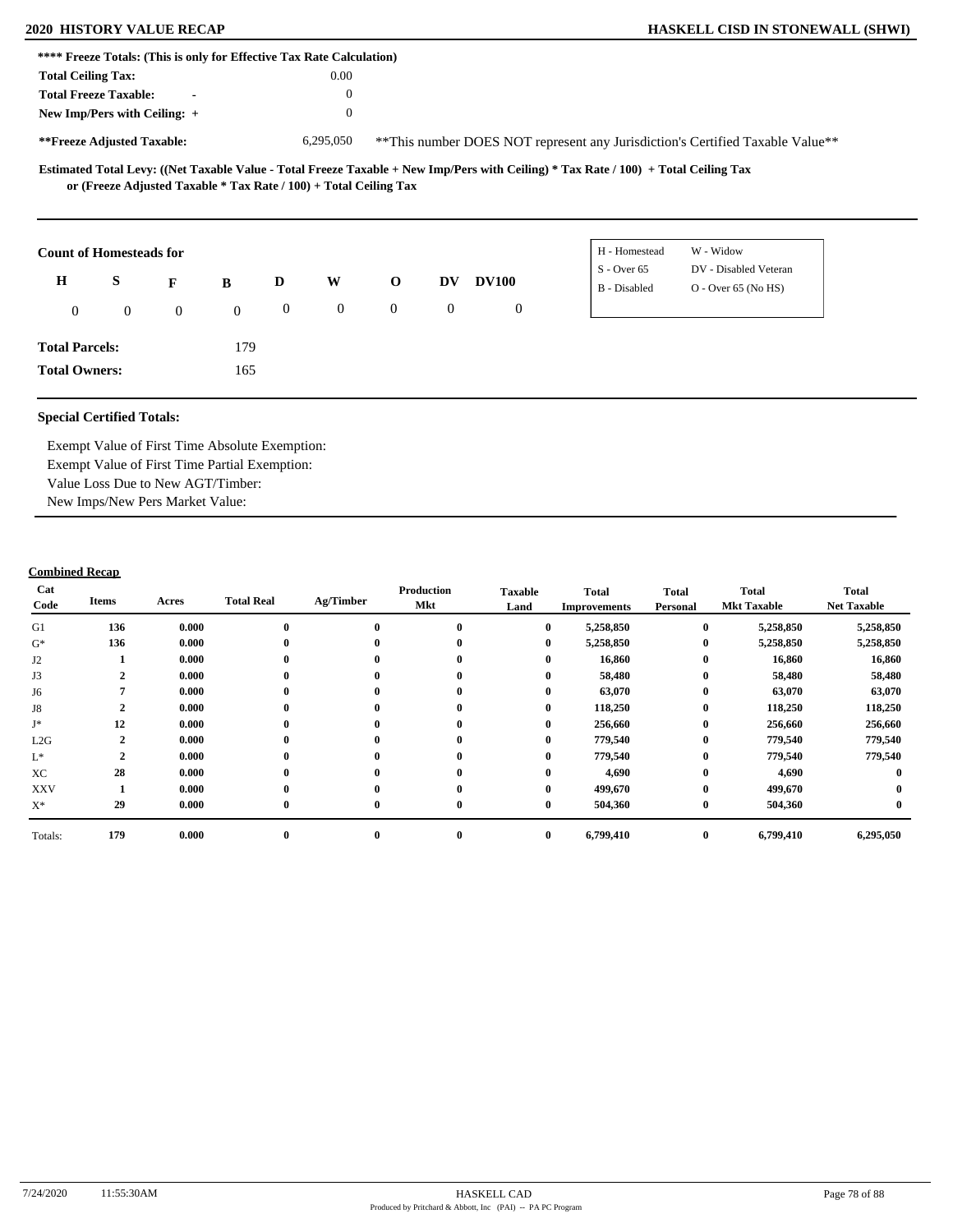### **2020 HISTORY VALUE RECAP**

| <b>HASKELL CISD I&amp;S in stonewall (SHWII)</b> |  |  |  |  |
|--------------------------------------------------|--|--|--|--|
|--------------------------------------------------|--|--|--|--|

| Category                            | <b>Value</b>                     | <b>Items</b>                         | <b>Exempt Value</b> |                              |                  |
|-------------------------------------|----------------------------------|--------------------------------------|---------------------|------------------------------|------------------|
| HS Real:                            | $\mathbf{0}$                     | $\boldsymbol{0}$                     | $\overline{0}$      |                              |                  |
| Non-HS Real:                        | $\mathbf{0}$                     | $\boldsymbol{0}$                     | $\boldsymbol{0}$    |                              |                  |
| Production Market:                  | $\mathbf{0}$                     | $\boldsymbol{0}$                     | $\boldsymbol{0}$    | Total Land Mkt Value:        | $\boldsymbol{0}$ |
| HS Improvements:                    | $\mathbf{0}$                     | $\boldsymbol{0}$                     | $\boldsymbol{0}$    |                              |                  |
| New HS Improvements:                | $\mathbf{0}$                     | $\boldsymbol{0}$                     | $\overline{0}$      |                              |                  |
| Non-HS Improvements:                | $\mathbf{0}$                     | $\overline{0}$                       | $\overline{0}$      |                              |                  |
| New Non-HS Improvements:            | $\overline{0}$                   | $\overline{0}$                       | $\overline{0}$      | Total Imps Mkt Value:        | $\boldsymbol{0}$ |
| HS Personal:                        | $\mathbf{0}$                     | $\overline{0}$                       | $\overline{0}$      |                              |                  |
| New Personal:                       | $\Omega$                         | $\overline{0}$                       | $\overline{0}$      |                              |                  |
| Non-HS Personal:                    | $\mathbf{0}$                     | $\boldsymbol{0}$                     | $\boldsymbol{0}$    |                              |                  |
| New Non-HS Personal:                | $\mathbf{0}$                     | $\boldsymbol{0}$                     | $\boldsymbol{0}$    | <b>Total Pers Mkt Value:</b> | $\boldsymbol{0}$ |
| <b>Total Real Market:</b>           | $\bf{0}$                         | $\bf{0}$                             |                     |                              |                  |
|                                     |                                  |                                      |                     |                              |                  |
| MN Value:                           | 5,763,210                        | 165                                  |                     |                              |                  |
| MN Inv. Value - Real:               | 1,036,200                        | 14                                   |                     |                              |                  |
| MN Inv. Value - Personal:           | $\boldsymbol{0}$                 | $\boldsymbol{0}$                     |                     |                              |                  |
| <b>Total Mineral Mkt:</b>           | 6,799,410                        | 179                                  |                     | <b>Total Mineral Mkt:</b>    | 6,799,410        |
|                                     |                                  |                                      |                     |                              |                  |
| Land Timber Gain:                   | $\boldsymbol{0}$                 | 0                                    |                     | <b>Total Market Value:</b>   | 6,799,410        |
|                                     |                                  |                                      |                     |                              |                  |
| Production Market:                  | $\boldsymbol{0}$                 | $\boldsymbol{0}$                     |                     |                              |                  |
| Land Ag 1D Value:                   | $\boldsymbol{0}$                 | $\boldsymbol{0}$                     |                     |                              |                  |
| Land Ag 1D1 Value:                  | $\boldsymbol{0}$                 | $\boldsymbol{0}$                     |                     |                              |                  |
| Land Ag Tim Value:                  | $\boldsymbol{0}$                 | $\boldsymbol{0}$                     |                     |                              |                  |
| <b>Productivity Loss:</b>           | $\bf{0}$                         | $\bf{0}$                             |                     |                              |                  |
|                                     |                                  |                                      |                     | <b>Total Market Taxable:</b> | 6,799,410        |
| Less Real Exempt Property:          | $\boldsymbol{0}$                 | 0                                    |                     |                              |                  |
| Less \$500 Inc. Real Personal:      | $\boldsymbol{0}$                 | $\boldsymbol{0}$                     |                     |                              |                  |
| Other Freeport:                     | $\mathbf{0}$                     | $\boldsymbol{0}$                     |                     |                              |                  |
| Other Allocation:                   | $\boldsymbol{0}$                 | $\boldsymbol{0}$                     |                     |                              |                  |
| Other Goods In Tranit:              | $\overline{0}$                   | $\boldsymbol{0}$                     |                     |                              |                  |
| Other MultiUse:                     | $\boldsymbol{0}$                 | $\boldsymbol{0}$                     |                     |                              |                  |
| Less Real/Pers Abatements:          | $\boldsymbol{0}$                 | $\boldsymbol{0}$                     |                     |                              |                  |
| Less 10% Cap Loss:                  | $\boldsymbol{0}$                 | $\boldsymbol{0}$                     |                     |                              |                  |
| Less Min Exempt Property:           | 499,670                          | -1                                   |                     |                              |                  |
| Less \$500 Inc. Mineral Owner:      | 4,690                            | 28                                   |                     |                              |                  |
| Less TNRCC:                         | $\boldsymbol{0}$                 | $\boldsymbol{0}$                     |                     |                              |                  |
| Less Min Abatements/VLA:            | $\Omega$                         | $\overline{0}$                       |                     |                              |                  |
| Less Min Freeports/Int State Com:   | $\mathbf{0}$                     | $\boldsymbol{0}$                     |                     |                              |                  |
| Less Min Unknowns:                  | $\boldsymbol{0}$                 | $\boldsymbol{0}$                     |                     |                              |                  |
| Less Protest Value:                 | $\boldsymbol{0}$                 | $\boldsymbol{0}$                     |                     |                              |                  |
| <b>Total Losses:</b>                | 504,360                          |                                      |                     |                              |                  |
| <b>Total Appraised:</b>             | 6,295,050                        |                                      |                     | Total Appraised:             | 6,295,050        |
|                                     |                                  |                                      |                     |                              |                  |
| <b>Reimbursable Exemptions</b>      |                                  |                                      |                     |                              |                  |
| Homestead H,S:                      | $\boldsymbol{0}$                 | $\boldsymbol{0}$                     |                     |                              |                  |
| Senior S:                           | $\boldsymbol{0}$                 | $\boldsymbol{0}$                     |                     |                              |                  |
| Disable B:                          | $\mathbf{0}$                     | $\boldsymbol{0}$                     |                     |                              |                  |
| DV 100%:                            | $\Omega$                         | $\theta$                             |                     |                              |                  |
| <b>Total Reimbursable:</b>          | $\bf{0}$                         | 0                                    |                     |                              |                  |
|                                     |                                  |                                      |                     |                              |                  |
| Local Discount:<br>Disable Veteran: | $\boldsymbol{0}$<br>$\mathbf{0}$ | $\boldsymbol{0}$<br>$\boldsymbol{0}$ |                     |                              |                  |
|                                     |                                  |                                      |                     |                              |                  |
| Optional 65:                        | $\boldsymbol{0}$                 | $\boldsymbol{0}$                     |                     |                              |                  |
| Local Disable:                      | $\mathbf{0}$                     | $\boldsymbol{0}$                     |                     |                              |                  |
| State Homestead:                    | $\mathbf{0}$                     | $\boldsymbol{0}$                     |                     |                              |                  |
| <b>Total Exemptions:</b>            | $\boldsymbol{0}$                 |                                      |                     |                              |                  |
| <b>Net Taxable Value:</b>           | 6,295,050                        |                                      |                     | Net Taxable Value            | 6,295,050        |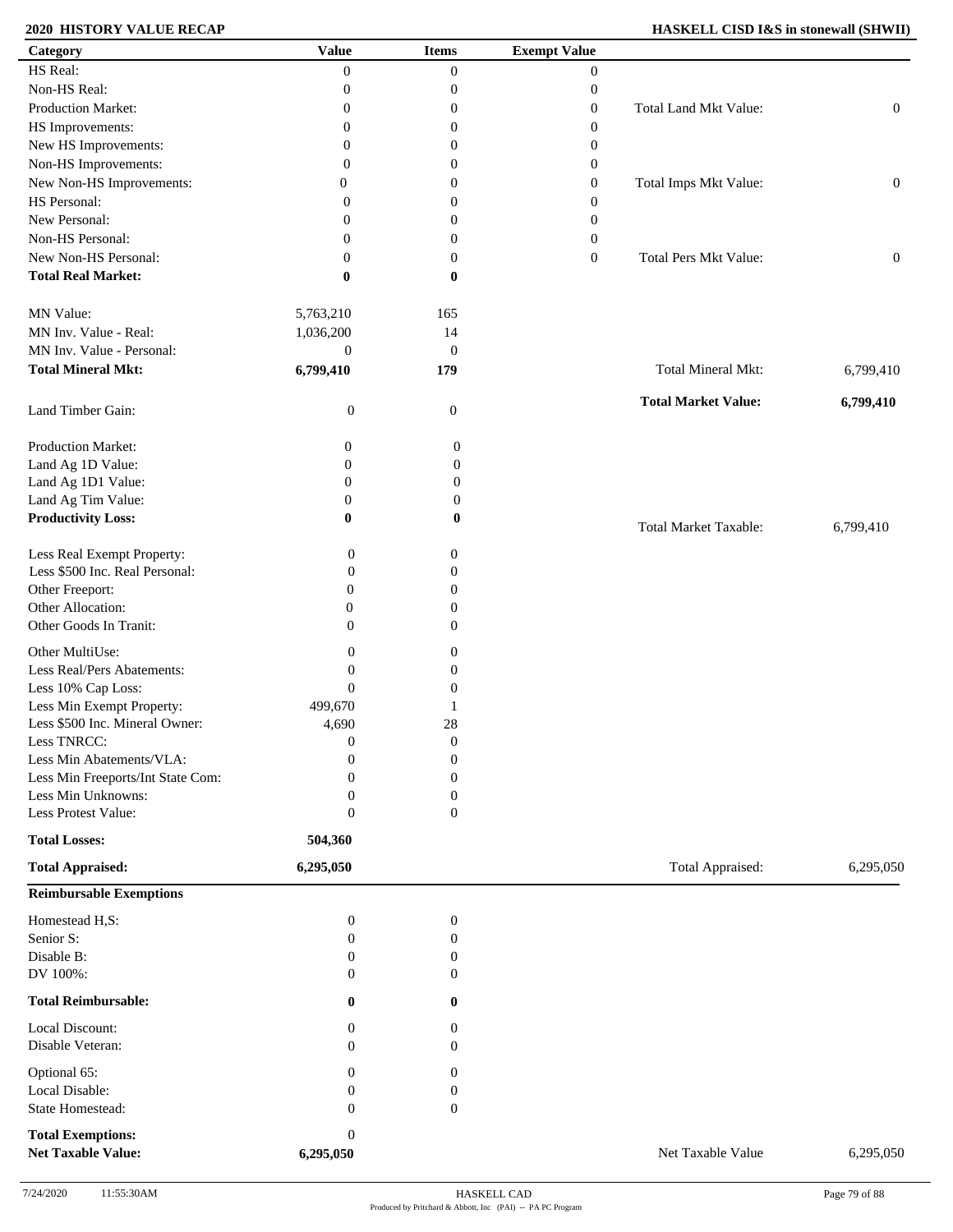| **** Freeze Totals: (This is only for Effective Tax Rate Calculation) |                                                                   |                |              |                |                |                  |              |                |                                                                                                                                     |               |                                                                               |  |
|-----------------------------------------------------------------------|-------------------------------------------------------------------|----------------|--------------|----------------|----------------|------------------|--------------|----------------|-------------------------------------------------------------------------------------------------------------------------------------|---------------|-------------------------------------------------------------------------------|--|
| <b>Total Ceiling Tax:</b>                                             |                                                                   |                |              |                | 0.00           |                  |              |                |                                                                                                                                     |               |                                                                               |  |
|                                                                       | <b>Total Freeze Taxable:</b>                                      |                |              |                | $\Omega$       |                  |              |                |                                                                                                                                     |               |                                                                               |  |
| New Imp/Pers with Ceiling: +                                          |                                                                   |                |              |                | $\theta$       |                  |              |                |                                                                                                                                     |               |                                                                               |  |
| **Freeze Adjusted Taxable:                                            |                                                                   |                |              |                | 6,295,050      |                  |              |                |                                                                                                                                     |               | **This number DOES NOT represent any Jurisdiction's Certified Taxable Value** |  |
|                                                                       | or (Freeze Adjusted Taxable * Tax Rate / 100) + Total Ceiling Tax |                |              |                |                |                  |              |                | Estimated Total Levy: ((Net Taxable Value - Total Freeze Taxable + New Imp/Pers with Ceiling) * Tax Rate / 100) + Total Ceiling Tax |               |                                                                               |  |
| <b>Count of Homesteads for</b>                                        |                                                                   |                |              |                |                |                  |              |                |                                                                                                                                     | H - Homestead | W - Widow                                                                     |  |
| H                                                                     | S                                                                 |                |              | D              | W              | $\mathbf 0$      | DV           | <b>DV100</b>   |                                                                                                                                     | $S - Over 65$ | DV - Disabled Veteran                                                         |  |
|                                                                       |                                                                   | F              | B            |                |                |                  |              |                |                                                                                                                                     | B - Disabled  | $O -$ Over 65 (No HS)                                                         |  |
| $\overline{0}$                                                        | $\overline{0}$                                                    | $\overline{0}$ | $\mathbf{0}$ | $\overline{0}$ | $\overline{0}$ | $\boldsymbol{0}$ | $\mathbf{0}$ | $\overline{0}$ |                                                                                                                                     |               |                                                                               |  |
| <b>Total Parcels:</b>                                                 |                                                                   |                | 179          |                |                |                  |              |                |                                                                                                                                     |               |                                                                               |  |

**Total Owners:**

Exempt Value of First Time Absolute Exemption: Exempt Value of First Time Partial Exemption: Value Loss Due to New AGT/Timber: New Imps/New Pers Market Value:

165

| Cat<br>Code     | Items        | Acres | <b>Total Real</b> | Ag/Timber        | Production<br>Mkt | <b>Taxable</b><br>Land | <b>Total</b><br><b>Improvements</b> | <b>Total</b><br>Personal | <b>Total</b><br><b>Mkt Taxable</b> | <b>Total</b><br><b>Net Taxable</b> |
|-----------------|--------------|-------|-------------------|------------------|-------------------|------------------------|-------------------------------------|--------------------------|------------------------------------|------------------------------------|
| G1              | 136          | 0.000 | $\mathbf 0$       | $\bf{0}$         | $\bf{0}$          | $\bf{0}$               | 5,258,850                           | $\bf{0}$                 | 5,258,850                          | 5,258,850                          |
| $G^*$           | 136          | 0.000 |                   | $\bf{0}$         | $\mathbf{0}$      | $\bf{0}$               | 5,258,850                           | $\bf{0}$                 | 5,258,850                          | 5,258,850                          |
| J2              |              | 0.000 | $\bf{0}$          | $\bf{0}$         | $\mathbf{0}$      | $\bf{0}$               | 16,860                              | $\bf{0}$                 | 16,860                             | 16,860                             |
| J3              | $\mathbf{2}$ | 0.000 | $\mathbf{0}$      | $\bf{0}$         | $\mathbf{0}$      | 0                      | 58,480                              | $\bf{0}$                 | 58,480                             | 58,480                             |
| J6              |              | 0.000 | $\mathbf{0}$      | $\bf{0}$         | $\mathbf{0}$      | 0                      | 63,070                              | $\bf{0}$                 | 63,070                             | 63,070                             |
| J8              | $\mathbf{2}$ | 0.000 |                   | $\mathbf{0}$     | 0                 | 0                      | 118,250                             | $\bf{0}$                 | 118,250                            | 118,250                            |
| J*              | 12           | 0.000 |                   | $\boldsymbol{0}$ | 0                 | 0                      | 256,660                             | $\bf{0}$                 | 256,660                            | 256,660                            |
| L2G             | $\mathbf{2}$ | 0.000 |                   | $\bf{0}$         | $\mathbf{0}$      | $\bf{0}$               | 779,540                             | $\bf{0}$                 | 779,540                            | 779,540                            |
| $\mathcal{L}^*$ | ◠            | 0.000 |                   | $\bf{0}$         | $\mathbf{0}$      | $\bf{0}$               | 779,540                             | $\bf{0}$                 | 779,540                            | 779,540                            |
| XC              | 28           | 0.000 |                   | $\bf{0}$         | 0                 | $\bf{0}$               | 4,690                               | $\bf{0}$                 | 4,690                              |                                    |
| <b>XXV</b>      |              | 0.000 |                   | $\mathbf{0}$     | $\bf{0}$          | $\bf{0}$               | 499,670                             | $\bf{0}$                 | 499,670                            |                                    |
| $X^*$           | 29           | 0.000 | $\mathbf 0$       | $\bf{0}$         | $\bf{0}$          | $\bf{0}$               | 504,360                             | $\bf{0}$                 | 504,360                            |                                    |
| Totals:         | 179          | 0.000 | $\bf{0}$          | $\bf{0}$         | $\bf{0}$          | $\bf{0}$               | 6,799,410                           | $\bf{0}$                 | 6,799,410                          | 6,295,050                          |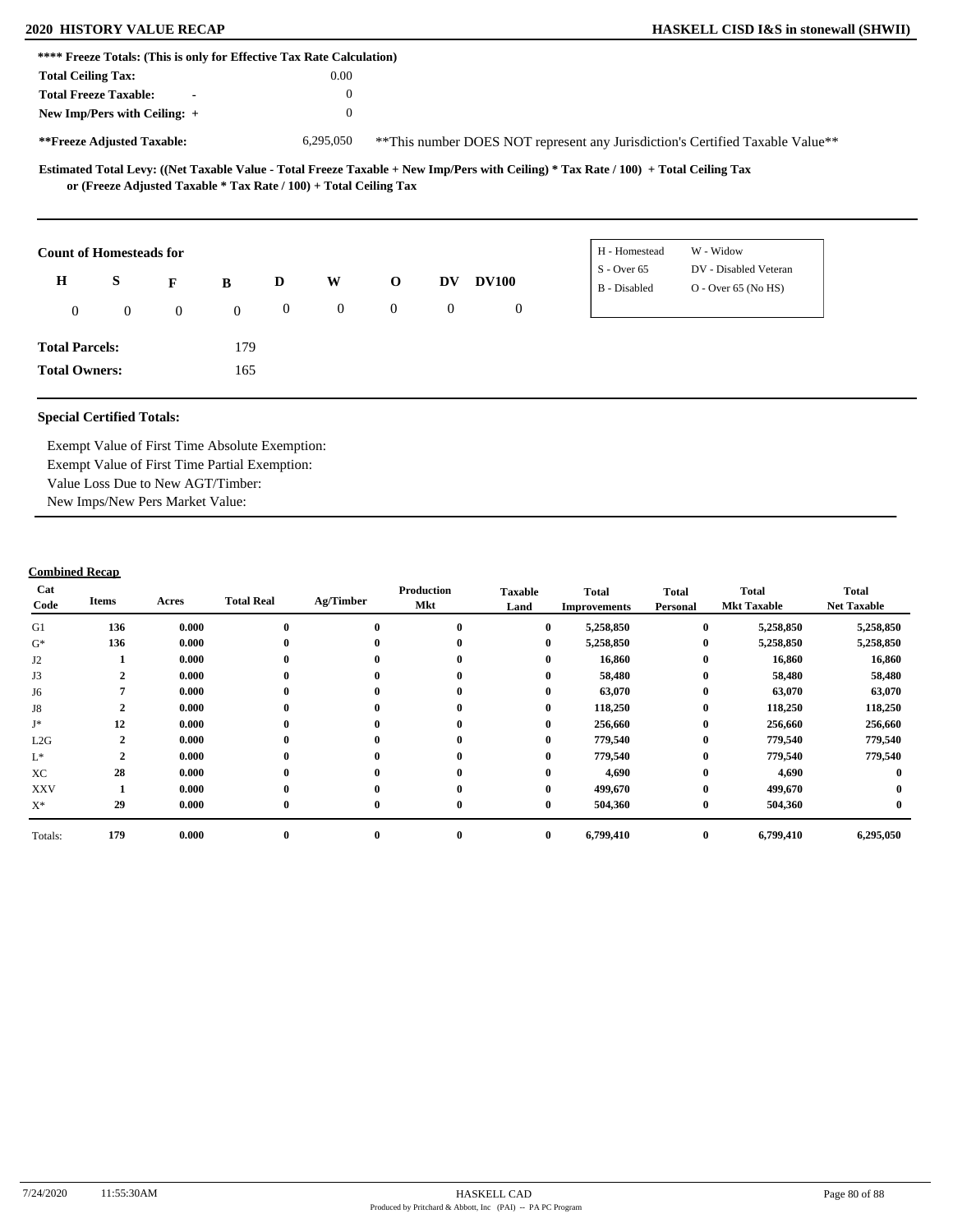## **2020 HISTORY VALUE RECAP PAINT CREEK ISD IN JONES (SPCI)**

| Category                                              | <b>Value</b>                  | <b>Items</b>     | <b>Exempt Value</b> |                              |                  |
|-------------------------------------------------------|-------------------------------|------------------|---------------------|------------------------------|------------------|
| HS Real:                                              | $\mathbf{0}$                  | $\boldsymbol{0}$ | $\boldsymbol{0}$    |                              |                  |
| Non-HS Real:                                          | $\boldsymbol{0}$              | $\boldsymbol{0}$ | $\boldsymbol{0}$    |                              |                  |
| Production Market:                                    | $\boldsymbol{0}$              | $\boldsymbol{0}$ | $\boldsymbol{0}$    | Total Land Mkt Value:        | $\boldsymbol{0}$ |
| HS Improvements:                                      | $\boldsymbol{0}$              | $\boldsymbol{0}$ | $\boldsymbol{0}$    |                              |                  |
| New HS Improvements:                                  | $\boldsymbol{0}$              | $\boldsymbol{0}$ | $\boldsymbol{0}$    |                              |                  |
| Non-HS Improvements:                                  | 0                             | $\boldsymbol{0}$ | $\boldsymbol{0}$    |                              |                  |
| New Non-HS Improvements:                              | $\overline{0}$                | $\boldsymbol{0}$ | $\boldsymbol{0}$    | Total Imps Mkt Value:        | $\boldsymbol{0}$ |
| HS Personal:                                          |                               |                  |                     |                              |                  |
|                                                       | 0                             | $\boldsymbol{0}$ | $\boldsymbol{0}$    |                              |                  |
| New Personal:                                         | 0                             | $\boldsymbol{0}$ | $\boldsymbol{0}$    |                              |                  |
| Non-HS Personal:                                      | $\overline{0}$                | $\boldsymbol{0}$ | $\boldsymbol{0}$    |                              |                  |
| New Non-HS Personal:                                  | $\overline{0}$                | $\boldsymbol{0}$ | $\boldsymbol{0}$    | Total Pers Mkt Value:        | $\boldsymbol{0}$ |
| <b>Total Real Market:</b>                             | 0                             | $\bf{0}$         |                     |                              |                  |
| MN Value:                                             | 185,970                       | 21               |                     |                              |                  |
| MN Inv. Value - Real:                                 | 3,551,690                     | 5                |                     |                              |                  |
| MN Inv. Value - Personal:                             | $\boldsymbol{0}$              | $\mathbf{0}$     |                     |                              |                  |
| <b>Total Mineral Mkt:</b>                             | 3,737,660                     | 26               |                     | Total Mineral Mkt:           | 3,737,660        |
| Land Timber Gain:                                     | $\boldsymbol{0}$              | $\mathbf{0}$     |                     | <b>Total Market Value:</b>   | 3,737,660        |
| Production Market:                                    | 0                             | $\boldsymbol{0}$ |                     |                              |                  |
| Land Ag 1D Value:                                     | $\boldsymbol{0}$              | $\boldsymbol{0}$ |                     |                              |                  |
|                                                       |                               |                  |                     |                              |                  |
| Land Ag 1D1 Value:                                    | $\boldsymbol{0}$              | $\boldsymbol{0}$ |                     |                              |                  |
| Land Ag Tim Value:                                    | $\boldsymbol{0}$              | $\boldsymbol{0}$ |                     |                              |                  |
| <b>Productivity Loss:</b>                             | 0                             | 0                |                     | <b>Total Market Taxable:</b> | 3,737,660        |
| Less Real Exempt Property:                            | $\boldsymbol{0}$              | $\boldsymbol{0}$ |                     |                              |                  |
| Less \$500 Inc. Real Personal:                        | $\boldsymbol{0}$              | $\mathbf{0}$     |                     |                              |                  |
| Other Freeport:                                       | $\overline{0}$                | 0                |                     |                              |                  |
| Other Allocation:                                     | $\mathbf{0}$                  | $\theta$         |                     |                              |                  |
| Other Goods In Tranit:                                | $\Omega$                      | $\mathbf{0}$     |                     |                              |                  |
| Other MultiUse:                                       | $\mathbf{0}$                  | $\theta$         |                     |                              |                  |
| Less Real/Pers Abatements:                            | $\mathbf{0}$                  | $\theta$         |                     |                              |                  |
| Less 10% Cap Loss:                                    | $\boldsymbol{0}$              | $\overline{0}$   |                     |                              |                  |
| Less Min Exempt Property:                             | $\theta$                      | 0                |                     |                              |                  |
| Less \$500 Inc. Mineral Owner:                        | 2,930                         | 7                |                     |                              |                  |
| Less TNRCC:                                           | $\boldsymbol{0}$              | $\boldsymbol{0}$ |                     |                              |                  |
| Less Min Abatements/VLA:                              | $\overline{0}$                | $\mathbf{0}$     |                     |                              |                  |
| Less Min Freeports/Int State Com:                     | $\Omega$                      | $\mathbf{0}$     |                     |                              |                  |
| Less Min Unknowns:                                    | $\theta$                      | $\boldsymbol{0}$ |                     |                              |                  |
| Less Protest Value:                                   | $\overline{0}$                | $\boldsymbol{0}$ |                     |                              |                  |
| <b>Total Losses:</b>                                  | 2,930                         |                  |                     |                              |                  |
| <b>Total Appraised:</b>                               | 3,734,730                     |                  |                     | Total Appraised:             | 3,734,730        |
| <b>Reimbursable Exemptions</b>                        |                               |                  |                     |                              |                  |
| Homestead H,S:                                        | $\boldsymbol{0}$              | $\boldsymbol{0}$ |                     |                              |                  |
| Senior S:                                             | $\boldsymbol{0}$              | $\boldsymbol{0}$ |                     |                              |                  |
| Disable B:                                            | $\boldsymbol{0}$              | $\boldsymbol{0}$ |                     |                              |                  |
| DV 100%:                                              | $\mathbf{0}$                  | $\mathbf{0}$     |                     |                              |                  |
| <b>Total Reimbursable:</b>                            | $\bf{0}$                      | $\bf{0}$         |                     |                              |                  |
| Local Discount:                                       | $\boldsymbol{0}$              | 0                |                     |                              |                  |
| Disable Veteran:                                      | $\mathbf{0}$                  | $\mathbf{0}$     |                     |                              |                  |
| Optional 65:                                          | $\Omega$                      | $\theta$         |                     |                              |                  |
| Local Disable:                                        | 0                             | $\theta$         |                     |                              |                  |
| State Homestead:                                      | $\mathbf{0}$                  | $\boldsymbol{0}$ |                     |                              |                  |
|                                                       |                               |                  |                     |                              |                  |
| <b>Total Exemptions:</b><br><b>Net Taxable Value:</b> | $\boldsymbol{0}$<br>3,734,730 |                  |                     | Net Taxable Value            | 3,734,730        |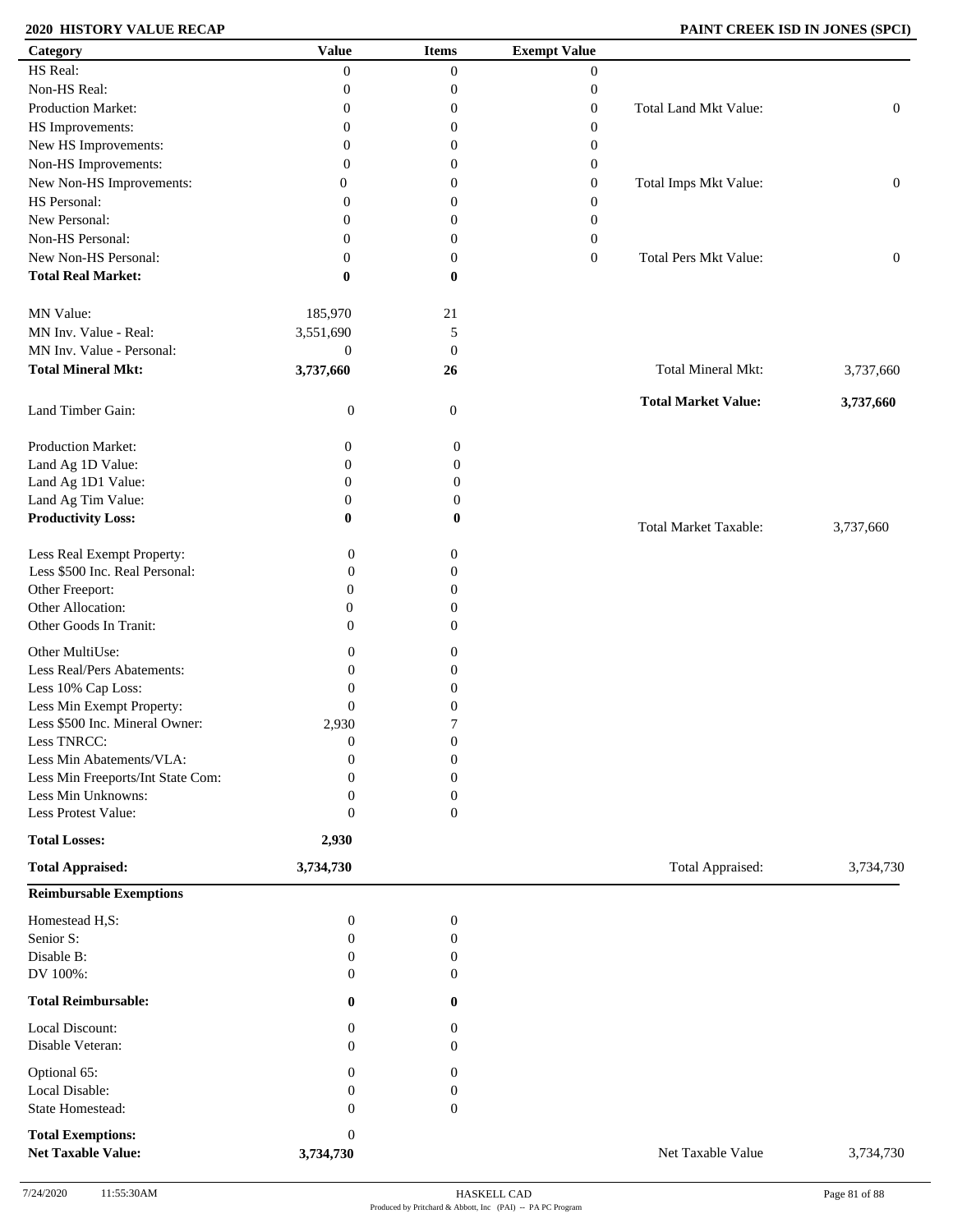|                           |                                                                                                     |                |              |                  | **** Freeze Totals: (This is only for Effective Tax Rate Calculation) |                |                  |              |                                                                                                                                                      |                                                                                |  |
|---------------------------|-----------------------------------------------------------------------------------------------------|----------------|--------------|------------------|-----------------------------------------------------------------------|----------------|------------------|--------------|------------------------------------------------------------------------------------------------------------------------------------------------------|--------------------------------------------------------------------------------|--|
| <b>Total Ceiling Tax:</b> |                                                                                                     |                |              |                  | 0.00                                                                  |                |                  |              |                                                                                                                                                      |                                                                                |  |
|                           | <b>Total Freeze Taxable:</b>                                                                        |                |              |                  | $\theta$                                                              |                |                  |              |                                                                                                                                                      |                                                                                |  |
|                           | New Imp/Pers with Ceiling: +                                                                        |                |              |                  | $\theta$                                                              |                |                  |              |                                                                                                                                                      |                                                                                |  |
|                           | **Freeze Adjusted Taxable:                                                                          |                |              |                  | 3,734,730                                                             |                |                  |              |                                                                                                                                                      | ** This number DOES NOT represent any Jurisdiction's Certified Taxable Value** |  |
|                           | or (Freeze Adjusted Taxable * Tax Rate / 100) + Total Ceiling Tax<br><b>Count of Homesteads for</b> |                |              |                  |                                                                       |                |                  |              | Estimated Total Levy: ((Net Taxable Value - Total Freeze Taxable + New Imp/Pers with Ceiling) * Tax Rate / 100) + Total Ceiling Tax<br>H - Homestead | W - Widow                                                                      |  |
|                           |                                                                                                     |                |              |                  |                                                                       |                |                  |              | $S -$ Over 65                                                                                                                                        | DV - Disabled Veteran                                                          |  |
| $\mathbf H$               | S                                                                                                   | F              | B            | D                | W                                                                     | $\mathbf{o}$   | <b>DV</b>        | <b>DV100</b> | B - Disabled                                                                                                                                         | $O - Over 65 (No HS)$                                                          |  |
|                           |                                                                                                     |                |              |                  |                                                                       |                |                  |              |                                                                                                                                                      |                                                                                |  |
| $\mathbf{0}$              | $\mathbf{0}$                                                                                        | $\overline{0}$ | $\mathbf{0}$ | $\boldsymbol{0}$ | $\mathbf{0}$                                                          | $\overline{0}$ | $\boldsymbol{0}$ | $\mathbf{0}$ |                                                                                                                                                      |                                                                                |  |
| <b>Total Parcels:</b>     |                                                                                                     |                | 26           |                  |                                                                       |                |                  |              |                                                                                                                                                      |                                                                                |  |

Exempt Value of First Time Absolute Exemption: Exempt Value of First Time Partial Exemption: Value Loss Due to New AGT/Timber: New Imps/New Pers Market Value:

| Cat<br>Code | Items | Acres | <b>Total Real</b> | Ag/Timber | Production<br>Mkt | <b>Taxable</b><br>Land | <b>Total</b><br>Improvements | <b>Total</b><br>Personal | Total<br><b>Mkt Taxable</b> | <b>Total</b><br><b>Net Taxable</b> |
|-------------|-------|-------|-------------------|-----------|-------------------|------------------------|------------------------------|--------------------------|-----------------------------|------------------------------------|
| G1          | 14    | 0.000 |                   | $\bf{0}$  |                   | $\mathbf{0}$           | 183,040                      | $\bf{0}$                 | 183,040                     | 183,040                            |
| $G^*$       | 14    | 0.000 |                   | $\bf{0}$  | $\mathbf{0}$      | $\bf{0}$               | 183,040                      | $\bf{0}$                 | 183,040                     | 183,040                            |
| J3          |       | 0.000 |                   | $\bf{0}$  | $\mathbf{0}$      | $\bf{0}$               | 3,551,690                    | $\bf{0}$                 | 3,551,690                   | 3,551,690                          |
| J*          |       | 0.000 |                   | $\bf{0}$  |                   | $\bf{0}$               | 3,551,690                    | $\bf{0}$                 | 3,551,690                   | 3,551,690                          |
| XC          |       | 0.000 |                   | $\bf{0}$  | $\mathbf{0}$      | $\bf{0}$               | 2,930                        | $\bf{0}$                 | 2,930                       |                                    |
| $X^*$       |       | 0.000 | 0                 | $\bf{0}$  | $\mathbf{0}$      | $\bf{0}$               | 2,930                        | $\bf{0}$                 | 2,930                       |                                    |
| Totals:     | 26    | 0.000 |                   | $\bf{0}$  |                   | $\mathbf{0}$           | 3,737,660                    | $\bf{0}$                 | 3,737,660                   | 3,734,730                          |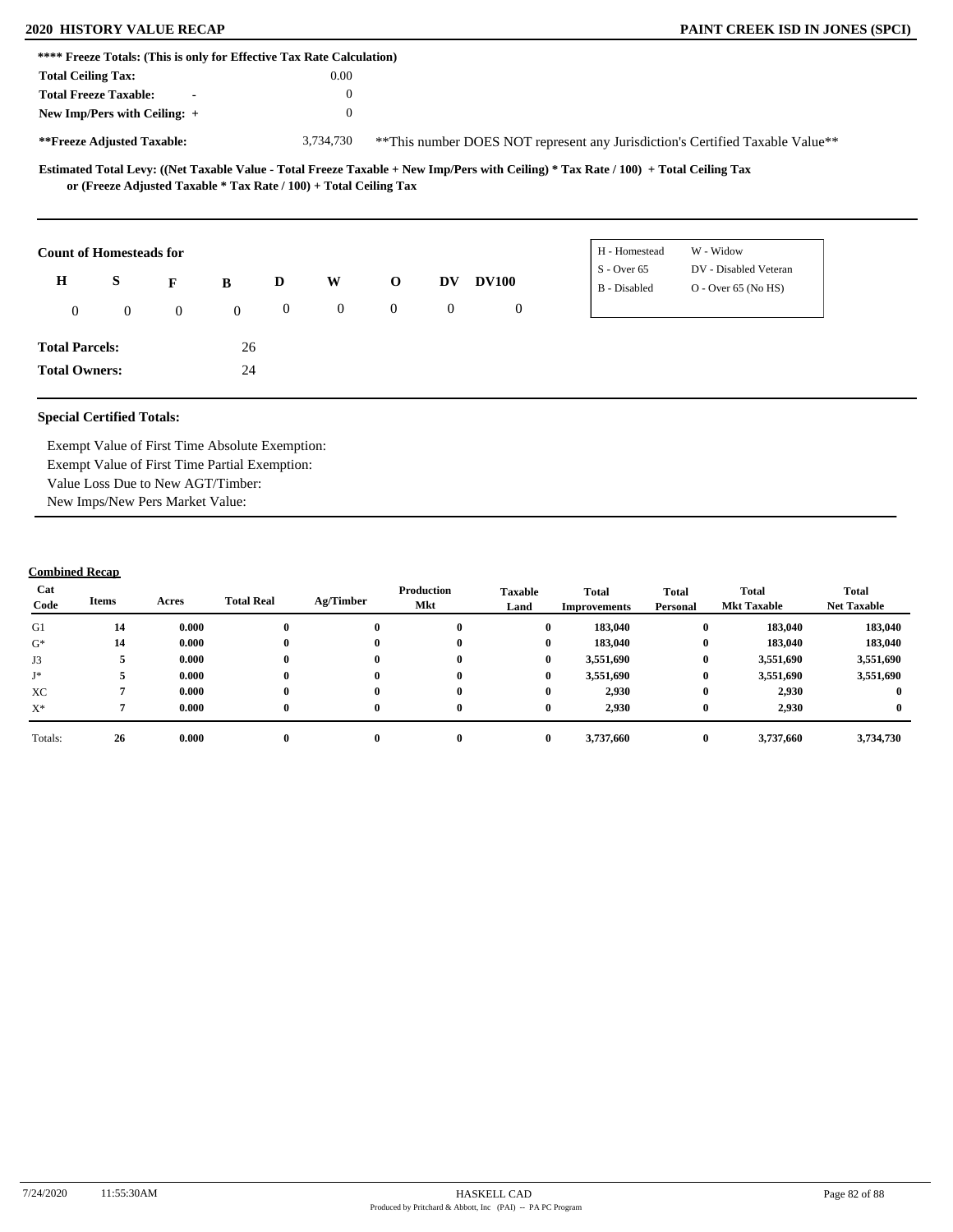## **2020 HISTORY VALUE RECAP PAINT CREEK ISD IN JONES I&S (SPCII)**

| Category                                              | <b>Value</b>                  | <b>Items</b>     | <b>Exempt Value</b> |                              |                  |
|-------------------------------------------------------|-------------------------------|------------------|---------------------|------------------------------|------------------|
| HS Real:                                              | $\overline{0}$                | $\boldsymbol{0}$ | $\boldsymbol{0}$    |                              |                  |
| Non-HS Real:                                          | $\boldsymbol{0}$              | 0                | $\boldsymbol{0}$    |                              |                  |
| Production Market:                                    | $\boldsymbol{0}$              | 0                | $\boldsymbol{0}$    | Total Land Mkt Value:        | $\boldsymbol{0}$ |
| HS Improvements:                                      | $\boldsymbol{0}$              | 0                | $\boldsymbol{0}$    |                              |                  |
| New HS Improvements:                                  | $\boldsymbol{0}$              | 0                | $\boldsymbol{0}$    |                              |                  |
| Non-HS Improvements:                                  | $\theta$                      | 0                | $\boldsymbol{0}$    |                              |                  |
|                                                       |                               |                  |                     |                              |                  |
| New Non-HS Improvements:                              | $\mathbf{0}$                  | 0                | $\boldsymbol{0}$    | Total Imps Mkt Value:        | $\boldsymbol{0}$ |
| HS Personal:                                          | $\theta$                      | 0                | $\boldsymbol{0}$    |                              |                  |
| New Personal:                                         | $\theta$                      | 0                | $\boldsymbol{0}$    |                              |                  |
| Non-HS Personal:                                      | $\mathbf{0}$                  | 0                | $\boldsymbol{0}$    |                              |                  |
| New Non-HS Personal:                                  | $\mathbf{0}$                  | 0                | $\boldsymbol{0}$    | <b>Total Pers Mkt Value:</b> | $\boldsymbol{0}$ |
| <b>Total Real Market:</b>                             | $\bf{0}$                      | 0                |                     |                              |                  |
| MN Value:                                             | 185,970                       | $21\,$           |                     |                              |                  |
| MN Inv. Value - Real:                                 | 3,551,690                     | 5                |                     |                              |                  |
| MN Inv. Value - Personal:                             | $\boldsymbol{0}$              | $\mathbf{0}$     |                     |                              |                  |
| <b>Total Mineral Mkt:</b>                             | 3,737,660                     | 26               |                     | Total Mineral Mkt:           | 3,737,660        |
| Land Timber Gain:                                     | $\boldsymbol{0}$              | $\mathbf{0}$     |                     | <b>Total Market Value:</b>   | 3,737,660        |
| Production Market:                                    | $\boldsymbol{0}$              | 0                |                     |                              |                  |
| Land Ag 1D Value:                                     | $\boldsymbol{0}$              | $\boldsymbol{0}$ |                     |                              |                  |
| Land Ag 1D1 Value:                                    | $\boldsymbol{0}$              | $\boldsymbol{0}$ |                     |                              |                  |
| Land Ag Tim Value:                                    | $\boldsymbol{0}$              | $\boldsymbol{0}$ |                     |                              |                  |
| <b>Productivity Loss:</b>                             | $\bf{0}$                      | $\bf{0}$         |                     |                              |                  |
|                                                       |                               |                  |                     | <b>Total Market Taxable:</b> | 3,737,660        |
| Less Real Exempt Property:                            | $\mathbf{0}$                  | $\boldsymbol{0}$ |                     |                              |                  |
| Less \$500 Inc. Real Personal:                        | $\theta$                      | $\boldsymbol{0}$ |                     |                              |                  |
| Other Freeport:                                       | $\mathbf{0}$                  | $\boldsymbol{0}$ |                     |                              |                  |
| Other Allocation:                                     | $\boldsymbol{0}$              | 0                |                     |                              |                  |
| Other Goods In Tranit:                                | $\overline{0}$                | $\Omega$         |                     |                              |                  |
| Other MultiUse:                                       |                               |                  |                     |                              |                  |
|                                                       | $\mathbf{0}$                  | 0                |                     |                              |                  |
| Less Real/Pers Abatements:                            | $\theta$                      | 0                |                     |                              |                  |
| Less 10% Cap Loss:                                    | $\mathbf{0}$                  | 0                |                     |                              |                  |
| Less Min Exempt Property:                             | $\theta$                      | 0                |                     |                              |                  |
| Less \$500 Inc. Mineral Owner:                        | 2,930                         | 7                |                     |                              |                  |
| Less TNRCC:                                           | $\boldsymbol{0}$              | $\boldsymbol{0}$ |                     |                              |                  |
| Less Min Abatements/VLA:                              | $\theta$                      | $\boldsymbol{0}$ |                     |                              |                  |
| Less Min Freeports/Int State Com:                     | $\Omega$                      | $\boldsymbol{0}$ |                     |                              |                  |
| Less Min Unknowns:                                    | $\mathbf{0}$                  | 0                |                     |                              |                  |
| Less Protest Value:                                   | $\mathbf{0}$                  | $\mathbf{0}$     |                     |                              |                  |
| <b>Total Losses:</b>                                  | 2,930                         |                  |                     |                              |                  |
| <b>Total Appraised:</b>                               | 3,734,730                     |                  |                     | Total Appraised:             | 3,734,730        |
| <b>Reimbursable Exemptions</b>                        |                               |                  |                     |                              |                  |
| Homestead H,S:                                        | $\boldsymbol{0}$              | $\boldsymbol{0}$ |                     |                              |                  |
| Senior S:                                             | $\mathbf{0}$                  | $\boldsymbol{0}$ |                     |                              |                  |
| Disable B:                                            | $\mathbf{0}$                  | 0                |                     |                              |                  |
| DV 100%:                                              | $\theta$                      | $\overline{0}$   |                     |                              |                  |
| <b>Total Reimbursable:</b>                            | $\bf{0}$                      | $\bf{0}$         |                     |                              |                  |
| Local Discount:                                       | $\theta$                      | 0                |                     |                              |                  |
| Disable Veteran:                                      | $\theta$                      | $\boldsymbol{0}$ |                     |                              |                  |
| Optional 65:                                          | $\Omega$                      | 0                |                     |                              |                  |
| Local Disable:                                        | $\Omega$                      | 0                |                     |                              |                  |
| State Homestead:                                      | $\Omega$                      | $\mathbf{0}$     |                     |                              |                  |
|                                                       |                               |                  |                     |                              |                  |
| <b>Total Exemptions:</b><br><b>Net Taxable Value:</b> | $\boldsymbol{0}$<br>3,734,730 |                  |                     | Net Taxable Value            | 3,734,730        |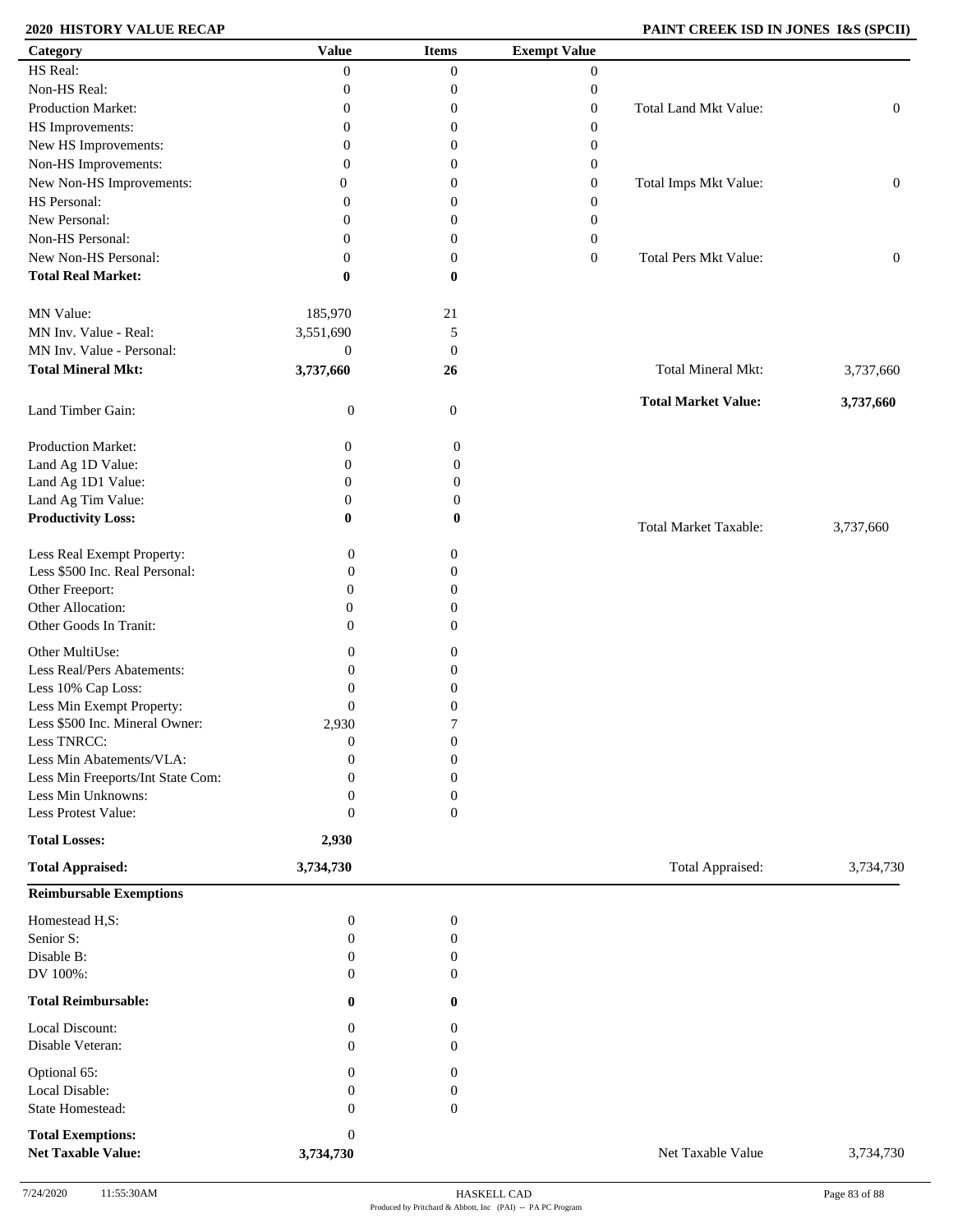|                           | **** Freeze Totals: (This is only for Effective Tax Rate Calculation)                               |                |              |                  |                |                  |              |                |                                                                                                                                                      |                                                                               |  |
|---------------------------|-----------------------------------------------------------------------------------------------------|----------------|--------------|------------------|----------------|------------------|--------------|----------------|------------------------------------------------------------------------------------------------------------------------------------------------------|-------------------------------------------------------------------------------|--|
| <b>Total Ceiling Tax:</b> |                                                                                                     |                |              |                  | $0.00\,$       |                  |              |                |                                                                                                                                                      |                                                                               |  |
|                           | <b>Total Freeze Taxable:</b>                                                                        | $\blacksquare$ |              |                  | $\theta$       |                  |              |                |                                                                                                                                                      |                                                                               |  |
|                           | New Imp/Pers with Ceiling: +                                                                        |                |              |                  | $\theta$       |                  |              |                |                                                                                                                                                      |                                                                               |  |
|                           | **Freeze Adjusted Taxable:                                                                          |                |              |                  | 3,734,730      |                  |              |                |                                                                                                                                                      | **This number DOES NOT represent any Jurisdiction's Certified Taxable Value** |  |
|                           | or (Freeze Adjusted Taxable * Tax Rate / 100) + Total Ceiling Tax<br><b>Count of Homesteads for</b> |                |              |                  |                |                  |              |                | Estimated Total Levy: ((Net Taxable Value - Total Freeze Taxable + New Imp/Pers with Ceiling) * Tax Rate / 100) + Total Ceiling Tax<br>H - Homestead | W - Widow                                                                     |  |
|                           |                                                                                                     |                |              |                  |                |                  |              |                | $S - Over 65$                                                                                                                                        | DV - Disabled Veteran                                                         |  |
| H                         | S                                                                                                   | F              | B            | D                | W              | $\mathbf 0$      | <b>DV</b>    | <b>DV100</b>   | B - Disabled                                                                                                                                         | $O - Over 65 (No HS)$                                                         |  |
| $\overline{0}$            | $\overline{0}$                                                                                      | $\overline{0}$ | $\mathbf{0}$ | $\boldsymbol{0}$ | $\overline{0}$ | $\boldsymbol{0}$ | $\mathbf{0}$ | $\overline{0}$ |                                                                                                                                                      |                                                                               |  |
| <b>Total Parcels:</b>     |                                                                                                     |                | 26           |                  |                |                  |              |                |                                                                                                                                                      |                                                                               |  |
| <b>Total Owners:</b>      |                                                                                                     |                | 24           |                  |                |                  |              |                |                                                                                                                                                      |                                                                               |  |

Exempt Value of First Time Absolute Exemption: Exempt Value of First Time Partial Exemption: Value Loss Due to New AGT/Timber: New Imps/New Pers Market Value:

| Cat<br>Code | Items | Acres | <b>Total Real</b> | Ag/Timber | Production<br>Mkt | <b>Taxable</b><br>Land | <b>Total</b><br>Improvements | <b>Total</b><br>Personal | Total<br><b>Mkt Taxable</b> | <b>Total</b><br><b>Net Taxable</b> |
|-------------|-------|-------|-------------------|-----------|-------------------|------------------------|------------------------------|--------------------------|-----------------------------|------------------------------------|
| G1          | 14    | 0.000 |                   | $\bf{0}$  |                   | $\bf{0}$               | 183,040                      | $\bf{0}$                 | 183,040                     | 183,040                            |
| $G^*$       | 14    | 0.000 |                   | $\bf{0}$  | $\mathbf{0}$      | $\bf{0}$               | 183,040                      | $\bf{0}$                 | 183,040                     | 183,040                            |
| J3          |       | 0.000 |                   | $\bf{0}$  | $\mathbf{0}$      | $\bf{0}$               | 3,551,690                    | $\bf{0}$                 | 3,551,690                   | 3,551,690                          |
| J*          |       | 0.000 |                   | $\bf{0}$  |                   | $\bf{0}$               | 3,551,690                    | $\bf{0}$                 | 3,551,690                   | 3,551,690                          |
| XC          |       | 0.000 |                   | $\bf{0}$  | $\mathbf{0}$      | $\bf{0}$               | 2,930                        | $\bf{0}$                 | 2,930                       |                                    |
| $X^*$       |       | 0.000 | 0                 | $\bf{0}$  | $\mathbf{0}$      | $\bf{0}$               | 2,930                        | $\bf{0}$                 | 2,930                       |                                    |
| Totals:     | 26    | 0.000 |                   | $\bf{0}$  |                   | $\mathbf{0}$           | 3,737,660                    | $\bf{0}$                 | 3,737,660                   | 3,734,730                          |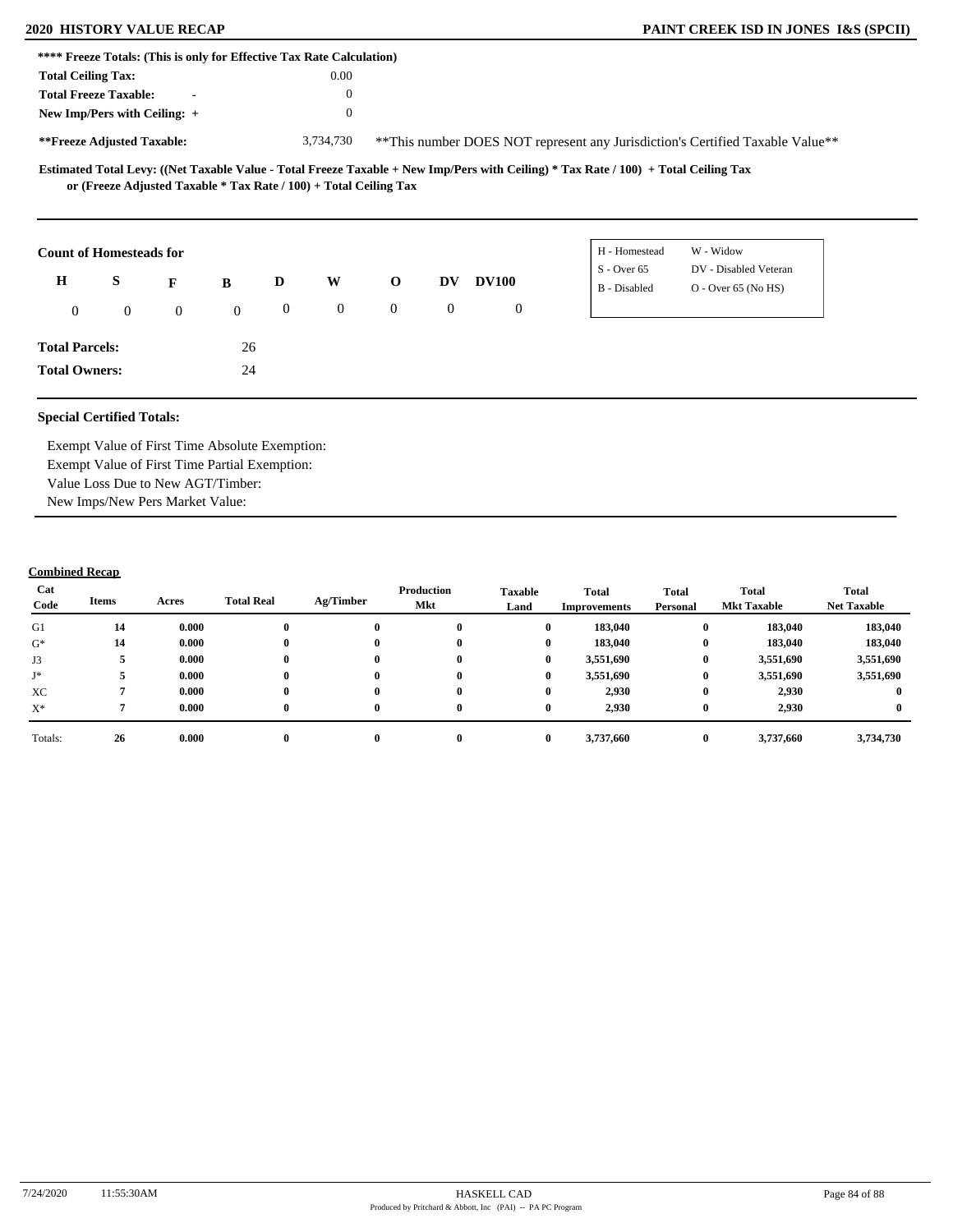## **2020 HISTORY VALUE RECAP RULE ISD IN STONEWALL (SRUI)**

| Category                                              | <b>Value</b>                  | <b>Items</b>         | <b>Exempt Value</b> |                              |                  |
|-------------------------------------------------------|-------------------------------|----------------------|---------------------|------------------------------|------------------|
| HS Real:                                              | $\theta$                      | $\theta$             | $\overline{0}$      |                              |                  |
| Non-HS Real:                                          | $\boldsymbol{0}$              | $\mathbf{0}$         | $\boldsymbol{0}$    |                              |                  |
| Production Market:                                    | $\theta$                      | $\mathbf{0}$         | $\boldsymbol{0}$    | Total Land Mkt Value:        | $\boldsymbol{0}$ |
| HS Improvements:                                      | $\mathbf{0}$                  | $\mathbf{0}$         | $\boldsymbol{0}$    |                              |                  |
| New HS Improvements:                                  | $\overline{0}$                | 0                    |                     |                              |                  |
|                                                       |                               |                      | $\boldsymbol{0}$    |                              |                  |
| Non-HS Improvements:                                  | $\theta$                      | 0                    | $\boldsymbol{0}$    |                              |                  |
| New Non-HS Improvements:                              | 0                             | $\mathbf{0}$         | $\boldsymbol{0}$    | Total Imps Mkt Value:        | $\boldsymbol{0}$ |
| HS Personal:                                          | 0                             | 0                    | $\boldsymbol{0}$    |                              |                  |
| New Personal:                                         | 0                             | 0                    | $\boldsymbol{0}$    |                              |                  |
| Non-HS Personal:                                      | 0                             | $\mathbf{0}$         | $\boldsymbol{0}$    |                              |                  |
| New Non-HS Personal:                                  | $\mathbf{0}$                  | $\boldsymbol{0}$     | $\boldsymbol{0}$    | <b>Total Pers Mkt Value:</b> | $\boldsymbol{0}$ |
| <b>Total Real Market:</b>                             | $\bf{0}$                      | $\bf{0}$             |                     |                              |                  |
| MN Value:                                             | 2,746,860                     | 14                   |                     |                              |                  |
| MN Inv. Value - Real:                                 | 26,550                        | $\overline{4}$       |                     |                              |                  |
| MN Inv. Value - Personal:                             | $\mathbf{0}$                  | $\mathbf{0}$         |                     |                              |                  |
| <b>Total Mineral Mkt:</b>                             |                               |                      |                     | <b>Total Mineral Mkt:</b>    |                  |
|                                                       | 2,773,410                     | 18                   |                     |                              | 2,773,410        |
| Land Timber Gain:                                     | $\boldsymbol{0}$              | $\mathbf{0}$         |                     | <b>Total Market Value:</b>   | 2,773,410        |
| Production Market:                                    | 0                             | $\boldsymbol{0}$     |                     |                              |                  |
| Land Ag 1D Value:                                     | $\boldsymbol{0}$              | $\boldsymbol{0}$     |                     |                              |                  |
| Land Ag 1D1 Value:                                    | $\boldsymbol{0}$              | $\boldsymbol{0}$     |                     |                              |                  |
| Land Ag Tim Value:                                    | $\boldsymbol{0}$              | $\boldsymbol{0}$     |                     |                              |                  |
| <b>Productivity Loss:</b>                             | $\bf{0}$                      | $\bf{0}$             |                     | <b>Total Market Taxable:</b> | 2,773,410        |
| Less Real Exempt Property:                            | $\boldsymbol{0}$              | $\boldsymbol{0}$     |                     |                              |                  |
| Less \$500 Inc. Real Personal:                        | $\boldsymbol{0}$              | $\mathbf{0}$         |                     |                              |                  |
| Other Freeport:                                       | $\overline{0}$                | $\Omega$             |                     |                              |                  |
| Other Allocation:                                     | $\boldsymbol{0}$              | $\Omega$             |                     |                              |                  |
| Other Goods In Tranit:                                | $\overline{0}$                | $\Omega$             |                     |                              |                  |
|                                                       |                               |                      |                     |                              |                  |
| Other MultiUse:                                       | $\boldsymbol{0}$              | $\boldsymbol{0}$     |                     |                              |                  |
| Less Real/Pers Abatements:                            | $\boldsymbol{0}$              | $\boldsymbol{0}$     |                     |                              |                  |
| Less 10% Cap Loss:                                    | $\boldsymbol{0}$              | 0                    |                     |                              |                  |
| Less Min Exempt Property:                             | $\boldsymbol{0}$              | $\mathbf{0}$         |                     |                              |                  |
| Less \$500 Inc. Mineral Owner:                        | $\boldsymbol{0}$              | $\mathbf{0}$         |                     |                              |                  |
| Less TNRCC:                                           | $\boldsymbol{0}$              | $\boldsymbol{0}$     |                     |                              |                  |
| Less Min Abatements/VLA:                              | $\overline{0}$                | $\boldsymbol{0}$     |                     |                              |                  |
|                                                       | ∩                             |                      |                     |                              |                  |
| Less Min Freeports/Int State Com:                     |                               | $\mathbf{0}$         |                     |                              |                  |
| Less Min Unknowns:                                    | 0                             | $\mathbf{0}$         |                     |                              |                  |
| Less Protest Value:                                   | $\Omega$                      | $\mathbf{0}$         |                     |                              |                  |
| <b>Total Losses:</b><br><b>Total Appraised:</b>       | 0<br>2,773,410                |                      |                     | Total Appraised:             | 2,773,410        |
| <b>Reimbursable Exemptions</b>                        |                               |                      |                     |                              |                  |
| Homestead H,S:                                        | $\boldsymbol{0}$              | $\boldsymbol{0}$     |                     |                              |                  |
| Senior S:                                             | $\overline{0}$                | $\mathbf{0}$         |                     |                              |                  |
| Disable B:                                            | $\mathbf{0}$                  | $\theta$             |                     |                              |                  |
| DV 100%:                                              | $\Omega$                      | $\Omega$             |                     |                              |                  |
| <b>Total Reimbursable:</b>                            |                               |                      |                     |                              |                  |
| Local Discount:                                       | $\bf{0}$<br>$\Omega$          | $\bf{0}$<br>$\bf{0}$ |                     |                              |                  |
| Disable Veteran:                                      | $\Omega$                      | $\Omega$             |                     |                              |                  |
| Optional 65:                                          | $\left( \right)$              | $\theta$             |                     |                              |                  |
| Local Disable:                                        | 0                             | 0                    |                     |                              |                  |
|                                                       |                               |                      |                     |                              |                  |
| <b>State Homestead:</b>                               | $\Omega$                      | $\mathbf{0}$         |                     |                              |                  |
| <b>Total Exemptions:</b><br><b>Net Taxable Value:</b> | $\boldsymbol{0}$<br>2,773,410 |                      |                     | Net Taxable Value            | 2,773,410        |
|                                                       |                               |                      |                     |                              |                  |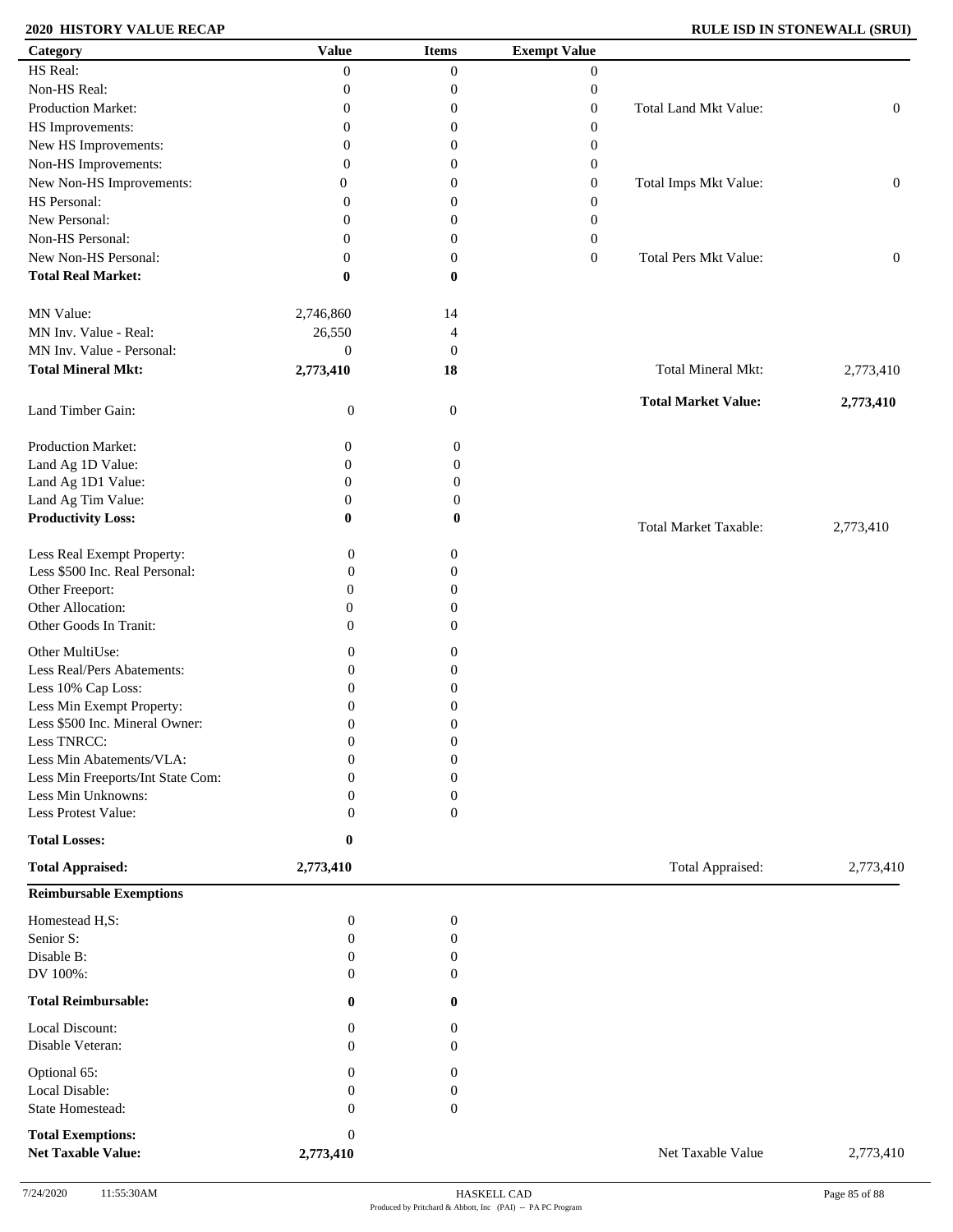| **** Freeze Totals: (This is only for Effective Tax Rate Calculation) |                                                                   |                  |              |                |                |                |                |                |                                                                                                                                     |                                                                               |  |
|-----------------------------------------------------------------------|-------------------------------------------------------------------|------------------|--------------|----------------|----------------|----------------|----------------|----------------|-------------------------------------------------------------------------------------------------------------------------------------|-------------------------------------------------------------------------------|--|
| <b>Total Ceiling Tax:</b>                                             |                                                                   |                  |              |                | 0.00           |                |                |                |                                                                                                                                     |                                                                               |  |
|                                                                       | <b>Total Freeze Taxable:</b>                                      | $\blacksquare$   |              |                | $\theta$       |                |                |                |                                                                                                                                     |                                                                               |  |
|                                                                       | New Imp/Pers with Ceiling: +                                      |                  |              |                | $\overline{0}$ |                |                |                |                                                                                                                                     |                                                                               |  |
|                                                                       | **Freeze Adjusted Taxable:                                        |                  |              |                | 2,773,410      |                |                |                |                                                                                                                                     | **This number DOES NOT represent any Jurisdiction's Certified Taxable Value** |  |
|                                                                       | or (Freeze Adjusted Taxable * Tax Rate / 100) + Total Ceiling Tax |                  |              |                |                |                |                |                | Estimated Total Levy: ((Net Taxable Value - Total Freeze Taxable + New Imp/Pers with Ceiling) * Tax Rate / 100) + Total Ceiling Tax |                                                                               |  |
|                                                                       |                                                                   |                  |              |                |                |                |                |                | H - Homestead                                                                                                                       | W - Widow                                                                     |  |
|                                                                       | <b>Count of Homesteads for</b>                                    |                  |              |                |                |                |                |                | $S - Over 65$                                                                                                                       | DV - Disabled Veteran                                                         |  |
| $\mathbf H$                                                           | S                                                                 | F                | B            | D              | W              | $\mathbf 0$    | <b>DV</b>      | <b>DV100</b>   | B - Disabled                                                                                                                        | $O -$ Over 65 (No HS)                                                         |  |
| $\mathbf{0}$                                                          | $\boldsymbol{0}$                                                  | $\boldsymbol{0}$ | $\mathbf{0}$ | $\overline{0}$ | $\overline{0}$ | $\overline{0}$ | $\overline{0}$ | $\overline{0}$ |                                                                                                                                     |                                                                               |  |
| <b>Total Parcels:</b>                                                 |                                                                   |                  | 18           |                |                |                |                |                |                                                                                                                                     |                                                                               |  |

Exempt Value of First Time Absolute Exemption: Exempt Value of First Time Partial Exemption: Value Loss Due to New AGT/Timber: New Imps/New Pers Market Value:

| Cat<br>Code | Items | Acres | <b>Total Real</b> | Ag/Timber | Production<br>Mkt | <b>Taxable</b><br>Land |          | <b>Total</b><br>Improvements | <b>Total</b><br>Personal | Total<br><b>Mkt Taxable</b> | <b>Total</b><br><b>Net Taxable</b> |
|-------------|-------|-------|-------------------|-----------|-------------------|------------------------|----------|------------------------------|--------------------------|-----------------------------|------------------------------------|
| G1          | 14    | 0.000 |                   | 0         |                   |                        | 0        | 2,746,860                    | $\bf{0}$                 | 2,746,860                   | 2,746,860                          |
| $G^*$       | 14    | 0.000 |                   | 0         | 0                 |                        | $\bf{0}$ | 2,746,860                    | $\bf{0}$                 | 2,746,860                   | 2,746,860                          |
| J3          |       | 0.000 |                   | 0         | $\mathbf{0}$      |                        | 0        | 12,000                       | $\bf{0}$                 | 12,000                      | 12,000                             |
| J6          |       | 0.000 |                   | 0         | $\mathbf{0}$      |                        | 0        | 14,550                       | $\bf{0}$                 | 14,550                      | 14,550                             |
| J*          |       | 0.000 |                   | 0         | $\mathbf{0}$      |                        | 0        | 26,550                       | $\bf{0}$                 | 26,550                      | 26,550                             |
| Totals:     | 18    | 0.000 |                   | 0         | $\mathbf{0}$      |                        | 0        | 2,773,410                    | $\bf{0}$                 | 2,773,410                   | 2,773,410                          |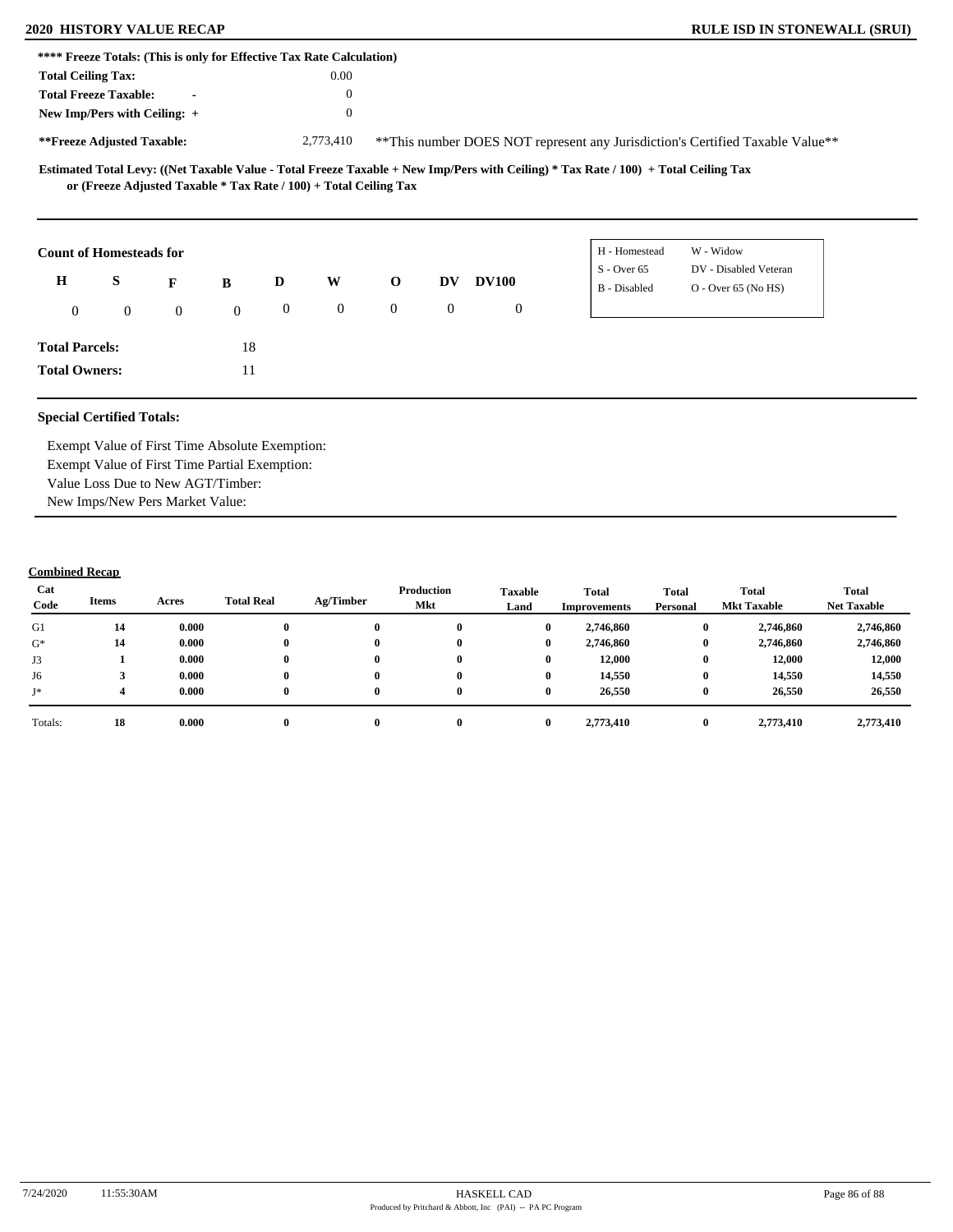## **2020 HISTORY VALUE RECAP REFERENCE ACCOUNT (REF)**

| Category                          | <b>Value</b>     | <b>Items</b>     | <b>Exempt Value</b> |                              |                  |
|-----------------------------------|------------------|------------------|---------------------|------------------------------|------------------|
| HS Real:                          | $\Omega$         | $\boldsymbol{0}$ | $\overline{0}$      |                              |                  |
| Non-HS Real:                      | 0                | $\boldsymbol{0}$ | $\boldsymbol{0}$    |                              |                  |
| Production Market:                | 0                | $\boldsymbol{0}$ | $\boldsymbol{0}$    | Total Land Mkt Value:        | $\boldsymbol{0}$ |
| HS Improvements:                  | $\overline{0}$   | $\boldsymbol{0}$ | $\boldsymbol{0}$    |                              |                  |
| New HS Improvements:              | $\overline{0}$   | $\boldsymbol{0}$ |                     |                              |                  |
|                                   |                  |                  | $\boldsymbol{0}$    |                              |                  |
| Non-HS Improvements:              | $\overline{0}$   | $\boldsymbol{0}$ | $\boldsymbol{0}$    |                              |                  |
| New Non-HS Improvements:          | $\theta$         | $\boldsymbol{0}$ | $\boldsymbol{0}$    | Total Imps Mkt Value:        | $\boldsymbol{0}$ |
| HS Personal:                      | 0                | $\boldsymbol{0}$ | $\boldsymbol{0}$    |                              |                  |
| New Personal:                     | $\overline{0}$   | $\boldsymbol{0}$ | $\boldsymbol{0}$    |                              |                  |
| Non-HS Personal:                  | $\overline{0}$   | $\boldsymbol{0}$ | $\boldsymbol{0}$    |                              |                  |
| New Non-HS Personal:              | $\overline{0}$   | $\boldsymbol{0}$ | $\boldsymbol{0}$    | Total Pers Mkt Value:        | $\boldsymbol{0}$ |
| <b>Total Real Market:</b>         | $\bf{0}$         | $\bf{0}$         |                     |                              |                  |
|                                   |                  |                  |                     |                              |                  |
|                                   |                  |                  |                     |                              |                  |
| MN Value:                         | $\boldsymbol{0}$ | $\boldsymbol{0}$ |                     |                              |                  |
| MN Inv. Value - Real:             | $\boldsymbol{0}$ | $\boldsymbol{0}$ |                     |                              |                  |
| MN Inv. Value - Personal:         | $\boldsymbol{0}$ | $\boldsymbol{0}$ |                     |                              |                  |
| <b>Total Mineral Mkt:</b>         | $\bf{0}$         | $\bf{0}$         |                     | Total Mineral Mkt:           | $\mathbf{0}$     |
|                                   |                  |                  |                     |                              |                  |
| Land Timber Gain:                 | $\boldsymbol{0}$ | $\mathbf{0}$     |                     | <b>Total Market Value:</b>   | $\bf{0}$         |
|                                   |                  |                  |                     |                              |                  |
|                                   |                  |                  |                     |                              |                  |
| Production Market:                | $\boldsymbol{0}$ | $\boldsymbol{0}$ |                     |                              |                  |
| Land Ag 1D Value:                 | $\boldsymbol{0}$ | $\boldsymbol{0}$ |                     |                              |                  |
| Land Ag 1D1 Value:                | $\boldsymbol{0}$ | $\boldsymbol{0}$ |                     |                              |                  |
| Land Ag Tim Value:                | $\boldsymbol{0}$ | $\boldsymbol{0}$ |                     |                              |                  |
| <b>Productivity Loss:</b>         | $\bf{0}$         | 0                |                     | <b>Total Market Taxable:</b> | $\boldsymbol{0}$ |
|                                   |                  |                  |                     |                              |                  |
| Less Real Exempt Property:        | $\boldsymbol{0}$ | $\boldsymbol{0}$ |                     |                              |                  |
| Less \$500 Inc. Real Personal:    | $\boldsymbol{0}$ | $\theta$         |                     |                              |                  |
| Other Freeport:                   | $\boldsymbol{0}$ | $\overline{0}$   |                     |                              |                  |
| Other Allocation:                 | $\boldsymbol{0}$ | $\overline{0}$   |                     |                              |                  |
| Other Goods In Tranit:            | $\mathbf{0}$     | $\theta$         |                     |                              |                  |
|                                   |                  |                  |                     |                              |                  |
| Other MultiUse:                   | $\boldsymbol{0}$ | 0                |                     |                              |                  |
| Less Real/Pers Abatements:        | $\boldsymbol{0}$ | $\overline{0}$   |                     |                              |                  |
| Less 10% Cap Loss:                | $\boldsymbol{0}$ | $\boldsymbol{0}$ |                     |                              |                  |
| Less Min Exempt Property:         | $\mathbf{0}$     | $\boldsymbol{0}$ |                     |                              |                  |
| Less \$500 Inc. Mineral Owner:    | $\boldsymbol{0}$ | $\boldsymbol{0}$ |                     |                              |                  |
| Less TNRCC:                       | $\boldsymbol{0}$ | $\boldsymbol{0}$ |                     |                              |                  |
| Less Min Abatements/VLA:          | $\boldsymbol{0}$ | $\boldsymbol{0}$ |                     |                              |                  |
|                                   |                  |                  |                     |                              |                  |
| Less Min Freeports/Int State Com: | $\Omega$         | $\theta$         |                     |                              |                  |
| Less Min Unknowns:                | $\boldsymbol{0}$ | $\boldsymbol{0}$ |                     |                              |                  |
| Less Protest Value:               | $\mathbf{0}$     | $\boldsymbol{0}$ |                     |                              |                  |
| <b>Total Losses:</b>              | 0                |                  |                     |                              |                  |
|                                   |                  |                  |                     |                              |                  |
| <b>Total Appraised:</b>           | $\bf{0}$         |                  |                     | Total Appraised:             | $\mathbf{0}$     |
| <b>Reimbursable Exemptions</b>    |                  |                  |                     |                              |                  |
|                                   |                  |                  |                     |                              |                  |
| Homestead H,S:                    | $\boldsymbol{0}$ | $\boldsymbol{0}$ |                     |                              |                  |
| Senior S:                         | $\overline{0}$   | $\boldsymbol{0}$ |                     |                              |                  |
| Disable B:                        | $\boldsymbol{0}$ | $\theta$         |                     |                              |                  |
| DV 100%:                          | $\mathbf{0}$     | $\theta$         |                     |                              |                  |
|                                   |                  |                  |                     |                              |                  |
| <b>Total Reimbursable:</b>        | $\bf{0}$         | $\mathbf{0}$     |                     |                              |                  |
| Local Discount:                   | $\mathbf{0}$     | $\overline{0}$   |                     |                              |                  |
|                                   |                  |                  |                     |                              |                  |
| Disable Veteran:                  | $\Omega$         | $\Omega$         |                     |                              |                  |
| Optional 65:                      | $\mathbf{0}$     | $\theta$         |                     |                              |                  |
| Local Disable:                    | $\boldsymbol{0}$ | 0                |                     |                              |                  |
| State Homestead:                  | $\mathbf{0}$     | $\mathbf{0}$     |                     |                              |                  |
|                                   |                  |                  |                     |                              |                  |
| <b>Total Exemptions:</b>          | $\boldsymbol{0}$ |                  |                     |                              |                  |
| <b>Net Taxable Value:</b>         | $\bf{0}$         |                  |                     | Net Taxable Value            | $\boldsymbol{0}$ |